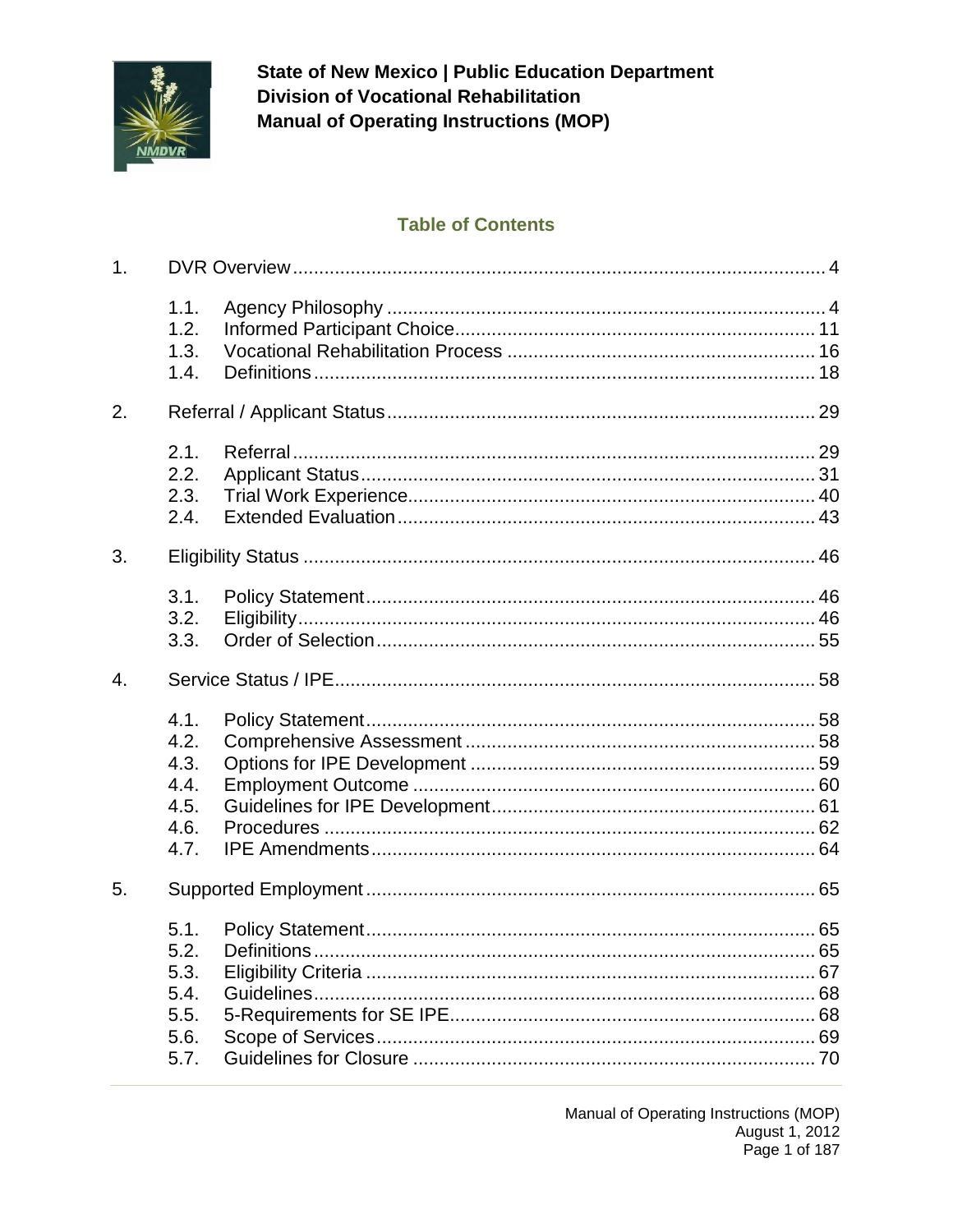

| 5.8.                         |                                                                             |                                                                                                  |
|------------------------------|-----------------------------------------------------------------------------|--------------------------------------------------------------------------------------------------|
|                              |                                                                             |                                                                                                  |
| 6.1.<br>6.2.                 |                                                                             |                                                                                                  |
|                              |                                                                             |                                                                                                  |
| 7.1.<br>7.2.<br>7.3.         |                                                                             |                                                                                                  |
|                              |                                                                             |                                                                                                  |
| 8.1.<br>8.2.<br>8.3.<br>8.4. |                                                                             |                                                                                                  |
|                              |                                                                             |                                                                                                  |
| 9.1.<br>9.2.                 |                                                                             |                                                                                                  |
| 10.                          |                                                                             |                                                                                                  |
| 10.3.                        | Identification of Services which Require Participant Financial Contribution |                                                                                                  |
|                              |                                                                             |                                                                                                  |
|                              |                                                                             |                                                                                                  |
|                              |                                                                             | 10.2. Process for determining participant financial contribution  166<br>11.2.<br>11.4.<br>11.5. |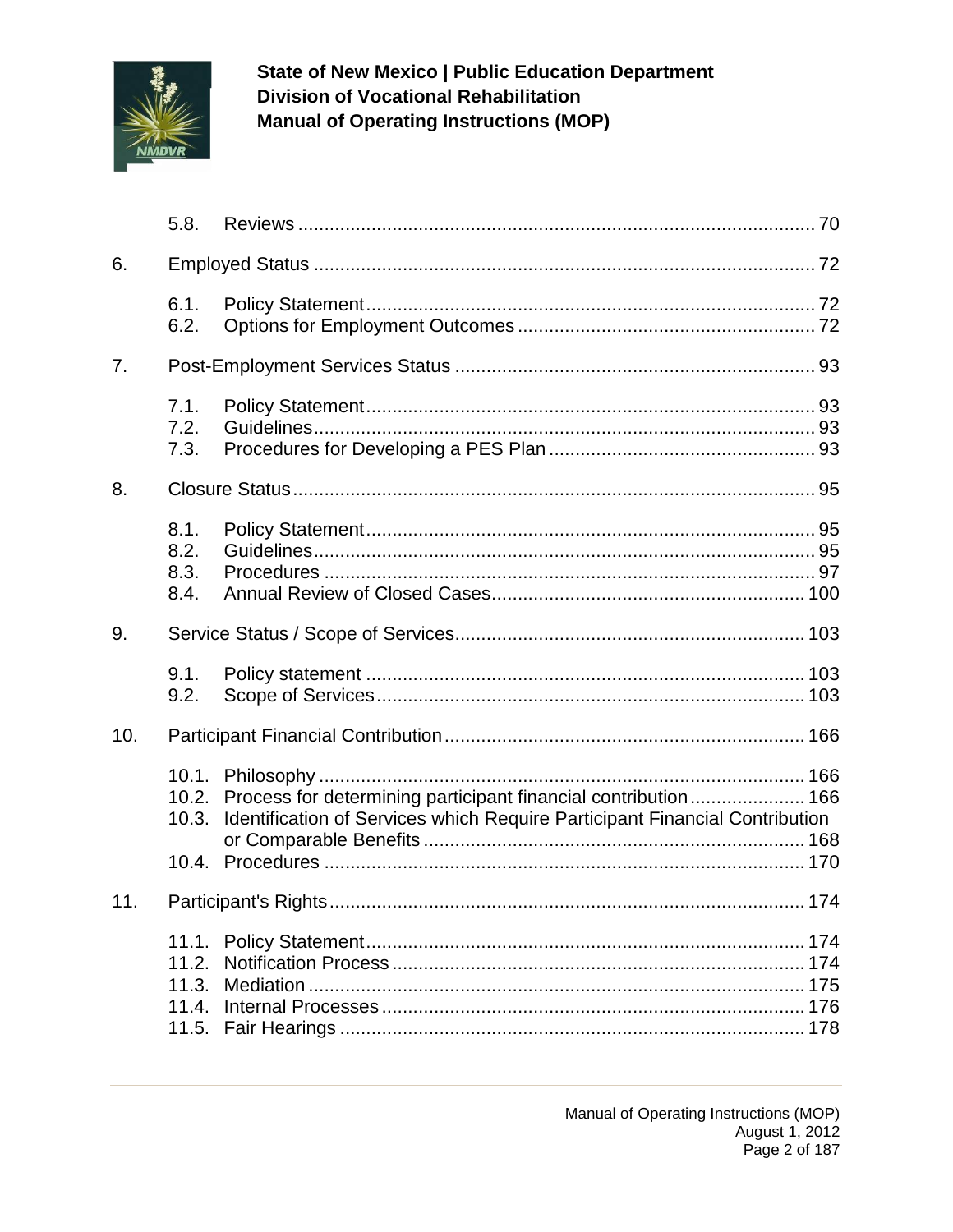

| 13. |  |
|-----|--|
|     |  |
|     |  |
|     |  |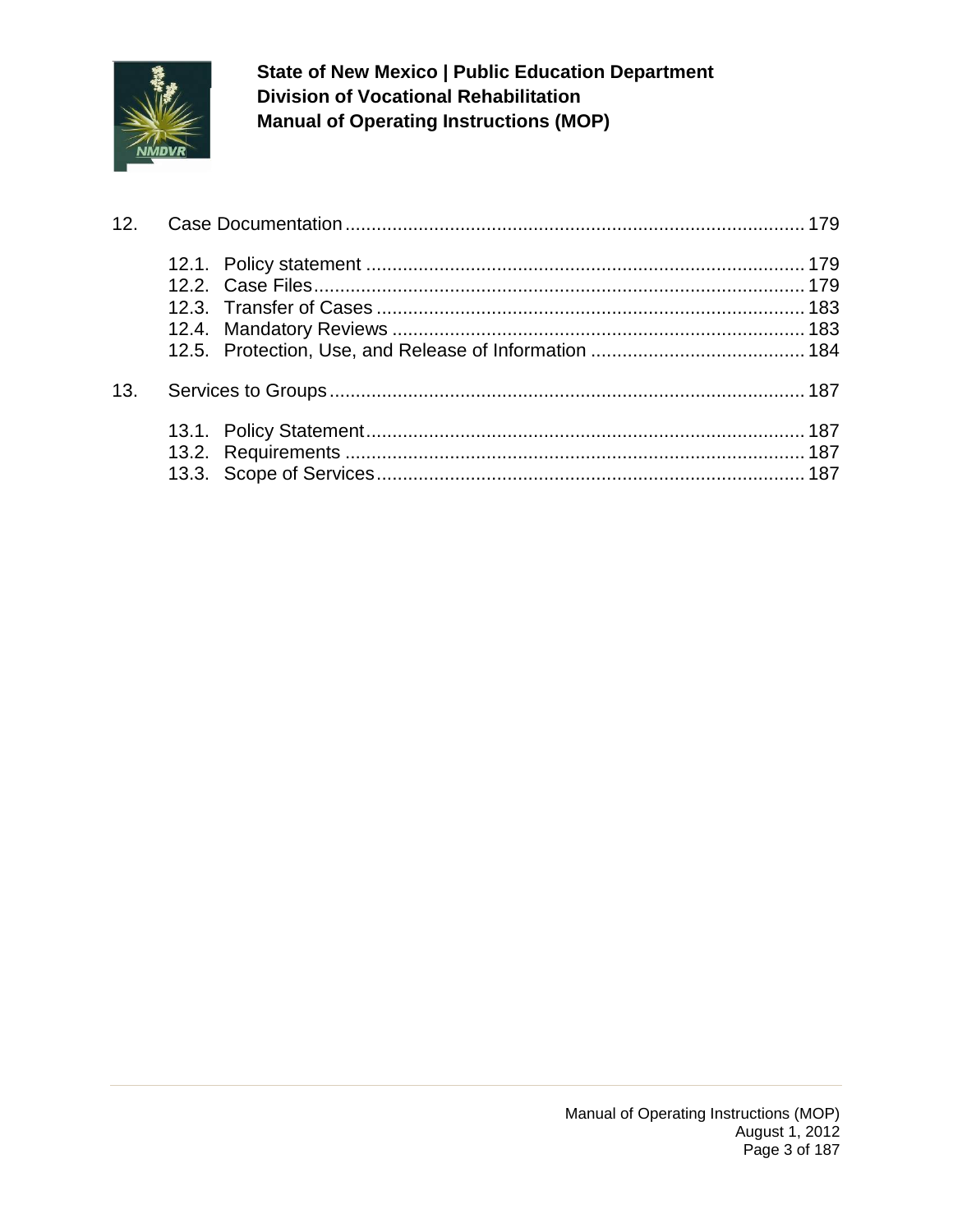

DVR Overview

### <span id="page-3-0"></span>**1. DVR Overview**

Revised: 08/03

#### <span id="page-3-1"></span>**1.1. Agency Philosophy**

The Division of Vocational Rehabilitation is a program that offers unique services to individuals with disabilities for the express purpose of assisting them in achieving an employment outcome. NMDVR is committed to providing quality and culturally sensitive services to all eligible New Mexicans, including typically underserved populations such as individuals in rural communities, tribal members and those with significant or multiple disabilities. NMDVR is further committed to working collaboratively with Native American 121 Vocational Rehabilitation Programs to ensure that the needs of New Mexico's Native American population are met.

VR services are provided with a focus on employment, and with an emphasis on quality services. Counseling and guidance are the primary services, with an emphasis on a partnership between the participant and the VR counselor, as well as the establishment of partnerships with community resources, tribal entities and employers. In order to serve as many individuals as possible, the NMDVR service delivery system also places an emphasis on utilizing its resources in an efficient manner.

### 1.1.1. Focus on Employment

The primary focus of the Division of Vocational Rehabilitation is to assist individuals with disabilities in achieving an employment outcome. Individuals with disabilities are faced with barriers and obstacles unique to their particular situation. DVR's role is to assist the participant in addressing and reducing those barriers related to employment.

DVR is an eligibility-based program, which distinguishes it from entitlement programs.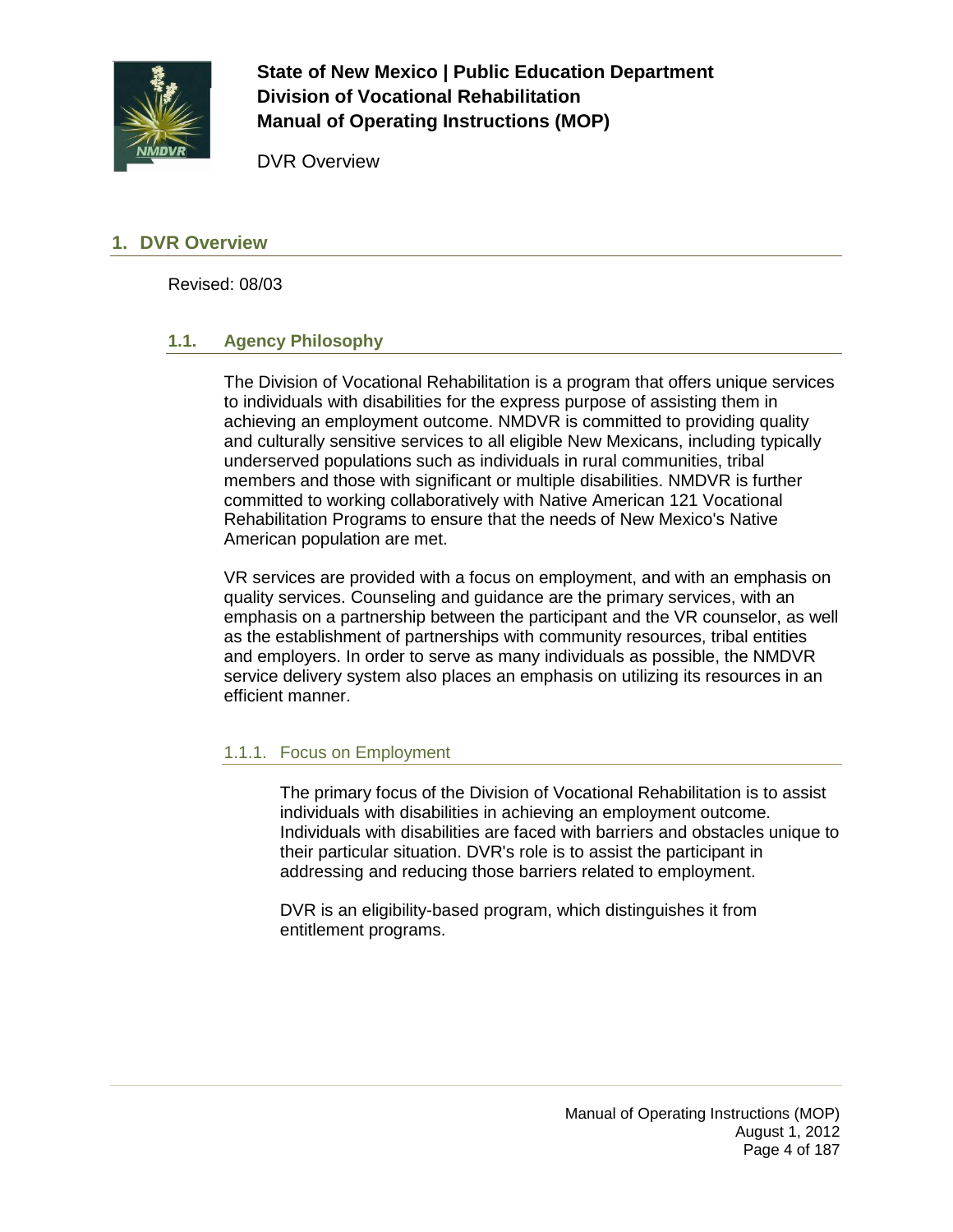

DVR Overview

To qualify for services, participants must meet the eligibility criteria. This being the case, all services are provided on an individualized basis. Services are also provided in support of determining eligibility or in support of a vocationally related activity. For example, ancillary services such as physical or psychological restoration may be provided to enable participation in a vocational program. Transportation assistance may be provided to ensure that the participant can get to work, school, or other vocationally related activity.

Services will not be provided for reasons other than determining eligibility or supporting a vocational program. Diagnostic evaluations, for example, can only be provided to aid in the determination of eligibility or ineligibility. They cannot be provided just to determine a diagnosis or find out about a medical or psychological condition, unless the intent is specifically to obtain information for determining eligibility or for the development of an Individualized Plan for Employment (IPE). Once a participant is determined eligible, any service provided must be related to the achievement of the employment goal as outlined on the IPE.

## 1.1.2. Quality Service Delivery

The best measures of quality are participant satisfaction, appropriate service delivery, and the acquisition and retention of suitable employment by the participant as evidenced by appropriate case documentation. In all phases of service delivery, participants are considered the primary customer of DVR services. As such, they are to be treated with dignity and respect at all times. This applies even in instances when an impasse may occur between the VR counselor (and / or other rehabilitation service team member) and the participant. DVR does have mechanisms for resolving an impasse including program manager reviews, administrative reviews, mediation, and Fair Hearings with an impartial Hearing Officer. If any of these avenues are pursued, the participant should continue to receive timely services as appropriate. There should also be no repercussions. In short, the VR service delivery team should maintain a high level of professionalism at all times.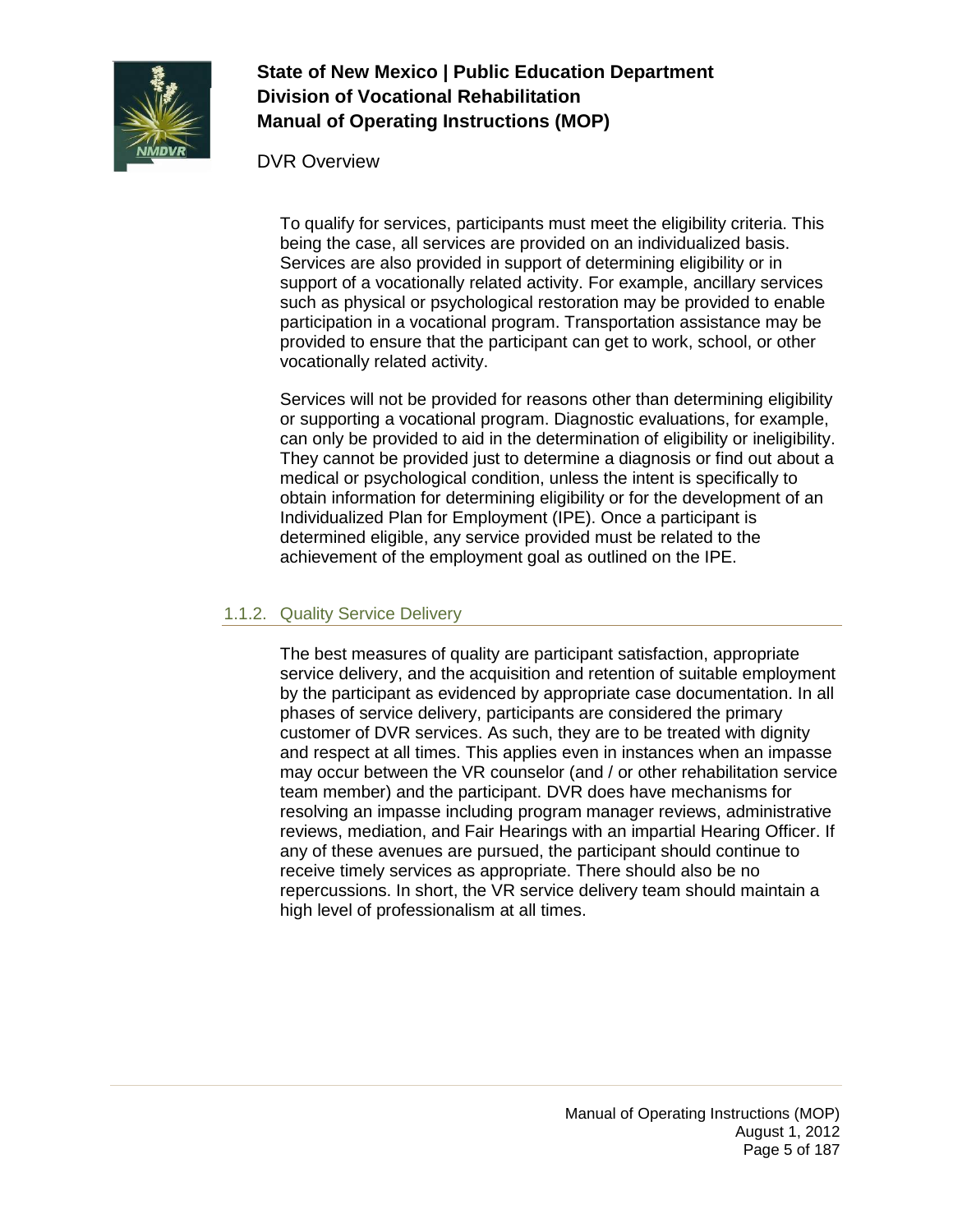

DVR Overview

Quality service delivery also means timely service delivery from the outset of the participant's referral and application to DVR. Agency staff has 60 days in which to determine eligibility. However, efforts should be made to expedite an eligibility determination in as timely a manner as possible. The same applies to planning and the provision of services under Trial Work Experiences (TWE), Extended Evaluation (EE), and Service status IPE's. In order to facilitate timely service delivery, involvement and communication with the participant and / or his or her representative must be maintained and coordinated on an on-going basis.

As an active partner in making choices about their services, participants should be actively involved in all aspects of service delivery as outlined in the "Informed Participant Choice" section. Although there are numerous guidelines and procedures to serve as tools, it is the nature of the VR business that there will be many instances in which counselor judgment is necessary. The VR counselor will have to assess various factors including interests and abilities, policies and practices, financial participation, etc. When no clear direction is available on which to base a decision, and all factors have been taken into consideration, the participant should be provided the benefit of the doubt. In these situations, it is better to err in favor of the participant. For example, if a transitioning student is requesting assistance with attendance in a school program, and the participant's diagnostic information does not provide conclusive evidence of the ability to succeed or not, the participant should be allowed to attend a semester of school to enable a decision to be made about the appropriateness of the request. If the participant turns out to be successful, the program can continue. If not, then further information is available which indicate that a school program may not be the best approach to achieving suitable employment.

The AWARE case management system provides a mechanism for streamlining and capturing essential case information. It should be the counselor/rehabilitation team member's role to not only document required information, but to also document all relevant activity and information. It should in essence summarize the events of the case in a clear and sequential manner. The case record, in particular the case notes, should provide a summary of case events. Staff should consider that the audience of the case record may be the program manager, Rehabilitation Services Unit administrative staff, auditors, consumer advocates, an impartial hearing officer, and the participants and / or representatives themselves. While the case record documentation requires some technical sophistication, consideration should be given to all or any of the above individuals who may review the case record when documenting case events.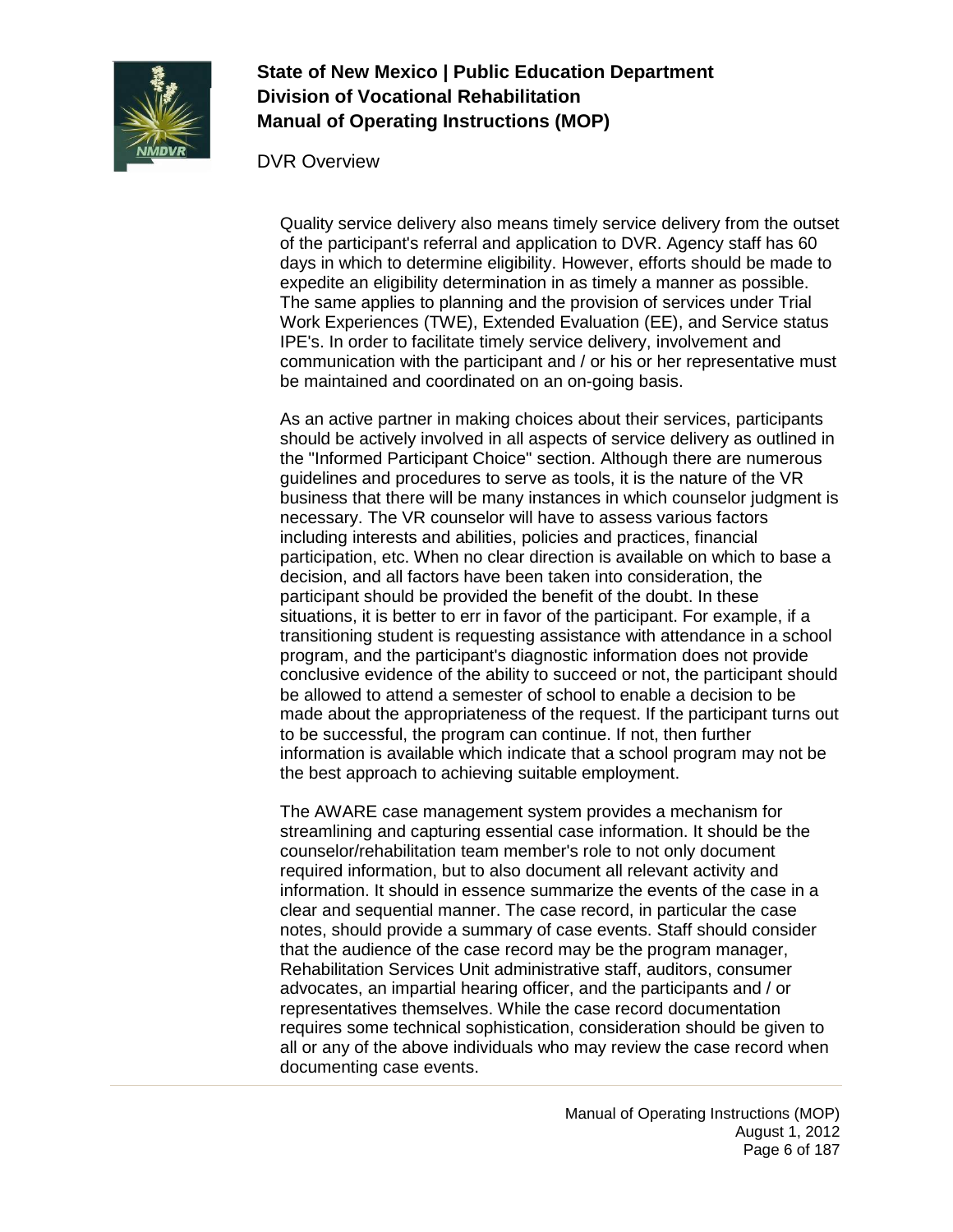

DVR Overview

## 1.1.3. Counseling and Guidance: a Central Service

The most important service that DVR provides is counseling and guidance. This service provides the forum for the VR counselor, and to a lesser degree, other members of the rehabilitation team to communicate agency policies, expectations, employment and career options, and to provide direction for the case.

It is important to establish a counseling relationship with the participant early on in order to foster a collaborative relationship. This begins at the time of the initial interview with the counselor. Expectations should be established and planning should begin. Initially the focus is on obtaining information in order to make an eligibility determination. The counseling and guidance relationship provides a mechanism for outlining the eligibility criteria and what will be necessary to make a determination. Employment planning should begin immediately to place an emphasis on what the overall intentions of DVR services will be. Consideration should be made as to whether the participant is eligible, and what the participant is eligible for. By keeping a specific focus on the employment outcome and what it will take to achieve it, the counselor and participant can avoid confusion and conflict.

After the IPE has been implemented in TWE, EE, Service, or in Post-Employment status, on-going counseling and guidance is critical to the success of the program and to keep a focus on the ultimate goal of achieving an employment outcome. While some programs require less of an interactive role such as when the participant is attending school, periodic counseling must take place to ensure that suitable progress is being made in the program and to ensure that any obstacles which may arise get addressed. For more immediate interactive activities such as job placement or supported employment programs, intensive counseling and guidance is necessary to ensure suitable placement and job retention. When job placement and coaching are provided in supported employment or other related programs, counselors should play an active and integral role in facilitating service delivery; even when community rehabilitation providers are providing the direct job placement and coaching services. Periodic visits to the job site, frequent visits with the participant/representative, and interaction with the provider (in addition to reviewing progress reports) are necessary to guide the process and to ensure that a suitable vocational adjustment takes place.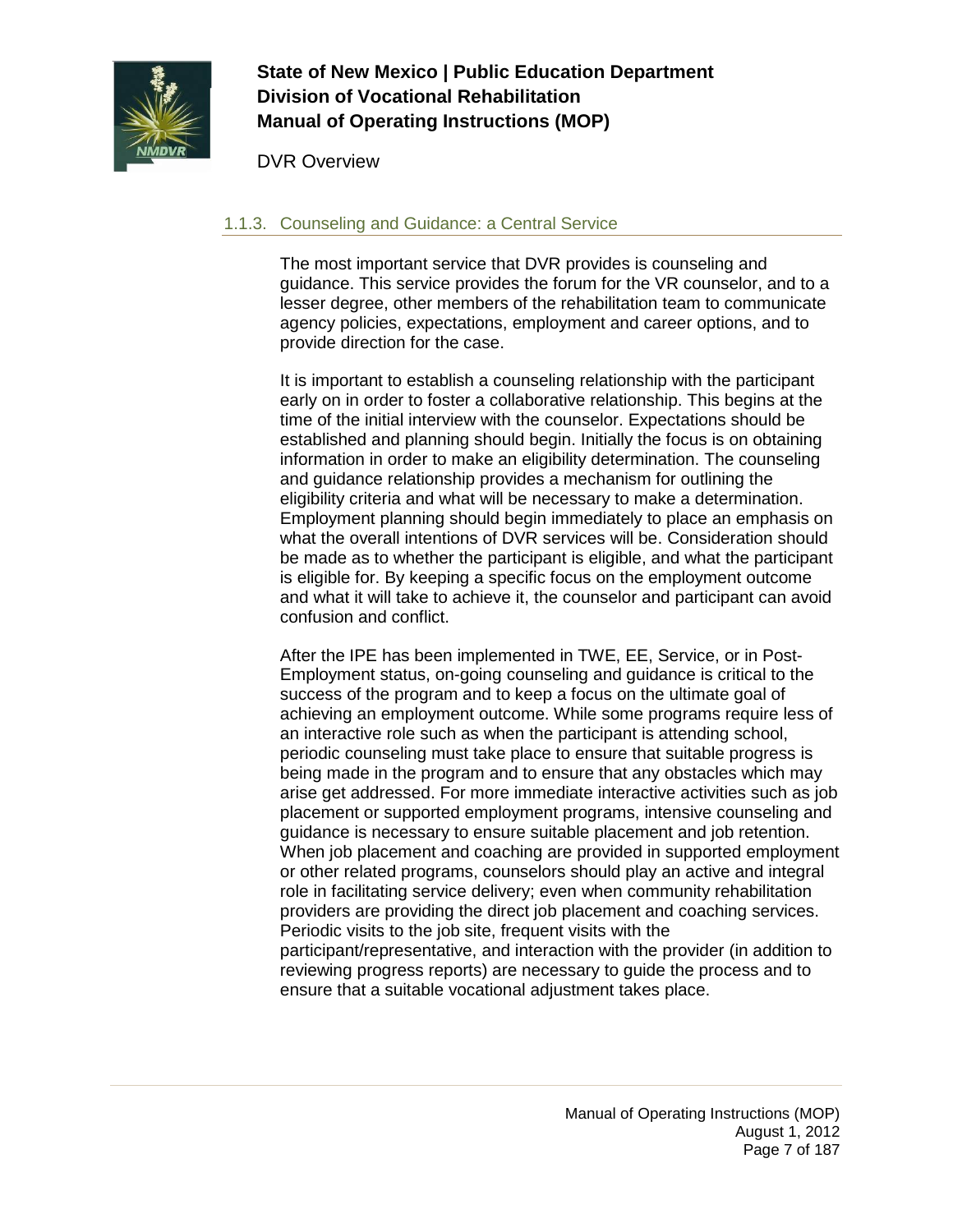

DVR Overview

## 1.1.4. Partnership between the Participant and VR Counselor

A key factor to the success of a participant in achieving an employment outcome is his or her relationship with the VR counselor. Participation by both in all aspects of service delivery is necessary to create a productive partnership. From the participant's perspective, this involves making informed choices throughout his or her participation in the VR program. It also involves investment and commitment by the participant to become successful in achieving an employment outcome. Part of this process involves becoming independent and self-sufficient to the extent possible. The counselor's role is to facilitate decision-making and informed choice, to provide thorough information about policies and procedures, to assist in outlining vocational options, to provide information about available resources and vendors, and to provide vocational expertise. Effective communication is essential to the success of the partnership. In order to facilitate effective case management and meet the Agency's responsibilities, the counselor must utilize a mode of communication best suited for the participant.

A partnership involves a shared commitment and mutual respect. Both parties should be committed to achieving a suitable employment outcome. The participant should be treated with respect, as should the counselor and rehabilitation team. While rehabilitation team members must maintain a high level of professionalism, participants are also expected to conduct themselves in a respectful manner. It is recognized that some disabling conditions can lead to behavioral issues that create challenges for interpersonal communication and collaboration. However, to the extent possible; participants are expected to treat their relationship with VR staff as a partnership. In instances where blatant abuse of DVR staff is evident, and disability factors have been taken into consideration (including those within and beyond the participant's control) staff can require a corrective course of action on the participant's part. For example, this could mean participation in therapy or related services. If the behavior is not corrected, and / or DVR staff are clearly endangered, case closure is considered an appropriate course of action.

*Note: For case closure to take place there must be clear evidence and documentation of the events leading up to the action and evidence of appropriate action to address behavioral problems.*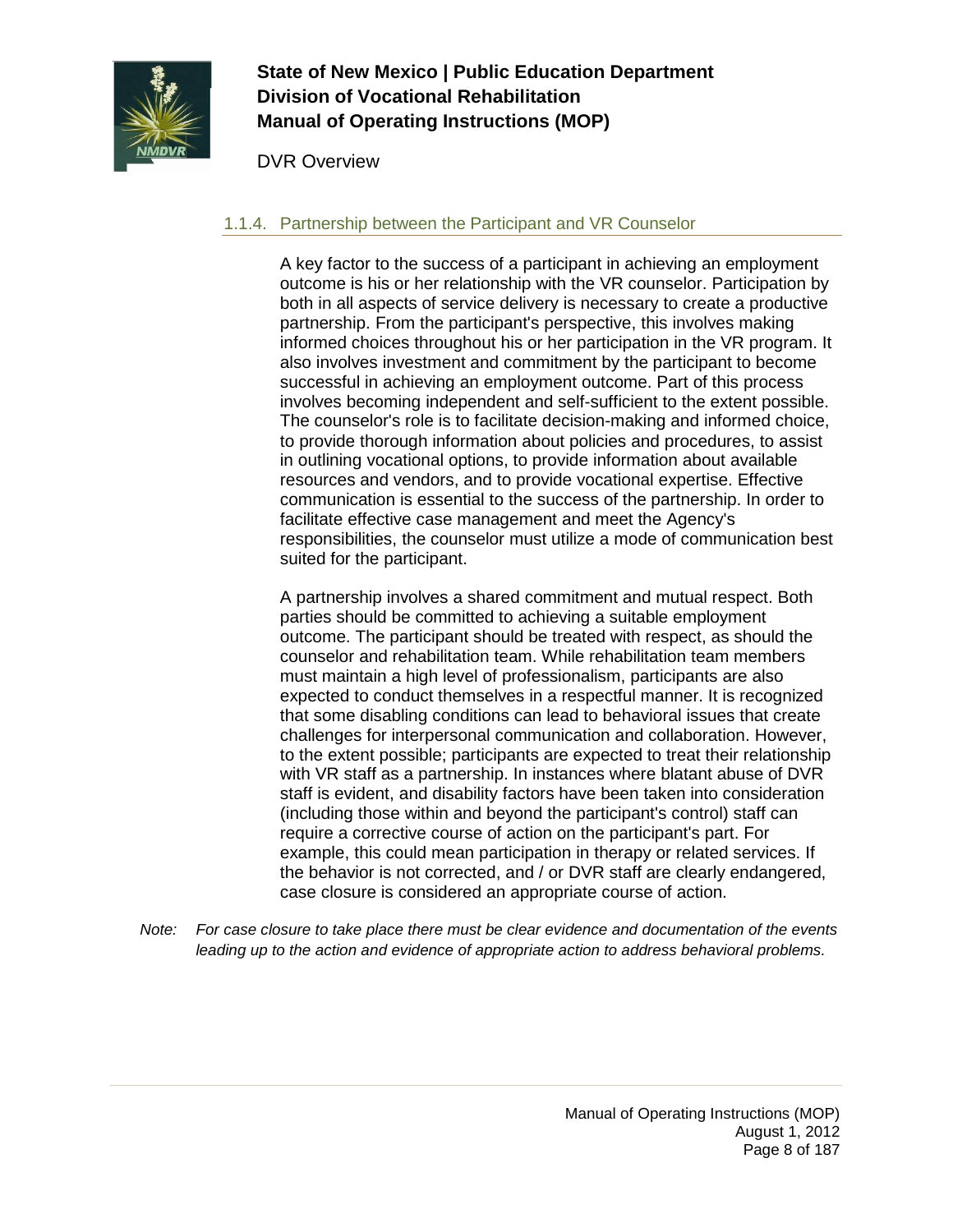

DVR Overview

In instances where the behavior is beyond the participant's control, collaboration with other service delivery professionals should take place to evaluate the appropriateness of employment and to develop strategies for behavior management. In either instance, consideration must be given to the fact that the participant will ultimately be interacting with an employer, co-workers, and possibly customers.

## 1.1.5. Partnership with Community Resources and Employers

Part of the role of the DVR counselor and service delivery team is to forge partnerships with other community resources including work force partners and employers. By developing community resources, the DVR service delivery team creates avenues for participants to access other needed resources. This also facilitates outreach activities to recruit more participants. In an era of shrinking resources, it is important to maximize use of outside resources to the extent possible. More importantly, collaboration with outside resources serves to benefits DVR participants. Obtaining and maintaining employment is but one aspect of the participant's life. Frequently, other services are needed to improve the chances of reaching a suitable employment outcome.

DVR is mandated under the [Workforce Investment Act \(WIA\)](http://www.wia.state.nm.us/) to partner with various other entities including the One-Stop Centers to streamline service delivery and avoid duplication of services. Other partners including school systems (to promote school-to-work transition services), community rehabilitation providers as partners in the job placement of persons with disabilities, the medical community, etc. The DVR service delivery team has specialized expertise in assisting persons with disabilities in achieving an employment outcome and, as such, DVR should be marketed as a viable community resource.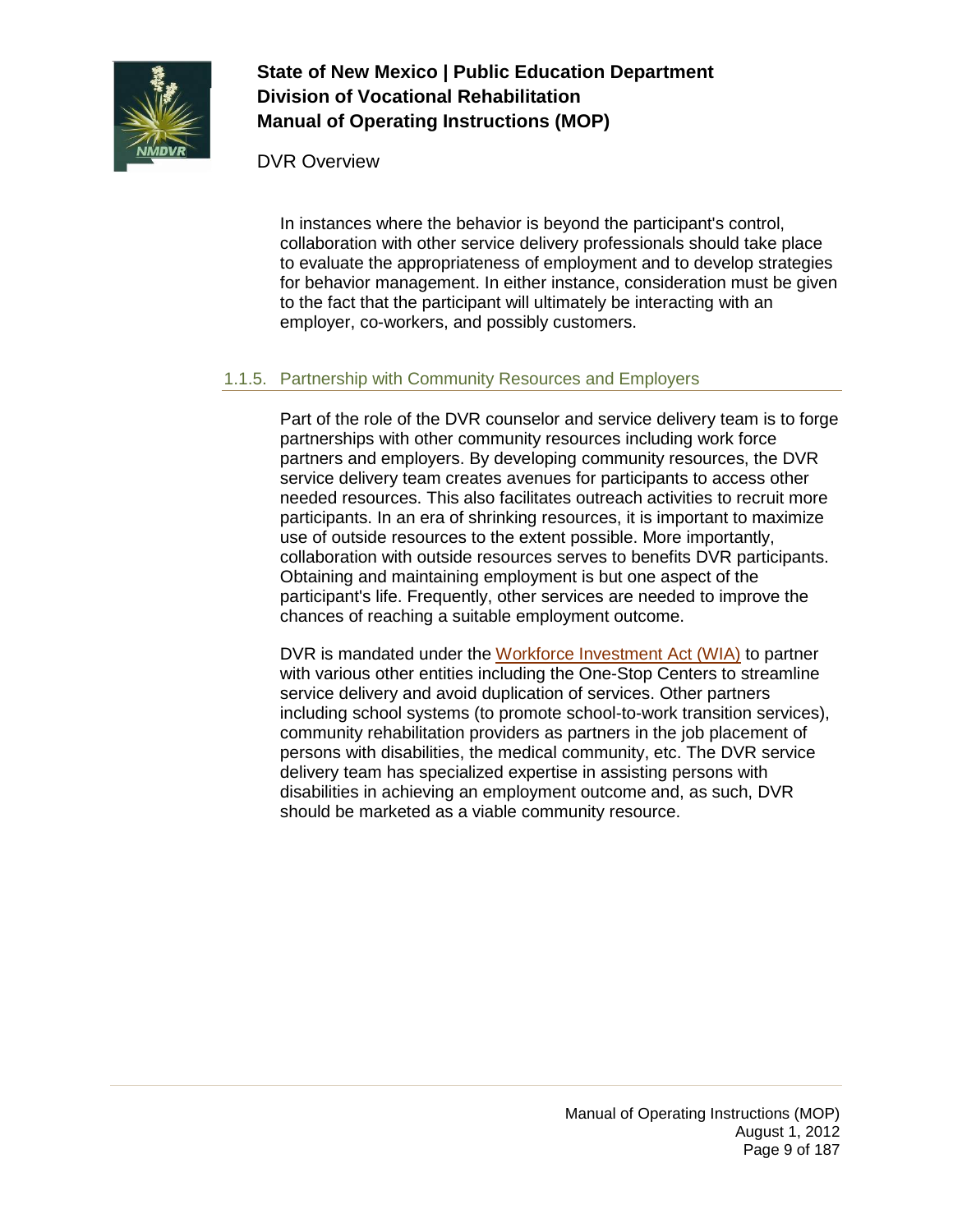

DVR Overview

Employers are the most important resource for DVR counselors. Without employers, employment outcomes cannot be achieved. DVR service delivery team members should always remain aware of the need to maintain a positive relationship with employers. This entails being sensitive to employer needs and satisfaction, maintaining a visible and positive image in the community, and acting as a resource. Participation in community activities, participation in business networks, conducting and / or participating in job fairs, participating in marketing activities, working cooperatively with other agencies geared towards job placement, and focused job development activities all serve in this capacity. Providing expertise or assisting in identifying resources for Americans with Disabilities Act issues such as job accommodations should also be considered a service for employers. In essence, employers are considered DVR's second customer. Recognizing employer needs and considering them as partners can only serve to enhance DVR's emphasis on assisting participant's with achieving employment outcomes.

## 1.1.6. Efficient Use of Resources

The New Mexico DVR program is committed to providing quality services and to serving as many eligible participants as possible. In order to accomplish this, service delivery staff must maintain a focus on utilizing financial resources efficiently. Tools to assist with this are the use of comparable benefits and the Participant Financial Contribution. Negotiation with participants is also recommended to ensure that costs of services are shared to the extent possible.

Negotiation with service providers must also take place. This does not imply that participants should not receive necessary services or that they should not have a choice in the types of services or the vendors of their choice. It does imply that staff should utilize the most cost effective means of service delivery when possible and when it does not impede on specific service needs of the participant.

When providing counseling and guidance and assisting with the development of an IPE, participants should also be provided only with those services that are necessary for the determination of eligibility or the achievement of an employment outcome.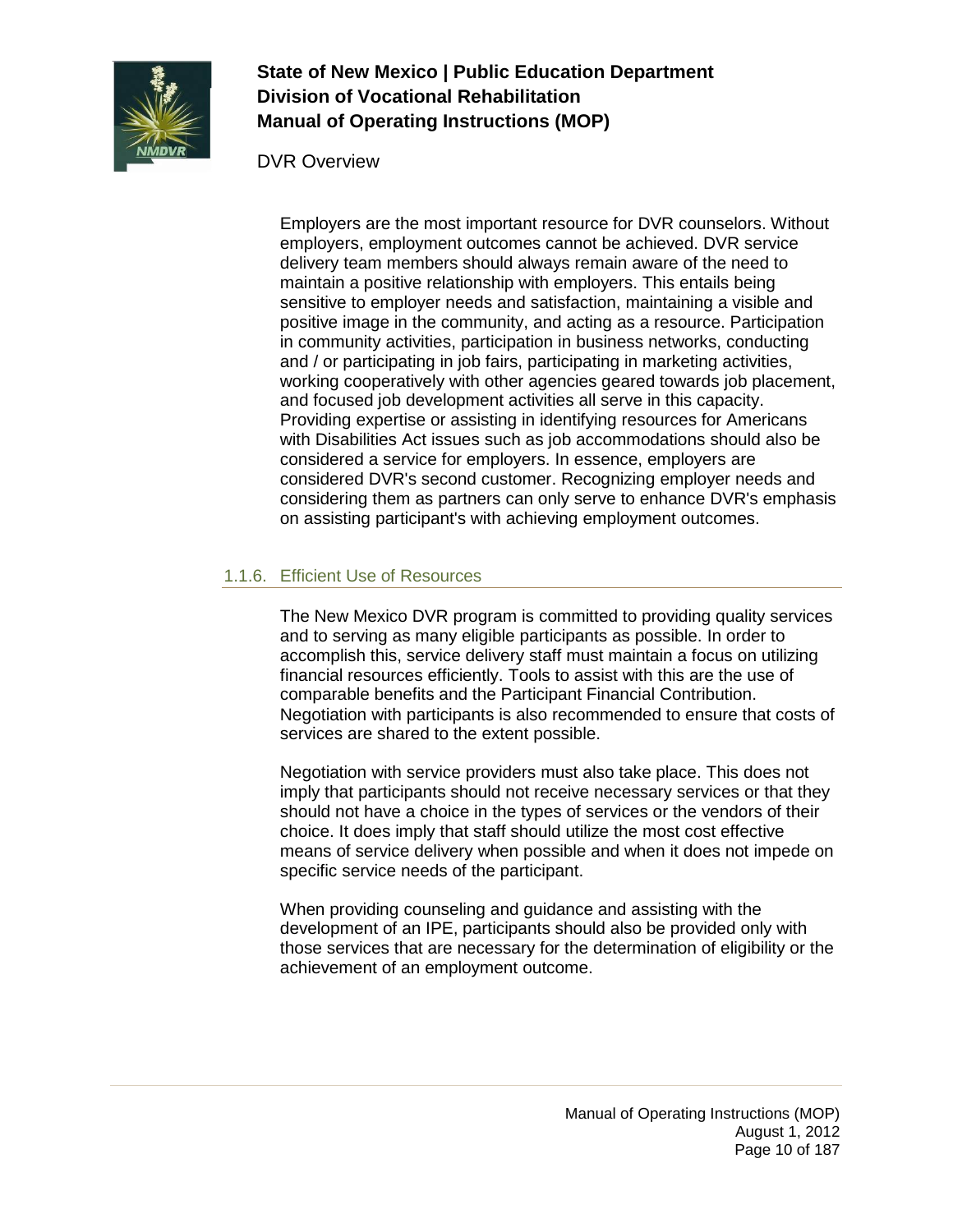

DVR Overview

### <span id="page-10-0"></span>**1.2. Informed Participant Choice**

Informed choice refers to an ongoing process in which the individual with a disability and the counselor collaborate to gather and evaluate information that will be used by the individual to make informed choices about goals and services that will lead to an employment outcome. It is the vocational rehabilitation counselor's responsibility to serve as a facilitator, using his or her skills and knowledge of the vocational rehabilitation process to contribute to this partnership. The individual requesting the services brings his or her experiences with the implications of the disability and the knowledge of his or her strengths, abilities, and interests.

#### 1.2.1. Policy Statement

Each applicant and eligible participant for VR services must be informed, through appropriate modes of communication, about the opportunities to exercise informed choice throughout the VR process, including the availability of support services for individuals with cognitive impairments or others who require assistance in exercising informed choice.

Assistance must be provided to applicants and eligible participants in exercising informed choice in making decisions related to the provision of assessment services. Assistance must also be provided to eligible individuals in acquiring information that enables them to exercise informed choice in the development of their Individualized Plans for Employment (IPE's) with respect to the selection of the employment outcome, VR services and service providers, the employment setting as well as the settings in which services will be provided, and methods for procuring services.

The informed choice process essentially calls for cultivating a partnership between the participant, or as appropriate, the participant's representative, and the VR counselor. This promotes a vested interest and involvement in the application, eligibility, IPE, and employment processes.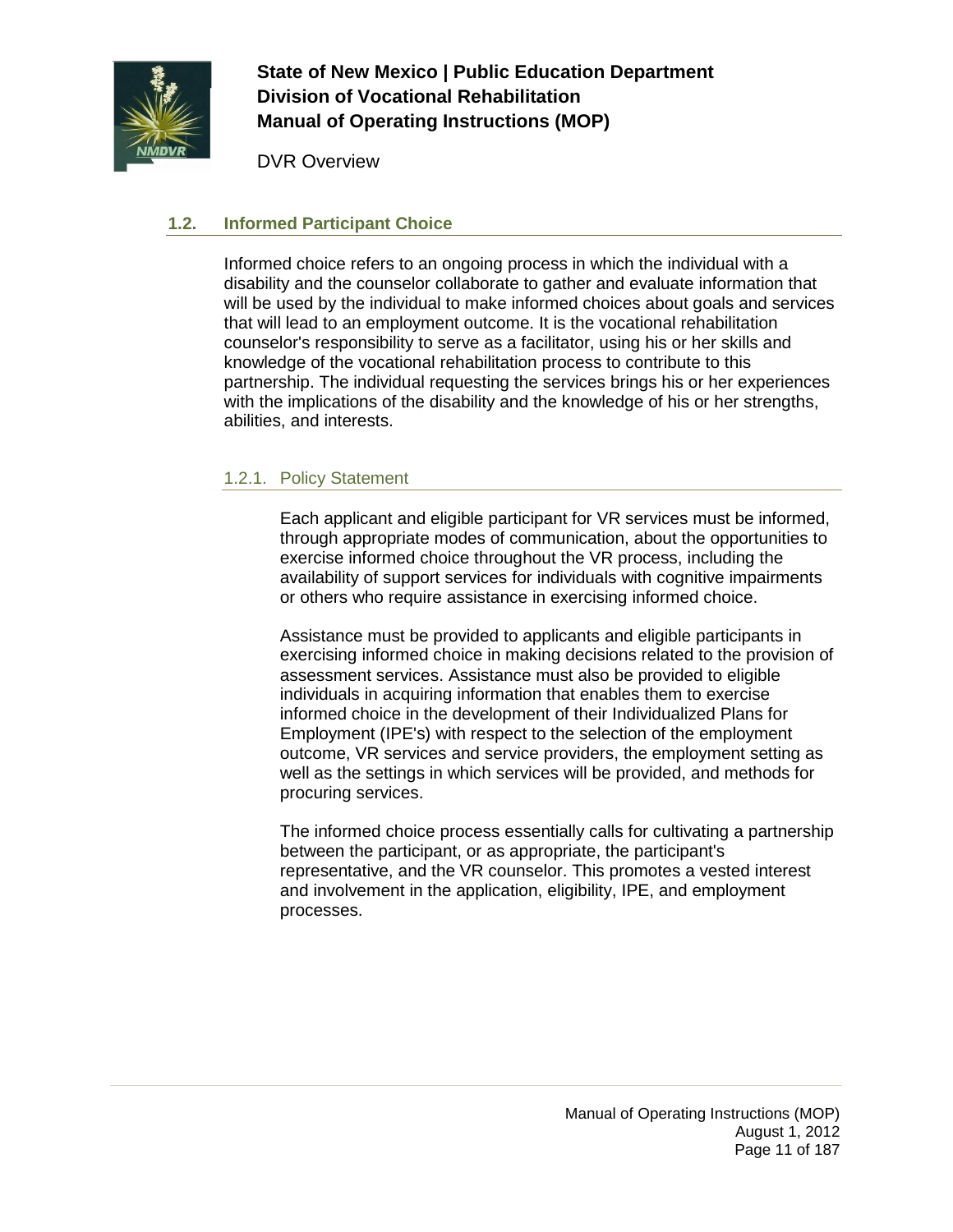

DVR Overview

#### 1.2.2. Requirements

While implementing informed choice, the participant and / or his or her representative are encouraged to take the lead in making choices about the VR services that they receive and the choice of their employment goal. The VR counselor assists the participant during the assessment process to discover the participant's strengths, resources, priorities, concerns, abilities, capabilities and interests. It is the VR counselor's responsibility to inform the participant about available options for developing the IPE, for exercising informed choice and to assure that the individual understands the options. The participant must participate in choosing the employment goal. The counselor acts as a resource in facilitating this process by outlining options, interpreting agency policies, educating, and informing of available resources. Once an IPE has been signed by both the participant and the VR counselor, the participant assumes the responsibilities identified in the IPE for implementing the decisions and achieving the employment outcome. The counselor provides guidance and monitors progress to assist in the process. The individual's strengths, resources, priorities, concerns, abilities, and capabilities are critical factors in the employment plan, in addition to the labor market and the individual's willingness to relocate in search of employment. Cost is not a determining factor in establishing an employment goal and the services related to that goal, however, cost efficient strategies must be used. These strategies must be consistent with comparable benefits and services requirements as well as the Participant Financial Contribution.

The participant or participant's representative must be provided with information necessary to make an informed choice about the specific vocational rehabilitation services, including the providers of those services that are needed to achieve the individual's employment outcome. This information must include, at a minimum, information relating to:

- Cost, accessibility, and duration of potential services;
- Consumer satisfaction with those services to the extent that information relating to consumer satisfaction is available;
- Qualifications of potential service providers as available and appropriate;
- Types of services offered by the potential providers;
- Degree to which services are provided in integrated settings; and
- Outcomes achieved by participants working with service providers, to the extent that such information is available.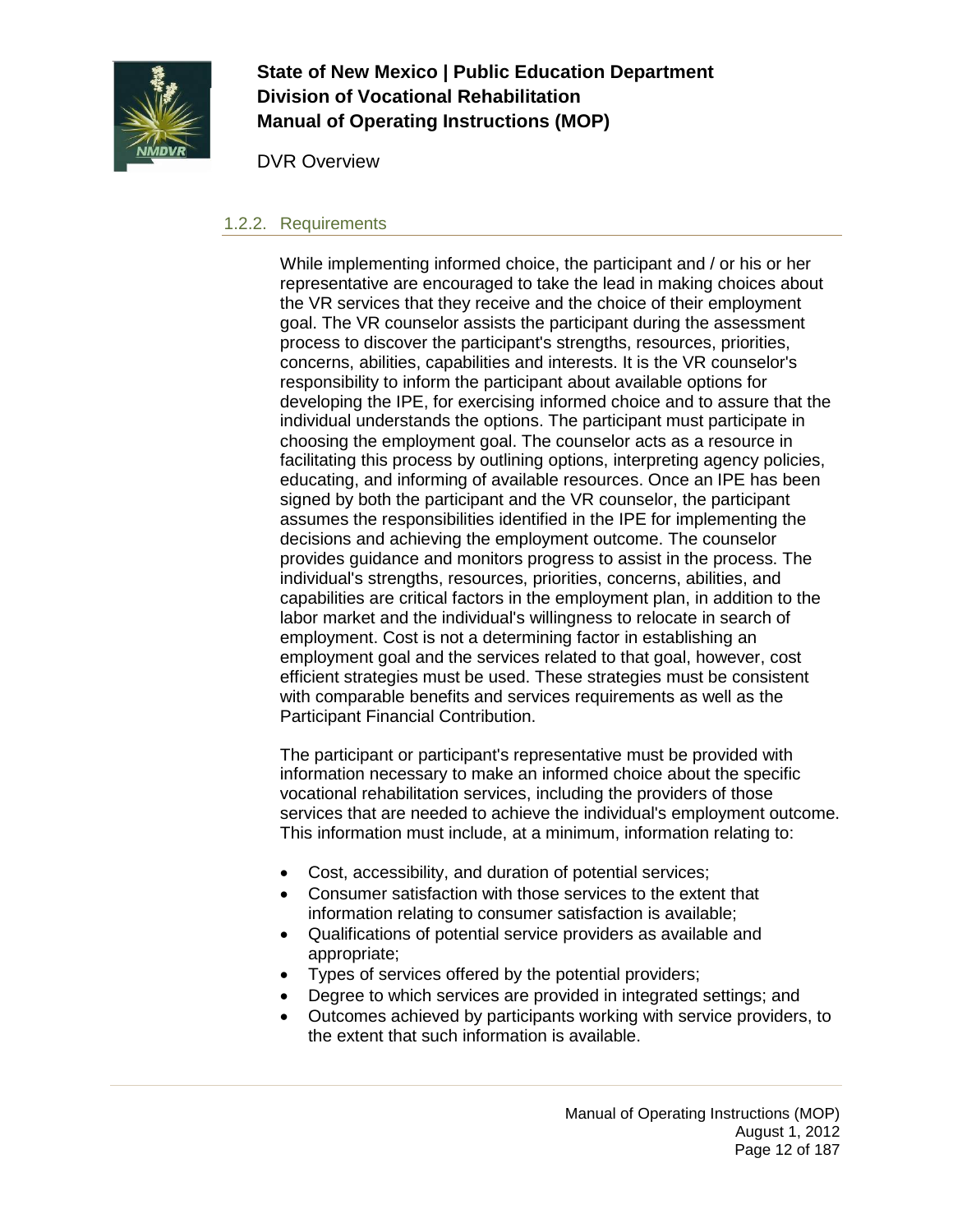

### DVR Overview

In providing or assisting the individual or the individual's representative in acquiring this information, the following methods or sources of information may be used:

- Lists of services and service providers;
- Periodic consumer satisfaction surveys and reports;
- Referrals to other consumers (with permission and signed release form), consumer groups, or disability advisory councils qualified to discuss the services or service providers;
- Relevant accreditation, certification, or other information relating to the qualifications of service providers; or
- Opportunities for individuals to visit or experience various work and service provider settings.

In instances where participants with cognitive or other disabilities who require assistance in exercising informed choice, the VR counselor must describe the support services available to facilitate the informed choice process through methods which can be adequately understood by the participant. Such support services include:

- Assessing the level of the disability need to effectively communicate and / or acquire other assistance as necessary
- Providing interpreter services as necessary throughout the participant's participation in the VR process.
- Providing guidance and technical assistance to the extent necessary to convey information about informed choices throughout the VR process.
- Providing the participant's representative, as appropriate, and / or guardian with information necessary to make an informed choice about the specific vocational rehabilitation services to be provided.
- Providing information to other service delivery staff such as Community Rehabilitation Provider staff, case managers, education officials, advocates, other interested parties or professionals as appropriate to facilitate informed decision making.
- Simplifying information for persons with cognitive impairments.
- Using multiple modes of communication and repetition (i.e. audio tapes) as appropriate.
- Scheduling a longer time period for meetings when appropriate.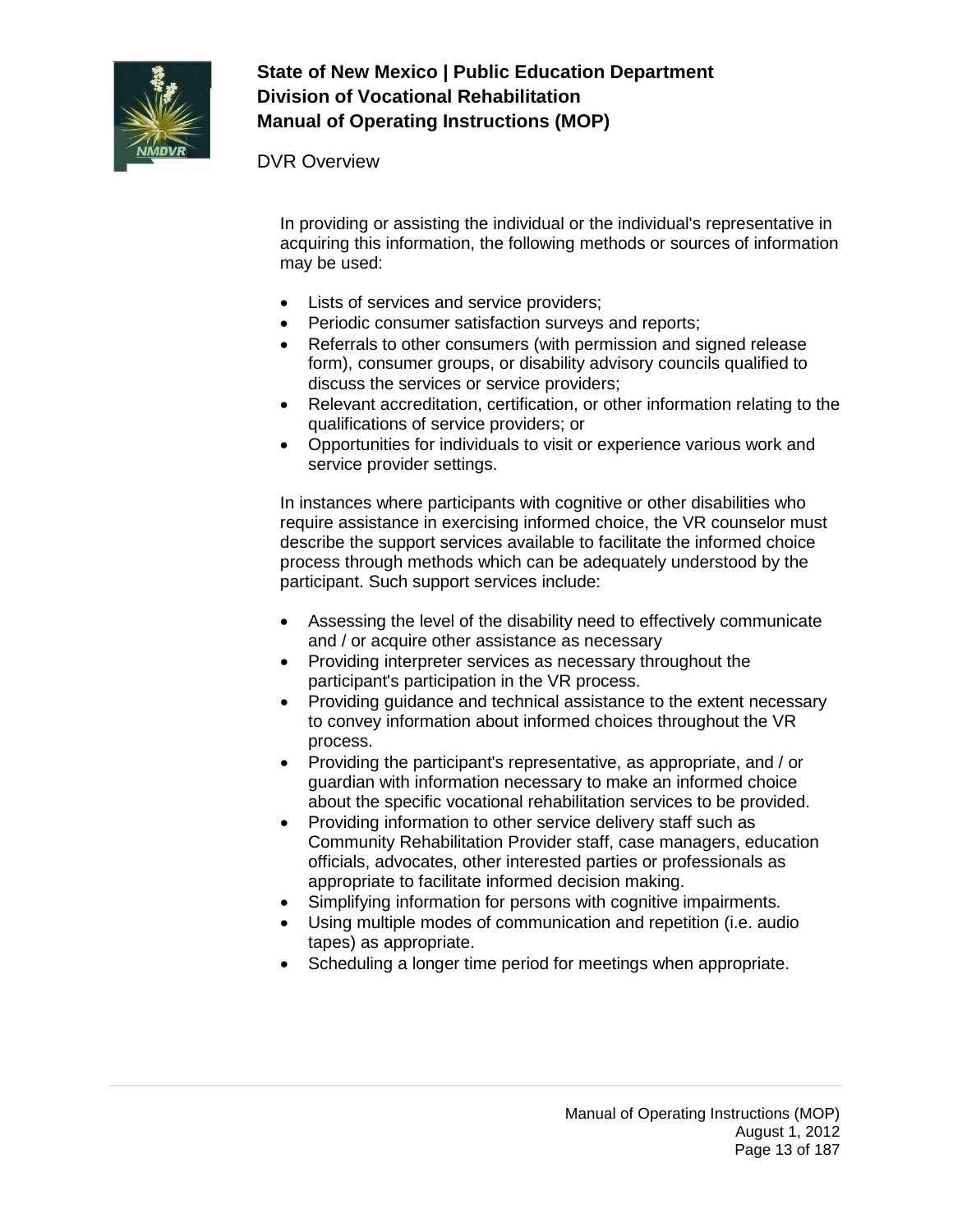

DVR Overview

## 1.2.3. Procurement Methods

To be fully engaged in the VR process, the individual must gather and use information to the extent possible, participate in planning and problem solving, make and implement decisions and seek or identify needed resources. The counselor works with the individual to build relationships and to align resources that will enable the individual to exercise informed choice and work toward the employment outcome. Such activity includes:

- Providing a listing of available vendors for particular services;
- Assisting participants by working with new service providers to become recognized State vendors;
- Providing a description of the State Procurement Code requirements as they apply to DVR and the participant when selecting goods or services;
- Utilizing the most flexible and least restrictive procurement methods available on an individualized basis and identifying when another vendor may be more appropriate;

Informing the participant and / or representative of expected time frames for procuring goods or services.

- Providing a description of what constitutes comparable benefits as related to specific services;
- Processing authorizations and payments in as timely a manner as possible.

### 1.2.4. Guidelines

#### 1.2.4.1. Exercising Informed Choice

Exercising informed choice and taking more responsibility in the VR process makes demands on individuals with disabilities and may also make demands on other people in their lives.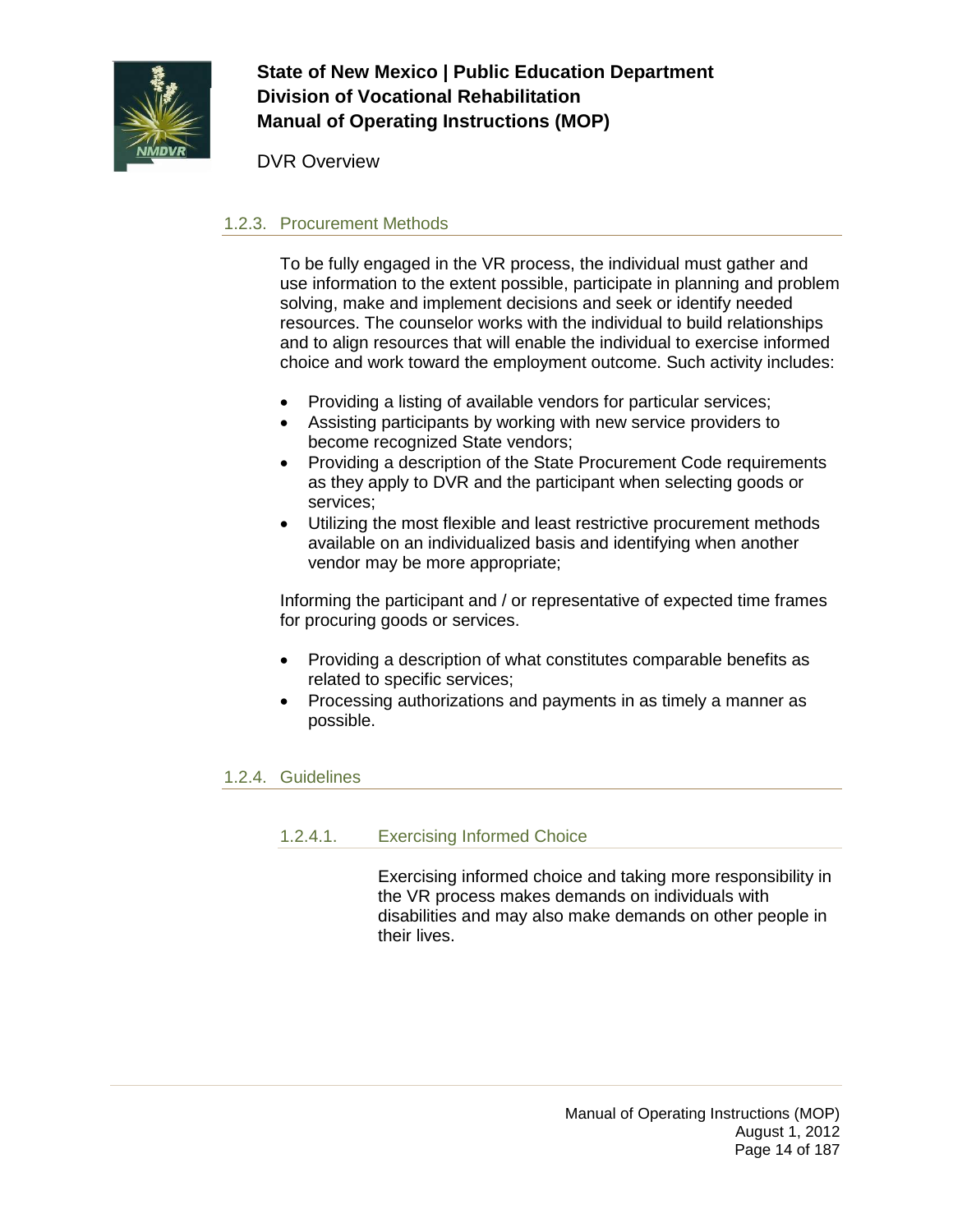

#### DVR Overview

The participant is encouraged to take a lead role in the selection of the employment goal, services necessary to achieve the goal, service providers and procurement methods. Effective implementation of informed choice depends on working jointly with the VR counselor. The VR counselor brings to the partnership knowledge of rehabilitation and the VR process, an understanding of informed choice, information regarding rehabilitation resources and current labor market trends, and the experience of assisting other individuals through the VR process.

The participant brings to the partnership information on the implications of the disability and on his or her strengths, values, resources, priorities, concerns, abilities and capabilities. The participant is responsible for following through with agreed upon services and is a partner in seeking out comparable benefits and services. For example, the participant is responsible for researching available financial aid and applying for financial aid when entering into or participating in a training program when he/she has the ability to do so.

#### 1.2.4.2. IPE Process

During the IPE process, the participant and / or the representative have the option of initiating the process by selecting the employment goal, services, and vendors. The counselor guides the process, but must approve and sign the IPE.

As part of the process of selecting an employment goal, the counselor should conduct a thorough assessment of the requested goal. This requires case development and exploration and does not necessarily require an immediate approval or denial of any requests.

As part of the process in selecting the employment goal, the participant should be assisted with options that will provide them with the same opportunities as persons who do not have disabilities. Such options should be sufficient and of a nature which will enable the participant to compete for employment opportunities with anyone else.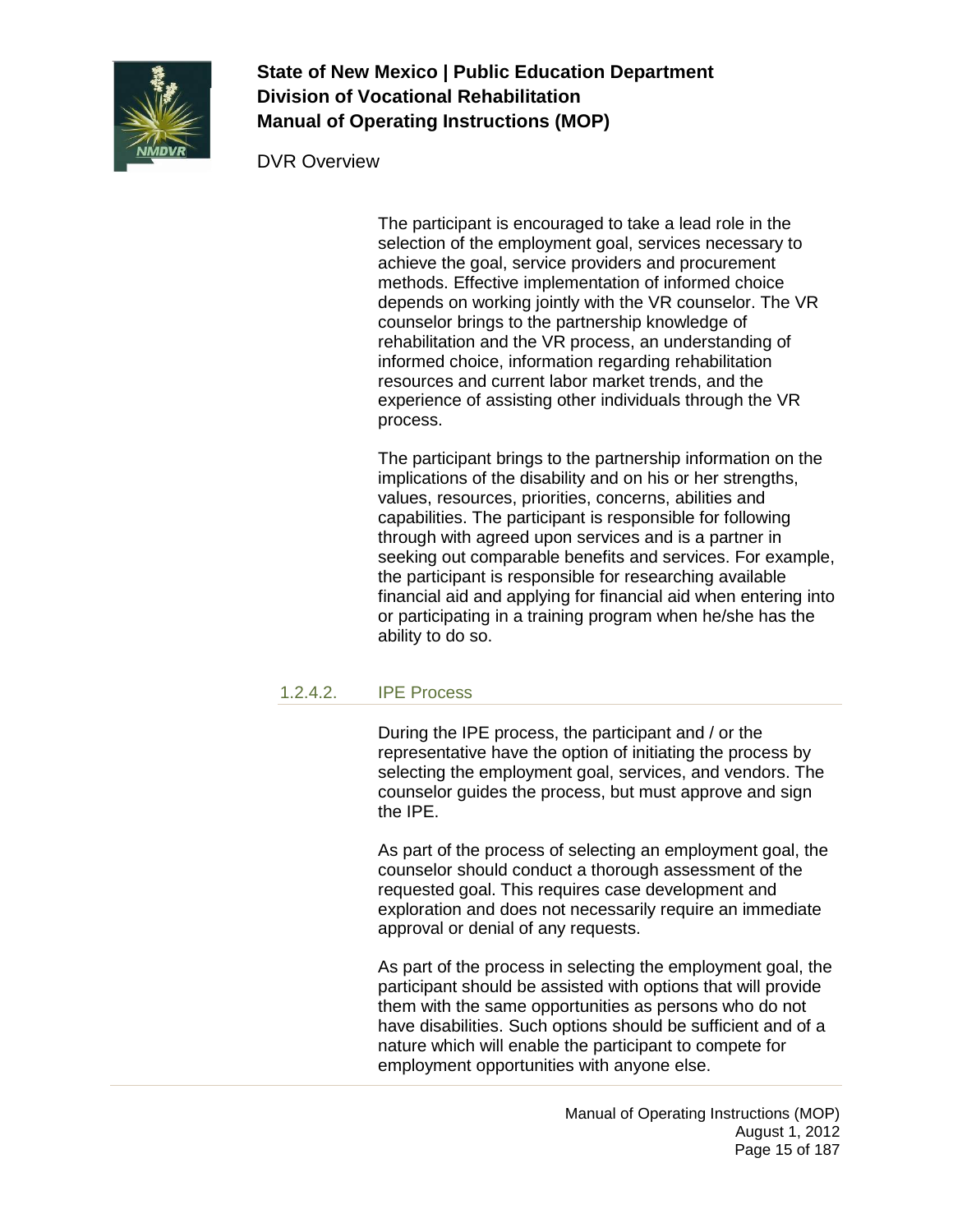

DVR Overview

Another factor in facilitating informed choice that should be taken into consideration is the participant's potential for maximizing employment in terms of obtaining meaningful employment, which is not necessarily the same as premium employment. The counselor must work with the participant to assess the factors related to strengths, resources, priorities, concerns, abilities, and capabilities. This assessment must evaluate the participant's ability to achieve meaningful employment with transferable skills, training, retraining, or advanced training.

When the participant has the necessary skills and background to enter employment that is clearly consistent with abilities and aptitudes and would not result in underemployment, then support for training or advanced training would not be appropriate. This means that a request for a specific type of training such as attendance at graduate school requires a thorough assessment to determine the appropriateness of the request (in some instances it may be appropriate; however, requests of this nature do not have to automatically be honored).

If the assessment reveals that the participant can achieve meaningful employment that is clearly not below their potential and would not result in underemployment, then a denial of the request for advanced training would be appropriate.

## <span id="page-15-0"></span>**1.3. Vocational Rehabilitation Process**

### 1.3.1. Legal Basis

Legal Authority for VR programs: [The Rehabilitation Act of 1973](http://www.nationalrehab.org/website/history/act.html) as amended, 29 U.S.C.A. Chapter 16, [34 C.F.R. parts 361](http://www.ed.gov/legislation/FedRegister/finrule/2001-1/011701a.html) through 396, Section 22-14-7 at seq., NMSA 1978.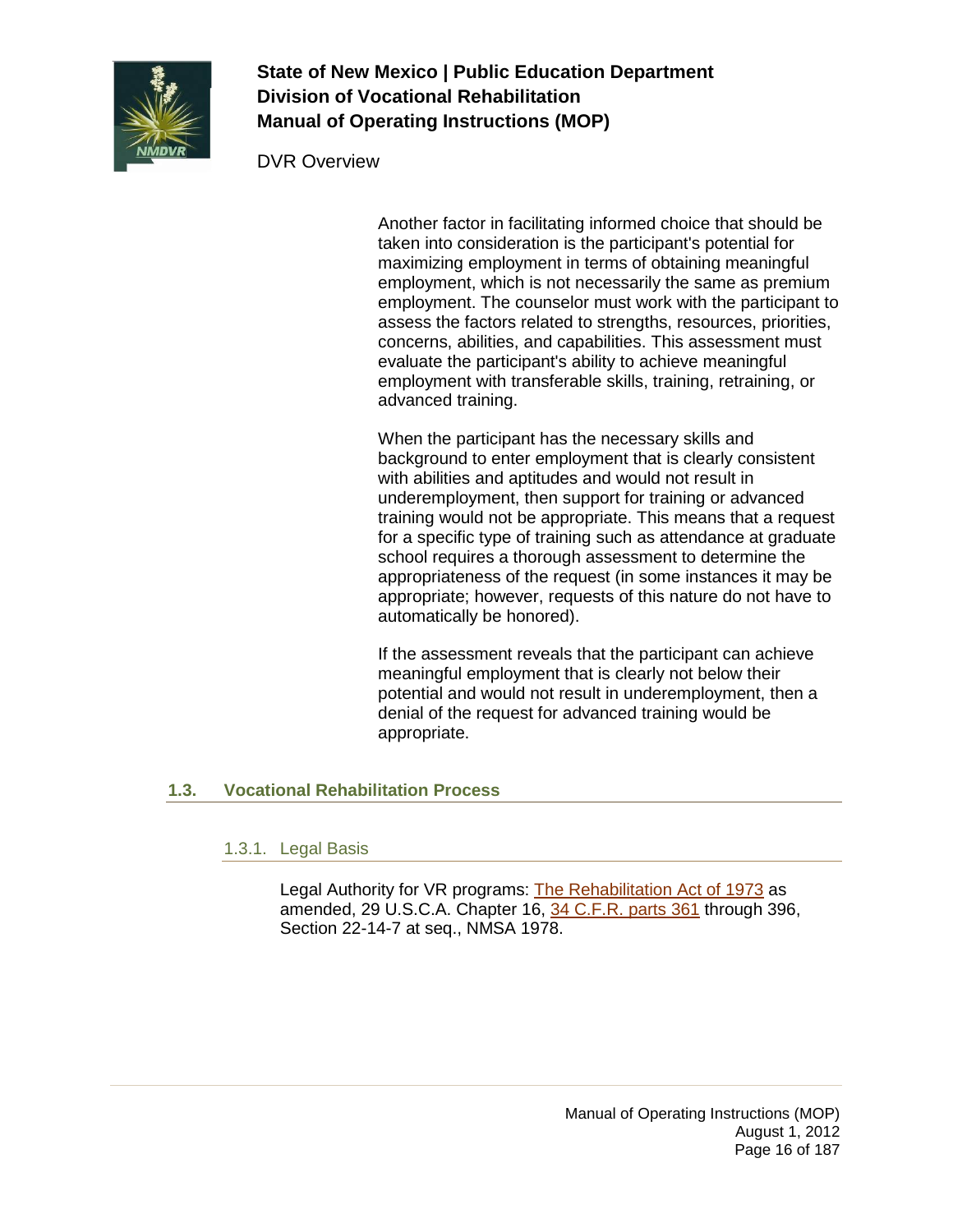

DVR Overview

#### 1.3.2. Non-Discrimination

The New Mexico State Board of Education, Department of Education, Division of Vocational Rehabilitation does not discriminate with regard to race, culture, ancestry, color, national origin, sex, age, religion or impairment in their programs or hiring practices.

### 1.3.3. Status Overview

The VR process is a goal-oriented sequence of services provided on an individualized basis to assist eligible individuals with disabilities in achieving an employment outcome consistent with the individual's unique strengths resources, priorities, concerns, abilities, capabilities, interests, and informed choice.

The rehabilitation process is broken down into "participant statuses" which are listed below, along with identification of possible services available to participants while in the particular status.

| <b>Status</b>              | Description                                                                                                                                            | Possible Service                                                                                             |
|----------------------------|--------------------------------------------------------------------------------------------------------------------------------------------------------|--------------------------------------------------------------------------------------------------------------|
| Applicant                  | Receipt of signed application.                                                                                                                         | Intake, diagnostics, and evaluation<br>necessary to make an eligibility<br>determination.                    |
| *Trial Work<br>Experiences | <b>Completion of Trial Work Experience</b><br>Plan to assess applicant's ability to<br>benefit from VR services.                                       | Evaluation within a realistic work setting<br>with proper supports. Potential for<br>additional diagnostics. |
| *Extended<br>Evaluation    | Completion of Extended Evaluation to<br>assess applicant's ability to benefit from<br>VR services.                                                     | Provision of assessment services<br>identified in Extended Evaluation Plan.                                  |
| Eligible                   | Determination of eligibility for VR<br>program.                                                                                                        | Comprehensive diagnostics and joint<br>planning towards IPE development.                                     |
| Service                    | IPE written and approved.                                                                                                                              | Provision of VR services identified in IPE.                                                                  |
| Employed                   | Participant secures employment<br>outcome.                                                                                                             |                                                                                                              |
| Closed -<br>Rehabilitated  | Case closure following 90 days of<br>successful employment.                                                                                            |                                                                                                              |
| Rehabilitated              | Closed - Other Than Case closure following a decision that<br>participant is ineligible or is unable or<br>opts not to reach an employment<br>outcome. |                                                                                                              |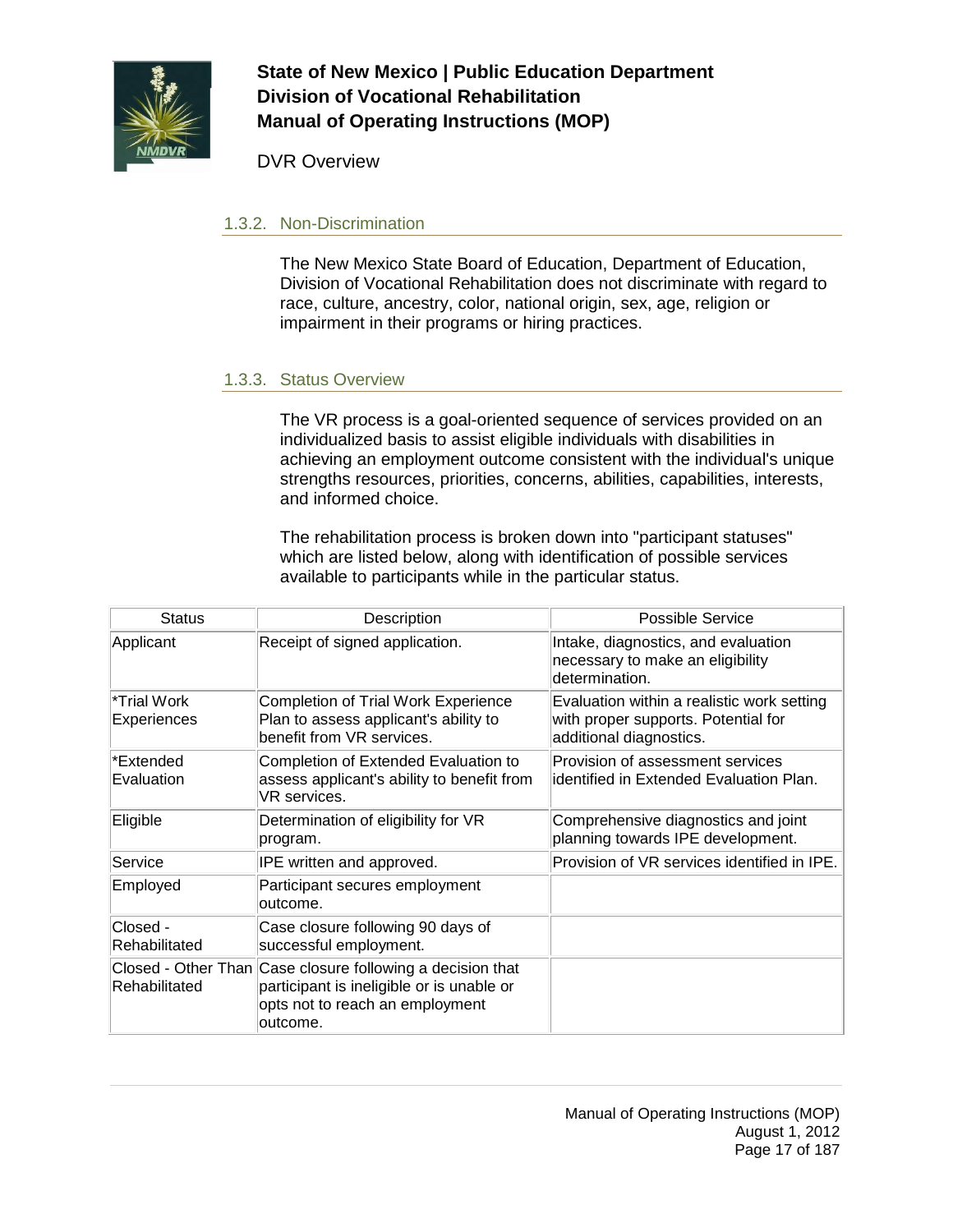

DVR Overview

| <b>Status</b>                      | Description                                                                                                     | <b>Possible Service</b>                              |
|------------------------------------|-----------------------------------------------------------------------------------------------------------------|------------------------------------------------------|
| Post-Employment<br><b>Services</b> | Post-Employment Services aimed at<br>assisting the participant to maintain,<br>regain or advance in employment. | Provision of VR services identified in PES<br>lplan. |

### 1.3.4. Case Status Movement

Below is a chart indicating to which statuses a participant may be moved from the current status, if appropriate action or documentation has preceded the status change.

| <b>Status</b>                        | May Be Moved To                                                                      | <b>Required AWARE Datapages</b>                                                                                |
|--------------------------------------|--------------------------------------------------------------------------------------|----------------------------------------------------------------------------------------------------------------|
|                                      | Applicant                                                                            | Personal Information, Application,<br>Application Documentation, Disability<br><b>Browse, Special Programs</b> |
| Applicant                            | Eligible<br><b>TWE/Extended Employment</b><br><b>Closed-Other Than Rehabilitated</b> | <b>Eligibility Determination</b><br>TWE Plan<br>Closure                                                        |
| Eligible                             | <b>Services</b><br>Closed-Other Than Rehabilitated                                   | <b>Plan Browse</b><br>Closure                                                                                  |
| Service                              | Employed<br><b>Closed-Other Than Rehabilitated</b>                                   | <b>Employment Browse</b><br>closure                                                                            |
| Employed                             | Closed - Rehabilitated<br>Closed - Other Than Rehabilitated<br>Rehabilitated         | Closure<br>Closure                                                                                             |
| Closed -<br>Rehabilitated            | PES.                                                                                 | Post-Employment Browse                                                                                         |
| Closed - Other Than<br>Rehabilitated |                                                                                      | Closure                                                                                                        |
|                                      | <b>PES Closure</b>                                                                   | PES Plan / Closure Section #5                                                                                  |

### <span id="page-17-0"></span>**1.4. Definitions**

### 1.4.1. Applicant

An individual who has completed and signed an application for vocational rehabilitation services or has otherwise requested services from DVR.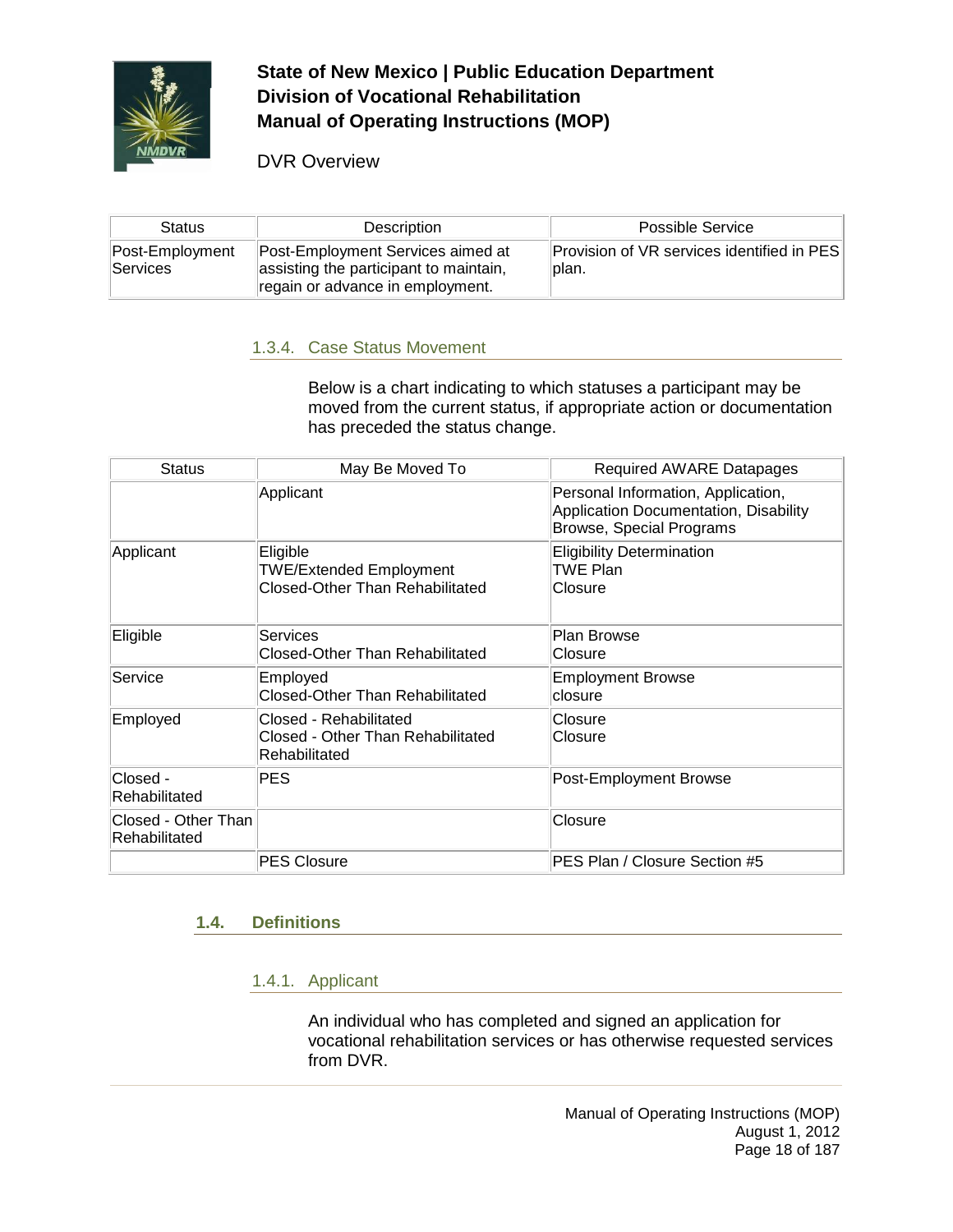

DVR Overview

### 1.4.2. Application Status

Status within the vocational rehabilitation process in which the participating individual has applied for VR services and is awaiting eligibility determination.

## 1.4.3. Appropriate Mode of Communication

Specialized aids and supports that enable an individual with a disability to comprehend and respond to information that is being communicated. Appropriate modes of communication include, but are not limited to, the use of interpreters, open and closed captioned videos, specialized telecommunications services and audio recordings, brailed and large print materials, materials in electronic formats, augmentative communication devices, graphic presentations and simple language materials.

## 1.4.4. Clear and Convincing Evidence

Clear and convincing evidence means a high degree of certainty that an individual is incapable of benefiting from services in terms of an employment outcome. Clear means unequivocal; free from obscurity or ambiguity. Generally, existing information will not provide clear and convincing evidence that an employment outcome is not achievable. Clear and convincing evidence might include:

- a description of assessments, including situational assessments and supported employment assessments, from service providers who have concluded that they would be unable to meet the individual's vocational needs due to the severity of the individual's disability. In addition, the involvement of the participant in "inhouse" assessments - testing, homework assignments, participation in relevant group activities - may assist in making such a determination.
- If appropriate, a functional assessment of skill development activities with any necessary supports (including assistive technology) in real life settings.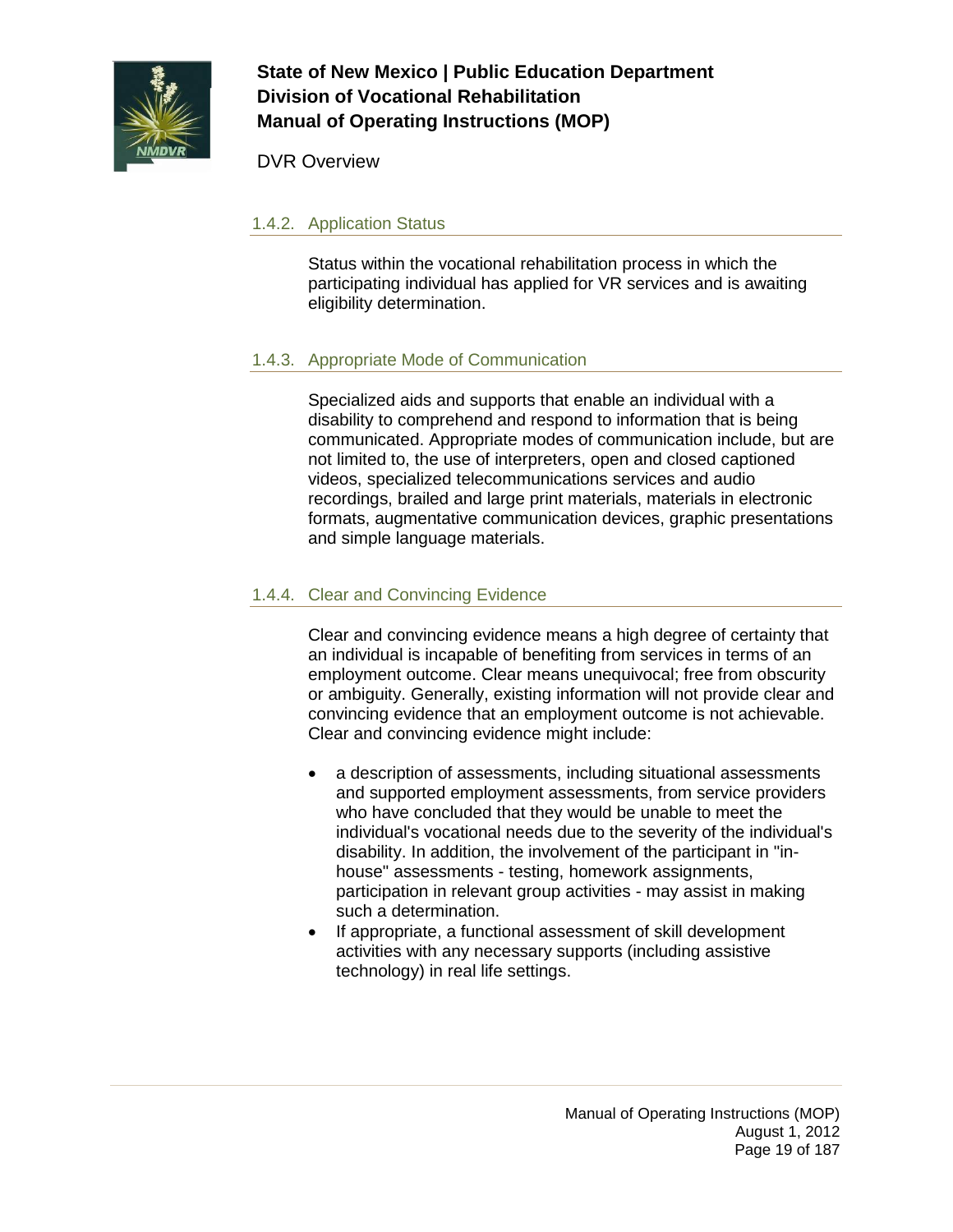

### DVR Overview

### 1.4.5. Closed Other than Rehabilitated

Status within the vocational rehabilitation process in which the participant has either:

- applied for VR services but the case was closed prior to an eligibility determination;
- was determined eligible for VR services and the case was closed prior to development of an Individualized Plan for Employment  $(IPE)$ ;
- received services through an approved IPE and their case was closed without achieving an employment outcome.

#### 1.4.6. Closed Successfully Rehabilitated

Status within the vocational rehabilitation process in which the participant received services through an approved IPE, reached his or her employment goal, achieved stability on the job and maintained employment for 90 days.

#### 1.4.7. Comparable Services and Benefits

Services and benefits that are provided or paid for, in whole or in part, by other Federal, State, or local public agencies, by health insurance, or by employee benefits that are available to the individual at the time needed to ensure the progress of achieving the employment outcome identified in the IPE and that is commensurate to the services that the individual would otherwise receive from DVR. Comparable benefits do not include awards and scholarships based on merit.

#### 1.4.8. Competitive Employment

Work that is in the competitive labor market that is performed on a fulltime or part-time basis in an integrated setting; and for which an individual is compensated at or above the minimum wage, but not less than the customary wage and level of benefits paid by the employer for the same or similar work performed by individuals who are not disabled.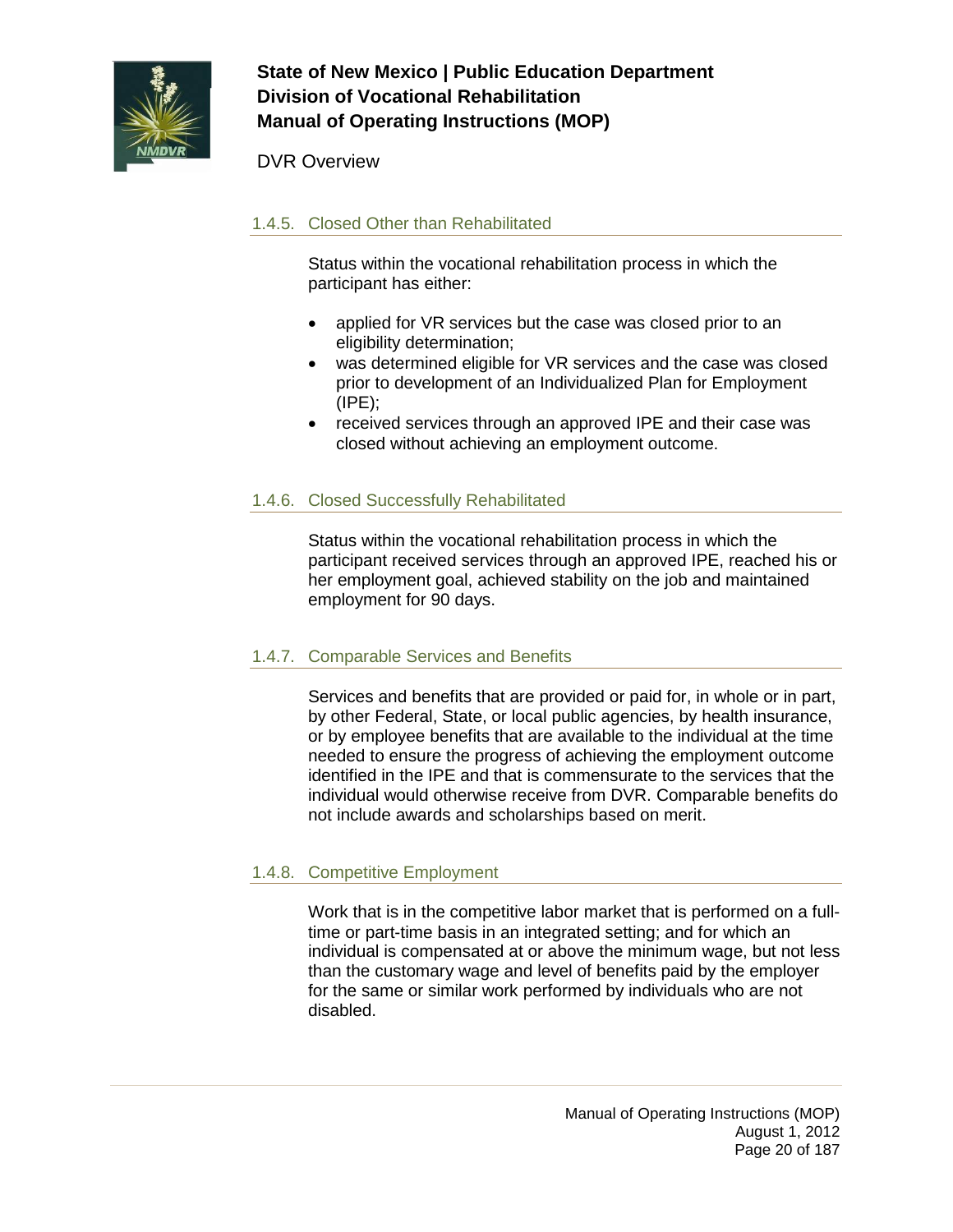

DVR Overview

#### 1.4.9. Eligible Status

Status within the vocational rehabilitation process in which the participant has been determined eligible for VR services by a qualified VR Counselor and is in the process of developing an Individualized Plan for Employment.

#### 1.4.10. Employed Status

Status within the vocational rehabilitation process in which the participant has reached an appropriate employment goal following receipt of VR services.

### 1.4.11. Employment Outcomes

Full-time or part-time competitive employment in the integrated labor market, supported employment, or any other type of employment in an integrated setting, including self-employment, telecommuting, or business ownership, that is consistent with an individual's strengths, resources, priorities, concerns, abilities, capabilities, interests and informed choice.

#### 1.4.12. Extended Employment

Work is a non-integrated or sheltered setting for a public or private nonprofit agency or organization that provides compensation in accordance with the Fair Labor Standards Act and any needed support services to an individual with a disability to enable the individual with a disability to train or otherwise prepare for competitive employment, unless the individual through informed choice chooses to remain in extended employment.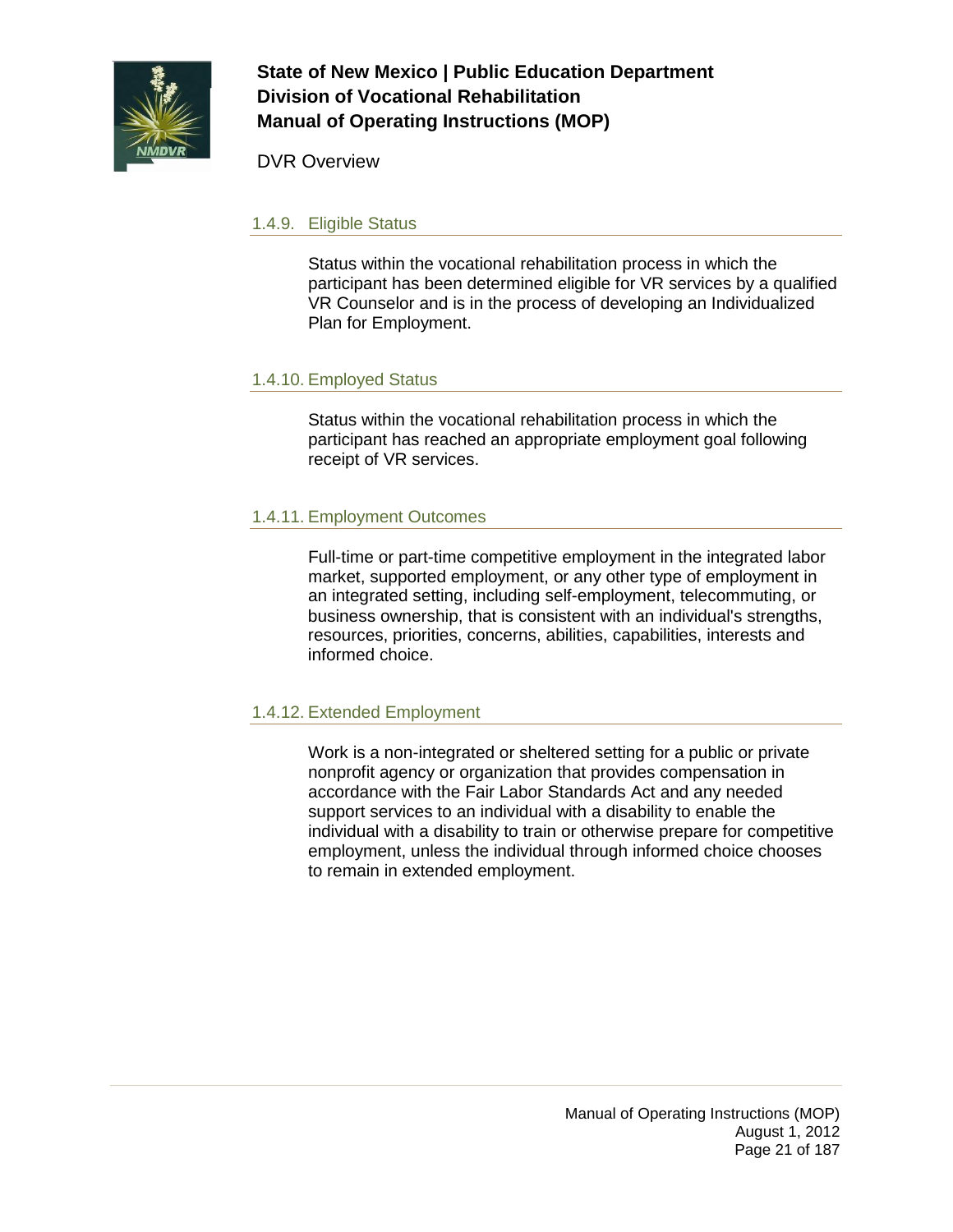

DVR Overview

#### 1.4.13. Extended Services

Ongoing support services and other appropriate services that are needed to support and maintain an individual with a most significant disability in employment and that are provided by a State agency, a private nonprofit organization, employer, or any other appropriate resource, from funds other than funds received by DVR after an individual has made the transition from support provided by DVR. Also referred to as long-term support services.

#### 1.4.14. Extreme Medical Risk

Probability of substantially increasing functional impairment or death if medical services, including mental health services, are not provided expeditiously.

#### 1.4.15. Fair Hearing

Formal procedure as part of the appeal process in which an impartial hearing officer is appointed to render a determination on disputed issues between the participant and DVR; based on agency and participant evidence.

### 1.4.16. Family Member

For the purposes of receiving vocational rehabilitation services means an individual who either is a relative or guardian of an applicant or eligible participant, or lives in the same household or who has a substantial interest in the well-being of the participant and whose receipt of vocational rehabilitation services is necessary to enable the applicant or eligible individual to achieve an employment outcome.

### 1.4.17. Functional Limitations

Limitations imposed by an impairment that impedes or limits an individual in one or more area of his or her physical or mental functioning.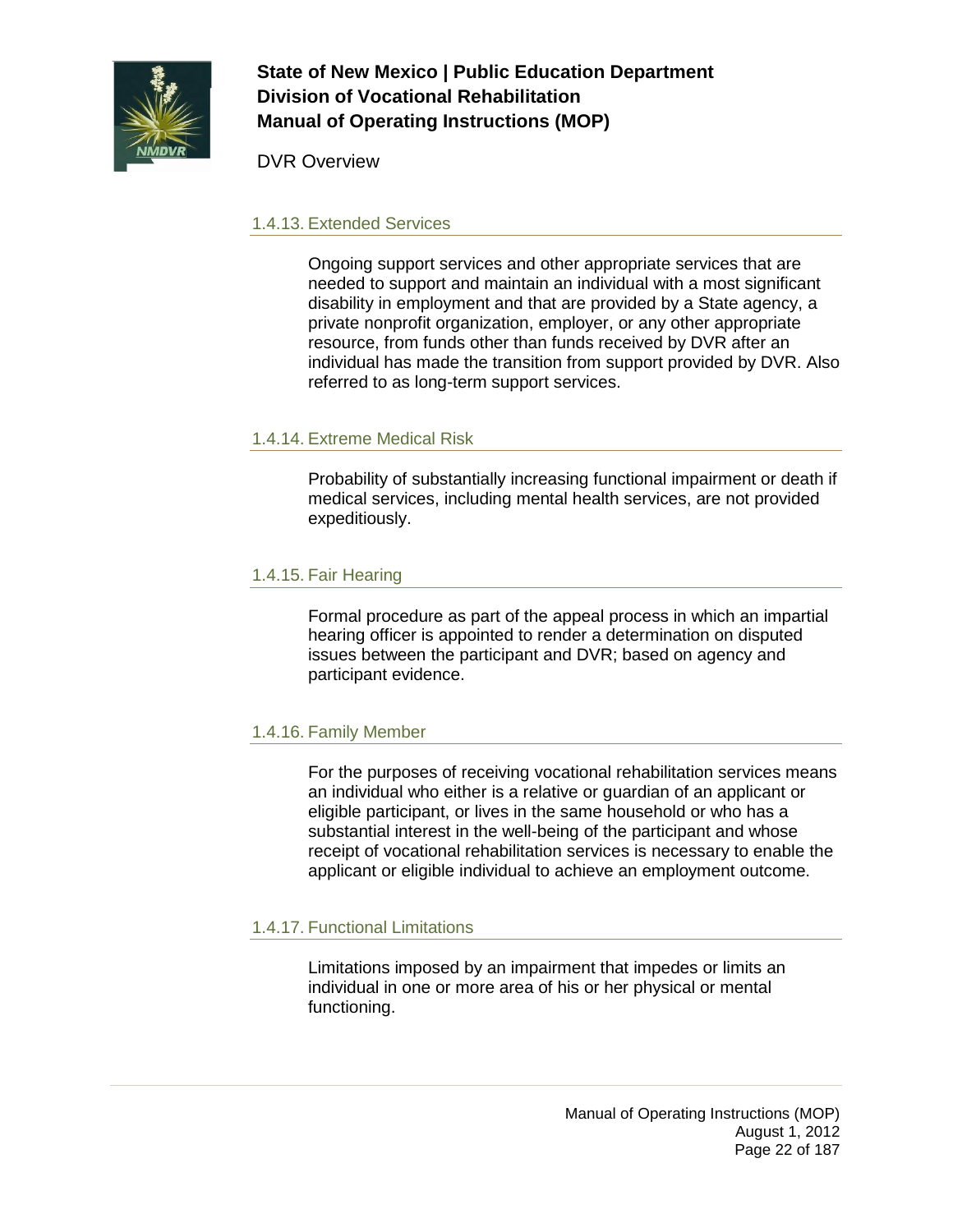

DVR Overview

### 1.4.18. Individual Education Plan

Individualized plan developed by the public school systems for a special education student which identifies educational goals, objectives and services to be provided to the student. When a student reaches age 14, his or her IEP should also include a transition plan that addresses services and support focused towards post-school outcomes.

## 1.4.19. Individualized Plan for Employment

Written instrument utilized to identify, coordinate and implement the participant's employment goal, services and vendors, responsibilities, time frames and costs.

## 1.4.20. Individual with a Disability

An individual who has a physical or mental impairment that substantially limits one or more major life activities; who has a record of such an impairment; or who is regarded as having such an impairment.

### 1.4.21. Individual with a Most Significant Disability

An individual who has a severe physical or mental impairment that:

- 1. Impedes the individual's functional capacities in three or more areas (such as mobility, communication, self-care, self-direction, interpersonal skills, cognitive abilities, or work tolerance or attendant factors) in terms of an employment outcome, and
- 2. whose vocational rehabilitation can be expected to require multiple and intensive vocational rehabilitation services over an extended period of time in order to result in an employment outcome.

#### 1.4.22. Individual with a Significant Disability

An individual who has a severe physical or mental impairment that: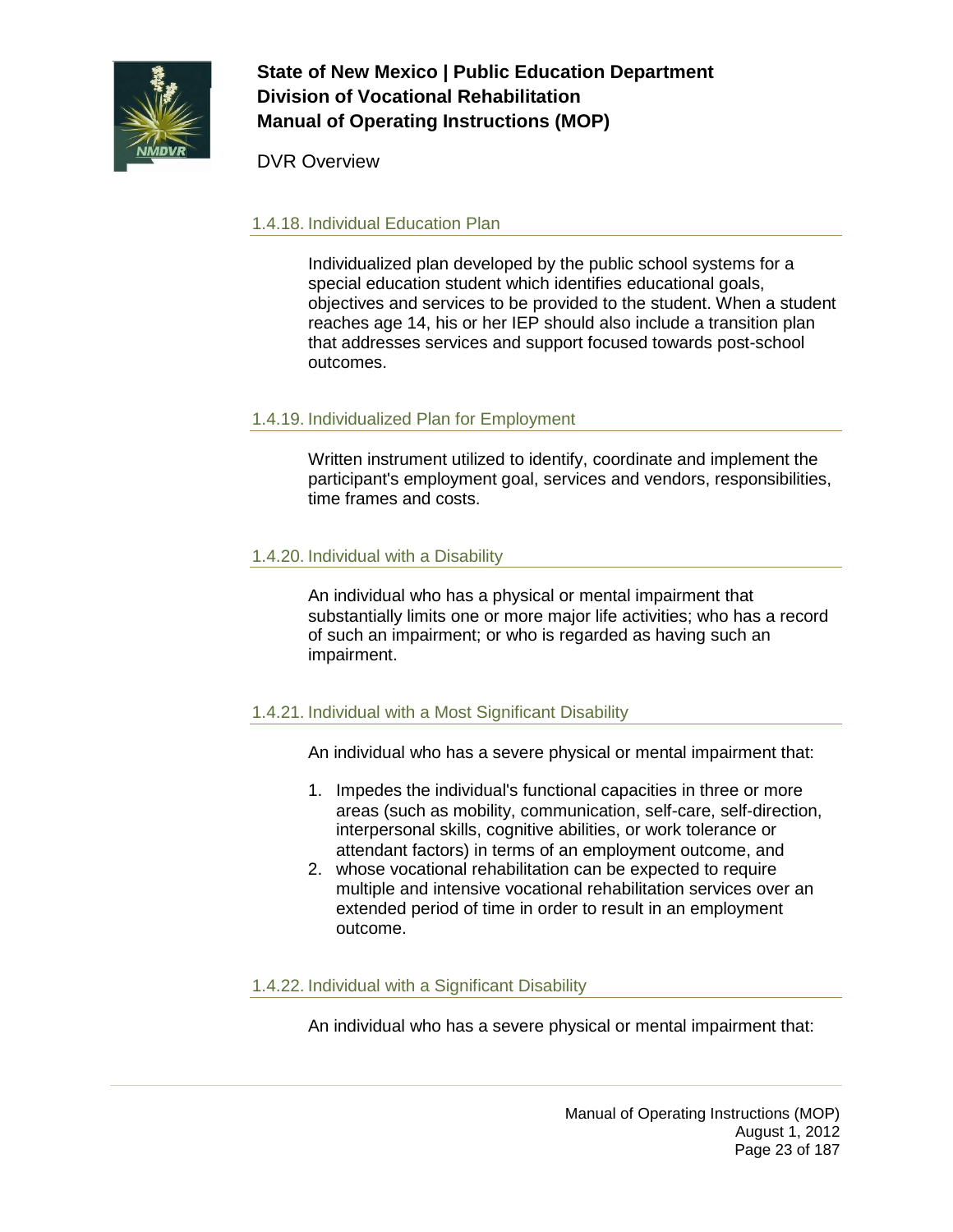

#### DVR Overview

- 1. seriously limits one or more functional capacities (such as mobility, communication, self-care, self-direction, interpersonal skills, work tolerance, or work skills) in terms of an employment outcome; and
- 2. whose vocational rehabilitation can be expected to require multiple vocational rehabilitation services over an extended period of time.

#### 1.4.23. Individual's Representative

Any representative chosen by an applicant or eligible individual, as appropriate, including a parent, guardian, other family member, or advocate, unless a representative has been appointed by a court to represent the individual, in which case the court-appointed representative is the individual's representative.

#### 1.4.24. Integrated Setting

1. With respect to the provision of services:

A setting typically found in the community in which applicants or eligible individuals interact with non-disabled individuals other than non-disabled individuals who are providing rehabilitation services.

2. With respect to an employment outcome:

A setting typically found in the community in which applicants or eligible individuals interact with non-disabled individuals who are providing services to those applicants or eligible individuals, to the same extent that non-disabled individuals in comparable positions interact with other persons.

#### 1.4.25. Maintenance

Monetary support provided to an individual for expenses such as food, and shelter, that are in excess of the normal expenses of the individual and that are necessitated by the individual's participation in an assessment for determining eligibility and vocational rehabilitation needs or the individual's receipt of vocational rehabilitation services under an IPE.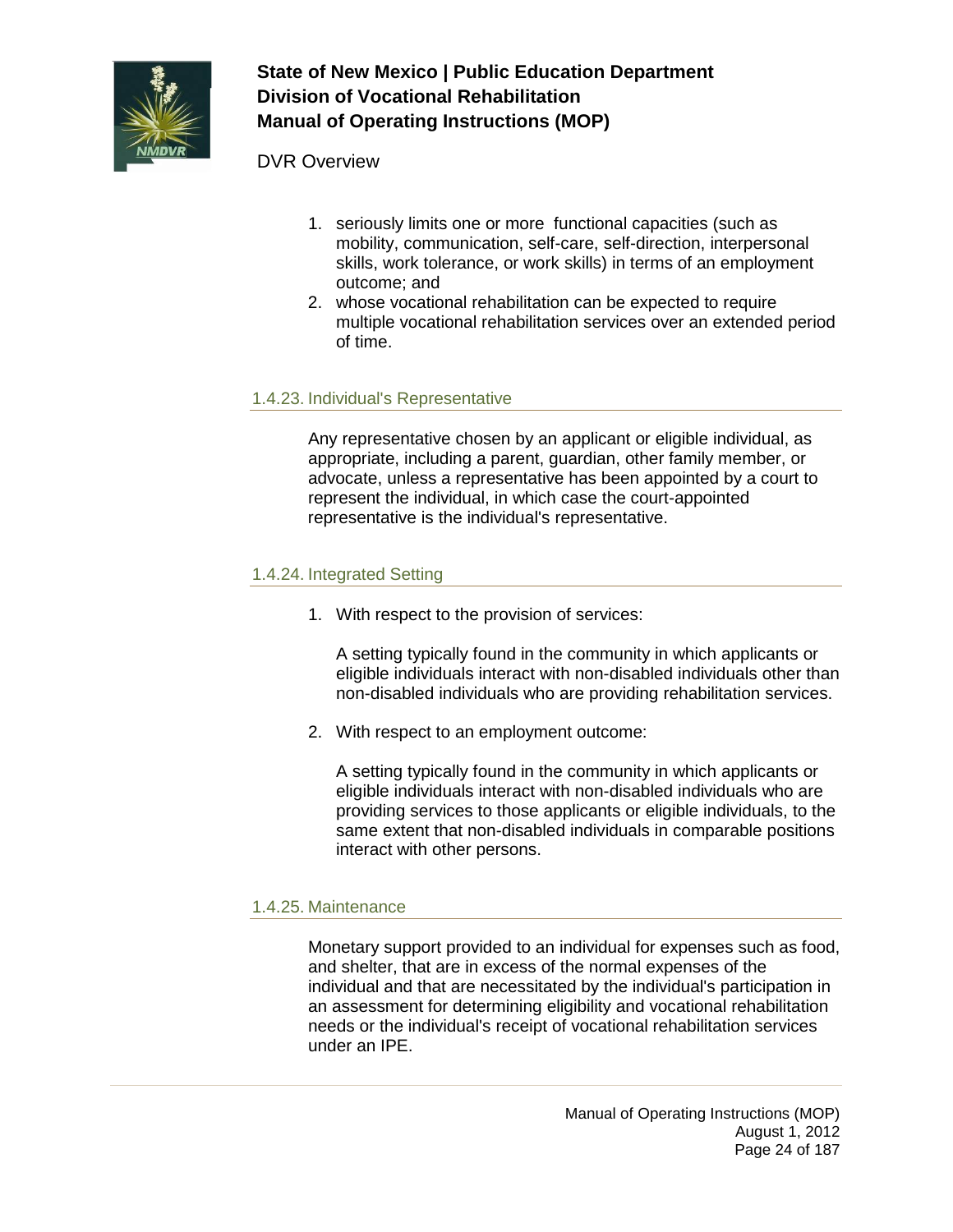

DVR Overview

#### 1.4.26. Mediation

Process of using an independent third party to act as a mediator, intermediary, or conciliator to assist persons or parties in settling differences or disputes prior to pursuing formal administrative or other legal remedies.

#### 1.4.27. Personal Assistance Services

Range of services provided by one or more persons designed to assist an individual with a disability to perform daily living activities on or off the job that the individual would typically perform without assistance if the individual did not have a disability. The services must be designed to increase the individual's control in life and ability to perform everyday activities on or off the job. The services must be necessary to the achievement of an employment outcome and may be provided only while the individual is receiving other vocational rehabilitation services. The services may include training in managing, supervising and directing personal assistance services.

#### 1.4.28. Post-Employment Services

One or more vocational rehabilitation services that are provided subsequent to the achievement of an employment outcome and that are necessary for an individual to maintain, regain, or advance in employment, consistent with the individual's strengths, resources, priorities, concerns, abilities, capabilities, interests, and informed choice.

### 1.4.29. Post-Employment Status

Status within the vocational rehabilitation process in which a participant who was previously closed successfully rehabilitated accesses additional VR services aimed at maintaining, regaining or advancing within employment.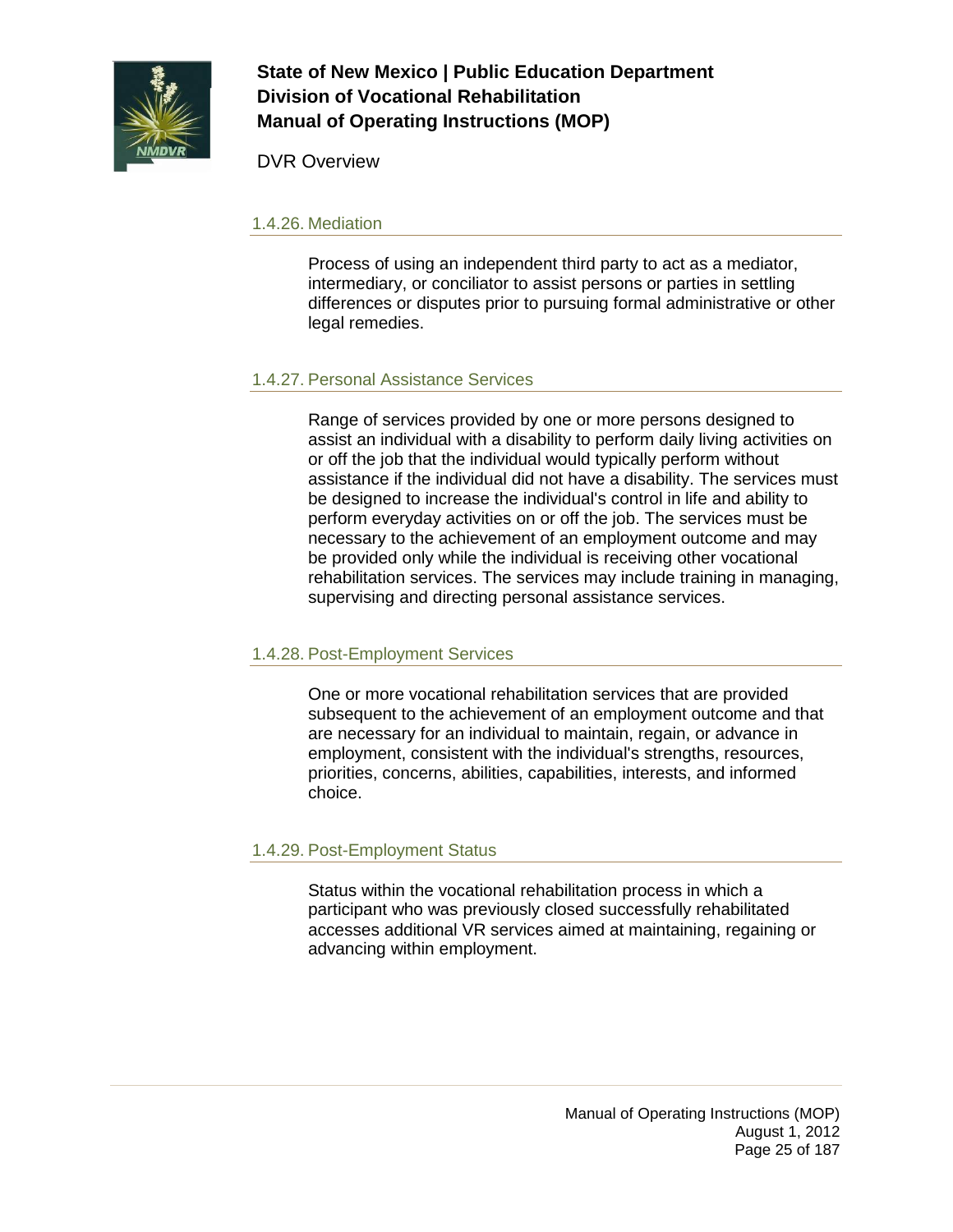

DVR Overview

### 1.4.30. Reasonable Accommodation

Modification or an adjustment to a job or the work environment that will enable a qualified applicant or employee with a disability to perform essential job functions. Reasonable accommodation also includes adjustments to assure that a qualified individual with a disability has rights and privileges in employment equal to those of non-disabled employees.

## 1.4.31. Rehabilitation Engineering

Systematic application of engineering sciences to design, develop, adapt, test, evaluate, apply, and distribute technological solutions to problems confronted by individuals with disabilities in functional areas, such as mobility, communication, hearing, vision and cognition, and in activities associated with employment, independent living, education, and integration into the community.

### 1.4.32. Rehabilitation Technology

Systematic application of technologies, engineering methodologies, or scientific principles to meet the needs of, and address the barriers confronted by, individuals with disabilities in areas that include education, rehabilitation, employment, transportation, independent living, and recreation. The term includes rehabilitation engineering, assistive technology devices, and assistive technology services.

### 1.4.33. AWARE

Automated case management system. Service Status

Status within the vocational rehabilitation process in which the participant has signed an approved Individualized Plan for Employment (IPE) and is actively engaged in service(s) aimed at achieving the employment goal identified in the IPE.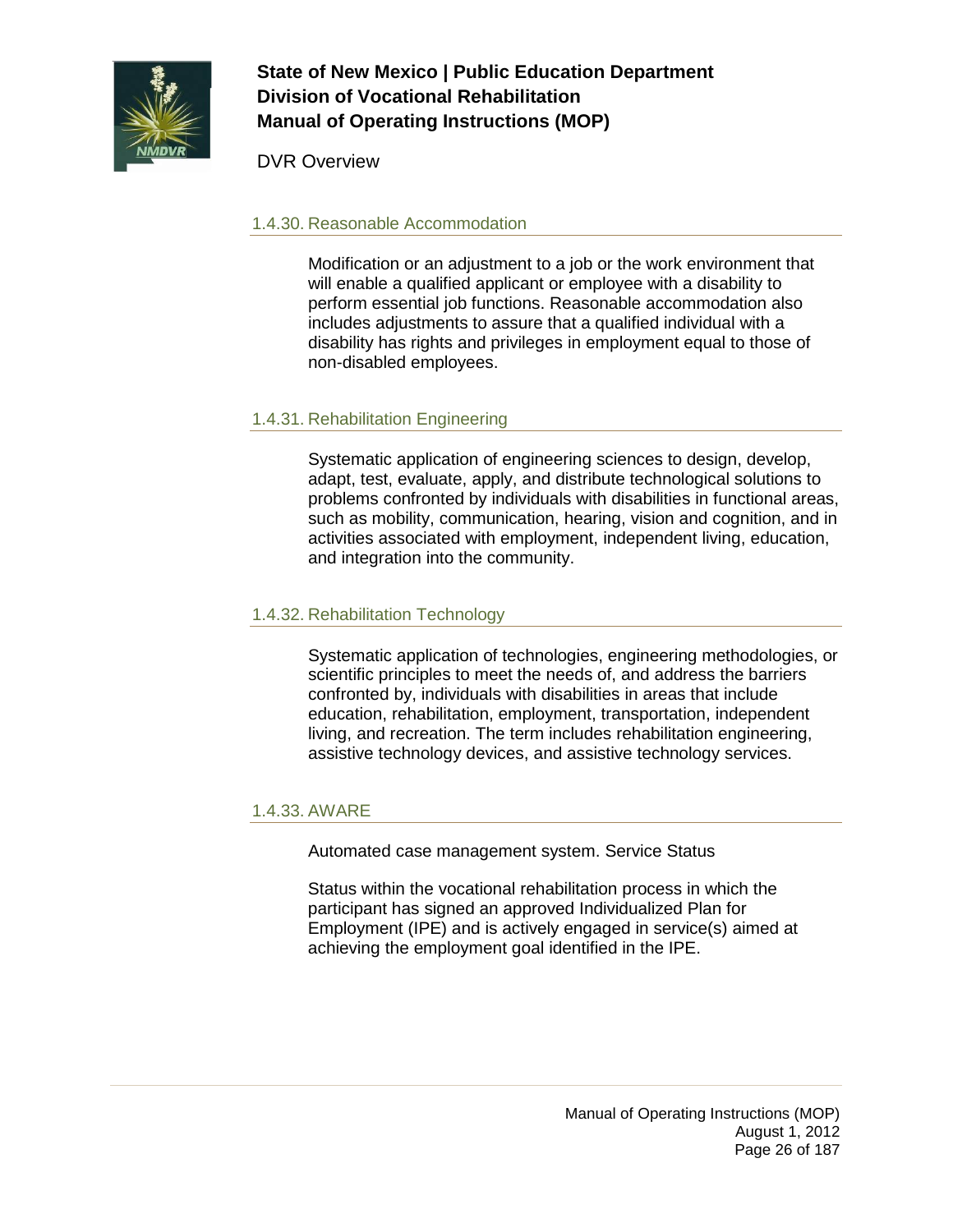

DVR Overview

#### 1.4.34. Substantial impediment to employment

A physical or mental impairment (in light of attendant medical, psychological, vocational, educational, communication, and other related factors) which hinders an individual from preparing for, entering into, engaging in, or retaining employment consistent with the individual's abilities and capabilities.

#### 1.4.35. Substantially Limits

In relation to the impairment, having a substantial consequence that is not temporary or easily ameliorated.

### 1.4.36. Supported Employment

Competitive employment in an integrated setting, or employment in integrated work settings in which an individual is working toward competitive employment, consistent with their strengths, resources, priorities, concerns, abilities, capabilities, interests, and informed choice; for individuals who are most significantly disabled for whom:

- A. competitive employment has not traditionally occurred;
- B. competitive employment has been interrupted or intermittent as a result of the disability; and
- C. who, because of the nature and severity of their disability, need intensive supported employment services from NMDVR and extended services after transition to perform this work.

### 1.4.37. Temporary or Easily Ameliorated

Of no permanent or chronic consequence; a condition which is expected to last for a limited time only or to be corrected, either partially or totally, by an identified treatment, with little or no residual effects on functioning; an impairment for which the only service needed is payment of medical services.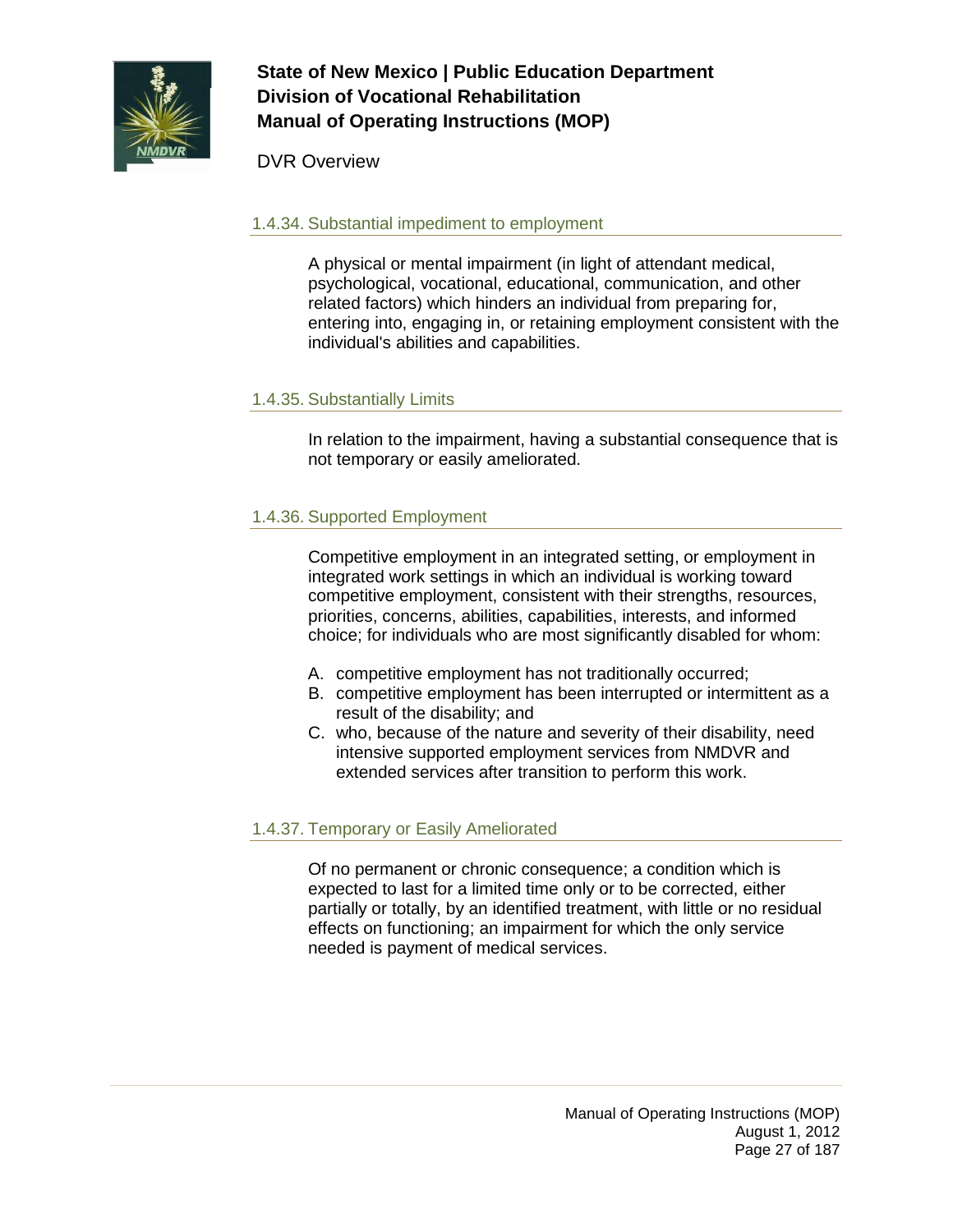

DVR Overview

#### 1.4.38. Transferable Skills

Skills and abilities with multiple applications that have been acquired through past work or life experiences. Examples may include but are not limited to interpersonal skills, communication skills and selfmanagement skills.

### 1.4.39. Transitional Employment

Series of temporary job placements in competitive work in integrated settings with ongoing support services for individuals with the most significant disabilities due to mental illness. In transitional employment, the provision of ongoing support services must include continuing sequential job placements until job permanency is achieved.

#### 1.4.40. Transportation

Travel and related expenses which are necessary to enable an applicant or eligible individual to participate in a vocational rehabilitation service, including expenses for training in the use of public transportation vehicles and systems.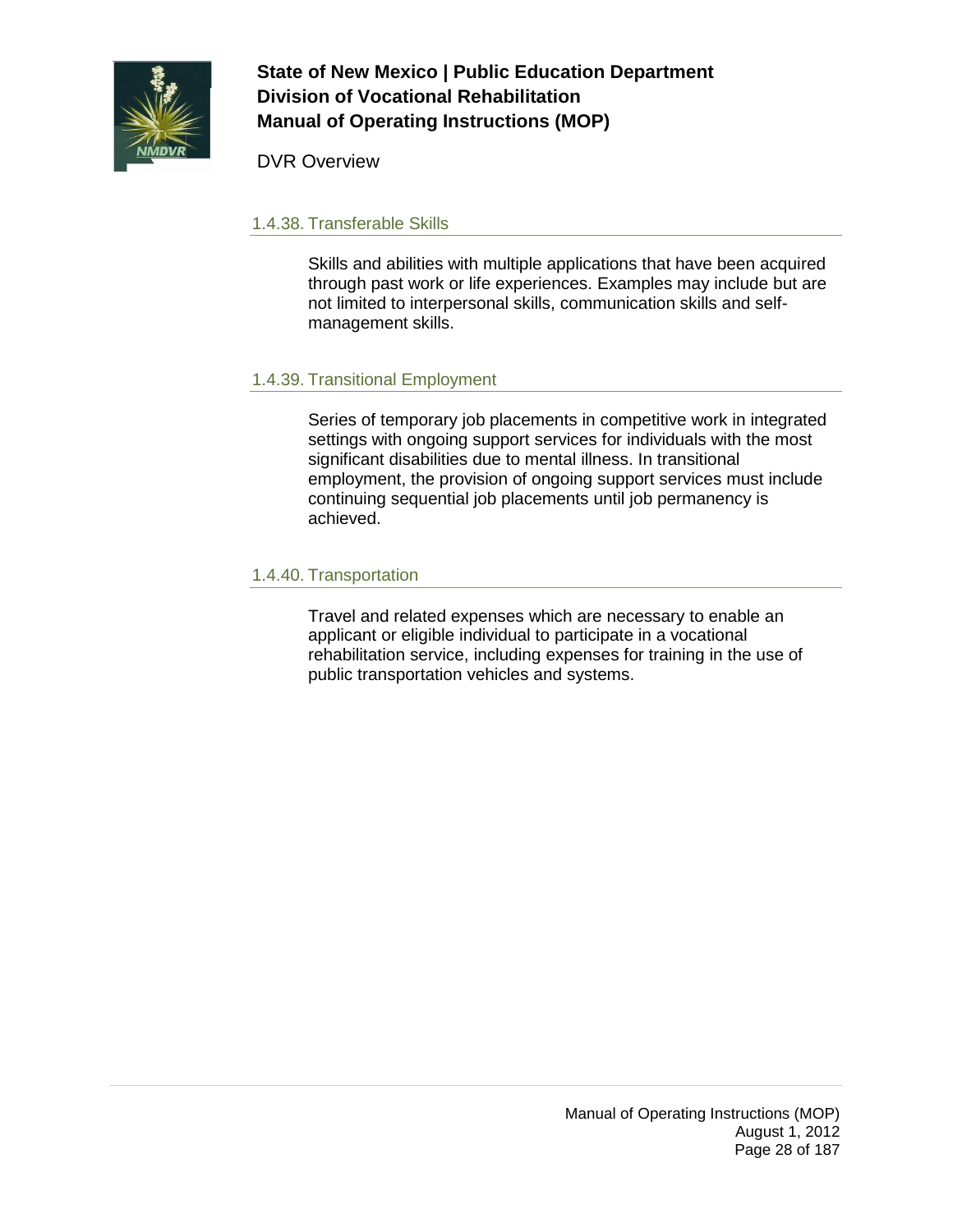

Referral / Applicant Status

## <span id="page-28-1"></span><span id="page-28-0"></span>**2. Referral / Applicant Status**

Revised: 09/02

#### **2.1. Referral**

#### 2.1.1. Policy Statement

The New Mexico Division of Vocational Rehabilitation has established standards for the prompt and equitable handling of referrals of individuals for vocational rehabilitation services, including referrals of individuals made through the One-Stop service delivery systems. Referrals shall be tracked and monitored as appropriate to maintain adequate documentation and ensure timely follow up. Efforts to contact all referrals will be made in a timely and appropriate manner as outlined below.

#### 2.1.2. Definition

A referral is an individual who has been referred to DVR by other agencies, organizations or individuals and from whom the following information has been obtained:

- Name
- Means by which to contact the individual (address or phone  $#$ )

Referrals should be accepted if:

- the individual is available for VR services
- referral information indicates the individual may be eligible for VR services
- *Note: Institutionalized referrals shall be accepted if they are available to participate in the rehabilitation process and employment. Generally, notification of a discharge date from the institution, or discharge plan, which will allow for active participation by the individual, shall be required.*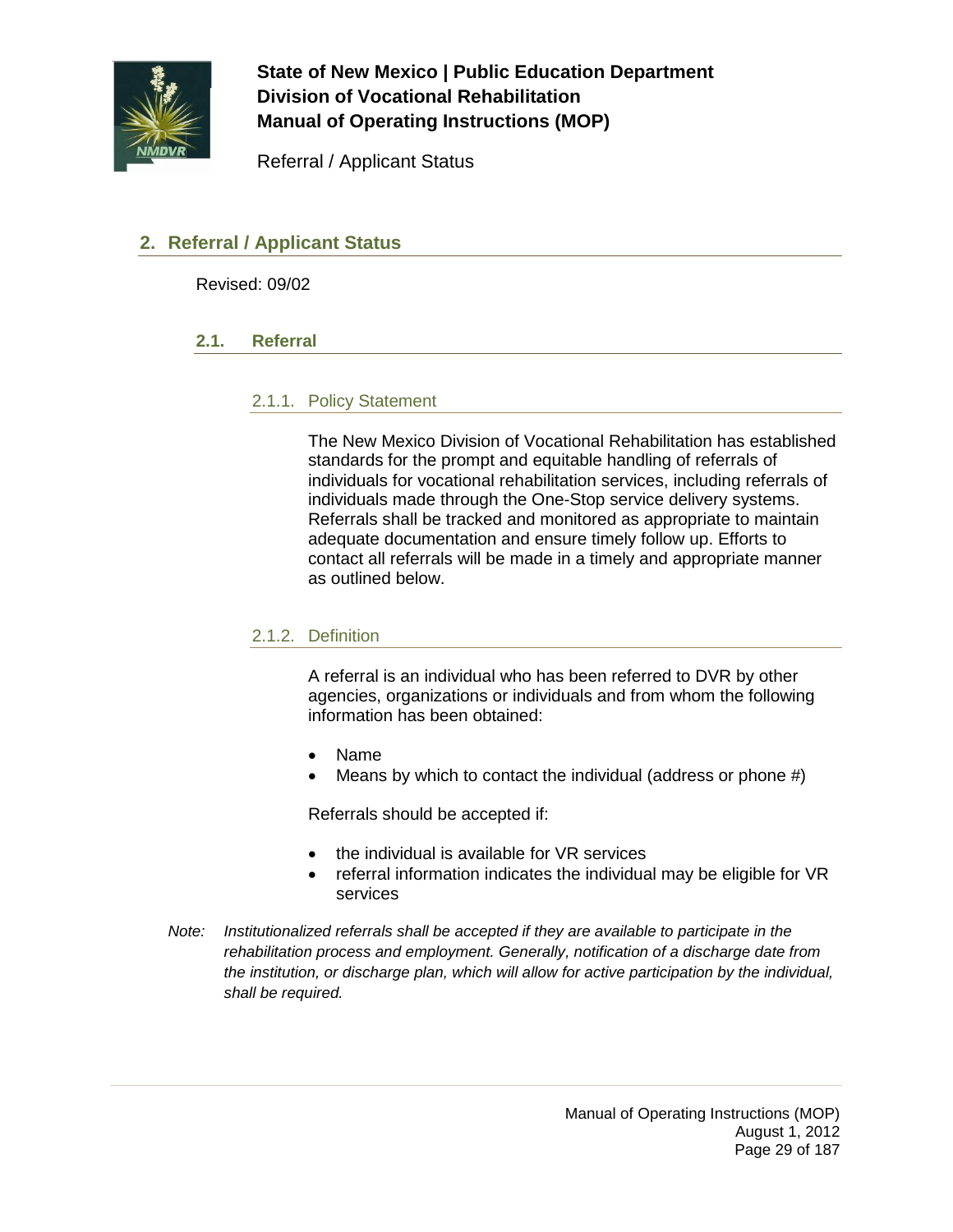

Referral / Applicant Status

### 2.1.3. Tracking in AWARE

The AWARE Referral datapage allows tracking of all referred individuals which includes those who proceed to Applicant Status as well as those individuals that do not formally apply for VR services. Utilization of the AWARE referral tracking system is optional and can be used to track referred individuals when it is not known whether they will apply for services. In instances when it is known that the individual will formally apply for services, the referral process is not necessary. When a participant is entered as a new applicant this automatically constitutes a referral and is tracked in AWARE.

#### 2.1.4. Procedures

- A. Contact the referral within a two-week period.
- B. Provide information and explanation of eligibility criteria and VR program
- C. Complete Participant Brief Sheet
- D. Complete AWARE Referral datapage (optional)
- E. Document the "Reasonable Effort to contact" and outcome of referral in the comment section of the referral datapage. Case notes are available in the Referral datapages if you need to elaborate on contacts made. (optional)
- F. Maintain an ongoing log of referrals if the rehabilitation team has opted not to utilize the AWARE referral tracking system.

### 2.1.5. Reasonable Efforts to Contact

Reasonable efforts to contact a referral should be made within 2 weeks of receipt of the referral by telephone, letter or personal visit. The purpose of your contact is to ascertain the individual's interest in applying for DVR services and schedule the initial interview if indicated. Contacts should be via the mode of communication best suited for the individual based on the available referral information and documented. For example, if there is a question about the referral's ability to fully understand written language, a phone contact or personal visit should be made.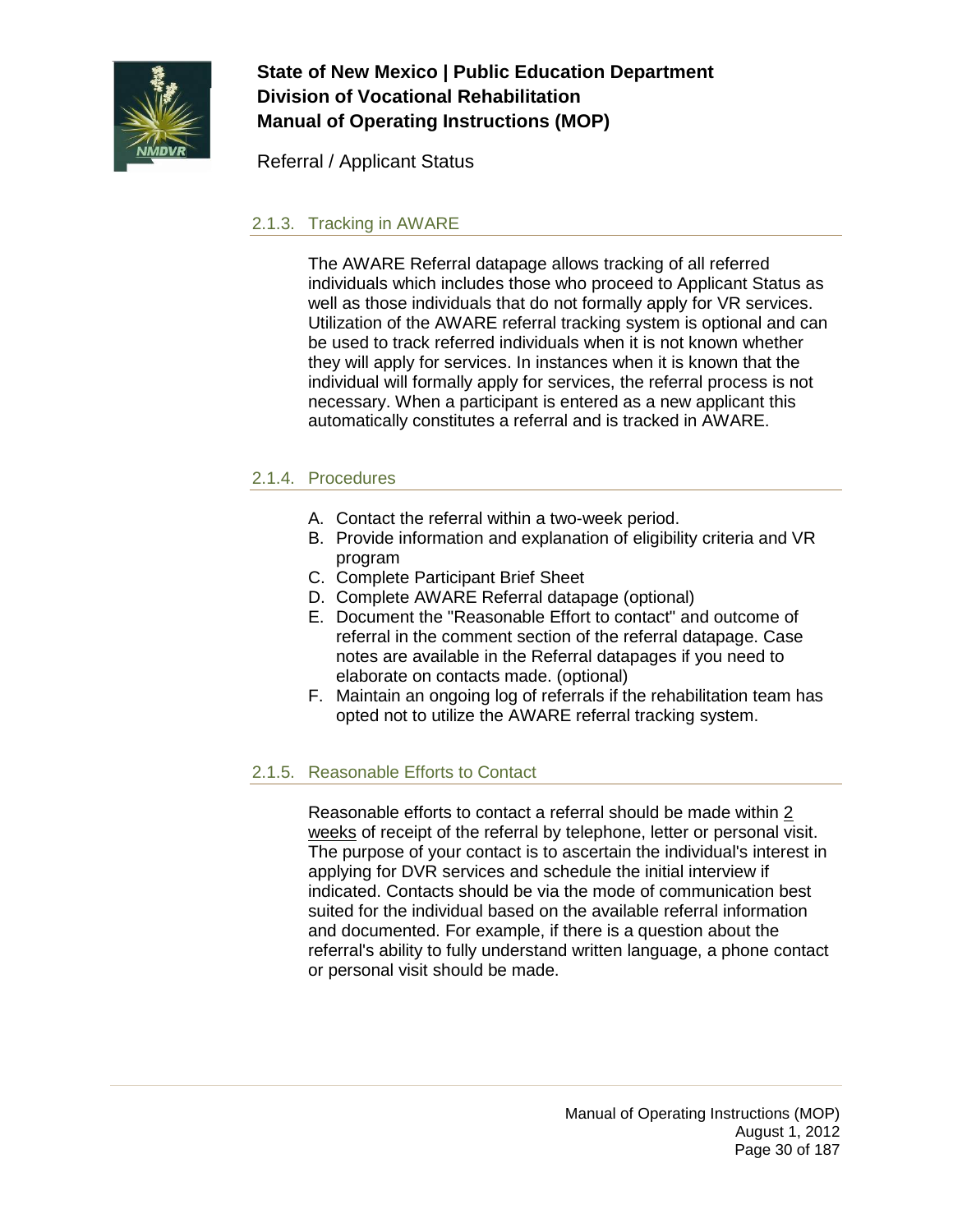

Referral / Applicant Status

Home visits should be approached with common sense and caution. If there is any indication that the referral or any other individual in the home may be dangerous, a home visit is not advisable. The referral source may also be a point of contact if attempts to reach the referral through other sources are unsuccessful.

### <span id="page-30-0"></span>**2.2. Applicant Status**

### 2.2.1. Policy Statement

The New Mexico Division of Vocational Rehabilitation commits to a process which informs referrals for VR services of application requirements and gathers information necessary to initiate an assessment for determining eligibility in a timely and equitable manner. All applicants are entitled to participate in the assessment for determining eligibility.

#### 2.2.2. Definition

An applicant is an individual who has completed and signed an application for vocational rehabilitation services or has completed a common intake application form in a one-stop center requesting VR services; or has otherwise requested vocational rehabilitation services from DVR. The application or request for services must be signed by the participant or participant's representative, as appropriate.

### 2.2.3. Procedures

### 2.2.3.1. Time Limitations

The purpose of Applicant Status is to gather diagnostic information sufficient to make a determination of eligibility. Though planning activity may take place in Applicant Status, the emphasis must be on making an eligibility determination in a timely manner. The counselor must determine whether an individual is eligible for vocational rehabilitation services within 60 DAYS after the individual has submitted a signed application for services **unless**: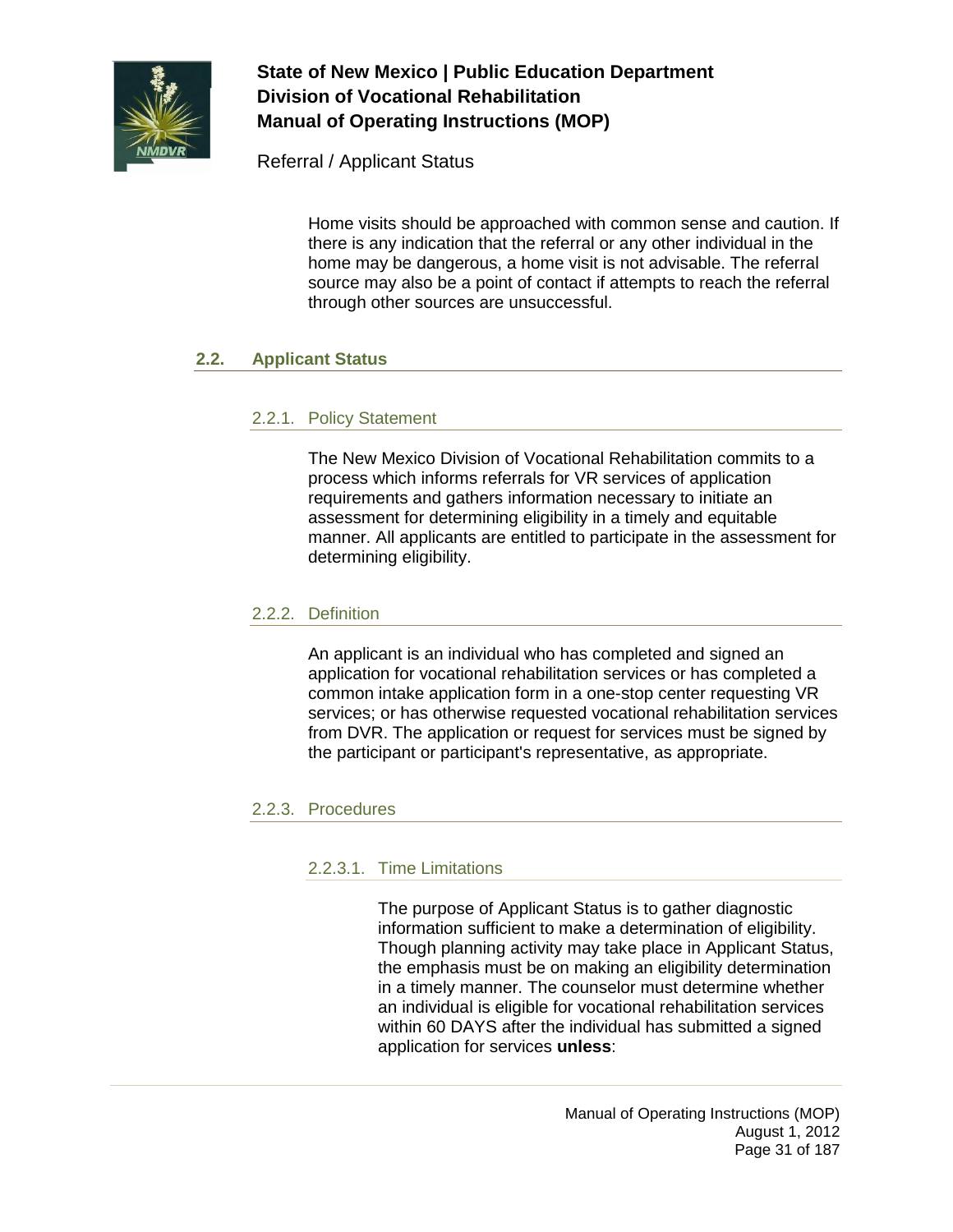

Referral / Applicant Status

- the counselor determines, in consultation with the participant, that exceptional and unforeseen circumstances beyond the control of the counselor preclude making an eligibility determination within 60 days and the participant agrees to a specific extension of time by signing an Eligibility Determination Extension; or,
- the counselor determines, in consultation with the participant, that a specific extension of time is required to involve the participant in either trial work experiences or an extended evaluation period in order to determine eligibility.

### 2.2.3.2. Initial Interview

Upon receipt of a referral or signed application, an initial interview should be scheduled as soon as possible to assure compliance with the 60-day eligibility time limit. A counselor or rehabilitation technician must conduct the initial interview. During this interview as well as in all communication with the participant, it is critical to utilize the mode of communication which most effectively facilitates communication. Interpreter services should be provided if identified as a need either through the Brief Sheet or through contact with the applicant or referral source. During the initial interview and throughout the VR process, it is essential to assess the communication process and participant's comprehension and adjust your communication style, use of interpreters or other appropriate modes of communication as necessary. The purpose of the initial interview is to:

- Exchange information with the participant,
- Establish a basis for the participant/counselor relationship,
- Provide a thorough review regarding DVR's process, procedures, and expectations;
- Start the diagnostic process needed to determine eligibility.

During the initial interview, document to the extent necessary, an appraisal of the individual's current functioning in the following areas: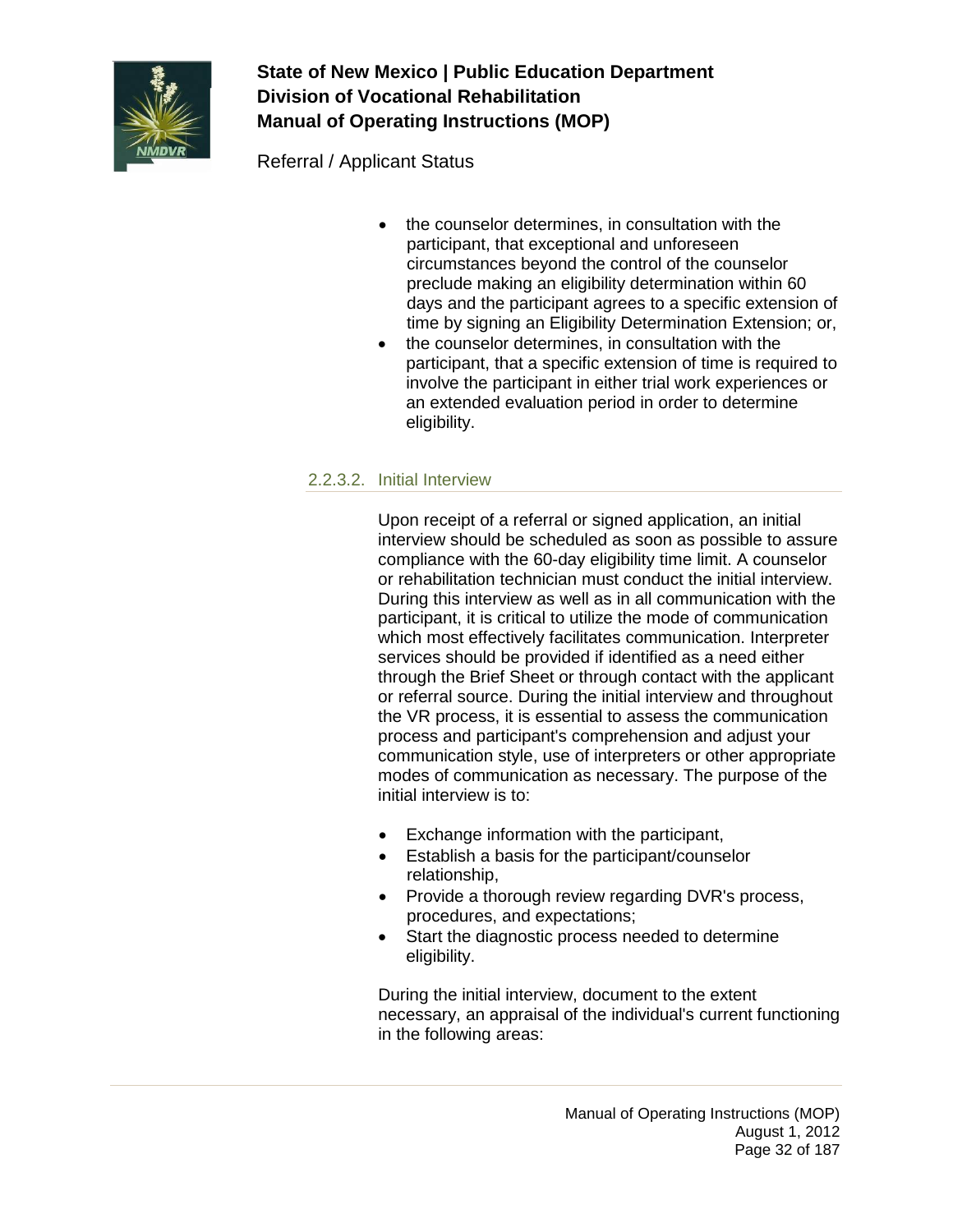

Referral / Applicant Status

- Medical to include reported diagnosis, functional limitations, medications, surgeries.
- Social to include family and other support network.
- Intellectual to include level of functioning.
- Financial.
- Other issues affecting the participant's vocational rehabilitation.
- Psychological to include reported diagnosis, functional limitations, medications, hospitalizations, etc.
- Education to include levels of attainment and areas of study.
- Vocational to include full work history, tasks performed, reasons for leaving jobs, transferable skills, etc.
- Independent living.

During the initial interview, the following forms should be reviewed with the participant and completed as follows:

- Application for VR services obtain applicant and / or guardian signature as appropriate on DVR Application for Services if this has not yet occurred.
- Participant Rights and Responsibilities Handout review the handout sheet with the applicant and / or guardian as appropriate. Obtain signature(s) of the applicant and / or guardian and provide them with a copy of the handout. A copy of the signed form must be placed in the hard file.
- Release of Information forms while all efforts should be made to have the applicant gather existing information to document the reported disability, an alternative to gathering existing records is to have the applicant or guardian sign a release of information form. The release must be completed prior to obtaining the signature with copies of the forms retained in the case file.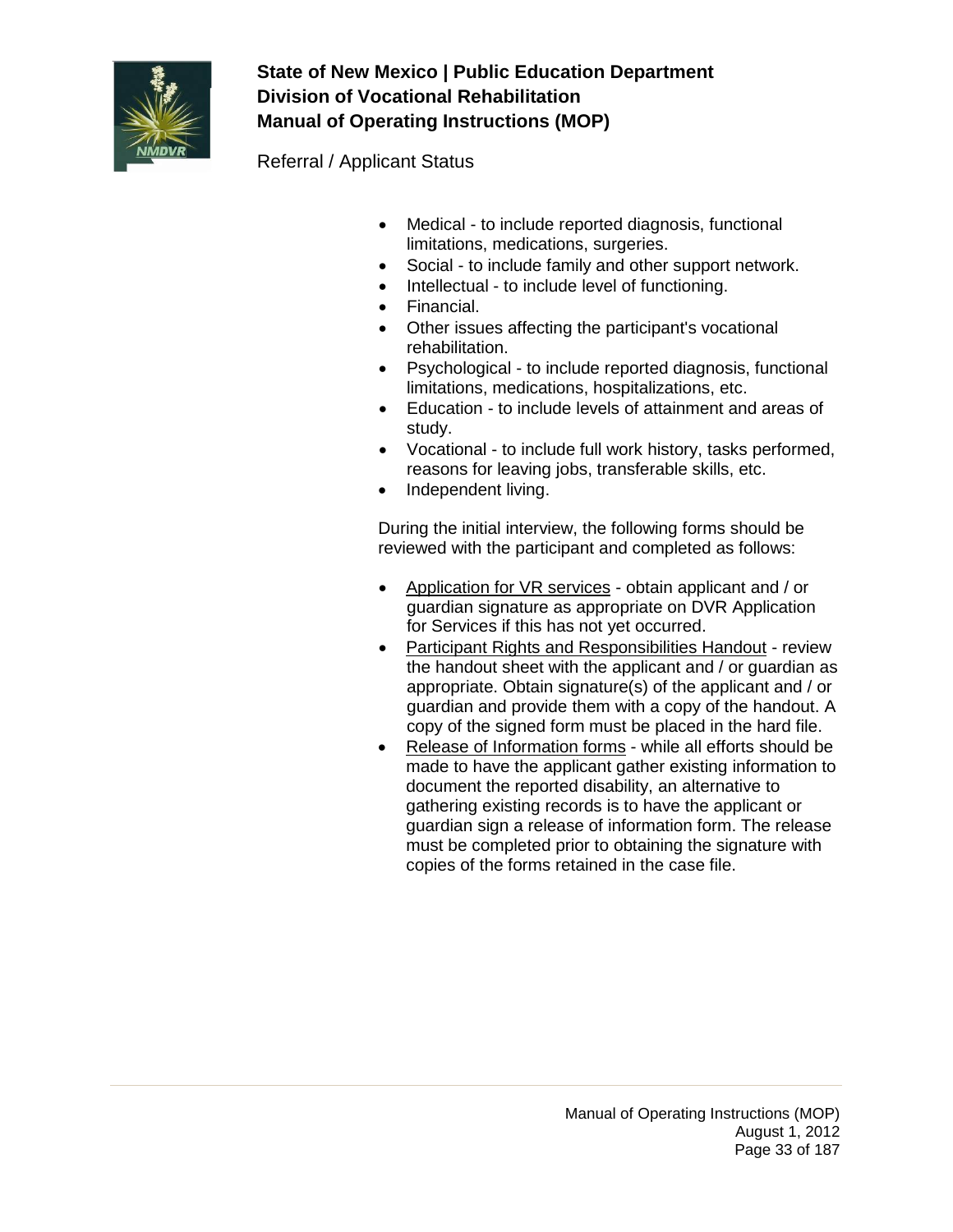

Referral / Applicant Status

During the initial interview, set short-term "homework" tasks for the applicant as appropriate given the reported impairment, to expedite the eligibility determination process and assess motivation. Examples would include, attendance at appointments with the counselor or other diagnostic appointments, exploration of vocational interests, contacting educational institutions or employers as appropriate, contacting other service providers such as Department of Labor or One Stop Centers, etc. Make the participant aware of the 60-day requirement for an eligibility decision and, as appropriate, his or her responsibilities in helping to expedite the process including providing verification of SSDI/SSI eligibility. Emphasizing job placement issues during the initial contacts with the applicant during the initial contacts helps to focus attention on the real mission of the agency and not on the immediate psycho-social service needs of the individual.

There may be some instances which warrant the individual to complete the Participant/Application information prior to the initial interview. For example, if the participant lives in an outlying area and cannot make regular or frequent visits to the DVR office. When circumstances like this exist, the participant should be provided with the Participant Information Worksheet (hard copy), the Application and the Participant Rights and Responsibilities handout. These can be mailed out if necessary. The Participant Information Worksheet is designed to complement the AWARE system for key entry. As noted, the Application and Participant Rights and Responsibilities form must accompany the Participant Information Worksheet. There is a date received section on the Participant Information Worksheet form which is to be completed by DVR staff when the packet is received in the DVR office. The date that the completed packet is received in the DVR office is the date that the participant becomes an official applicant and this begins the 60-day eligibility determination period.

## 2.2.3.3. Requirements For AWARE

A. Complete AWARE Application datapages in order to officially open the case in the AWARE system. This can be done either during or following the initial interview.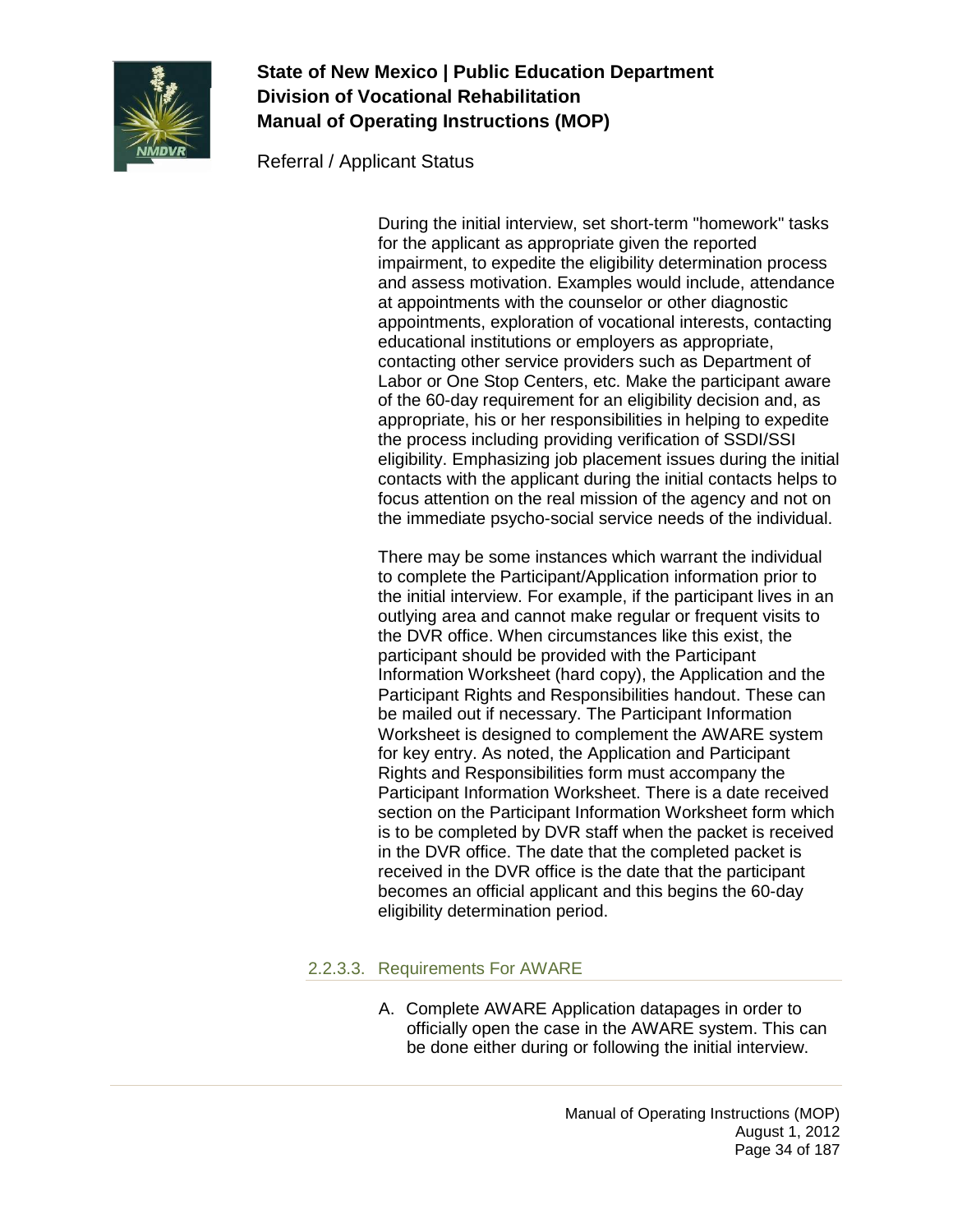

Referral / Applicant Status

- B. Document all relevant data within the datapages or a case note. While the Application datapages readily capture most of the required information such as vocational background (work history), medical/psychological (Disability datapage) and financial, it is important to note that AWARE does not have categories for all the information that should be gathered at the initial interview. The interviewer should utilize Section D of the Application Documentation datapage (Other participant information or comments) or a separate case note to document pertinent social, intellectual (if not captured on disability related issues), independent living, education and attendant factor information, such as transportation and childcare issues as well as any other issues affecting the individual's vocational rehabilitation. Complete information regarding the individual's work history to include tasks performed, reasons for leaving jobs as well as disability related issues to include functional limitations is required.
- C. The Application date used for AWARE should correspond with date that the signed application was received in the DVR office.

### 2.2.3.4. Guidelines for Assessment

- A. Counselor judgment is a critical factor in all issues pertaining to eligibility, particularly in determining, in consultation with the participant, the nature and scope of information necessary to determine eligibility and what assessment activities are needed that will provide such information.
- B. The law emphasizes the use of information that is existing and current as appropriate considering the nature of the disability. The best way to determine the sufficiency of existing information is in relation to critical case questions formulated by the counselor when considering all eligibility criteria. When existing information is not sufficient, then appropriate assessment activities must be undertaken which will provide the necessary additional data.
- C. When arranging for additional assessments, the counselor must review the need for additional assessments with the participant.

Manual of Operating Instructions (MOP) August 1, 2012 Page 35 of 187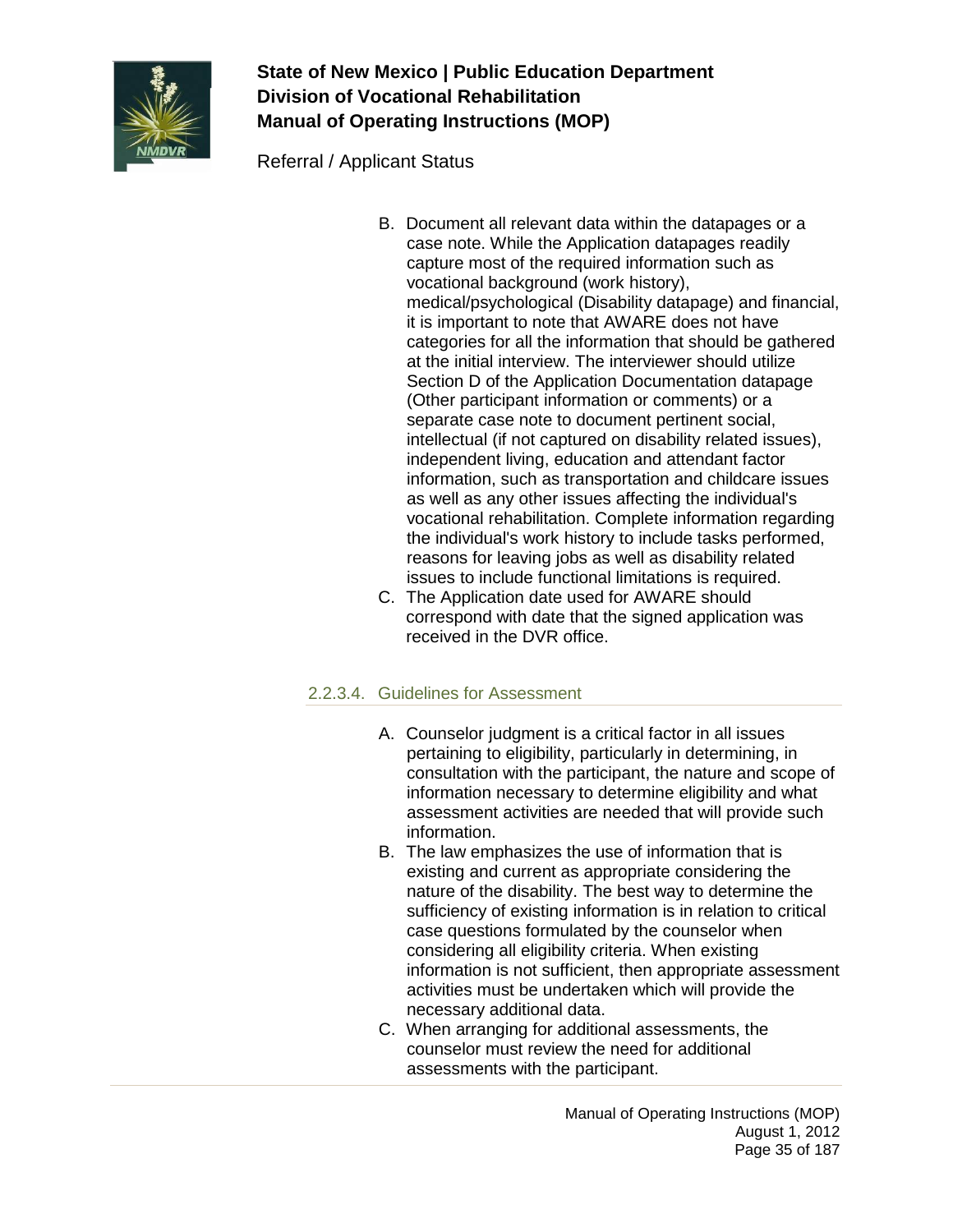

Referral / Applicant Status

- D. During the assessment period, the Participant Financial Contribution does not apply and the participant is also exempt from the determination of comparable benefits and services. Comparable services and benefits can be utilized voluntarily by the applicant but use of these benefits or services cannot be mandated by DVR during the assessment period.
- E. Advise participants that diagnostic assessments provided during this phase of the rehabilitation process are for the purpose of gathering data related to eligibility determination and that recommended treatment resulting from an authorized diagnostic exam is not automatically covered by DVR. Provision of recommended treatment may or may not be provided in the future depending on outcome of eligibility determination and whether service is identified as "required" to obtain an employment outcome by the VR Counselor and participant.

### 2.2.4. Scope of Diagnostic Study

### 2.2.4.1. Diagnostics for Eligibility

Impairments must be substantiated in written form by a Medical Doctor, Doctor of Osteopathy, Physician's Assistant, Nurse Practitioner or other professional licensed or certified in the diagnosis of the impairment to include the following:

- A. Optometrist for eye infractions
- B. Certified Psychologist to diagnose mental health/emotional disorders
- C. Audiologist for hearing impairments
- D. Educational Diagnostician for learning disabilities or mental retardation
- E. Licensed Professional Clinical Counselors and Independent Social Workers for mental health diagnosis.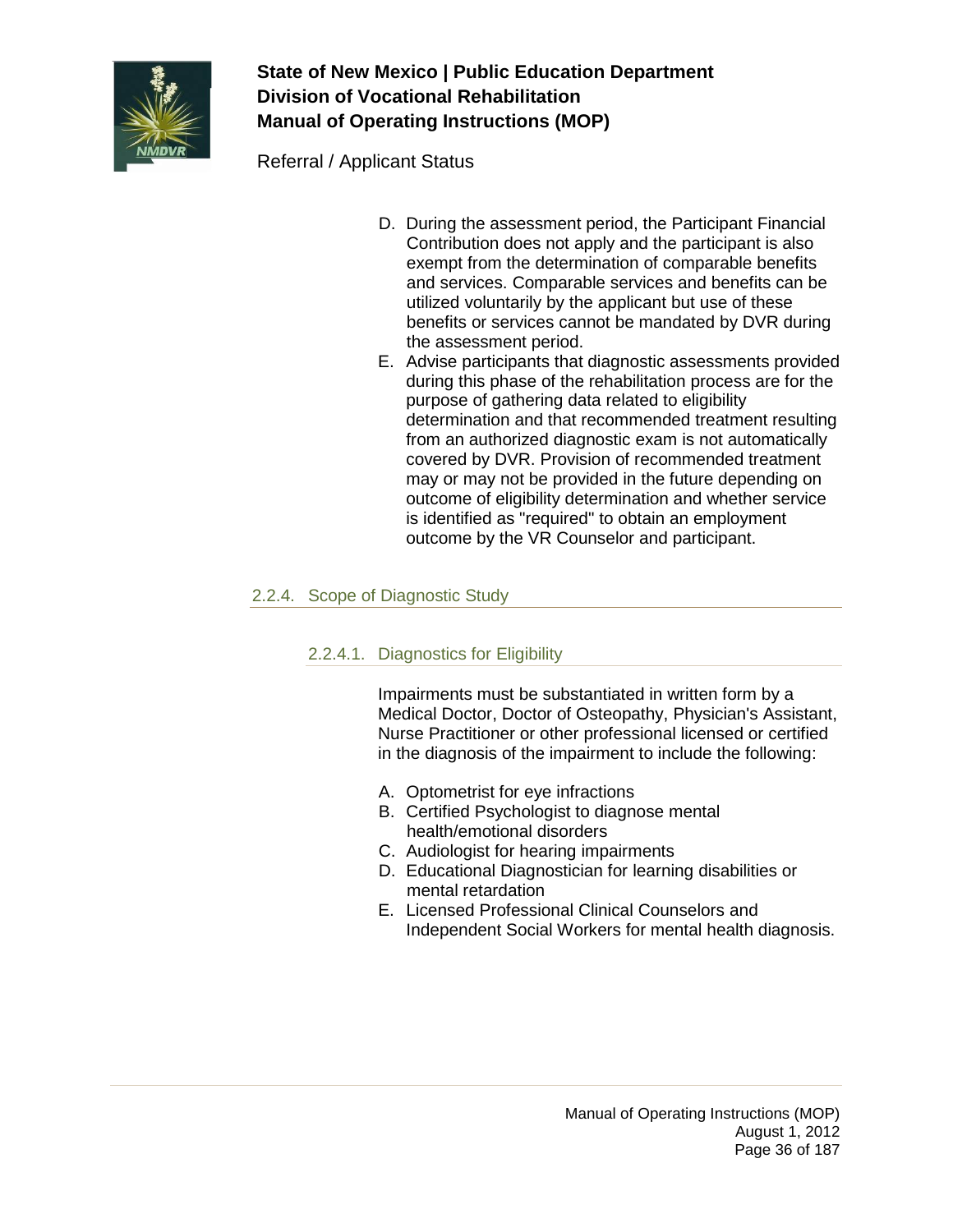

Referral / Applicant Status

### 2.2.4.2. Other Diagnostics

Reports from Licensed Professional Clinical Counselors, Independent Social Workers and Licensed Substance Abuse Counselors should be sought if the applicant is currently receiving treatment from this source. These reports should be considered in the overall assessment of the applicant.

- If the impairment is stable and non-progressive, existing data is generally sufficient for substantiating the impairment. Existing reports should be utilized whenever possible, however, when the impairment is not stabilized or is progressive, current reports should be obtained.
- If existing reports are not available or sufficient, the participant's own physician or physician of choice should be utilized whenever possible.
- Further diagnostics needed to substantiate or clarify functional limitations may be obtained, as appropriate, from individuals who are licensed or qualified according to statewide professional standards to include:
	- **Speech, occupational or physical therapists**
	- **Vocational evaluators in private practice or in a** facility
	- Rehabilitation engineer to assess a participant's potential to benefit from Rehabilitation engineering services
	- **Educational Diagnostician's reports, school** transcripts, or other school records
	- **Licensed Professional Clinical Counselors**
	- **Independent Social Workers**
	- **EXECO SUBSTANCE Abuse Counselors**
	- Other diagnostics which lend information regarding the individual's level of functioning

Specialist exams should be utilized as described below:

- Visual Impairments
	- **•** Ophthalmologist if eye disease or pathology is known or suspected;
	- Optometrist can be used for initial screening or for refraction errors.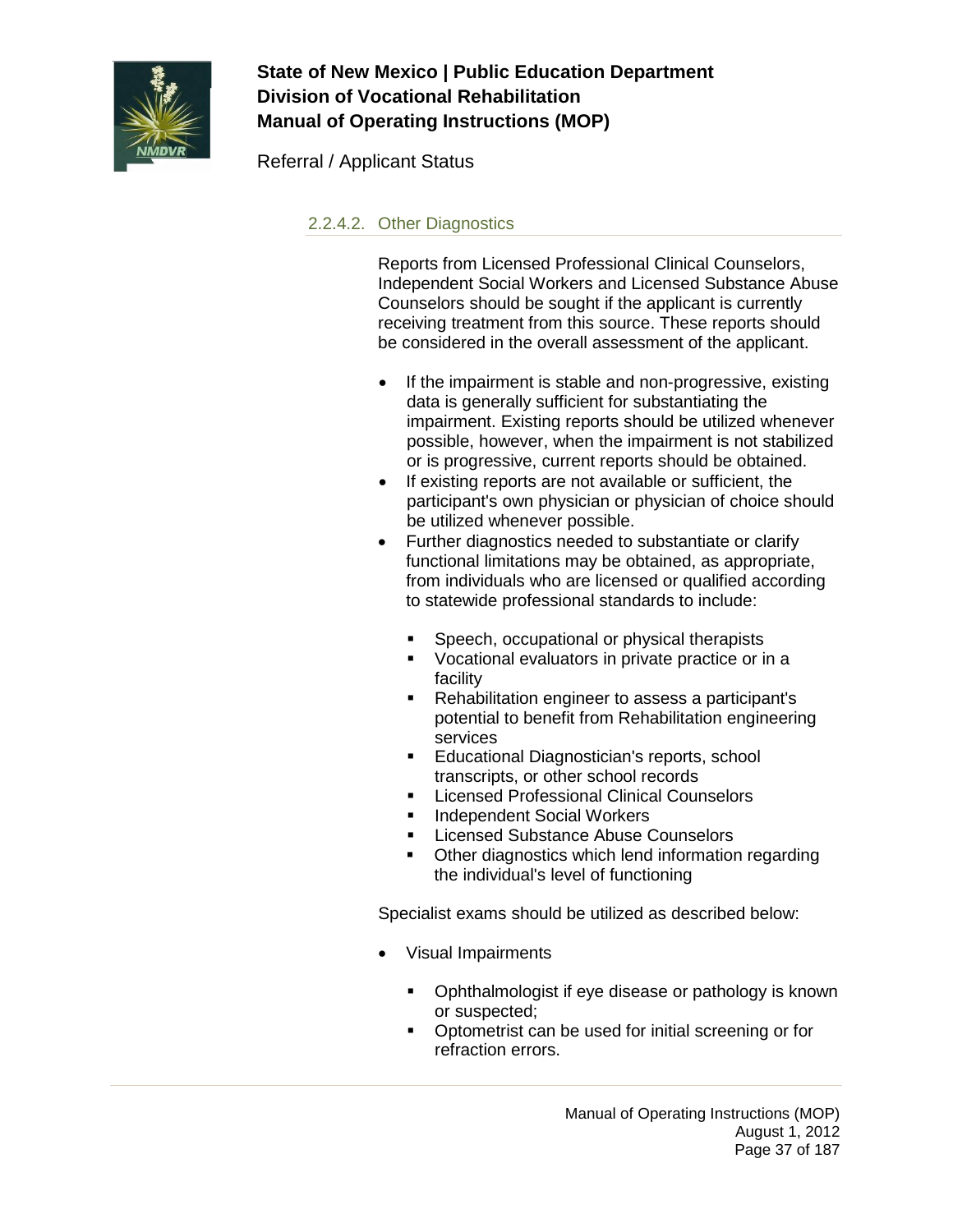

Referral / Applicant Status

- Hearing Impairments
	- Otolaryngologist (ENT) if on-going ear pathology is known or suspected;
	- Audiologist may be used for hearing evaluations.
- Learning Disability/Developmental Disability
	- **Psychologist certified by the State Board of** Psychological Examiners;
	- **EXEC** Clinical Psychologist under the State Personnel Board;
	- **Educational Diagnostician certified by the State** Department of Education;
	- **Neuropsychologist when a learning disability is** questionable.
	- **Mental or Emotional Disorders** 
		- **Psychiatrist;**
		- **Psychologist certified by the State Board of** Psychological Examiners;
		- Clinical Psychologist under the State Personnel Board;
		- **EXECTED EXECTED EXECTED** Licensed Independent Social Worker; or Licensed Professional Clinical Counselor.

#### 2.2.4.3. Hospitalization for Diagnostics

If hospitalization is requested by a physician for the purpose of diagnostic study, medical and supervisory consultation shall be obtained.

#### 2.2.5. Eligibility Determination Extension

An Eligibility Determination Extension is reserved for exceptional and unforeseen circumstances that are clearly beyond the counselor's ability to control. The reasons will usually pertain to one of the following: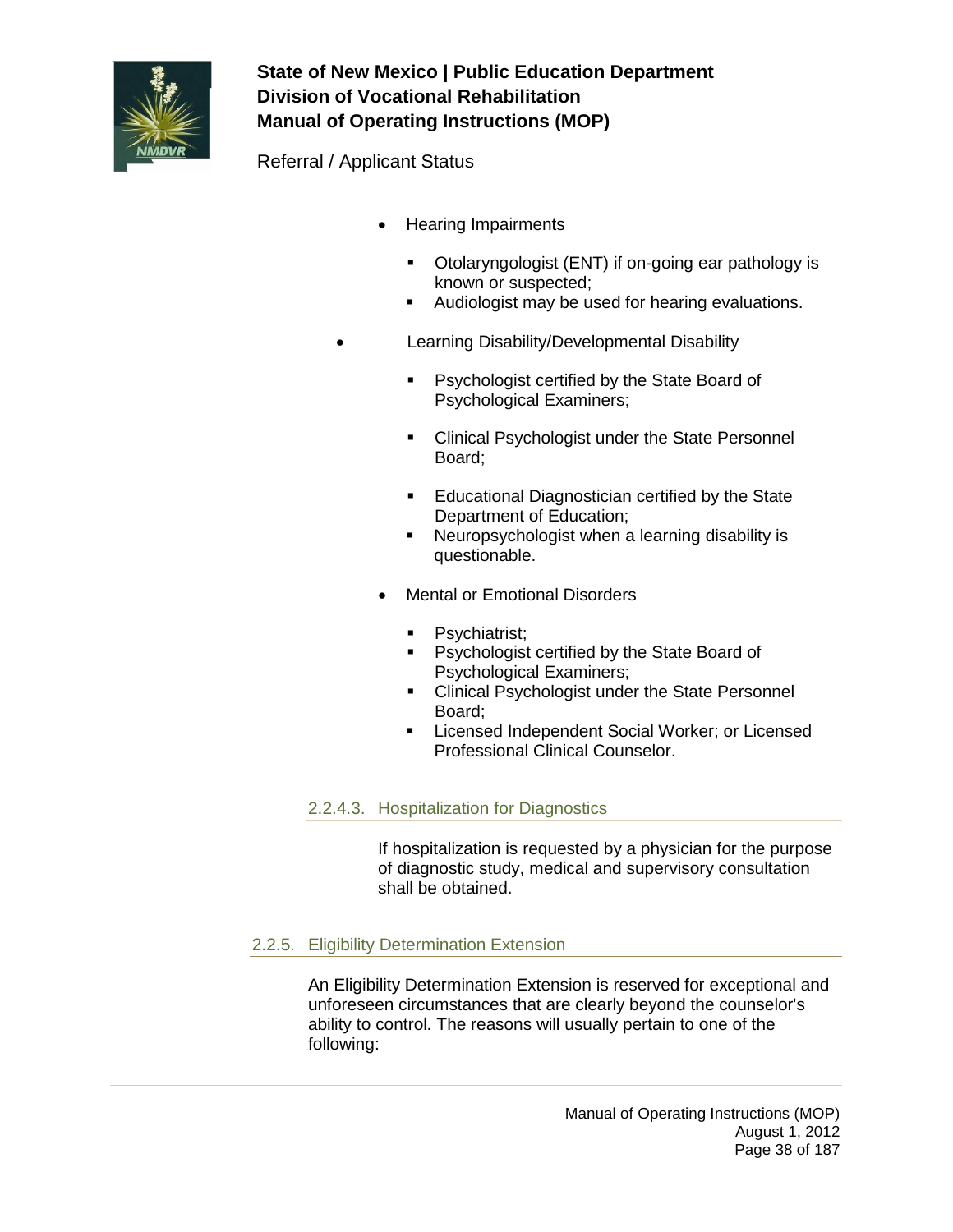

Referral / Applicant Status

- Applicant's failure to keep appointments, failure to follow reasonable directions, unavailability, etc.
- Assessment activity has been appropriate, however, the information does not sufficiently answer case questions pertaining to eligibility and additional time is required to generate the information.
- Inability to obtain medical and / or psychological records in a timely manner when multiple impairments exist or the disability(ies) are of a complicated nature.
- *Note: Be sure to clearly document in the AWARE Case Notes datapage, what questions pertaining to eligibility need to be answered and what actions are planned to answer the questions.*

When any of the above reasons exist for not being able to make an eligibility determination, explain the circumstances to the applicant and give the option of proceeding with an Eligibility Determination Extension or having the case closed. Before seeking the specific extension of time, the counselor should review the case to see if an eligibility determination can be made.

When counselor/team failure is the reason for not being able to make an eligibility determination within the allowed sixty (60) day time frame, explain the circumstances to the participant and inquire as to their willingness to proceed with an Eligibility Determination Extension. If the participant refuses, then the counselor must proceed as rapidly as possible in overtime to make an eligibility decision. Exceeding the 60-day time frame in this manner is in violation of Federal law for time in status.

Eligibility Determination Extensions must be printed, signed by the counselor and participant, and filed in the case file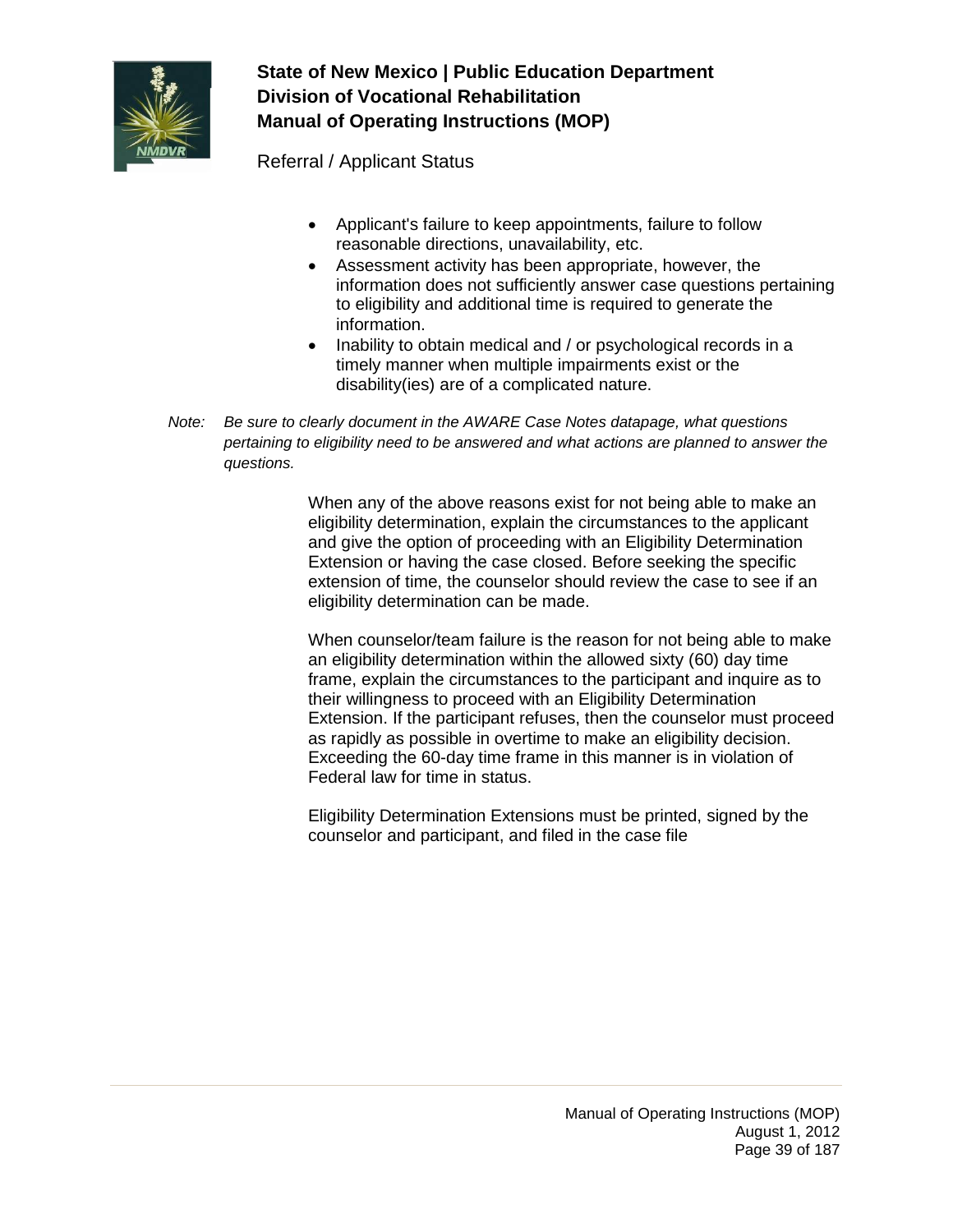

Referral / Applicant Status

### **2.3. Trial Work Experience**

### 2.3.1. Policy Statement

Prior to determining that an applicant is incapable of benefiting from vocational rehabilitation services in terms of an employment outcome because of the severity of the disability, the counselor must conduct an exploration of the individual's abilities, capabilities and capacity to perform in realistic work situations to determine whether or not there is clear and convincing evidence to support a determination of ineligibility. This assessment is done through Trial Work Experiences.

### 2.3.2. Definition

Trial Work Experiences are placements within a realistic work setting which allow for exploration and assessment of the participant's abilities, capabilities and capacity to perform in work situations. Possible examples of TWE placements include structured volunteer work, situational work assessments with proper supports, supported employment, on-the-job training, internships, job shadowing and other experiences using realistic work settings. Trial Work Experiences must be of sufficient variety and over a sufficient period of time for the counselor to make an eligibility determination.

### 2.3.3. Requirements

- A. Are provided only to applicants with a significant disability or most significant disability in situations when the counselor is unable to determine if he or she can benefit from VR services in terms of an employment outcome. The provision of trial work experiences will enable the counselor to make such a determination.
- B. Must be set in the most integrated settings possible, consistent with informed choice and the rehabilitation needs of the applicant.
- C. Must allow for appropriate supports to accommodate the rehabilitation needs of the applicant during the trial work experiences.
- D. Shall include VR services, including support services, necessary to determine the participant's ability to benefit from VR services in terms of an employment outcome.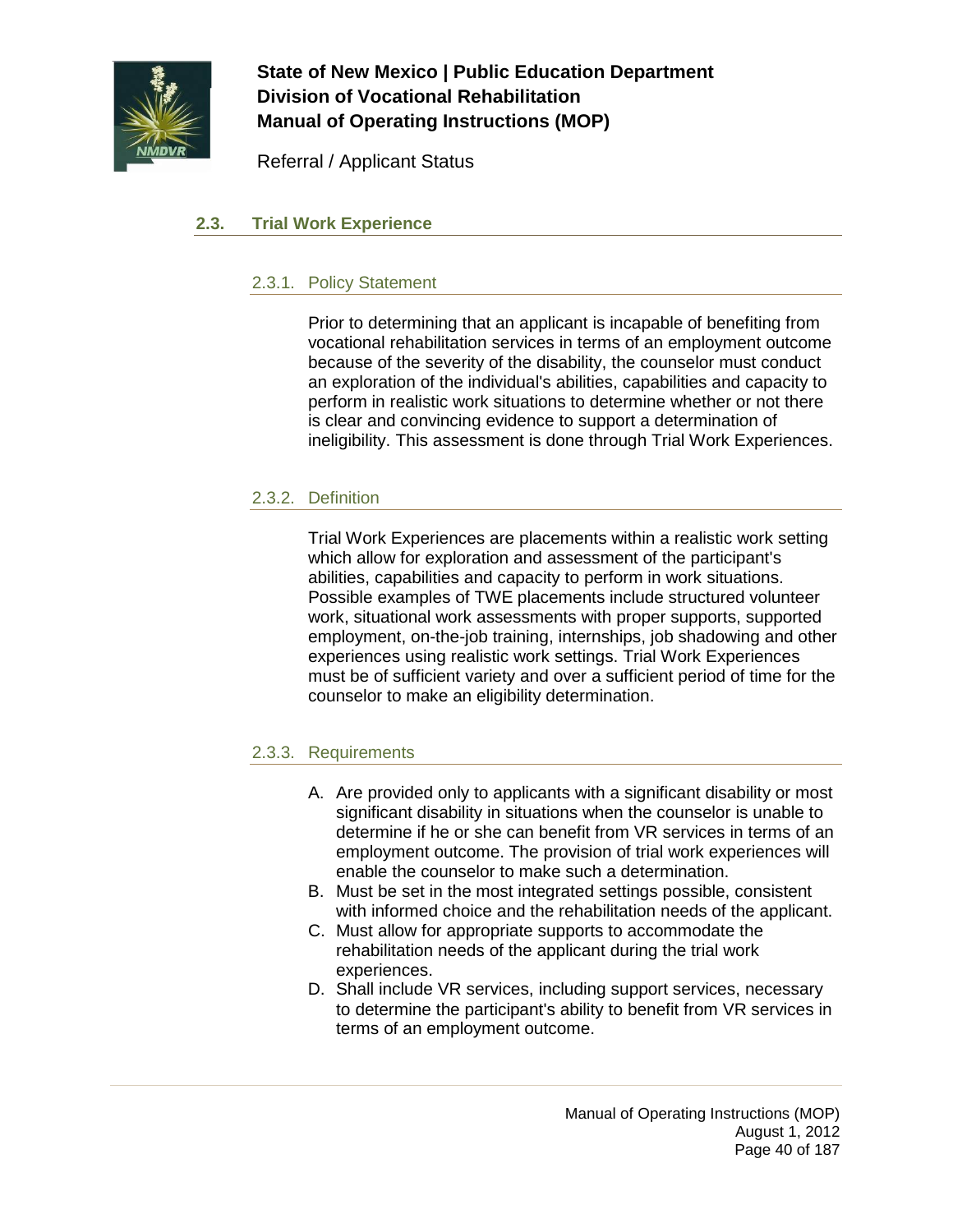

Referral / Applicant Status

- E. Shall include, to the degree needed, an appraisal of the applicant's work behaviors and identification of services required to acquire work skills and to develop work attitudes, work habits, work tolerance and social and behavior patterns necessary for successful job performance, including the utilization of work in real job situations to assess and develop the capacities of the participant.
- F. During the TWE, the participant is exempt from the determination of comparable benefits and services. Comparable services and benefits can be utilized voluntarily by the applicant but use of these services and benefits cannot be mandated by DVR during the assessment period.

### 2.3.4. Procedures

Prior to the expiration of the allowed 60 days in applicant Status and upon determination that Trial Work Experiences are required, the counselor should:

- A. Complete Section 1 of the Disability Priority Datapage to include the disability priority and rationale (TWE is only an option for SD or MSD participants). Completing the disability priority coding at this time allows for accurate reporting of TWE related information and assures TWE is being utilized for SD or MSD participants as required.
- B. Discuss with the participant the reasons for trial work experiences.
- C. Jointly develop a PLAN with the participant by completing the Trial Work Experiences datapage in AWARE. Within the plan, adequately describe the rationale for requiring TWE, identify the employment setting or potential employment settings if site not yet determined and the services identified to assess the applicant's ability to benefit from vocational rehabilitation services.
- D. Apply the Participant Financial Contribution for non-assessment services provided through the TWE plan, i.e. child care, transportation, clothing, etc. The Participant Financial Contribution is not to be applied to services directly related to assessment of the participant's abilities to work, i.e. restoration services, job placement/coaching; OJT associated costs, etc.
- E. Obtain necessary approval from Area Program Manager.
- F. Obtain participant's signature on the plan and initiate the provision of services as soon as possible.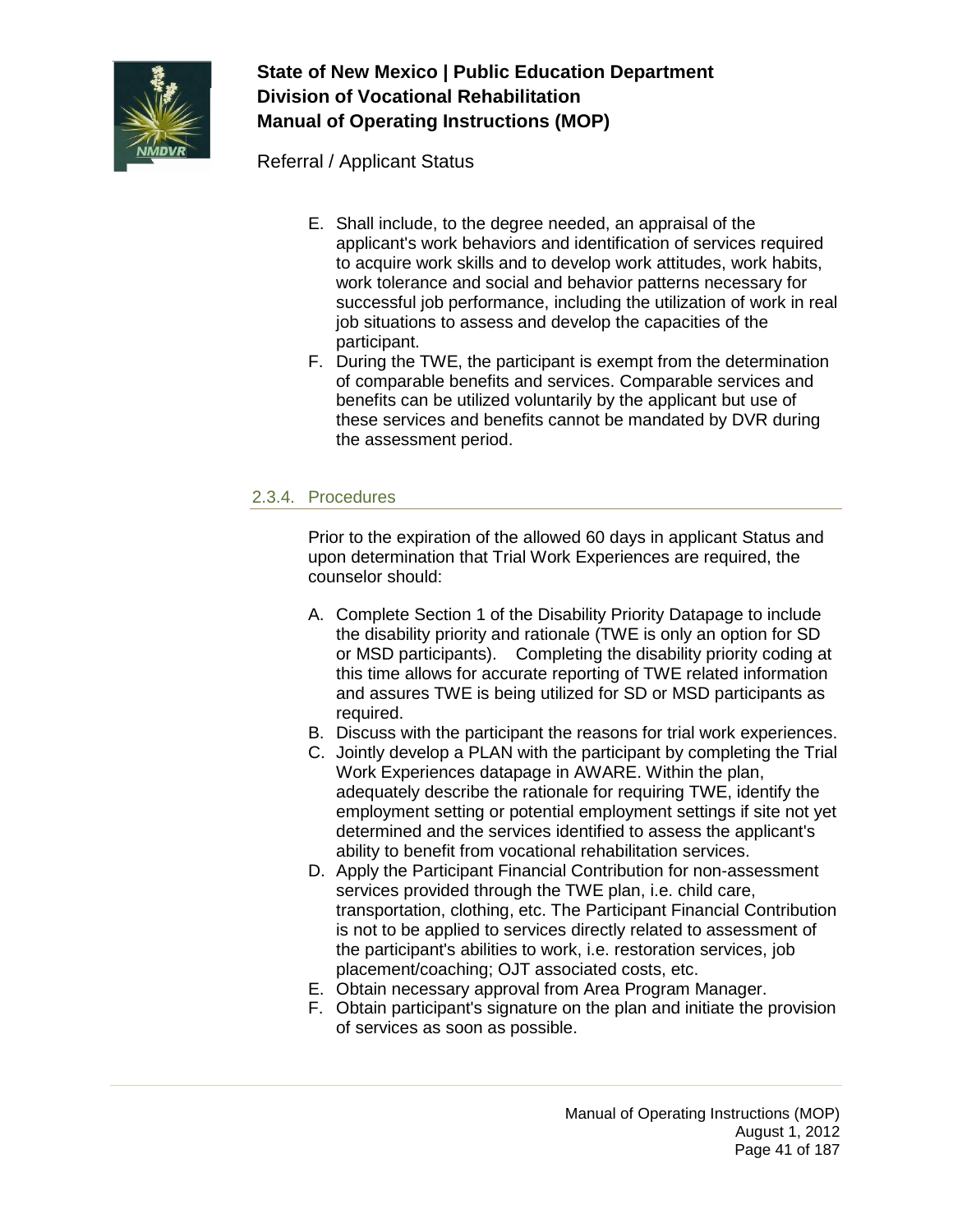

Referral / Applicant Status

- G. Review the TWE plan monthly utilizing AWARE Plan Review datapage to document progress. The counselor should make clear what the critical case questions are pertaining to Eligibility and terminate this phase of service provision as soon as it is determined that the questions have been answered.
- *Note: For the purpose of TWE, the counselor must possess evidence that the participant is significantly disabled or most significantly disabled. The intent of this activity is to assess whether the participant can benefit from VR services in terms of an achieving an employment outcome.*

### 2.3.5. AWARE Documentation

- A. The counselor must complete Section 1 of the Disability Priority Datapage to include disability priority and rationale.
- B. Complete the Trial Work Experience Plan datapage in AWARE providing a description of the purpose of the plan, identifying the employment setting if identified at time of plan development and primary support services required and documenting the criteria for evaluating the participant's progress.
- C. As appropriate, the Trial Work Experiences Plan must be submitted to the Area Program Manager for approval.
	- Following approval by the Area Program Manager, the Trial Work Experiences period takes effect once the start date is entered on the TWE Plan datapage in AWARE.
	- Signatures of the counselor, participant or participant's representative, as appropriate, should be obtained. One copy of the plan is retained for the case file and the other is provided to the participant. Once all signatures are obtained, planned services can be initiated.

### 2.3.6. Advancing from Trial Work Experience

| To Status: | When:                                                                                                                                                                                                                                                                                                                 |
|------------|-----------------------------------------------------------------------------------------------------------------------------------------------------------------------------------------------------------------------------------------------------------------------------------------------------------------------|
| Closure    | Assessments indicate, by clear and convincing evidence, that the applicant is unable<br>A.<br>to benefit from VR services in terms of an employment outcome, and is, therefore,<br>ineligible.<br>Applicant requests case closure, moves or becomes otherwise unavailable to<br>В.<br>participant in the planned TWE. |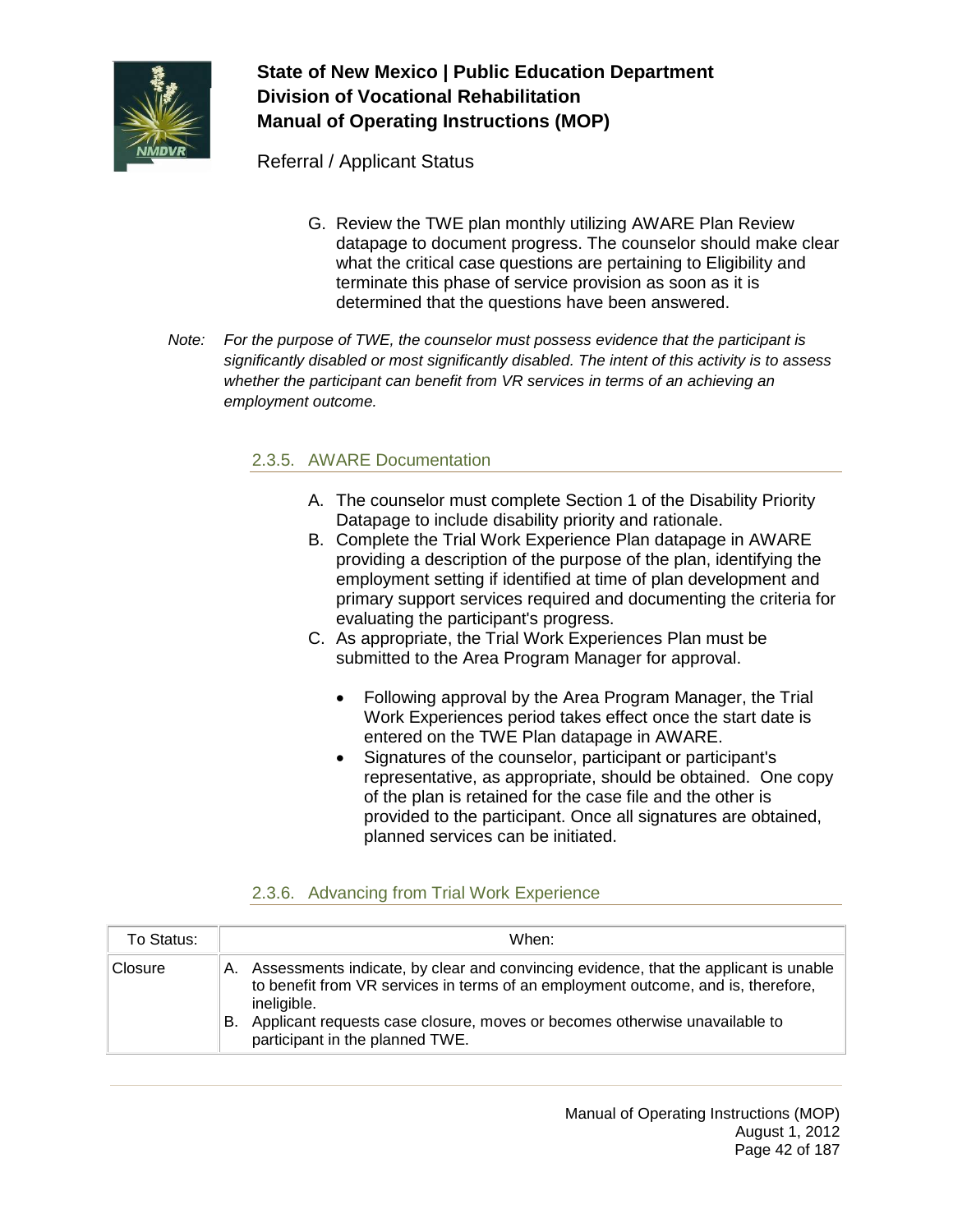

Referral / Applicant Status

| To Status:  | When:                                                                                                                                                                                                                         |
|-------------|-------------------------------------------------------------------------------------------------------------------------------------------------------------------------------------------------------------------------------|
| Eligibility | Assessments indicate that the applicant can benefit from VR services in terms of an<br>employment outcome and the applicant is, therefore, eligible. Complete the Eligibility<br>datapage and begin the IPE planning process. |

### **2.4. Extended Evaluation**

### 2.4.1. Policy Statement

Extended Evaluation is available for individuals with significant disabilities or most significant disabilities who cannot take advantage of trial work experiences or if the options for trial work experiences have been exhausted before DVR is able to conclude, by clear and convincing evidence, whether the applicant is able to benefit from vocational rehabilitation services due to the severity of their disabling condition(s). Trial Work Experiences remains the first option by which to assess an individual's ability to benefit from VR service. Extended Evaluation is not meant to be a routine alternative to Trial Work Experiences, but is to be used only as a last resort and under limited circumstances. An individual may be determined unable to take advance of a Trial Work Experience if there is a need for substantial restoration services prior entering a work environment. Extended Evaluation involves the development of a written plan which provides only those services necessary to make a determination of eligibility.

### 2.4.2. Guidelines

- A. Extended Evaluation is available only to applicants with a significant disability or most significant disability in situations when the counselor is unable to determine if he/she can benefit from VR services in terms of an employment outcome due to the severity of the disability. The provision of Extended Evaluation will enable the counselor to make such a determination.
- B. The counselor should clearly outline critical case questions pertaining to eligibility and the Extended Evaluation Plan should be designed to address these questions.
- C. The Extended Evaluation period shall be reviewed on a monthly basis by the DVR Counselor or more often if necessary.
- D. The Extended Evaluation period should terminate at the time the DVR Counselor is able to determination eligibility.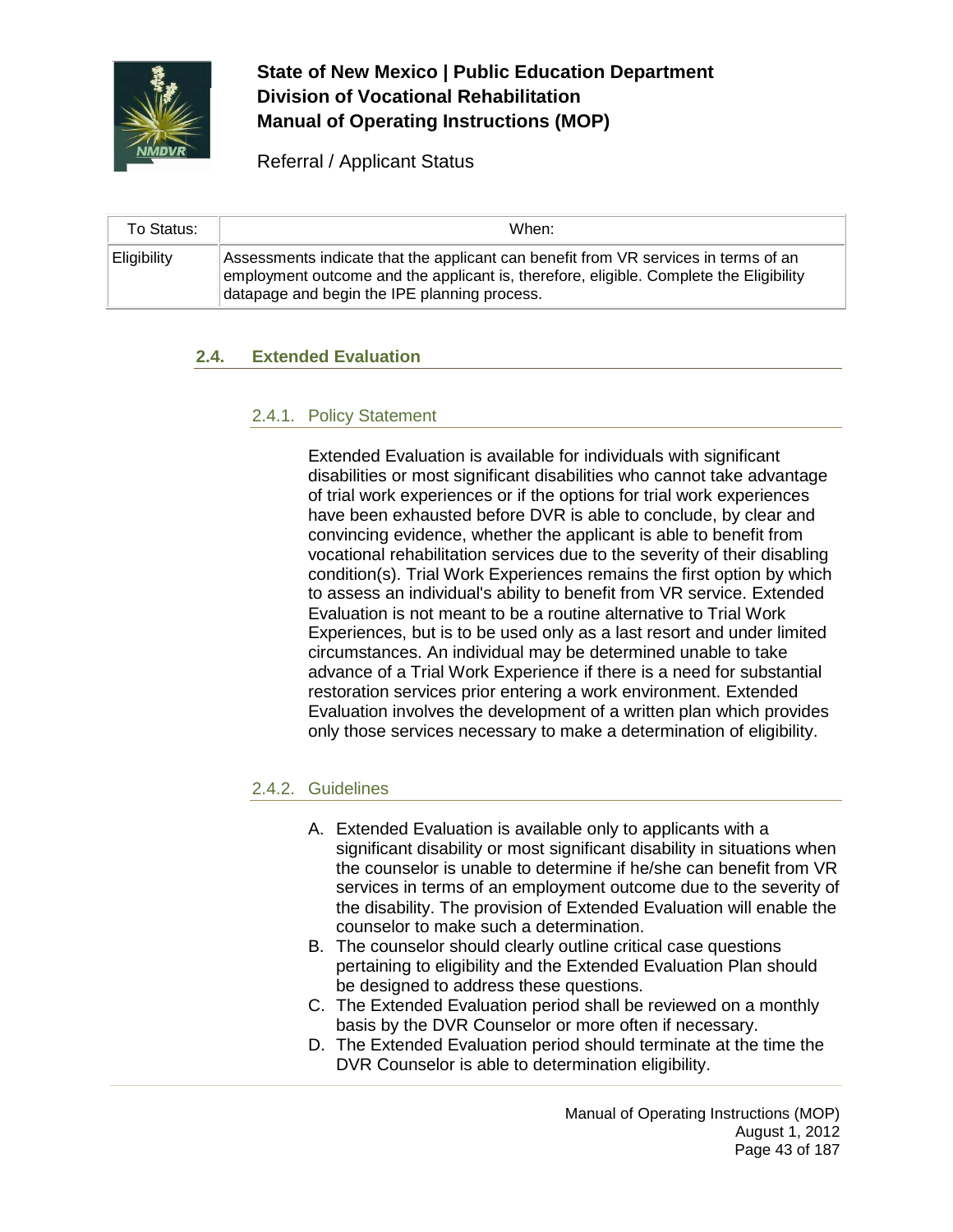

Referral / Applicant Status

### 2.4.3. Requirements

- A. Extended Evaluation can only be entered into after Trial Work Experiences have been exhausted before the DVR Counselor was able to make a determination whether the applicant is able to benefit from vocational rehabilitation services in terms of an employment outcome; or,
- B. Trial Work Experiences were explored and it was determined that the participant is unable to take advantage of Trial Work Experiences.
- C. During the Extended Evaluation period, vocational rehabilitation services must be provided in the most integrated setting possible, consistent with the informed choice and rehabilitation needs of the applicant.
- D. During the Extended Evaluation period, DVR will provide only those VR services that are necessary to conclude that the applicant can benefit from vocational rehabilitation services in terms of an employment outcome or supply clear and convincing evidence that the applicant cannot benefit from services due to the severity of their disabling condition(s).
- E. During the Extended Evaluation period, the applicant is exempt from the determination of comparable services and benefits. Comparable services and benefits can be utilized voluntarily by the applicant but use of these benefits or services cannot be mandated by DVR during the Extended Evaluation period.
- F. Apply the Participant Financial Contribution, as appropriate, for non-assessment services identified in the Extended Evaluation plan. The Participant Financial Contribution cannot be applied towards direct assessment services.

### 2.4.4. Procedures

- A. Complete Section 1 of the Disability PriorityDatapage to include the disability priority and rationale (EE is only an option for SD or MSD participants). Completing the disability priority coding at this time allows for accurate reporting of EE related information and assures EE is being utilized for SD or MSD participants as required.
- B. Explain the Extended Evaluation process with the participant and discuss reasons why the EE period is necessary prior to entering an EE plan.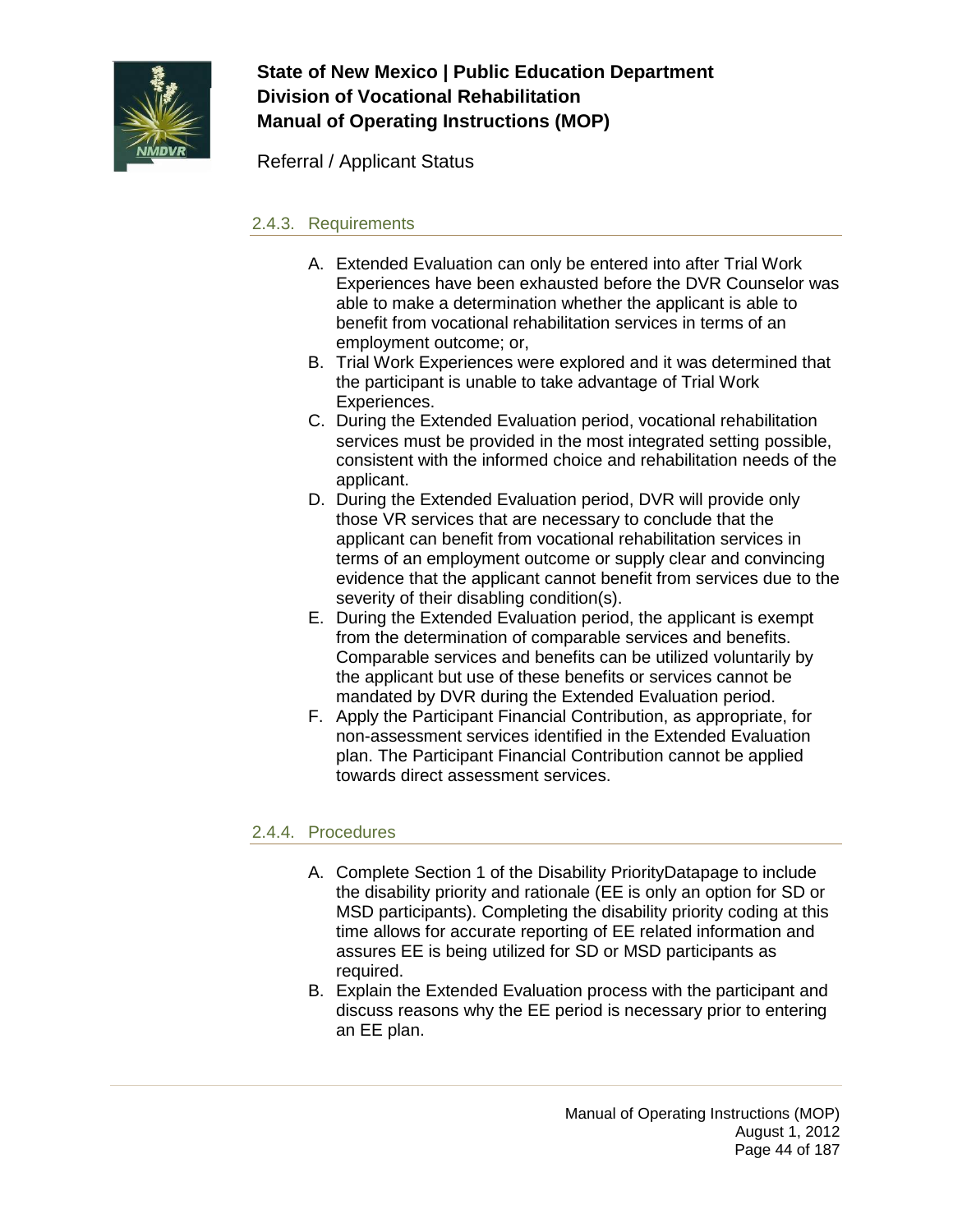

Referral / Applicant Status

- C. Clearly document in case notes the reasons why the Trial Work Experiences were ineffective in determining the applicant's ability to benefit from vocational rehabilitation services or why the applicant is unable to take advantage of Trial Work Experiences.
- D. Collaborate with the applicant on development of the Extended Evaluation plan and in identification of services.
- E. Follow-up monthly or more often if necessary with case notes indicating case progress.
- *Note: For the purpose of EE, the counselor must possess evidence that the participant is significantly disabled or most significantly disabled. The intent of this activity is to assess whether the participant can benefit from VR services in terms of an achieving an employment outcome.*

### 2.4.5. Advancing from the Extended Evaluation

| To Status:  | When:                                                                                                                                                                                                                                                                                                                                |
|-------------|--------------------------------------------------------------------------------------------------------------------------------------------------------------------------------------------------------------------------------------------------------------------------------------------------------------------------------------|
| Closure     | Assessment indicate, by clear and convincing evidence, that the applicant is unable<br>А.<br>to benefit from VR services in terms of an employment outcome, and is, therefore,<br>ineligible.<br>Applicant requests case closure, moves or becomes otherwise unavailable or to<br>В.<br>participate in the Extended Evaluation Plan. |
| Eligibility | Assessments indicate that the participant can benefit from VR services in terms of an<br>employment outcome and the participant is, therefore, eligible. Complete the Eligibility<br>datapage and begin the IPE planning process.                                                                                                    |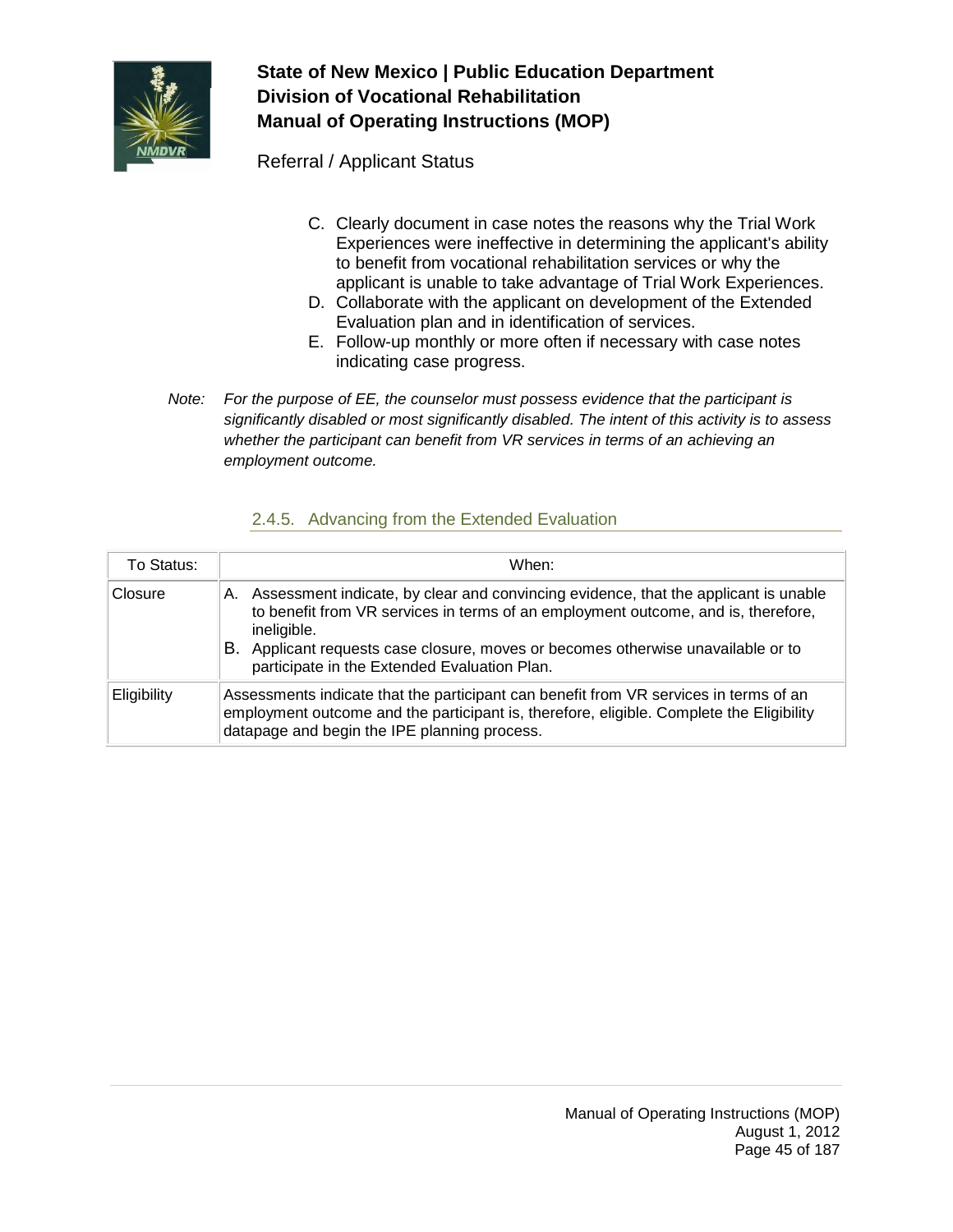

Eligibility Status

## **3. Eligibility Status**

### **3.1. Policy Statement**

In order to determine whether an applicant is eligible for VR services and the individual's priority under an order of selection for services (if operating under an order of selection), DVR must conduct an assessment for determining eligibility and priority for services. The assessment must be conducted in the most integrated setting possible, consistent with the individual's needs and informed choice. Considering the 60-day time requirement in which to determine eligibility, the need for efficient and timely activity is critical.

There are two means by which an applicant can meet eligibility for VR services. The first is to meet the criteria related to disability, impediment to employment and the need for VR services. The second means of eligibility for VR services is by meeting eligibility for Title II or XVI Social Security benefits.

#### **3.2. Eligibility**

#### 3.2.1. Requirements

- A. The applicant must have a physical or mental impairment; which constitutes or results in a substantial impediment to employment; and
- B. Vocational Rehabilitation services are required to prepare for, secure, retain or regain employment consistent with the applicant's unique strengths, resources, priorities, concerns, abilities, capabilities, interests, and informed choice; and
- C. The applicant can benefit in terms of an employment outcome from vocational rehabilitation services.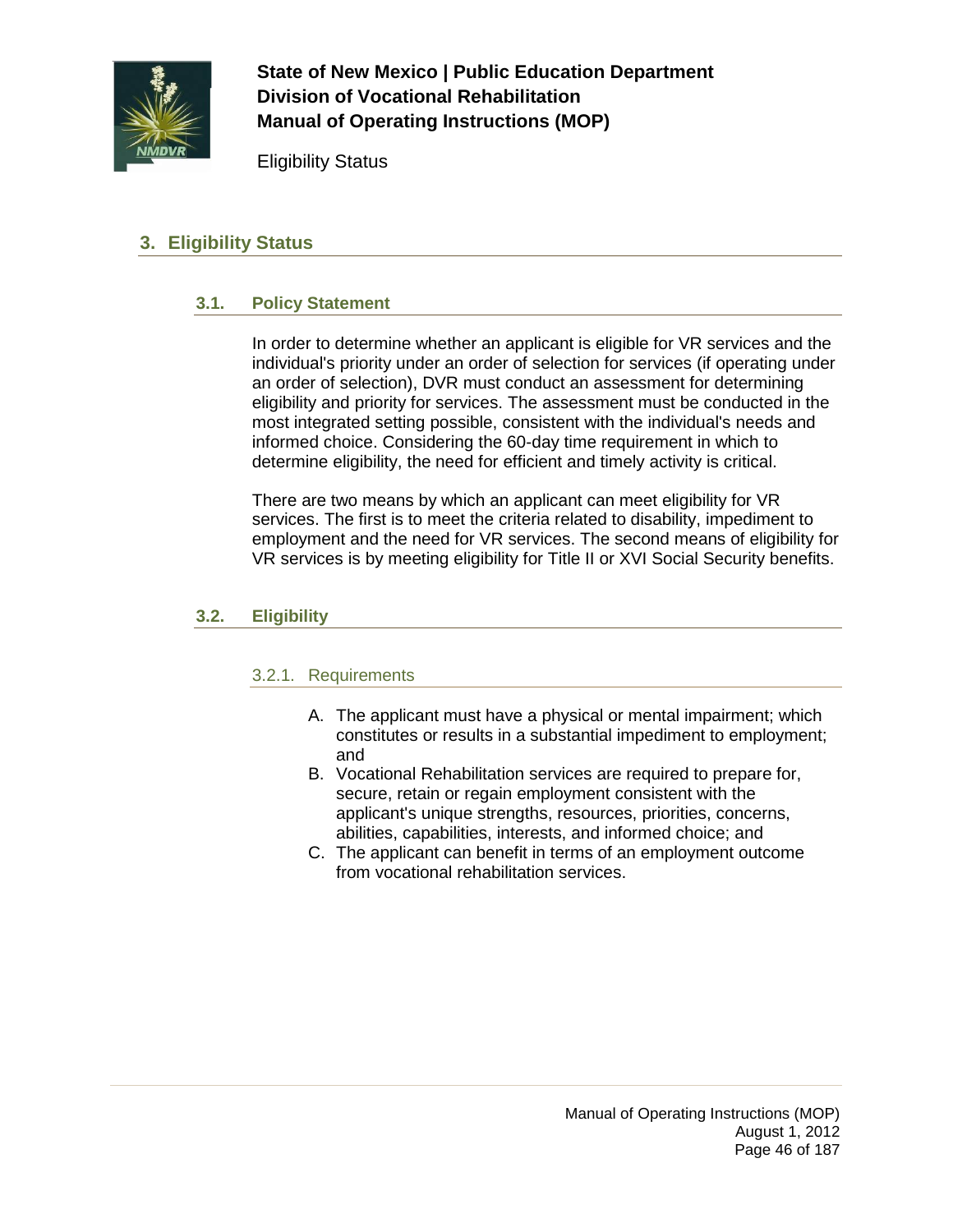

Eligibility Status

An applicant who has a physical or mental impairment which constitutes a substantial impediment to employment is presumed to be able to benefit from vocational rehabilitation services unless the counselor can demonstrate, based on clear and convincing evidence, that the applicant is incapable of benefiting in terms of an employment outcome from vocational rehabilitation services due to the severity of the applicant's disability. This must be demonstrated by providing trial work experiences or through an extended evaluation period, as appropriate, while in applicant status, in order to explore the participant's abilities, capabilities and capacity to perform in work situations in order to demonstrate whether the individual can achieve an employment outcome.

Clear and convincing evidence means a high degree of certainty that an individual is incapable of benefiting from services in terms of an employment outcome. Clear and convincing means unequivocal; free from obscurity or ambiguity. Generally, existing information will not provide clear and convincing evidence that an employment outcome is not achievable. Clear and convincing evidence might include:

- A. a description of assessments, including situational assessments and supported employment assessments, from service providers who have concluded that they would be unable to meet the individual's vocational needs due to the severity of the individual's disability. In addition, the involvement of the participant in "inhouse" assessments - testing, homework assignments, participation in relevant group activities - may assist in making such a determination.
- B. if appropriate, a functional assessment of skill development activities with any necessary supports (including assistive technology) in real life settings.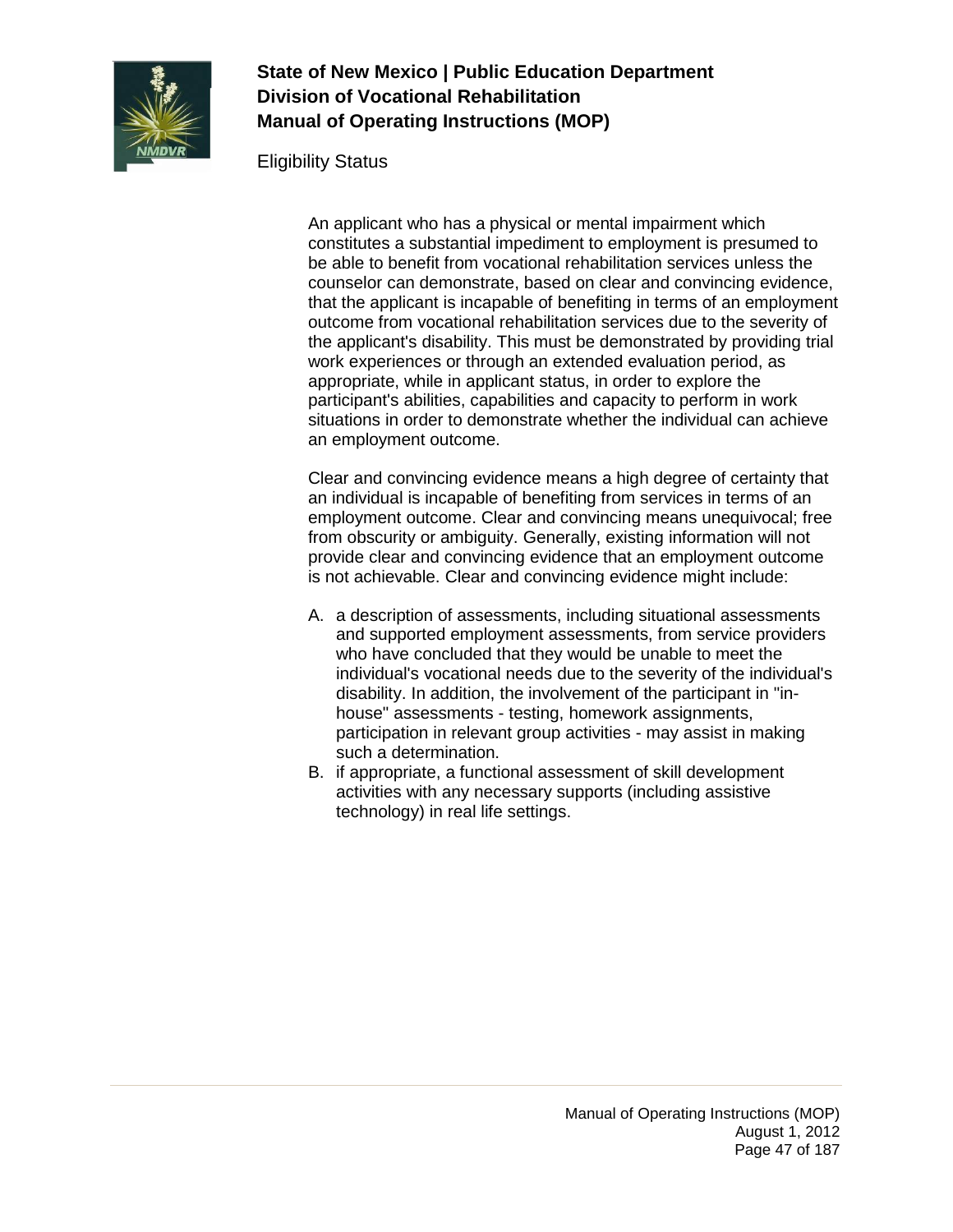

Eligibility Status

### 3.2.2. SS Presumption of Eligibility

An applicant is eligible for VR services if he or she is eligible for Social Security benefits under Title II (SSI) or Title XVI (SSDI) and the case should be moved into eligible status, unless the counselor can demonstrate by clear and convincing evidence that the individual is incapable of benefiting from vocational rehabilitation services in terms of an employment outcome due to the severity of the disability. Clear and convincing evidence must be demonstrated by providing trial work experiences or through an extended evaluation period, as appropriate, while in applicant status, in order to explore the participant's abilities, capabilities and capacity to perform in work situations in order to demonstrate whether the individual can achieve an employment outcome.

### 3.2.2.1. Guidelines for SS Presumption of Eligibility

- A. The applicant eligible for VR services based on the SSDI/SSI Presumption of Eligibility is automatically determined to be an individual with a significant disability. They may also be considered to be a person with most significant disability, but this will require additional justification on the eligibility datapage.
- B. The applicant's completion of the application process following explanation from DVR staff that individuals who receive services under the program must intend to achieve an employment outcome sufficiently demonstrates their desire to achieve an employment outcome.
- C. When an applicant reports receipt of SSDI or SSI benefits, all efforts should be made to have the participant and / or guardian provide an award letter or copy of check to verify receipt of benefits. If the participant is unable to produce verification of benefits, a release form should be signed and submitted to SSA or other appropriate sources.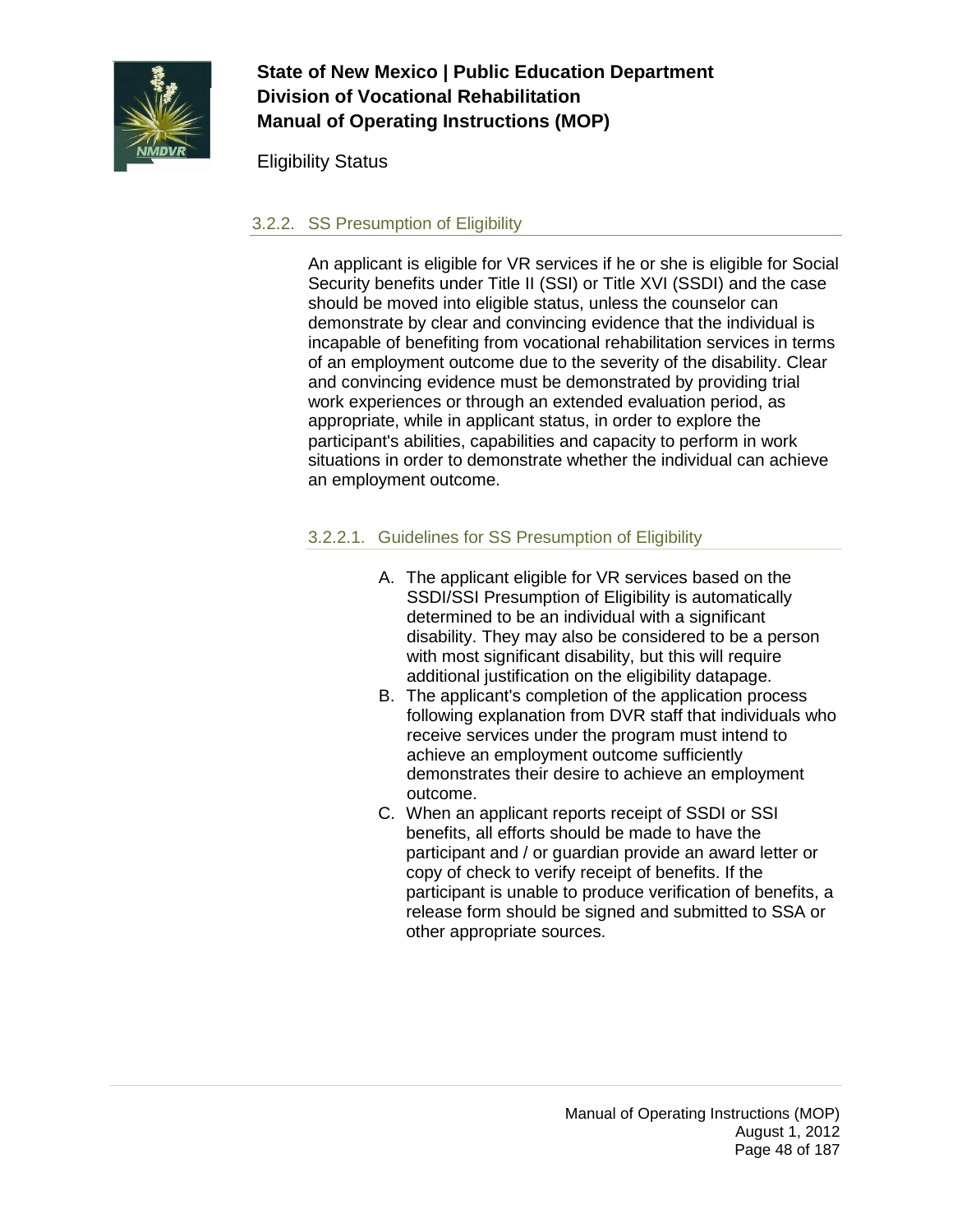

Eligibility Status

### 3.2.3. Guidelines for Eligibility Determination

- A. The VR counselor is responsible for making eligibility decisions. Counselor judgment is a critical factor in all issues of eligibility, particularly in determining the types of diagnostics necessary to determine eligibility and the best resources available for those diagnostics. Timelines, quality and informed participant choice must all be considered relative to the acquisition of essential diagnostic service.
- B. Persons needing surgery or specific short-term medical or dental treatment are generally not eligible if the surgery is expected to correct the condition with little or no residual effects. The existence of a medical problem, regardless of the immediate or current effect, does not necessarily constitute an impediment to employment.
- C. Persons with chronic impairments that are currently in remission (multiple sclerosis, cancer) are considered to be disabled if the impairment has created functional limitations, or, if without treatment the impairment may become active again. The other eligibility criteria must still be met.
- D. Eligibility determinations are applied without regard to sex, race, age, creed, color, national origin, and type of disability, economic status or availability of comparable services and benefits.
- E. An individual must be physically available for services and present in New Mexico. There is no residential time or legal proof requirement such as driver's license, voting registration, etc.
- F. An individual may be served by more than one state rehabilitation agency at the same time provided that there is no duplication of services. A release of information must be signed by the individual to secure information necessary to prevent duplication and allow for the coordination of services between the state rehabilitation agencies.
- G. Individuals who are deaf-blind may be concurrently served by the New Mexico Division of Vocational Rehabilitation (NMDVR) and the Commission for the Blind.
- H. American Indians may be eligible for services under the DVR program and the American Indian Vocational Rehabilitation Program (Section 121) simultaneously. Also, eligible veterans may receive vocational rehabilitation services from the Veterans Administration VR program and DVR simultaneously. IPE development must be coordinated with the American Indian or Veterans Administration VR programs to assure appropriate use of comparable benefits and non-duplication of services.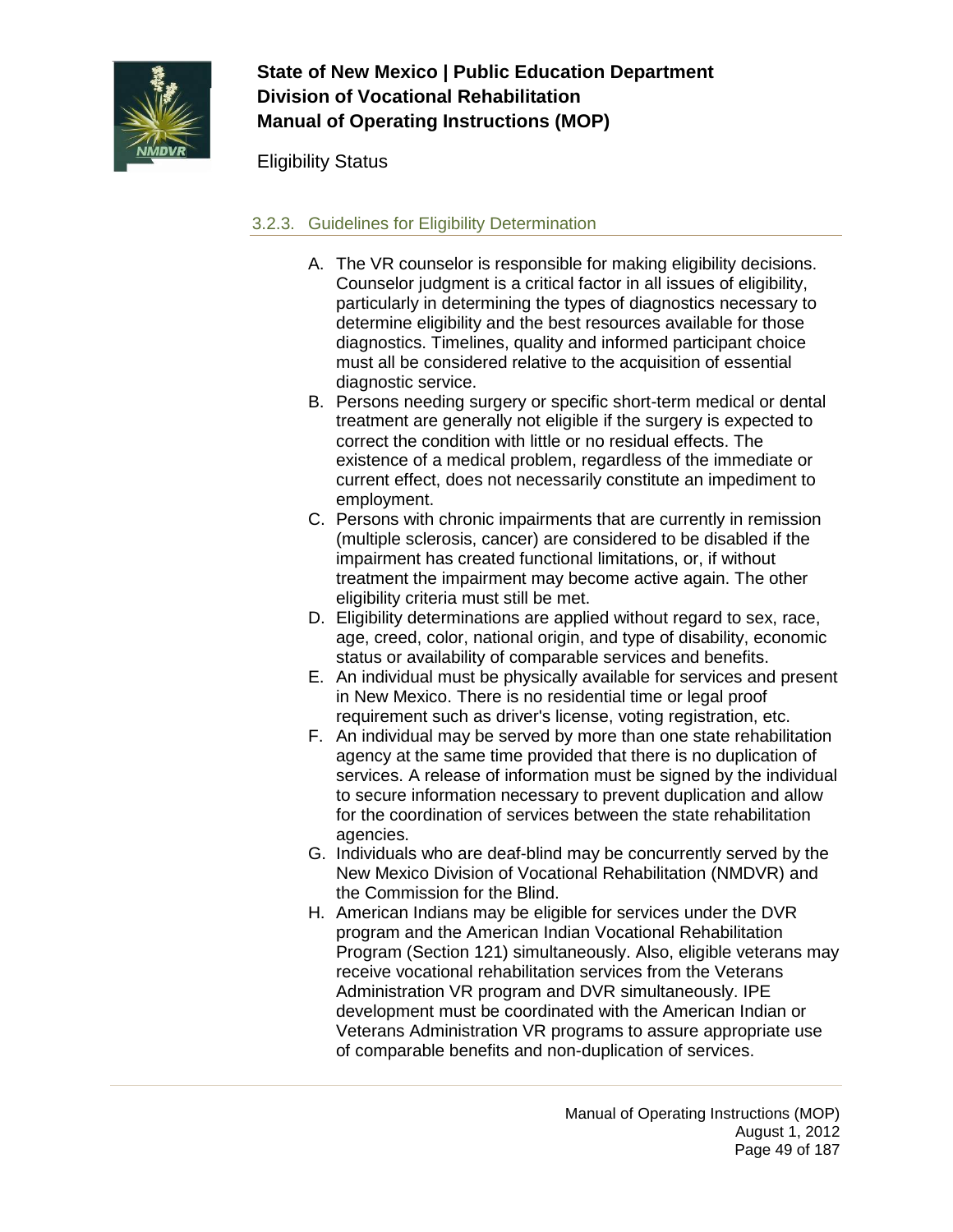

### Eligibility Status

- I. Legalized aliens may be eligible for VR services based on meeting other agency requirements. DVR is unable to provide services to individuals who are not US citizens or do not have an Alien Registration Receipt Card, Form I-151 or I-1551 (commonly referred to as "Green Cards") or an Employment Authorization Document (commonly referred to as a "work permit") issued from the Immigration and Naturalization Services.
- J. Eligibility determinations must be made in a reasonable period of time, not to exceed 60 days after the individual has submitted an application. There are only three occasions in which is it appropriate that an eligibility decision not be made within the 60 day time limit. Those situations include agreement by counselor and participant to extend the time limit through an Eligibility Determination Extension, to enter Trial Work Experiences or to enter an Extended Evaluation period.

## 3.2.3.1. Procedures for Eligibility Determination

- A. Review information related to eligibility and make a determination whether the applicant meets DVR eligibility criteria.
- B. Determine the level of disability if the individual is determined eligible. There are three levels of disability:
	- Not Significantly Disabled An individual who has a physical or mental condition who does not meet the criteria for either of the levels described below.
	- **Significantly Disabled- An individual:** 
		- **•** who has physical or mental disabilities for which,
			- **EXEC** is seriously limited in one or more functional capacities (such as mobility, communication, self-care, self-direction, interpersonal skills, work tolerance, or work skills) in terms of an employment outcome; and
			- **for whom vocational rehabilitation can be** expected to require multiple vocational rehabilitation services over an extended period of time.
		- **Most Significantly Disabled- An individual who** has a severe physical or mental impairment that: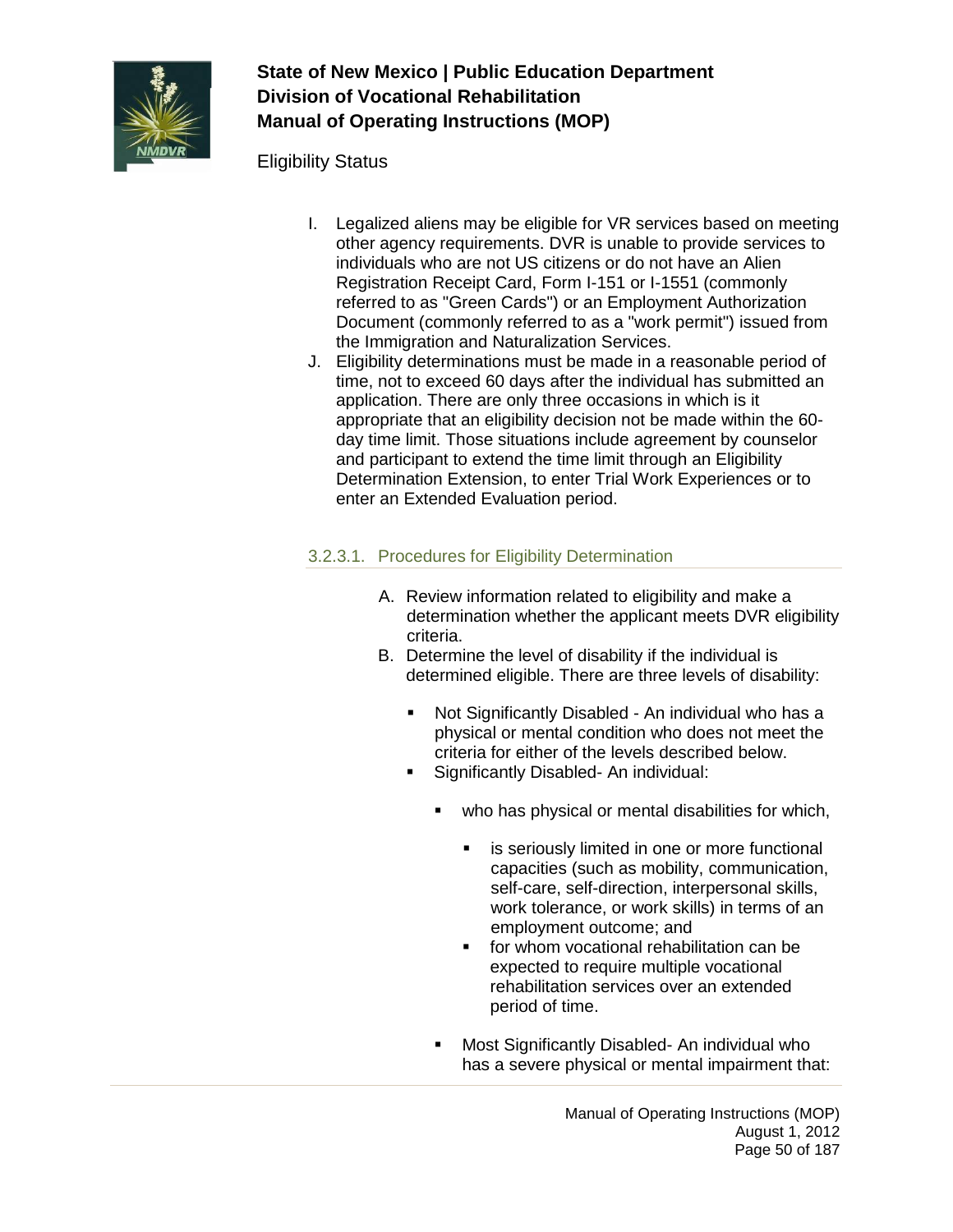

Eligibility Status

- Impedes the individuals functional capacities in three areas (such as mobility, communication, self-care, self-direction, interpersonal skills, cognitive abilities, or work tolerance or attendant factors) in terms of an employment outcome, and
- whose vocational rehabilitation can be expected to require multiple and intensive vocational rehabilitation services over an extended period of time in order to result in an employment outcome.
- C. Discuss the decision with the participant. It is important that the participant understand that a positive eligibility determination does not imply any services requested or discussed to date are automatically approved but that identification of specific services will be determined during the development of the Individualized Plan for Employment.
- D. Complete the Eligibility Determination datapage in AWARE, sign and file a hardcopy in the case file. Since the portions of the Disability datapage is part of documenting the eligibility determination, it is important that the counselor update the Disability datapage to accurately reflect correct diagnosis and other relevant information identified during the eligibility assessment. Reported disabilities, which the counselor was unable to substantiate through diagnostic reports, should be removed from the Disability datapage with explanation in a contact note. Both the Disability datapage and Eligibility Determination can be updated at any time to reflect new information. Any updated Eligibility Determinations should be printed, signed by the counselor and placed in the case file.

## 3.2.4. Requirements for Ineligibility

An individual is ineligible for VR services if the individual does not meet one or more of the eligibility criteria. (Any of the following reasons may constitute the basis for a determination of ineligibility):

A. No physical or mental impairment exists and is substantiated by medical, psychological or other case data.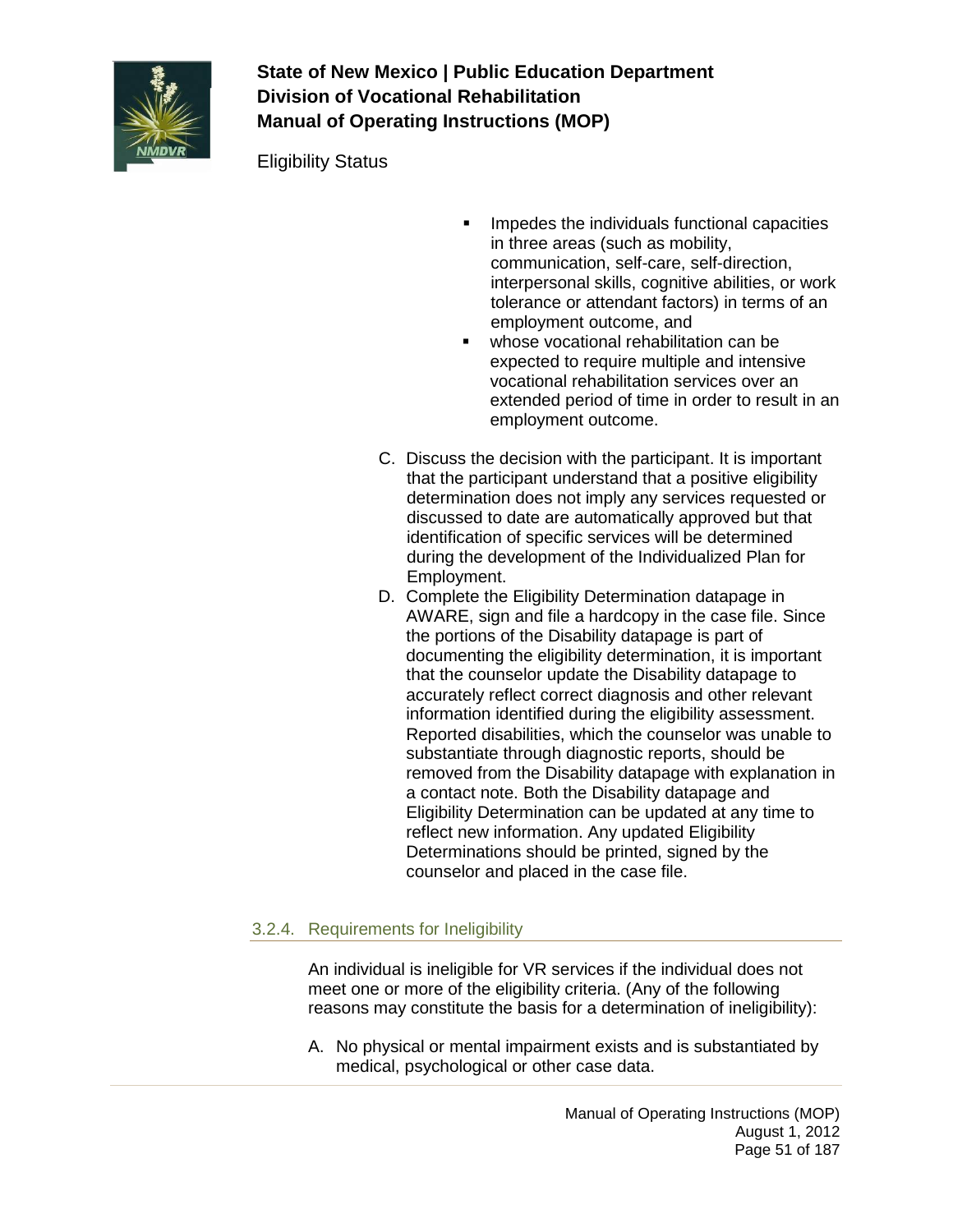

Eligibility Status

- B. A physical or mental impairment exists; however, the impairment does not result in a substantial impediment to employment based on counselor analysis of information obtained during the assessment.
- C. The counselor has demonstrated by clear and convincing evidence that the applicant is incapable of benefiting from VR services in terms of an employment outcome due to the severity of their disability and this is demonstrated through participation in trial work experiences or extended evaluation period. When an applicant has been determined incapable of benefiting from VR services, a referral must be made to a local extended employment provider.
- D. VR services are not required for the individual to enter, return to or maintain employment.

### 3.2.4.1. Procedures for Determining Ineligibility

- A. Provide an opportunity for full consultation with the applicant or, as appropriate, the representative prior to determination of ineligibility. The participant may be excluded from consultation if he/she refuses to consult, is unavailable or whereabouts are unknown. The case record must contain documentation of reasonable effort made to afford him/her an opportunity for consultation prior to case closure.
- B. Complete the Closure datapage choosing the appropriate reason for closure and providing rationale for the decision in the narrative section.
- C. Inform the participant or, as appropriate, the participant's representative in writing, supplemented as necessary by other appropriate modes of communication consistent with the informed choice of the individual, of the ineligibility determination. Include the reasons for the determination and information regarding participant rights and responsibilities.
- D. Refer the applicant to any other agencies or facilities as appropriate, including Independent Living Centers, extended employment providers, etc.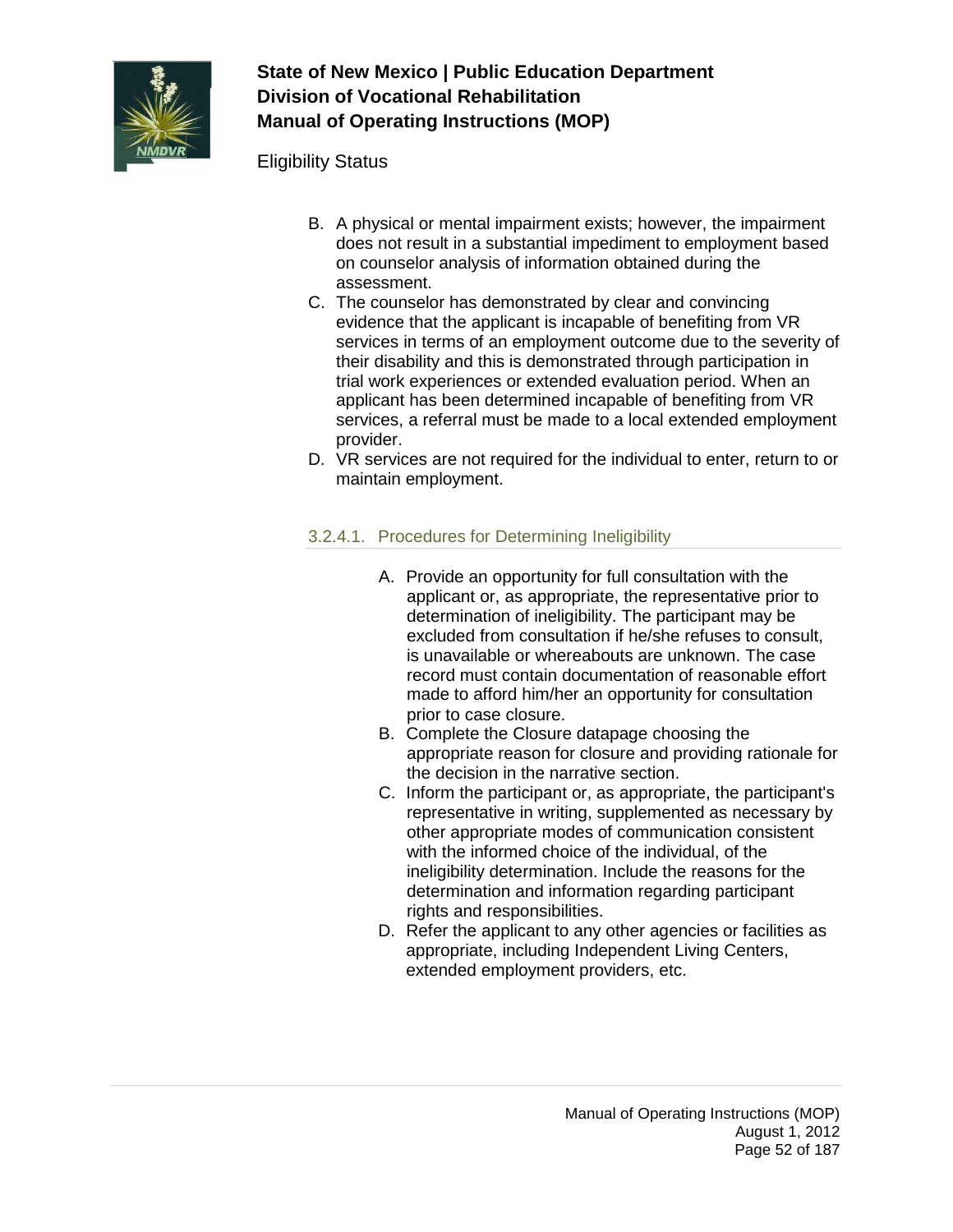

Eligibility Status

*3.2.4.1.1. Annual Review of Ineligibility Decision*

- A. When ineligibility is based on the participant's inability to benefit in terms of an employment outcome, the counselor must review the determination within 12 months of the date that ineligibility was declared.
- B. The purpose of the annual review is to review new information or changes in circumstances that may affect the determination that the participant "cannot benefit in terms of an employment outcome". Reviews are made on an individual basis with the participant or as appropriate, the participant's representative.
- C. Continuation of annual reviews of ineligibility determinations after the initial annual review will occur only at the request of the participant or as appropriate, the participant's representative. This may occur any time after the initial review and conditions applicable to the initial review will apply to additional reviews.
- D. Annual review is not required in cases where:
	- the participant has refused services/review;
	- the individual is unavailable:
	- the individual's whereabouts are unknown;
	- the participant's medical condition is rapidly progressive or terminal; or
	- the ineligibility decision is based on non-existence of a disabling condition, no substantial impediment to employment or VR services are not required.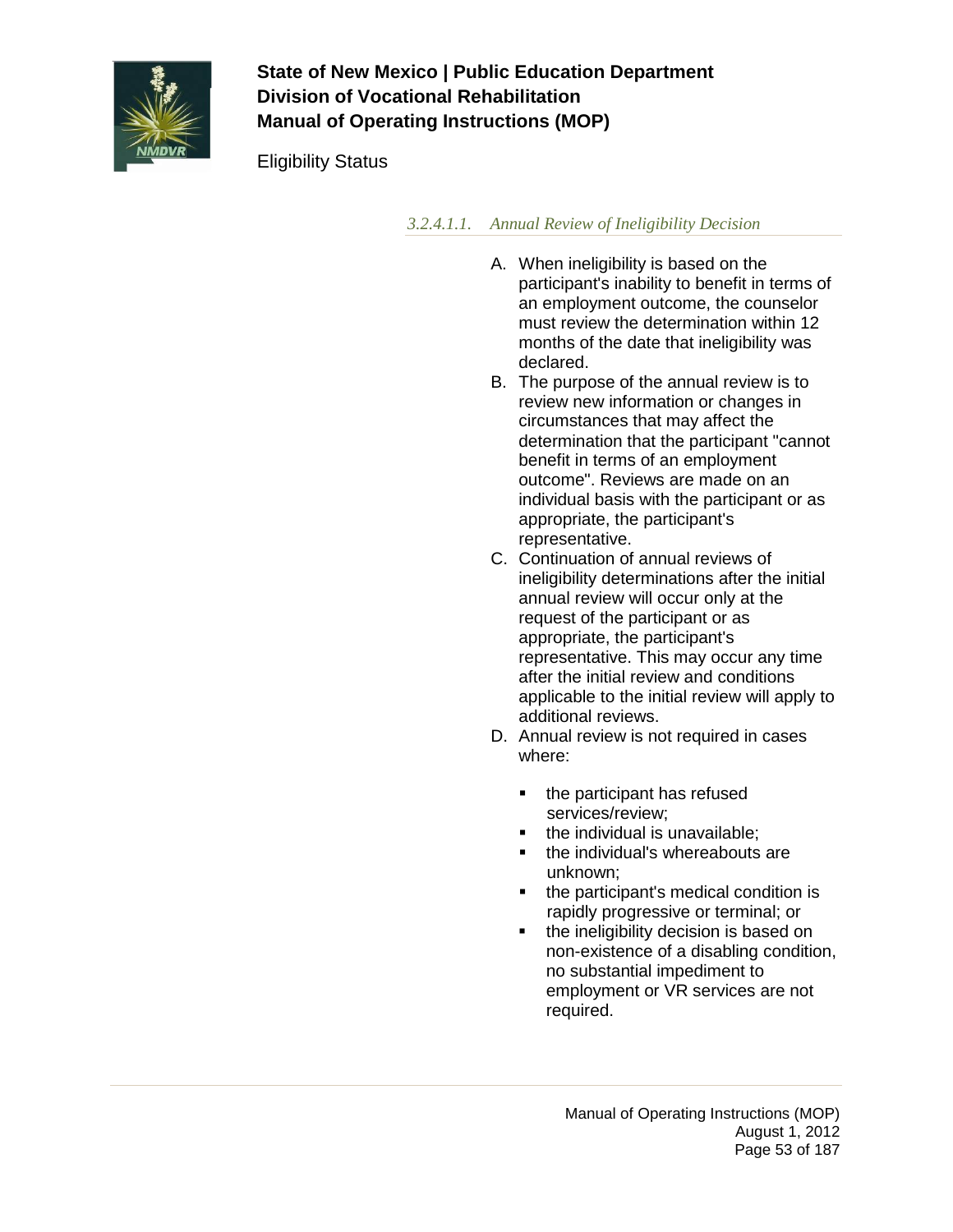

Eligibility Status

E. AWARE provides a listing of reviews due in Caseload Reports under federal followup needed. The follow-up browse shall be completed to document Annual Review of Cases Closed Ineligible. See [AWAREHelp.](http://sowap1:8080/OnlineDoc/02Participant%20Module/Follow-Up.htm)

### 3.2.5. Guidelines for Closure Because the Participant is Unavailable

A distinction must be made between ineligibility and unavailability. A person is only ineligible if they fail to meet one or more of the eligibility criteria; they are not necessarily ineligible if they are unavailable. An applicant's case cannot be closed prior to making an eligibility determination unless the applicant is unavailable. An applicant is unavailable if he/she has:

- died
- moved out of state
- not responded to reasonable efforts to contact
- been institutionalized under circumstances rendering the individual unavailable for preliminary or thorough diagnostic studies or VR services for an indefinite or considerable period of time; or
- declines to participate in appropriate VR services designed to assess eligibility despite reasonable efforts made to the participant or as appropriate, the participant's representative, to encourage the participant's participation.

### 3.2.6. Procedures for Closure

- A. Complete Closure datapage identifying reason for closure and providing a rationale in the comment section.
- B. Document attempts to contact the participant or, as appropriate, the participant's representative in the case file.
- C. Notify participant in writing of case closure, where appropriate, and provide information regarding participant's rights to appeal the decision.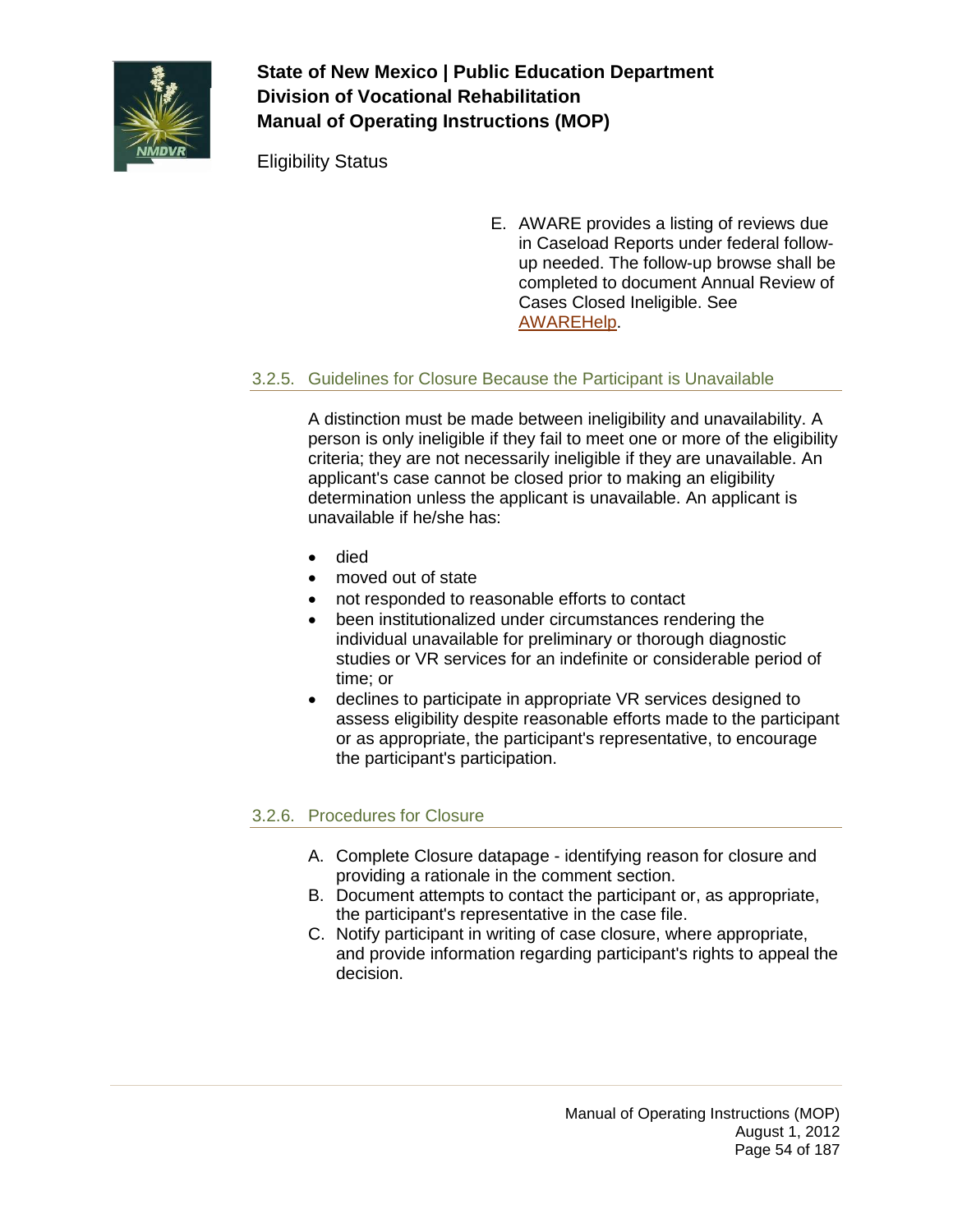

Eligibility Status

### **3.3. Order of Selection**

#### 3.3.1. Purpose

In the event that the agency deems it necessary, due to the lack of sufficient resources to serve all eligible individuals, an Order of Selection will be implemented. All eligible individuals will be assigned a priority code based on the significance of disability. The agency will decide which priority level(s) will be funded at the point in time that an Order of Selection must be implemented, starting with the first priority.

### 3.3.2. Definition

#### 3.3.2.1. Most Significant Disability

The term "individual with a most significant disability" means an individual:

- A. who has a severe physical or mental disability that seriously impedes the individuals functional capacities in three or more areas (such as mobility, communication, self-care, self-direction, interpersonal skills, cognitive abilities, or work tolerance or attendant factors) in terms of an employment outcome, and
- B. whose vocational rehabilitation can be expected to require multiple and intensive vocational rehabilitation services over an extended period of time in order to result in an employment outcome.

### 3.3.2.2. Significant Disability

The term "individual with a significant disability" means an individual:

A. who has a severe physical or mental impairment that seriously limits one or more functional capacities (such as mobility, communication, self-care, selfdirection, interpersonal skills, work tolerance, or work skills) in terms of an employment outcome; and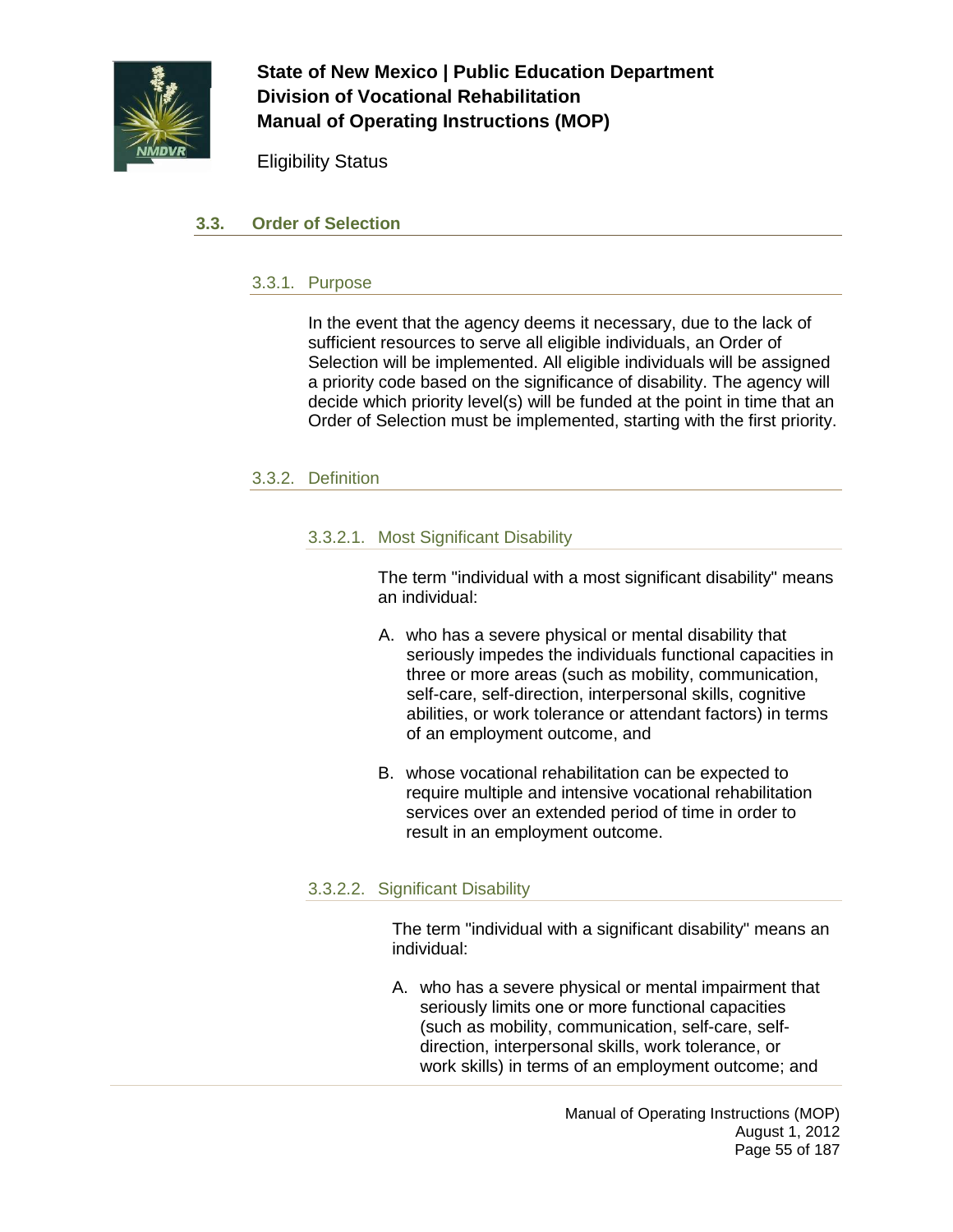

Eligibility Status

B. for whom vocational rehabilitation can be expected to require multiple vocational rehabilitation services over an extended period of time.

### 3.3.3. Assignment of Priority Order

Assign priority as follows:

#### 3.3.3.1. Priority Group I

The most significantly disabled individuals who require cost and / or no cost vocational rehabilitation services.

### 3.3.3.2. Priority Group II

Significantly disabled individuals who require cost and / or no cost vocational rehabilitation services.

### 3.3.3.3. Priority Group III

Eligible individuals with non-significant disabilities who require cost or no cost vocational rehabilitation services.

#### 3.3.4. Guidelines for Instituting an Order of Selection

- A. At the time that an Order of Selection is implemented, those individuals receiving services under an IPE will not be affected by the priority codes and will continue to receive cost and no cost services.
- B. Upon determining a participant eligible for services, the counselor shall assign a priority code (priority group I through priority group  $III$ ).
- C. The participant shall be informed of his/her priority code and his/her right to appeal the priority code assignment.
- D. While the agency is operating under an Order of Selection, the counselor may only assist those individuals in those priority categories for which the agency has determined there are sufficient resources to serve.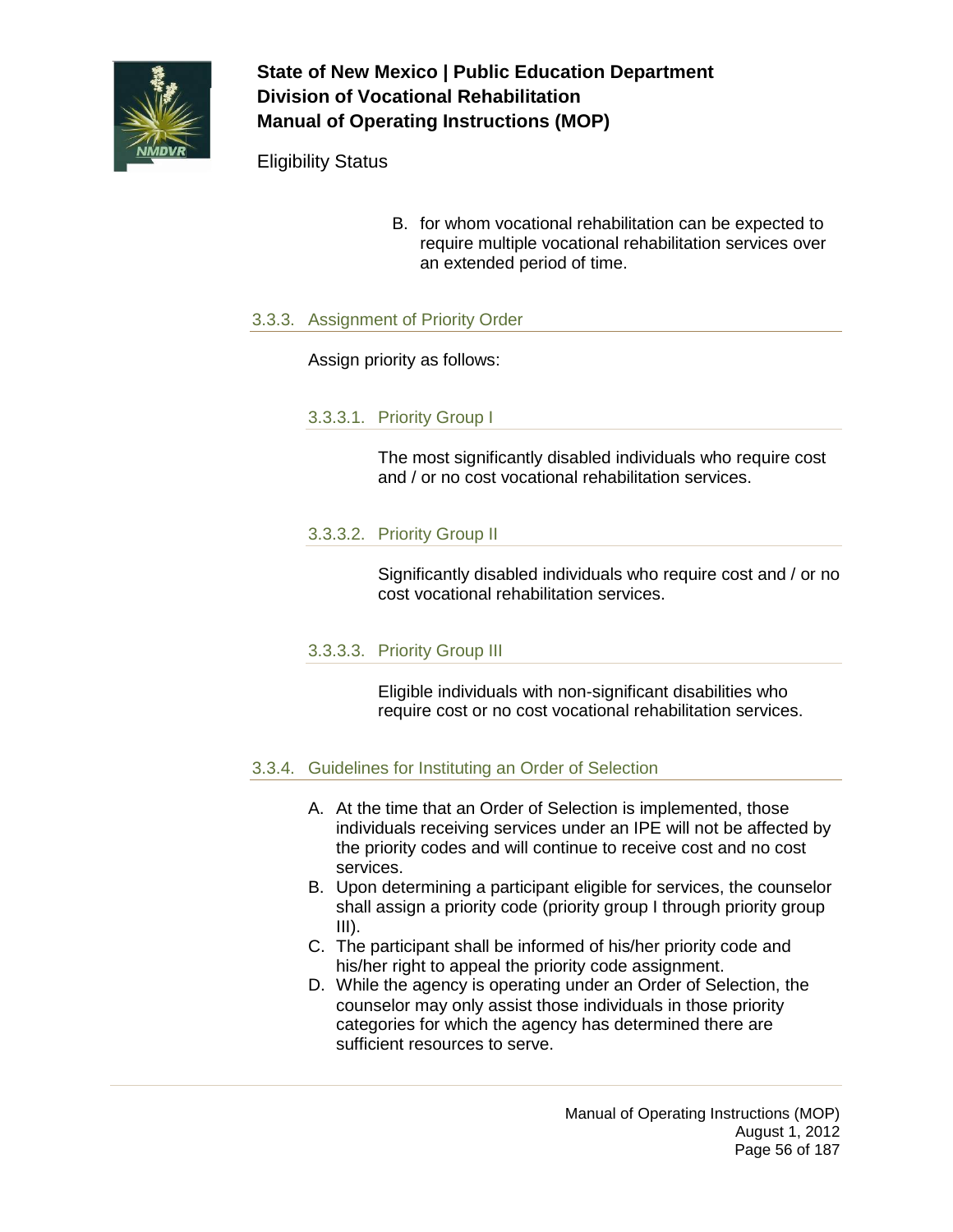

Eligibility Status

- E. All other eligible participants that do not fit a funded category shall be placed in a holding status.
- F. There will be a "delayed status" for those eligible participants who are interested in DVR services and are waiting for a change in the Order of Selection which would allow them to be served. If the individual is not interested in being placed on a waiting list, then the case should be closed accordingly.
- G. If at any time the agency lifts the Order of Selection for a particular priority group, those individuals within that priority group will automatically be changed in the system and the individual will need to be contacted to initiate the development of an IPE.
- H. Every six months the agency shall inquire of the individuals in the "delayed status" as to whether they are still interested in VR services and / or if there are changes in the individual's disability, which may make them eligible for a serviceable priority code. If they are still interested in services but their disability has not changed, they will continue to remain in a "delayed status."
- I. If their disability has changed, the counselor shall contact the participant for further assessment. Based on this information, the Order of Selection priority code may be upgraded by the counselor at any time. If the participant indicates that he/she are no longer interested in DVR services or is non-responsive to inquiries, his/her case will be closed.
- J. When a participant is placed in delayed status, the Counselor shall refer the individual to other appropriate community programs including other components of the Workforce Investment System which are best suited to address their employment needs. Referrals shall be made in writing and include information and advice regarding the most suitable services to assist the individual and a specific point of contact within the agency to which the individual is being referred.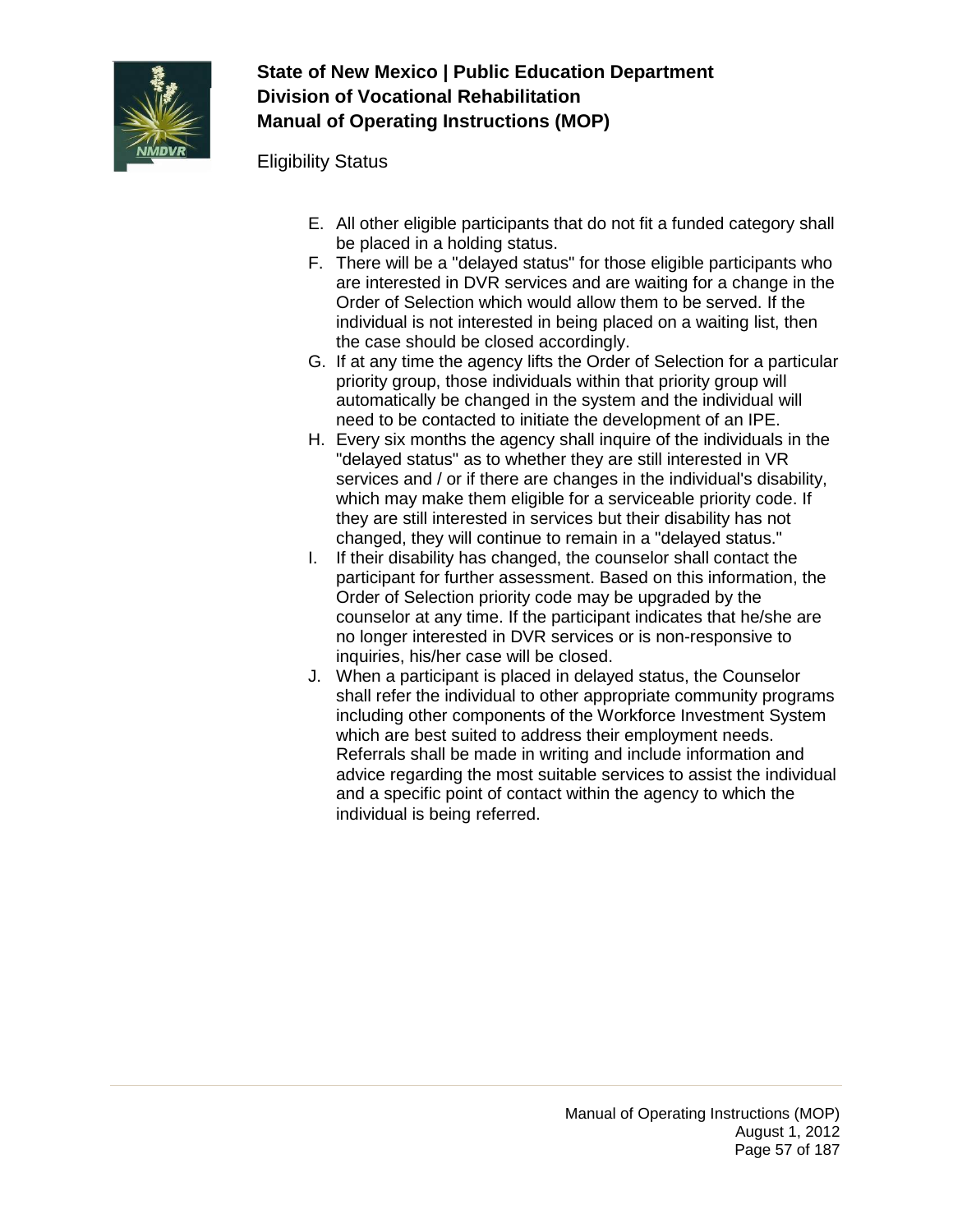

Service Status / IPE

## **4. Service Status / IPE**

### **4.1. Policy Statement**

Services required to achieve an employment outcome are provided in Service Status. The mechanism for providing services is the Individualized Plan for employment (IPE). The IPE is the written agreement between DVR and the eligible participant and is designed to achieve the employment outcome consistent with the individual's unique strengths, resources, priorities, concerns, abilities, capabilities, interests, and informed choice. The IPE is developed in collaboration and partnership with the participant or their representative, as appropriate and the VR Counselor.

### **4.2. Comprehensive Assessment**

During the development of the IPE the VR Counselor must conduct an assessment of the participant's unique strengths, resources, priorities, concerns, abilities, capabilities, interests, and informed choice as these issues relate to the identification of an employment outcome and nature and scope of rehabilitation services necessary to achieve that outcome. In conducting the assessment the VR Counselor must:

- To the extent possible, utilize existing information gathered during the eligibility determination process.
- To the extent possible, utilize existing information that is current.
- Utilize information available from other programs and providers, particularly information used by education officials and the Social Security Administration.
- Utilize information provided by the participant and the participant's family.
- Conduct the assessment in the most integrated setting(s) possible, consistent with the informed choice of the participant.
- Interpret findings of the comprehensive assessment with the participant.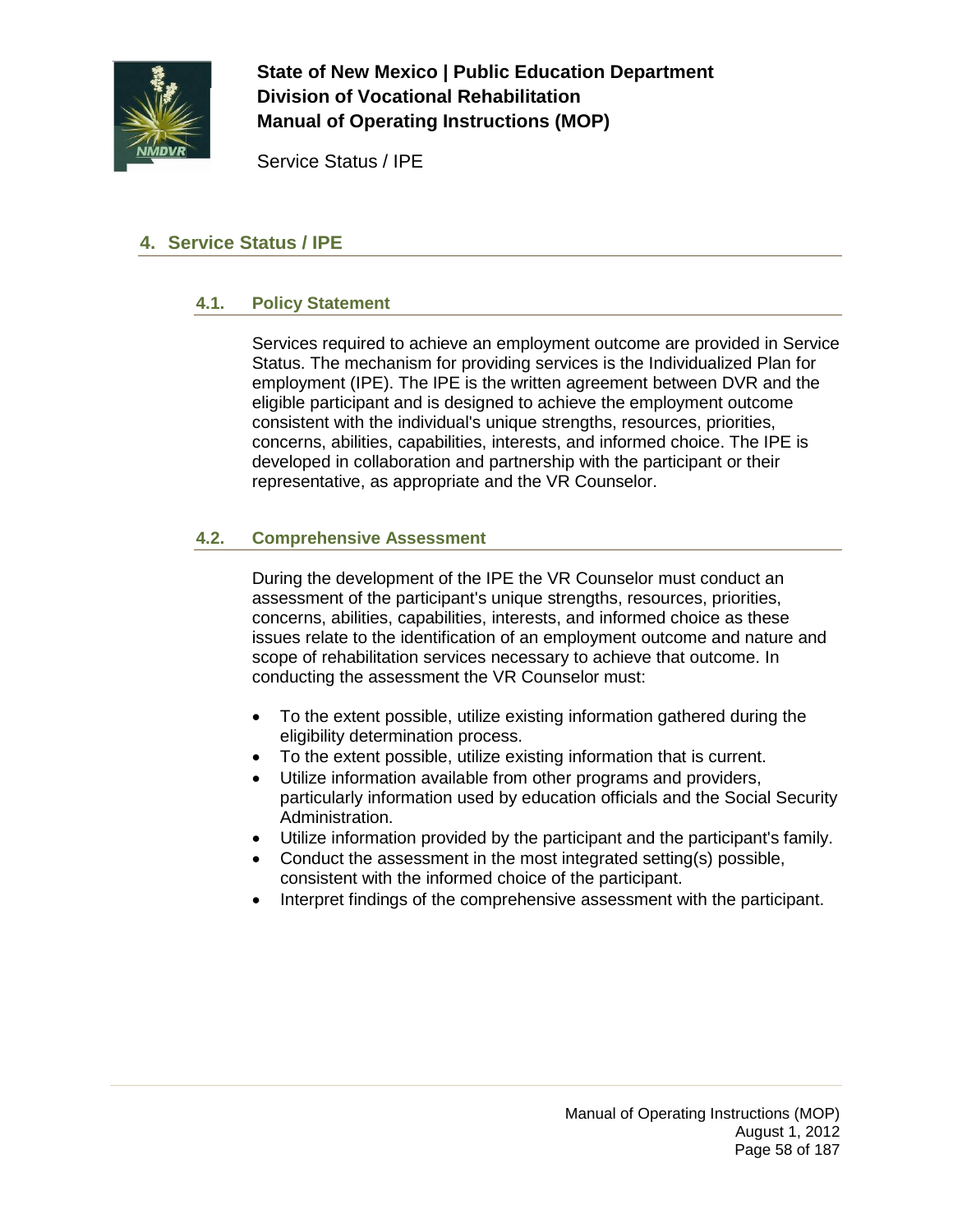

Service Status / IPE

## **4.3. Options for IPE Development**

There are various alternatives for developing the IPE. In order to facilitate an informed choice regarding which option is best suited to the participant's needs, the following information shall be provided to the participant, or as appropriate, the participant's representative in writing and; if appropriate, in the native language or mode of communication of the participant or the participant's representative:

- Information regarding the alternatives available regarding IPE Development. These options are listed on the Participant IPE Development Options handout and are as follows:
	- The participant writes the IPE himself/herself.
	- The participant writes the IPE with their representative.
	- The participant writes the IPE with their DVR Counselor.
	- The participant writes the IPE with an independent VR Counselor or other advocate. Generally, DVR will not cover the cost associated with payment to an independent VR Counselor for the purposes of assisting with IPE Development. Under special circumstances, DVR may cover the cost of a consultant to assist with IPE Development when determined appropriate by the Area Program Manager.
	- A combination of the above options. The eligible participant may decide to write part of the plan himself/herself or with his/her representative or advocate with assistance from the VR counselor at any time during the process.
- Information on the availability of consultation and technical assistance from the rehabilitation counselor in developing all or part of the IPE.
- Information describing the full range of components included in the IPE.
- Information describing DVR's Participant Financial Contribution and policy regarding comparable services and benefits.
- Information regarding participant's rights including the availability of the CAP program.
- Information regarding the choice of vendors and the procurement options available.
- Any additional information requested by the participant and / or participant's representative necessary to exercise informed choice in completing the IPE.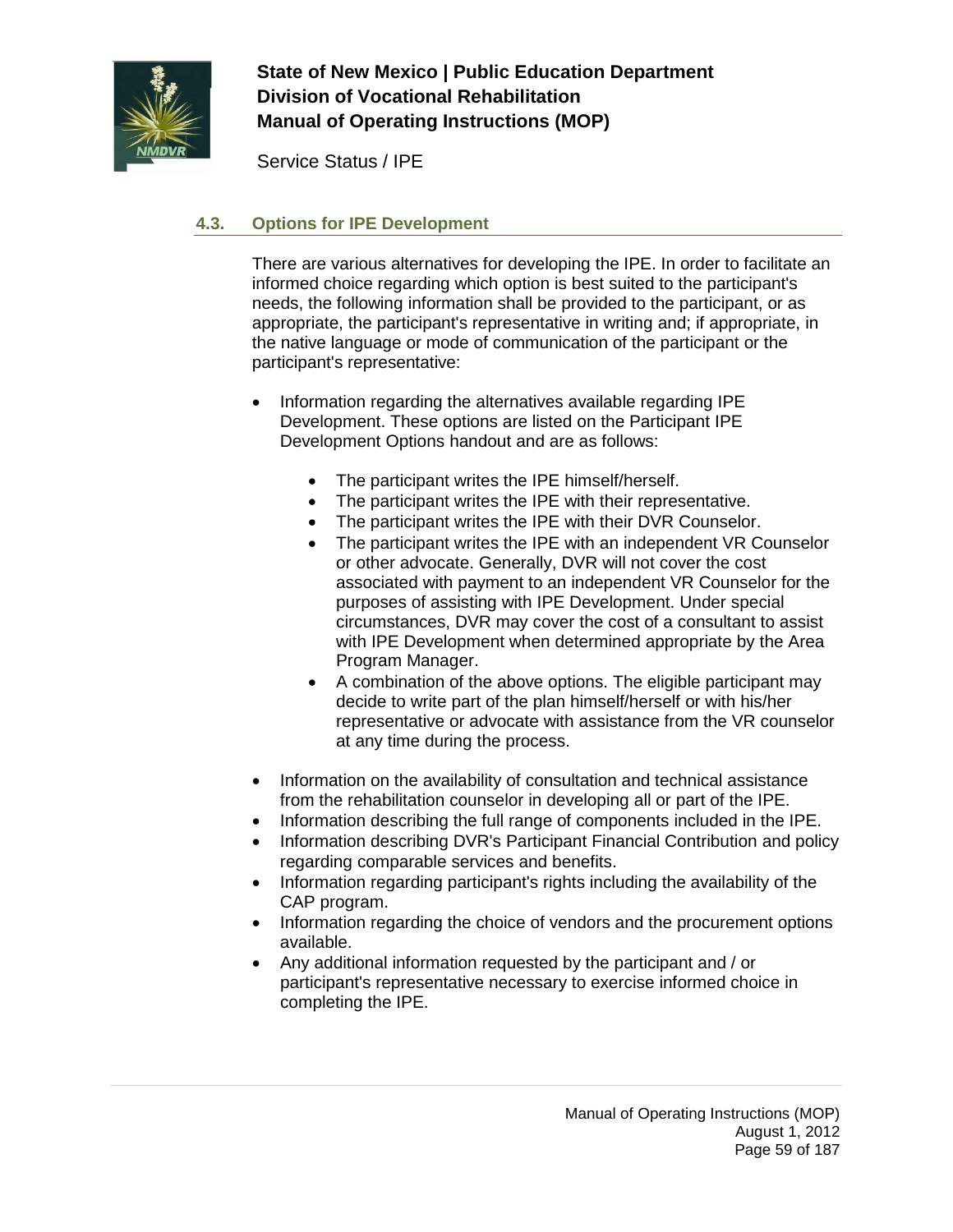

Service Status / IPE

The VR counselor shall make the IPE and other pertinent forms available and discuss the alternatives for developing the IPE with the eligible participant or, as appropriate, the participant's representative.

A determination shall be made by the participant on which alternative is most appropriate for him/her. The requirement that the VR Counselor and / or Program Manager must approve the final IPE, regardless what option for development of the plan is chosen, should be clearly communicated to the participant or representative at that time.

### **4.4. Employment Outcome**

An appropriate employment goal is consistent with the unique strengths, resources, priorities, concerns, abilities, capabilities, interests, and informed choice of the eligible individual. It should also result in employment in an integrated setting. Identification of an appropriate employment goal and agreement between the participant and VR Counselor on the employment goal is key to successful rehabilitation. In determining whether the individual possesses the strengths, resources, priorities, concerns, abilities and capabilities needed to perform the desired employment goal, the VR Counselor may acquire performance-based data through evaluations such as situational assessments, intelligence or aptitude evaluations, and other essential information utilizing any appropriate methods available. These factors include but are not limited to the following:

- transferable skills
- education, academic achievement
- financial situation/resources
- level of independence
- motivation to work
- personality
- physical/mental limitations
- talents
- aptitudes
- work behaviors
- intelligence
- attitudes
- interests
- transportation
- job accommodations
- assistive technology
- accessibility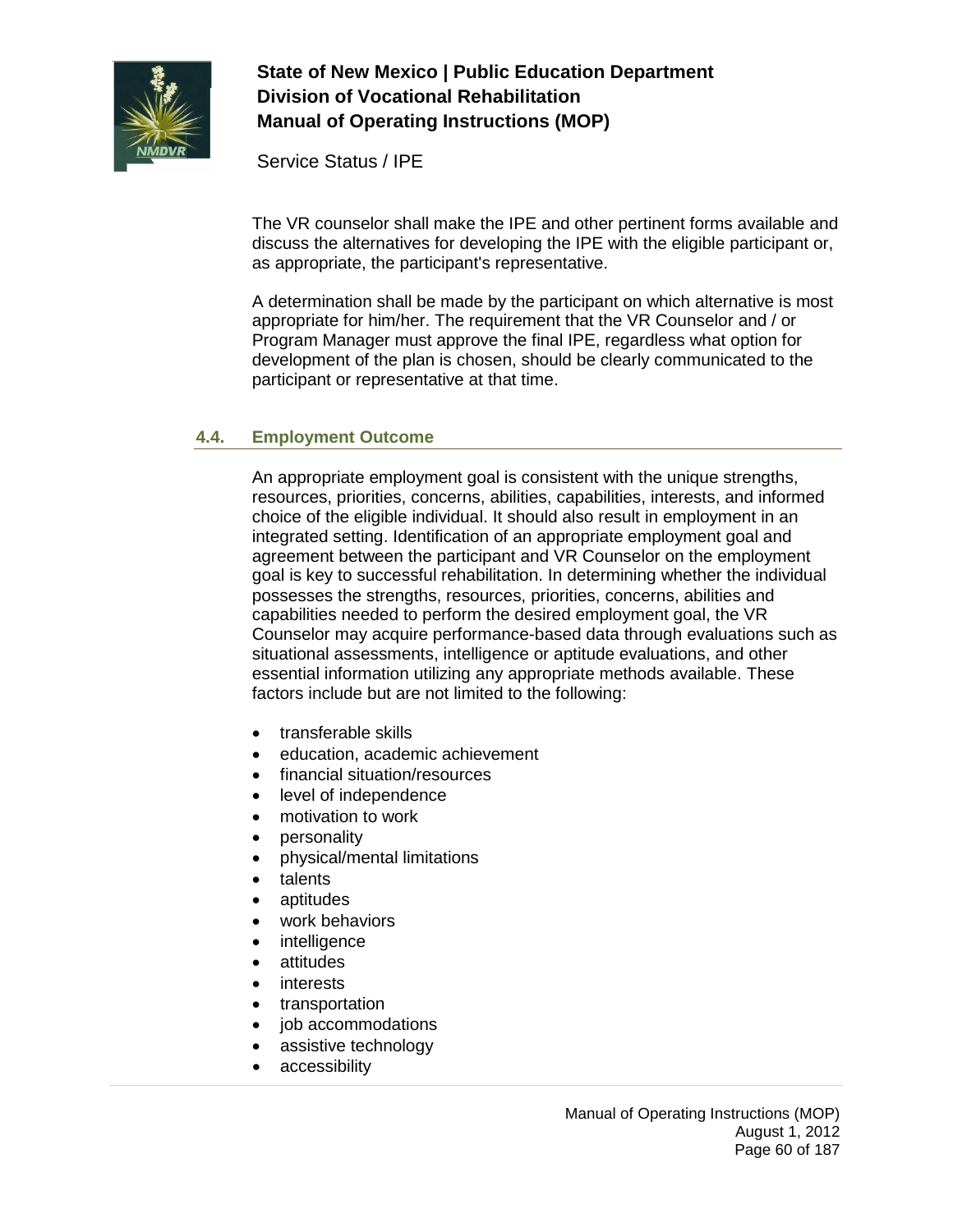

Service Status / IPE

| Term                                              | Detail                                                                                                                                                                                                                                                                                                                                                                                                                                                                                                                                                |
|---------------------------------------------------|-------------------------------------------------------------------------------------------------------------------------------------------------------------------------------------------------------------------------------------------------------------------------------------------------------------------------------------------------------------------------------------------------------------------------------------------------------------------------------------------------------------------------------------------------------|
| Consistent<br>with<br>Capacities<br>and Abilities | Work which is not precluded by the disability; will not exacerbate the condition; and work<br>which is compatible with the individual's mental or physical abilities or aptitudes (not<br>solely determined by earnings or income level).                                                                                                                                                                                                                                                                                                             |
| Transferable<br>skills                            | Full exploration of the participant's transferable skills, education and abilities should be<br>conducted and these strengths and resources utilized to the fullest extent possible when<br>identifying an appropriate employment goal. Primary consideration should be given to<br>utilization of skills the participant already possesses, so that with the provision of<br>counseling, selective placement, and / or restoration or other appropriate and necessary<br>rehabilitation services, the participant can return to suitable employment. |
| Labor Market                                      | It is advisable to consider local labor market conditions in determining the<br>appropriateness of an employment goal. If the local market for a participant's desired<br>employment goal is limited, the focus at that point should be on whether or not the<br>individual is willing to relocate to a market in which that particular job is available. Support<br>for the employment goal is dependent on the participant's ability to achieve his or her<br>desired employment outcome.                                                           |
| Employed<br>Participants                          | The provision of VR services to an eligible individual who is currently employed, but<br>whose job is not consistent with the participant's strengths, resources, priorities,<br>concerns, abilities and capabilities, must assist that participant to achieve employment<br>consistent with the above and informed choice. Under such circumstances, "career<br>advancement" or "upward mobility" factors should be considered in identification of an<br>employment goal.                                                                           |

### **4.5. Guidelines for IPE Development**

A. The IPE shall be developed in a timely manner. An IPE should be developed as soon as all the pertinent information is available but generally, no later than three months following the determination of eligibility. This timeline may not always be feasible as a result of incomplete assessments determined to be necessary and unexpected events not within the VR Counselor's control. The VR Counselor should take all steps to ensure the timely development of the IPE and promptly address any issues which are causing a delay.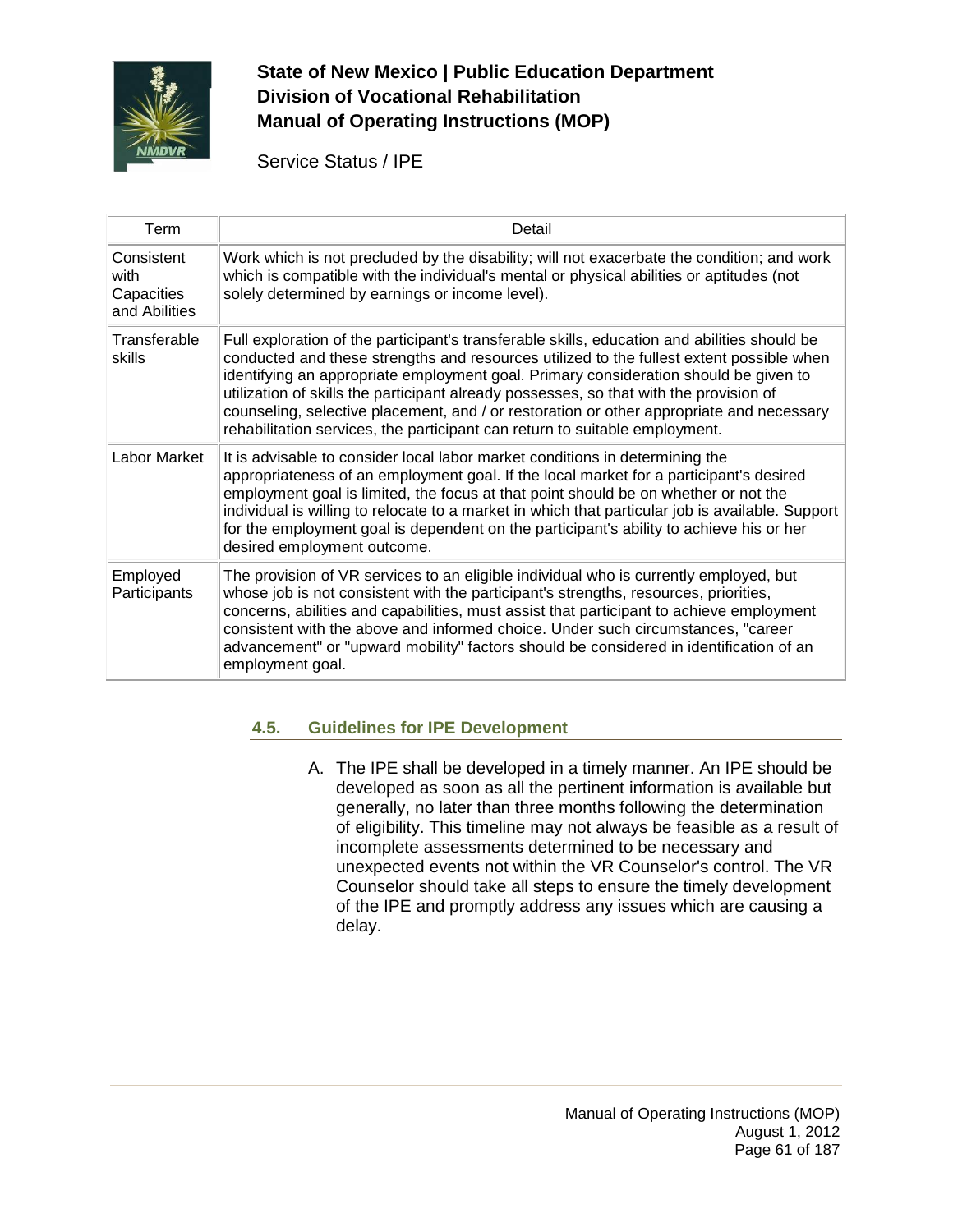

Service Status / IPE

- B. The IPE shall be developed and implemented in a manner that affords the eligible individual, or as appropriate, the individual's representative the opportunity to exercise informed choice in selecting an employment outcome, the specific vocational rehabilitation services to be provided under the plan, the entity that will provide the services and the methods used to procure the services. The methods used to purchase goods and services may be flexible, but the agency and participant must comply with the recognized state procurement requirements.
- C. The IPE for an eligible student who is receiving special education services (Transition Student) must be developed and approved prior to the completion of the student's senior year. There may be special circumstances such as application for services late in the school year which prevent this, but such circumstances must be documented in the case record. The IPE must be coordinated with the student's Individual Educational Plan (IEP) in terms of the goals, objectives and services identified in the IEP.
- D. Rehabilitation services identified in the IPE must be services which are needed in order to achieve the employment outcome and must be provided in the most integrated setting possible and must be consistent with the informed choice of the participant.
- E. Both the Participant Financial Contribution, as applicable, and comparable services and benefits must be considered when identifying payment sources for planned services.
- F. The IPE must contain statements concerning the expected need for post-employment services (PES) prior to closing a participant successfully rehabilitated and, if possible, include a description of the terms and conditions for the provision of any PES identified and identification of comparable services and benefits to be utilized for PES

### **4.6. Procedures**

- A. Review with the participant or, as appropriate, participant's representative, IPE approval requirements emphasizing need for counselor approval along with possible subsequent supervisor approval.
- B. Review with the participant or, as appropriate, participant's representative all pertinent data gathered during the comprehensive assessment.
- C. Ascertain from the participant the chosen method of IPE development based on options provided in the Individualized Plan for Employment Development Options handout.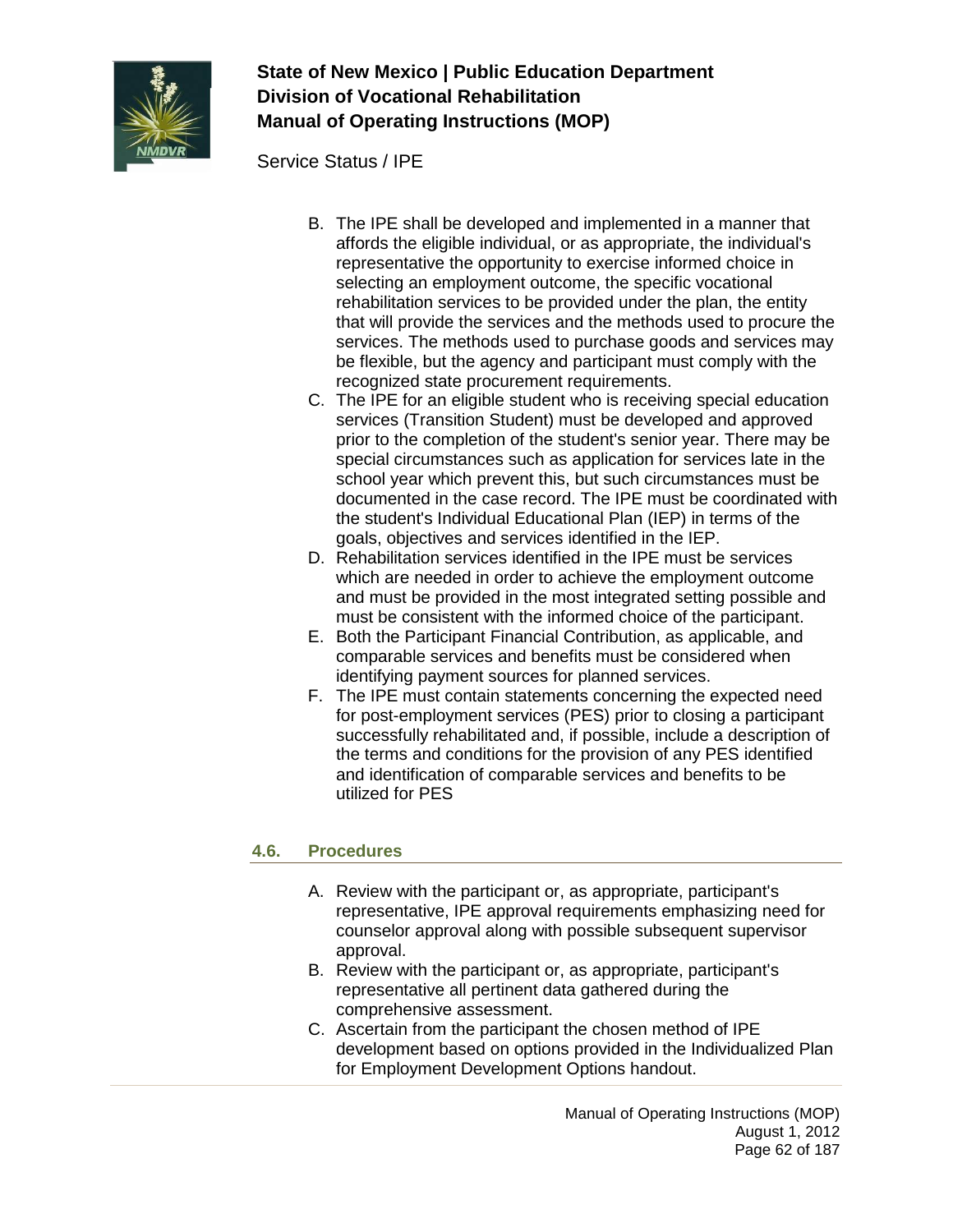

Service Status / IPE

- D. Provide technical assistance required for developing the IPE.
- E. Complete the Financial Summary worksheet to determine level of individual's participation in the cost of their plan. If the participant is an SSI or SSDI recipient they are exempt from the Participant Financial Contribution and completion of the financial worksheet is not necessary.
- F. Evaluate availability of comparable services and benefits.
- G. Complete the Plan Datapage in AWARE providing the following information:
	- justification for selected employment goal
	- identification of services which are needed in order to achieve the employment goal, identifying costs of services and breakdown of who will be responsible for various costs including participation and identification of comparable services and benefits. The Plan Datapage in AWARE provides a comment section to justify planned services and discuss arrangements and agreements made between the participant and DVR surrounding the provision of services.
	- documentation outlining DVR and participant responsibilities in achieving the employment outcome and in securing comparable services and benefits.
	- a description of the criteria that will be used to evaluate progress toward achievement of the employment outcome.
	- statement concerning the expected need for post-employment services (PES) to include a description of PES if identified and identification of comparable services or benefits available for the PES.
- H. Submit for approval as necessary. If the IPE is not approved by the supervisor, he/she shall consult with the counselor and clearly outline the reasons as well as the changes necessary to obtain approval.
- I. Obtain signatures of the participant or, as appropriate, participant's representative and VR Counselor.
- J. Provide a copy of the IPE as well as a copy of the Rights and Responsibilities Handout to the participant or, as appropriate, to the participant's representative and, if appropriate, explain to the participant in the native language or appropriate mode of communication of the participant or representative.
- K. A copy of the signed IPE shall also be placed in the case file.
- L. Authorize planned services once IPE is approved and signed as necessary.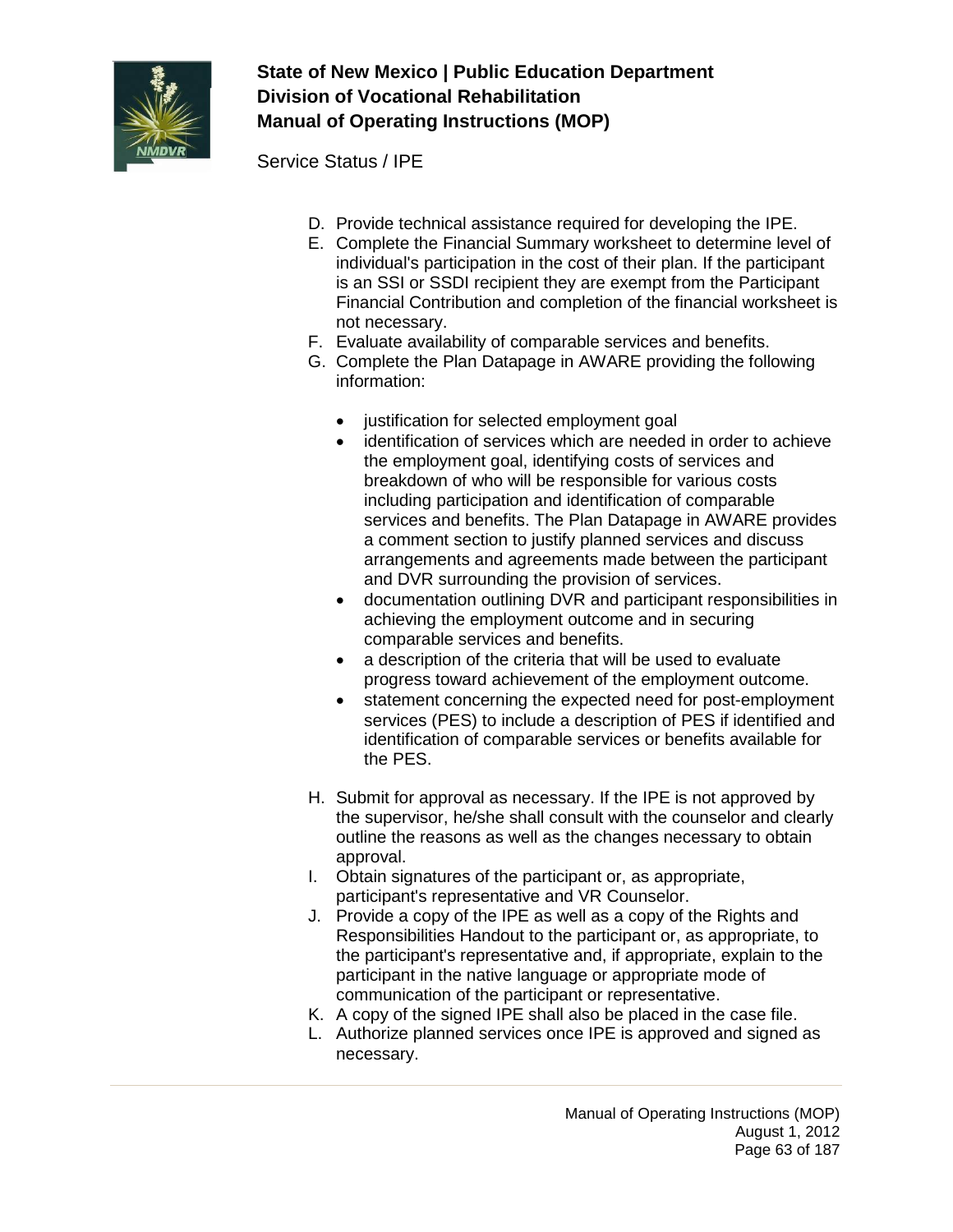

Service Status / IPE

- M. Review the IPE annually, or more often if deemed necessary by the participant and the VR Counselor. At the time of annual review, the VR Counselor shall meet with the participant, or as appropriate, the participant's representative, to assess the participant's progress in achieving the employment goal and amend the IPE as necessary.
- N. Document Annual Reviews in the Plan Review Browse.

### **4.7. IPE Amendments**

The IPE must be amended as necessary to reflect the changing vocational rehabilitation needs of the participant. An amendment is required when there are changes in the follow areas:

- A. the employment goal
- B. the vocational rehabilitation services to be provided
- C. vendor(s) for an identified service
- D. extension in program completion dates

IPE amendments are reflected as subsequent plans in the AWARE Plan datapage. The provisions related to informed choice must continue to be applied. When adding new services or extending existing services, it is necessary to apply the Participant Financial Contribution, as appropriate, and review availability of comparable services and benefits. Appropriate approval from the Area Program Manager must be obtained for all amendments. Amendments do not take effect until agreed to and signed by the participant or, as appropriate, their representative and the VR Counselor. A copy of the IPE Amendment should be provided to the participant or, as appropriate, their representative and a copy retained in the case file.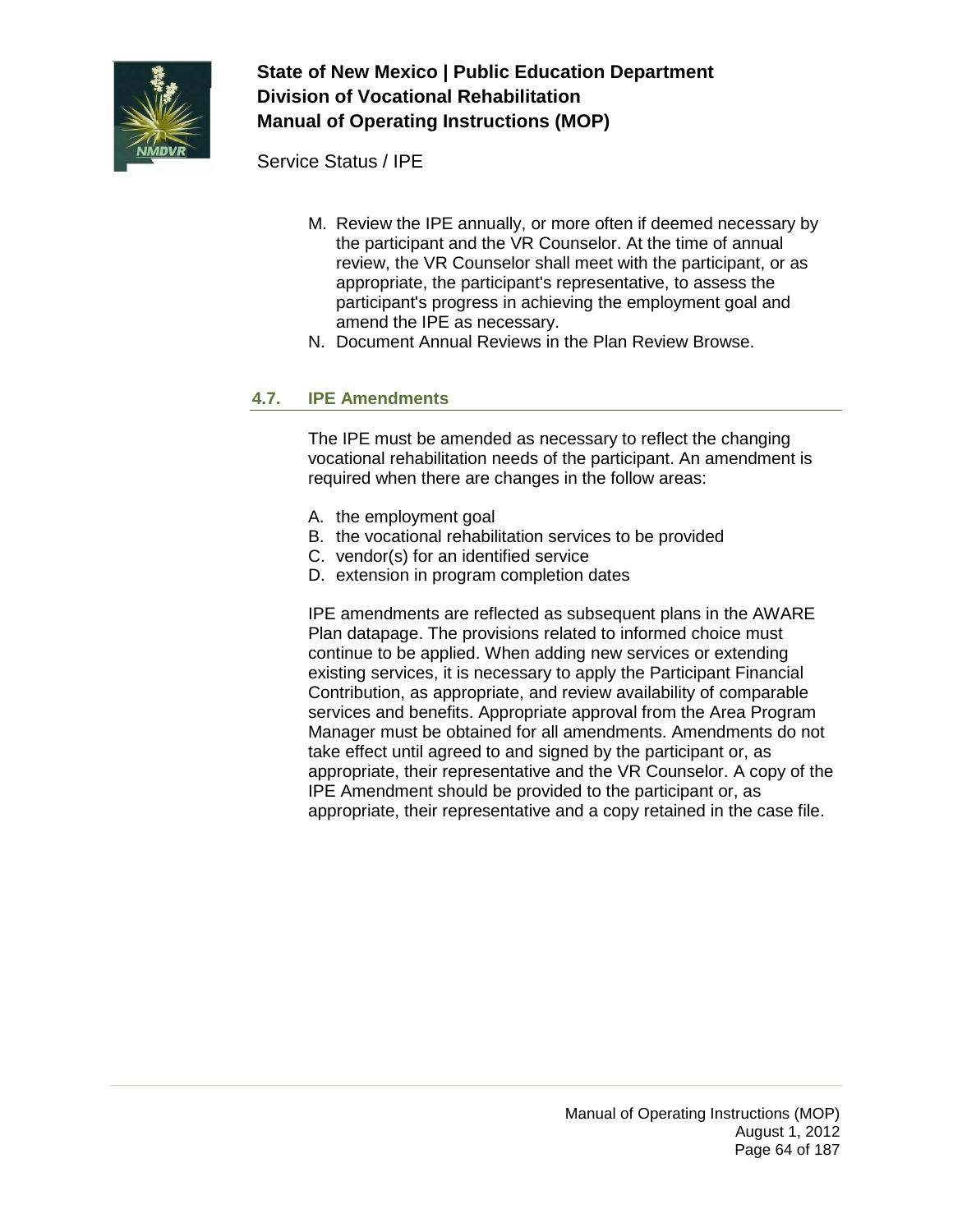

Supported Employment

## **5. Supported Employment**

Revised: 08/03

### **5.1. Policy Statement**

NMDVR supports the employment of individuals with disabilities including those with most significant disabilities who, without intense, comprehensive and ongoing support, would be unable to locate, train for or maintain employment. Supported Employment services emphasizes coordination of services from various sources including other State and Federal Agencies, private non-profit entities, employers and family members; aimed towards providing intensive and long term support required for the participant to become employed. It is appropriate to give all applicants full consideration for eligibility for the basic vocational rehabilitation program, however, in some cases participants with the most significant disabilities would be unable to obtain or maintain employment without the use of supported employment services.

### **5.2. Definitions**

### 5.2.1. Supported Employment (SE)

Supported Employment (SE) is competitive employment in an integrated setting, or employment in integrated work settings in which an individual is working toward competitive employment, consistent with their strengths, resources, priorities, concerns, abilities, capabilities, interests, and informed choice; for individuals who are most significantly disabled for whom:

- A. competitive employment has not traditionally occurred;
- B. competitive employment has been interrupted or intermittent as a result of the disability; and
- C. who because of the nature and severity of their disability, need intensive supported employment services from NMDVR and extended services after transition to perform this work;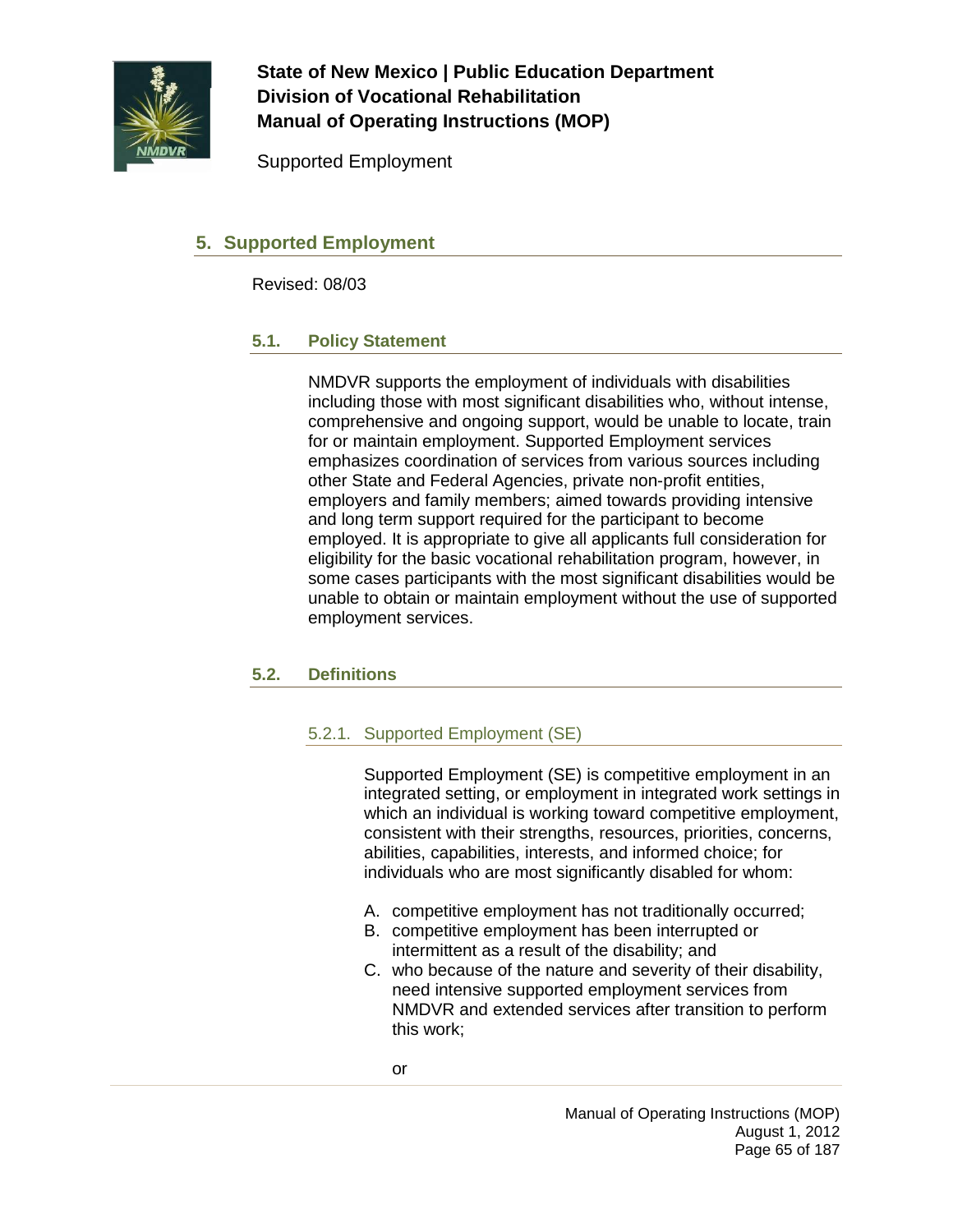

Supported Employment

D. Transitional employment which is a series of temporary job placements in competitive work in integrated settings with ongoing support services for individuals with the most significant disabilities due to mental illness. In transitional employment, the provision of ongoing support services must include continuing sequential job placements until job permanency is achieved.

### 5.2.2. Competitive Employment

Competitive Employment is work that is in the competitive labor market that is performed on a full-time or part-time basis in an integrated setting; and for which an individual is compensated at or above the minimum wage, but not less than the customary wage and level of benefits paid by the employer for the same or similar work performed by individuals who are not disabled.

#### 5.2.3. Working Towards Competitive Employment

Working Towards Competitive Employment is work in which an individual is receiving ongoing support services while working in an integrated setting and is progressing or moving toward the minimum wage level. An individual in supported employment working toward competitive employment would not be considered to have achieved a "competitive employment" outcome until the individual is earning at least the state minimum wage. Participants who are progressing towards minimum wage can be closed as achieving a noncompetitive "employment outcome".

### 5.2.4. Most Significant Disability

Most Significant Disability is an individual with a disability:

A. who has a severe physical or mental impairment which limits three or more functional capacities (such as mobility, communication, Self-care, self-direction, interpersonal skills, work tolerance, or work skills) in terms of an employment outcome, and;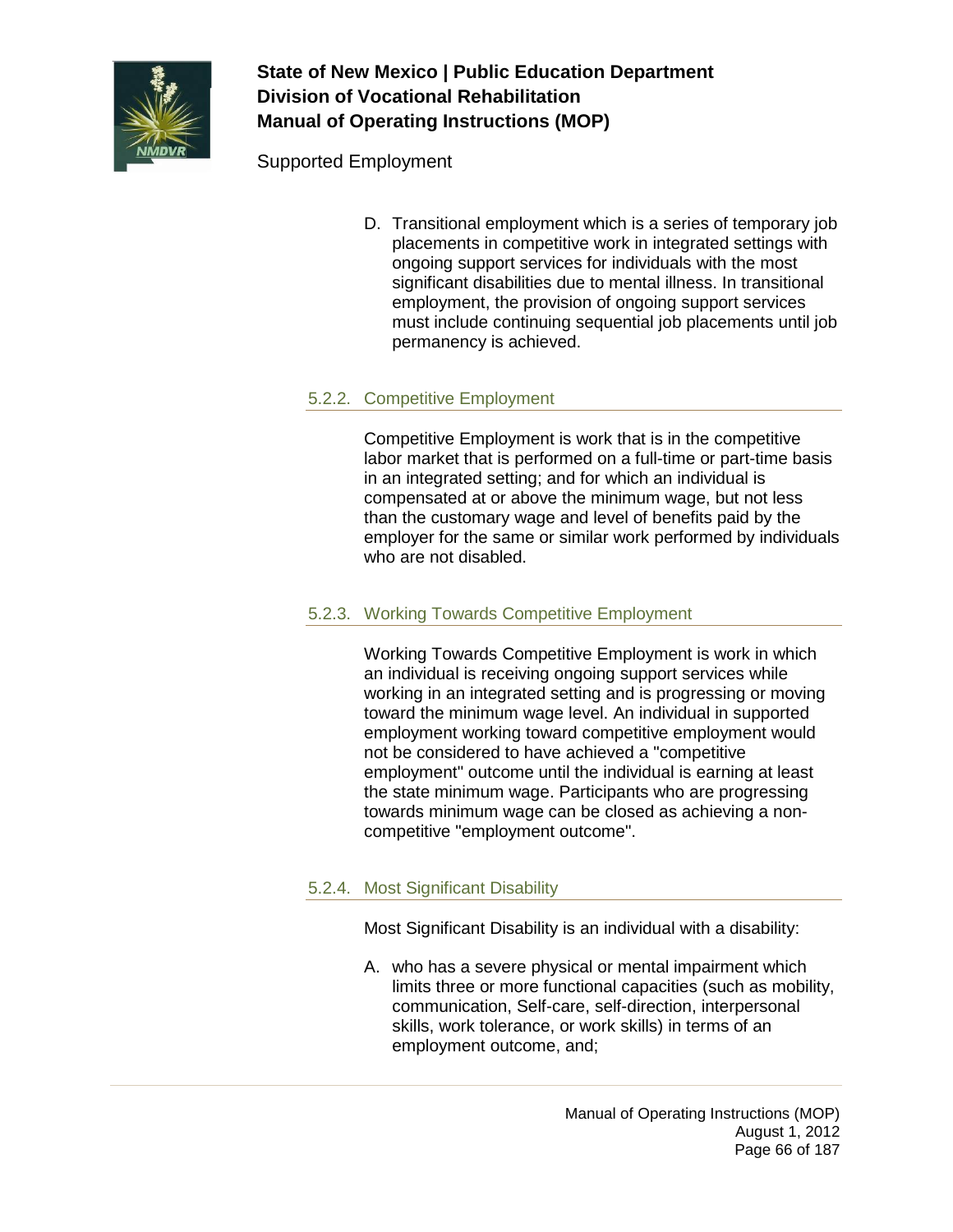

Supported Employment

- B. for whom competitive employment has not traditionally occurred or has been interrupted or intermittent; and
- C. whose vocational rehabilitation can be expected to require multiple and intensive vocational rehabilitation services over an extended period of time in order to result in an employment outcome.

### 5.2.5. Integrated Work Setting

Integrated Work Setting is a setting typically found in the community in which applicants or eligible individuals interact with non-disabled individuals, other than non-disabled individuals who are providing services to those applicants or eligible individuals, to the same extent that non-disabled individuals in comparable positions interact with other persons.

### 5.2.6. Extended Services

Extended Services are ongoing support services that are needed to support and maintain an individual with a most significant disability in supported employment and are provided by a state agency, a private nonprofit organization, employer, or any other appropriate resources other than NMDVR after the individual has made the transition from support provided by NMDVR. Examples of extended services include but are not limited to ongoing job coaching, followalong support to include regular contact with employers, natural supports at the job site, guardians, parents and other involved professionals in order to reinforce and stabilize job placement. Examples of funding sources include but are not limited to Adult DD Service Agencies, local mental health clinics, Social Security funds, etc.

### **5.3. Eligibility Criteria**

In order to be eligible for Supported Employment services an individual must:

- A. meet the criteria for most significantly disabled; and
- B. meet the eligibility criteria for the basic support VR program as outlined in the Eligibility Section; and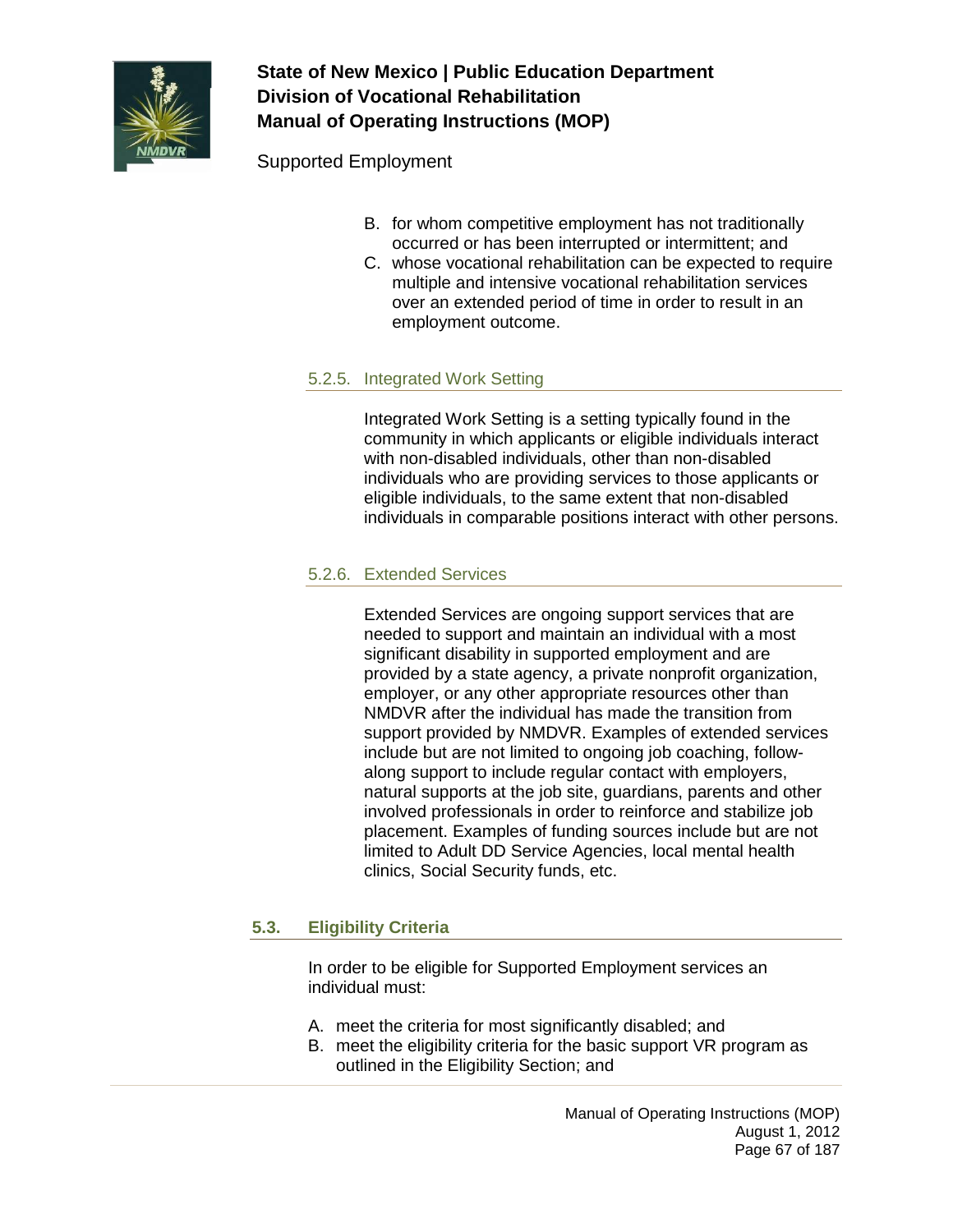

Supported Employment

- C. because of the severity of their disability, require intensive supported employment services and extended services in order to maintain competitive employment; and
- D. have an identified long term funding source for extended services or a reasonable expectation that sources will become available at the time of transition to extended services.

### **5.4. Guidelines**

All guidelines and procedures outlined in the Application, Eligibility and Closure Sections for the basic support program apply to Supported Employment along with the additional eligibility criteria identified above.

In SE cases, ongoing communication with the provider of job development/placement and job coaching, and the guardian or representative and case manager (in some instances) is critical in order to continuously assess the participant's placement and training needs and to determine when stability on a job site has occurred. Monthly written reports from the vendor supplemented with verbal reports and actual worksite visits by the VR Counselor or designee as necessary are strongly encouraged.

### **5.5. 5-Requirements for SE IPE**

Once eligibility for Supported Employment services is determined, the IPE can be developed. All guidelines and procedures identified in development of a basic support plan apply to SE cases. In addition, an IPE for an individual with a most significant disability for whom an employment outcome in a supported employment setting has been determined to be appropriate must:

- A. Reflect placement in an integrated setting for the maximum number of hours possible based on the unique strengths, resources, priorities, concerns, abilities, capabilities, interests, and informed choice of the individual with the most significant disability.
- B. Specify the supported employment services to be provided by DVR, i.e., job coaching, job development, etc.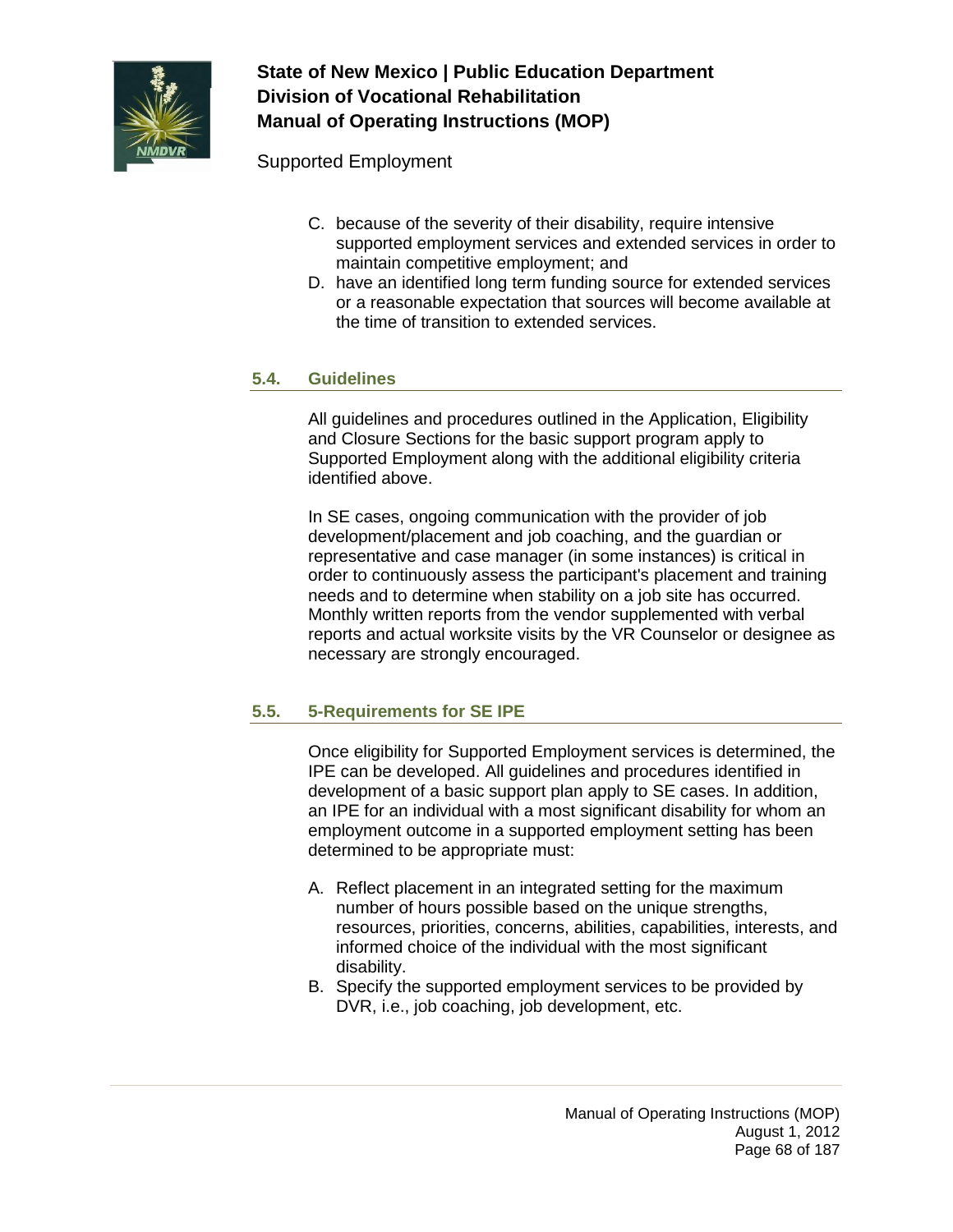

Supported Employment

- C. Specify the expected extended services needed, i.e. natural supports, job coaching on an as needed basis, ongoing guidance, counseling and / or emotional support, mental health treatment, etc.
- D. Identify the source of extended services or, if not possible to identify the source of the extended services at the time the IPE is developed, include a description of the basis for concluding that there is a reasonable expectation that those resources will become available.
- E. Coordinate IPE services with services provided for in the participant's Individualized Service Plan or other individualized plans established by other support programs.
- F. Provide for periodic monitoring to ensure that the individual is making satisfactory progress toward meeting the weekly work requirements established in the IPE by the time of transition to extended services.
- G. To the extent that job skills training is provided, identify that the training will be provided onsite.
- H. Services under a SE IPE are not to exceed 18 months in duration. Under special circumstances, a longer period may be utilized in order to achieve job stabilization. This must be jointly agreed to by the individual and the rehabilitation counselor and established in the IPE. The 18 month time period for services begins when the participant, or as appropriate, their representative signs an approved IPE.
- I. An IPE must be identified as a Supported Employment case by checking the Supported Employment Box in the Plan Datapage in AWARE. This identifies the case as being in supported employment and ensures that appropriate SE funds for authorizations are utilized as well as tracking the case as SE for federal reporting purposes.

### **5.6. Scope of Services**

Supported Employment services are identified as ongoing support services and other appropriate services needed to support and maintain an individual with a most significant disability in supported employment. Any service allowed for in a basic support case can be provided in a SE case. Guidelines and procedures for provision of services provided for in the various service sections apply to SE cases.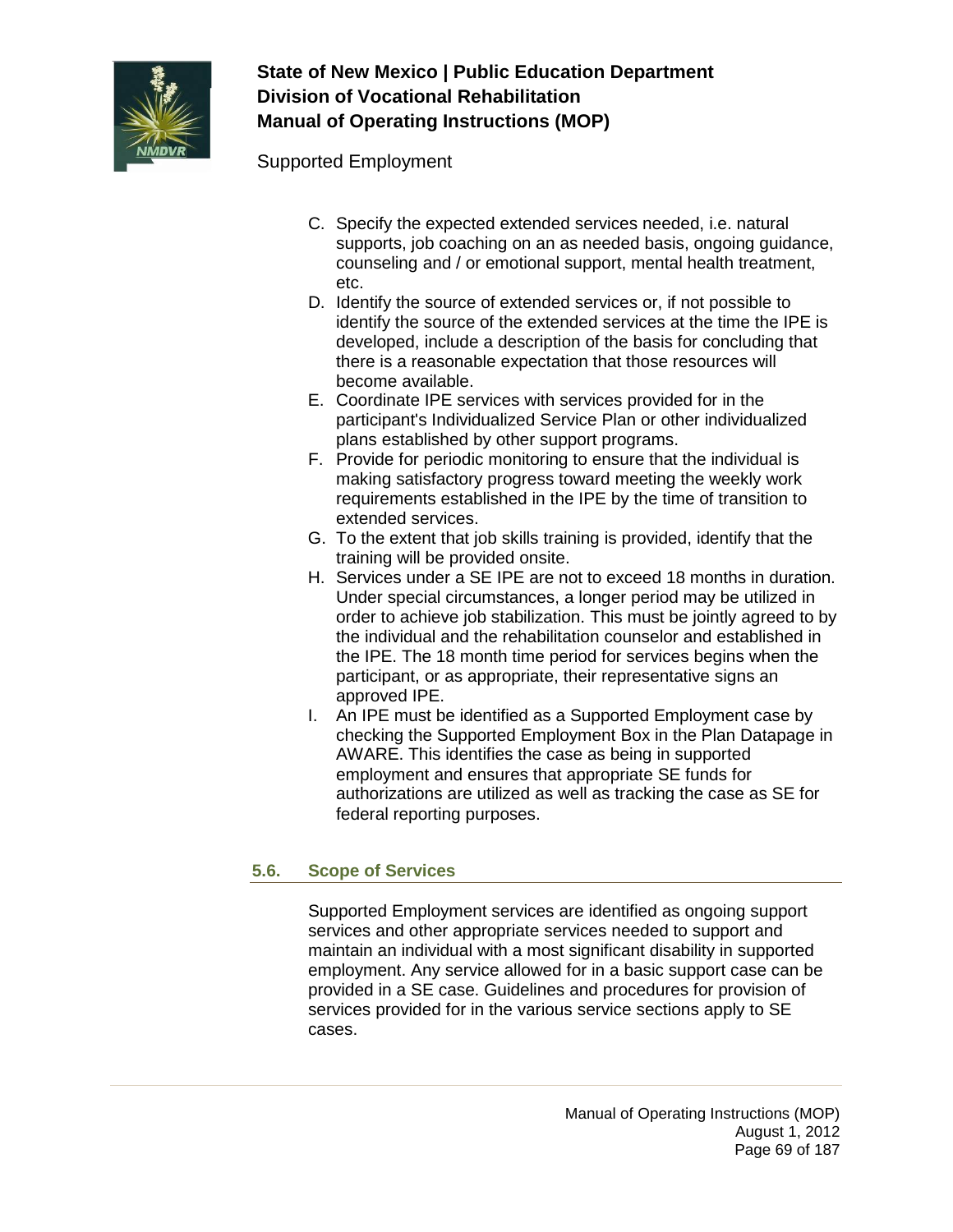

Supported Employment

### **5.7. Guidelines for Closure**

- A. A participant in a Supported Employment Plan may be closed rehabilitated when he or she:
	- has achieved and demonstrated stability in a suitable integrated work site for at least 90 days; or
	- has participated in an approved IPE and the VR Counselor, participant and the long term provider are in agreement to transition the case to extended services.
- *Note: Stability on the job site is demonstrated when the individual is requiring minimal support (two site visits per month) to successfully maintain employment, or when it is determined that the participant has reached a plateau in his or her ability to benefit from DVR sponsored support services and it is appropriate to transfer the individual to extended support.*
	- B. If the individual is in an integrated work setting, earning below minimum wage and is working towards minimum wage, the counselor must document the progress towards minimum wage and assure the individual is appropriately compensated in accordance with Section 14C of the Fair Labor Standards Act (FLSA). In cases where an individual is working towards minimum wage, the case cannot be closed competitively employed, but may be closed rehabilitated as reaching a suitable employment outcome.
	- C. There must be an identified commitment in the form of a letter for ongoing support for the individual from a source other than DVR in the case record.
	- D. Guidelines and procedures for Rehabilitated Closures found in Closure Section for the basic support program apply to Supported Employment closures as well.
- *Note: Guidelines and procedures identified in the Closure Section should be followed regarding closing a Supported Employment case other than rehabilitated.*

### **5.8. Reviews**

For individuals who achieve an employment outcome in which the individual is working towards competitive employment and is being compensated in accordance with Section 14C of the FLSA, DVR must: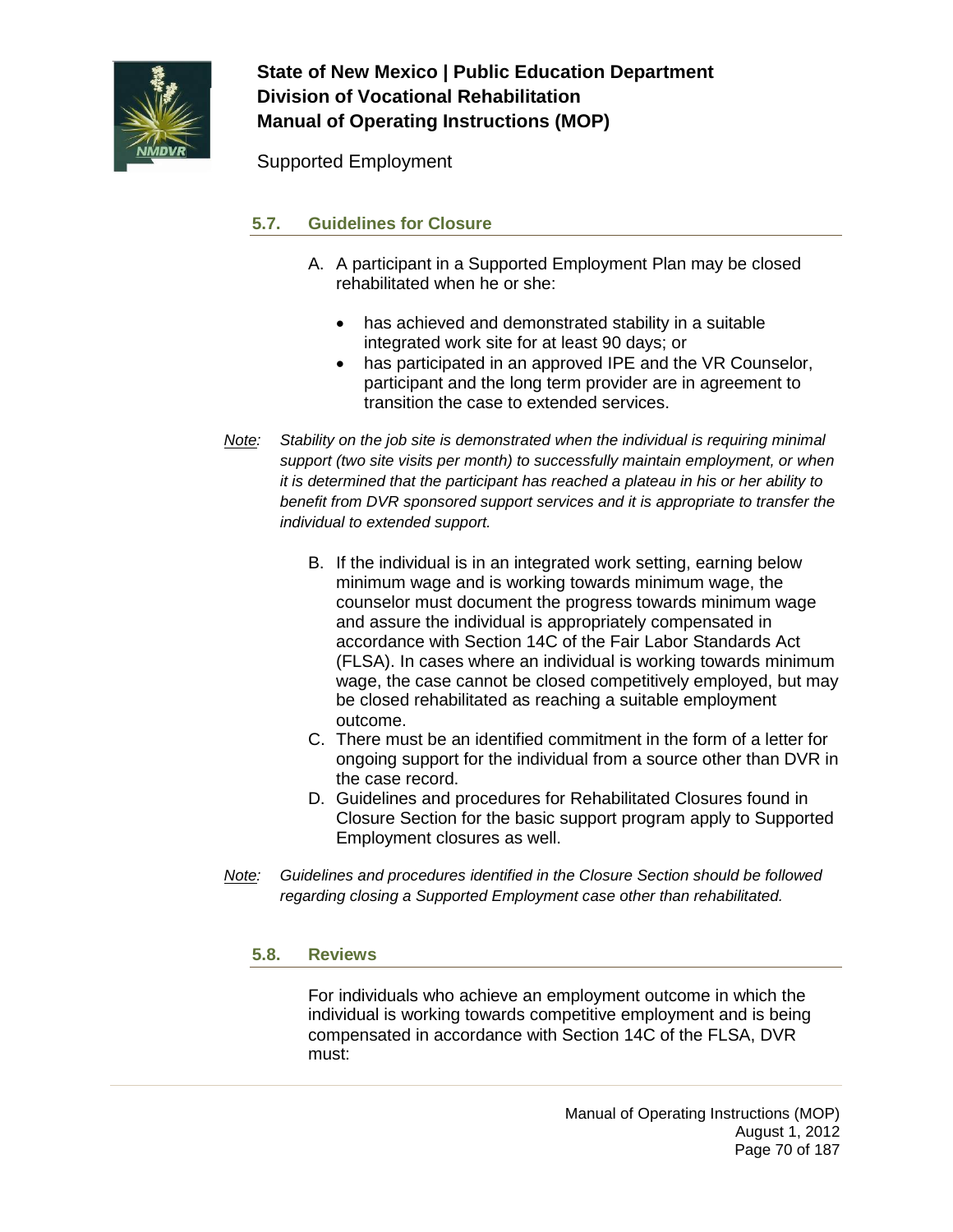

Supported Employment

- A. annually review and reevaluate the status of each individual for 2 years following the closure and thereafter if requested by the individual or, if appropriate, their representative;
- B. provide opportunity for the individual or, if appropriate, their representative to provide input into the review and reevaluation;
- C. document any input provided by the individual or, if appropriate, their representative on the Follow-up datapage on AWARE;
- D. identify "yes" for Participant Requests another follow-up next year under Section 1 - General Information, on the Follow-up datapage in order to flag a subsequent year review in the AWARE system;
- E. print the Follow-up datapage and have the individual or, if appropriate, the individual's representative sign the page indicating that the review has been conducted; and
- F. file the signed Follow-up datapage in the case file.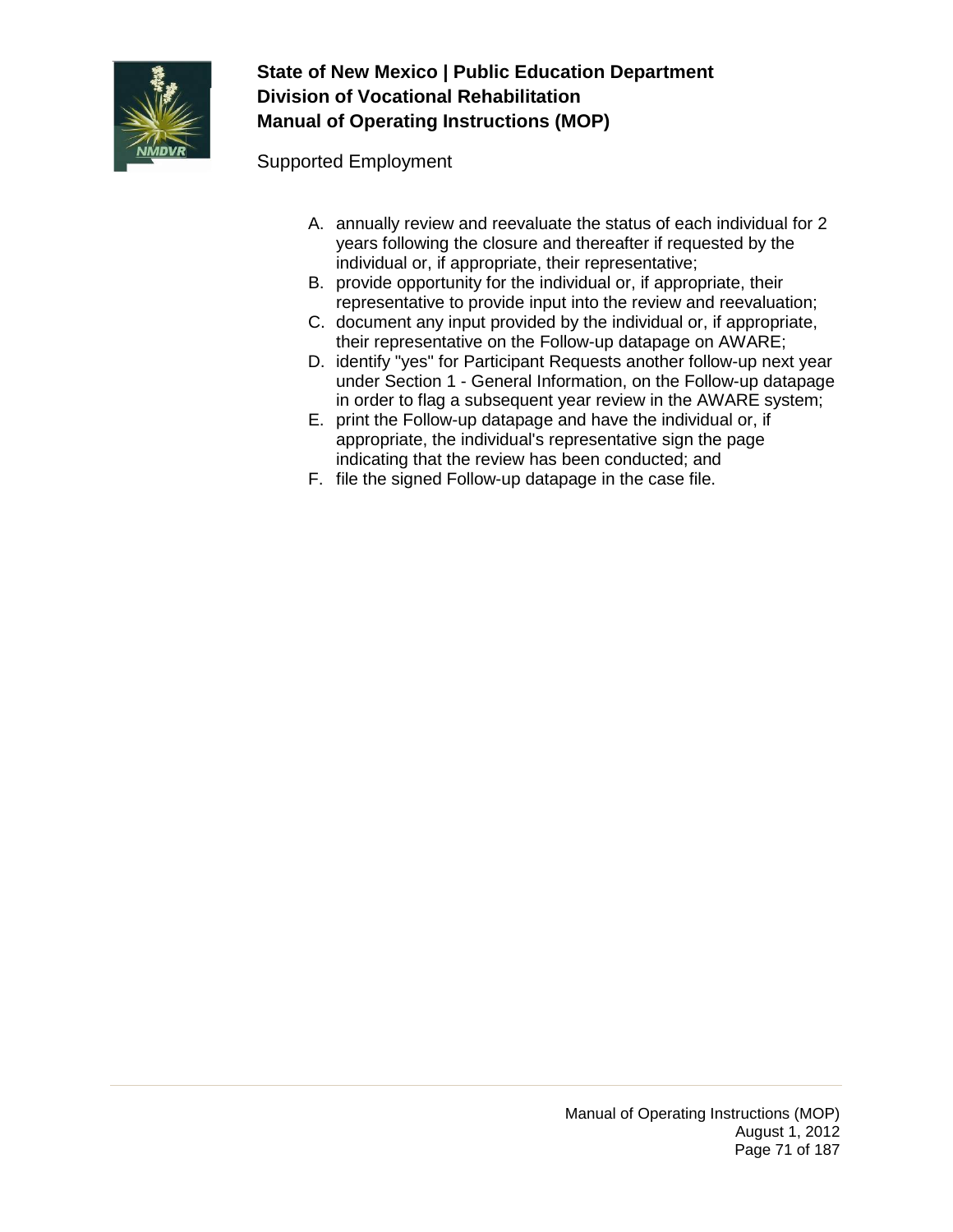

Employed Status

## **6. Employed Status**

Revised: 08/03

### **6.1. Policy Statement**

It is the Division of Vocational Rehabilitation's policy to provide participants with vocational rehabilitation services leading to employment opportunities in integrated settings. Employment status is utilized when the participant has entered into suitable employment. The counselor's role is to monitor the participant's employment and provide the services necessary for the participant to remain employed. Employment outcomes must be work that is performed in an integrated setting and would include competitive employment, homemakers, self-employment and unpaid family workers.

### **6.2. Options for Employment Outcomes**

### 6.2.1. Competitive Employment

Competitive employment means work in the competitive labor market that is performed on a full-time or part-time basis in an integrated setting; and for which an individual is compensated at or above the minimum wage, but not less than the customary wage and level of benefits paid by the employer for the same or similar work performed by individuals who are not disabled.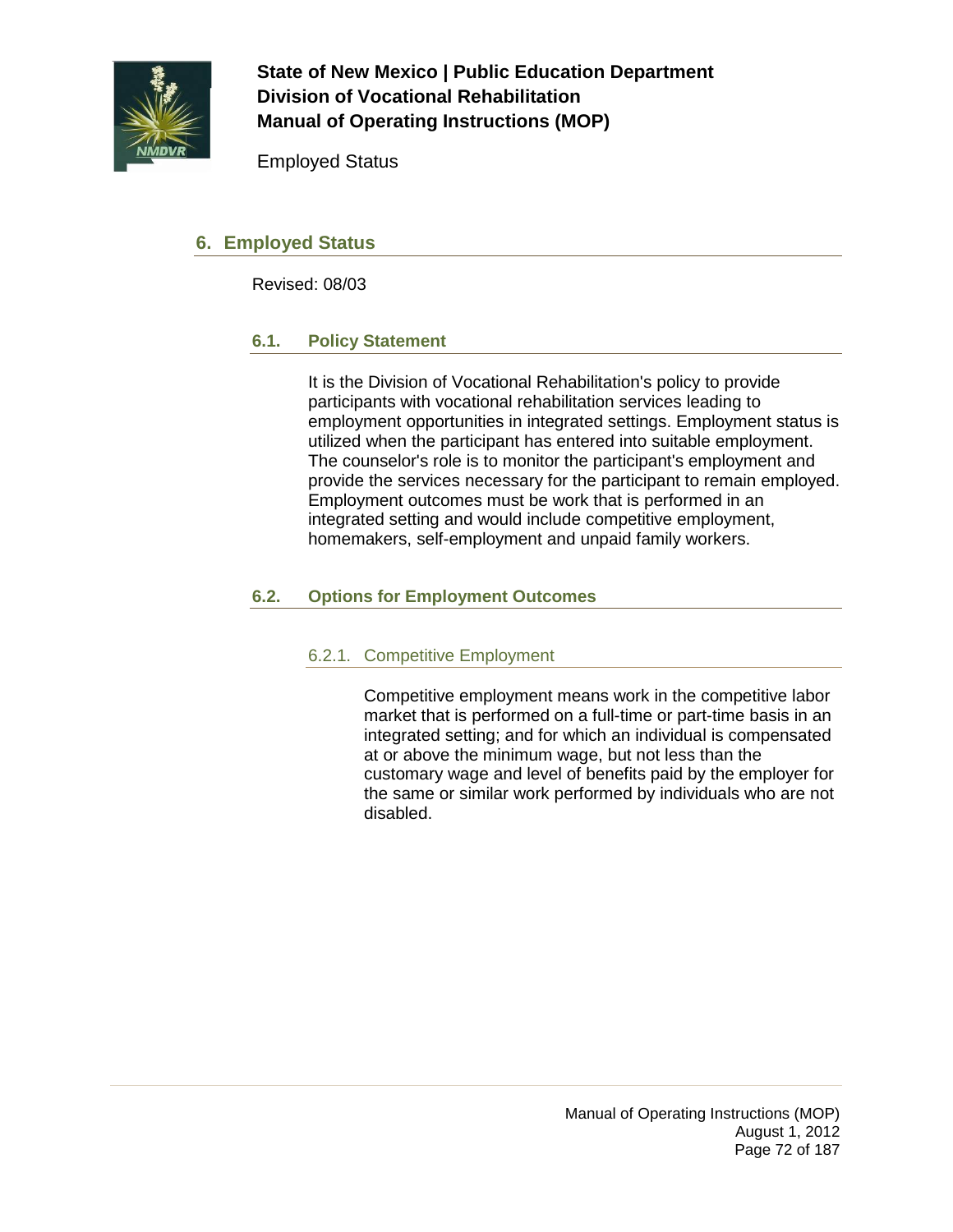

### Employed Status

### 6.2.2. Non-competitive Employment

Employment outcomes can be met which are not considered to be competitive employment. These outcomes would include work which is done within an integrated setting but for which an individual is not compensated at or above the minimum wage. Examples may include unpaid family workers, homemakers and for supported employment purposes, individuals who are employed at FLSA sub-minimum wage but are working towards minimum wage. Self-employed cases in which the participants are closed with earnings below the minimum wage are considered non-competitive employment.

#### 6.2.2.1. Homemakers

Homemaking involves household management and a significant contribution to maintaining a home. It is not measured solely by the participant's performance of selected housekeeping tasks. Homemaking activities can include responsibility for the following:

- A. Financial management including budgeting, paying debts, keeping records, filing taxes.
- B. Meals and nutrition including planning meals, cooking, purchasing or food growing.
- C. Safety and health including maintaining a safe environment, making and keeping appointments for routine or emergency medical or dental needs of self and others, keeping medical records.
- D. Clothing including laundering, ironing, mending, sewing, purchasing clothes.
- E. Maintenance including cleaning and repairing the home or home furnishings purchasing household supplies, furniture, etc.
- F. Care of others including attending to the basic needs of others for care and supervision.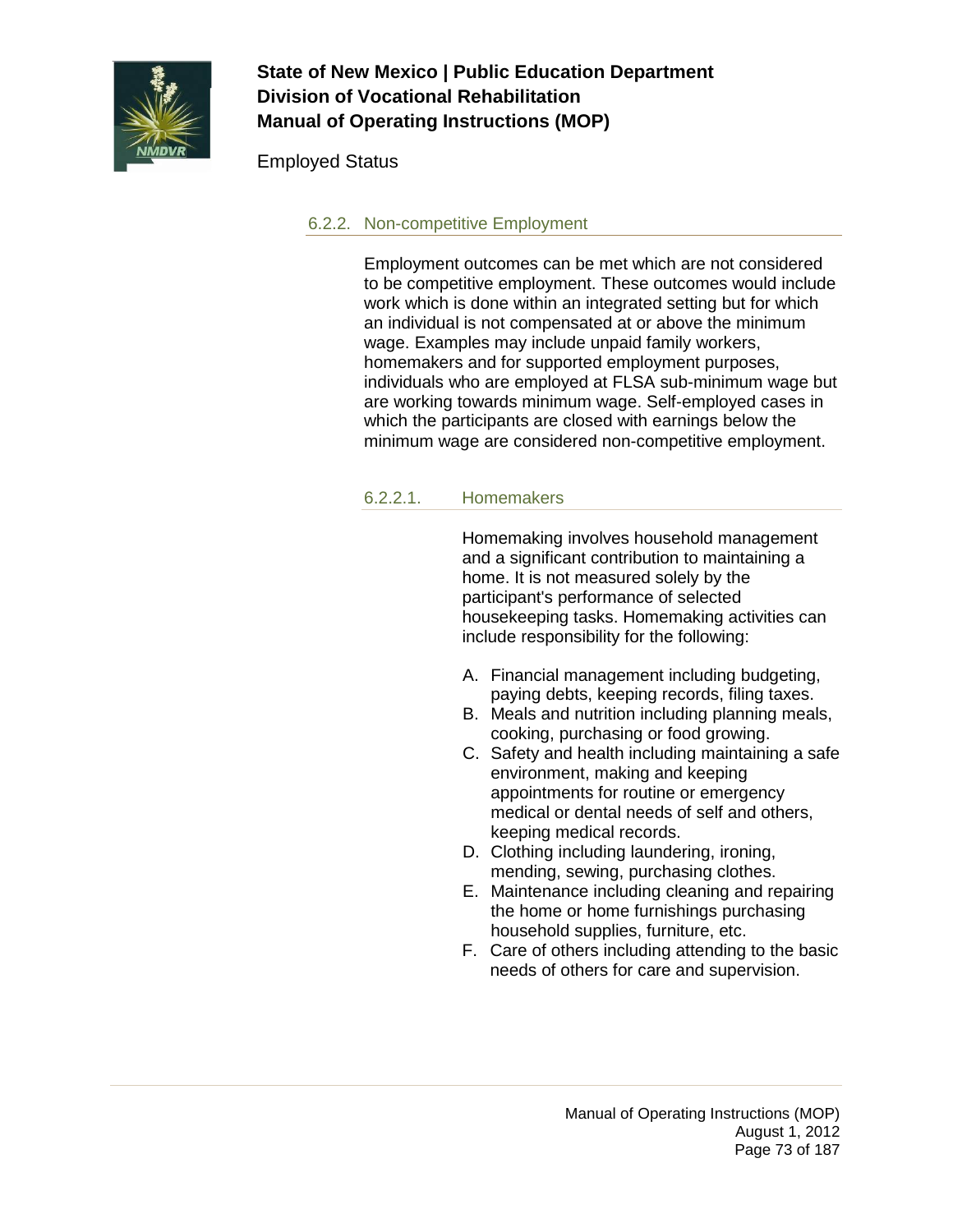

Employed Status

The responsibility for management and maintenance of the home may be shared with another person as long as the participant makes a significant contribution. Homemaking can also include individuals living alone that are performing homemaking activities.

When an employment goal of homemaker is identified, the IPE must reflect:

- A. That the conditions stated above are met.
- B. That VR services will have a direct impact on the participant's ability to perform homemaking duties which the participant could not perform without the provision of VR services.

#### 6.2.2.2. Unpaid Family Workers and Home Based **Employment**

Unpaid or family work is work performed in a family business, farm, or ranch for which the participant receives room and board in lieu of all or most of the wages due. Home based employment is work performed at home either under contract or for piece rate.

Unpaid farm or family work or home-based employment may be specified as the employment goal when:

- A. This is determined to be the most suitable type of employment for the participant and;
- B. Wages or in-kind support is commensurate with work performed.

### 6.2.3. Exclusions from Employment Outcomes

Extended employment (previously known as sheltered employment) can be provided as a service leading toward an employment outcome, but does not meet the requirements for a successful closure.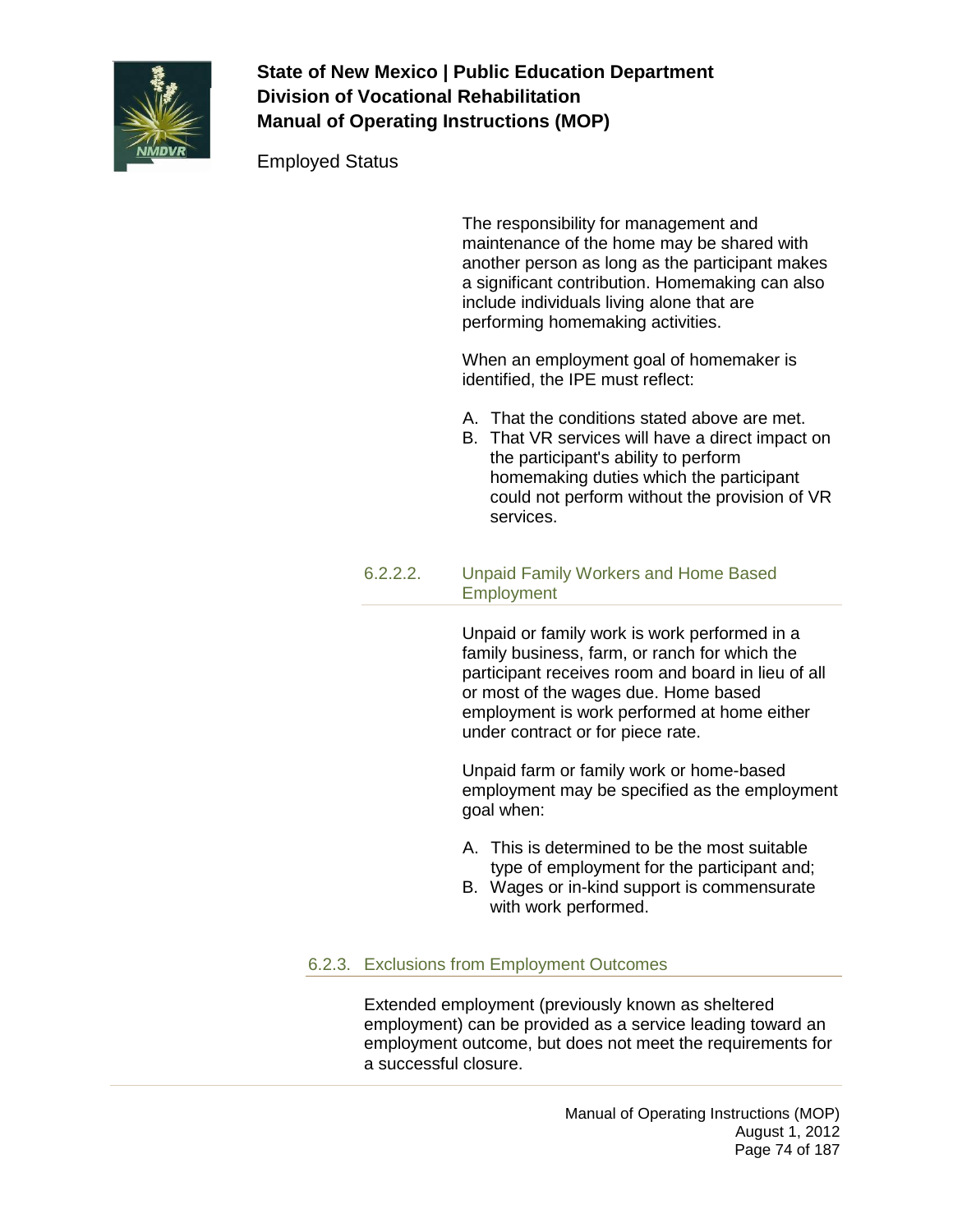

### Employed Status

#### 6.2.4. Self-Employment

Self-employment, including small business enterprises such as a cottage industries and home based employment, is a vocational option which may be considered when the counselor and participant have explored potential options and determined that self-employment is the best course of action leading to a successful employment outcome. This option recognizes that self-employment is more prevalent in rural areas and that people with a disability tend to be selfemployed at rates higher than individuals without a disability. The decision to support a self-employment plan will be based upon a variety of factors including but not limited to; participant choice, total start-up costs, viability of the business plan, potential for other financial sources and counselor judgment.

Self-employment is not an appropriate goal for everyone. The process for developing a plan for self-employment is progressive and begins with an assessment of a participant's potential for self-employment success based on the following conditions:

- Participant displays the personality, traits and characteristics conducive to self-employment
- Evaluation and appropriate feasibility studies reflect selfemployment aptitude and a good employment match
- Self-employment is the result of a participant's informed choice and consistent with their unique strengths, resources, abilities, capabilities and interests, and each participant understands the complexities and challenges of this choice.
- Self-employment will produce the greatest likelihood of attaining and maintaining meaningful employment.

The purpose of self-employment is to assist individuals achieve a level of self-sufficiency. Self-employment is a vocational option available only to profit-making businesses.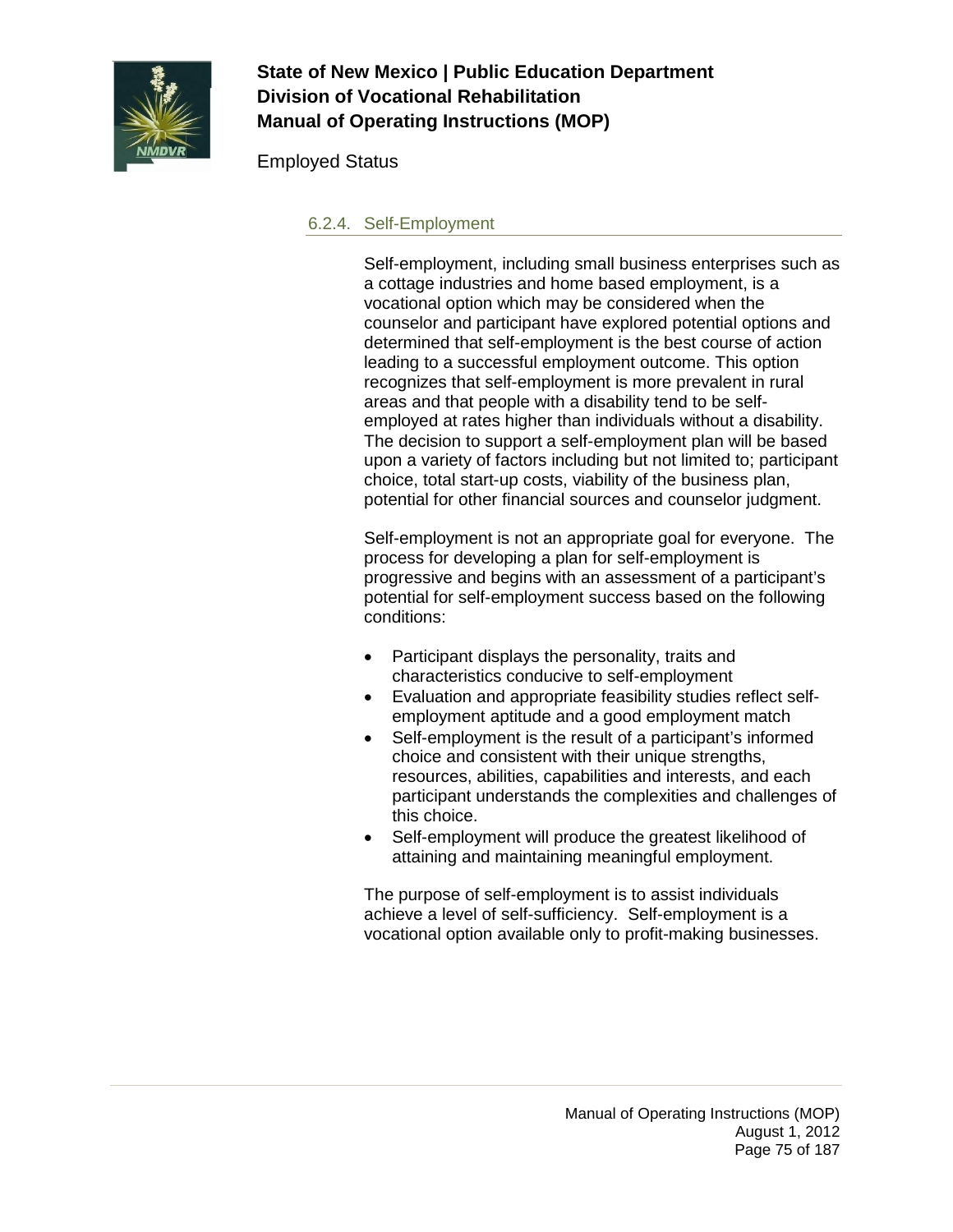

#### Employed Status

For the purposes of this policy, self-employment refers to an employment outcome in which an individual works for profit or fees in their own business, profession, or trade. The participant will manage and operate a business they own. Occupations such as cosmetology and realty would be considered self-employment under this policy only if the participant owns the business. When appropriate, individuals who legally organize their business as a corporation and are employed by their corporation may be eligible while in the startup phase of operations. Self-employment requires that the business is, at a minimum, 51% owned, controlled and managed by the New Mexico Division of Vocational Rehabilitation participant.

Self-employment requires that the anticipated net income of a business will solely support the individual or will significantly assist an individual monetarily if that person has income from other sources.

Self-employment is a business operated by the participant in which that individual performs, supervises or subcontracts the major part of the product or service to be produced. This may include sole proprietorships, partnerships, corporations or limited liability companies.

DVR does NOT support the following:

- Business ventures that are speculative in nature or considered high-risk by the Better Business Bureau (or a similar organization). Examples of this might include multilevel marketing or investment schemes.
- The purchase of franchises or real estate.
- The development of a Non-profit 501(c)(3).
- Businesses determined to be illegal by state and/or federal regulations.

6.2.4.1. Participant Responsibilities

A. Complete all agency approved business forms.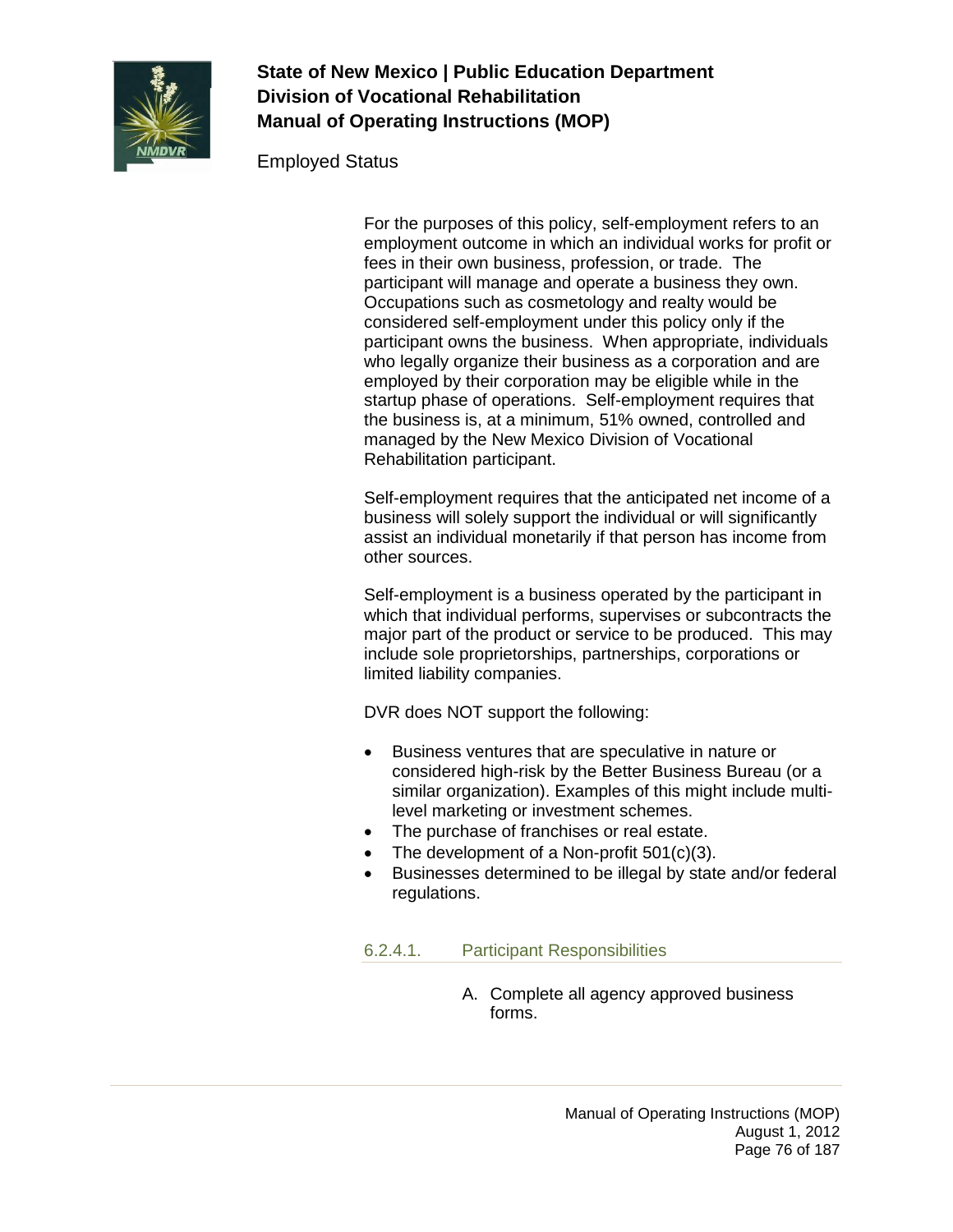

Employed Status

- Participants Business Potential Assessment (See measure of Self-employment potential or Should You Start a Business work aides).
- Feasibility Assessment (See Quick or Preliminary Business Evaluation or Feasibility WORKSHEET)
- Small Business Plan and Proposal for Assistance
- Forecast of Annual Income and Expenses
- B. Participate in the evaluation and analysis of the proposed self-employment by appropriate public or private entities recommended by the Small Business Consultant.
- C. Make available to the Small Business Consultant and/or the rehabilitation counselor pertinent financial records necessary to properly evaluate self-employment, e.g. profit and loss statements.
- D. If the participant's proposed plan for selfemployment is implemented, then the participant shall file a profit and loss statement each month the business is in operation or until case is closed.
- E. Maintain routine contact with the counselor. Routine contact means a minimum of one personal contact per month for the duration of the plan.
- F. Fully cooperate with an auditor or other professional consultant, as appropriate, to assess and resolve financial or technical business problems that endanger the success of a business.
- G. Failure on the part of the participant to fully cooperate with his/her counselor will result in termination of the self-employment plan. If the participant disagrees, the counselor shall inform the participant of the right to a supervisory or Administrative Review or Fair Hearing.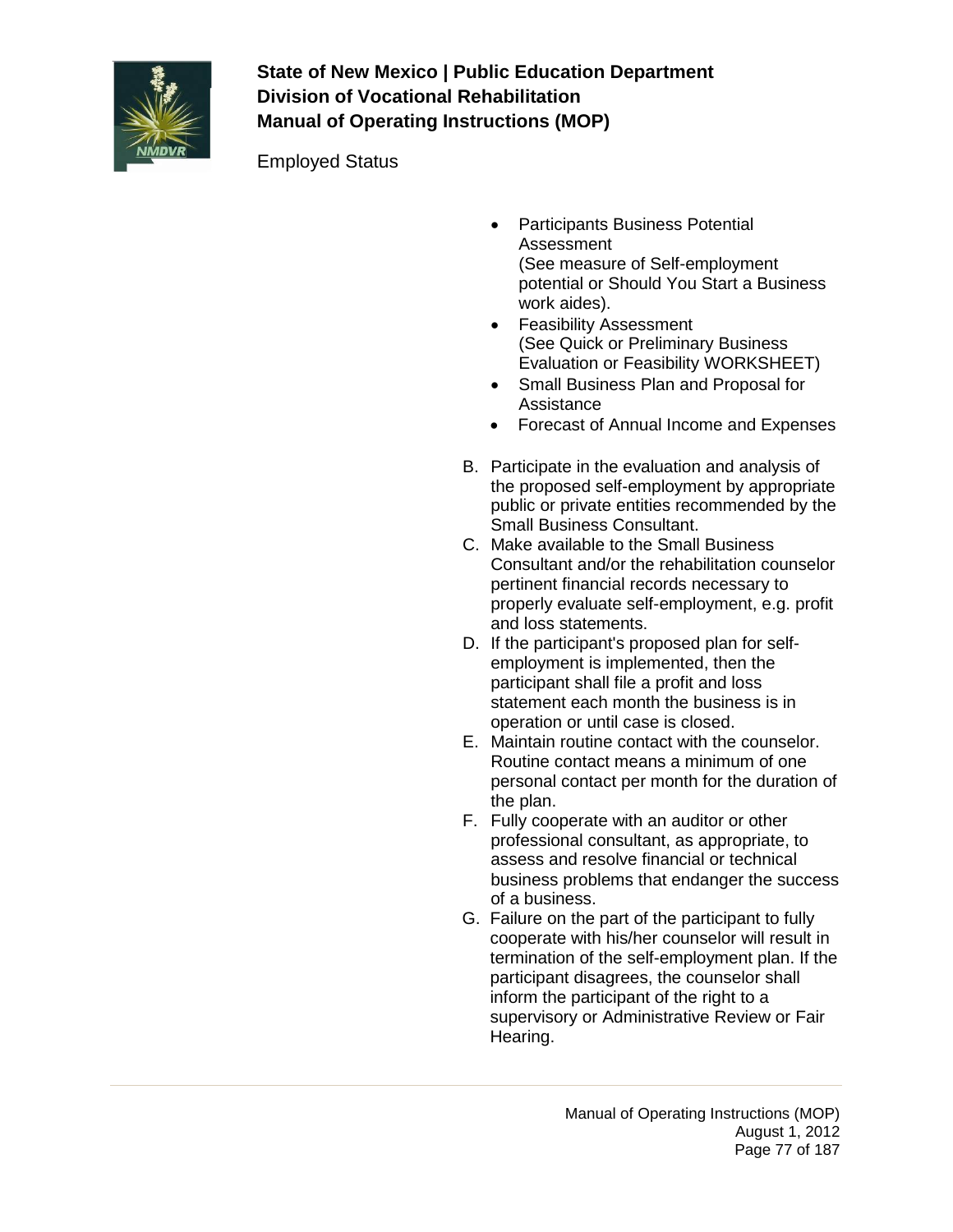

### Employed Status

#### 6.2.4.2. Counselor Responsibilities

Prior to developing an IPE or Amendment for a selfemployment program the counselor shall:

- A. Assist participant in accessing services to develop a small business plan such as the Small Business Development Center or SCORE.
- B. Make participants aware of other small business funding sources besides DVR.
- C. Forward the participant's completed small business form(s) to the Small Business Consultant for an evaluation and written report.
- D. If the proposed business is recommended by the Small Business Consultant and the counselor concurs, the counselor prepares an IPE with written justification which includes:
	- A description of the self-employment objective.
	- Statement that the participant possesses all of the required education, training and work experience, or equivalent education, training or work experience, unless waived by the Program Manager.
	- An analysis of the self-employment proposal and likelihood that the business will be financially successful.
	- Listing of services needed for the IPE, including the participant's resources and anticipated contributions.

Counselors may, as part of the preliminary and/or ongoing evaluation:

- A. Obtain a credit check for the participant if the participant intends to apply for a business loan or expects to purchase goods on credit
- B. Arrange for an audit of the participant's business records when the participant and counselor agree that professional assistance is needed to assess and resolve financial and record keeping problems of the business.
- C. Arrange for expert consultation to assist the participant for a specific purpose, e.g. to improve a marketing or advertising plan, etc.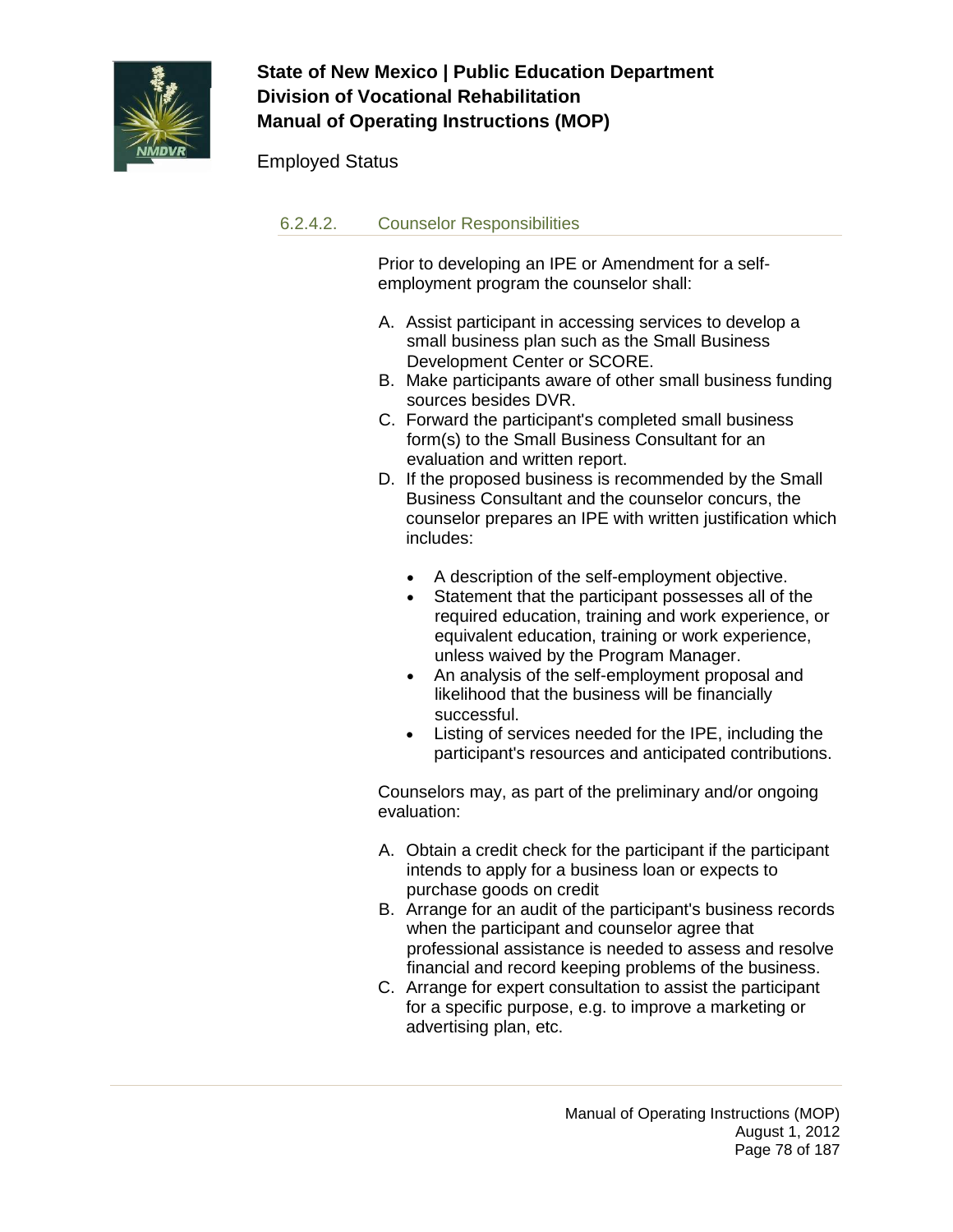

### Employed Status

Note: Small Business Consultants, with appropriate expertise, may be hired to provide services if no comparable services are available.

### 6.2.4.3. Business Consultant's Responsibilities

The Small Business Consultant will be a third party consultant. Area Managers will evaluate resumes, interview consultants and negotiate fees if necessary. Consultants should have a college degree, preferably with a major in business administration or closely related field or extensive experience in the proposed area of self-employment. They must have experience in evaluating, writing and implementing business plans.

- A. The Small Business Consultant shall review the appropriate small business form(s) or business plan to determine:
	- If the participant possesses the required training, work experience or business courses.
	- The thoroughness and soundness of the participant's business plan.
	- The sufficiency of the participant's skills and resources to succeed in the proposed business.
	- The likelihood that the proposed market area will support the business.
	- Feasibility of a new business producing increasing net profits by the end of the last quarter of the first year of operation. Typically, the estimated net monthly income (profit) at the end of the first year of business operation shall be sufficient to meet the participant's monthly living needs when combined with other income available.
	- If equipment requested in a business plan needs to be reviewed by an expert of that business field to determine reasonableness.
	- The likelihood for an established business to continue to generate sufficient income to meet participant's needs.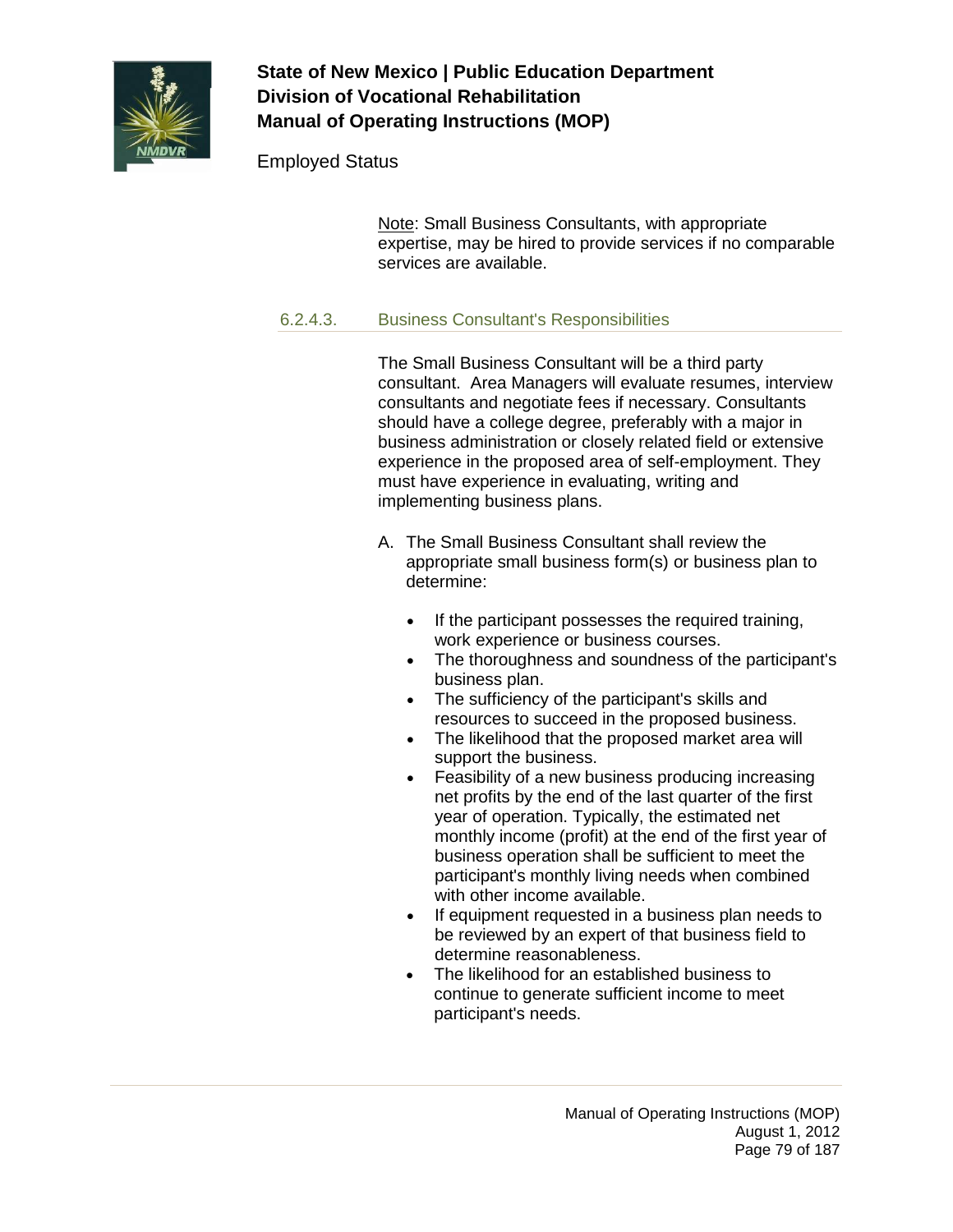

Employed Status

- B. The Small Business Consultant may, if appropriate, arrange to interview the participant to obtain further information to more thoroughly assess the business plan or the participant's qualifications.
- C. The Small Business consultant shall prepare a written report. If recommendations are made to the counselor for further work, these should be followed by the counselor, e.g. participant to seek technical assistance from a Service Corps of Retired Executives (SCORE) representative, or attend specific workshops, seminars or courses.
- D. If the Small Business consultant concludes that the selfemployment proposal is not likely to succeed, the reasons shall be set forth in a written report. If the counselor concurs with the Small Business Consultant, the participant will be informed of the reasons why the division will not support the proposed self-employment, in writing, including the participant's right to supervisor and administrative review and right to a fair hearing before the Agency Director.

### 6.2.4.4. Self-employment Assessment Process

The case record will reflect the following:

- A. Assessment of Participant Business Potential
	- Evaluation of participant's interests, skills, aptitudes and personal qualities as they relate to selfemployment. This may include formal vocational assessment to the degree necessary to ensure the individual has the basic skills necessary to operate and manage a small business. Formal assessment may be waived by the manager if the participant's work and educational history support the pursuit of the proposed self-employment goal. If it is evident that the participant does not possess, and cannot acquire such business management skills, the counselor must document how this will be accommodated through other means.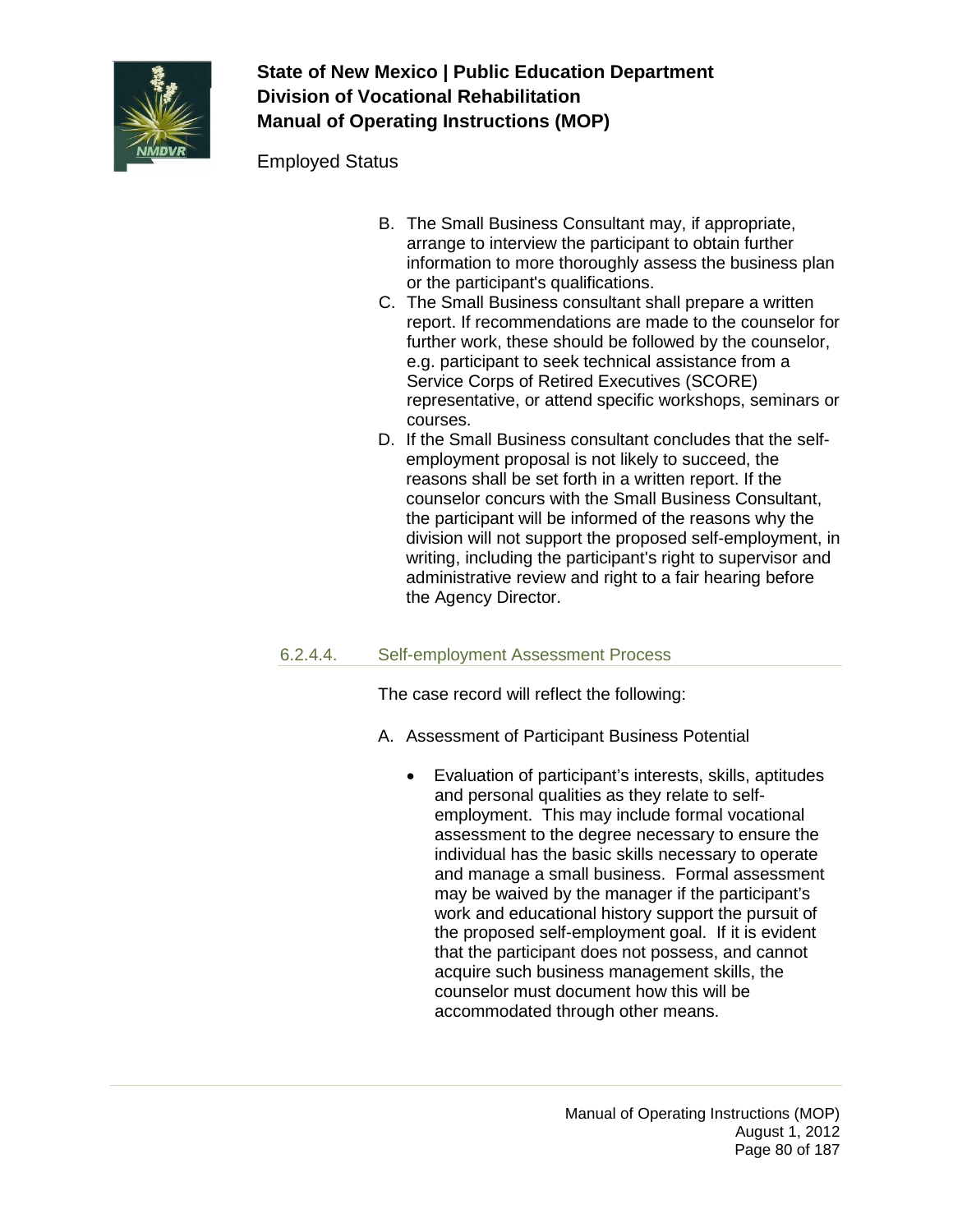

Employed Status

- Counselors should encourage individuals to attend entrepreneurship training to affirm advantages and disadvantages of business ownership, preparedness from a personal perspective, assessment of skills related to the business venture, and guidelines for receiving technical and financial assistance for business development.
- Examine the participant's financial goals related to self-employment. Issues such as terminating government benefits, supplementing family income vs. primary source of family support, and earning sufficient funds to maintain competitive employment standards (minimum wage or above) should be considered.
- Participant expectations relative to the financial support they are expecting from DVR should be discussed at the onset. It is important the participant understand that DVR is not in a position to totally capitalize new business and any funding directed to the startup of the business will be limited.
- B. Assessment of Participant's Disability as it Relates to the Self-employment Goal
	- Ensure the viability of self-employment as it relates to the participant's disability. This may require consultation with medical or psychological service providers that have been treating the participant. If clear information is not available reflecting the participant's ability to handle the physical, mental/emotional, and cognitive aspects of the selected goal. Additional assessments such as a functional capacity evaluation, an assessment of cognitive skills and abilities, mental status evaluations, as well as job site analysis would be encouraged.
- C. Business Idea and Exploration of Feasibility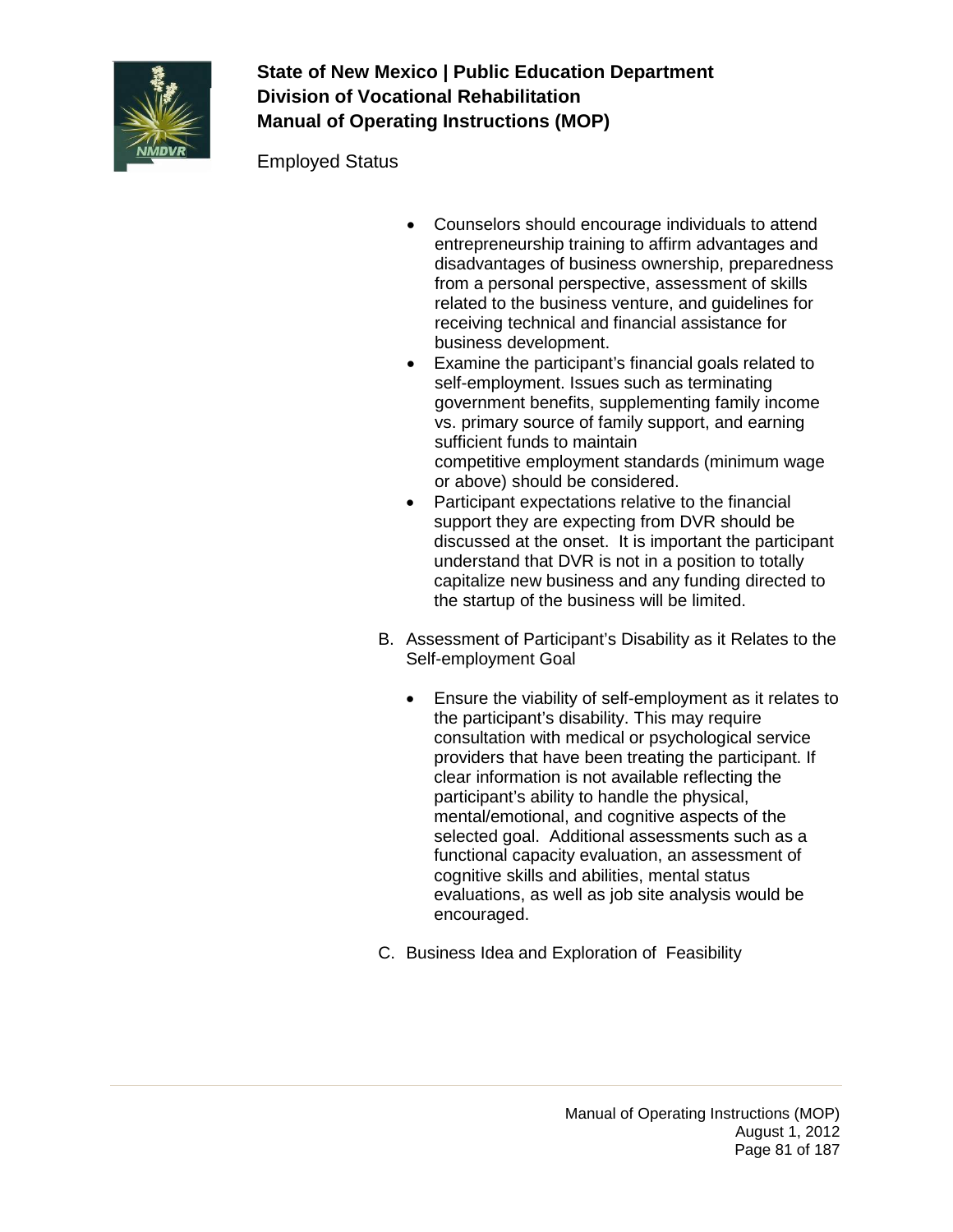

Employed Status

- Counselor and participant will discuss the business idea and its feasibility, and the participant will be referred to outside resources for assistance in examining their business ideas and feasibility as appropriate. Examples of programs providing assistance are the Small Business Development Centers, SCORE, ACCION, and WESST. The information developed at this stage will provide much of the basic data that will be used in completing the "Business Plan". The following are questions that could be considered in a feasibility study:
	- i. Is the idea practical and will it fill a need?
	- ii. What is the competition?
	- iii. What is your advantage over existing businesses?
	- iv. Can you deliver a better quality service or product?
	- v. Where will you locate the business?
	- vi. What equipment or supplies will be needed?
	- vii. What financing will be needed?
	- viii. What are your resources?
	- ix. What is your target market?
	- x. Will the business have sustainable profits by the end of the first year?
- Testing the feasibility of the business idea should be formalized through a written Feasibility Assessment. a report documenting the following:
	- xi. Concept Feasibility: Clear description of the business idea; individual's background related to the business concept including education, training, direct experience and transferable skill sets; and a summary statement identifying issues of concern regarding the feasibility of the concept.
	- xii. Market Feasibility: Geographic description of market area; description of competitors working in or marketing to potential customers in geographic area; definition of target markets including size and scope of each market; zoning issues/requirements for establishing a business at intended location.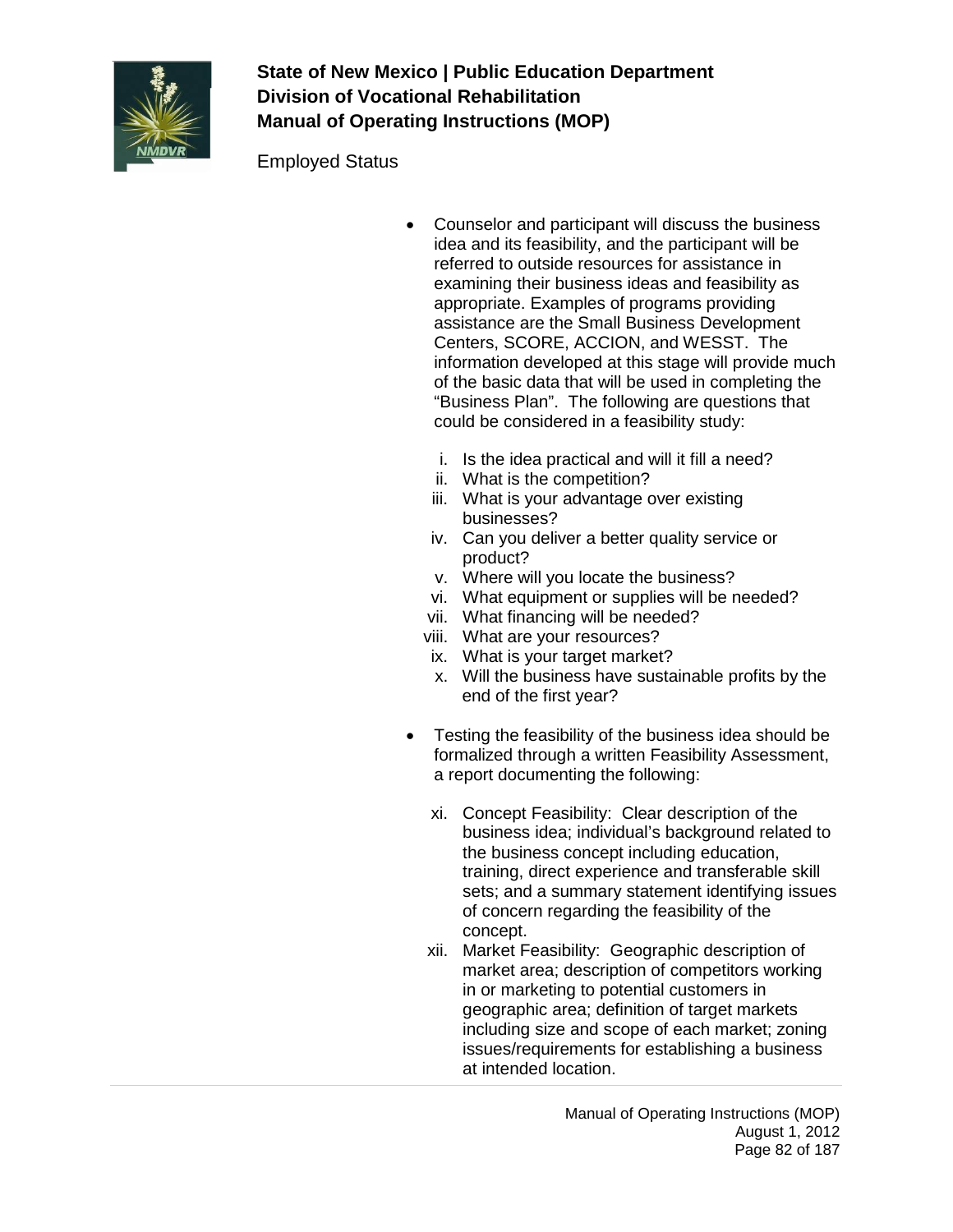

Employed Status

xiii. Financial Feasibility: Capitalization requirements consistent with individual's business concept; identification of resources for startup funding and ongoing capitalization.

At this point in the process, a criminal background check or credit check may be conducted if appropriate to the type of business, to ensure that the participant will be able to obtain all the necessary licenses, permits, bonding, certifications, etc. and that no unanticipated barriers related to the participant's legal status will be encountered as the selfemployment process is pursued.

### 6.2.4.5. Evaluation Criteria

Participants requesting vocational rehabilitation services in support of self-employment shall possess or acquire:

- A. Formal training which would meet current industry or occupational standards being considered for selfemployment; or
- B. A minimum of one year paid work experience in the occupational area being considered for selfemployment; AND
- C. Business management training or experience, to include a minimum of one semester of formal education or six months of work experience or specialized training in at least two of the following:
	- Business Administration
	- Office Management
	- Personnel Administration
	- Accounting and/or Bookkeeping
	- Sales and Marketing

Training, experience and educational requirements may be waived by the program manager where there is sufficient and compelling evidence that the participant has the capacity and skills to operate and manage a small business enterprise such as a cottage industry or home based operation. Factors to consider: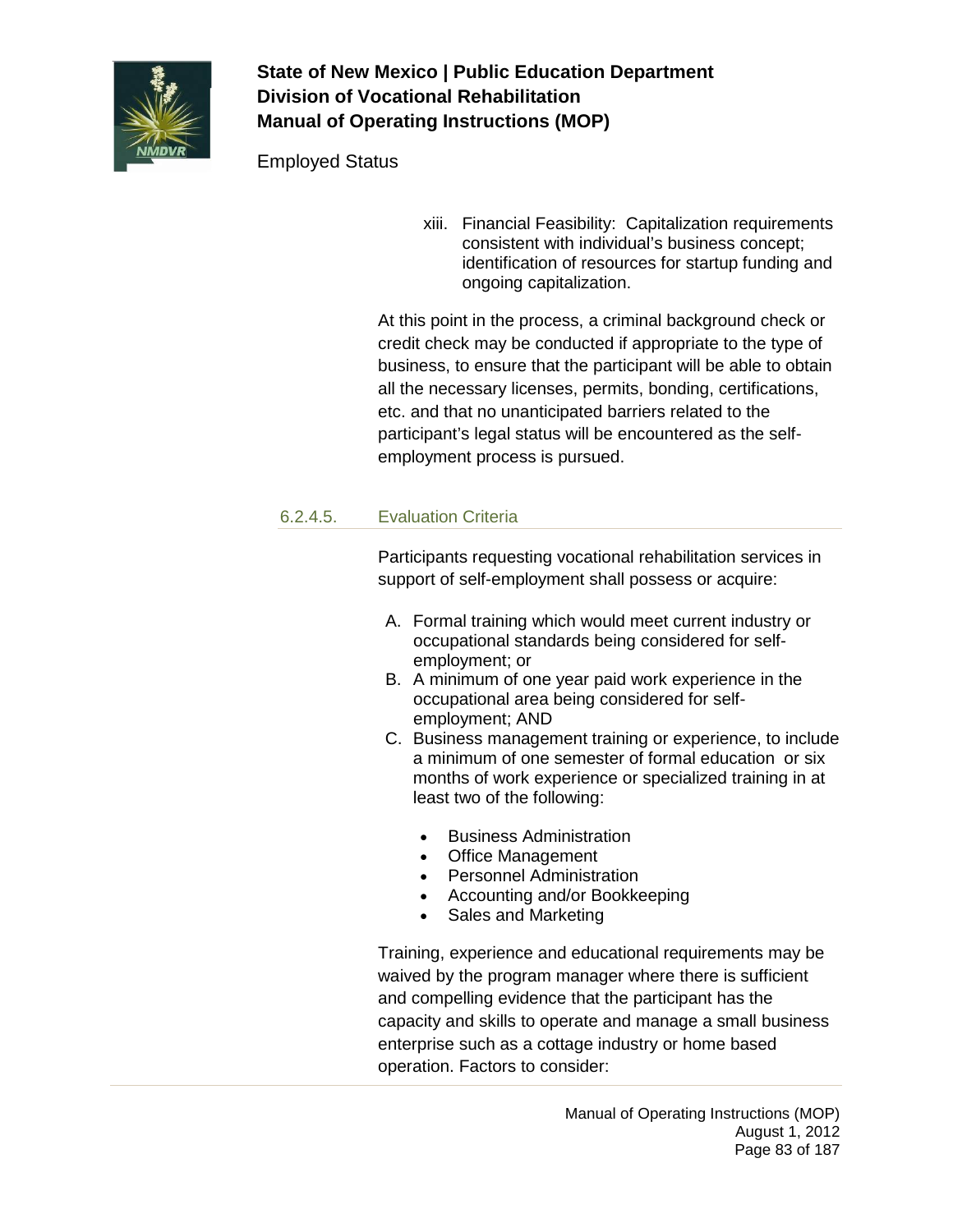

### Employed Status

- A. Physical and mental capacities: Analysis of actual work requirements considering the participants' physical and mental abilities; work history; availability of family member or others to provide assistance.
- B. Marketing: formal or informal market analysis prior to starting the business; participant's ability to carry out marketing activities as necessary to maintain the business.
- C. Sound revenue and expense projections prior to starting the business (See Business Plan Requirements).
- D. Record Keeping ability to keep accurate records, knowledge of tax and other State and Federal reporting requirement
- E. Inventory and Supplies projecting the need for initial stock, equipment and supplies, maintaining inventory, purchasing, etc.
- F. Overall management skills; organization and planning; self-motivation and independence.

#### 6.2.4.6. Consultation

The business plan shall be reviewed by an independent business consultant with the education, training, work experience and expertise to provide this service. Consultation may be obtained at any point to determine:

- A. whether or not the participant possesses the required training, work experience or business courses;
- B. the thoroughness and soundness of the participant's business plan;
- C. the sufficiency of the participants skills and resources to succeed in the proposed business;
- D. the likelihood that the proposed market area will support the business;
- E. the feasibility of the new business producing a profit sufficient to enable the participant to be self-supporting by the end of the first year of operation.

Consultation may be waived by the program manager where there is sufficient and compelling evidence that these criteria are met.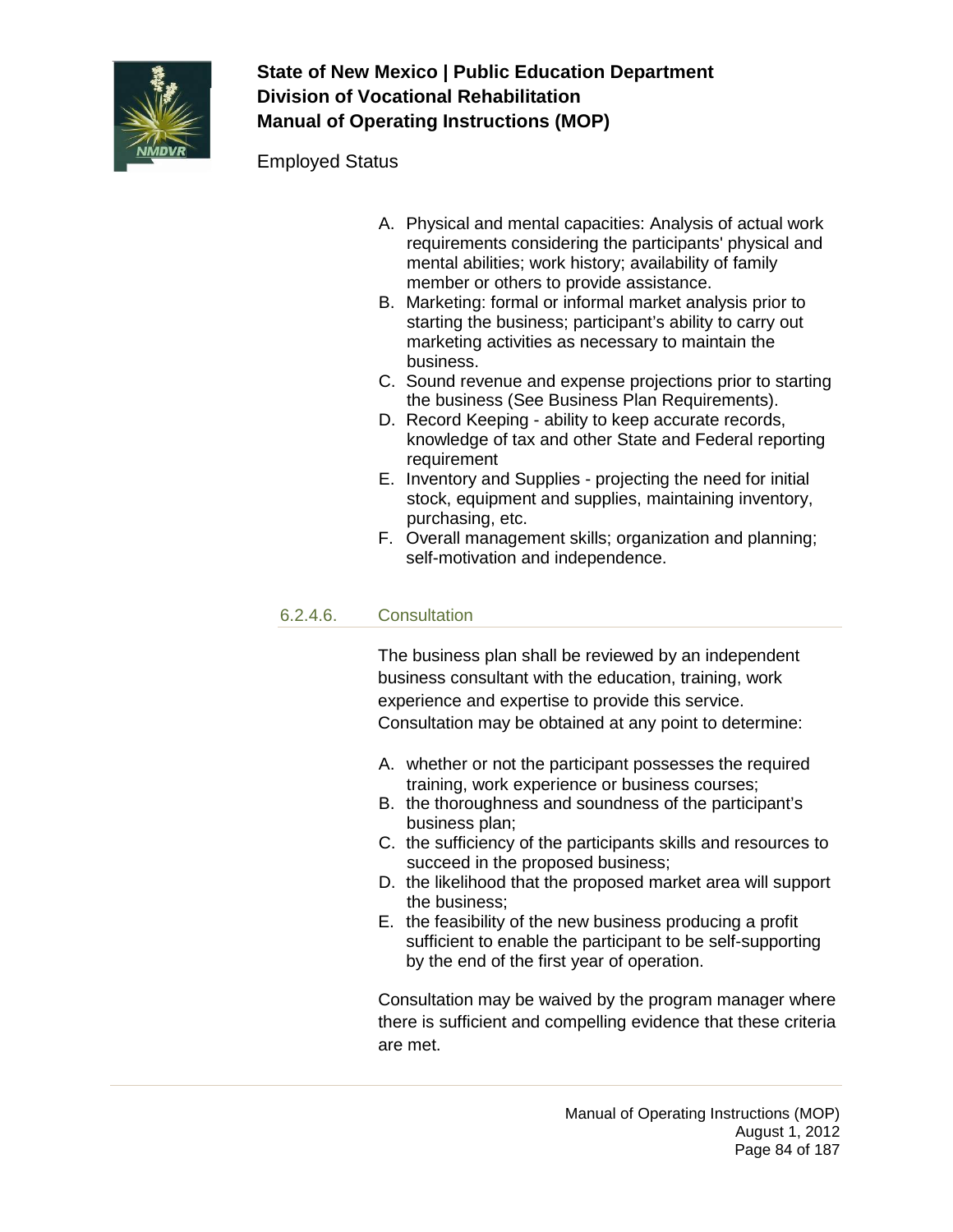

## Employed Status

The small business consultant shall prepare a written report and submit to the counselor with recommendation. If the Small Business Consultant concludes that the selfemployment proposal is not likely to succeed, the reason shall be set forth in a written report.

#### 6.2.4.7. Scope

When it is determined that self-employment is the most viable option leading to employment, the following services may be provided to achieve this goal:

- A. Assistance in preparing a business plan;
- B. Assistance in preparing loan applications or other business related documents;
- C. Assistance in identifying and obtaining available similar benefits.

Provision of cost services such as adaptive equipment needed to operate the business, initial advertising costs, initial business insurance premiums and other startup expenses, purchase of initial business stock, tools, licenses and supplies.

### 6.2.4.8. Business Plan

A Business Plan must be developed to determine the feasibility of self-employment as a vocational goal as well as to determine the basis for the IPE or amendment. Providing that the conditions specified exist, the participant shall complete a proposed self-employment plan that shall include all of the following elements:

- A. a detailed description of the proposed business
- B. products and services to be offered
- C. form of business such as sole proprietorship
- D. detailed marketing plan
- E. financial forecast
- F. itemized list of business expenses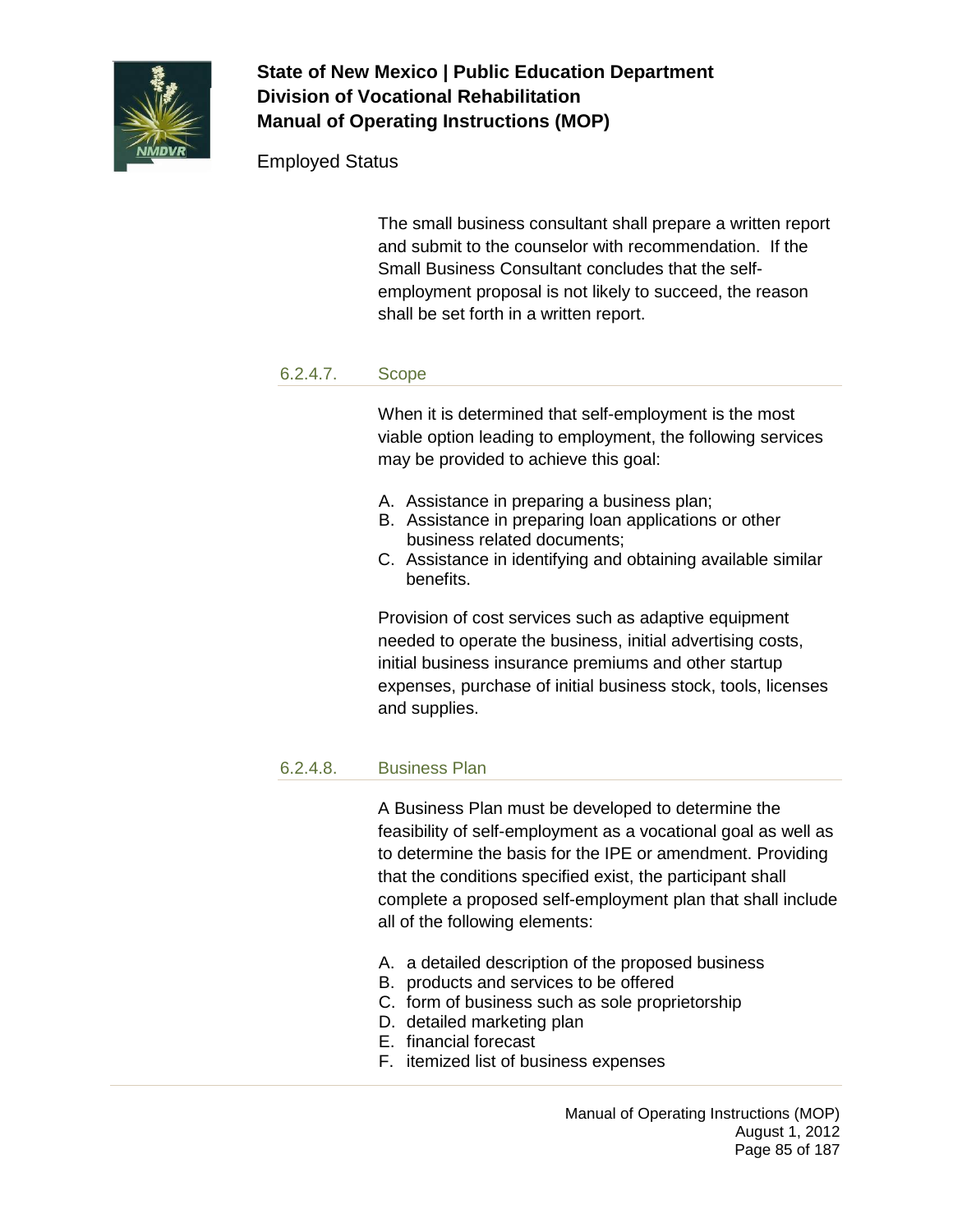

## Employed Status

- G. list of assets that the participant will contribute to the business
- H. services participant expects the agency to provide.

Agency's small business forms (PPI-07-01) shall be completed and may be utilized as a tool for exploration and initial assessment of the feasibility of a small business plan or if completed sufficiently, may stand as the proposed business plan. Use of Agency's business forms are not required if a comprehensive business plan, which includes all required components of forms, is available.

### 6.2.4.9. Limitations and Restrictions

Participants must be informed that self-employment services do not include of any of the following services:

- A. Businesses deemed illegal by the New Mexico Attorney General and/or federal regulation.
- B. Speculative real estate development.
- C. Salary or benefits for any owner or employee of the business
- D. Purchase of land, real estate, or the erection of any permanent or structure/buildings action.
- E. Refinancing existing debt business or personal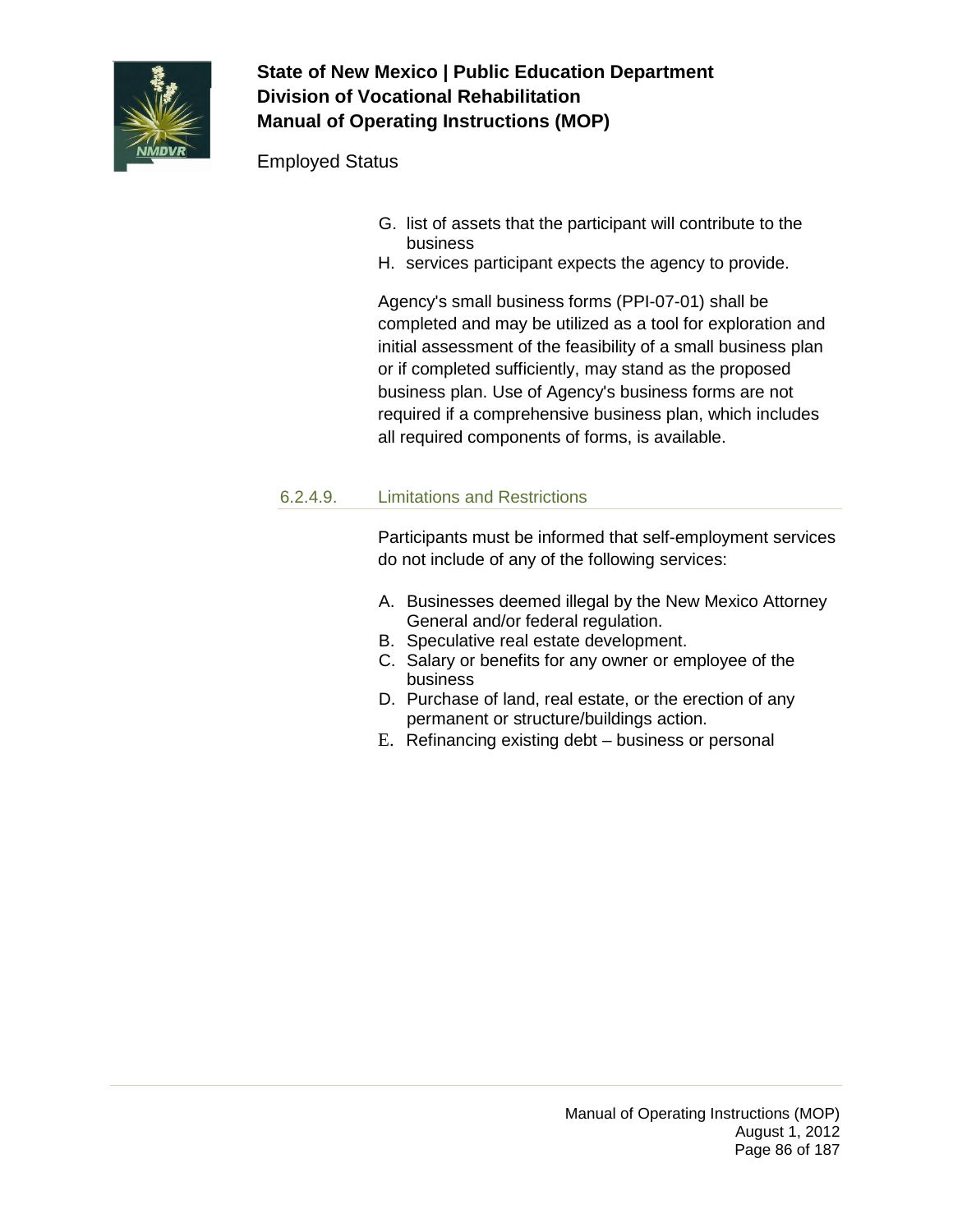

### Employed Status

### 6.2.4.10. Financial Participation Requirements

The DVR may not necessarily become the sole funding source for any self-employment endeavor. Participants will be required to make a contribution toward the selfemployment venture in cash, materials, or in-kind labor in an amount consistent with the schedule below. The participant's contribution may come from personal resources, property critical to the business operation, loans from banks, loans' from micro-lender organizations, or funds derived from a PASS plan. The level of participant participation for business start-up costs (excluding training or modifications necessitated by the participant's disability) is as follows:

| Cost of Participant<br>IPE.   | Percent of Agency Financial<br>Contribution | Percent of Participant Financial<br>Contribution |
|-------------------------------|---------------------------------------------|--------------------------------------------------|
| Tier #1<br>$$1 - $5,000$      | 100%                                        | $0\%$                                            |
| Tier #2<br>$$5,001 - $10,000$ | 50%                                         | 50%                                              |
| Tier #3<br>$$10,001 +$        | <b>25%</b>                                  | 75%                                              |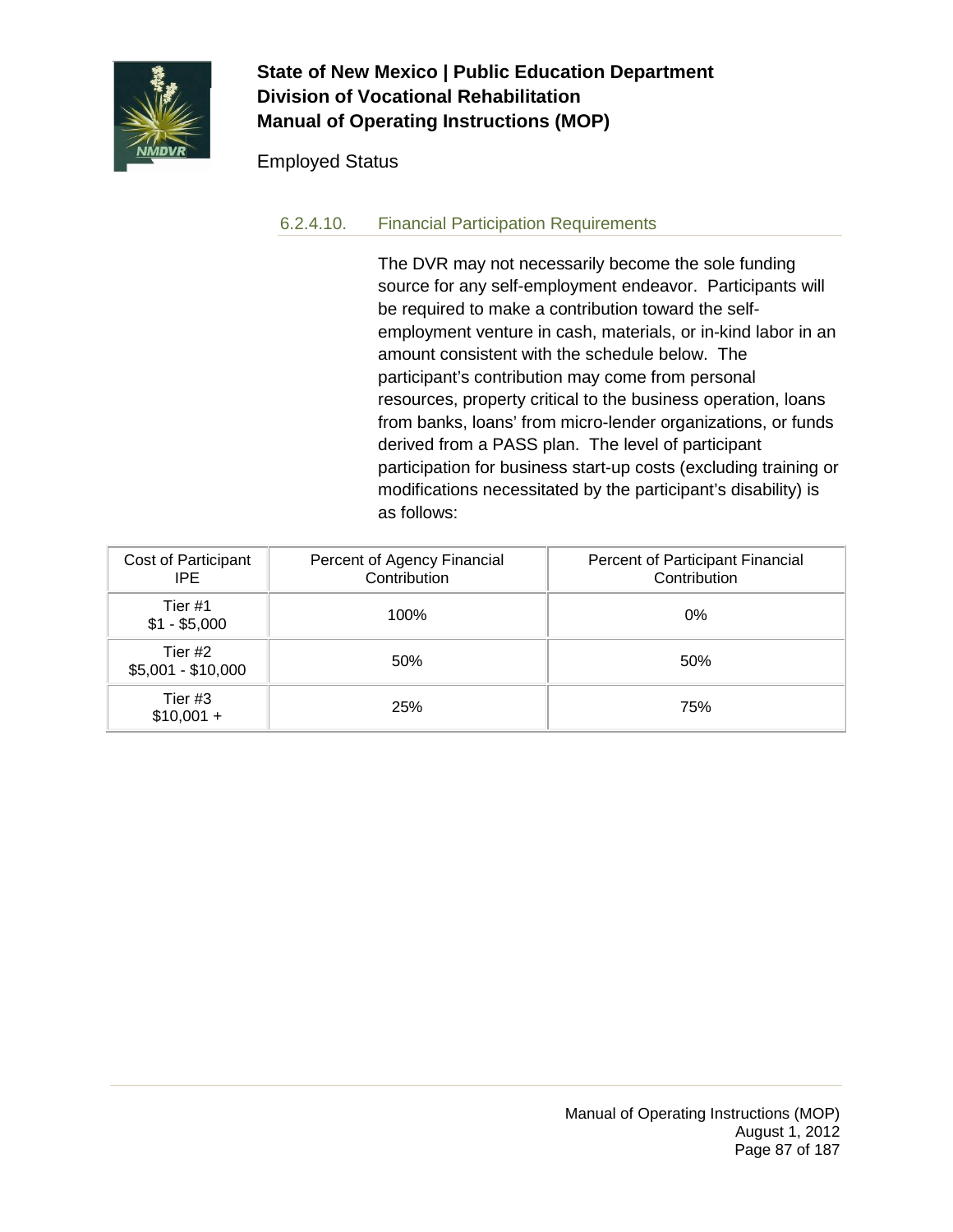

### Employed Status

The Agency's policy is to provide eligible participants with vocational rehabilitation services leading to competitive employment opportunities including self-employment in an expeditious yet cost effective manner. The financial participation requirements above must be applied and will be cumulative to determine to what extent the participant will participate towards the costs of their self-employment plan. DVR will provide agency financial contribution as per business plan cost tiers above starting with tier one, then two, then three. After the appropriate tiers have been applied, the Participant Financial Contribution (PFC) will then be applied to those participants who need to contribute to their plan based on this test. Those participants who meet financial need or those that are on SSI/SSDI will be excluded from Participant Financial Contribution (PFC) , but are still responsible for the identified level of participation for business start-up costs (excluding training or modifications necessitated by the participant's disability) as outlined above. See examples below: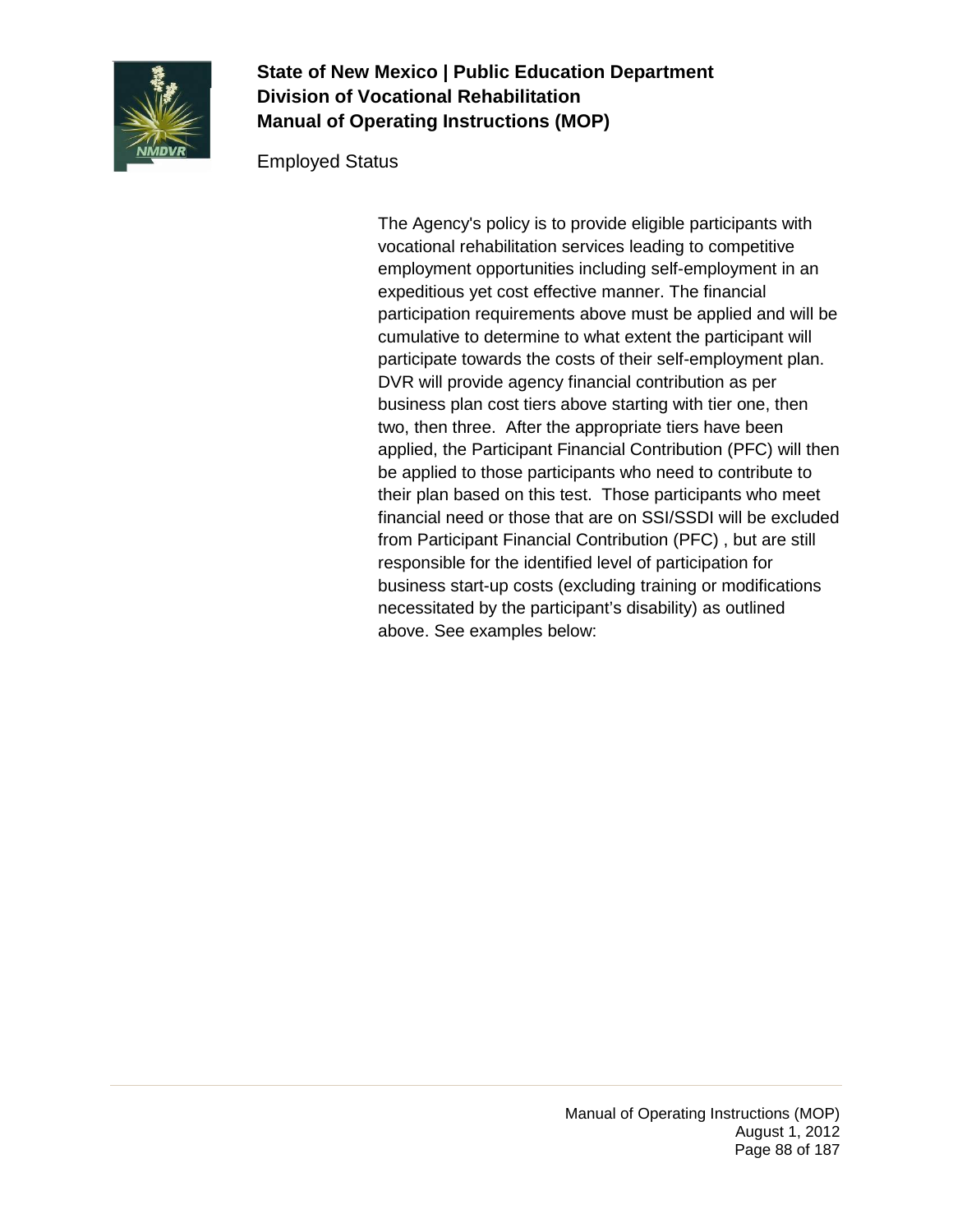

Employed Status

#### Example #1

#### Total for Self Employment Plan = \$5,000

| PFS= \$300 participant contribution | or | PFS= \$0 due to SSI, SSDI, PFS |
|-------------------------------------|----|--------------------------------|
| Tier #1 - DVR Contributes \$5,000   |    | Tier #1 - DVR Contributes \$5, |

| <b>Contribution:</b> | <b>DVR</b> | Participant | Contribution | <b>DVR</b> | <b>Participant</b> |
|----------------------|------------|-------------|--------------|------------|--------------------|
| <b>Tier #1</b>       | \$5,000    | S0          | Tier #1      | \$5,000    | S0                 |
| Sub Total            | \$5,000    | \$0         | Sub Total    | \$5,000    | \$0                |
| <b>PFS</b>           | $-5300$    | $+ $300$    | <b>PFS</b>   | - \$0      | $+50$              |
| Total                | \$4,700    | \$300       | Total        | \$5,000    | \$0                |

#### Example #2

| Total for Self Employment Plan = \$5,300 |    |                                       |
|------------------------------------------|----|---------------------------------------|
| $PFS = $300$                             | or | PFS = \$0 due to SSI, SSDI, FNT       |
| Tier #1 - DVR Contributes \$5,000        |    | Tier #1 - DVR Contributes \$5,000     |
| Tier #2 - DVR Contributes (50%) \$150    |    | Tier #2 - DVR Contributes (50%) \$150 |

| <b>Contribution:</b> | <b>DVR</b> | Participant | <b>Contribution</b> | <b>DVR</b> | Participant |
|----------------------|------------|-------------|---------------------|------------|-------------|
| Trier #1             | \$5,000    | \$0         | Tier #1             | \$5,000    | \$0         |
| Tier #2 -            | \$150      | \$150       | Tier #2             | \$150      | \$150       |
| Sub Total            | \$5,150    | \$150       | Sub Total           | \$5,150    | \$150       |
| <b>PFS</b>           | $-5300$    | $+ $300$    | <b>PFS</b>          | -\$0       | $+50$       |
| Total                | \$4,850    | \$450       | Total               | \$5,150    | \$150       |

Example #3

Total for Self Employment Plan = \$20,000

PFS = \$300 or PFS = \$0 due to SSI, SSDI, PFS

Contributes \$5,000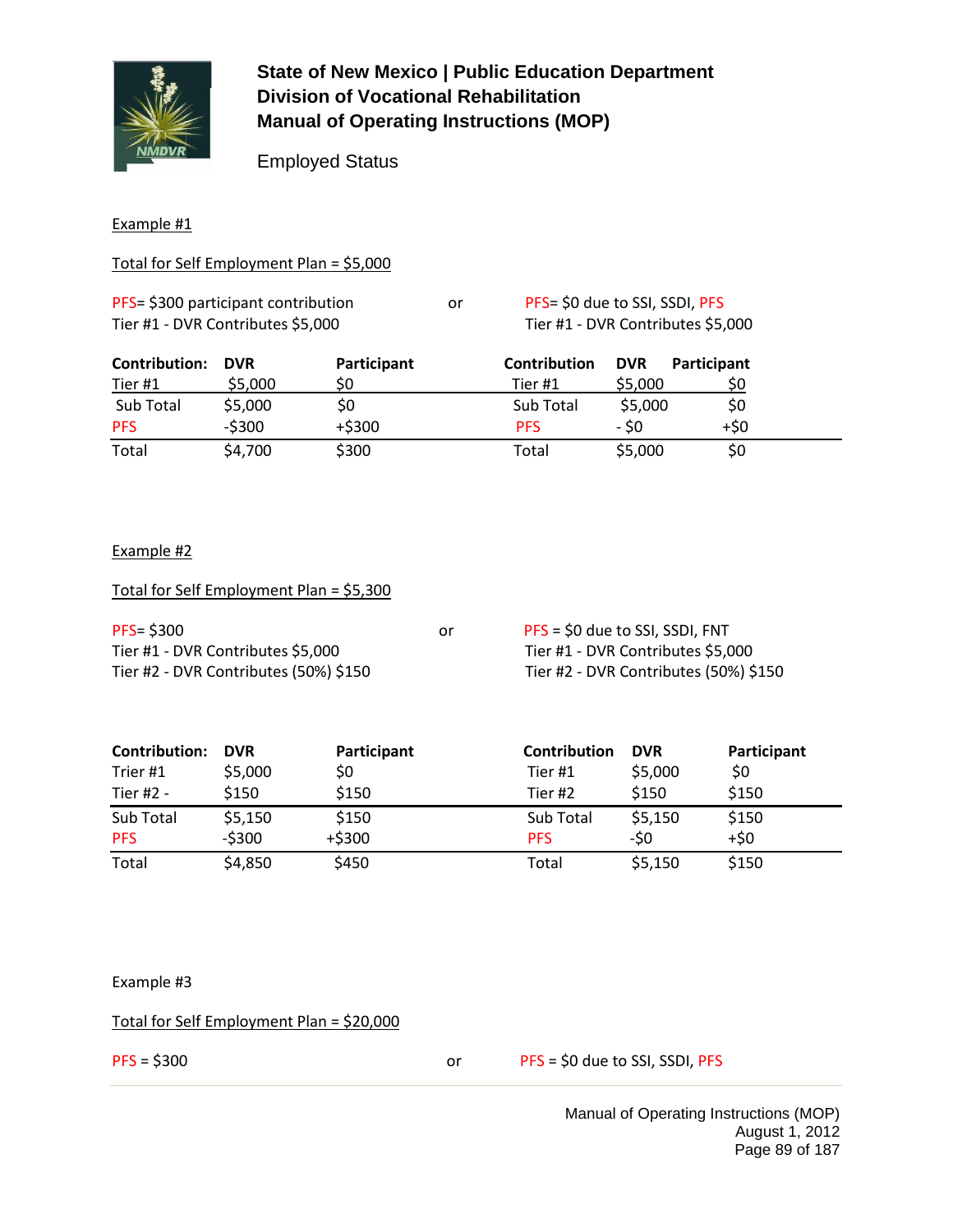

Employed Status

Tier #1 - DVR Contributes \$5,000 Tier #1 - DVR Contributes \$5,000 Tier #2 - DVR Contributes (50%) \$2,500 Tier #2 - DVR Contributes (50%) \$2,500 Tier # 2 - Part. Contributes (50%) \$2,500 Tier #2 - Part. Contributes (50%) \$2,500 Tier #3 - DVR Contributes (25%) \$2,500 Tier #3 - DVR Contributes (25%) \$2,500 Tier #3 - Part. Contributes (75%) \$7,500 Tier #3 – Part. Contributes (75%) \$7,500

| <b>Contribution: DVR</b> |          | <b>Participant</b> | <b>Contribution DVR</b> |          | <b>Participant</b> |  |
|--------------------------|----------|--------------------|-------------------------|----------|--------------------|--|
| Tier #1                  | \$5,000  | \$0                | Tier #1                 | \$5,000  | \$0                |  |
| Tier #2                  | \$2,500  | \$2,500            | Tier#2                  | \$2,500  | \$2,500            |  |
| Tier #3                  | \$2,500  | \$7,500            | Tier #3                 | \$2,500  | \$7,500            |  |
| Sub Total                | \$10,000 | \$10,000           | Sub Total               | \$10,000 | \$10,000           |  |
| <b>PFS</b>               | $-5300$  | $+ $300$           | <b>PFS</b>              | -\$0     | $+50$              |  |
| Total                    | \$9,700  | \$10,300           | Total                   | \$10,000 | \$10,000           |  |

In all cases the counselor should assist the participant to access or leverage funding from other sources such as SBA, ACCION, WESST, New Mexico Seed Loan Program or private lending agents.

#### 6.2.4.11. Guidelines for Successful Self-Employment Closures

The following guidelines will be utilized by the counselor to determine that the participant has achieved a successful employment outcome:

- A. The provision of services under the individual's IPE has contributed to the outcome.
- B. The employment outcome is consistent with the individual's strengths, resources, priorities, abilities, interest, and informed choice.
- C. The employment outcome is in the most integrated setting possible.
- D. The individual has maintained employment for at least 90 days; and
- E. At the end of the appropriate time period, the participant and counselor consider the employment outcome to be satisfactory and agree that the individual is performing well on the job. The evaluation should take into account the following:
	- Participant is meeting the timeline and expectations addressed in the business plan and IPE as per the agreed upon gross income by the participant and counselor.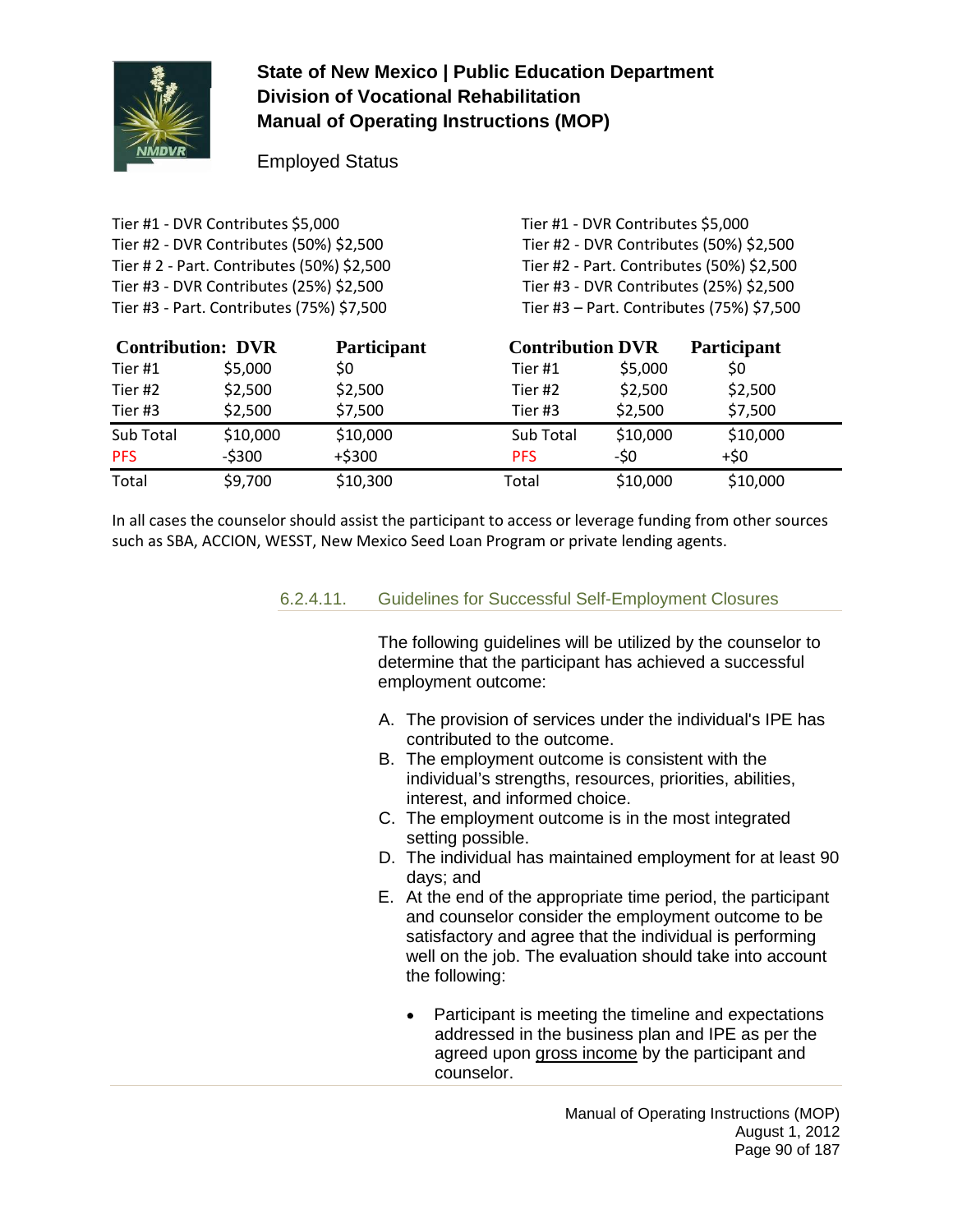

Employed Status

- Participant is increasing amount of financial equity including sweat equity. This will be evaluated via monthly profit loss statements.
- There is a personal commitment to the business through active involvement and reinvestment in the business.
- Increasing level of take home pay and a sustained cash flow.
- Decreasing reliance on social service benefits and increased level of independence.

## 6.2.4.12. Summary of Activities Required

- A. Completion of all necessary assessments to ensure that the participant has the potential to succeed in selfemployment in his/her chosen field.
- B. Evaluate the feasibility of the business idea through a written Feasibility Assessment. The report should document Concept Feasibility, Market Feasibility, and Financial Feasibility. Evidence of consultation with programs or individual with small business or selfemployment expertise and the results of the consultation and evaluation should be reflected in the case file.
- C. Business plan will be reviewed by an independent consultant qualified in the occupational area. If consultant is not qualified in the occupational area they will then conduct research in this area. A written consultation report will then be provided in the file unless waived by manager and documentation exists to support waiver.
- D. Obtain criminal background check when appropriate.
- E. The participant and counselor will explore and pursue comparable services and other resources that may help in the self-employment endeavor.
- F. Completion of a comprehensive business plan or agency-approved business plan forms for all selfemployment.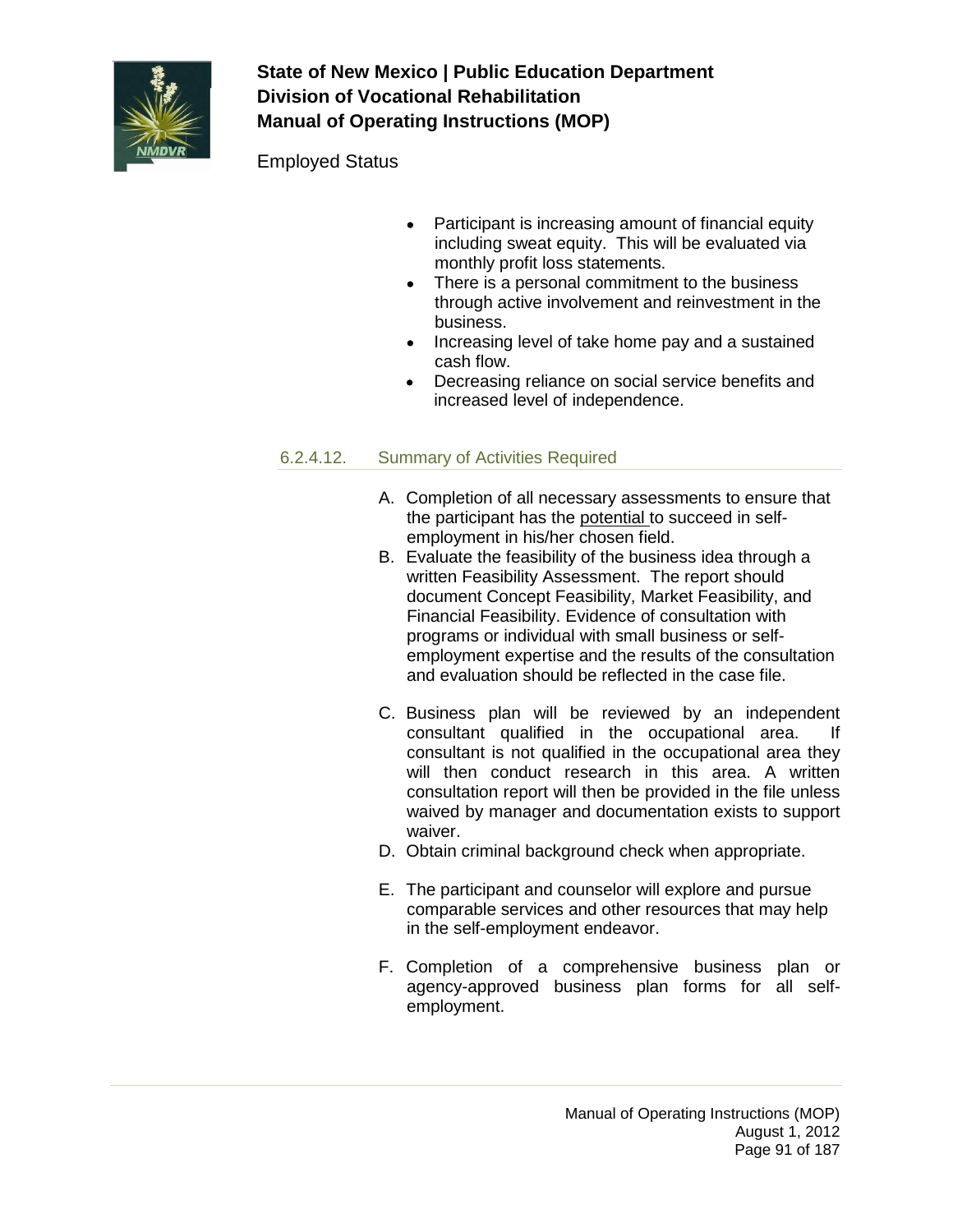

Employed Status

- G. The Rehabilitation Counselor will prepare a written justification for the IPE which includes a description of the self-employment objective, a statement that the participant possesses requisite education, experience and skills; an analysis of the self-employment proposal including prognosis of financial success of the business; a listing of services required to meet the employment goal including the participant's resources and anticipated contributions.
- H. An IPE/IPE Amendment will reflect the specific selfemployment services required as well as the level of financial participation by the participant. This will include dollar amounts and will be cumulative. Plans will reflect the existing/in kind financial participation of the participant i.e. – participant provides wooden picture frames to display art work at \$40 a frame  $x$  10 frames = \$400.
- I. The participant will provide counselor with monthly updates and profit/loss statements regarding the progress of the business plan. This will be measured against the business plans projections.

### 6.2.5. Moving out of Employment Status

If it is determined that the participant is no longer suitably employed, he or she should be moved out of employment status. To initiate this action in AWARE, complete the "end date" field in the "Employment" datapage. This will move the participant out of employment status and place them back in service status. See [AWAREHelp.](http://aware/XTEND/OnlineDoc/02Participant%20Module/Employment%20Addendum%20C.htm)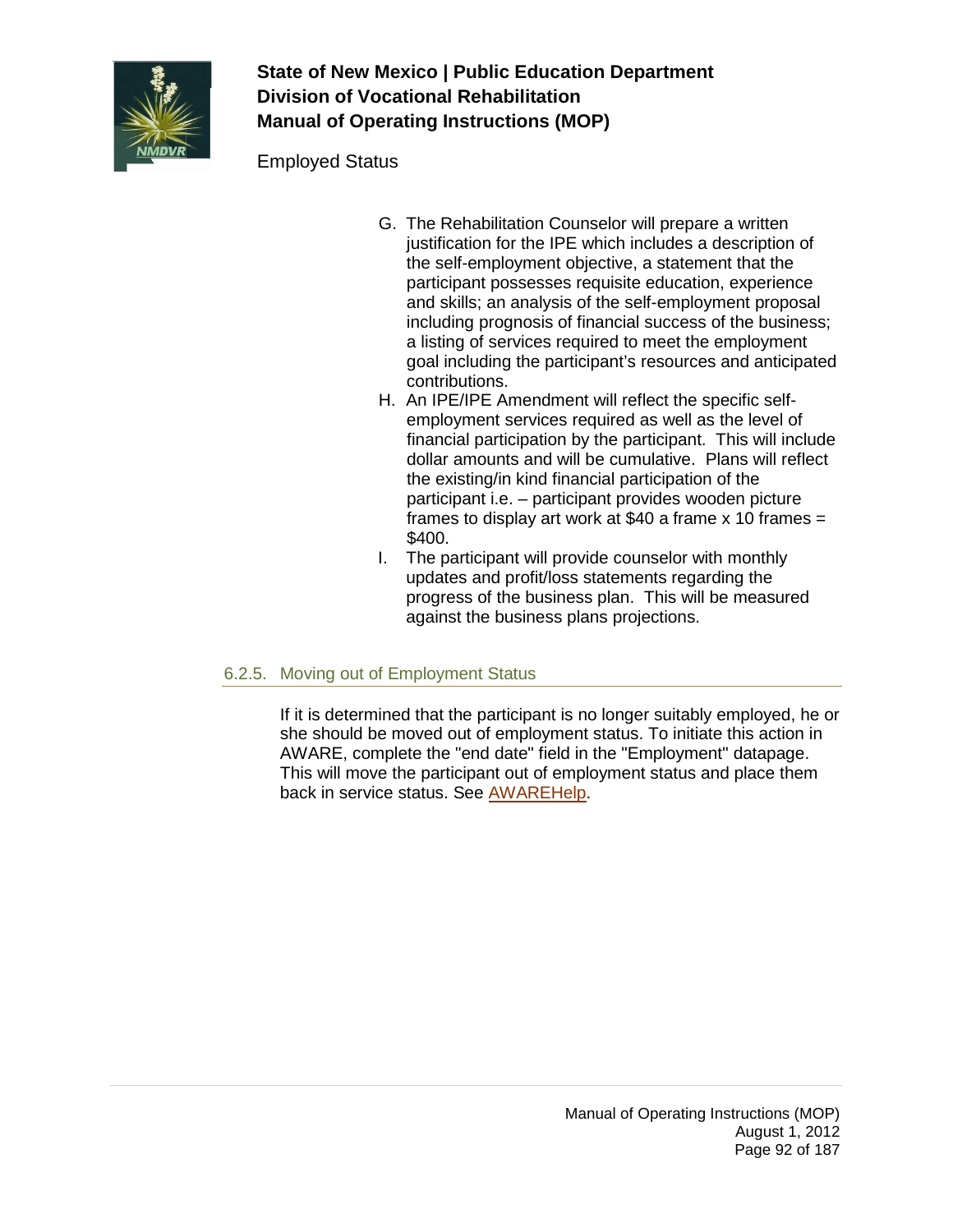

Post-Employment Services Status

### **7. Post-Employment Services Status**

Revised: 08/02

#### **7.1. Policy Statement**

To implement a post-employment services (PES) program, an Individualized Plan for Employment (IPE) must be developed for the participant. The IPE must contain a description of the terms and conditions for the provision of any postemployment services, including the anticipated duration of those services. It must also include, if appropriate, a statement of how post-employment services will be provided or arranged through cooperative agreements with other service providers and / or through comparable benefits.

### **7.2. Guidelines**

- A. Post-employment services must be for the purpose of advancing (if the disabling condition is a barrier to advancement), maintaining and / or regaining employment for the participant.
- B. Post-employment services may be provided for up to 10 years after the participant has been closed rehabilitated. Thereafter, a new case will need to be opened.
- C. The Participant Financial Contribution must be applied and comparable benefits must be utilized in accordance with the financial participation guidelines.
- D. Any services which can be provided under a regular IPE may also be provided as PES, with the same requirements.
- E. In some instances, it may be more appropriate to open a new case rather than proceed with a PES program. The counselor should consider this option in situations where the participant must complete an entirely new rehabilitation process, or an additional comprehensive effort unrelated to the original IPE is required.

### **7.3. Procedures for Developing a PES Plan**

- A. Developing the IPE with the participant and, as appropriate, the guardian or representative in order to promote informed participant choice.
- B. Entering the agreed upon IPE in the PES datapage in AWARE, documenting services, entering costs, and providing evaluation criteria.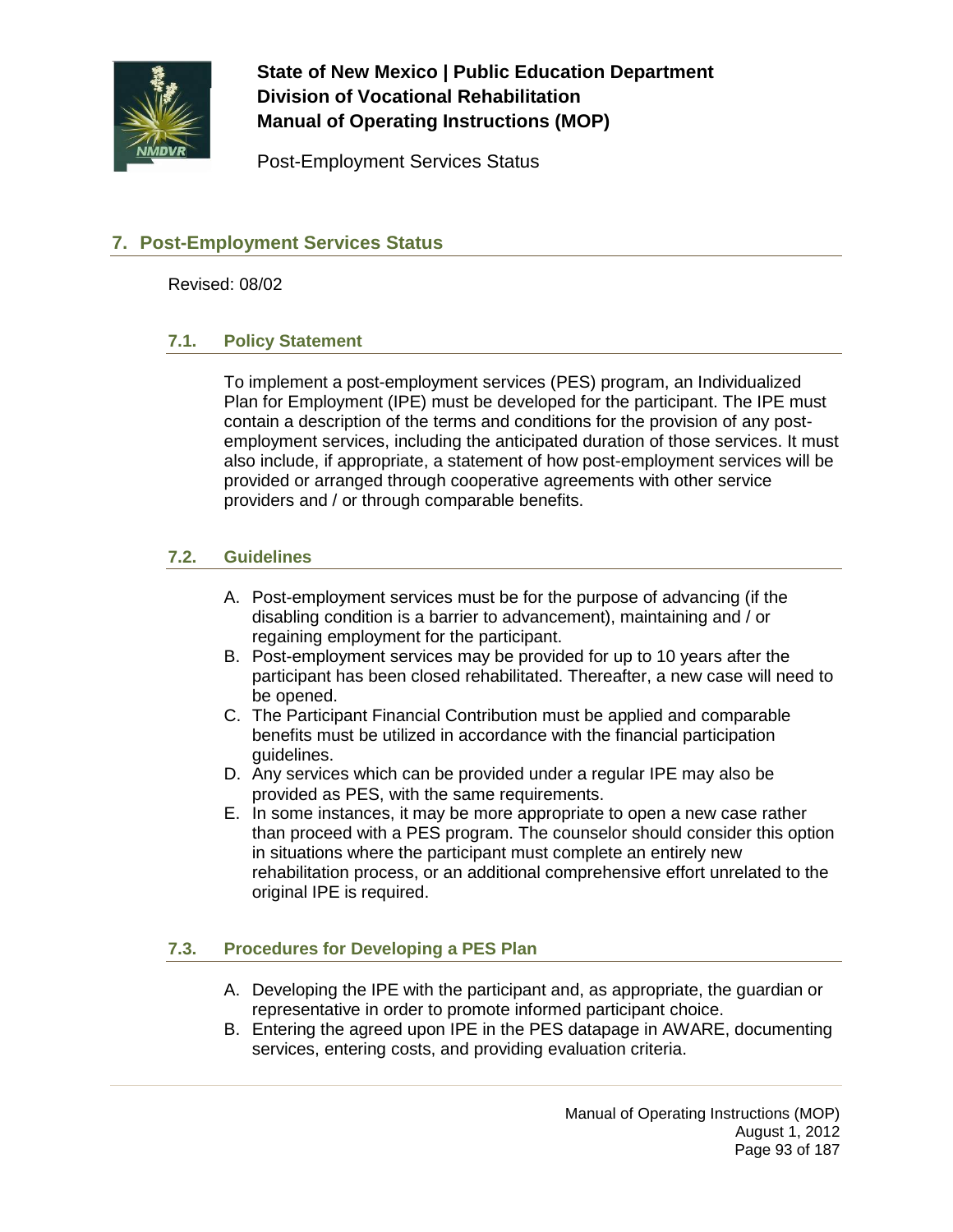

Post-Employment Services Status

- C. Obtaining supervisor approval as necessary. A copy of the IPE and a copy of the Participant Rights and Responsibilities form must also be provided to the participant.
- D. Closing the PES plan. The PES plan is closed from the PES datapage in AWARE. The PES plan may be closed as employment "maintained" or "not maintained." See [AWAREHelp.](http://aware/XTEND/OnlineDoc/02Participant%20Module/PES%20Plan%20Addendum%20A.htm)
- E. The Plan must be signed by the counselor and participant.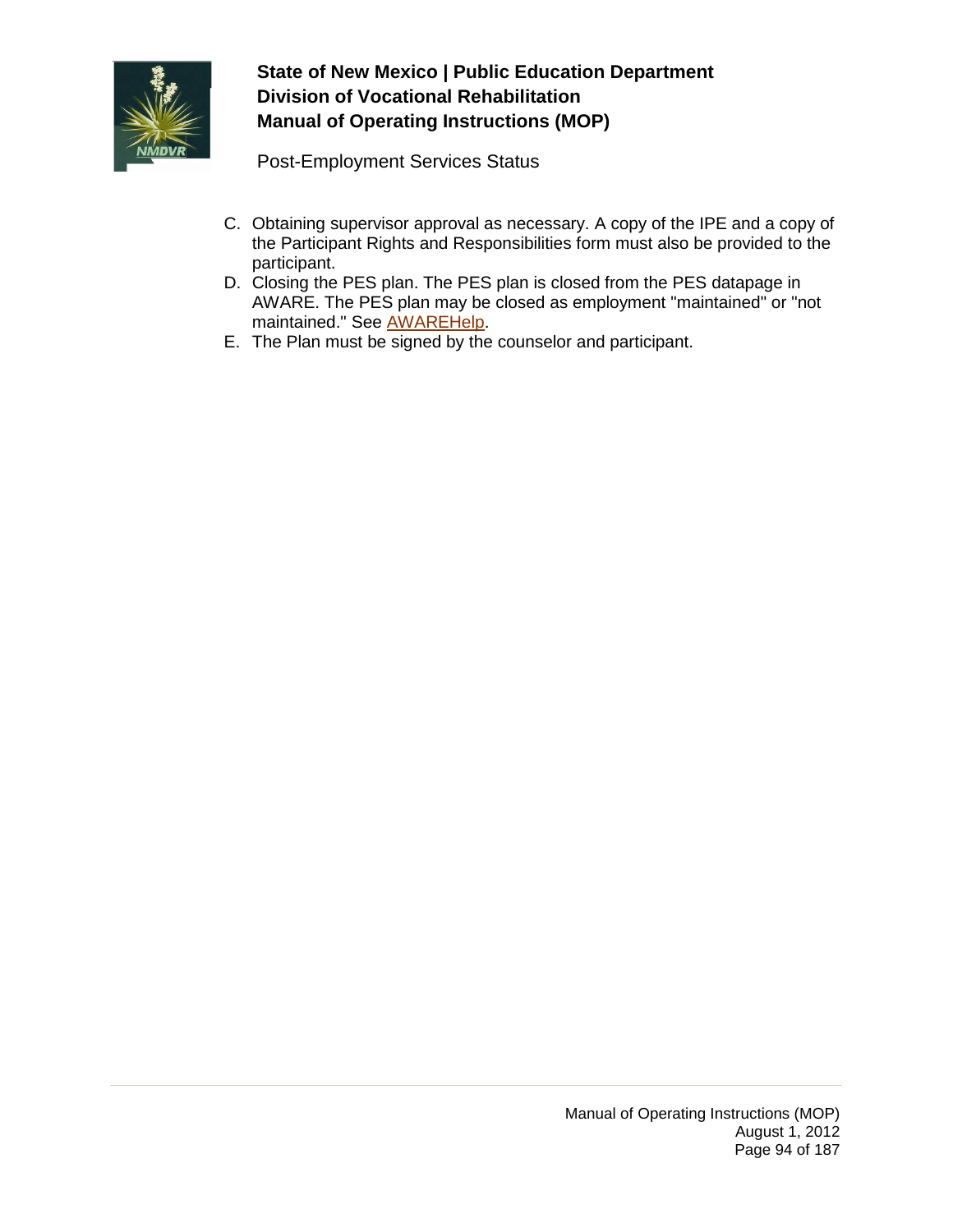

Closure Status

### **8. Closure Status**

Revised: 08/02

#### **8.1. Policy Statement**

The types of case closures that can occur include - "rehabilitated" and "other than rehabilitated." Cases closed "rehabilitated" are considered successful employment outcomes. Cases closed "other than rehabilitated" involve all other types of closures including those closed from applicant status, eligible status, and service status. Cases served in Post-Employment status can be closed based on an outcome of employment being "maintained" or "not maintained."

The specific criteria outlined in the guidelines section must be met when proceeding with a case closure. In all instances, a closure letter must be sent to the participant outlining the reason(s) for closure and the availability of Post-Employment services (for participants closed rehabilitated). A copy of the letter must be kept in the hard case file. The participant should also be provided with a copy of the Participant Rights and Responsibilities form, and when possible, provided with an explanation of their rights through appropriate modes of communication.

#### **8.2. Guidelines**

#### 8.2.1. Closed "Rehabilitated"

A participant has achieved an employment outcome and can be considered "rehabilitated" when:

- A. The provision of substantial services under the participant's Individualized Plan for Employment (IPE) has contributed to the achievement of the employment outcome.
- B. The employment outcome is consistent with the participant's strengths, resources, priorities, concerns, abilities, capabilities, interests, and informed choice.
- C. The employment outcome is in the most integrated setting possible, consistent with the individual's informed choice.
- D. The individual has maintained the employment outcome for a period of at least 90 days.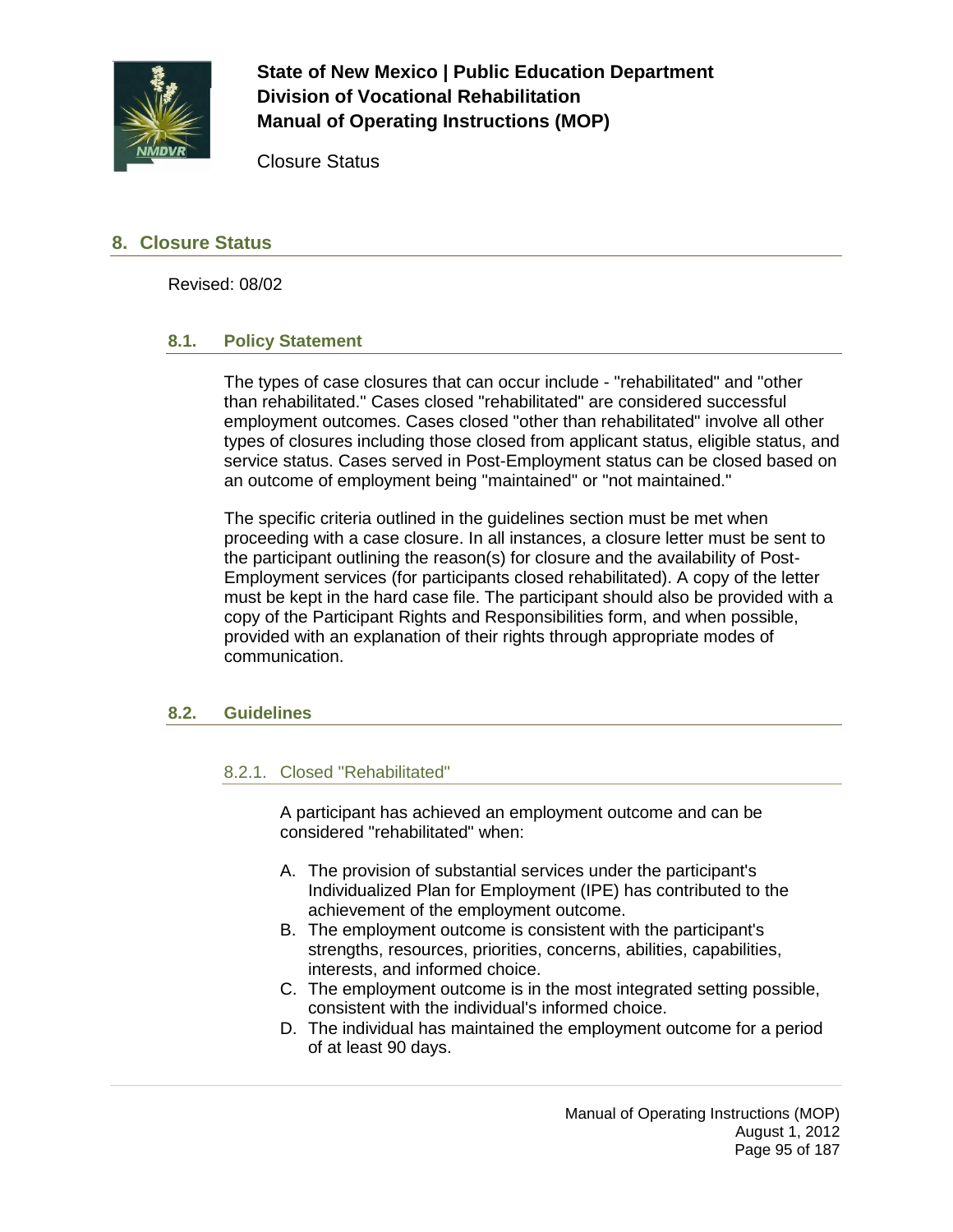

Closure Status

- E. The participant and the VR counselor consider the employment outcome to be satisfactory and agree that the individual is performing well on the job.
- F. The participant's job is compatible with the employment goal identified in their IPE.

If a participant accepts a job that is contraindicated by the disability, not commensurate with abilities, in a different field from that for which they trained, the counselor may consider it as a successful rehabilitation if:

- A. After counseling is provided to point out the reasons it is considered questionable or unsuitable, the participant still accepts the job; and
- B. VR services were a significant factor in the vocational adjustment leading to employment and the case record reflects this; and
- C. The IPE has been amended to reflect the employment goal of the chosen occupation.

### 8.2.2. Closed "Other Than Rehabilitated"

"Other than rehabilitated" closures can occur for the following reasons in applicant status:

- Death
- Disability too severe/unable to benefit from services (with clear and convincing evidence available through use of Trial Work Experiences or Extended Evaluation)
- Does not require vocational rehabilitation services
- Failure to cooperate
- Institutionalized
- No impairment
- No impediment to employment
- Refused services or no further services needed
- Unable to locate, contact or moved.

"Other than rehabilitated" closures can occur for the following reasons in eligible and service status:

- Death
- Disability too severe/unable to benefit from services
- Failure to cooperate
- Institutionalized
- Refused services or no further services needed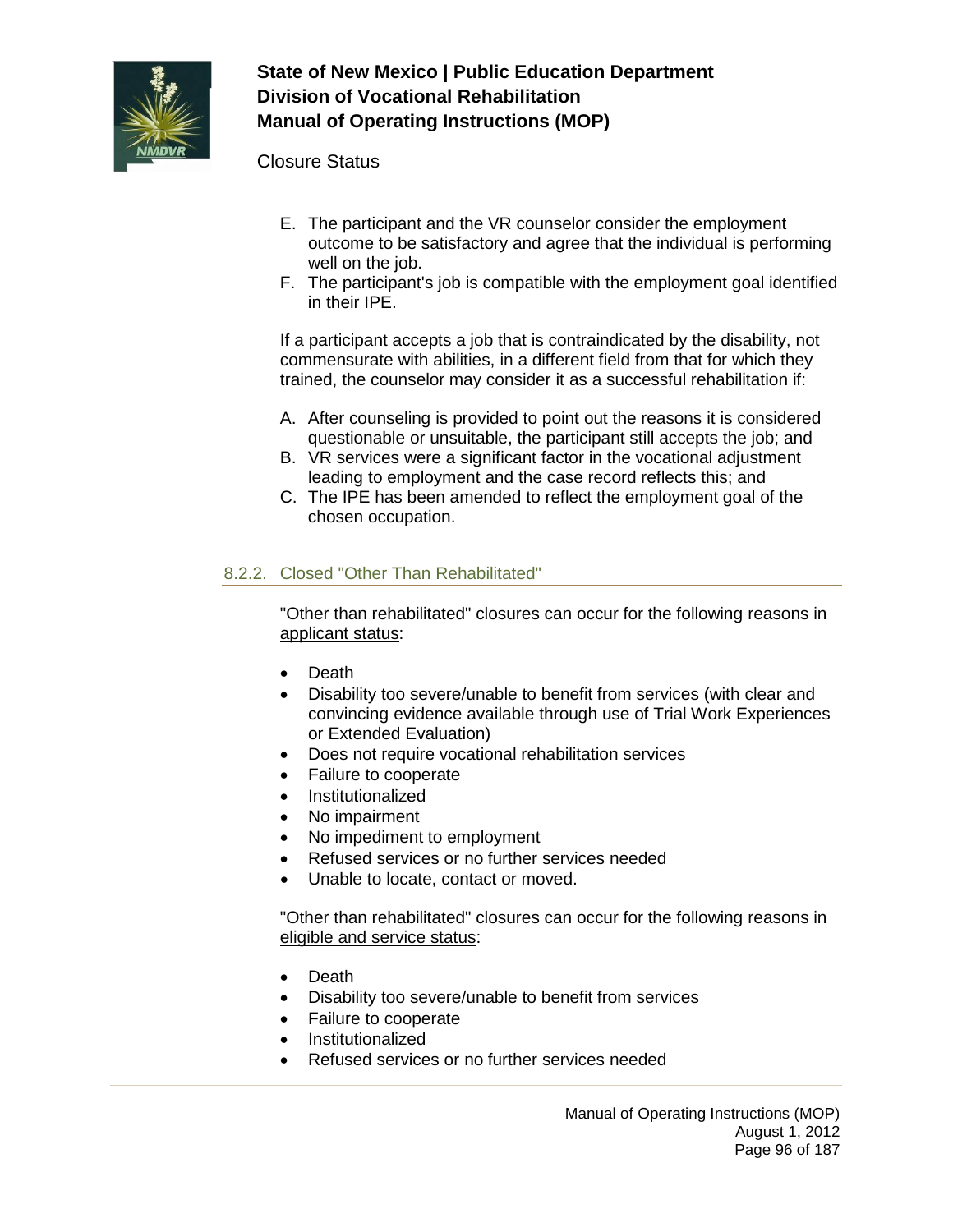

### Closure Status

• Unable to locate, contact or moved.

### 8.2.3. Closures from Post-Employment Services

Closures from Post-Employment services are either:

- Employment maintained or regained; or
- Not employed, no further services at this time

### **8.3. Procedures**

#### 8.3.1. Closed "Rehabilitated"

To close a case "rehabilitated":

- A. Validate through the participant, guardian, representative if appropriate, community rehabilitation provider staff, and / or employer (verbally or in writing) that the participant has achieved suitable employment for at least 90 days, assuming the other criteria have been met.
- B. Verify that the participant is receiving minimum wage or higher to meet the criteria for competitive employment.
- C. If the participant is employed in a non-competitive position and / or receiving less than minimum wage, the counselor should:
	- Ensure that a Department of Labor waiver has been provided confirming that the wage is approved; or
	- In the case of self-employment, review the wages and benefits to ensure that they are commensurate with what other individuals in the industry are receiving.
	- Consult with the participant to make sure that they are informed and choose to receive these wages.
- D. Discuss the closure with the participant, the guardian, or representative as appropriate to determine if Post-Employment services will be needed.
- E. In conjunction with obtaining supervisory approval, complete the closure datapage in AWARE which includes:
	- Documenting whether the supported employment outcome was met or not (for Supported Employment cases).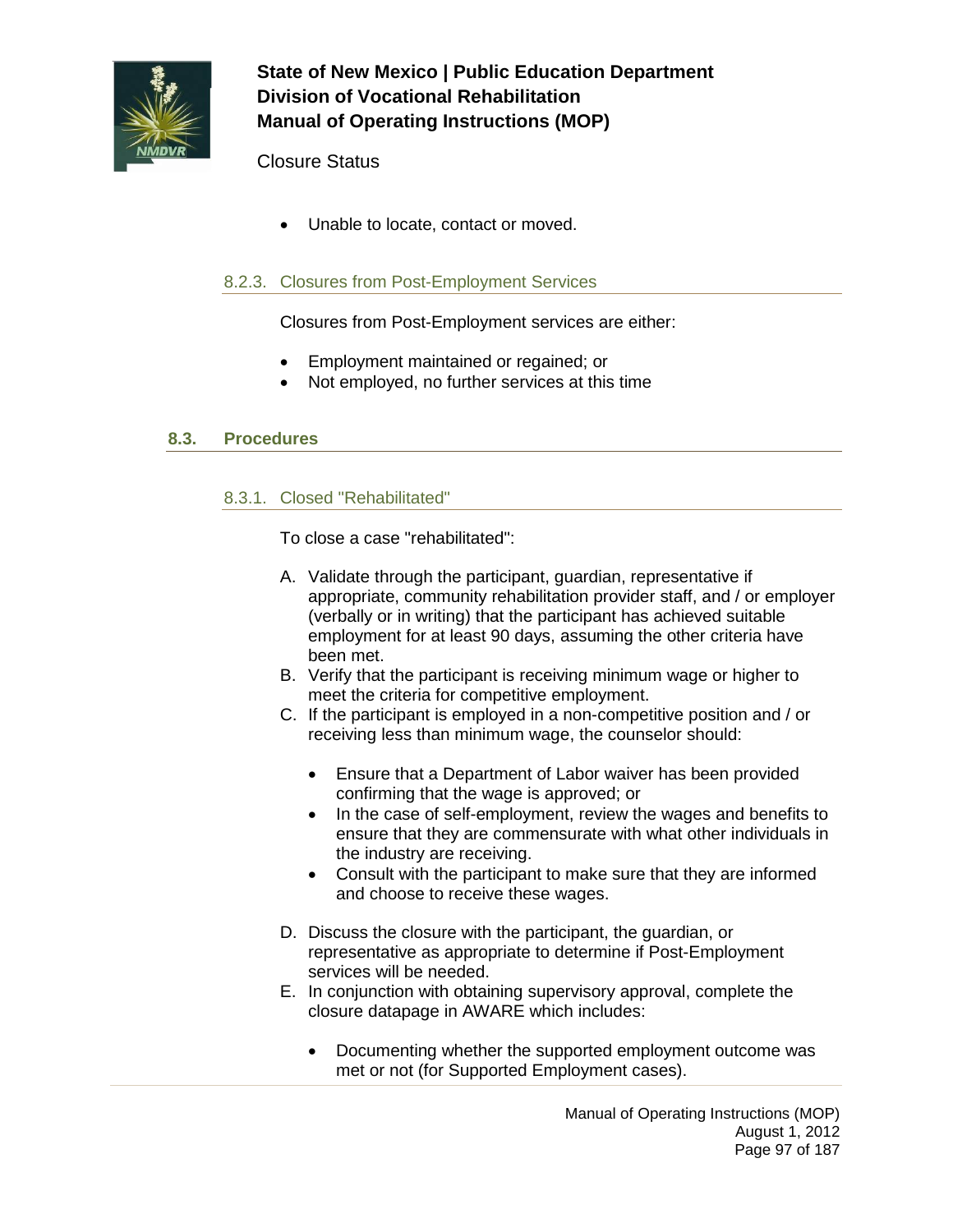

Closure Status

- Completing the rest of the required data fields
- Documenting in the narrative field the reason and rationale for closure
- F. Printing a copy of the closure datapage and inserting it in the hard case file.
- G. Send the participant a closure letter describing the reason for closure and the availability of Post-Employment services along with a copy of the Participant Rights and Responsibilities form. Insert a copy of the closure letter in hard case file. Inform the participant of their rights and responsibilities through appropriate modes of communication and in writing, and document that this occurred.
- H. Pay or cancel any outstanding authorizations associated with the case.

## 8.3.2. Closed "Other Than Rehabilitated"

To close a case "other than rehabilitated" from applicant status:

- A. If the case is being closed because the counselor is unable to locate or contact the participant, a reasonable effort to contact the participant must be made and documented in a case note(s).
- B. If the case is being closed because of a failure to cooperate, document in a case note(s) the reasons and incidents that led to this conclusion.
- C. If the case is being closed because the participant does not require VR services, has no impairment, or has no impediment to employment, document the reason in a case note.
- D. If the case is being closed because the participant's disability is too severe and he/she is unable to benefit from services in terms of an employment outcome, there must be clear and convincing evidence that this is the case and this must be documented into the case record. Additionally, a program must have been developed in Trial Work Experiences and / or Extended Evaluation prior to proceeding with this type of closure. When an applicant has been determined incapable of benefiting from VR services, a referral must be made to a local extended employment provider.
- E. If the case is being closed because the participant makes an informed choice to pursue extended employment as their employment goal, the participant must be referred to a local extended employment provider.
- F. Discuss the closure with the participant, the guardian, or representative as appropriate.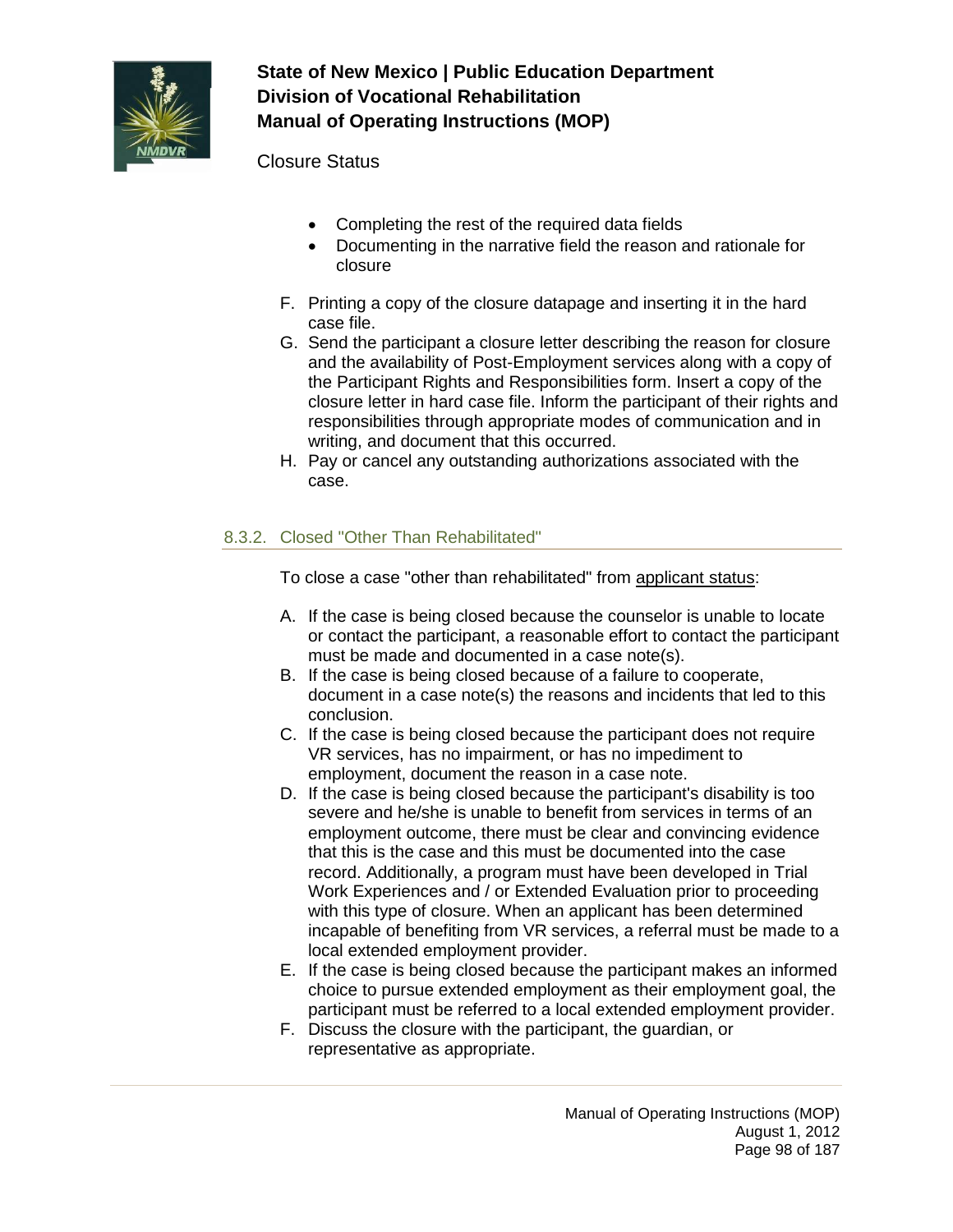

Closure Status

- G. In conjunction with obtaining supervisory approval as necessary, complete the closure datapage in AWARE which includes:
	- Completing the required data fields
	- Documenting in the narrative field the reason and rationale for closure
	- Printing a copy of the closure datapage and inserting it in the hard case file.
- H. Send the participant a closure letter describing the reason for closure along with a copy of the Participant Rights and Responsibilities form. Insert a copy of the closure letter in hard case file. Inform the participant of their rights and responsibilities through appropriate modes of communication and in writing, and document that this occurred (or the reason that this did not occur if it is not possible).
- I. Pay or cancel any outstanding authorizations associated with the case.

To close a case "other than rehabilitated" from eligible, service or employed status:

- A. If the case is being closed because the counselor is unable to locate or contact the participant, a reasonable effort to contact the participant must be made and documented in a case note(s).
- B. If the case is being closed because of a failure to cooperate, document in a case note(s) the reasons and incidents that led to this conclusion.
- C. If the case is being closed because the participant makes an informed choice to pursue extended employment as their employment goal, the participant must be referred to a local extended employment provider.
- D. As able, discuss the closure with the participant, the guardian, or representative as appropriate.
- E. In conjunction with obtaining supervisory approval as necessary, complete the closure datapage in AWARE which includes:
	- Completing the required data fields
	- Documenting in the narrative field the reason and rationale for closure
	- Printing a copy of the closure datapage and inserting it in the hard case file.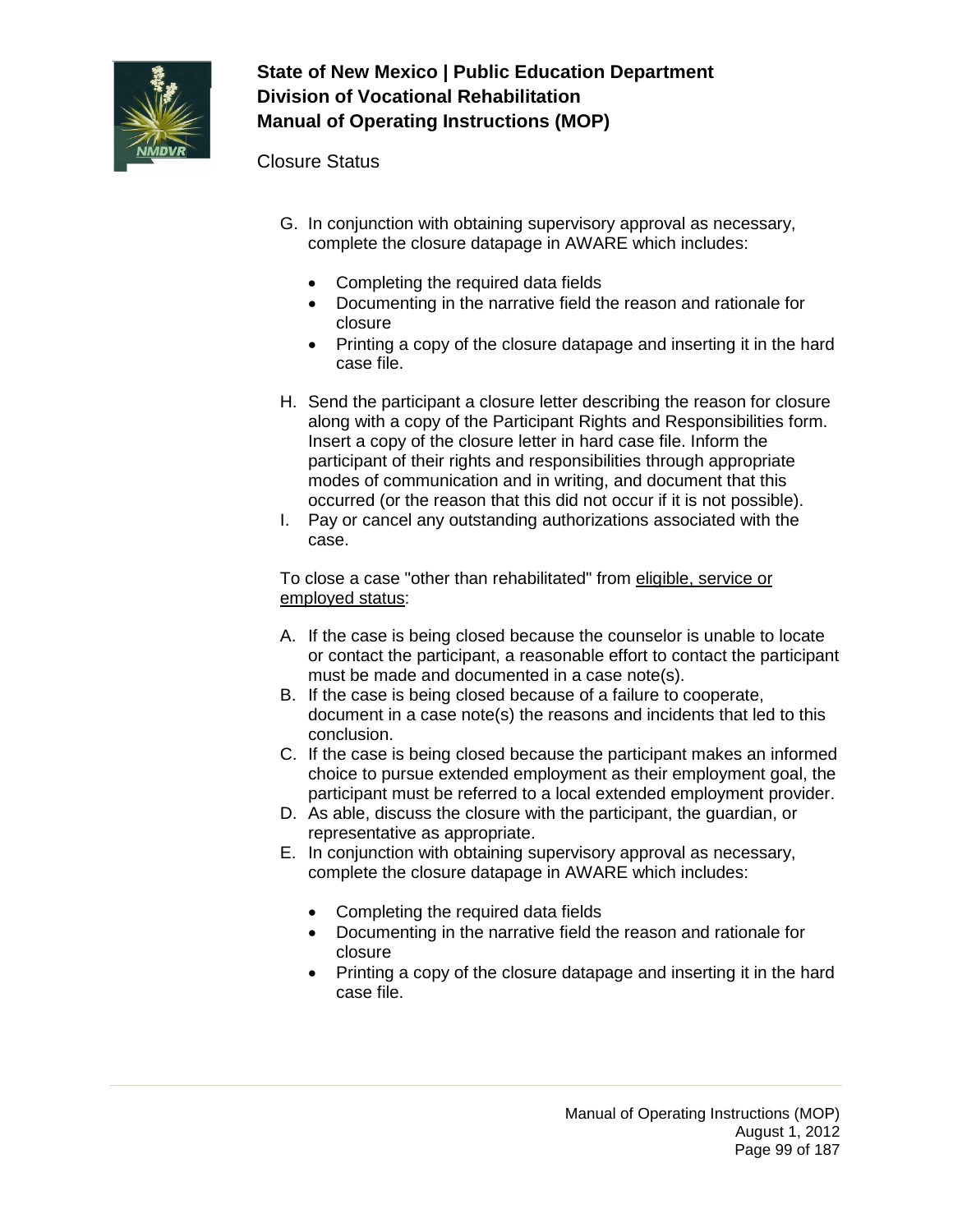

Closure Status

- F. Send the participant a closure letter describing the reason for closure along with a copy of the Participant Rights and Responsibilities form. Insert a copy of the closure letter in hard case file. Inform the participant of their rights and responsibilities through appropriate modes of communication and in writing, and document that this occurred (or the reason that this did not occur if it is not possible).
- G. Pay or cancel any outstanding authorizations associated with the case.

### 8.3.3. Closures from Post-Employment Services

To close a case from Post-Employment services:

- A. Discuss the closure with the participant, the guardian, or representative as appropriate.
- B. In conjunction with obtaining supervisory approval, complete the Post-Employment services datapage in AWARE which includes:
	- Selecting the reason for closure employment maintained or regained; or not employed, no further services at this time.
	- Completing the other required data fields
	- Documenting in the narrative field the reason and rationale for closure
	- Printing a copy of the Post-Employment services datapage and inserting it in the hard case file.
- C. Send the participant a closure letter describing the reason for closure along with a copy of the Participant Rights and Responsibilities form. Insert a copy of the closure letter in hard case file. Inform the participant of their rights and responsibilities through appropriate modes of communication and in writing, and document that this occurred (or the reason that this did not occur if it is not possible).
- D. Pay or cancel any outstanding authorizations associated with the case.

### **8.4. Annual Review of Closed Cases**

Case reviews are required on closed cases as follows: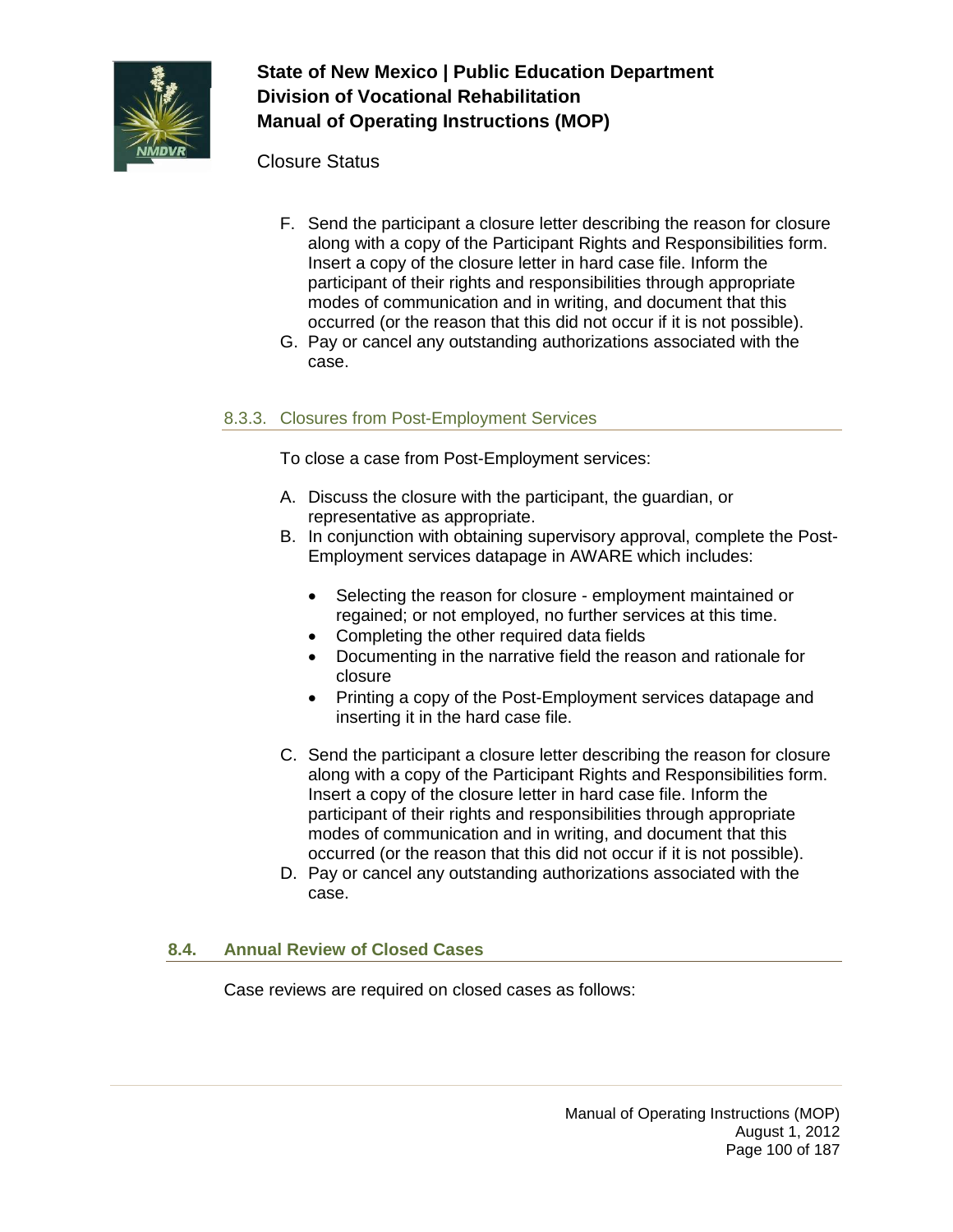

Closure Status

8.4.1. Cases Closed "Rehabilitated" Receiving Sub-Minimum Wage Under Fair Labor Standards Act (FLSA)

Supported employment cases closed rehabilitated with the participant receiving sub-minimum wage under 14C of FLSA, working towards minimum wage, require an annual review for at two years and thereafter if requested by the participant or representative. Purpose of the review is to reevaluate the interests, priorities and needs of the individual with respect to competitive employment or training for competitive employment.

The AWARE "follow-up" datapage must be completed when doing a review. In instances where the participant or representative opt to have subsequent annual reviews, the redo button should be selected indicating that the "participant requests another follow-up next year." This will allow for tracking in AWARE. The datapage must be printed and signed by the participant, or as appropriate, the guardian or representative. See [AWAREHelp.](http://aware/XTEND/OnlineDoc/02Participant%20Module/Follow-Up.htm)

### 8.4.2. Cases Closed Working in an Extended Employment Setting

If the participant was closed working in an extended employment setting, an annual review is required for two years and thereafter if requested by the participant or representative. The purpose of the review is to reevaluate the interests, priorities and needs of the individual with respect to training for competitive employment. Prior to 10/01/01, participants may have been closed "successfully rehabilitated" working in an extended employment setting, however, after 10/01/01, these cases will all be closed "other than rehabilitated".

The AWARE "follow-up" datapage must be completed when doing a review. In instances where the participant or representative opt to have a review done in another year, the redo button should be selected indicating that the "participant requests another follow-up next year." This will allow for tracking in AWARE. The datapage must be printed and signed by the participant, or as appropriate, the guardian or representative. See [AWAREHelp.](http://aware/XTEND/OnlineDoc/02Participant%20Module/Follow-Up.htm)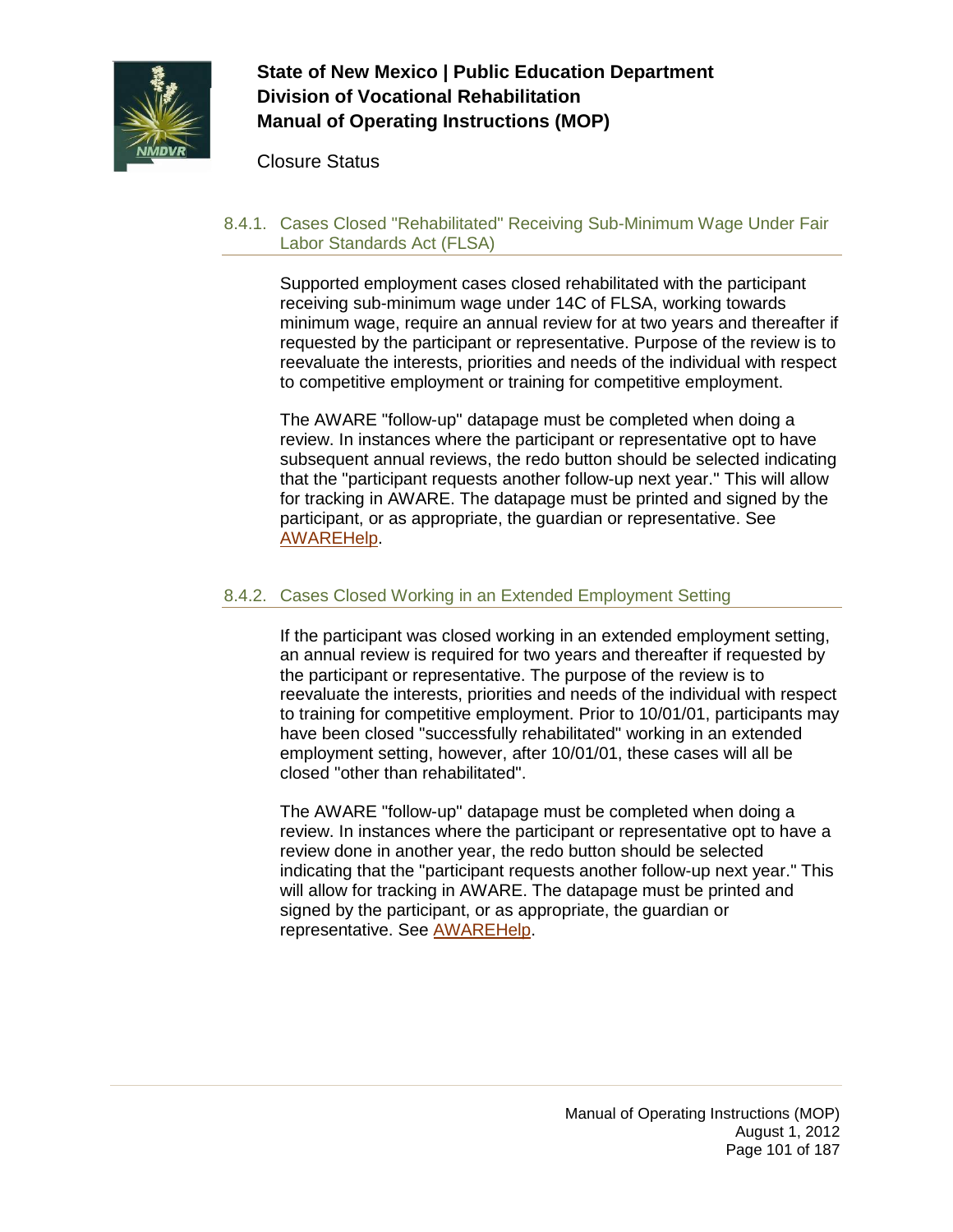

Closure Status

### 8.4.3. Cases Closed Due to Ineligibility

In instances where the participant was closed due to ineligibility because the participant was "unable to benefit from VR services in terms of achieving an employment outcome", an annual review must take place within one year and thereafter if requested by the participant. The purpose of the review is to assess the individual's circumstances to determine their current appropriateness for VR services.

This review does not have to occur if:

- A. the individual has refused the review, or
- B. the individual is no longer present in the State, or
- C. the individual's whereabouts are unknown, or
- D. the individual's medical condition is rapidly progressive or terminal.

The AWARE "follow-up" datapage must be completed when doing a review or to document reasons for waiving the review. In instances where the participant opts to have review done the following year, the redo button should be selected indicating that the "participant requests another follow-up next year." This will allow for tracking in AWARE. See [AWAREHelp.](http://aware/XTEND/OnlineDoc/02Participant%20Module/Follow-Up.htm)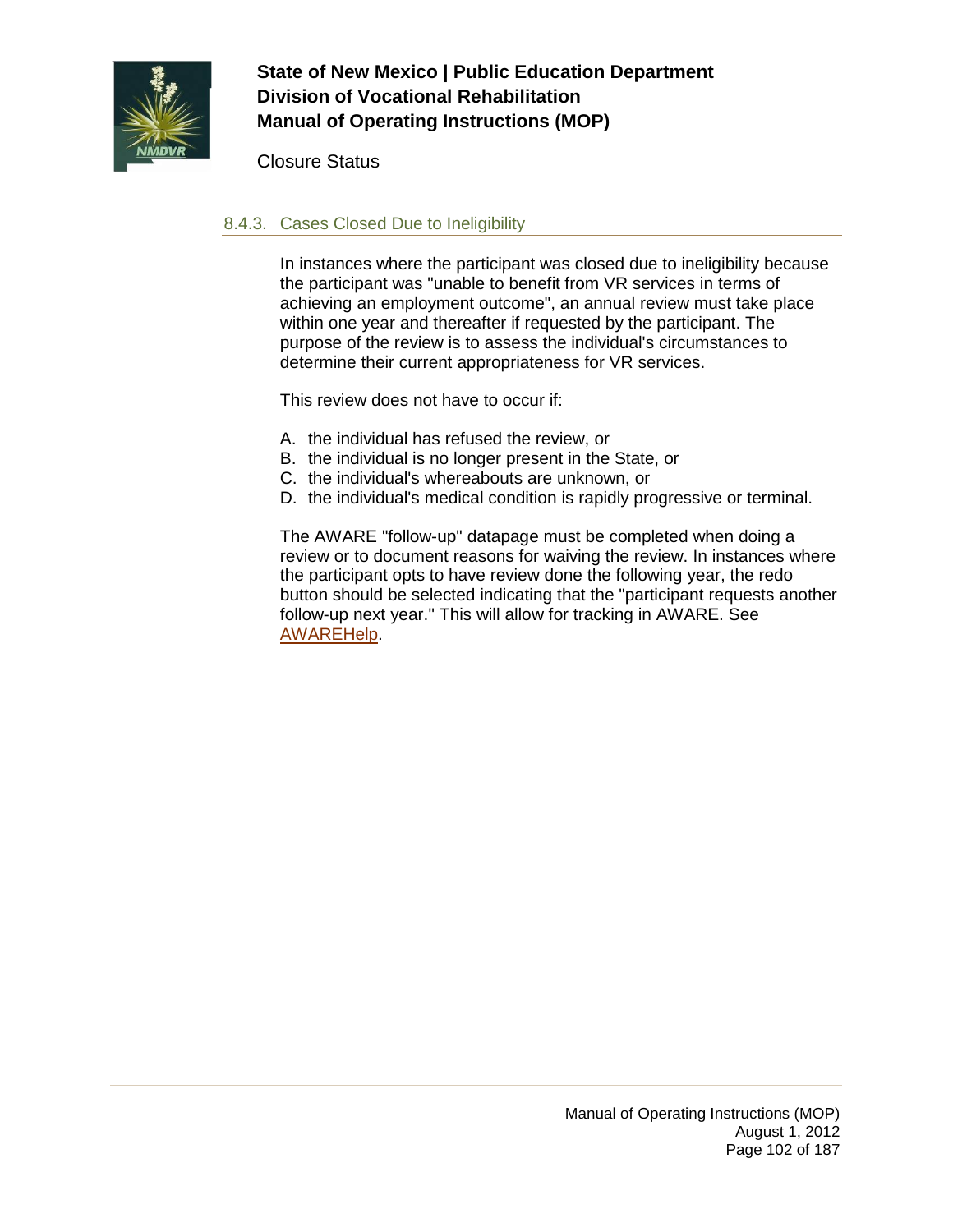

Service Status / Scope of Services

### **9. Service Status / Scope of Services**

Revised: 08/03

#### **9.1. Policy statement**

The New Mexico Division of Vocational Rehabilitation will ensure appropriate vocational rehabilitation services are available to determine eligibility of all applicants and to assist the eligible participants in preparing for, securing, retaining or regaining an employment outcome consistent with their strengths, resources, priorities, concerns, abilities, capabilities, interests and informed choice. Vocational rehabilitation services are provided based on the vocational rehabilitation needs of each participant and consistent with their informed choice.

### **9.2. Scope of Services**

The following services will be available to all applicants and eligible individuals and provided based on the need for the service in order to achieve the employment goal:

- A. Assessment for determining eligibility for services in accordance with Eligibility, Trial Work and Extended Evaluation requirements.
- B. Assessment for determining vocational rehabilitation needs by qualified personnel, including, if appropriate, an assessment by personnel skilled in rehabilitation technology.
- C. Referral and other services necessary to assist applicants and eligible individuals to secure needed services from other agencies.
- D. Interpreter services, including sign language and oral interpreter services, by qualified personnel for individuals who are deaf or hard of hearing and tactile interpreting services for individuals who are deafblind
- E. Rehabilitation teaching services and orientation and mobility services for individuals who are blind.
- F. Reader Services for individuals who are blind or cognitively impaired.
- G. Job-related services, including job search and placement assistance, job retention services, follow-up services, and follow-along services.
- H. Post-employment services.
- I. Other goods and services determined necessary for the individual with a disability to achieve an employment outcome, including but not limited to, items discussed in detail in the following sections.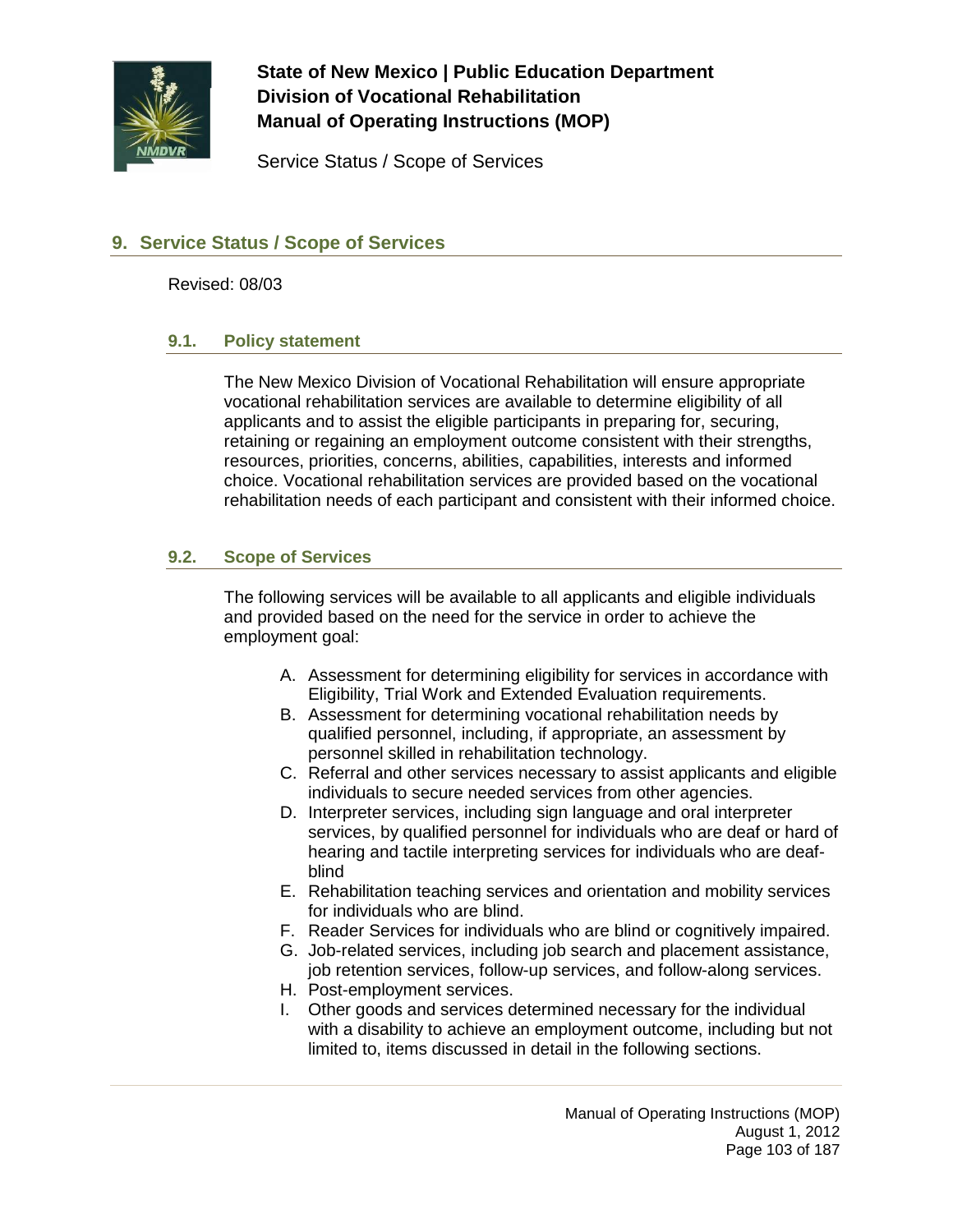

Service Status / Scope of Services

### 9.2.1. Purchase of Computer Equipment and Software

Under certain circumstances a computer and / or computer equipment may be purchased for participants when it is the most appropriate means of meeting training or employment needs. The participant must demonstrate capacity to effectively utilize the equipment requested with or without reasonable accommodation.

#### 9.2.1.1. Scope

The purchase of a computer must meet at least one of the following conditions:

- A. In the case of a self-employment plan, the computer and / or computer equipment is required for the operation of the business.
- B. In the case of a participant in a training program, the computer is required of all students in a training program and is verified by the instructor/school officials, and access to a computer cannot be addressed through the existing computer lab or similar resources offered by the school.
- C. In the case of employment, a computer is necessary for reasonable accommodation for employment when not provided by the employer.
- D. A computer is assistive technology required to facilitate the individual's full participation in a DVR sponsored training program or employment. An evaluation from a Rehab Engineer or comparable evaluator who specialized in computer aided adaptive equipment must be in the file and the evaluation must support purchase of the equipment.

#### 9.2.1.2. Guidelines

A. The Participant Financial Contribution must be applied for computer purchases in accordance with the Financial Participation Section.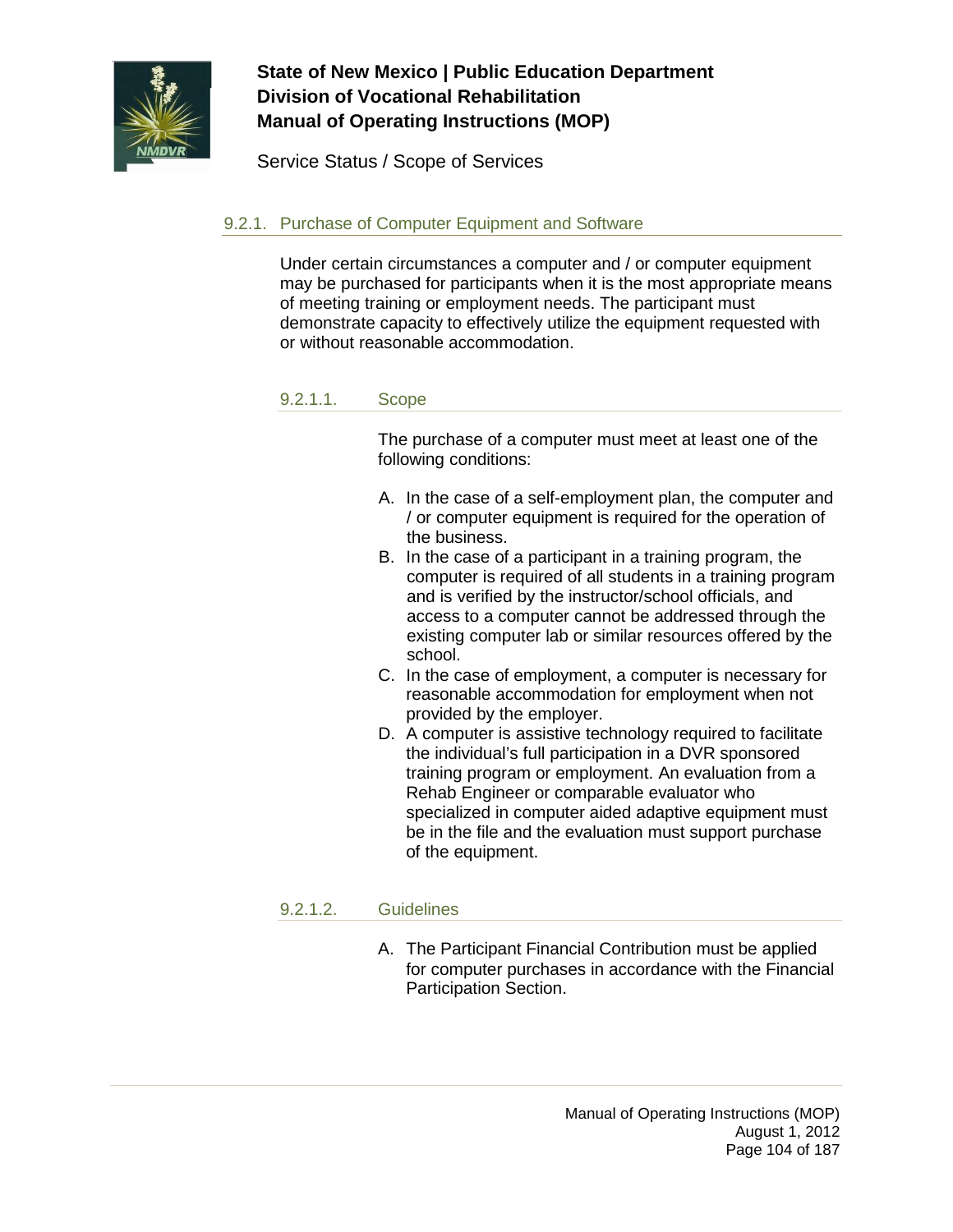

Service Status / Scope of Services

- B. Comparable services and benefits shall be explored and utilized (except when the computer is assistive technology) prior to the purchase of a computer by the agency in accordance with the Financial Participation Section. Some examples of comparable services and benefits include the following:
	- programs that have computers available for loan
	- availability of computers at training facilities such as computer labs and libraries
	- service providers who have computer labs available for participant use
	- availability of agency computer equipment which can be utilized by participants
	- review of the employer's responsibility to provide the equipment as a reasonable accommodation for employment.
- C. If a computer is needed for a short time, loan banks, rental of the equipment or utilizing pay per hour arrangement should be explored.
- D. Computers are purchased only for eligible individuals in service status with clear justification in the IPE documenting the connection between the computer and / or computer equipment to the desired employment outcome.
- E. The counselor shall assess the purpose of the computer and obtain consultation by someone with expertise in the subject area such as an employer or other businesses utilizing the same or similar equipment, to determine computer capabilities, software, hardware/ peripherals and equipment modification needs.
- F. In determining the capacity of the equipment needed, the counselor will provide only the current minimum needs as determined by present day standards.
- G. For individuals who require specialized adaptations to the computer equipment due to a disabling condition, an evaluation must be obtained through an evaluator or rehabilitation engineer who specializes in computer aided adaptive equipment. Consideration may be given to future computer needs as severity of disability(ies) warrants.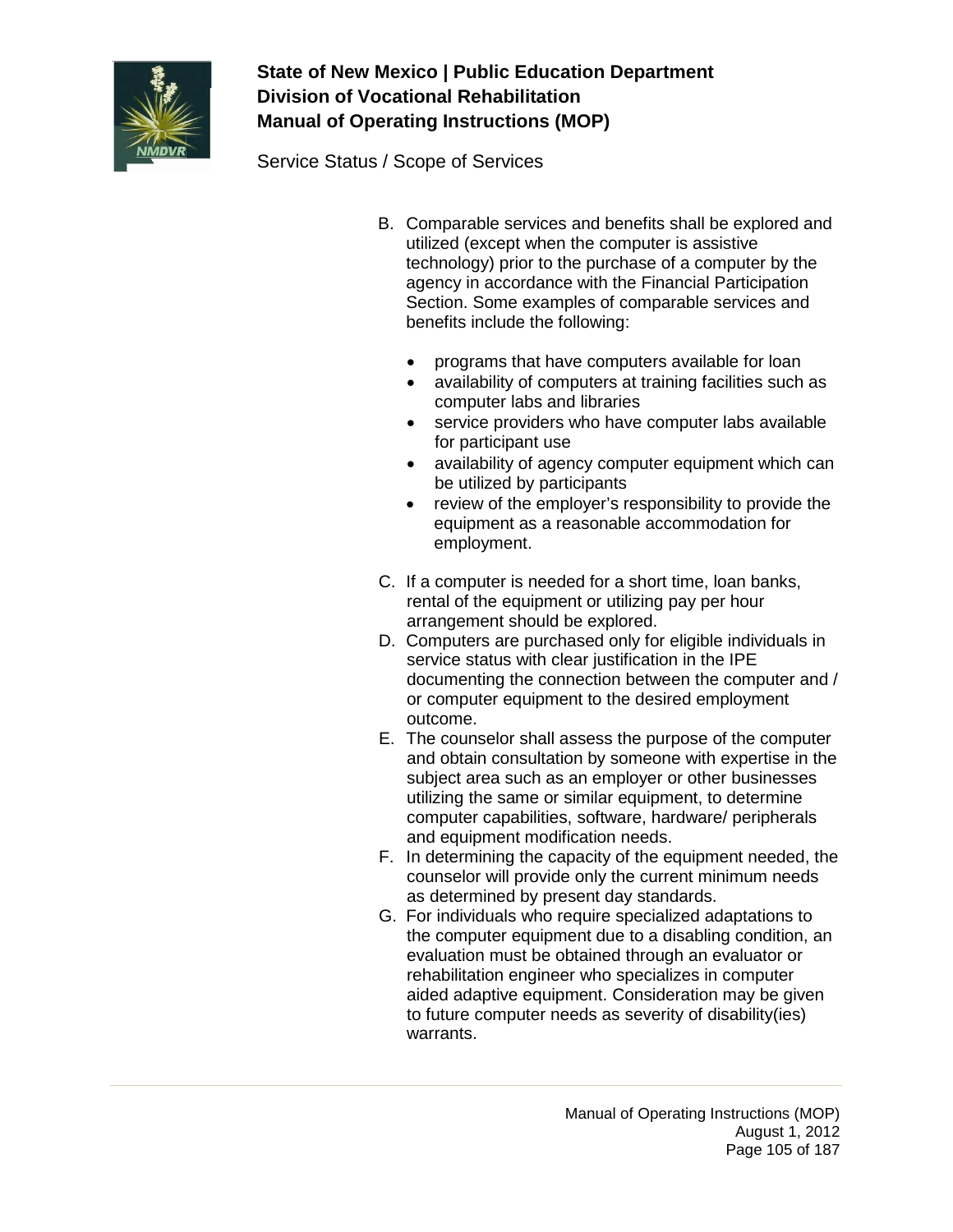

Service Status / Scope of Services

- H. Computer purchases will only be considered if the participant is able to take responsibility for the maintenance, replacement and upgrade of the equipment and software. The IPE must reflect the participant's role in maintaining, replacing and upgrading the equipment.
- I. Counselors may consider assisting with upgrades for purchased computer systems if the additional equipment or upgrade is required due to a change or progression of the disabling condition or to obtain or maintain employment.

Prior to the purchase of a computer, computer equipment, and/or software applications, the participant should present documentation or demonstrate knowledge of, or successfully complete training in basic computer skills. At a minimum, the participant should be able to demonstrate/document knowledge in three of the following areas:

- Identify computer hardware or human interface components
- Demonstrate ability to navigate between programs in an operating system (MS Windows, Mac, Linux, etc.)
- Describe the essential components of computer networks
- Use the internet
- Create documents using desktop applications
- Work with a spreadsheet
- Maintain and use an email account

### 9.2.2. Guidance and Counseling

Provision of quality guidance and counseling remains a fundamental aspect of the VR program and a key element in the successful rehabilitation of individuals with disabilities. In all cases, guidance and counseling service needs should be considered and these services may be all that is required to return the participant to work. All counseling sessions held with an applicant or eligible participant shall be documented in a case note.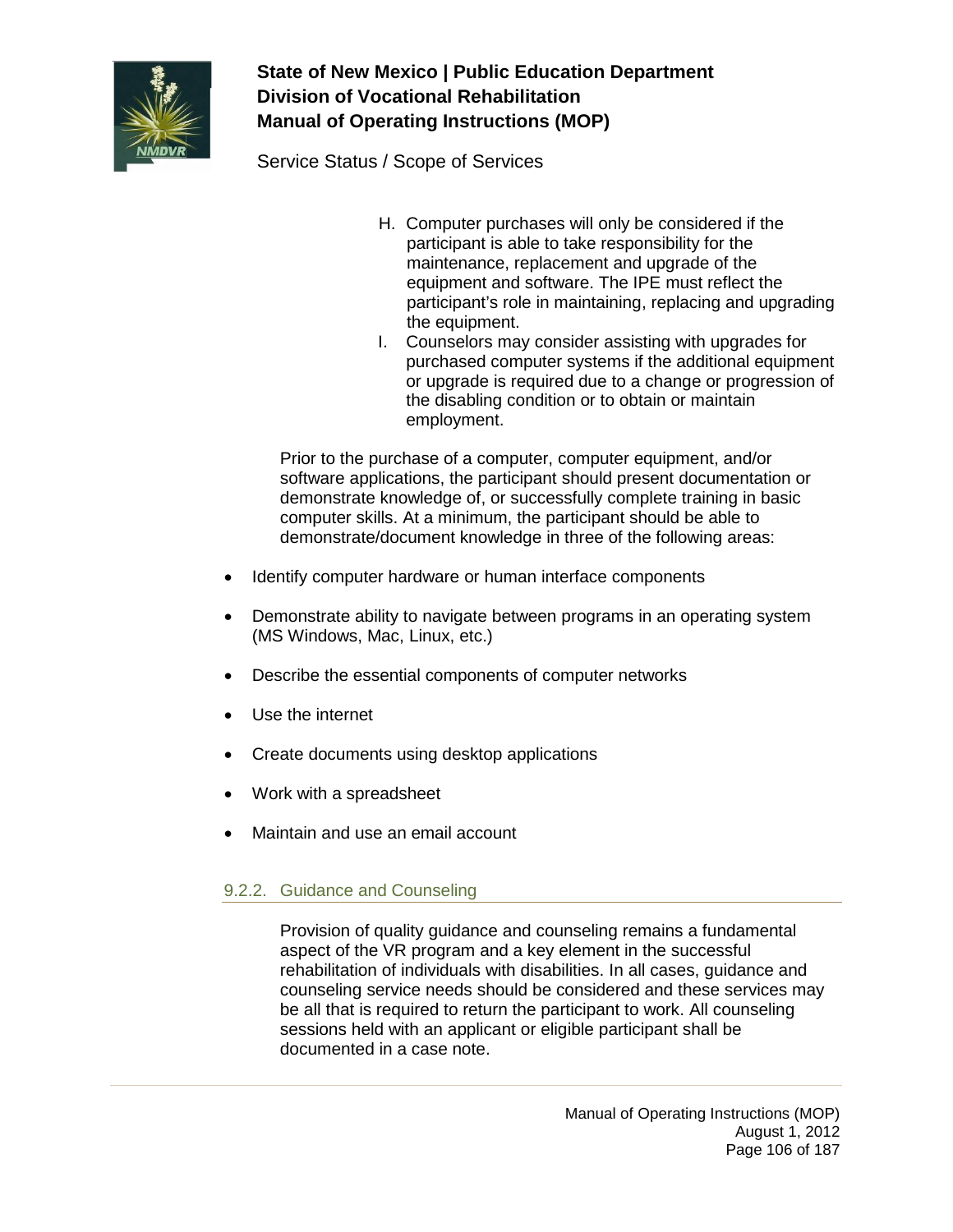

Service Status / Scope of Services

Counseling is generally provided to provide information related to:

- A. the disability and functional limitations
- B. availability of training, medical or other resources
- C. obtaining comparable benefits
- D. occupational requirements, job market trends, available openings, other vocational topics
- E. agency policies/procedures related to the rehabilitation process
- F. information regarding service providers and service options to facilitate participant choice
- G. assist participants with vocational and psychosocial adjustment to the disability
- H. provide support, coordination or assistance in obtaining needed services.

### 9.2.3. Maintenance

Maintenance is financial support provided to an applicant or eligible participant for expenses related to subsistence, such as shelter, utilities, food and personal items that are in excess of the normal expenses of the individual and that are necessary for participation in the assessment for determining eligibility and vocational rehabilitation needs or the individual's receipt of vocational rehabilitation services under an Individualized Plan for Employment (IPE). Maintenance is provided only to enable the individual to participate in an derive full benefit from other VR services.

9.2.3.1. Limitations

Maintenance is not:

- A. intended as a means for increasing the participant's standard of living;
- B. to be used as a means to pay for any previous or current expenses incurred by the participant or family member other than those extra costs of subsistence required by the applicant or eligible individual to participate in the rehabilitation process;
- C. to be provided during periods in which the IPE or other services are interrupted, such as summer vacations from school or while waiting for a VR program to begin; or
- D. intended to cover luxury items.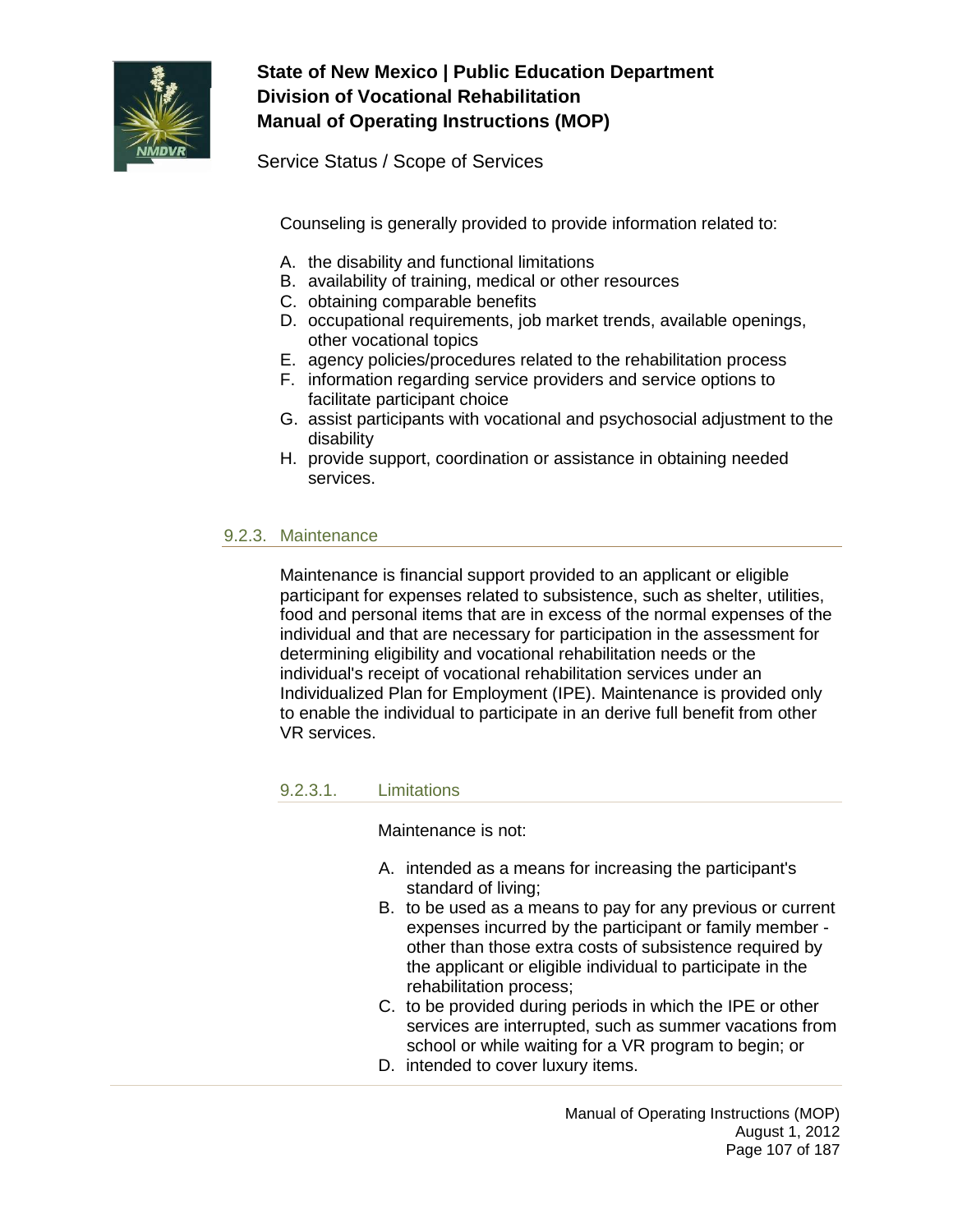

Service Status / Scope of Services

*Note: Under no circumstances should DVR attempt to resolve a participant's debt or financial difficulties (e.g., making bank payments, installments on furniture or credit cards, etc.) through maintenance payments.*

#### 9.2.3.2. Guidelines

- A. Maintenance can be considered to cover a participants subsistence costs which are above and beyond their normal subsistence costs and are a direct result of participating in the assessment for eligibility of VR services or planned services in an approved IPE.
- B. The Participant Financial Contribution must be applied in accordance with the Financial Participation Section of this manual when providing maintenance services.
- C. Comparable Services and Benefits should be fully considered when providing any maintenance according to the Financial Participation Section of this manual. The following Comparable Services and Benefits must be applied prior to providing maintenance. In cases where the Participant is ineligible for the following services, documentation to that effect must be included in the case notes prior to providing maintenance.

Comparable Service Required:

- 1. Rent or housing subsidy
	- TANF, General Assistance
	- SSI/SSDI
	- Workers Compensation
	- City, County, HUD or other housing subsistence
- 2. Utilities
	- Same as above to offset housing expense
	- City, County or State utility subsidies
- 3. Food
	- Food Stamps
	- Commodities
- 4. Room and board while enrolled in an academic program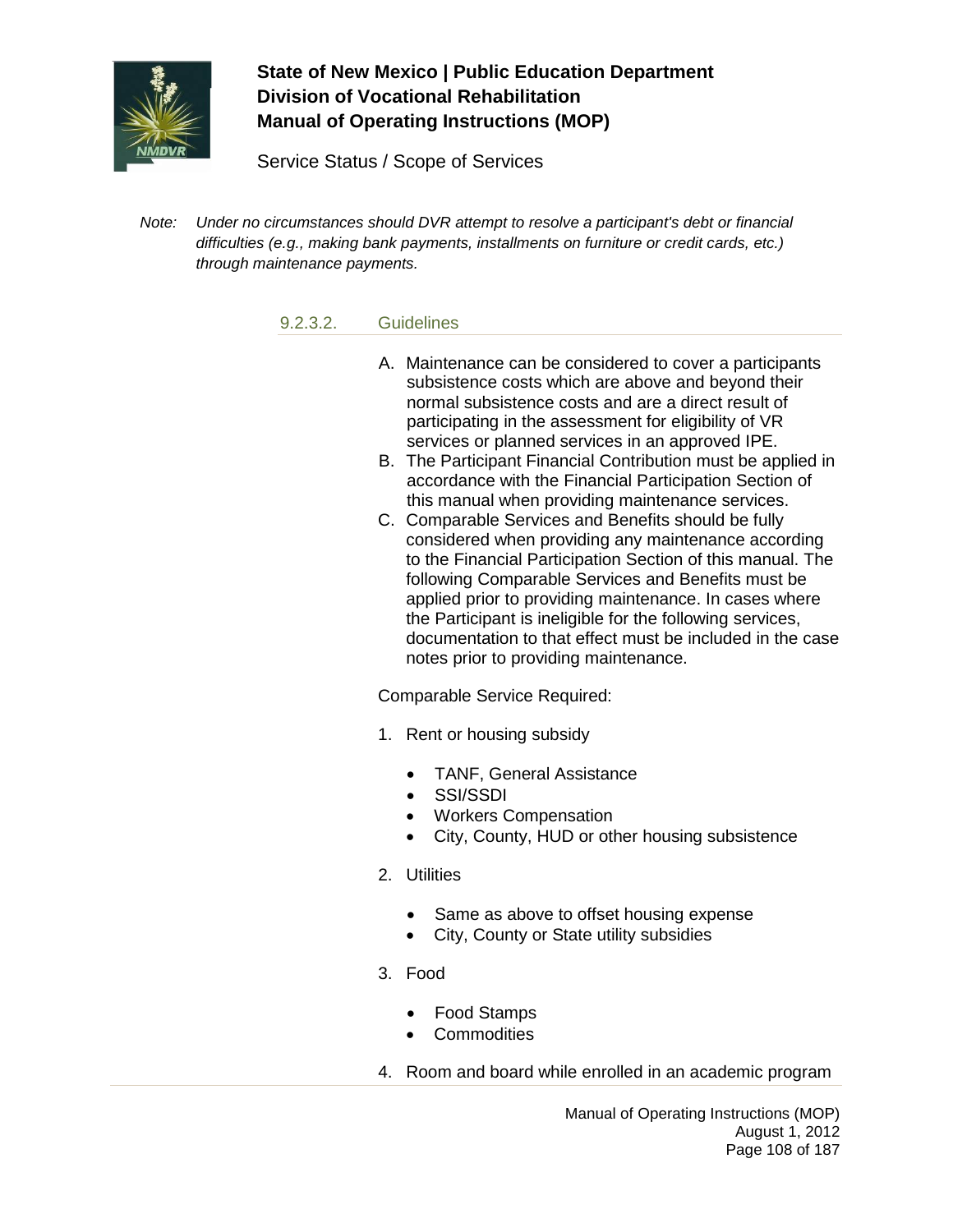

Service Status / Scope of Services

- Student federal financial aid
- *Note: It is important to review the case periodically to assess whether maintenance should be provided; or in instances when it is being provided over an extended period of time, assessment should be made about the appropriateness for continued maintenance assistance as well as changes in financial need.*

#### 9.2.3.3. Income Support Division (ISD)

Because maintenance is a subsistence payment, ISD will reduce TANF and / or General Assistance by an amount equal to the amount of DVR maintenance provided. Therefore, if a participant is receiving TANF or General Assistance it is not necessary to provide maintenance.

ISD excludes the following DVR payments in determining the participant's financial assistance eligibility and payment:

- transportation;
- medical, psychological or other therapeutic services;
- equipment, tools or stock;
- dependent care;
- training related costs; and
- other goods and services authorized directly to a vendor

### 9.2.3.4. Relocation Expenses

Relocation expenses in connection with job placement that is a significant distance from the participant's current residence can be provided when the following conditions are met:

- the move is necessary to achieve the participant's employment goal;
- job security has been established; and
- there is significant distance from the eligible individual's current residence and job site.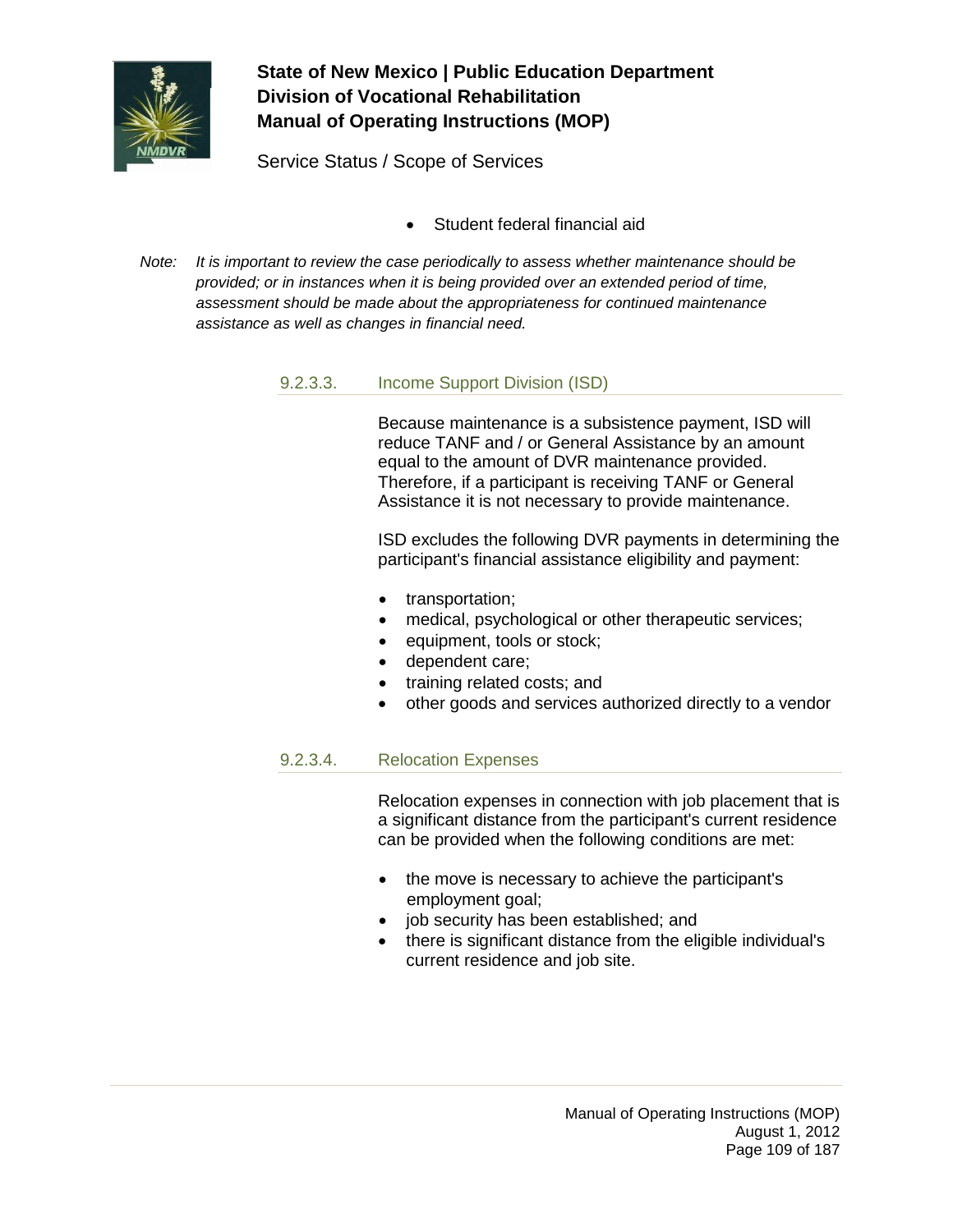

Service Status / Scope of Services

### 9.2.4. Miscellaneous Goods and Equipment

9.2.4.1. Definitions

*9.2.4.1.1. Equipment*

Mechanical items such as calculators, power tools, hand tools, etc.

*9.2.4.1.2. Goods*

Tangible commodities such as supplies, clothes, books, furniture, stock, etc.

#### 9.2.4.2. Self-Employment Equipment and Supplies

Miscellaneous goods and equipment can be purchased for an eligible participant to assist in securing, maintaining or regaining an employment outcome. Comparable services and benefits as well as the Participant Financial Contribution must be applied in accordance with the Participant Financial Participation Section. Following is a list of various equipment and goods:

#### *9.2.4.2.1. Placement Tools*

Basic tools customarily required for a worker to perform on the job and normally provided by the employee as a prerequisite to work in the field. The counselor is responsible for obtaining consultation concerning the basic tool requirements for a particular job.

#### *9.2.4.2.2. Special Tools*

Tools over and above the basic tools normally required and may be provided if needed to improve the participant's job functioning in light of the disability.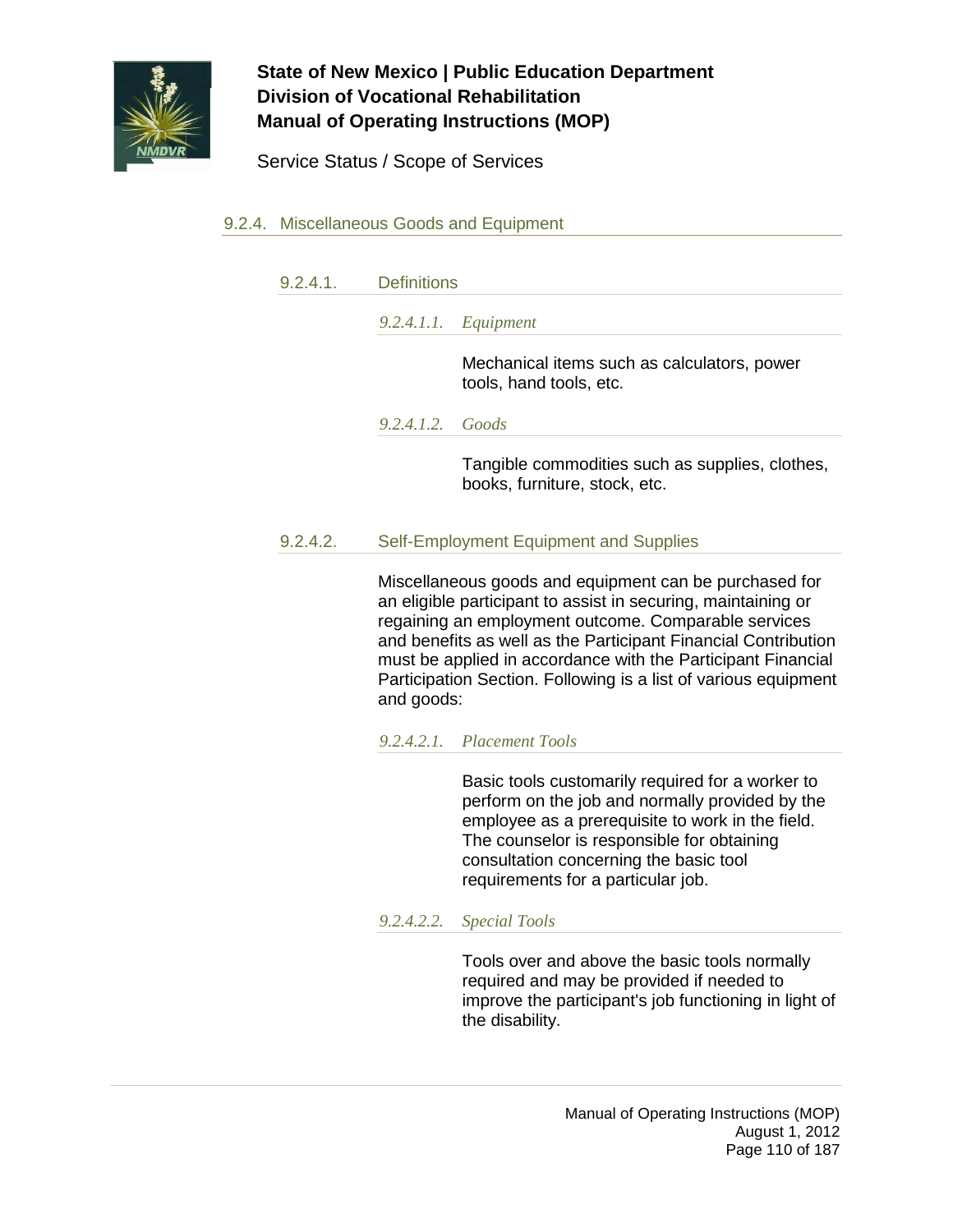

Service Status / Scope of Services

*9.2.4.2.3. Training Tools*

The basic tools required to successfully complete a training program may be provided.

*9.2.4.2.4. Special Adaptive Equipment*

A participant may be provided special adaptive equipment if required as a reasonable accommodation at the job site. Adaptive equipment may also be provided if necessary to enable the participant to participate in his/her rehabilitation program.

#### *9.2.4.2.5. Shelters*

A permanent structure may not be purchased under any circumstances. A portable, easily dismantled shelter, i.e. storage unit and utility shed, may be provided to house a selfemployment venture.

#### *9.2.4.2.6. Initial Stock*

Stock and supplies, including "startup" inventory of merchandise or goods for resale may be provided to participants entering selfemployment. The amount of items purchased should be adequate to ensure a gross profit margin that will allow for replenishment of stock without further DVR support.

#### *9.2.4.2.7. Livestock*

Livestock necessary for the establishment of a base stock, or animals for a farming or agricultural self-employment venture may be provided as well as initial supplies of seed, fertilizer, feed, etc.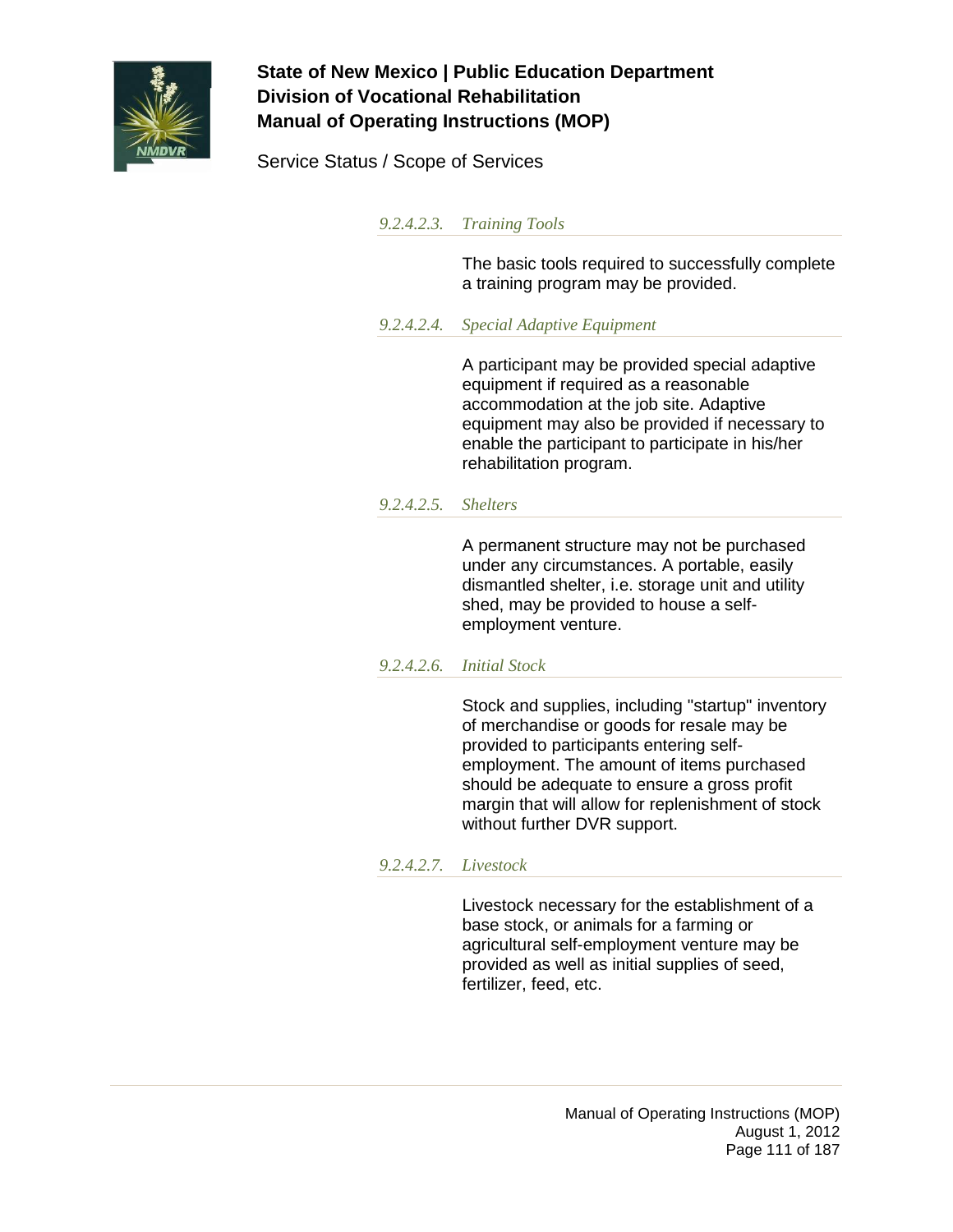

Service Status / Scope of Services

*9.2.4.2.8. Supplies*

Stationery, pens, forms and other expendable items necessary for the day-to-day operation of a small business enterprise may be provided.

#### *9.2.4.2.9. Land*

Land may not be purchased under any circumstances.

### *9.2.4.2.10. Equipment*

Appliances, apparatus, machine, fixture or furniture may be provided when required by a participant to enter employment or selfemployment.

### 9.2.5. Occupational Licenses

Occupational Licenses are any license, certificate, permit or other written governmental authorization prerequisite to entering an occupation or small business enterprise, and may be sponsored by DVR to eligible participants. Examples of Occupational Licenses include:

- Chauffeur's license for employment as a cab driver, bus driver, etc.
- Barber or beauty operator, food service, realtor, or other trade licenses
- Business licenses to operate a small business enterprise
- Certification, licensure or registration for the practice of a profession such as nursing, mental health counseling, teacher, massage therapy, psychology, law, etc.

Services in support of obtaining an Occupational License may include, but are not limited to:

- Licensure/certification/permit fees
- Transportation/lodging necessary to obtain the license
- Short-term training or study courses needed to obtain the license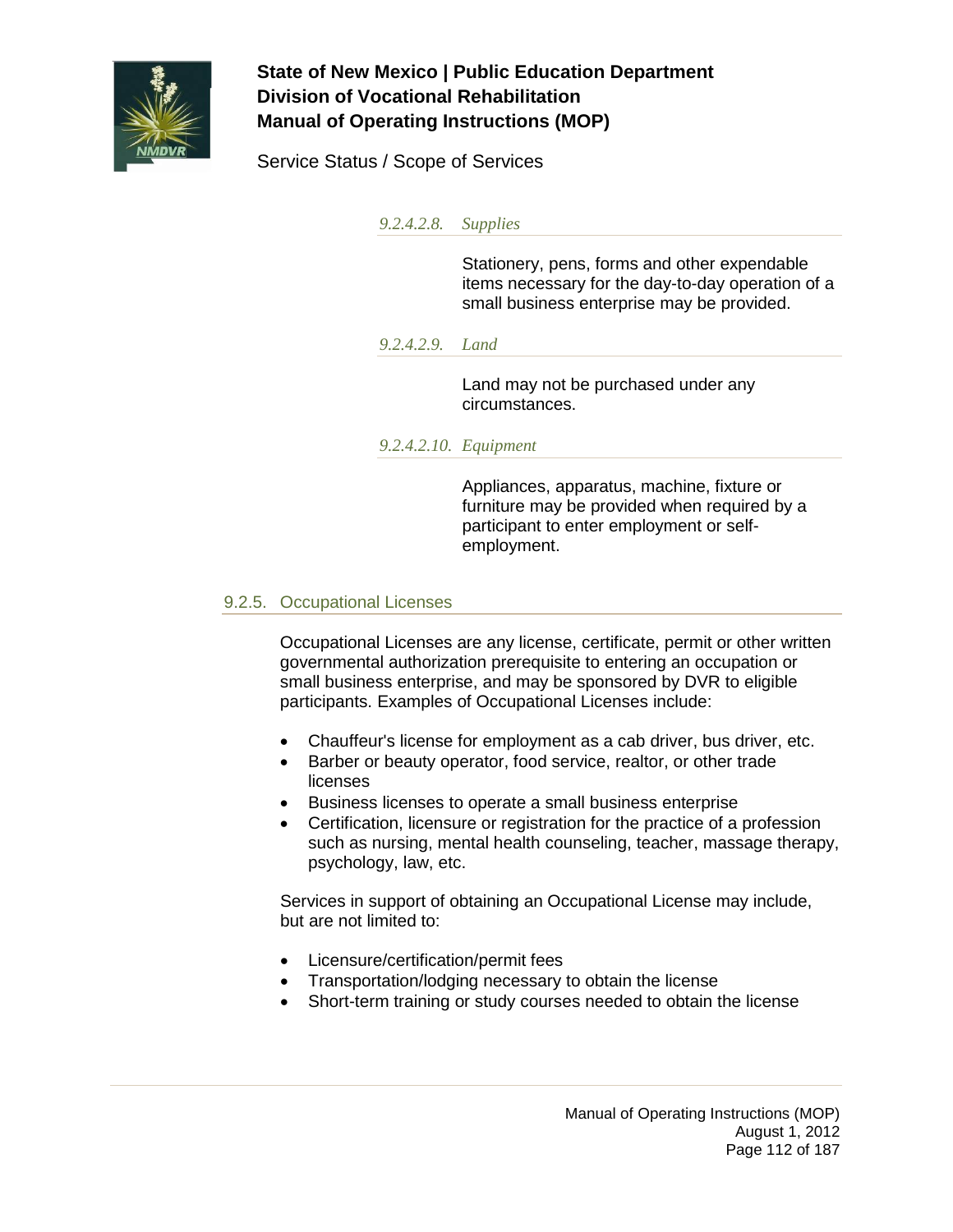

Service Status / Scope of Services

### 9.2.5.1. Guidelines for Purchasing

- A. Attention should be given to licensure/certification during development of training plans to ensure that the participant will not encounter obstacles to meeting licensure requirements (e.g. criminal records, etc.).
- B. Only licenses/certifications required by the participant to be able to work in the profession shall be covered by DVR. Other licenses that are not required, but are felt to enhance the marketability of the participant, may be provided at the counselor's discretion.
- C. Comparable Services and Benefits as well as the Participant Financial Contribution shall be applied when providing support towards licensure.

### 9.2.6. Personal Assistance Services

Personal Assistance Services are designed to assist the participant to perform daily living activities on or off the job that the individual would typically perform without assistance if non-disabled. Examples of Personal Assistance Services include attendant care services and training in managing, supervising and directing personal assistance services.

### 9.2.6.1. Requirements

- A. Personal Assistance Services must be necessary to the achievement of an employment outcome and counselor must document this relationship in the Individualized Plan for Employment.
- B. Personal Assistance Services may be provided only while the individual is receiving other vocational rehabilitation services.
- C. Comparable Services and Benefits must be applied when providing Personal Assistance Services.
- *Note: The Participant Financial Contribution cannot be applied when providing Personal Assistance Services.*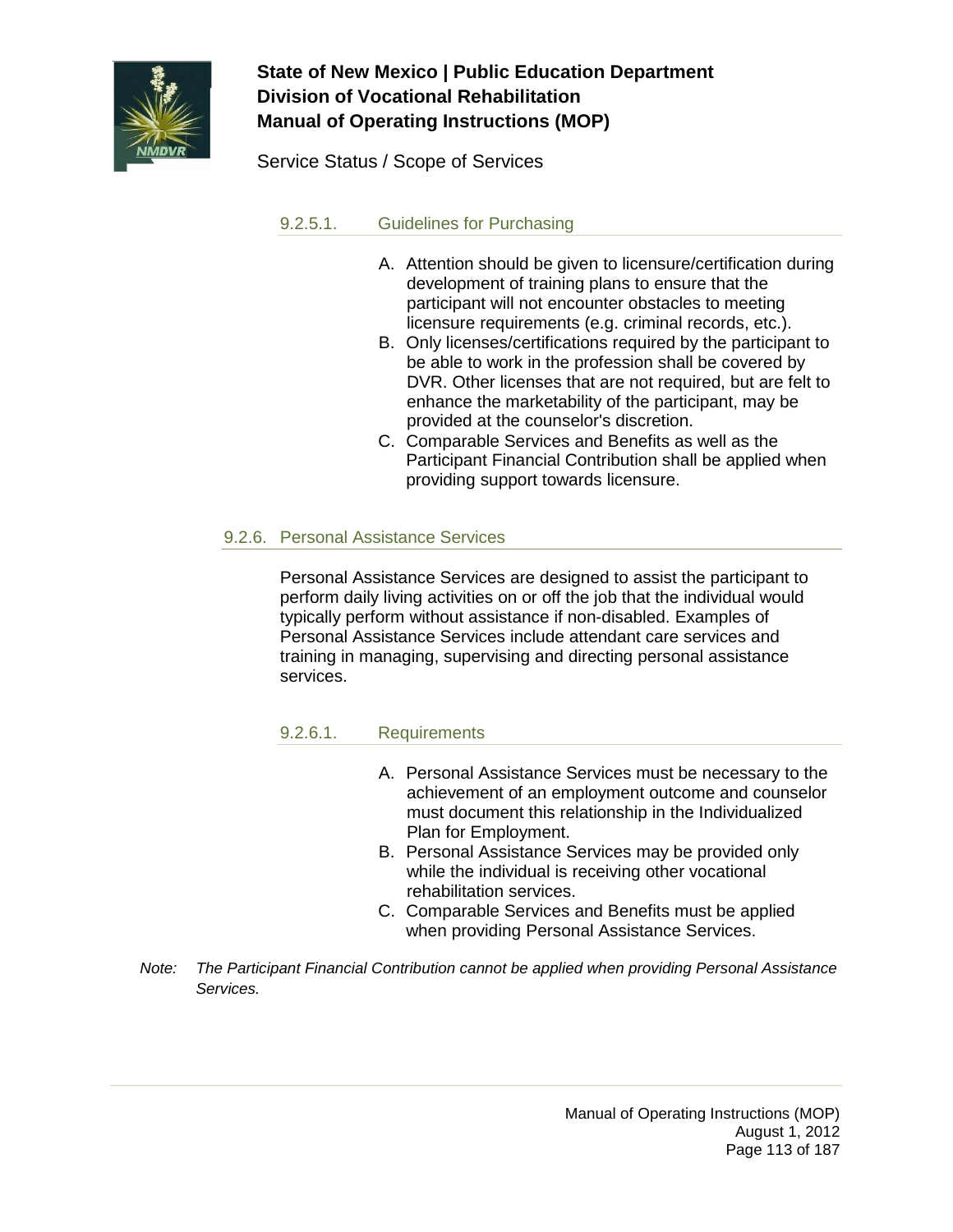

Service Status / Scope of Services

### 9.2.7. Placement Services

Placement services consist of those services planned, directed and coordinated by the counselor that result in employment for the participant. Placement services are designed to address barriers to employment resulting from functional limitations and other attendant factors. Services are provided to enable the participant to both obtain and maintain employment. Placement services may include, but are not limited to:

- Vocational Counseling
- Job Readiness Skills Training
- Interview Skills Training
- Job Club
- Job Referral
- Job Development
- Job Placement
- Job Coaching
- Job Re-engineering
- Reasonable Accommodations
- Task/Job Analysis
- **Employer Consultation:** 
	- tax credits
	- federal certification
	- ADA issues
	- other incentives

#### 9.2.7.1. Guidelines

- A. Use of Comparable Services and Benefits cannot be required nor can the Participant Financial Contribution be applied when providing job-related services including job search and placement assistance, job retention services, follow-up services and follow along services.
- B. It is the counselor's responsibility to assess the participant's placement needs, provide counseling, plan for the provision of services and document these activities. The types of services used should be determined on an individualized basis.
- C. Counselors should enlist services provided by One-Stop Centers and / or other public or private organizations to promote job placements as determined appropriate.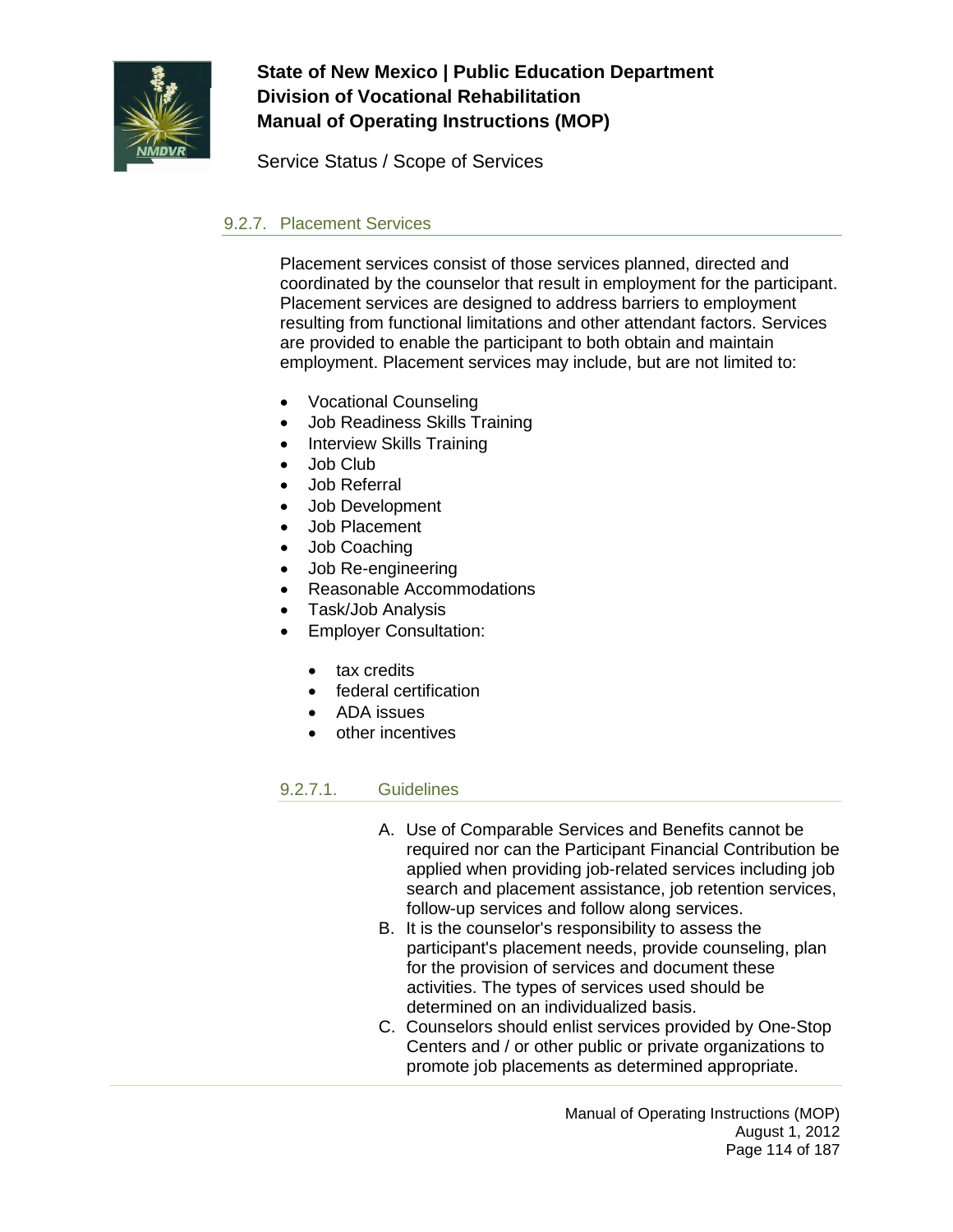

Service Status / Scope of Services

- D. Placement services may be purchased when such an arrangement is in the best interest of the participant, such as when DVR is unable to provide timely and appropriate services. Some placement services are time intensive and when viewed in terms of the counselor's overall job, are best arranged for when possible. An individualized determination based on the participant's needs must be made regarding the use of specific placement services through the use of other resources, the counselor or a combination of both.
- E. When placement services are purchased, the counselor still retains the primary responsibility for directing the placement process. The counselor must assure quality services are being provided and provide ongoing counseling to the participant as needed.

### 9.2.8. Rehabilitation Technology

### 9.2.8.1. Definitions

### *9.2.8.1.1. Rehabilitation Technology*

The application of technologies, engineering methodologies, or scientific principles to meet the needs of, and address the barriers confronted by individuals with disabilities in areas that include education, rehabilitation, employment, transportation, independent living and recreation. Examples of rehabilitation technology include vehicular modifications, telecommunications, sensory and other technological aids and devices.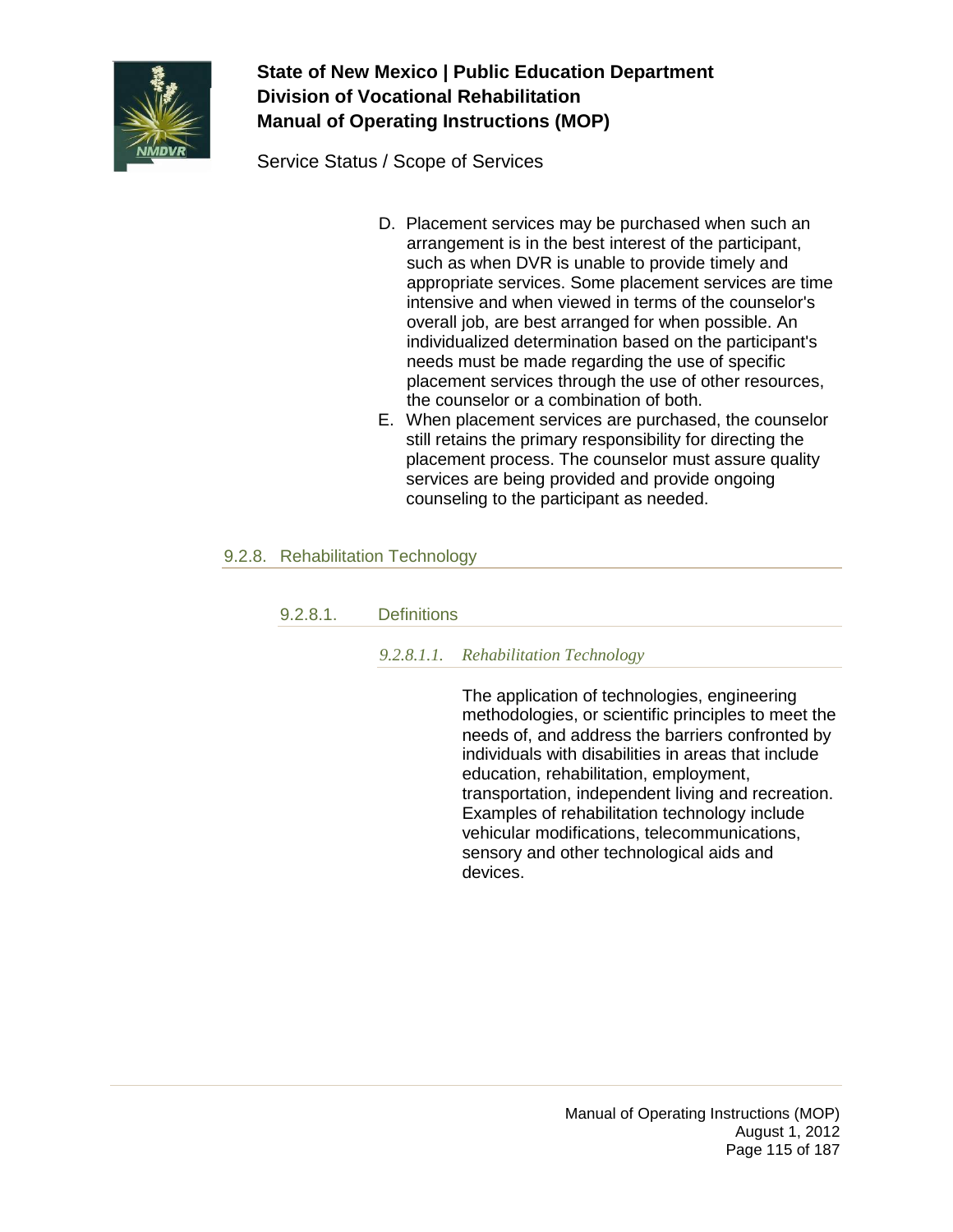

Service Status / Scope of Services

*9.2.8.1.2. Rehabilitation Engineering*

The application of engineering sciences to design, develop, adapt, test, evaluate, apply and distribute technological solutions to problems confronted to individuals with disabilities in functional areas, such as mobility, communications, hearing, vision, and cognition, and in activities associated with employment, independent living, education and integration into the community.

#### *9.2.8.1.3. Assistive Technology Device*

Any item, piece of equipment or product system, whether acquired commercially off the shelf, modified, or customized, that is used to increase, maintain or improve the functional capabilities of an individual with a disability.

#### *9.2.8.1.4. Assistive Technology Services*

Any service that directly assists an individual with a disability in the selection, acquisition, or use of an assistive technology device, including:

- A. the evaluation of the needs of an individual with a disability, including a functional evaluation of the individual in his or her customary environment;
- B. purchasing, leasing or otherwise providing for the acquisition of an assistive technology device for an individual with a disability;
- C. selecting, designing, fitting, customizing, adapting, applying, maintaining, repairing or replacing assistive technology devices;
- D. coordinating and using other therapies, interventions or services with assistive technology devices, such as those associated with existing education and rehabilitation plans and programs;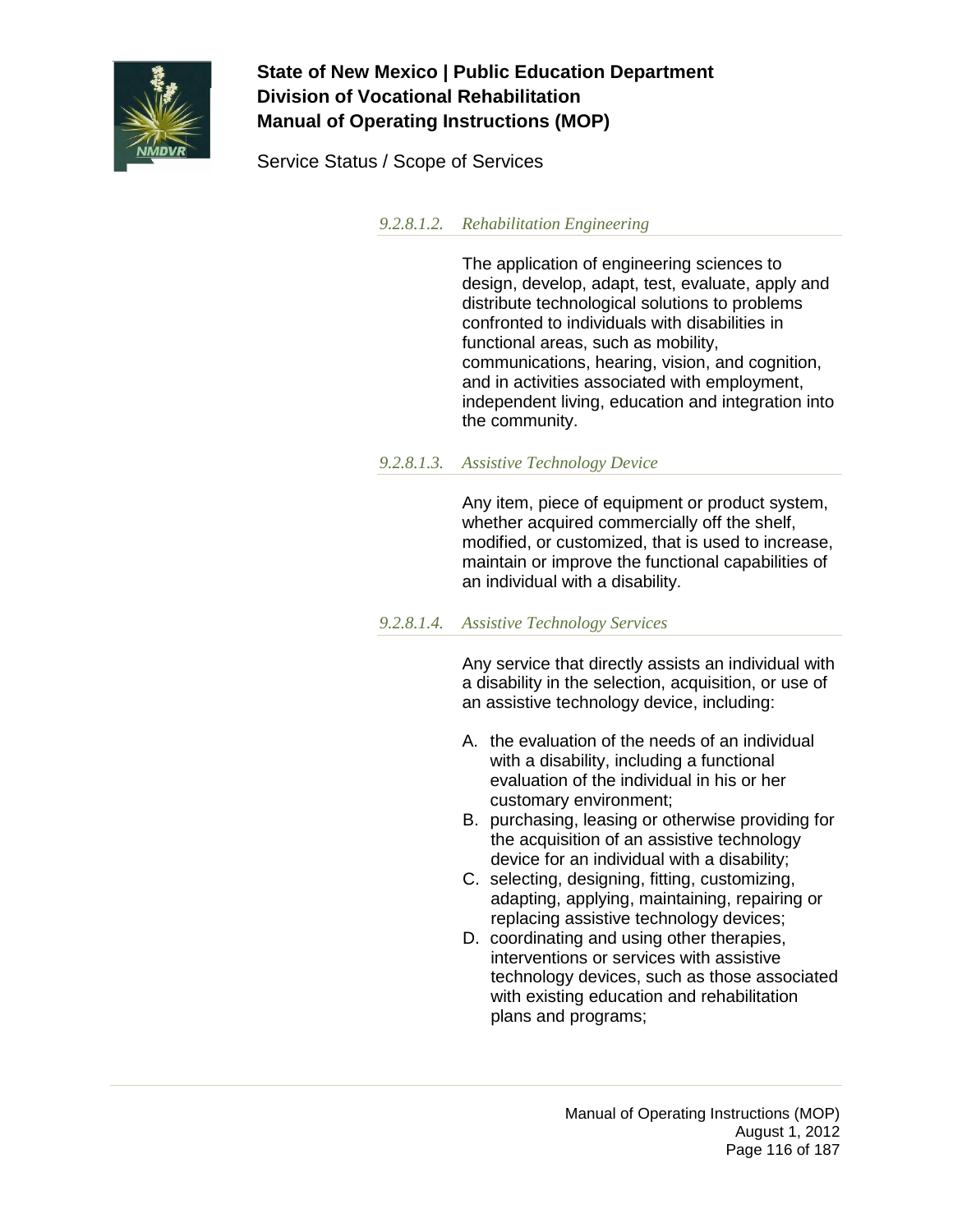

Service Status / Scope of Services

- E. training or technical assistance for an individual with a disability or, if appropriate, a family member, guardian, advocate or authorized representative of the individual;
- F. training or technical assistance for professionals, employers, or others who provide services to, employ, or are otherwise substantially involved in the major life functions of individuals with disabilities, to the extent that training or technical assistance is necessary to the achievement of an employment outcome by an individual with a disability.

### 9.2.8.2. Guidelines for Purchasing

- A. A Rehabilitation Engineer should be consulted as needed for assistance in providing rehabilitation technology services.
- B. Comparable Services and Benefits cannot be required when providing Rehabilitation Technology including telecommunications, sensory and other technological aids and devices.
- C. Participant Financial Contribution must be applied in accordance with the Financial Participation Section when providing rehabilitation technology.
- D. Rehabilitation technology services, aside from evaluations of an individual's rehabilitation technology needs, should be identified in the IPE with documentation showing the connection of the rehabilitation technology service to the identified employment outcome.
- E. Should an assistive technology device be required during a TWE or EE period, the justification for the device should clearly identify why the device is necessary in addressing the question of eligibility.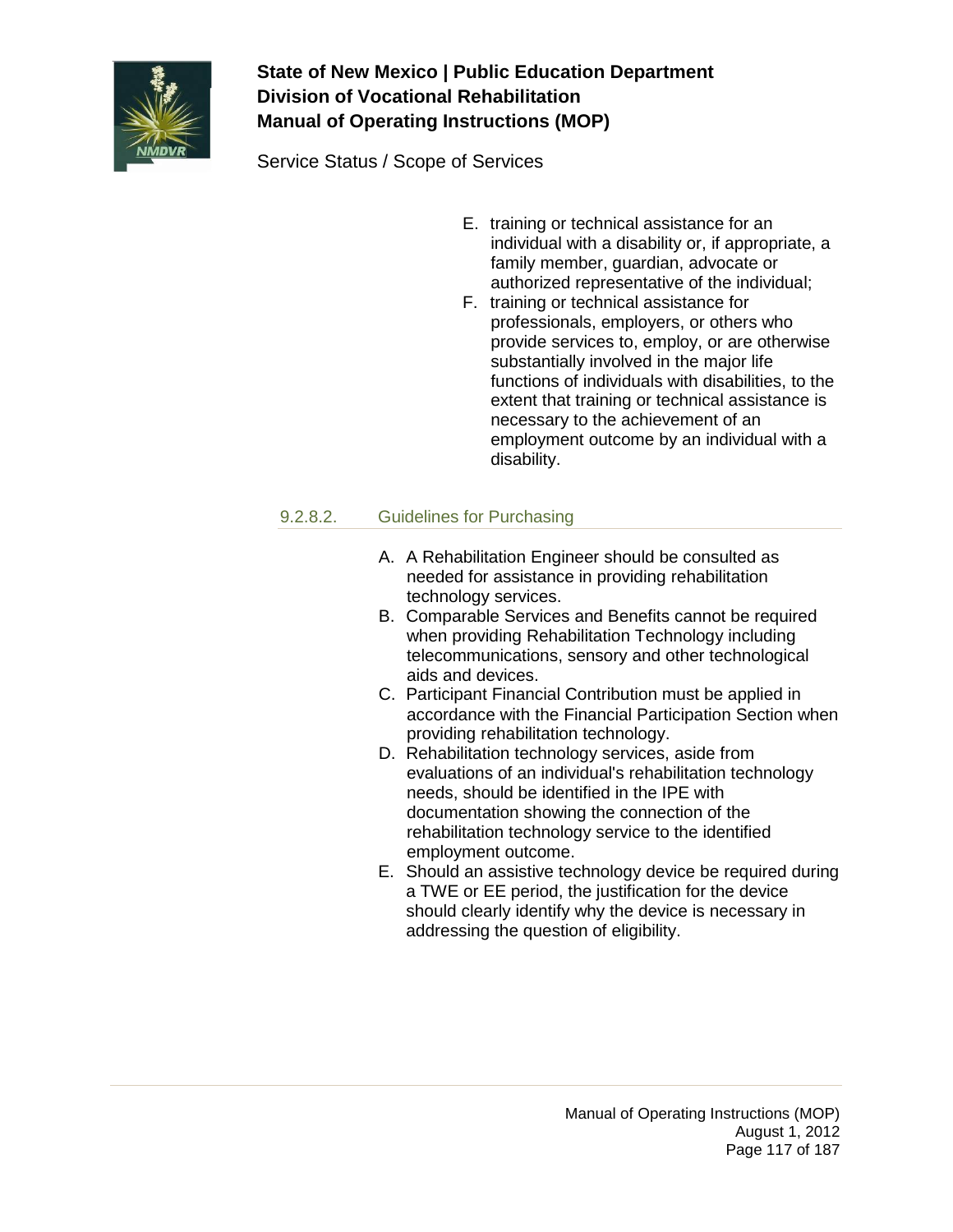

Service Status / Scope of Services

### 9.2.8.3. Computers as Assistive Technology

Computers, computer equipment and software can be considered assistive technology equipment if the purpose of the equipment is to provide accommodations for an individual with a disability. Requirements for computer purchases are outlined in the Computer Purchase Section.

#### 9.2.9. Restoration Services

### 9.2.9.1. Physical Restoration

Physical Restoration Services include:

- Diagnostic exams to establish the diagnosis, prognosis and recommended treatment of a physical condition
- X-ray or laboratory work
- Corrective surgery or therapeutic treatment that is likely, within a reasonable period of time, to correct or modify substantially a stable or slowly progressive physical impairment that constitutes a substantial impediment to employment
- Necessary hospitalization (either inpatient or outpatient care) in connection with surgery or treatment and clinic services to include anesthesia
- **Dentistry**
- Nursing Services
- Medically prescribed drugs and supplies
- Prosthetic and orthotic devices
- Eyeglasses and visual services, including visual training, examination and services necessary for the prescription and provision of eyeglasses, contact lenses, microscopic lenses, telescopic lenses, and other special visual aids prescribed by personnel that are qualified in accordance with State licensure laws
- Podiatry
- Physical therapy
- Occupational therapy
- Speech or hearing therapy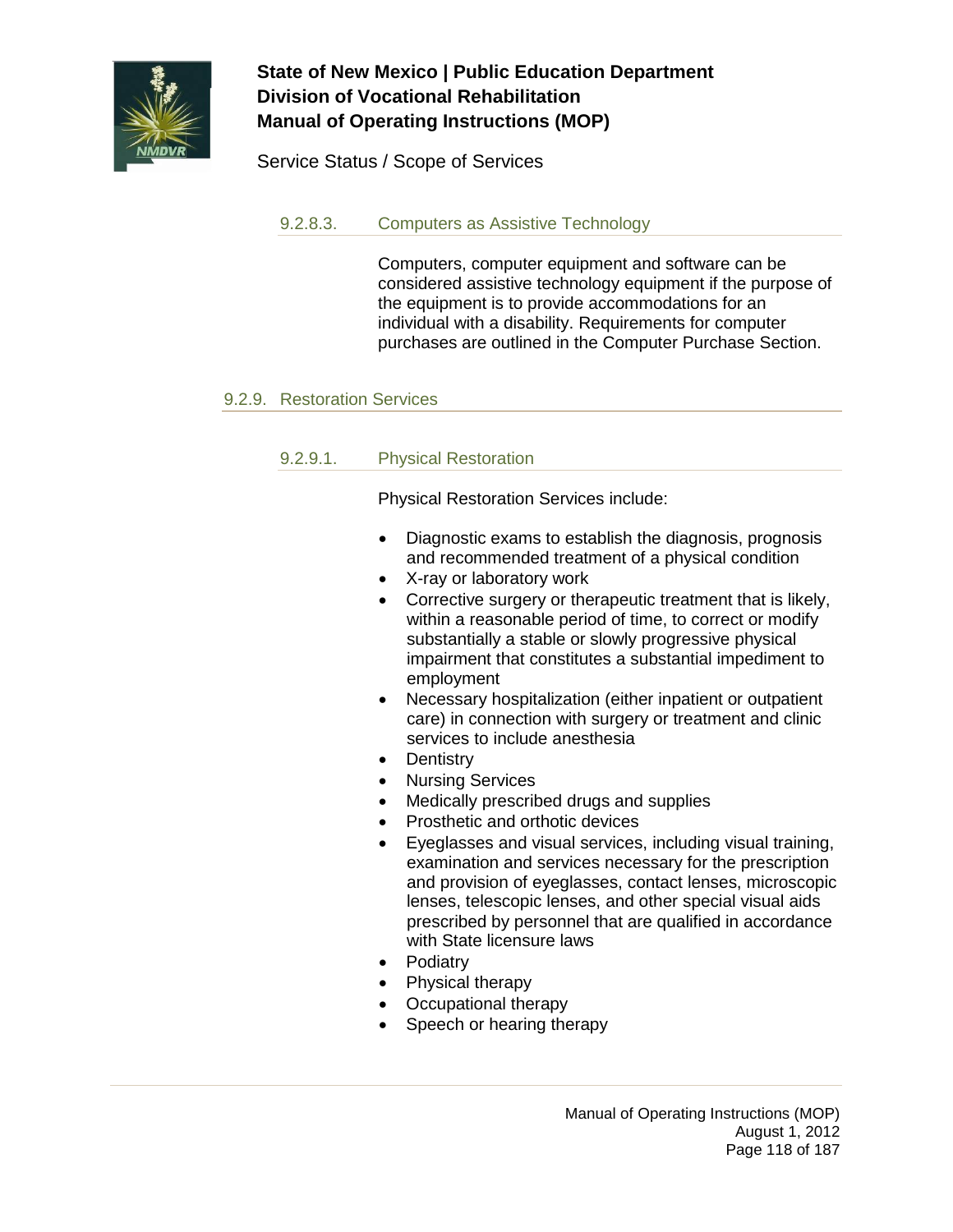

Service Status / Scope of Services

- Treatment of either acute or chronic medical complications and emergencies that are associated with or arise out of the provision of physical or mental restoration services, or that are inherent in the condition under treatment
- Special services for the treatment of individual with endstage renal disease, including kidney transplant, dialysis, artificial kidneys and supplies
- Other medical or medically related rehabilitation services.

*9.2.9.1.1. Diagnostic Evaluations*

Medical evaluation reports shall include:

- diagnosis
- prognosis
- functional limitations
- recommended treatment (type, frequency, duration)
- short term treatment objectives
- expected final outcome of treatment
- testing to the extent needed.

#### *9.2.9.1.2. Surgery*

Where inpatient or outpatient surgery is part of the IPE services, the counselor must ensure that provisions for payment through DVR, comparable benefits or the participant include:

- All hospital costs; room, board, supplies, drugs, operating room, etc.
- Surgeon and assistant surgeon
- Anesthesiologist and anesthesia
- X-rays and radiologist
- Lab work
- Post-operative follow-up and treatment
- Other costs such as co-instance payments if needed
- Required medication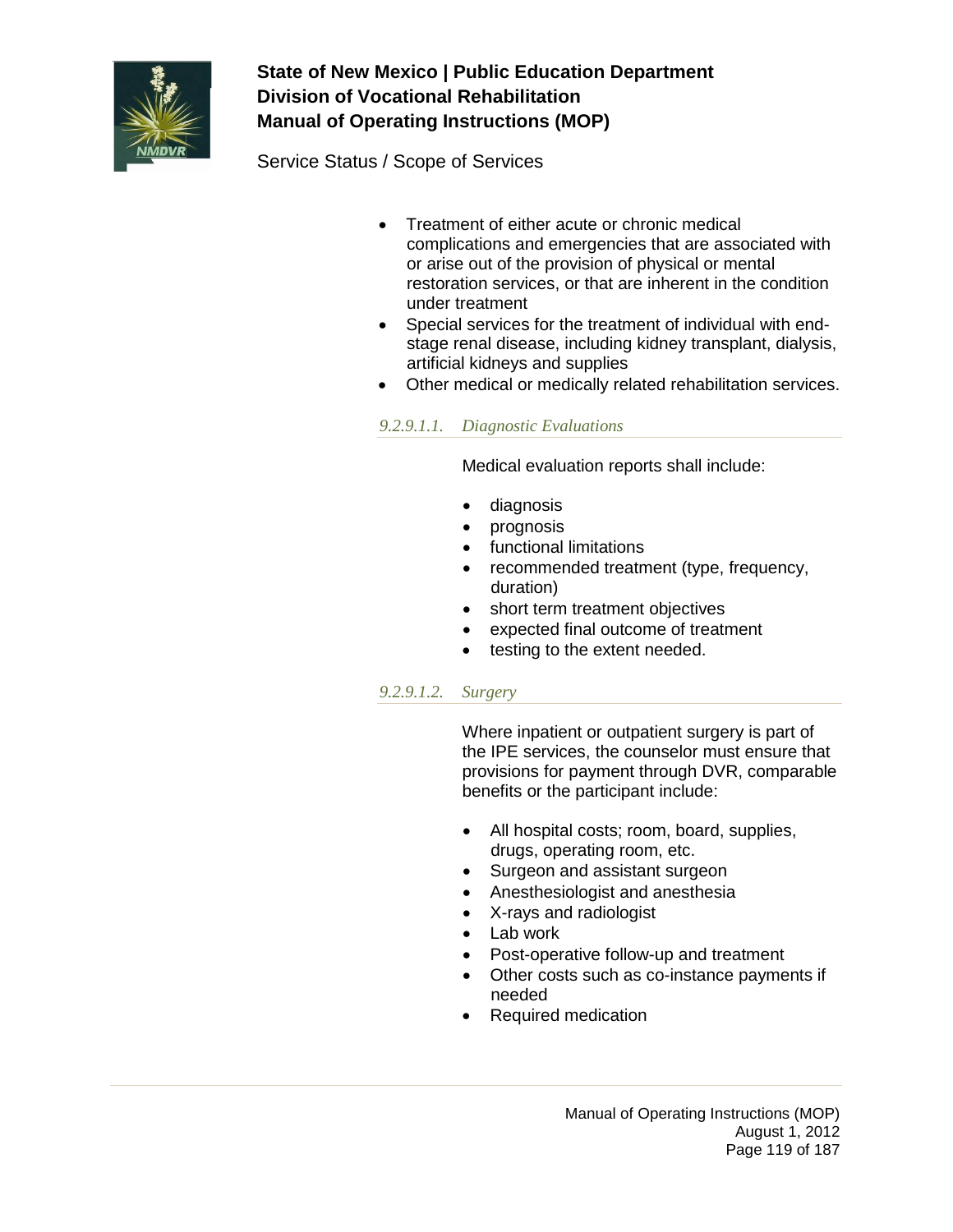

Service Status / Scope of Services

*9.2.9.1.3. Orthotics, Prosthetics and other Assistive Devices*

- A. Hearing aids, eyeglasses, prosthetics, orthotics or other medical equipment should be purchased only with a prescription or written recommendation from a licensed or certified diagnostician or provider.
- B. Purchase shall be made at the best available price. Some medical equipment is on contract with the State Purchasing Agent so the list of SPA contracts should be checked prior to authorizing these services.
- C. The Counselor is responsible for discussing the issue of "product warranty" with the vendor. If a warranty is normally provided, a copy should be placed in the case file. If no warranty is offered, the counselor shall discuss with the participant and vendor the responsibility for repair or replacement, particularly for prosthetics.
- D. In all cases, counseling should be provided to ensure the participant awareness of responsibility of repair and replacement after the participant becomes employed.
- E. Receipt of Equipment Form shall be completed when medical equipment is provided.
- F. Upon successful completion of their rehabilitation program, all medical equipment belongs to the participant. In instances in which the participant does not achieve a successful employment outcome, they are subject to having medical equipment reclaimed by DVR. In determining which medical equipment is to be reclaimed, the counselor should consider transferability of the equipment, i.e. can another participant potentially utilize the equipment or was the equipment customized for the original participant to the degree which makes transferability impracticable.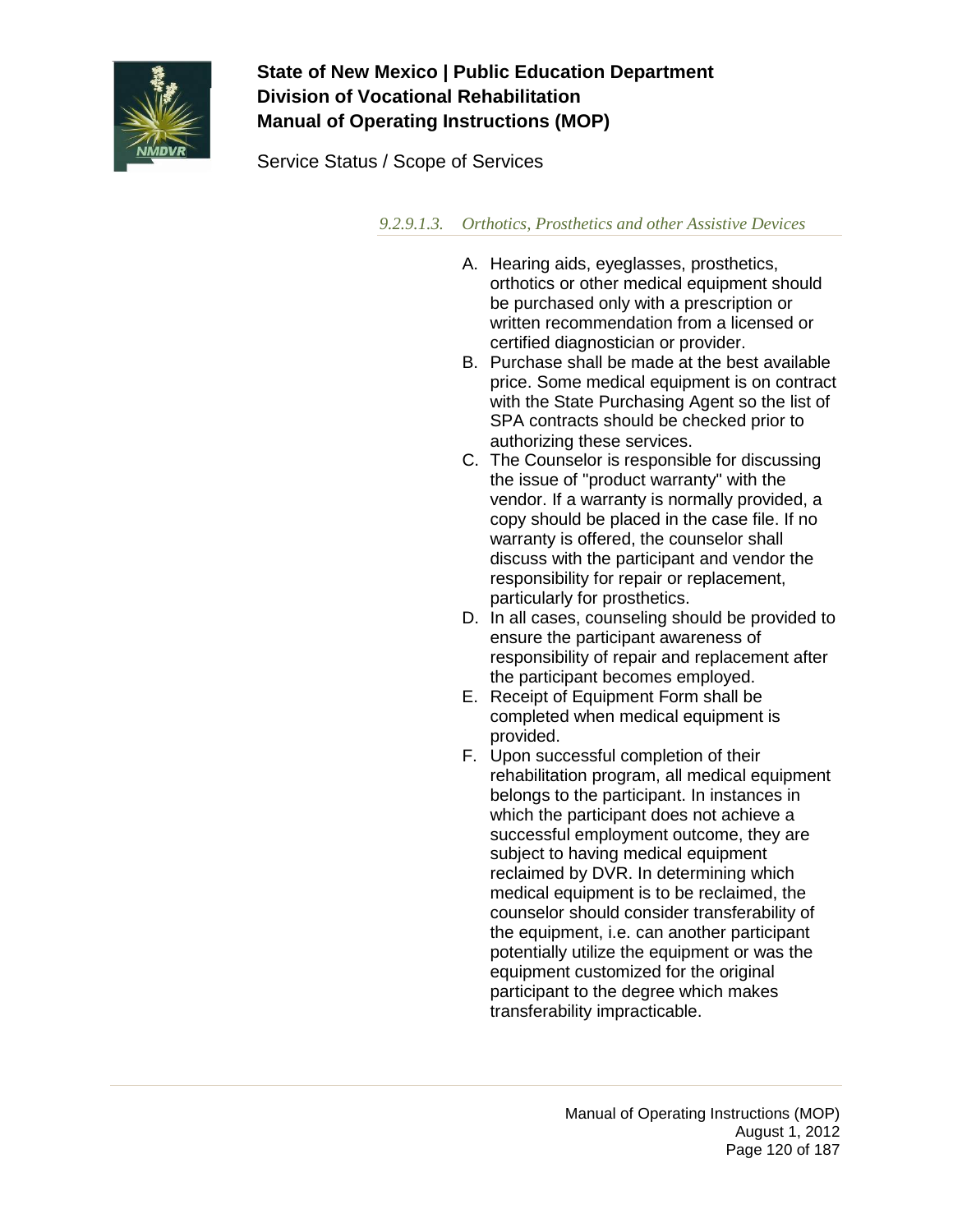

Service Status / Scope of Services

*9.2.9.1.4. Organ Transplants*

- A. Restoration services can be provided for eligible individuals with end-stage renal disease, including transplantation, dialysis, artificial kidneys and supplies. These services are only to be provided when other financial support is not available.
- B. No other organ transplants are to be provided. Individuals who have successfully undergone organ transplants may be candidates for VR services once the condition "stabilizes" provided other eligibility criteria are met.

### 9.2.9.2. Mental Restoration

Mental restoration is a planned program of professional treatment which is designed to systematically reduce those major functional limitations of a mental or emotional disability which prevent adequate performance in a training or employment setting. Mental restoration services include:

- **Psychotherapy**
- Psycho-educational services (e.g., stress management, assertiveness training, etc.)
- Prescribed medication
- Medication monitoring
- Biofeedback
- Psychosocial rehabilitation services
- Cognitive therapy/retraining
- Therapeutic treatment that is likely, within a reasonable period of time, to correct or modify substantially a stable or slowly progressive mental impairment that constitutes a substantial impediment to employment
- Drugs and Supplies
- Treatment of either acute or chronic complications and emergencies that are associated with or arise out of the provision of physical and mental restoration services, or that are inherent in the condition under treatment
- Inpatient or outpatient drug or alcohol treatment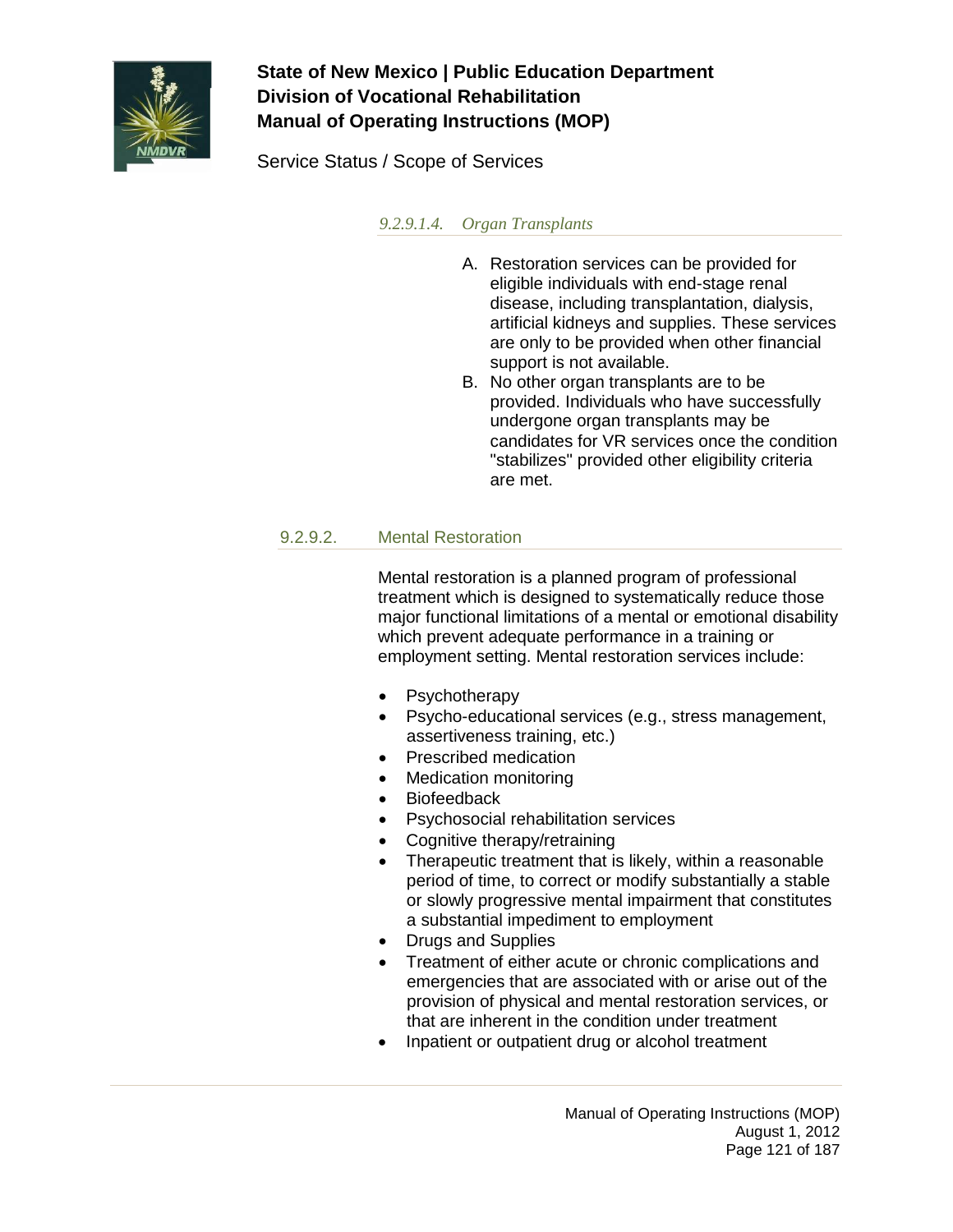

Service Status / Scope of Services

### *9.2.9.2.1. Diagnostic Evaluations*

Psychological or psychiatric evaluation reports shall include:

- diagnosis
- prognosis
- functional limitations in behavioral terms
- recommended treatment (type, frequency, duration)
- short term treatment objectives
- expected final outcome of treatment
- testing to the extent needed

If the participant fails to keep an appointment for a psychological or psychiatric evaluation or therapy that results in a financial loss to the vendor, payment will be made up to 50% of the authorized amount, unless the appointment is cancelled at least 24 hours prior to the appointment. No payment will be allowed if the participant was scheduled for a service such as group therapy which causes no loss of time to the vendor. When appointments are scheduled, the individual should be provided in writing with the date, time, location and phone number to the vendor and made aware of the need to cancel or reschedule at least 24 hours prior to the appointment if necessary.

#### 9.2.9.3. Guidelines

- A. Restoration services shall be provided only by facilities and professionals licensed or certified according to state law.
- B. Diagnostic examinations and procedures may be provided in any status and do not have to be identified as a service in plans for those individuals in TWE, EE, PES or Service Status.
- C. In all cases the counselor should clarify all rehabilitation issues pertaining to the individual's employability and their relationship to planned restoration services.

Manual of Operating Instructions (MOP) August 1, 2012 Page 122 of 187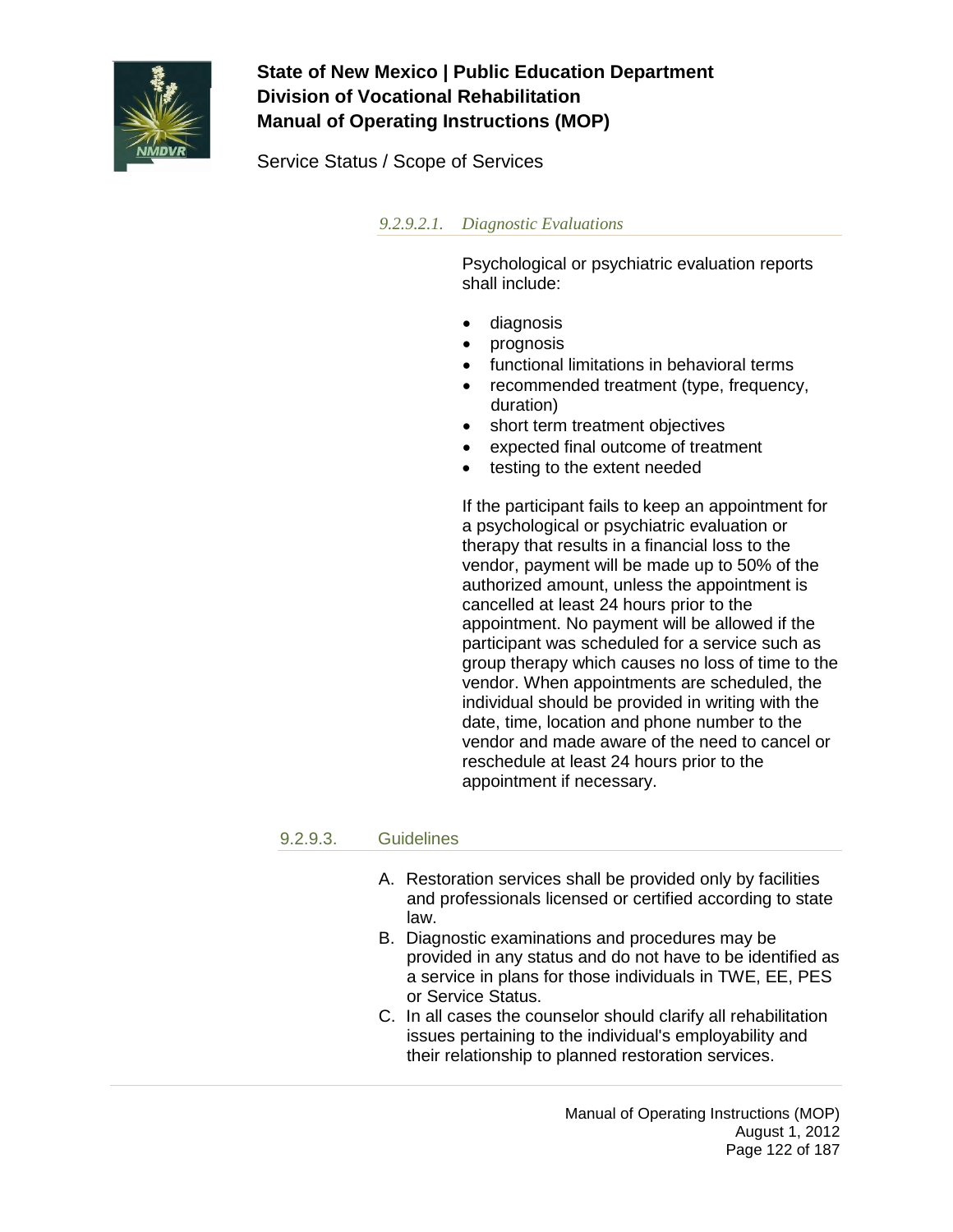

Service Status / Scope of Services

- D. Guidance and counseling issues necessary for the individual's adjustment should be documented as an integral part of the rehabilitation program.
- E. Comparable Services and Benefits shall be applied when providing restoration services in accordance with the Financial Participation Section. When providing restoration services the following examples of comparable services and benefits shall be explored as appropriate:
	- Pharmaceutical Assistance Programs
	- Private Insurance
	- Worker's Compensation
	- Children's Medical Services (for ages 21 and under Dept. of Health)
	- Medicaid
	- Medicare
	- [Hill Burton Funds](http://www.os.dhhs.gov/ocr/hburton.html)
	- [Knights Templar Eye Foundation Inc.](http://www.knightstemplar.org/ktef/)
	- County Indigent Funds
- F. The Participant Financial Contribution shall be applied in accordance with the Client Financial Participation Section.
- G. Restoration services provided under an IPE shall include objectives developed in conjunction with the service provider which identify measurable behavioral outcomes.
- H. Psychotherapy must be recommended through a psychological or psychiatric examination in order to provide psychotherapy in an IPE, TWE, EE or PES plan.
- I. When providing psychotherapy services, a brief monthly report outlining progress made in therapy shall be obtained.

### 9.2.9.4. Non-Traditional or Unlicensed Providers

Non-traditional treatment or services, not covered by state regulation (licensures, certificates, etc.), cannot be covered by DVR. When there is a question surrounding a treatment request or prescription, medical consultation shall be obtained.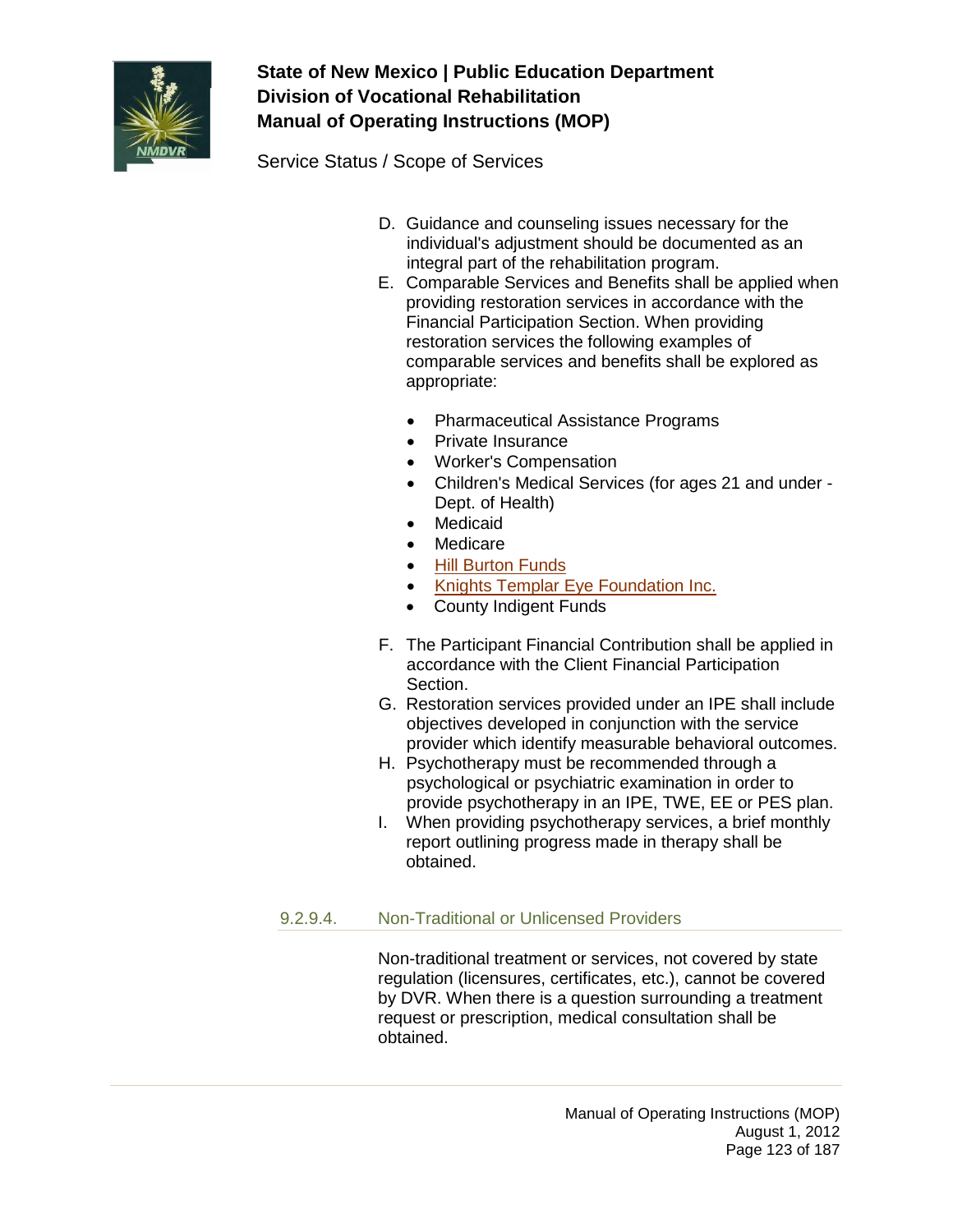

Service Status / Scope of Services

### 9.2.9.5. Long-Term Care or Treatment

DVR does not provide long term medical, psychiatric or psychological care or treatment. Upon receiving a request for Restoration services for the purpose of enhancing an individual's level of functioning to the degree necessary to actively participate in job search or training activities, the counselor shall:

- A. negotiate a reasonable time frame for services
- B. identify expected benefits of the restoration services as it relates to the participant's employability
- C. ensure the services are measurable in order to determine the efficacy of the treatment
- D. obtain a medical consultation as appropriate.

If the individual has ongoing medical needs (medication, supplies, etc.) the counselor may assist with these needs during the rehabilitation program, provided the participant continues progressing in their program. The counselor should consider ongoing medical expenses when determining an employment goal and the level of earnings needed, as the participant will have to assume responsibility for the costs after closure.

### 9.2.9.6. Medication

- DVR can assist with prescribed medications that are [FDA](http://www.fda.gov/cder/approval/index.htm) approved. DVR cannot assist with the purchase of Non-FDA approved medications or prescriptions.
- The counselor must monitor the efficacy of the medication through medical or psychiatric updates as well as contact with the participant.
- Ongoing assistance with medication is dependent on medical reports supporting participant gains as a result of the medication and counselor documentation that these gains are connected with the participant's employability.
- Comparable services and benefits to include Pharmaceutical Assistance Programs must be explored and utilized as appropriate prior to providing assistance with medication.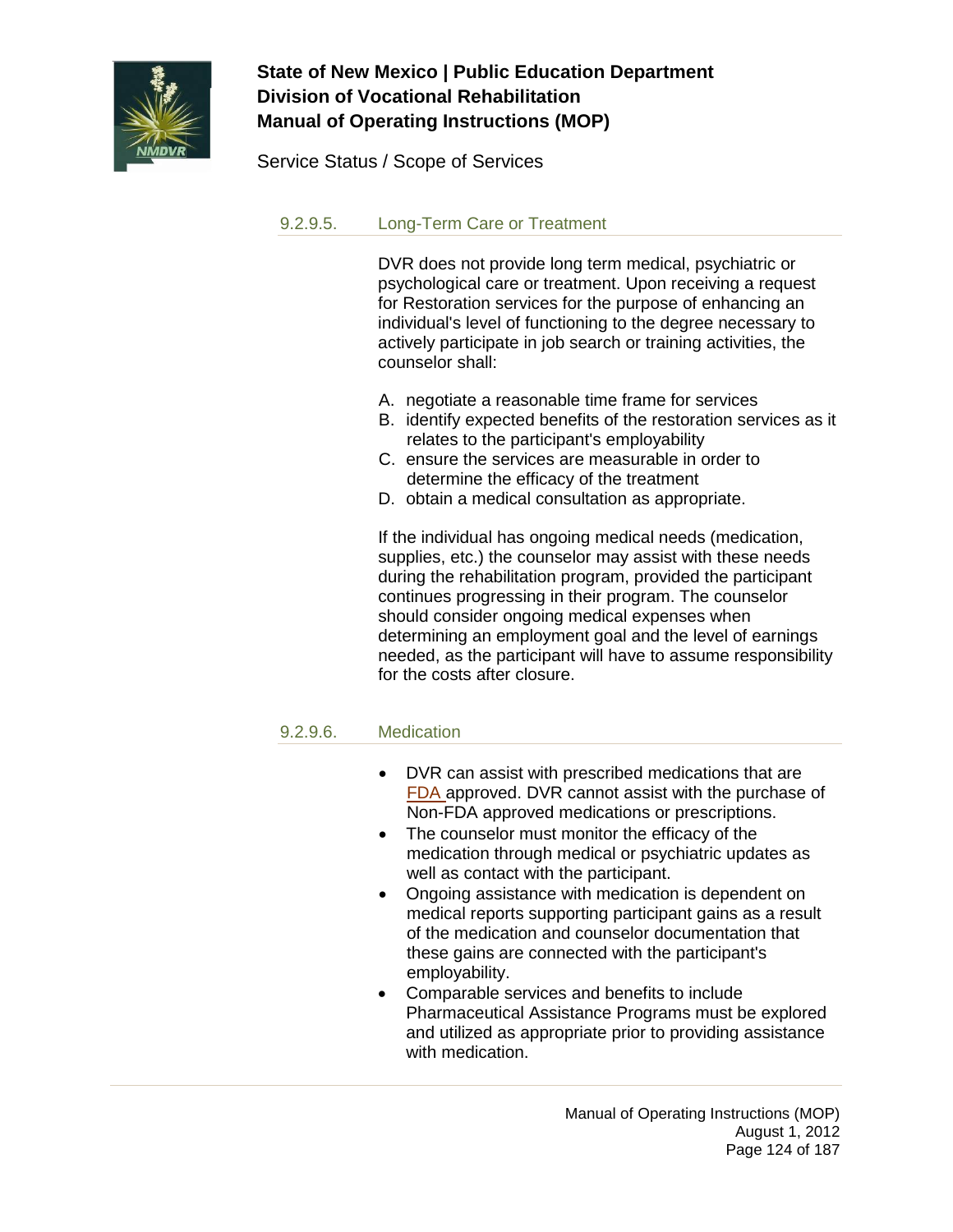

Service Status / Scope of Services

#### 9.2.9.7. Consultation

Medical Consultation is expert advice related to medical aspects of VR cases by a medical practitioner. These consultative services are provided by an area or state medical consultant or on a fee for service basis by private physicians and are rendered directly to VR counselors and supervisors. The medical consultant does not make eligibility decisions. This remains the responsibility of the VR Counselor. The purpose of the medical consultant is to:

- provide technical assistance on medical aspects of rehabilitation
- help insure quality medical services
- assist the counselor to obtain, understand and use adequate medical services at a reasonable cost
- identify and assess the degree of functional limitations using existing medical information
- interpret and clarify medical terms and information provided in medical reports
- assist counselors in the choice of practitioners for diagnostics or treatment
- provide advice when medical incompetence, negligence or unlawful acts are suspected.

#### *9.2.9.7.1. Guidelines for Medical Consultation*

Medical consultation must be obtained during the formulation of an IPE that provides for:

- A. in-patient or out-patient hospitalization
- B. severe physical impairment with uncertain prognosis, even if DVR is not providing restoration services
- C. controversial or experimental medical or health services, even if DVR is not providing the service
- D. clarification on AMA standard of care if counselor is uncertain about a recommended treatment
- E. extensive or long-term medical treatment.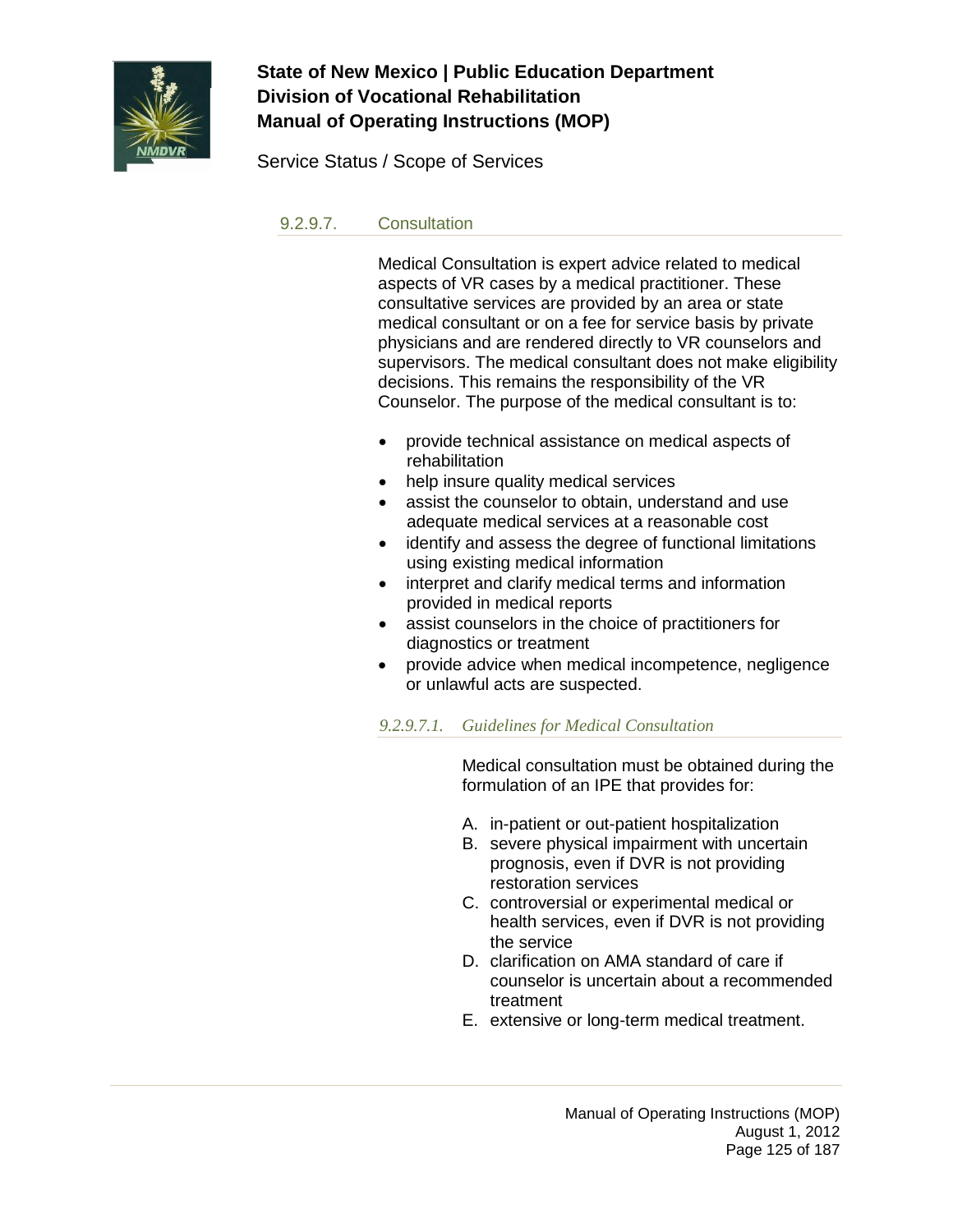

Service Status / Scope of Services

*9.2.9.7.2. Guidelines for Dental Consultation*

The dental consultant serves essentially the same purpose as the medical consultant. Cases involving provision of any dental services in excess of \$500.00 shall be referred to the dental consultant for review. Referrals to the Dental Consultant shall include:

- cover letter
- dental examination and treatment plan
- x-rays

### 9.2.10. School to Work Transition Services

#### 9.2.10.1. Policy Statement

The Rehabilitation Act emphasizes the coordination of services between Division of Vocational Rehabilitation and education officials responsible for the public education of students with disabilities; with the intent of facilitating a seamless transition from the receipt of education services in school, to successful performance in the world of work. To facilitate this process, New Mexico DVR has assigned a DVR Counselor to each New Mexico Public High School, BIA or Special State-Supported High School and has established the following procedures for outreach to the schools and processing of student referrals.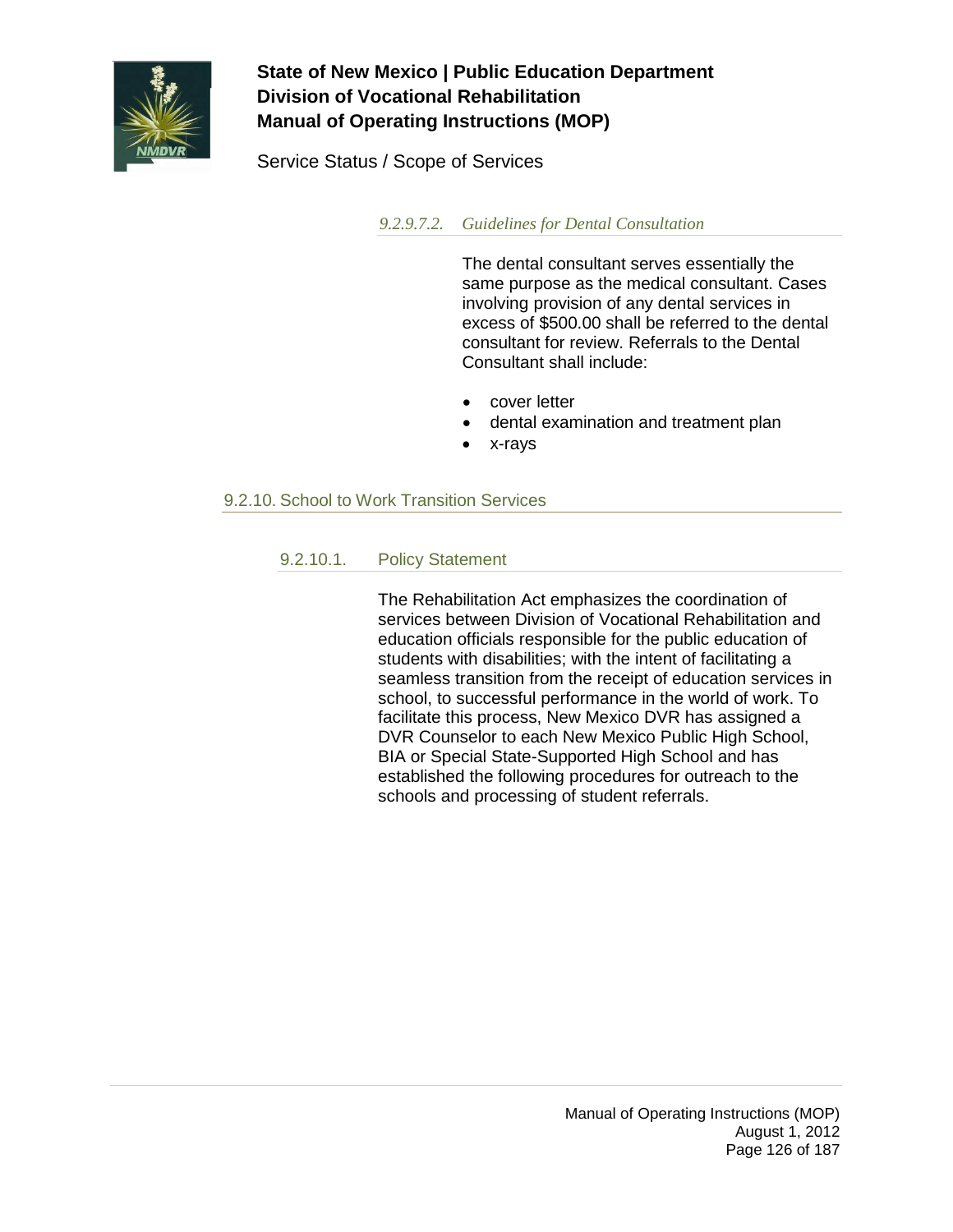

Service Status / Scope of Services

9.2.10.2. Definitions

*9.2.10.2.1. Transition Student*

A secondary school student with a disability pursuant to the IDEA and / or the Rehabilitation Act, who is an applicant or eligible individual for Vocational Rehabilitation services and becomes a signed applicant for services prior to exiting a secondary school program. These programs may include public high schools, extended programs for individuals who are 18 to 22 years of age, home schooled individuals and adjudicated youth in institutional programs. An individual who has left a secondary school program prior to signing an application for services is not to be considered a transition student and there should be no "current grade level" or "current school" entered in his/her AWARE Personal Information page.

*9.2.10.2.2. Transition Services*

The coordinated set of activities for a disabled student designed within an outcome oriented process that promotes movement from school to post-school activities, including integrated employment (including supported employment), postsecondary education, vocational training, continuing and adult education, adult services, independent living, or community participation. The coordinated set of activities must be based upon the individual student's needs, taking into account the student's preferences and interests; and must include instruction, community experiences, the development of employment and other post-school adult living objectives; and if appropriate, acquisition of daily living skills and functional vocational evaluation. Transition services must promote or facilitate the achievement of the employment outcome identified in the student's IPE.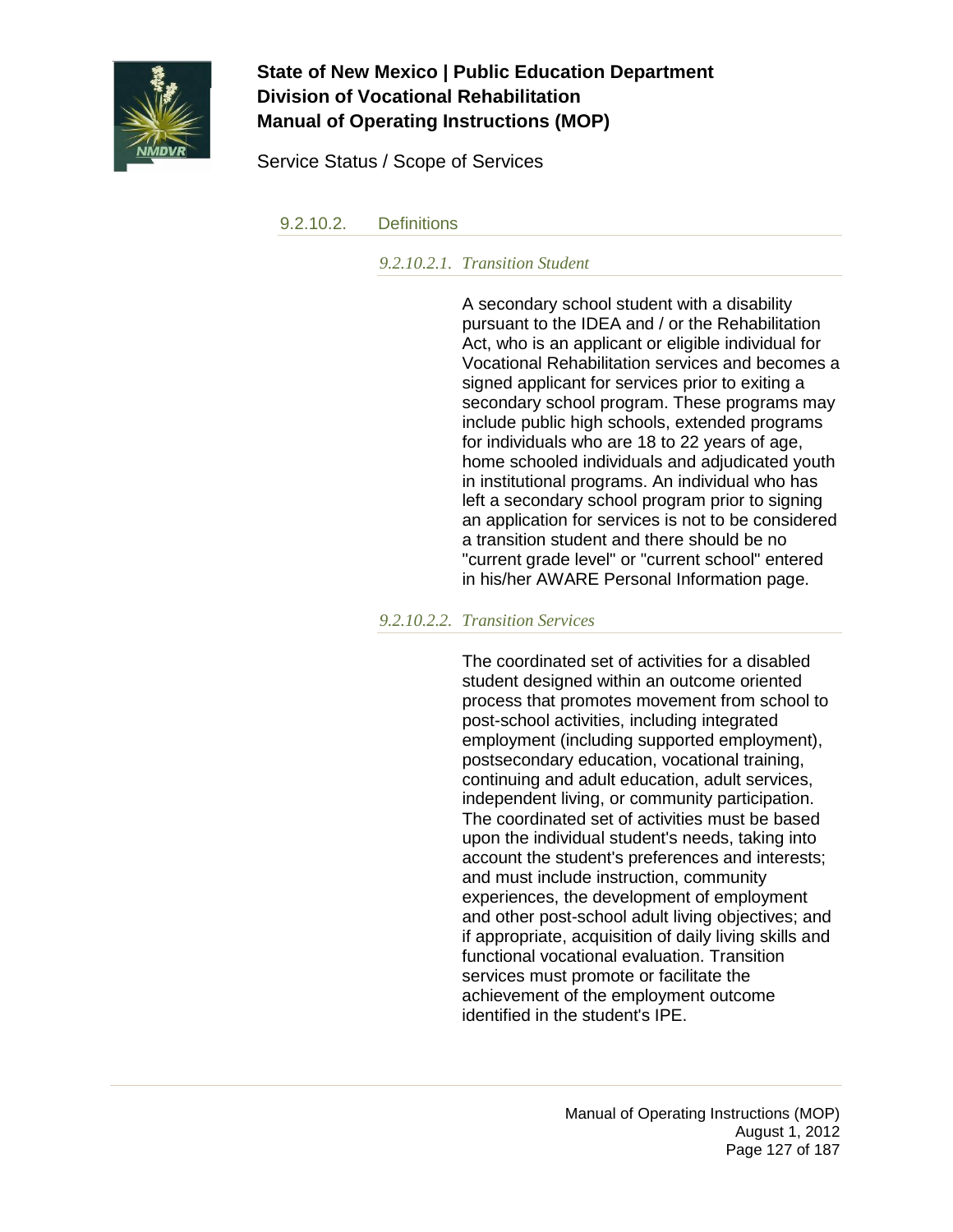

Service Status / Scope of Services

#### 9.2.10.3. Procedures

DVR Counselors are responsible for providing consultation and technical assistance to their assigned high schools on issues related to the transition of students with disabilities. Transition students are subject to all guidelines and procedures related to the VR application process, assessment for eligibility, eligibility criteria, plan development, delivery of services and closure identified within this Manual. In addition, the following procedures are established in order to better meet the needs of this population. DVR staff shall:

- A. Establish contacts within their assigned school district which are able to provide appropriate referrals of potentially eligible students. This should occur at the beginning of or early in the school year. A school may have more than one contact person for referral purposes. While private/charter schools are not generally assigned to a DVR counselor, memoranda of agreement may be developed. Transition services, including consultation services, can be supplied at their request.
- B. Prioritize with school representatives, students to be referred beginning with the exiting students and students at risk of dropping out. Other students may be provided consultative assistance as time permits.
- C. Provide potentially eligible students or, as appropriate, their representative or parents with information regarding the:
	- purpose of the VR program
	- application procedures
	- eligibility requirements
	- scope of services
- D. Provide the above information as early as possible during the transition planning process in order to enable students with disabilities to make an informed choice on whether to apply for VR services while still in school.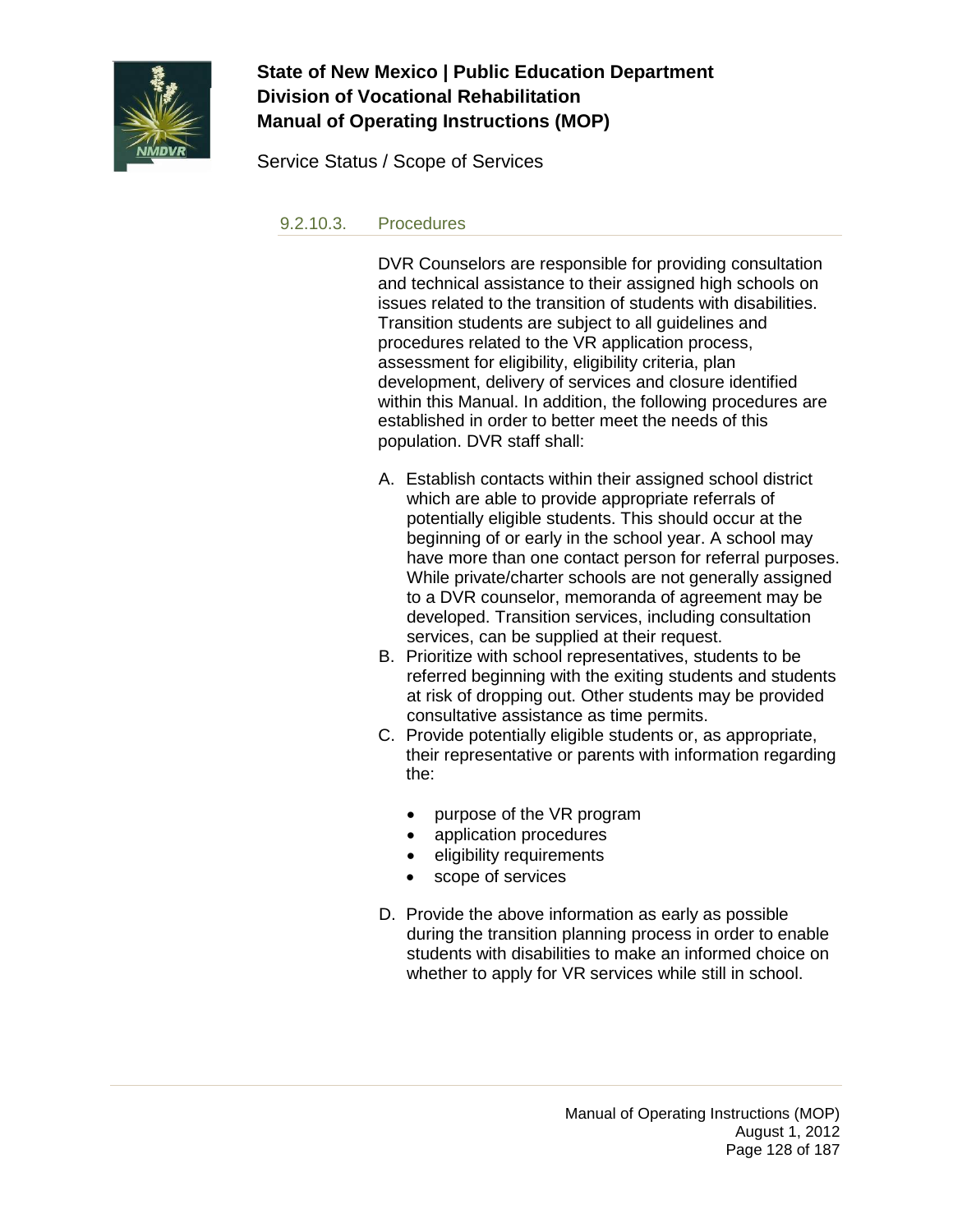

Service Status / Scope of Services

- E. Arrange initial interviews with students interested in DVR services. Applications can be taken at any time the VR Counselor, student, parent and / or student's representative feel it is necessary to begin the rehabilitation process but preferably no later than the first semester of the student's exiting year. There may be instances, considering the complexity of the case or other factors, where parties agree that opening a case earlier than the student's exiting year is in the best interest of the student's rehabilitation.
- F. Identify referrals as being transition students on the Personal Information datapage - See [AWAREHelp.](http://aware/XTEND/OnlineDoc/02Participant%20Module/Personal%20Information.htm)
- G. Make an eligibility determination in as timely a manner as possible.
- H. Develop and have approved, an IPE for eligible students by the time the student exits the school program. Development and approval of an IPE is obviously dependent upon receiving the referral in a timely manner. When this cannot be accomplished, the counselor should document in a case note their efforts to achieve this and why it did not occur.
- I. Coordinate, as closely as possible, the IPE goals and services for transition students who are receiving special education services with their goals, objectives and services of their Individualized Education Plan (IEP).

### 9.2.11. Services to Family Members

Family members may be the most effective resource for providing essential support to participants and can make critical contributions toward their efforts related to job readiness, job search and job retention. Family members can be a critical partner in the rehabilitation process and their participation in the process should be encouraged and respected. Vocational rehabilitation services to family members of an applicant or eligible individual can be provided if necessary to enable the participant to achieve an employment outcome.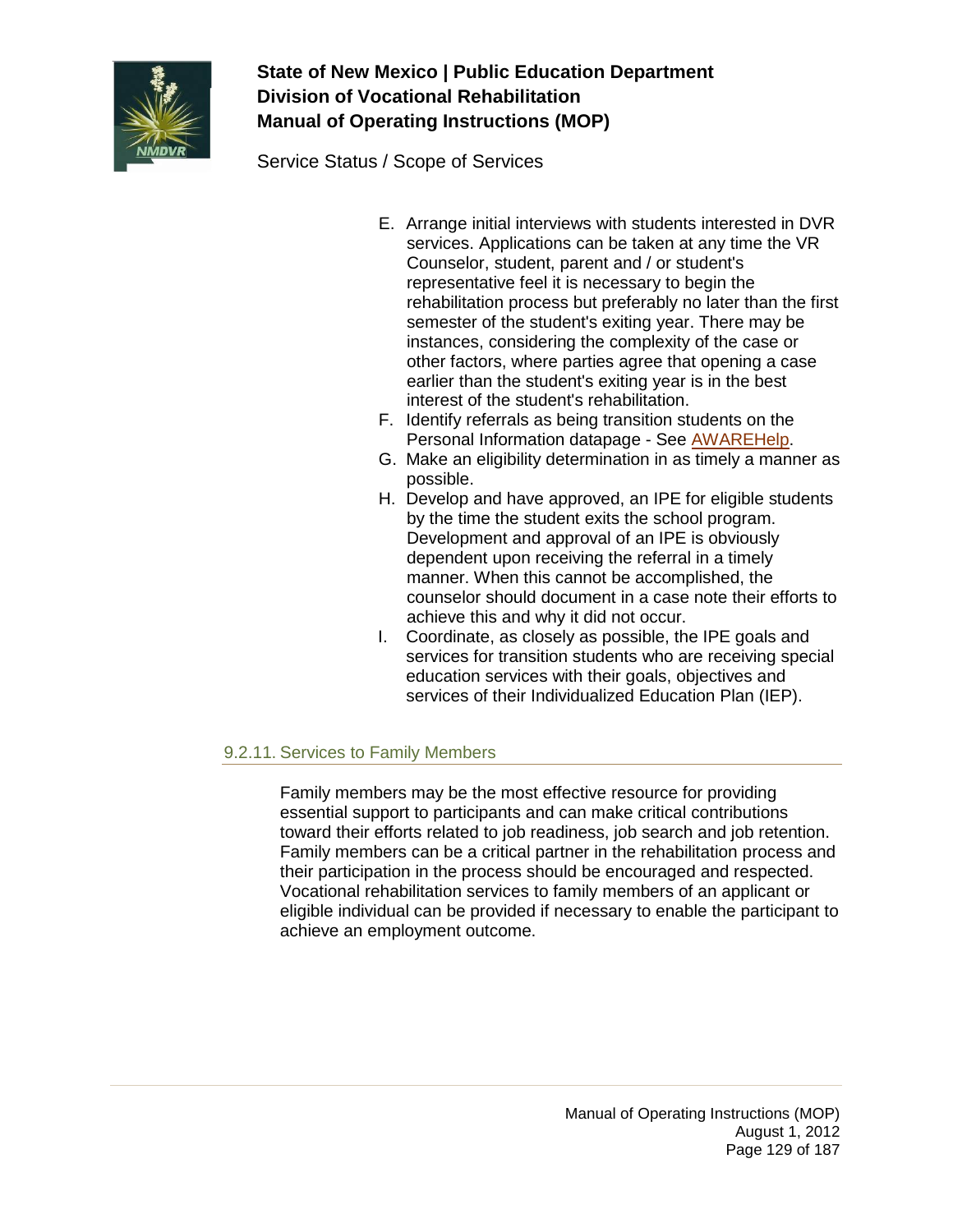

Service Status / Scope of Services

#### 9.2.11.1. Definition

For the purposes of receiving vocational rehabilitation services, a family member means an individual who either is a relative or guardian of an applicant or eligible individual, or lives in the same household or who has a substantial interest in the well-being of the participant and whose receipt of vocational rehabilitation services is necessary to enable the applicant or eligible individual to achieve an employment outcome.

#### 9.2.11.2. Scope

Any VR service allowed an applicant of eligible individual may also be made available to a family member provided the service is necessary to enable the participant to achieve an employment outcome.

#### 9.2.11.3. Requirements

- A. Services to family members should meet the same requirements as a service being provided to the applicant or eligible individual.
- B. If a VR service is to be provided to a family member during TWE, EE or in Service, Employed or Post-Employment Status, the service must be identified and justified in the respective plan clearly identifying why the service is necessary in addressing the question of eligibility or in assisting the eligible individual to achieve their employment goal.
- C. Comparable Services and Benefits must be utilized when providing services to family members in accordance with the Participant Financial Participation section.
- D. The Participant Financial Contribution must be applied when providing services to family members in accordance with the Participant Financial Participation section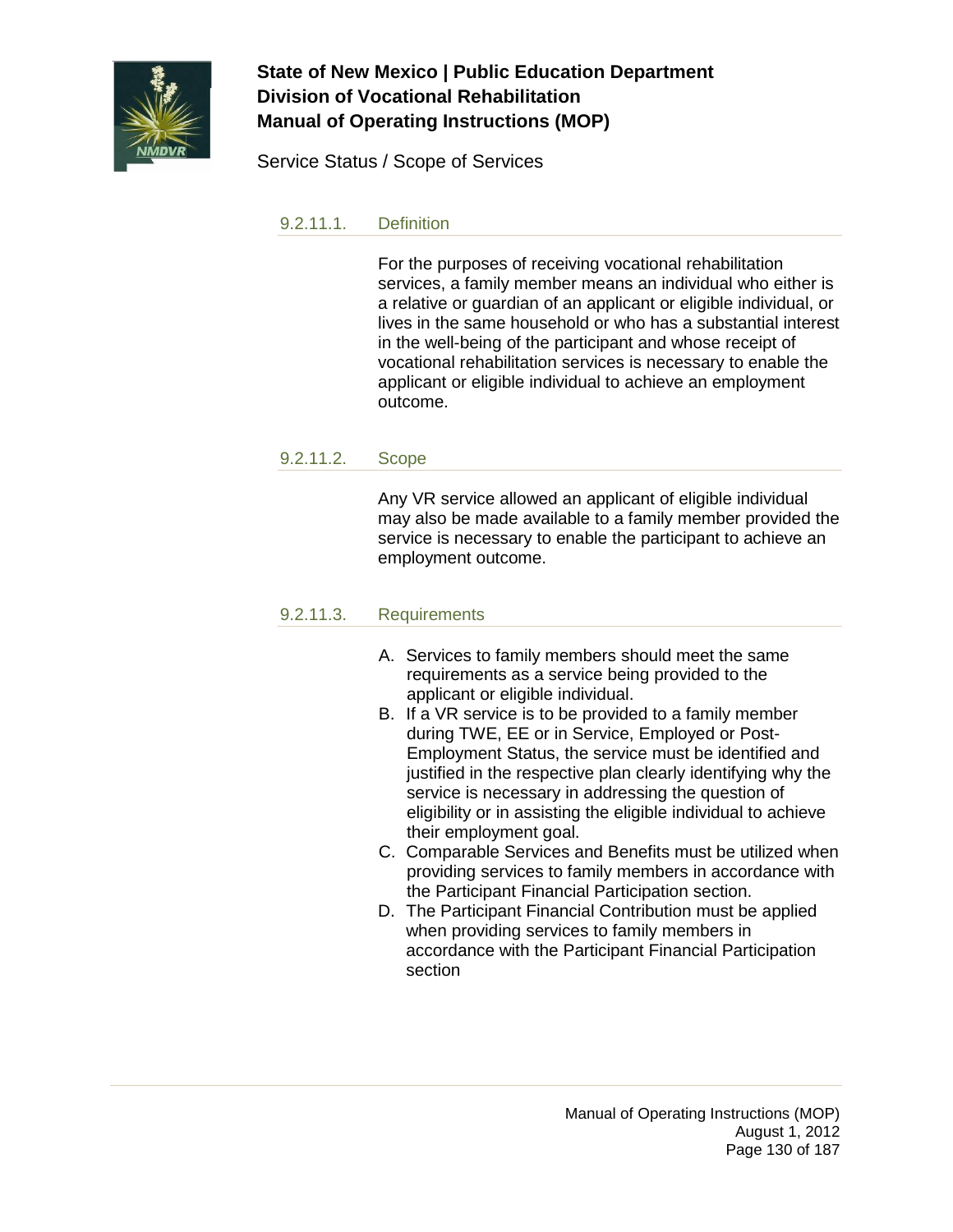

Service Status / Scope of Services

#### 9.2.12. Training

#### 9.2.12.1. Academic Training

Academic training can occur in a vocational or technical institution, community college or university, either private or public, with the purpose of acquiring skills specific to a particular job or occupation.

Ample time is required for a comprehensive assessment to be completed to jointly determine whether the academic training program is required to achieve the agreed upon employment goal. Refer to the policy section on eligibility (applicant status section) and individualized plan for employment (service status section) for the average time needed for eligibility and the development of an individualized plan for employment which varies for each participant. An immediate decision of approval or disapproval of an academic program is not feasible or appropriate.

Some training programs lend themselves to self-employment and the counselor needs to review employment options with participant prior to initiating training program. Refer to selfemployment requirements.

#### *9.2.12.1.1. Prerequisites*

The completion of a training program must be required to achieve the agreed upon employment goal. Prior to consideration of academic training there shall be reasonable evidence of the participant's ability to succeed in their chosen field. The participant must also meet the college or university's standards for admission.

Assistance with a limited number of classes can be provided as an additional assessment tool as a continuation of the comprehensive assessment when there is no clear evidence that the participant can or cannot succeed.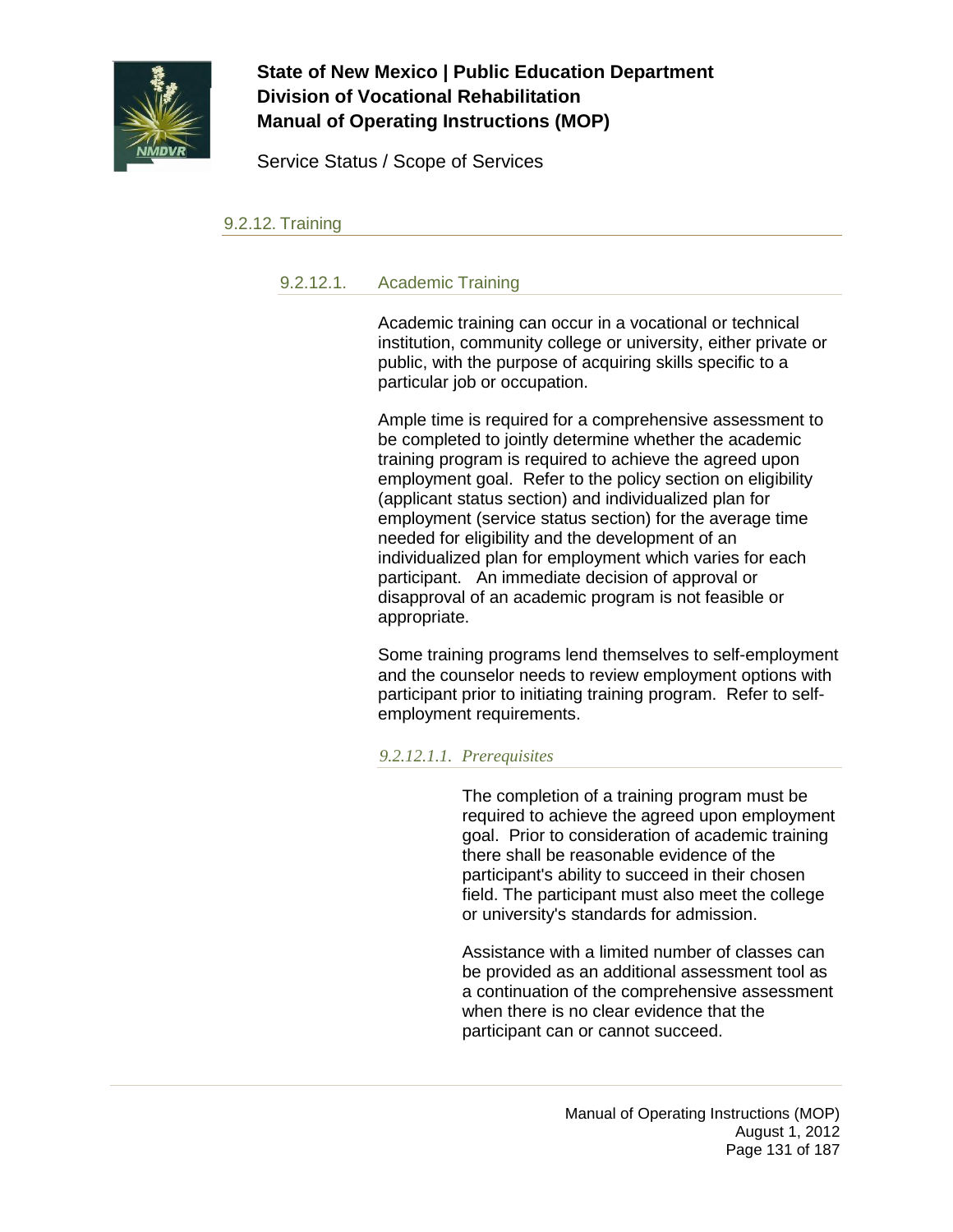

Service Status / Scope of Services

If academic training is determined to be required to achieve the employment goal, the participant must provide a copy of the required core classes and follow the outlined curriculum in the school catalog.

The Participant Financial Contribution and comparable benefits must be applied prior to DVR paying any related costs, including tuition and books.

### 9.2.12.2. Guidelines for College Training Programs

#### *9.2.12.2.1. Grade Point Average*

Training should be authorized one semester at a time pending grade reports. Participants shall maintain a cumulative 2.0 grade point average to continue funding of the IPE. If the participant falls below this average, the counselor should assess the overall performance of the participant in the training program and the feasibility of assisting with further training. In situations where timely authorization is needed such as with preregistration, and obtaining grades or update transcripts in a timely manner is not possible, other means of verifying progress should be used such as reviewing previous or mid-term grades.

Continued support may be warranted if the participant has suffered an illness or other set back beyond his/her control.

#### *9.2.12.2.2. Scope*

Services which can be provided include, but are not limited to:

- Tuition and fees,
- Books and supplies, as required by the course syllabi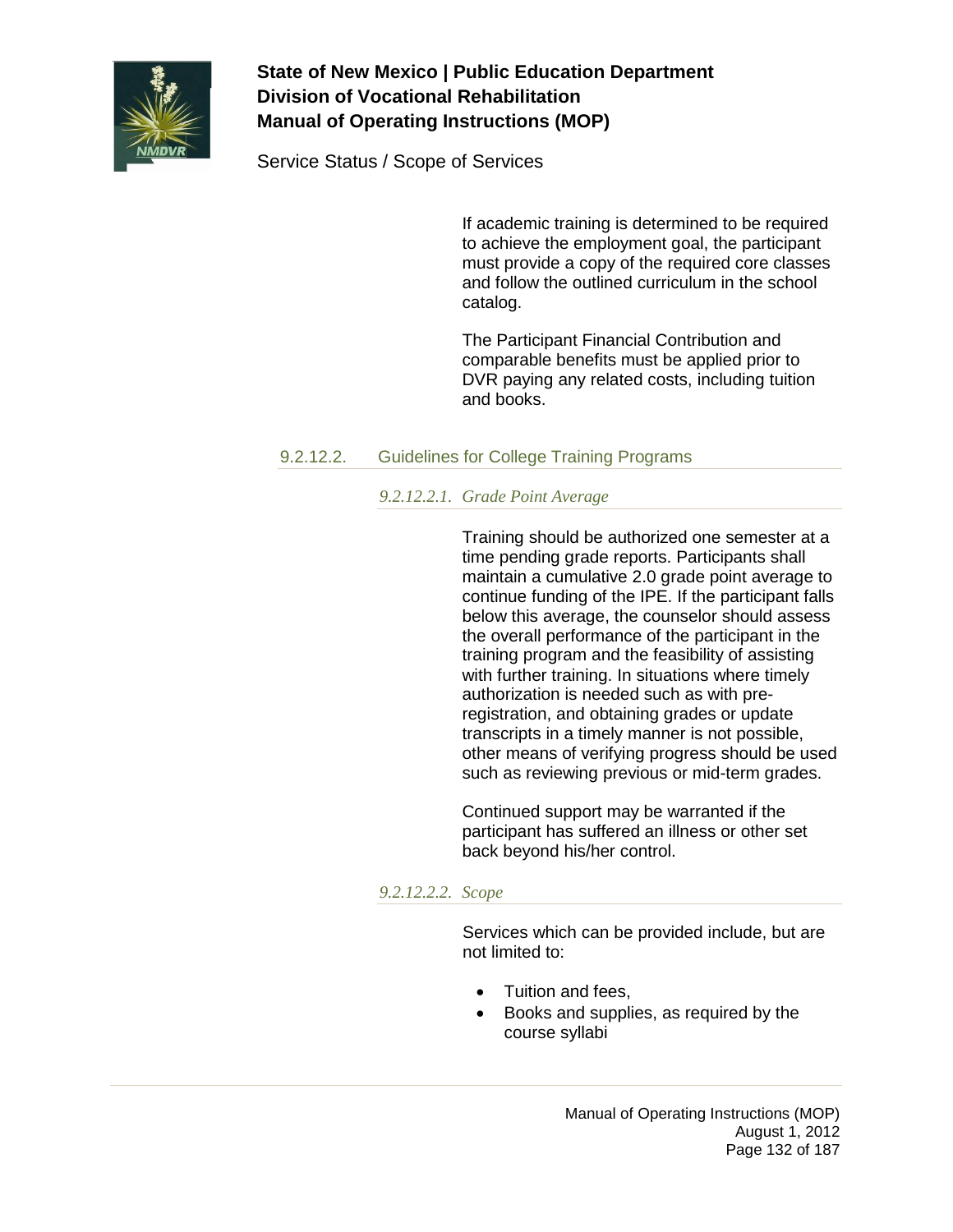

Service Status / Scope of Services

- Tools; purchase must be related to profession and study only. Tools will be outlined in the equipment utilization form and are considered DVR property until released to participant.
- Special services to aid in compensating the functional limitations for successful completion of the training program,
- Other services listed on the Individualized Plan for Employment (IPE).

### 9.2.12.3. Choosing a Post-Secondary School

Quality academic training can usually be obtained through publicly supported institutions. In comparing post-secondary school programs, the counselor should consider:

- Placement rate of graduates
- Time required for completion
- Cost, including travel, room and board, or other expenses associated with the training
- Availability of comparable benefits and or other funding sources
- Graduation rates

DVR supports the attendance at local community colleges and universities. A participant may be assisted with taking required courses (based on degree plan) at the local community college for the first two years. Should the participant choose to attend the local university or an out of town college or university versus the local community college, DVR will only the support the cost the participant would have incurred attending a local community college completing the required core classes.

Listed below is a guideline for the maximum amounts of tuition support for an entire associate or baccalaureate degree program unless the participants disability has precluded the achievement of the degree within the time frame. This is to be documented in the case note.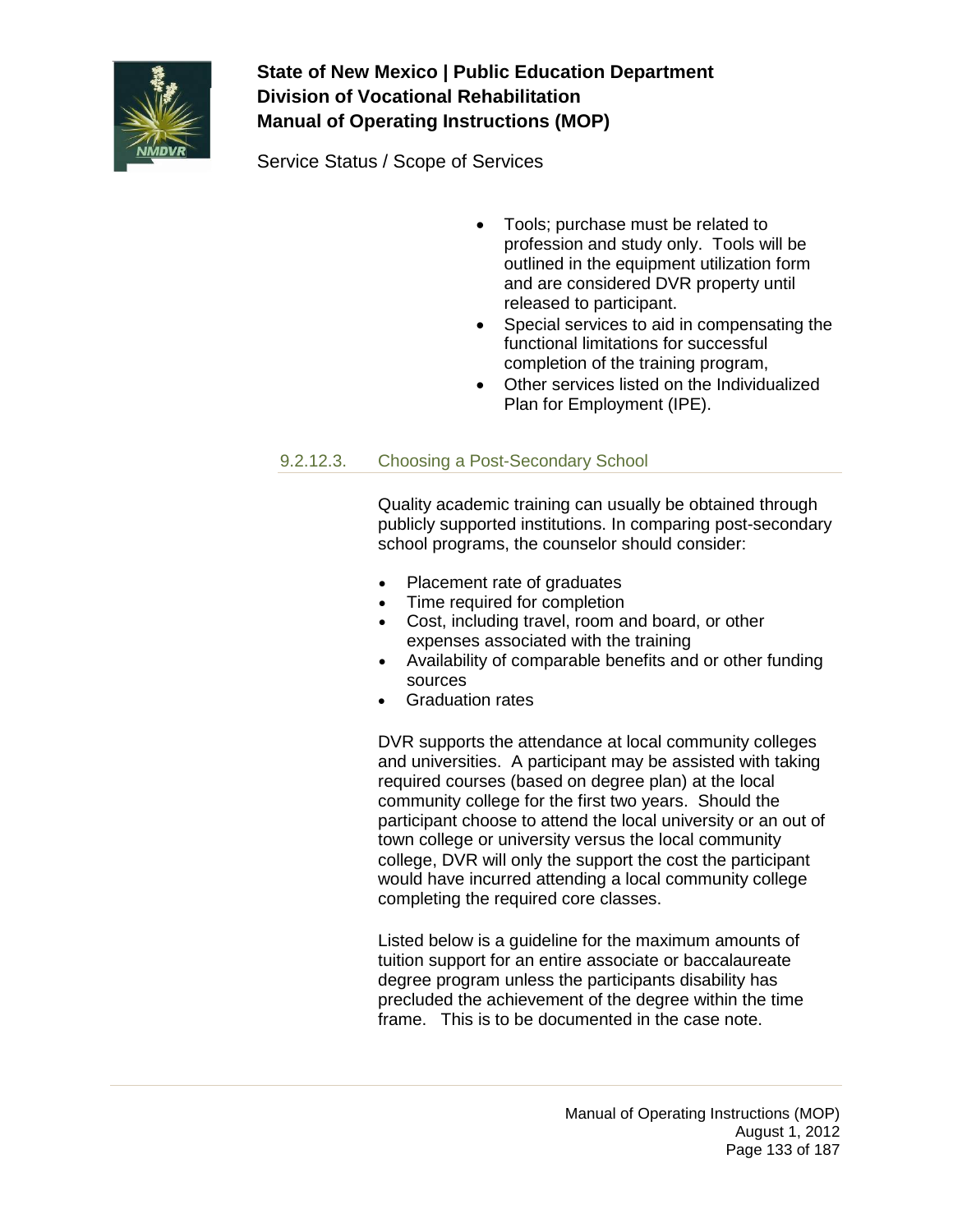

Service Status / Scope of Services

- A. Associate's degree (not including pre-college level courses), a maximum of 150% of the published length of the degree unless the individual's disability and/or extenuating circumstances results in an excess in the number of credit hours required to complete the program.
- B. Baccalaureate degree (includes costs/time frames of associate degree) a maximum of 150% of the published length of a bachelor's degree unless the individual's disability and/or extenuating circumstances results in an excess in the number of credit hours required to complete the program.

(Example, average length of a bachelor's program is 128 hours; 150% is 192 attempted hours).

### *9.2.12.3.1. Full-Time Status*

Participants will maintain a full-time status as defined by the training institution unless:

- A. Participant's disability precludes full-time attendance. A doctor's note should be provided to VRC.
- B. The participant must work while attending school, and will, therefore, not be able to maintain a full-time load. The counselor along with the participant shall determine the degree to which the participant's employment affects his or her ability to maintain a full time load.
- C. The participant is attending school part-time during the recovery or restoration phase of rehabilitation and will attend full-time at a later date as appropriate.
- D. Other circumstances beyond the participant's control, such as class scheduling and/or course availability.

*9.2.12.3.2. Continued Support of Academic Training*

Continuing support of academic training is contingent upon: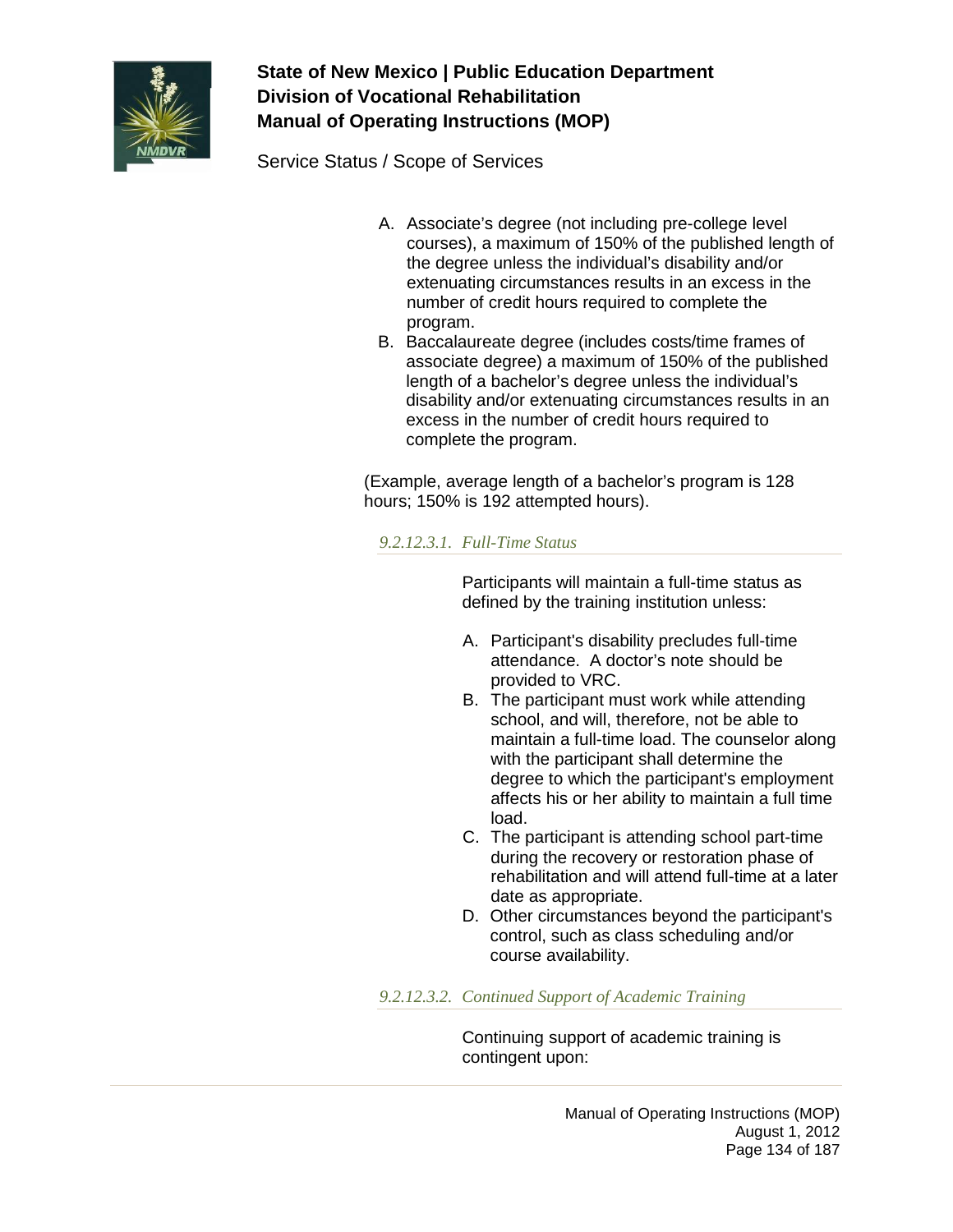

Service Status / Scope of Services

- A. Participant maintaining a cumulative 2.0 GPA
- B. Participant providing an official grade report at the end of each term.
- C. Verification of annual FAFSA application (Federal Aid for Students Assistance).
- D. Participant maintaining a full-time course load sufficient to complete the program within the standard time frame, barring unusual circumstances.
- E. A degree plan or certificate plan filed in the case record of the participant's program, and evidence of adherence to the program. It is the counselor's responsibility to ensure that the degree plan is being followed and that repeat classes are not being taken. DVR will not support repeat classes unless otherwise justified.
- F. Participant providing registration document (class schedule w/tuition fees) within a reasonable time frame to allow the counselor ample time to review progress, address any relevant issues and process necessary paperwork.
- G. Participant notifying their counselor if they must withdraw from school prior to withdrawal or further sponsorship could be jeopardized. A copy of the withdrawal is needed for the case file.

### *9.2.12.3.3. Advanced Degrees*

In some instances, advanced degrees may be required for the achievement of an employment goal. The employment goal for a participant with a disability receiving services under the State DVR Service Program must be based, primarily on the participant's strengths, resources, priorities, concerns, abilities, capabilities and agency policies. The employment goal also must reflect the participant's interests and informed choice to the extent that those factors are consistent with the participant's strengths, resources, priorities, concerns, abilities, and capabilities.

> Manual of Operating Instructions (MOP) August 1, 2012 Page 135 of 187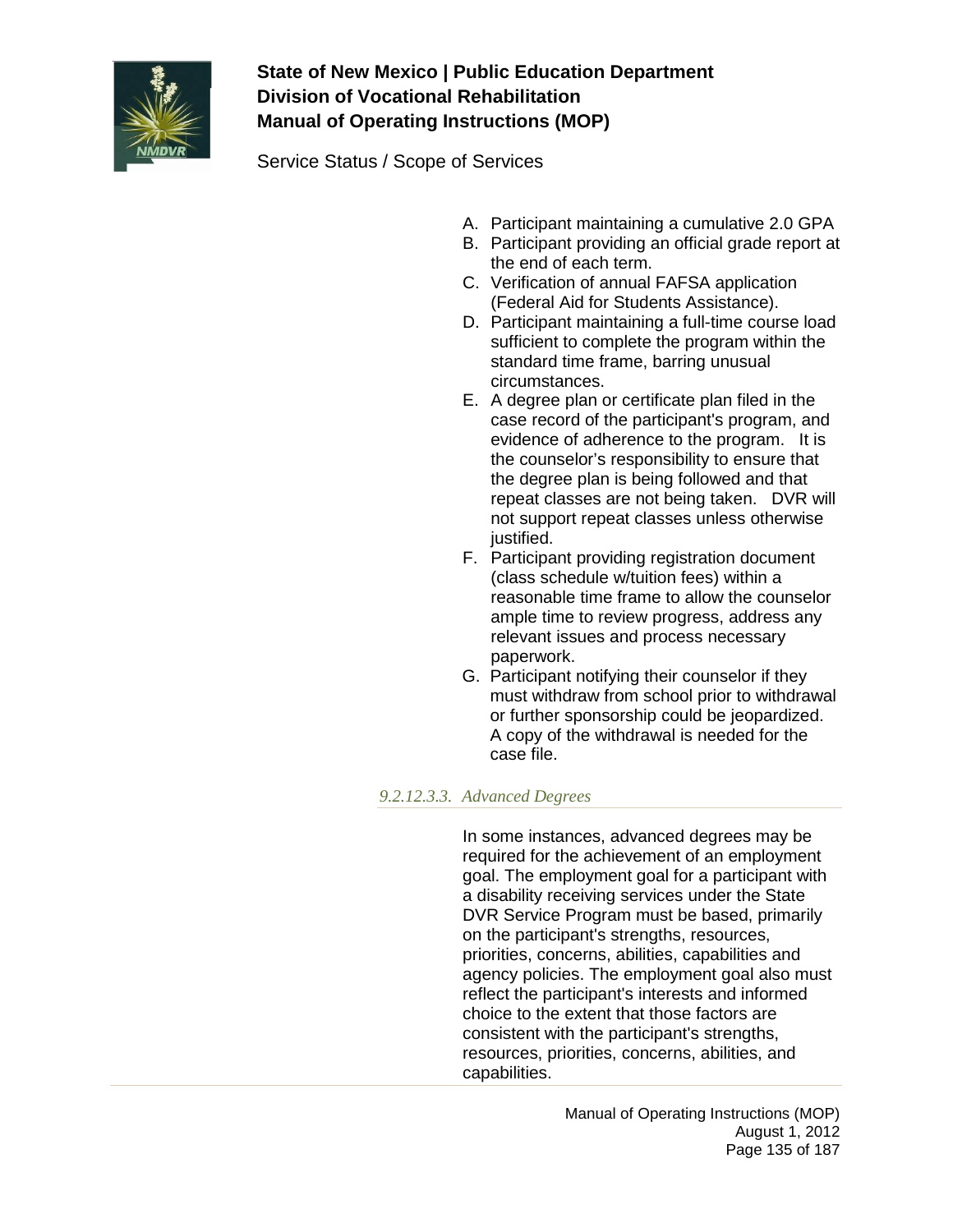

Service Status / Scope of Services

A thorough comprehensive assessment is required prior to consideration of an advanced degree. When considering advanced degrees, the counselor and participant should consider all factors including the length of time necessary to complete the training and enter employment, job demand, the cost of services based on agency policies and participant's financial participation. Whether the pursuit of advanced training is the most practical method of completing the IPE and achieving the employment goal should be considered.

When considering a participant's request to attend graduate level training, the counselor must employ the guidelines outlined under the "Informed Choice" section.

Aptitude for graduate level training is generally indicated by acceptance into the graduate program and satisfactory work at the undergraduate level.

If the specific professional field of study has license requirements, the counselor must insure that the participant meets the licensure requirements prior to the approval of advanced degree.

### 9.2.12.4. Training Alternatives

#### *9.2.12.4.1. Private Schools*

Some private institutions offer more intensive programs at higher costs per hour. The duration of the program is not enough to justify going with a private institution. When a request to attend a private institution is made, the counselor should assess the overall cost of participation in the training program to include financial aid availability, tuition and fees, transportation, housing, and any required equipment.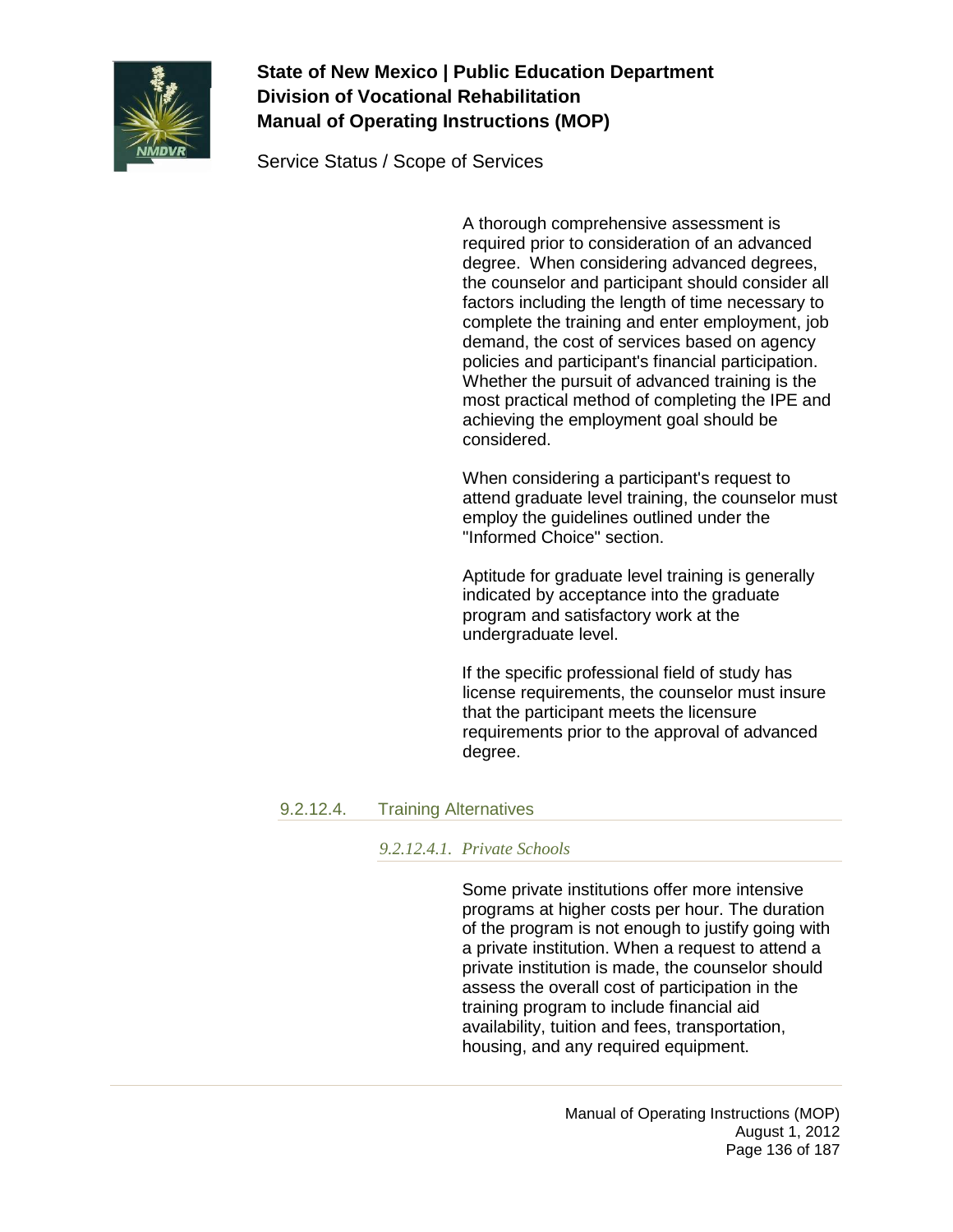

Service Status / Scope of Services

When the overall costs of the training programs are comparable between a public and private institution, other factors such as duration of the program, placement rates of the institution, disability related issues, or attendant factors that may impact school performance should be explored. The counselor, in consultation with the participant, should use his or her judgment to determine the best possible option.

When the overall costs of the programs are not comparable, DVR only supports the less expensive program. Should the participant choose to attend the higher cost program, DVR will only support the most economical training program.

For comparable training programs, DVR will pay rates charged at local state institutions after comparable benefits have been applied.

DVR will not pay entire costs of a private program at the beginning of the training. Authorization will be made based on participant's successful progress (minimum cumulative 2.0 GPA) on a term basis verified by grade reports. The local rehab team will negotiate a payment schedule with their local private schools that allows for a series of payment based on successful performance.

Employment goals requiring specific private training programs (i.e., beauty schools, barber schools, dog grooming schools, massage therapy schools, motorcycle mechanic schools, etc.) must be in demand and demonstrated through local labor market analysis. Tools such as the O-Net and Department of Workforce Solutions Bureau of Labor Statistics are reliable tools available to conduct a market analysis. Support for training must be based on anticipated availability of work based on desired work location and/or participant's willingness to relocate to a location where there is a demand for the job.

> Manual of Operating Instructions (MOP) August 1, 2012 Page 137 of 187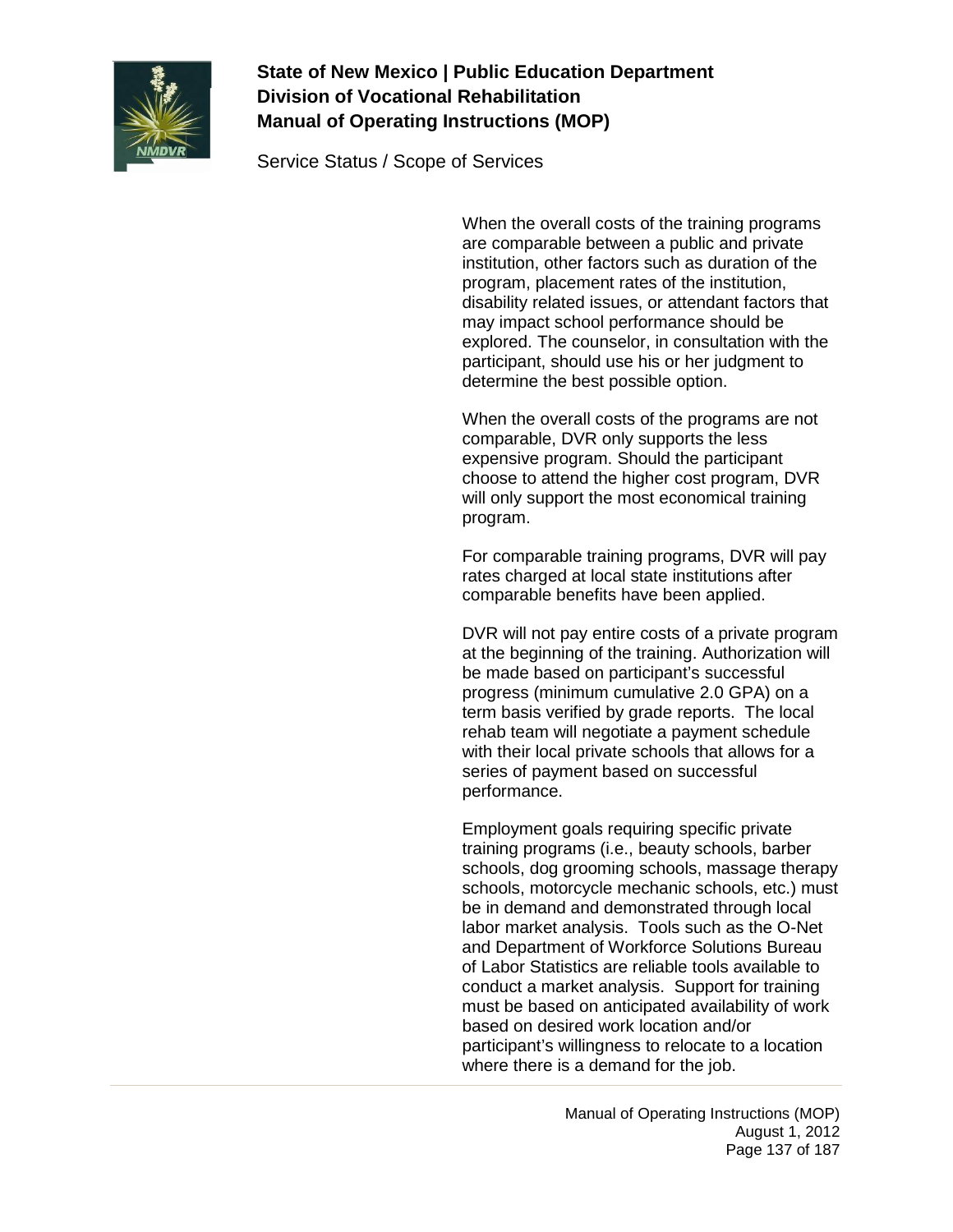

Service Status / Scope of Services

Some training programs lend themselves to selfemployment and the counselor needs to review employment options with participant prior to initiating training program. Refer to selfemployment requirements.

The counselor must consider the following:

- Placement rate of graduates
- Time required for completion
- Cost, including travel, room and board, or other expenses associated with the training
- Availability of comparable benefits and or other funding sources
- Graduation rates

It is the counselor's responsibility to explore, research and counsel the participant on their responsibility in terms of cost, loan repayments, etc. to make an informed choice resulting in responsible decision making.

### *9.2.12.4.2. Out-of-State Training*

Out-of-state training may be supported if:

- A. The course of study is not available in the state, does not meet accreditation standards, or is not fully accessible; or
- B. The financial assistance available will make the program less costly than an in-state program.

Participants who desire an out-of-state school strictly for reasons of personal choice may be supported at the same level they would be supported in an in-state comparable program. The participant will be responsible to make up the difference in cost including room and board after applying financial aid.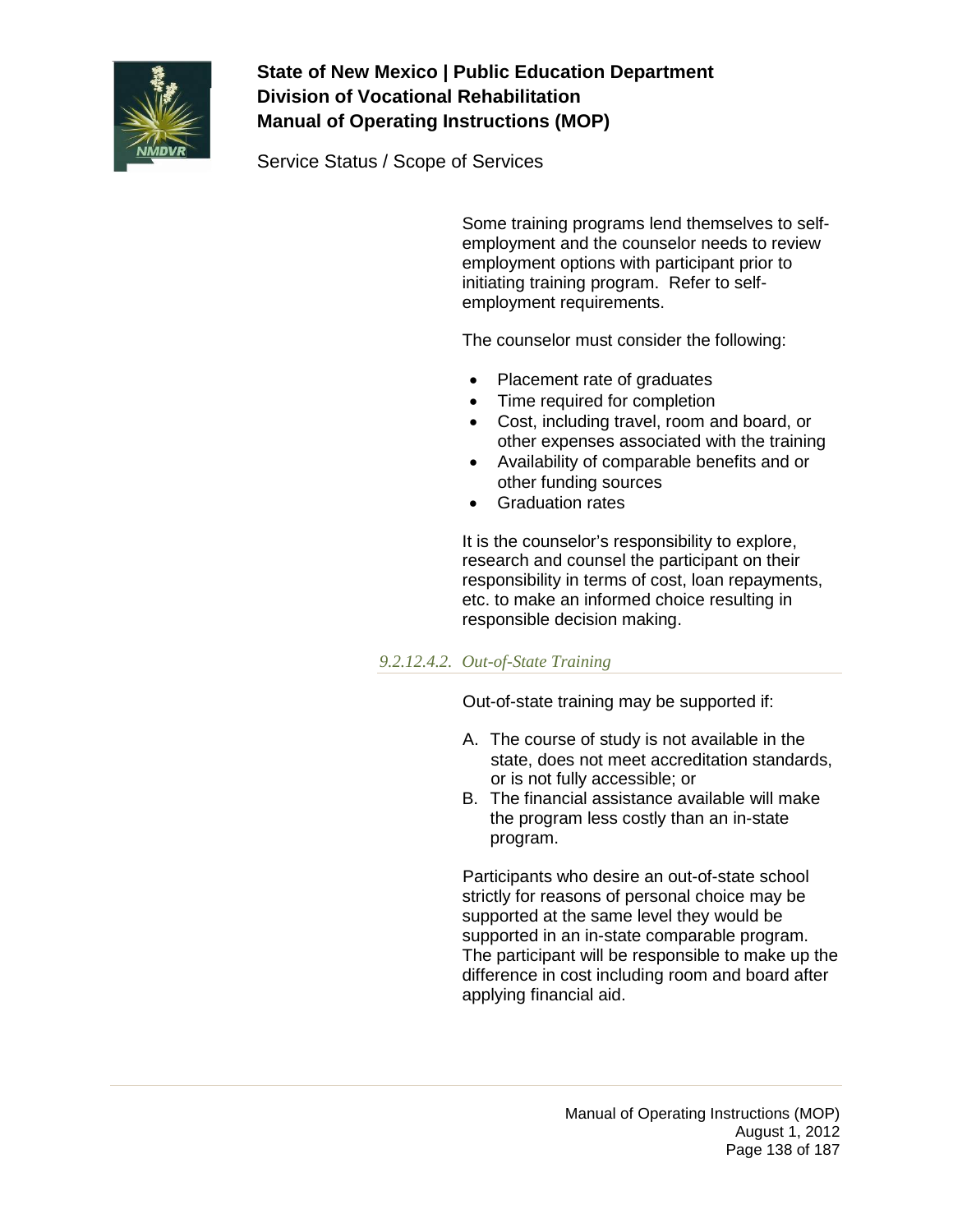

Service Status / Scope of Services

To the extent necessary, courtesy counseling should be arranged through the state DVR agency where the participant will be attending school. This may be helpful in coordinating special services or financial aid.

When it is determined that out of state training is the best option, a one round trip per academic school year may be approved. Other travel such as for holidays will not be provided. Application of the Participant Financial Contribution is required.

#### *9.2.12.4.3. Distance Learning*

Distance education, or distance learning is education obtained remotely that aims to deliver education to students who are not physically on site using various technology. Participant must demonstrate the ability to be self-disciplined for non-structured classroom and be proficient in the use of technology.

Counselor must verify participant's proficiency in the use of the required technology (technology evaluation may be required). Additionally, the counselor must assess the participant's ability to successfully complete course work timely which would require self-initiative & discipline. Selfinitiative and discipline could be demonstrated by participant attending scheduled appointments on time and following through with counselor's requests, including but not limited to completing homework assignments, etc.

In some instances, distance learning is a viable option. As when considering private institutions, the overall cost of the program should be considered. The counselor should also explore whether there are suitable alternatives. Considerations including cost and comparable benefits as they relate to agency policy must be taken into account. The school must be accredited.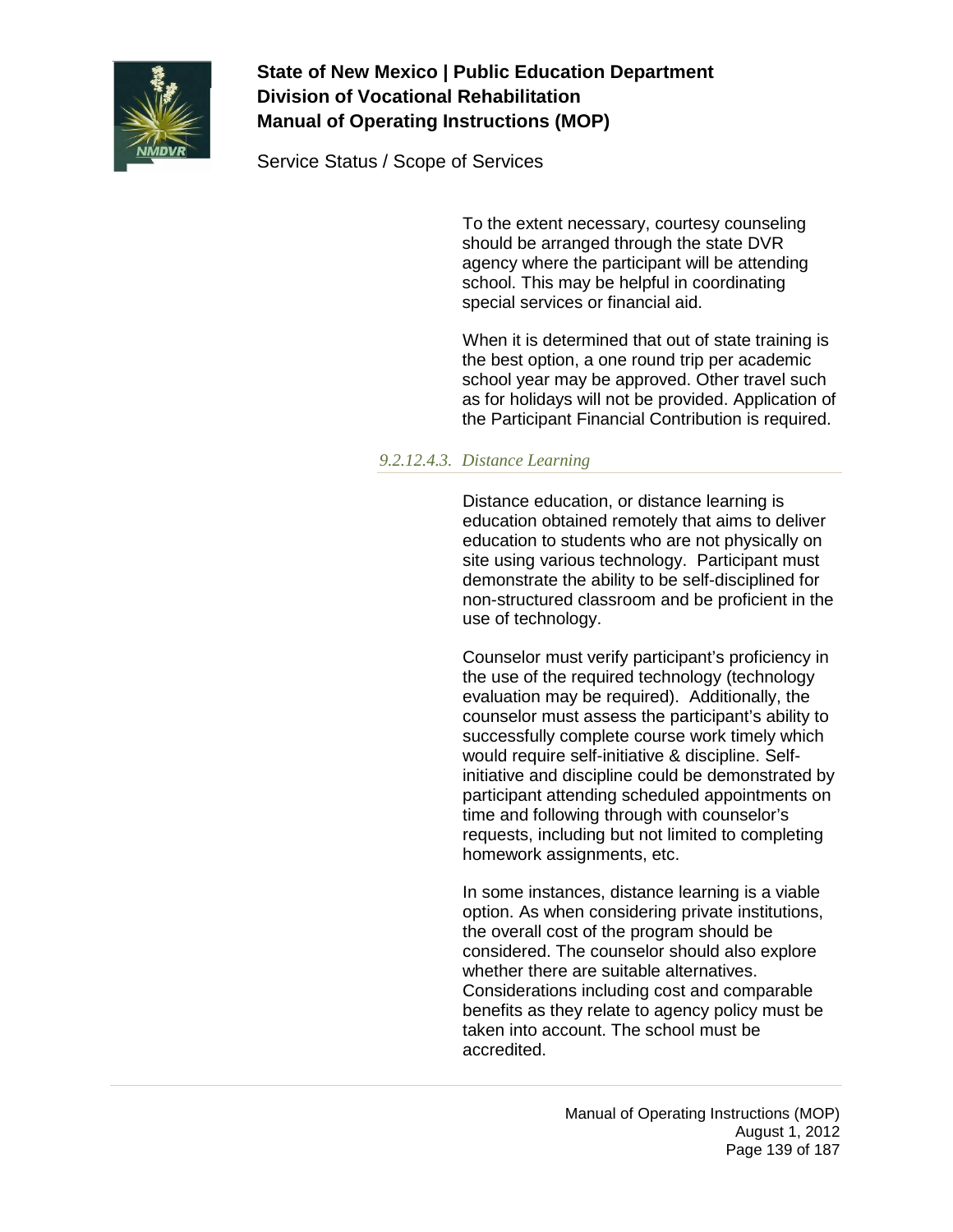

Service Status / Scope of Services

### 9.2.12.5. Student Support Services

Special needs related to the disability shall be assessed prior to initiation of the training program.

The counselor shall consider issues related to:

- Accessibility including assistive technology,
- The need for readers, interpreters, note takers, tutoring or tape recorders or other reasonable accommodations,
- Reliable transportation,
- Attendant care or other medical needs
- Coordinate through the Special Services Office on campus whenever possible.
- Comparable services must be accessed prior to DVR paying for the service

Counselors are responsible for providing the participant the contact information about student support services and ensuring that participant has accessed services as appropriate.

#### *9.2.12.5.1. Academic Remediation*

Academic remediation may be provided to:

- Upgrade academic skills to the level needed to achieve the vocational goal.
- Prepare the participant for further training.
- Teach the participant specific skills needed for a job such as recognition of selected words, measuring, making change.

Academic remediation should only be provided to the extent necessary for achievement of a goal.

Services may be provided through Adult Basic Education Centers, a rehabilitation facility, a private tutor, or other learning center.

Books, supplies, or other materials may be provided in addition to the training.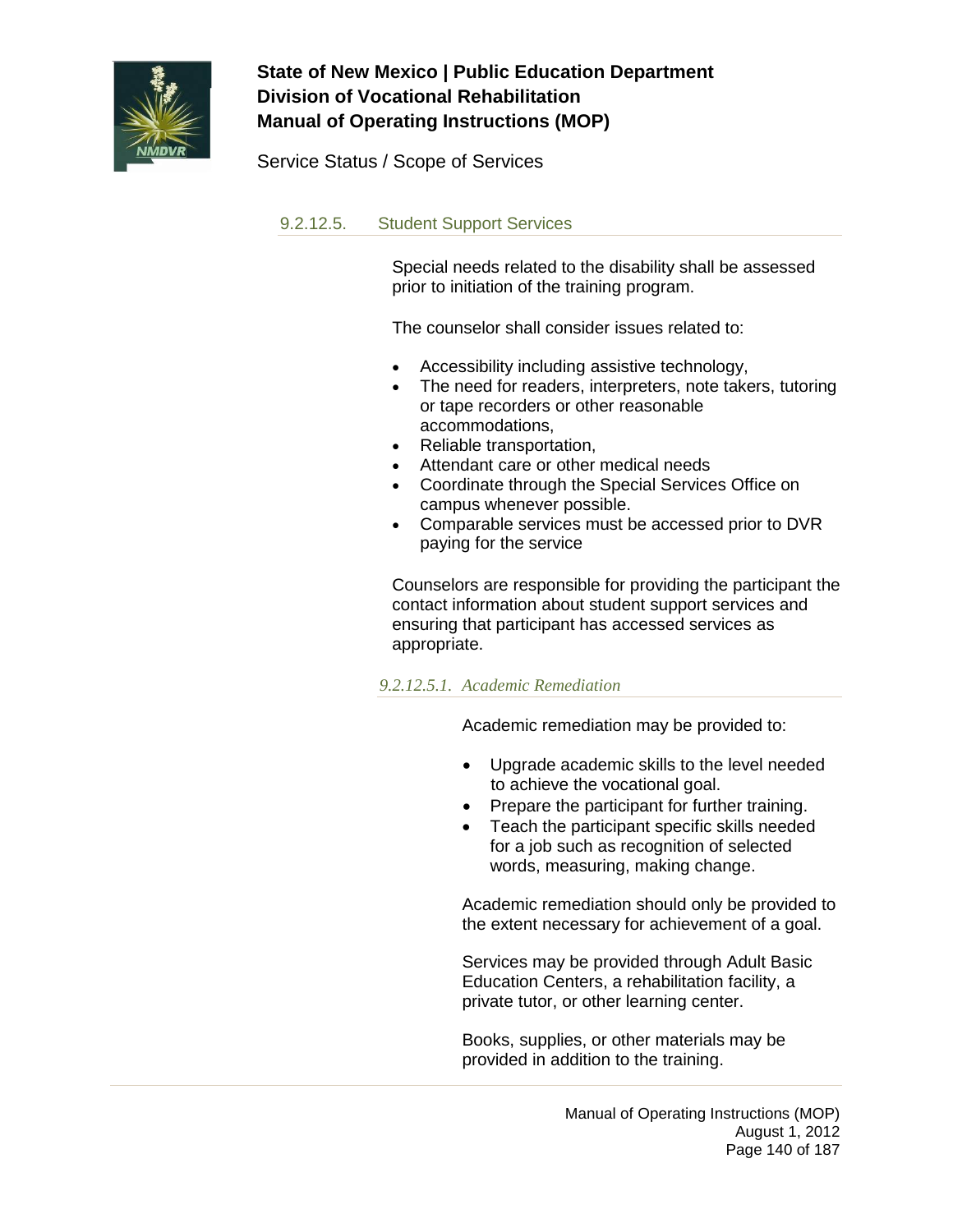

Service Status / Scope of Services

When the participant has inadequate academic skills for a formal training program being contemplated, the counselor should first attempt to upgrade these skills to avoid failure in the program. Delaying the training program for one semester to provide academic remediation is advisable if it will help ensure success and give the participant and counselor an indication of how the participant will perform in a classroom setting.

#### *9.2.12.5.2. Requirements for Academic Remediation*

Prior to providing such training the counselor shall have an assessment of the participant's current level of functioning.

The IPE shall specify the proficiency to which the participant will be trained (usually a grade level in reading or math). This should correspond to the level needed for the occupation or training the participant will enter (i.e. reading at the 7th grade level for cosmetology exam). Refer to DOT/COJ for reasoning, math and language requirements.

If ongoing remediation is required for continued participation, the counselor must continually assess, in consultation with the participant, ongoing progress and determine if further remediation services are justified. For example, if is there is demonstrated evidence of progress, further remediation may be considered. In other instances, it may be appropriate to discontinue remediation services when there is no evidence of improvement or further improvement towards their goal. This will require a re-evaluation of employment goal and further career exploration.

### *9.2.12.5.3. Private Tutorial Services*

Private tutorial services may be provided if this is the best method given the participant's individual needs. These services are generally utilized when: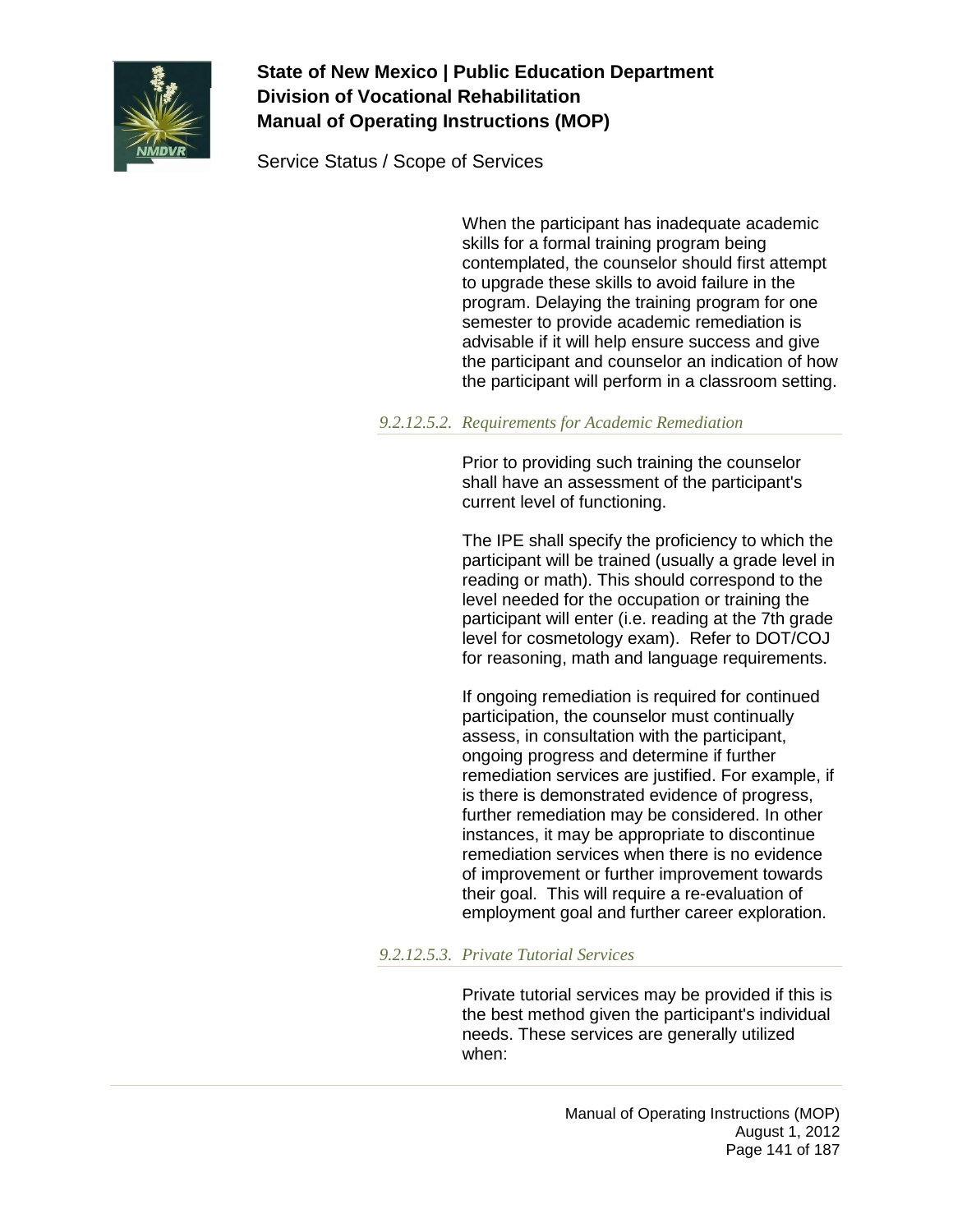

Service Status / Scope of Services

- A. Academic remediation programs are not available in the community.
- B. The participant needs to learn some selected academic skills which could be taught much faster through a tutor on a one-to-one basis than in a classroom. This may be related to medical maintenance of a disability, use of special tools or adaptive equipment, or skills related to a specific job, for which formal training may not be available.

The tutor should be given specific objectives on which to work, and report periodically to the counselor on progress. The frequency of progress reports will depend on the length and intensity of the training.

The tutor should be qualified in the area of expertise and provide documentation attesting to this, i.e.: resume, transcript.

### 9.2.12.6. Comparable Services and Benefits

No training or training services in an institution of higher education (universities, colleges, community or junior colleges, vocational schools, technical institutes, or hospital schools of nursing) may be paid for unless maximum efforts have been made by DVR and the participant to secure grant assistance in whole or in part from other sources to pay for that training. Comparable services do not include awards and scholarships based on merit. Any unrestricted merit based award given directly to participant will not be counted in the Participant Financial Contribution.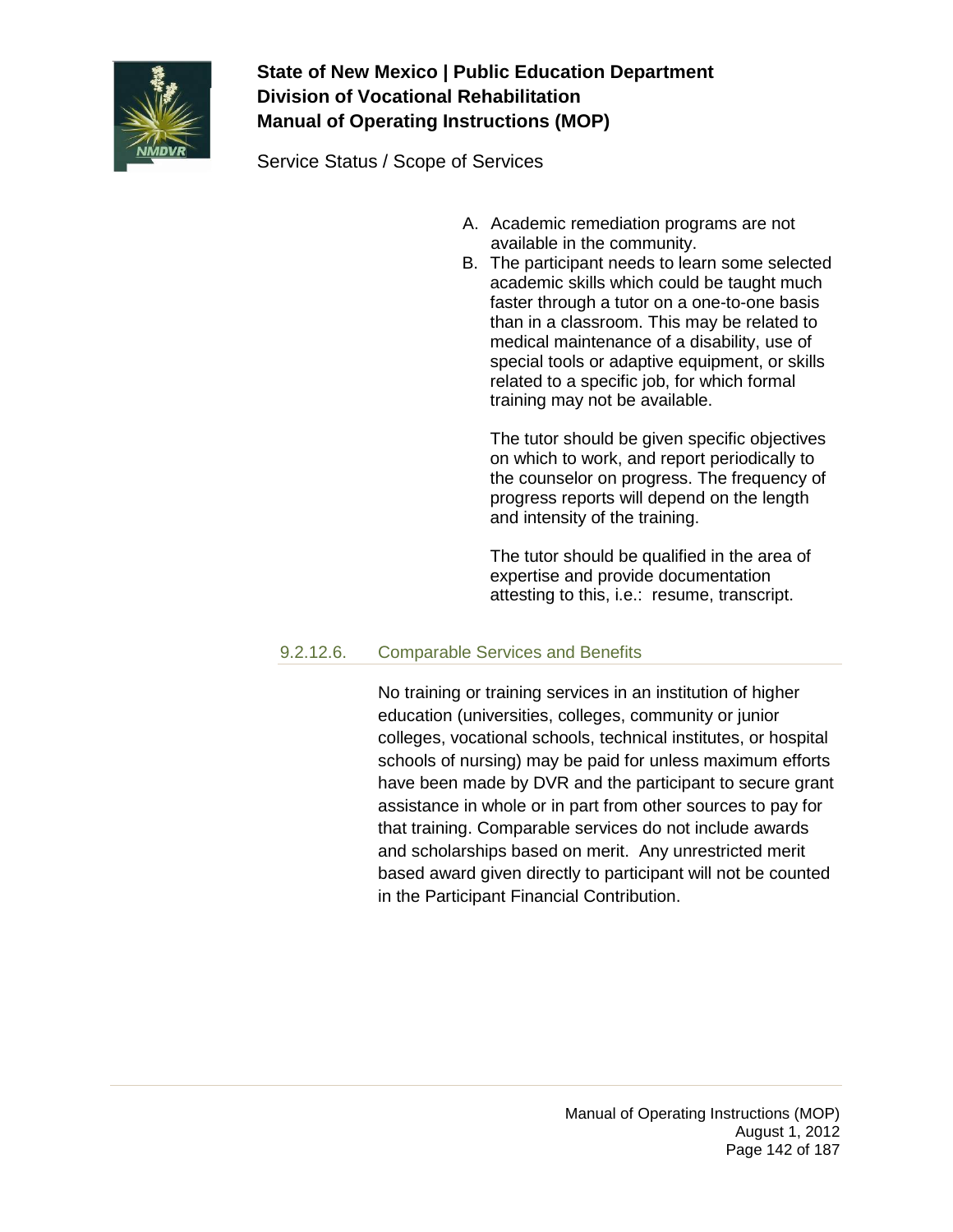

Service Status / Scope of Services

Prior to authorization of tuition fees, books, and supplies, the participant will apply for Student Financial Aid unless the school is not approved for Pell Grant or other types of financial aid. If the participant qualifies for financial aid, the difference between the monies made available by the grant programs and the costs associated with a post-secondary education training program are services that could be authorized by the counselor after considering the level of participant participation in the cost of the IPE.

In instances where the financial aid is pending and/or there are circumstances that could result in the delay of services, the participant will not be required to provide proof of financial aid award. Services can be authorized, but the participant must provide verification of financial aid application. The award notice must be provided by the second semester.

The participant's financial responsibilities will be clearly outlined in the individualized plan for employment and documented in a case note.

If the participant owes a refund or is in default, they must make the necessary arrangements with the post-secondary institution in order to clear the default status. In view of the flexibility of loan repayments, if the participant remains in default status, it may indicate that they have not attempted to make arrangements to repay their student loans. If this is the case, the counselor should assume that these individuals may not have made the maximum effort to obtain assistance. If the participant remains in default through actions under their control, the counselor should treat the grant assistance for which the participant is now ineligible as an available comparable service. The counselor would be prohibited from paying the participant's post-secondary education costs.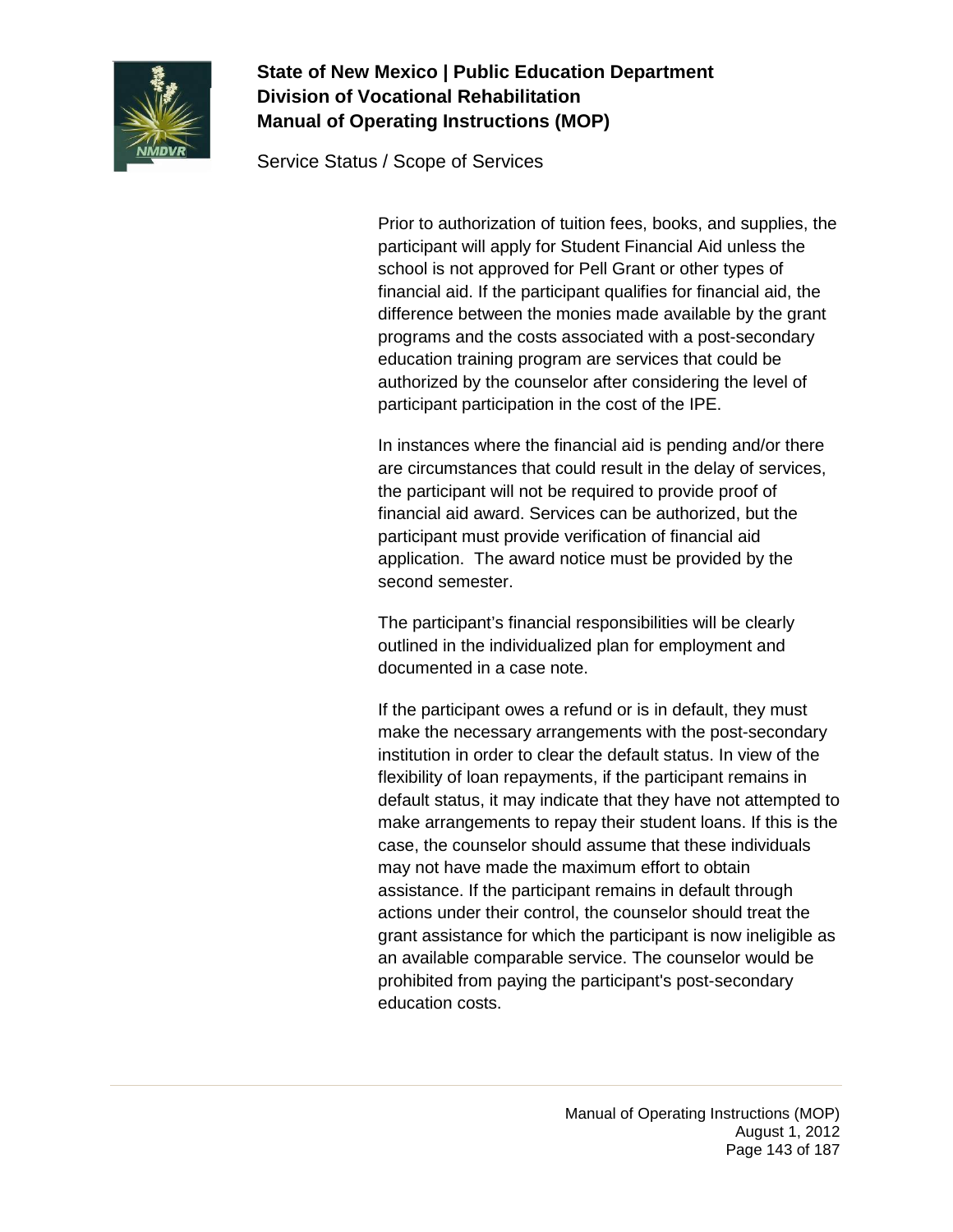

Service Status / Scope of Services

Family contributions identified on FAFSA report should be considered as available as comparable services and benefits to the participant.

Prior to DVR authorizing services, all participants in applicable programs:

- Must apply for the Pell grant and provide FAFSA documentation to be filed in the case record prior to counselor authorizing tuition and books.
- Make a maximum effort to secure grant assistance, in whole or in part, from other sources to pay for the training.
- Must provide documentation that a Pell grant application has been denied before payment is authorized for a second semester
- Provide written confirmation of financial award notice.

If the family refuses to participate in costs, DVR will only provide "no cost" services i.e.: assessments, guidance and counseling and job placement.

### 9.2.12.7. Participant Financial Contribution

Participant financial contribution must be applied for academic support in accordance with the Participant Financial Contribution policy.

Exceptions to this provision include: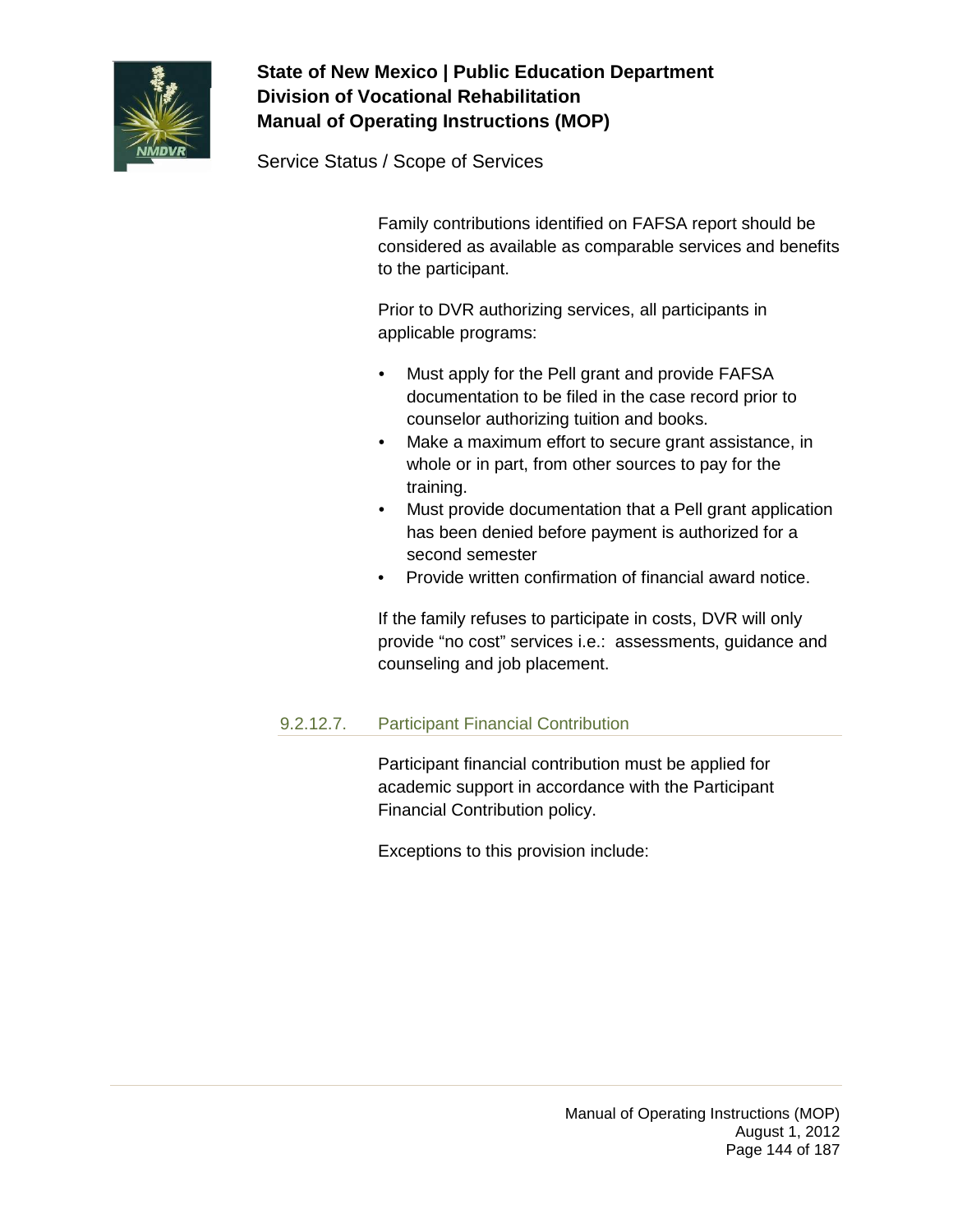

Service Status / Scope of Services

- Requiring the participant to apply for a student loan as a condition for receiving VR services. Any type of student aid that contains a pay-back requirement would not be considered either a grant or comparable benefit or service. The participant cannot be required to apply for a student loan as a condition for receiving services, but the participant may exercise the option of obtaining a loan to further support their program. If the participant does secure a loan, these funds are considered when calculating the Participant Financial Contribution.
- Work study arrangements cannot be made if the serious nature of the participant's disability makes work/study an unreasonable option. Although not required under these circumstances, there may be other situations in which it is appropriate to exercise the option of utilizing a work study arrangement.

## 9.2.12.8. Informed Choice

To facilitate Informed Choice, the counselor should consider the participant's potential for maximizing employment in terms of obtaining meaningful employment - which is not necessarily the same as premium employment. This means training, including, advanced training does not have to be automatically honored. In some instances it may be appropriate to consider such a request, in others it would not be. The counselor must assess factors related to strengths, resources, priorities, concerns, abilities, and capabilities. If the assessment reveals that the participant can achieve meaningful employment that can clearly meet his/her potential, based on analysis of labor market, then a denial of a request for advanced training is appropriate.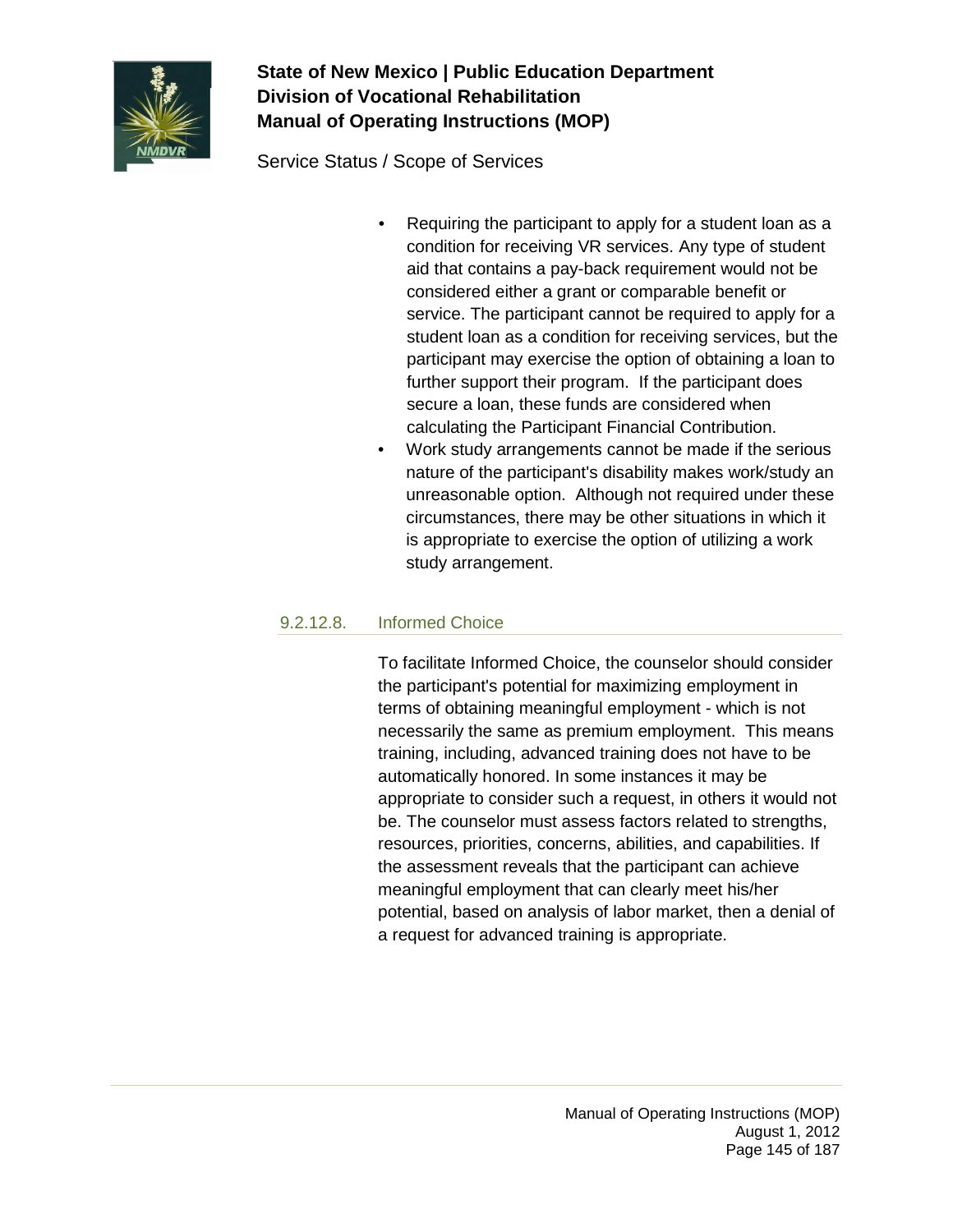

Service Status / Scope of Services

### 9.2.12.9. On the Job Training

*9.2.12.9.1. Definition*

Training activity or series of training activities provided by an individual, group of individuals, or employees for the purpose of developing a job skill and related work experiences. Typically, this is an appropriate, and in many cases, a preferential method of enabling a participant to acquire training by placement in a setting which emphasizes "learning by doing".

### *9.2.12.9.2. Scope*

On-the-job training includes both formal and informal training activities for the purpose of acquiring skills specific to a particular job or occupation.

A participant may be considered as an OJT placement for DVR's purposes if the participant's program falls within the definition of this section. The counselor, however, must also consider the requirements of the Fair Labor Standards Act, and U.S. Department of Labor regulations regarding definitions of "student-learners", "apprentices", "learners" and other "trainees", as distinguished from an "employee", to determine whether a participant placed in an OJT must be paid training stipends or must be paid wages.

### *9.2.12.9.3. Guidelines and Considerations*

The following factors must be considered prior to providing on-the-job training:

A. The counselor should meet with employer to discuss participant's current skill level and identify training needs.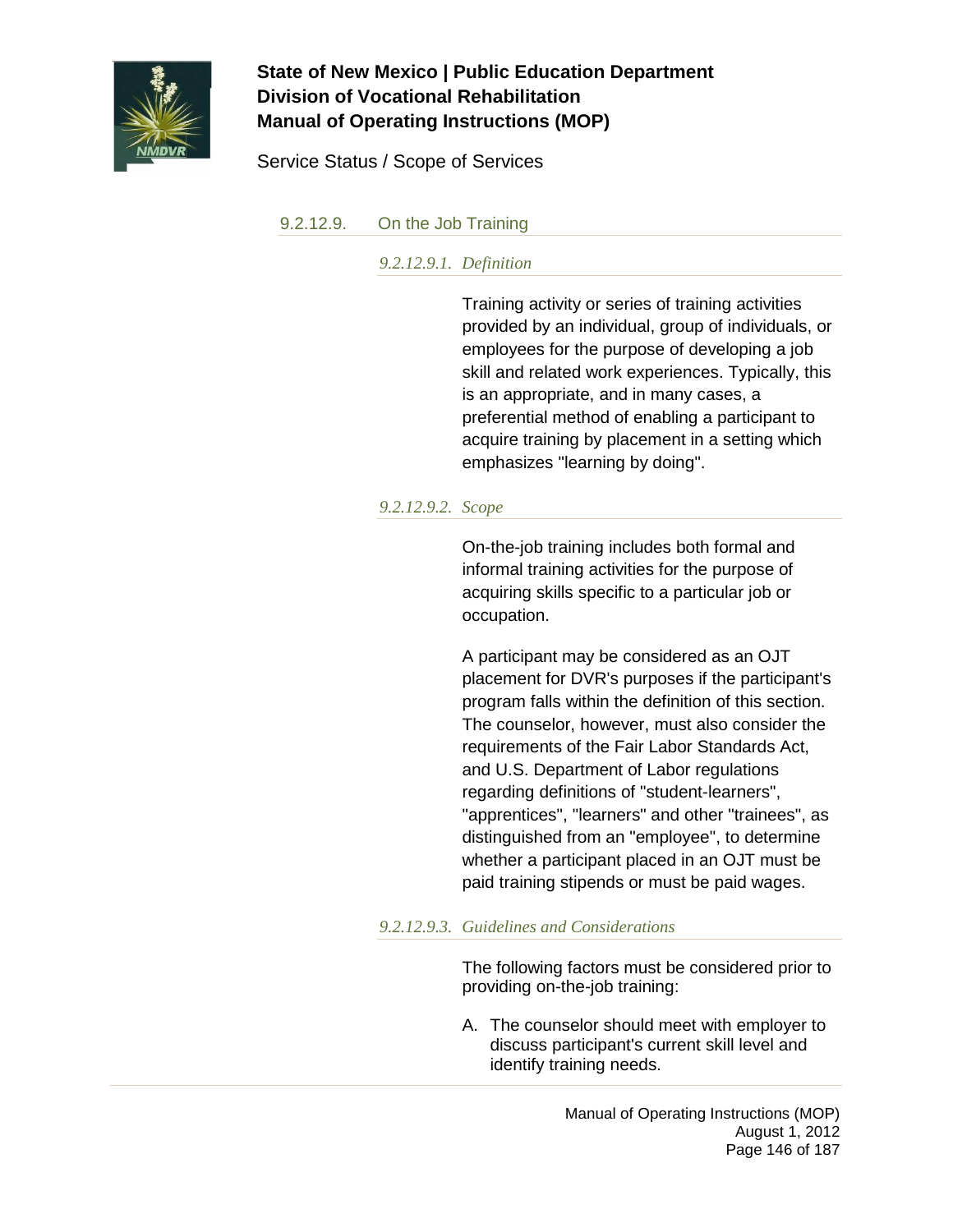

Service Status / Scope of Services

- B. It is appropriate in many cases to obtain a one week, two week or 30 day on-the-job assessment of the participant's training needs once a suitable training site has been identified. The counselor should explain to the employer and participant the purpose of the assessment and arrange for a face-to-face meeting upon its completion to establish terms for the OJT.
- C. The duration of an OJT should be based upon the standard vocational preparation (SVP) available in the "Classification of Jobs" manual, the "Dictionary of Occupational Titles," or the "O\*Net." Adjustments to the OJT duration may be made by taking into account the participant's functional limitations and the circumstances of the training situation.
- D. The individual or entity providing the training at the job site should possess the knowledge, skill and ability to train the participant.
- E. There should be in place the necessary training materials and resources including space, tools, equipment, accessible facilities and working conditions conducive to learning and skill development.
- F. On-the-job training should serve to enable trainees to acquire the skills and level of proficiency necessary for entry level employment in that particular field or occupation.
- G. The employer or individual providing training should be willing to make appropriate arrangements for the training and agree to provide DVR with periodic progress reports on the training.
- H. Comparable services and benefits must be taken into consideration when providing onthe-job training.
- I. Worker's Compensation (W/C) or Accident Liability responsibility in case of accident or injury to the participant while at the work site shall be specified on the OJT Agreement Form.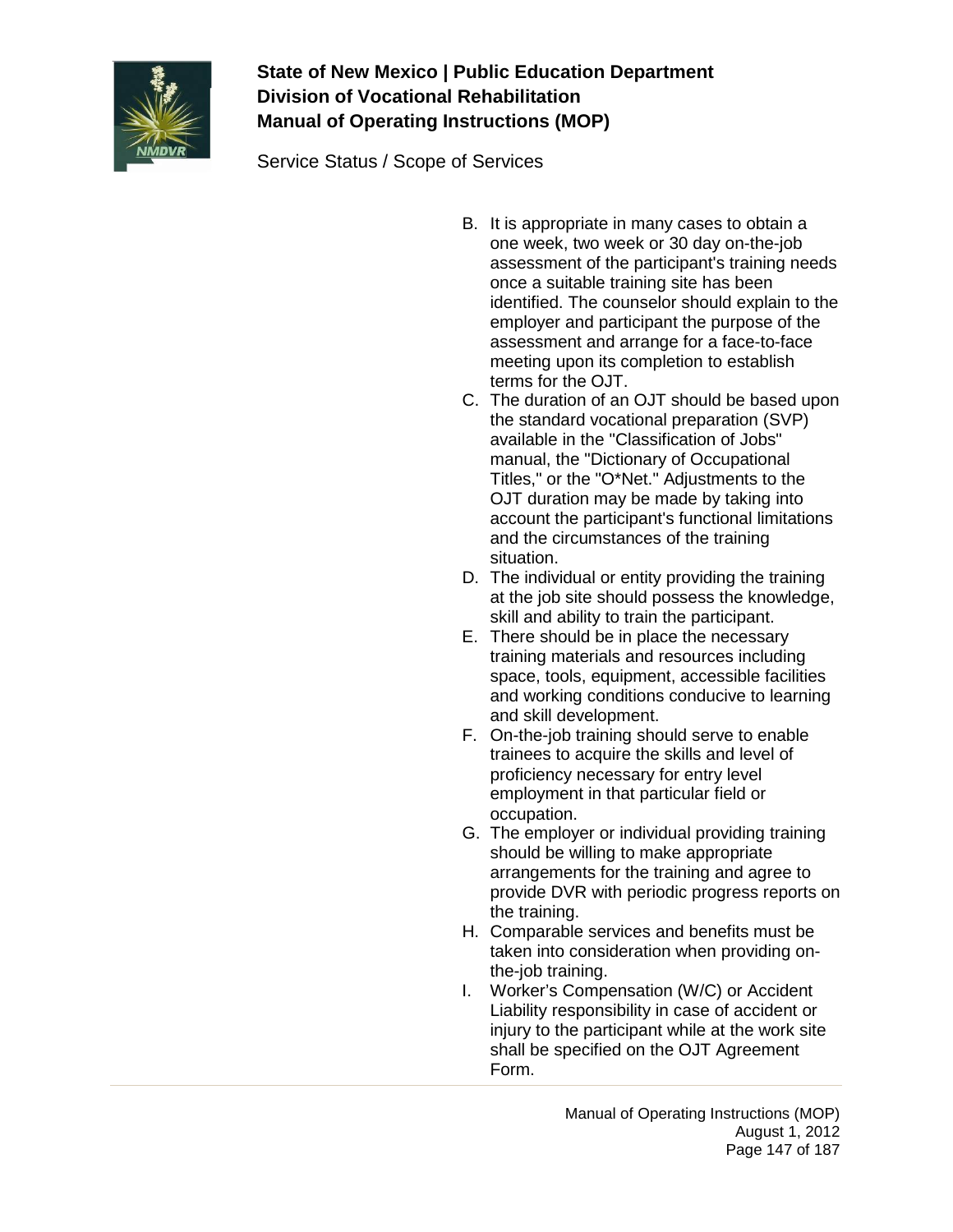

Service Status / Scope of Services

*9.2.12.9.4. Training vs. Employment?*

It is important to acknowledge, and the law distinguishes the difference between what constitutes training and what constitutes employment. The counselor must determine if a participant is a trainee or an employee according to DOL regulations. Training stipends **must** be paid to a trainee; wages **must** be paid to employees. A participant is considered a trainee when all of the following conditions exist. A participant is considered an employee if any of the following conditions are not met:

- A. The training, even though it includes actual operation of the facilities of the employer, is similar to that which would be given in a vocational school.
- B. The training is for the benefit of the trainee or student(s);
- C. The trainee or student does not displace regular employees, but works under their general supervision.
- D. The employer that provides the training derives no immediate advantage from the activities of the trainee or student and on occasion his operations may actually be impeded.
- E. The trainee or student is not necessarily entitled to a job at the conclusion of the training and;
- F. The employer and the trainee or student understand that the trainee or student is not entitled to wages for the time spent in training.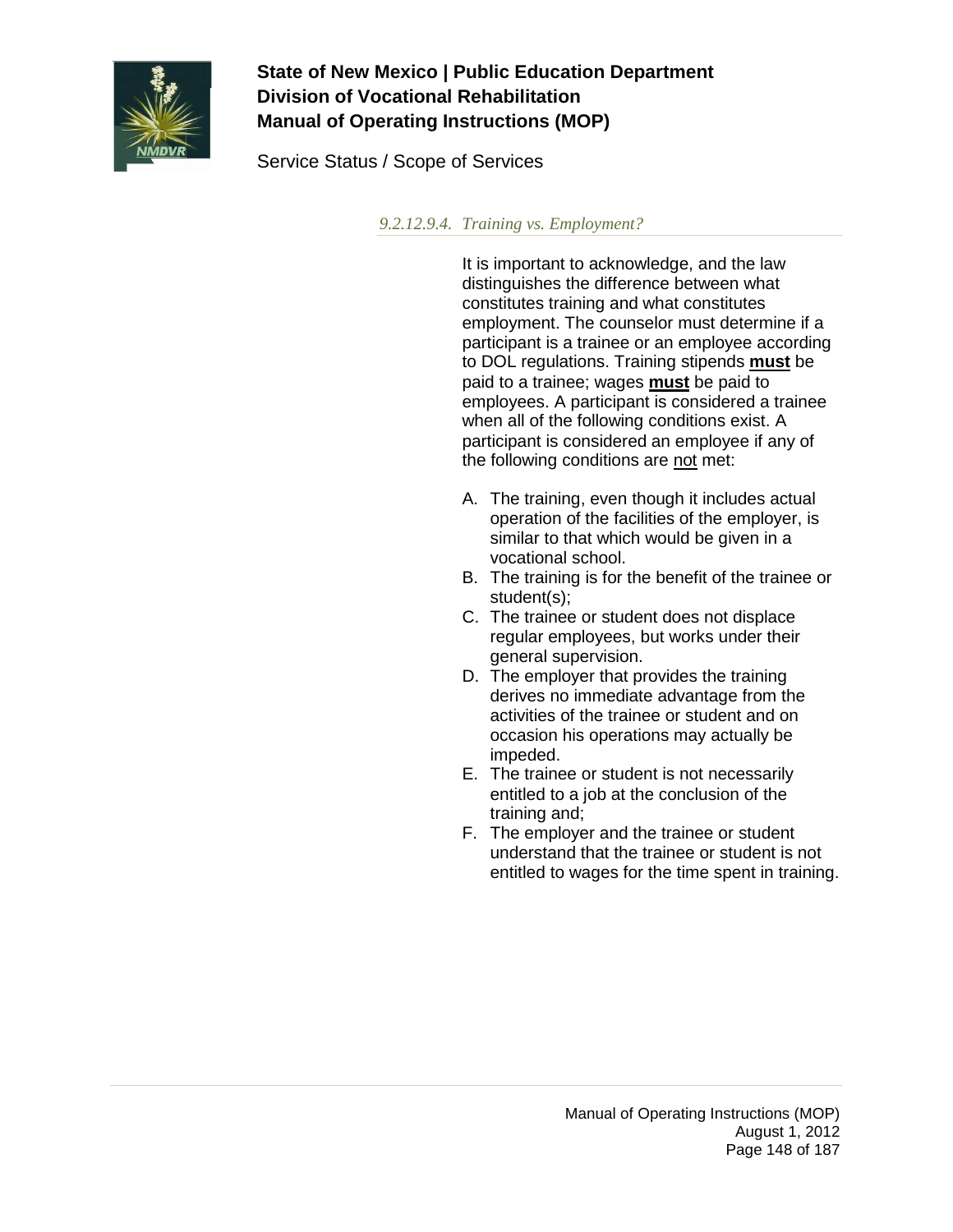

Service Status / Scope of Services

*9.2.12.9.5. Training Stipend*

If a participant meets the above Department of Labor criteria to be considered a trainee, the participant must receive a "training stipend" if wages are not paid. A stipend is intended to offset the costs associated with participating in the training program and expected to improve the likelihood of successful placement by increasing motivation or teaching the participant the relationship between work and money received.

### *9.2.12.9.6. Wages*

If a participant does not meet the above Department of Labor criteria to be considered a trainee, the participant must be paid wages and afforded benefits commensurate with their contribution to the business. The amount of wages paid should be based on the employee's productivity in relation to others doing the same work. Participants who are employees must be paid at least the state minimum wage.

## *9.2.12.9.7. Training Fee*

A training fee can be paid if:

- A. The trainer is paid on the basis of a percentage of participant wages (if applicable). This arrangement is designed to reimburse the trainer for the costs of training the participant. Because participant skills are expected to increase over time, the training fee or percent of wages is expected to decrease over time; or
- B. The trainer is paid a flat fee by the week or month for providing the training. The fee is negotiated between the DVR counselor and the trainer.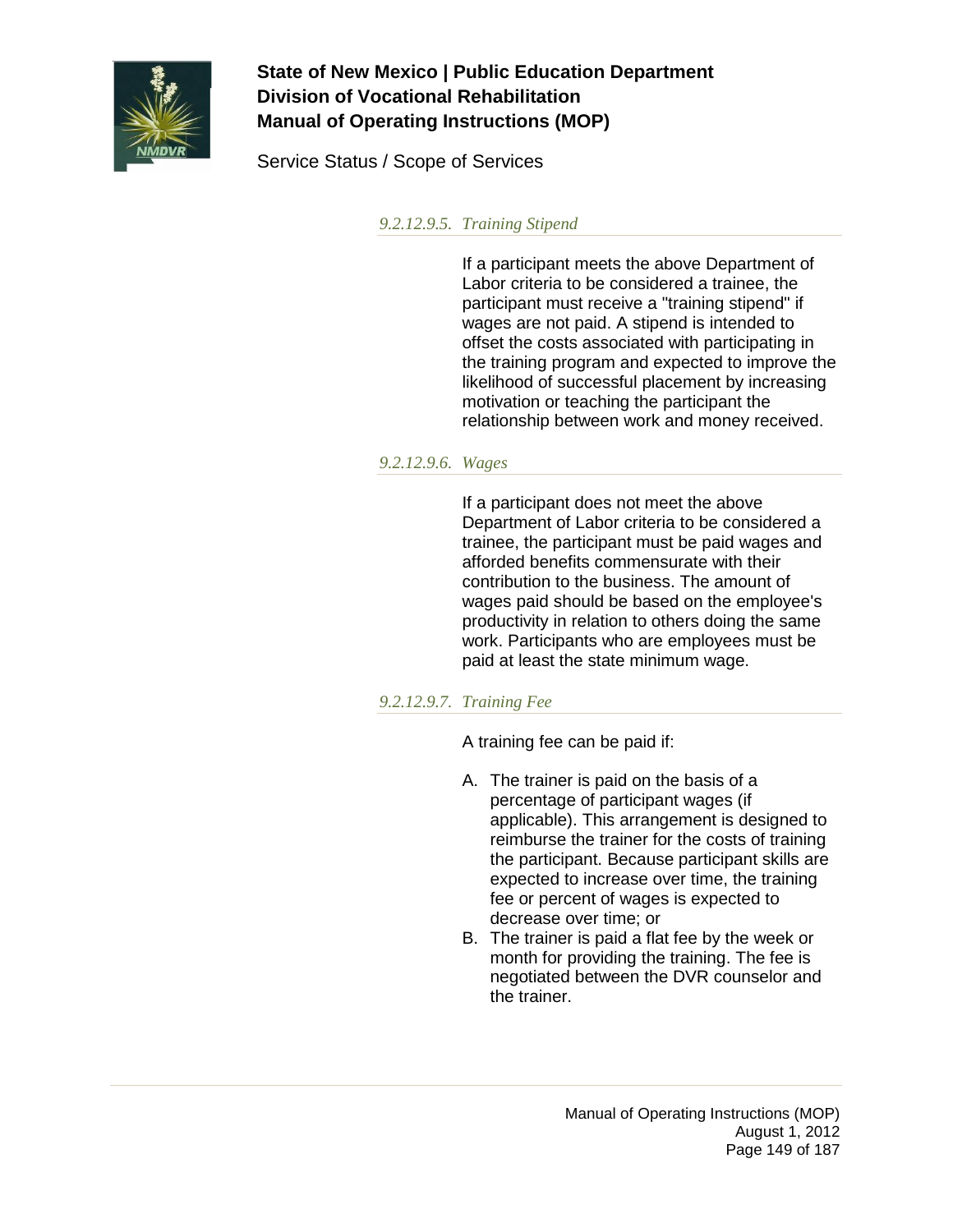

Service Status / Scope of Services

*9.2.12.9.8. OJT Training Agreement*

After an OJT has been arranged, the counselor shall develop an OJT agreement using the On-The-Job Training Agreement. The agreement should:

- A. Describe the type of business, organization or agency providing the training.
- B. Stipulate the length of time involved in the training program.
- C. Indicate and describe those job skills which will be taught to the participant and describe those tasks which participant will perform as part of the OJT.
- D. Include an understanding of which party will be responsible for Worker's Compensation or Accident Liability.
- E. Indicate the method or manner of compensation and benefits afforded the trainee. These can include wages, stipend and entitled benefits.
- F. Indicate if the individual, employer, firm or organization will be paid a training fee and, if so, indicate the amount.
- G. The agreement shall be signed by DVR counselor, participant, employer, or designated individual with authority to honor the terms and conditions of the agreement. A copy shall be forwarded to the Rehabilitation Services Unit (RSU) OJT Manager, State Office, following IPE approval.
- H. Upon termination of OJT, a copy of the completed OJT agreement and a copy of all completed authorizations pertaining to training should be forwarded to the RSU OJT Manager, State Office.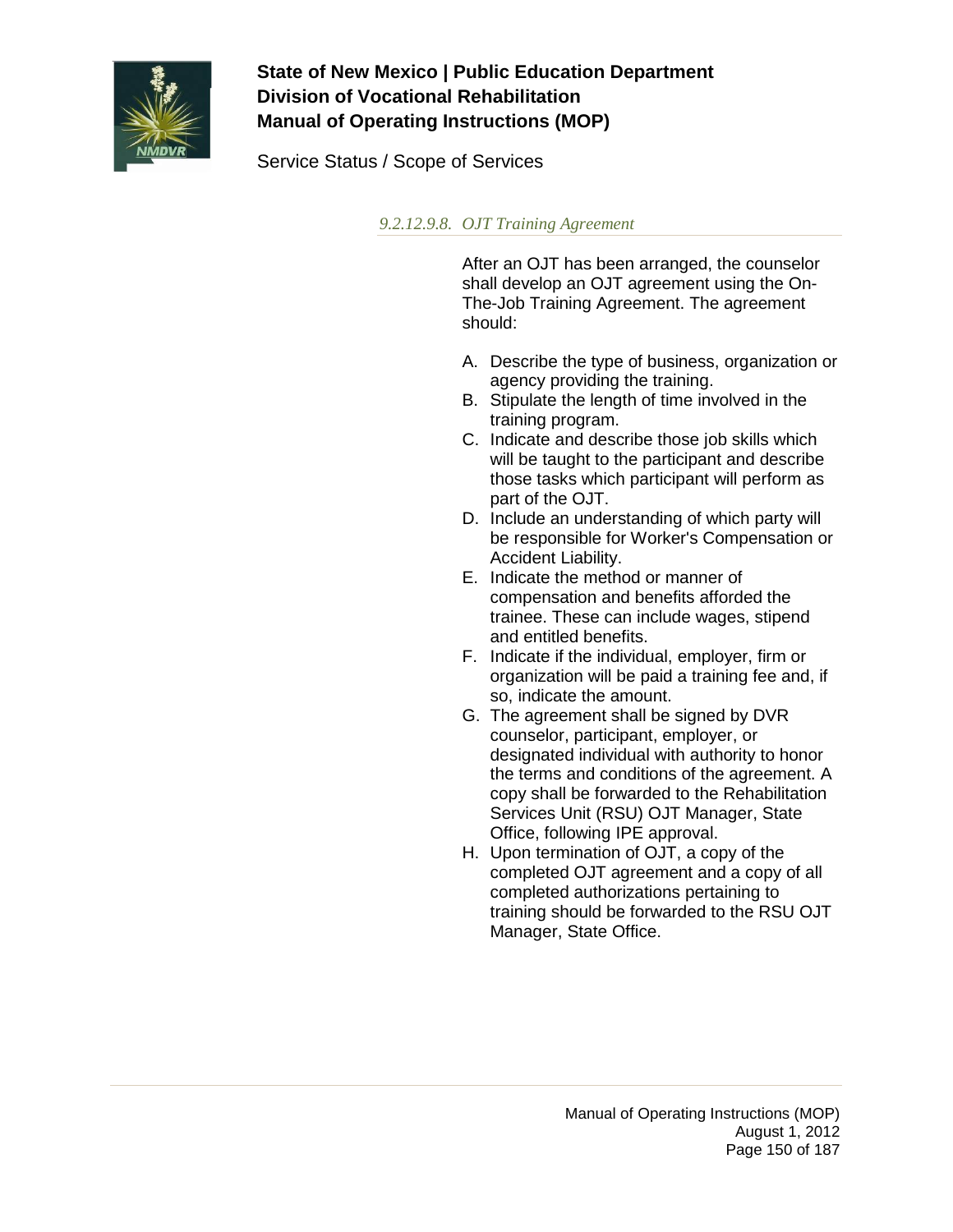

Service Status / Scope of Services

*9.2.12.9.9. Progress Reports*

Monthly progress reports of training shall be received from the trainer. The Training Progress Report Form will be used as a convenience to the trainer. Copies for each month of anticipated training will be provided at the time the OJT Agreement is signed.

## 9.2.12.10. Work Adjustment Training

### *9.2.12.10.1.Definition*

Teaching the participant appropriate work habits and behaviors, in preparation for further vocational or skill training, entry-level employment, or extended (sheltered) employment.

#### *9.2.12.10.2.Prerequisites*

Prior to providing work adjustment training, the counselor shall assess:

- Work habits and behaviors.
- Specific behavioral indicators of any problem behaviors noted.
- The degree, frequency or severity of the problem

### *9.2.12.10.3.Scope*

Work Adjustment Services include training to:

- A. Assist the participant in acquiring personal habits, attitudes, and skills for effective job functioning.
- B. Develop or increase work tolerance, stamina, and concentration on the job.
- C. Develop appropriate interpersonal and communication skills with co-workers and supervisors.

Manual of Operating Instructions (MOP) August 1, 2012 Page 151 of 187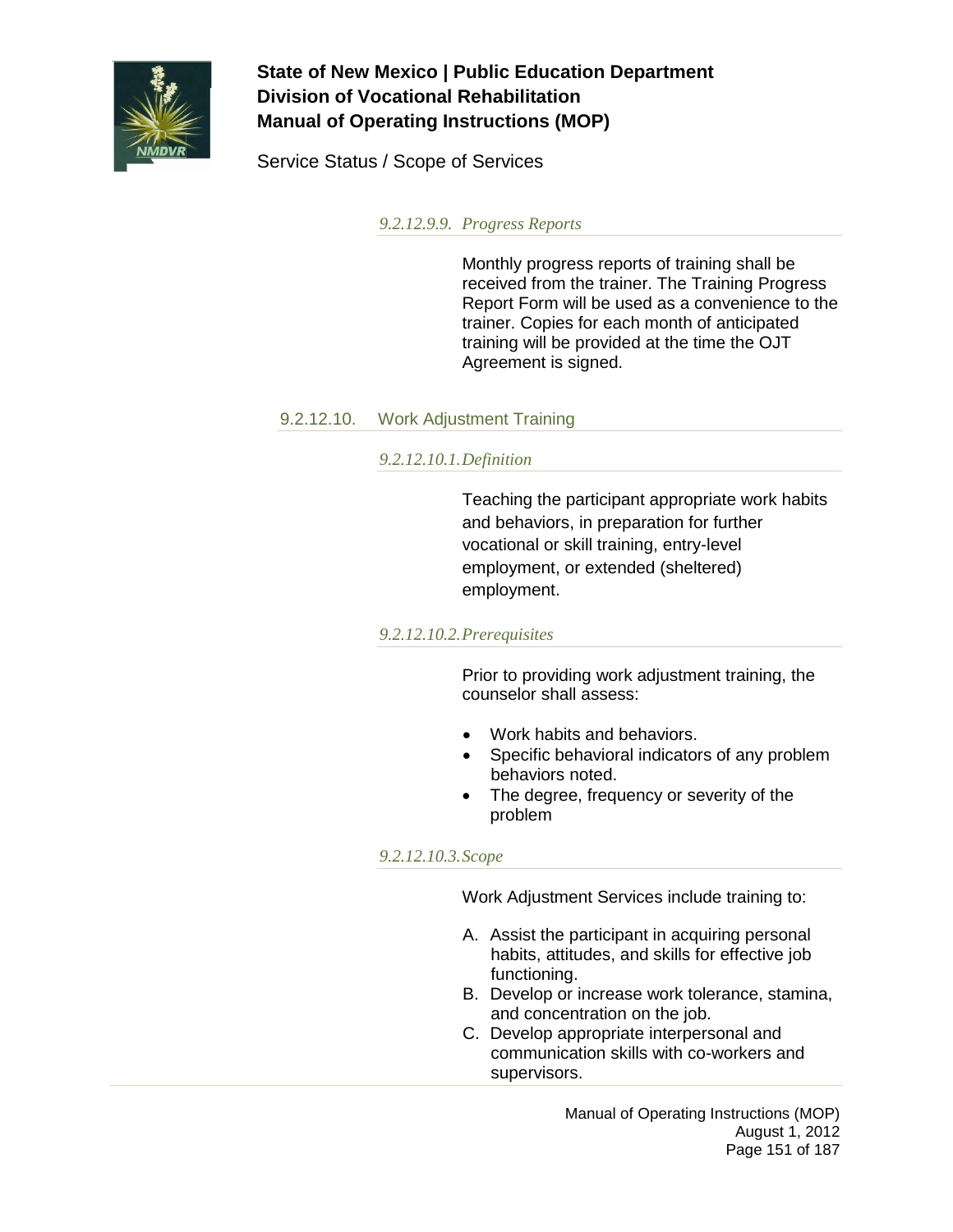

Service Status / Scope of Services

- D. Acquire job-seeking skills.
- E. Learn employer expectations concerning work production (quality and quantity of work).
- F. Learn work practices related to payroll deduction, insurance, timeliness, safety, etc.
- G. Learn specific skills such as counting, measuring, handling money, using public transportation.

## *9.2.12.10.4.Referral*

The development of a work adjustment program shall be done jointly by the counselor, service provider and participant. Intermediate behavioral objectives shall be mutually agreed upon and time frames established for their achievement.

These objectives should be established from baseline data collected in the initial assessment.

## *9.2.12.10.5.Monitoring Progress*

Monthly reports of progress shall be obtained from the service provider and must include:

- Attendance.
- Behavioral indicators of progress on each of the stated objectives.
- Negative or positive changes since the last progress report.
- Recommendations for changes in the program or changes in the time frames for meeting objectives.
- Other information that might be helpful to the counselor.

General statements such as "participant continues to improve" or "participant is doing better" are unacceptable as indicators of progress toward stated objectives. Progress from baseline indicators should be stated in measurable terms.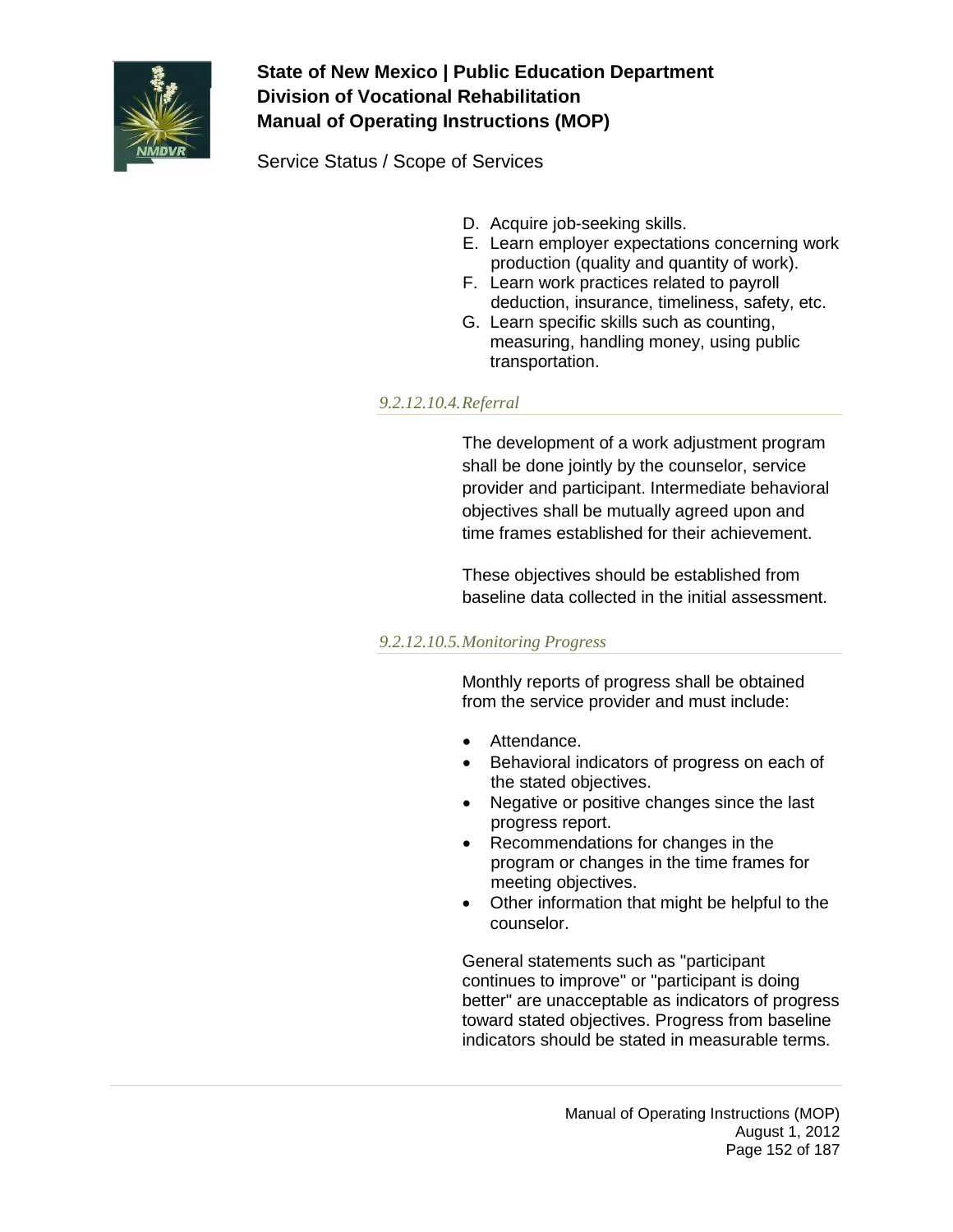

Service Status / Scope of Services

9.2.13. Transportation Services

9.2.13.1. Scope

Transportation services are travel and related expenses that are necessary to enable an applicant or eligible individual to participate in a vocational rehabilitation service. Transportation is a supportive service intended exclusively for the purpose of enabling the participant to participate in and derive full benefit of other vocational rehabilitation services.

Transportation services include:

- A. Fares or costs associated with public transit systems including but not limited to:
	- taxi
	- bus
	- airplane
	- train
- B. Costs associated with use of private transportation including but not limited to:
	- gasoline/oil for a private automobile
	- payment to a private individual for transportation services
- C. Short term rental of a vehicle (i.e. 1-2 weeks) to enable an individual to participate in a planned service in an approved IPE. Rentals should be authorized as direct payment to the participant with the participant assuming full responsibility for all liability issues associated with the rental.
- D. Costs associated with the upkeep and maintenance of operating a private vehicle including but not limited to:
	- automobile insurance
	- automobile maintenance
	- vehicle repairs
	- purchase of automobile parts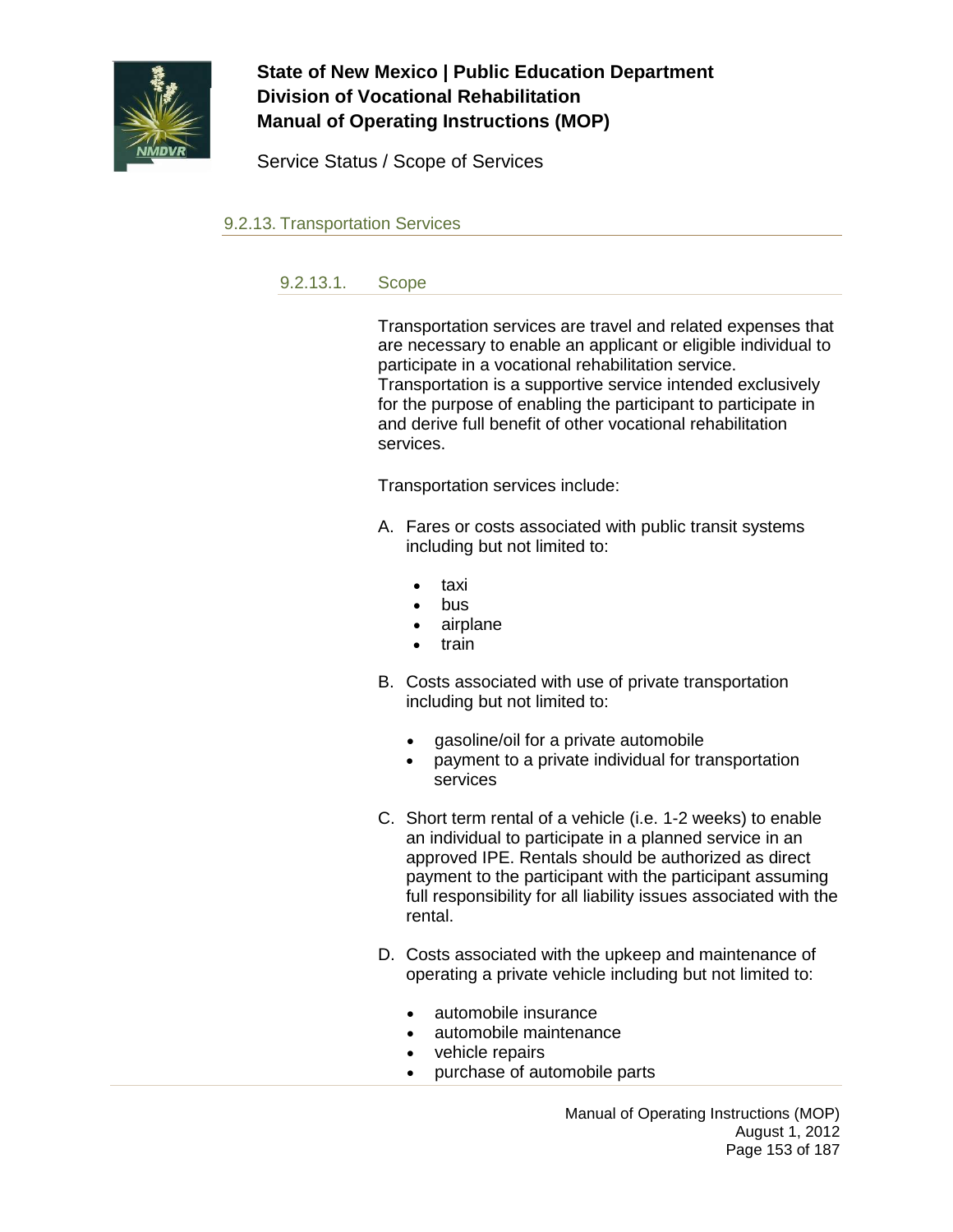

Service Status / Scope of Services

- vehicle registration
- E. Other incidental costs associated with minor services which are short term yet necessary to meet a participant's transportation needs.

### 9.2.13.2. Guidelines

- A. The most economical means for transporting the participant will be selected taking into consideration the participant's needs, limitations, etc.
- B. Comparable services and benefits for transportation must be considered (and documented) in accordance with the Financial Participation Section of this manual.
- C. The Participant Financial Statement must be applied in accordance with the Financial Participation Section prior to agreeing to transportation assistance.

#### 9.2.13.3. Mileage

Mileage expenses are permitted when using a private vehicle based on estimated costs of gasoline as determined by the estimated miles traveled to participate in the planned service. Authorizations to vendors for gasoline is the preferred method for providing this service, however, in those instances where a vendor is unavailable or it is not feasible to utilize a vendor, an authorization may be issued directly to the participant.

### 9.2.13.4. Auto Repairs

Payments for repairs and part replacements of private vehicles may be made in compliance with agency purchasing policies and procedures under the following conditions: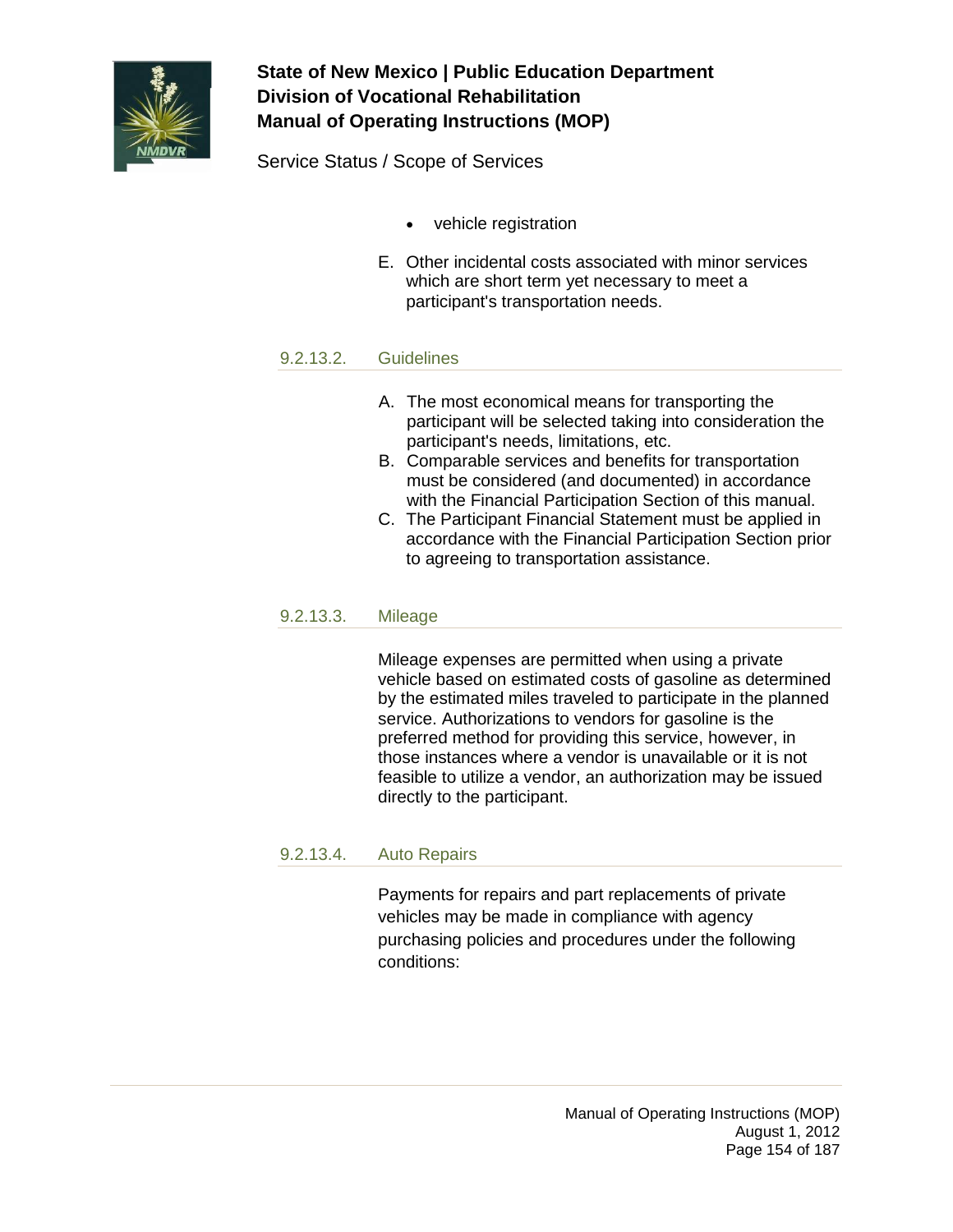

Service Status / Scope of Services

- There are no comparable services or benefits available to meet the participant's transportation needs, or the repair of the vehicle is deemed the most economical method for meeting the participant's transportation needs.
- Only those repairs that render the vehicle safe and operable are allowable.
- The cost of the repair does not exceed the value of the vehicle. If the agency cost of the repair is determined to be higher than the value of the vehicle, as determined by a reputable source such as NADA or Kelly Blue Book, NMDVR will not provide the service.
- If the overall condition of the vehicle indicates need for constant repair and the aggregate costs of the repairs exceed value of the vehicle, NMDVR will not provide the service.
- A review of extent of participant or his/her family's use of the vehicle to determine appropriate share in costs of the repair given that, in most cases, vehicles are not used exclusively for the participant's rehabilitation program.

## 9.2.14. Vehicle Modification

## 9.2.14.1. Policy Statement and Purpose

The New Mexico Division of Vocational Rehabilitation will modify a vehicle for a participant if the Vocational Rehabilitation Counselor can demonstrate that:

- it is required for the participant to achieve or maintain employment
- it is a necessary component of an Individualized Plan for Employment (IPE)
- such demonstration is based on the policy and procedures as presented in this Manual of Operating Procedures (MOP) section.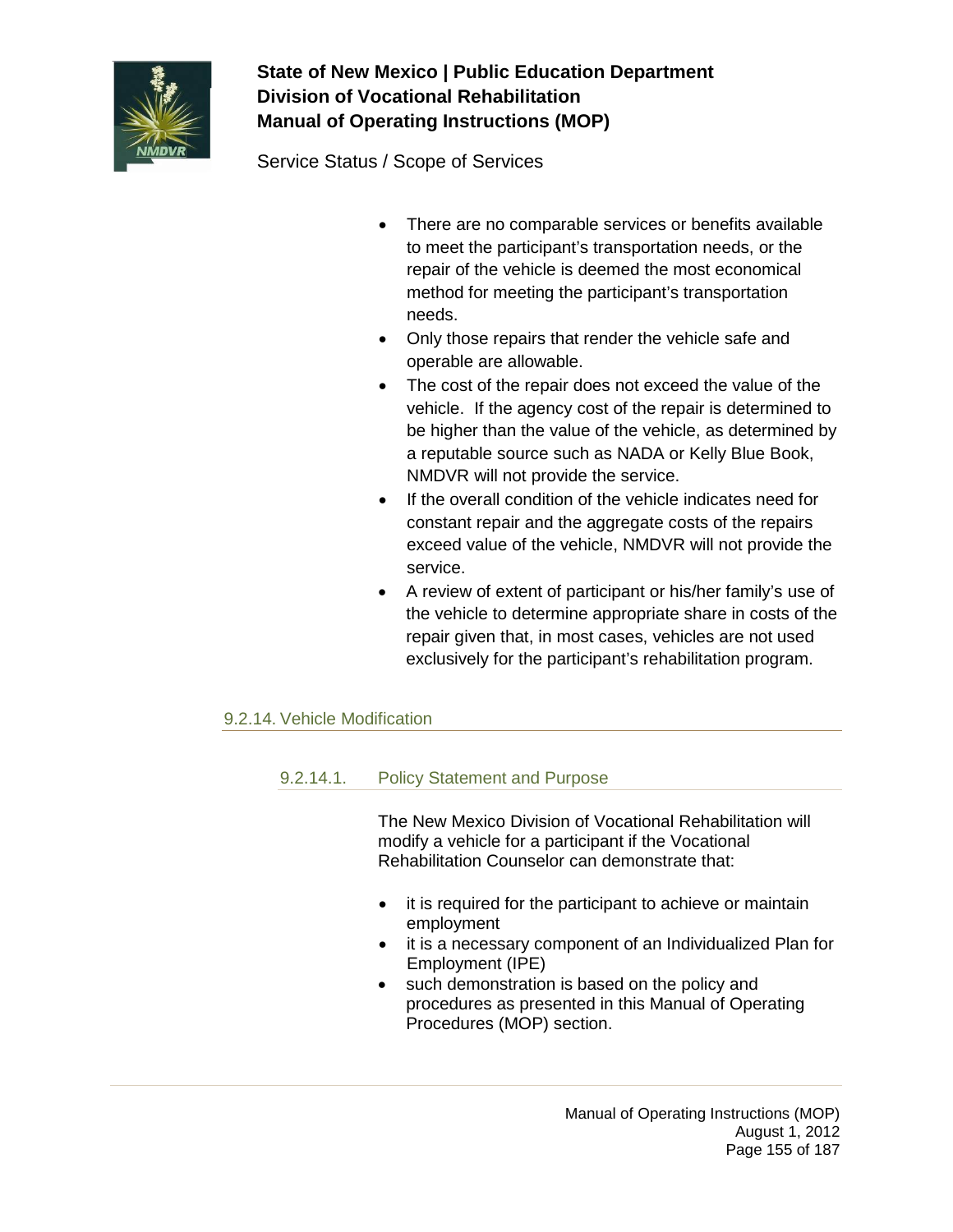

Service Status / Scope of Services

In order to receive vehicle modification services as part of an IPE, the Participant Financial Statement must be completed.

## 9.2.14.2. Definitions

### *9.2.14.2.1. Non-Structural Modification*

Modification that does not require a vehicle to be structurally altered or major overhauls of the driving compartment or booster systems to activate the brake, accelerator, and steering systems. Such modifications include, but are not limited to:

- Hand controls.
- Wheelchair carriers or truck loaders.
- Pedal blocks.
	- Left foot brake and accelerator pedals.
	- Extensions on turn signal and/or shift lever.
- Electric parking brake.

### *9.2.14.2.2. Structural Modification*

A structural modification is a major modification (usually to a van) that requires specialized expertise as well as specific knowledge of a participant's functional ability to drive. Structural modifications may require major overhauls of the driving compartment or booster systems to activate the brake, accelerator, and steering systems. Structural modifications may include but are not limited to:

- wheelchair lifts
- reduced effort hand control systems
- raised roofs
- lowered floors
- console adaptations to access dashboard controls, etc.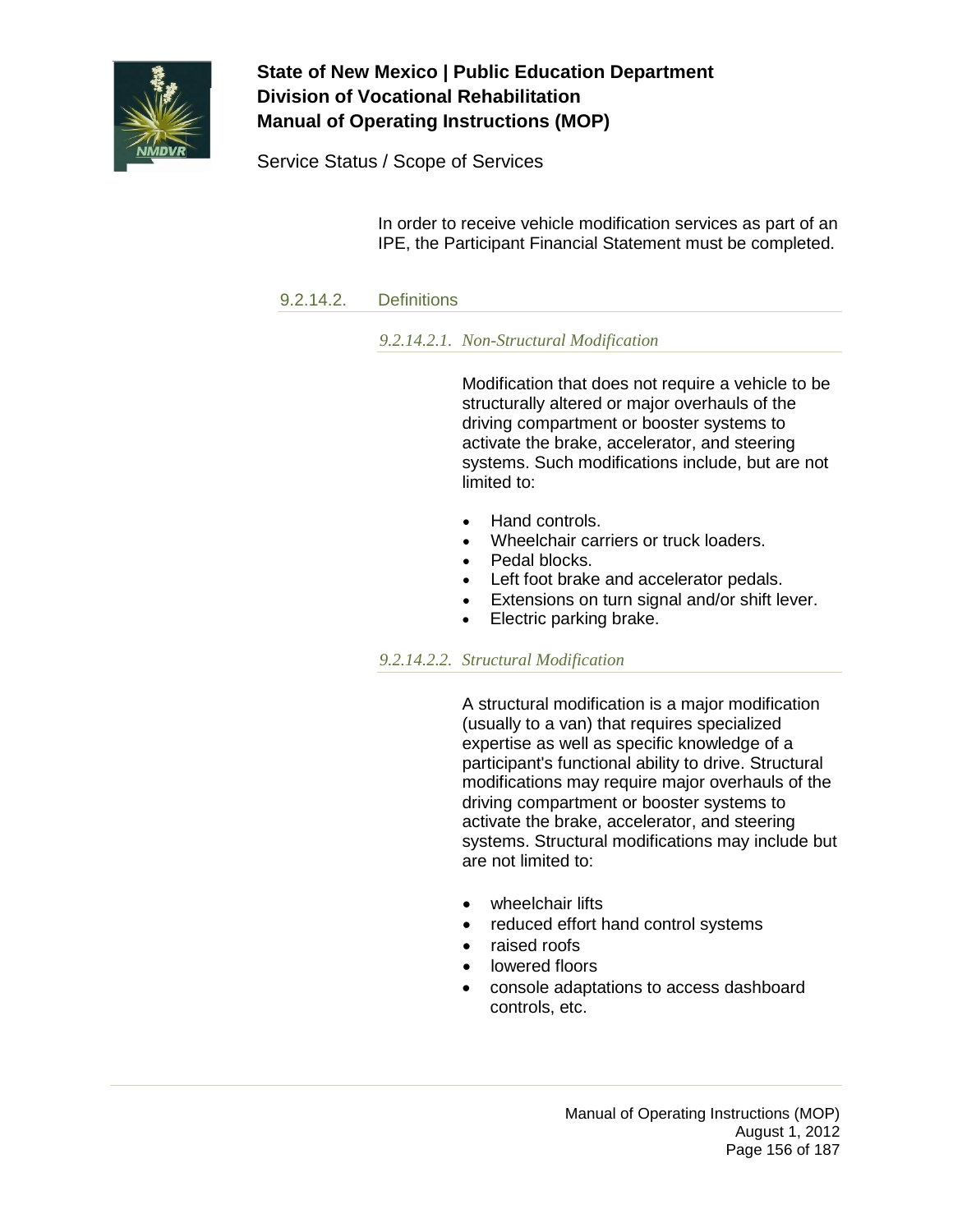

Service Status / Scope of Services

Structural modifications require input from consultants with engineering expertise acting on the recommendation of a driving evaluation. They are usually permanent modifications to the vehicle that typically cannot be transferred to another vehicle.

### 9.2.14.3. Scope of Services

Motor vehicle modifications are rehabilitation technology services that may be provided only when necessary to enable an eligible participant to achieve a viable employment outcome. Modifications will not be provided for participants in trial work experience or extended evaluation.

Motor vehicle modification services shall be provided only as part of an approved IPE.

## **Evaluating the need for modifications**

Prior to initiating an evaluation for motor vehicle modifications, the counselor must explore the availability of other options to transport a participant for the intended purpose. When the following transportation options are available and suitable, the agency shall not authorize modification to a vehicle:

- A. When the participant owns or has use of as driver or passenger - another vehicle that meets his or her transportation needs.
- B. The availability of other modes of transportation or solutions, such as:
	- Taxicabs, carpools, paid co-workers, volunteers or attendants;
	- Para-transit (an alternative mode of flexible public transportation that does not follow fixed routes or schedules), accessible public transit or other community services;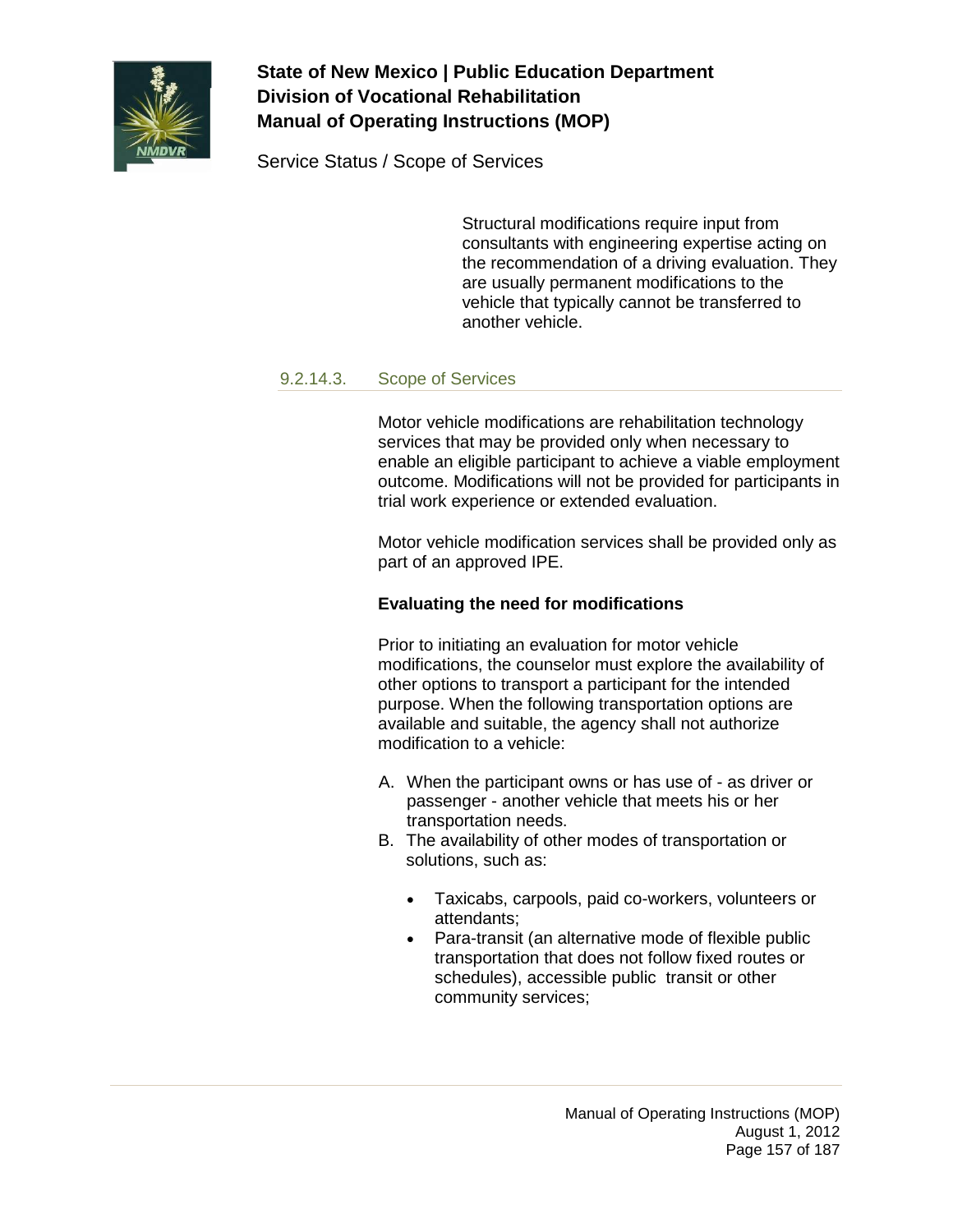

Service Status / Scope of Services

- Relocating participant to where the specialized needs may be met if such a move is cost effective. For example, the participant relocates from an area outside of the range of public transit/para-transit to a location in the same city where accessible public transit/para-transit is available and suited to her or his needs.
- Telecommuting when this is an appropriate vocational avenue.

Participants who request motor vehicle modification services which will enable them to drive shall be required to undergo an evaluation by a Certified Driver Rehabilitation Specialist to determine:

- functional capacity to drive
- need for motor vehicle modification
- type of vehicle which would be appropriate
- type and extent of modification which will be required.

The Agency will assume the costs of such an evaluation.

Participants who request motor vehicle modification services to enable them to ride as a passenger shall be required to undergo an evaluation by a Certified Driver Rehabilitation Specialist to determine the need for motor vehicle modification, the type of vehicle which would be appropriate, and the type and extent of modification which would be required. The Agency will assume the costs of such an evaluation.

## WHEN NOT TO MODIFY:

The Agency will not provide or purchase:

A. Modifications to a vehicle for the purpose of enabling a participant to drive who, in the opinion of a consultant with expertise in the field (i.e. certified driving evaluator, physician, etc.), is not capable of operating a motor vehicle with reasonable safety due to the limitations of the disability.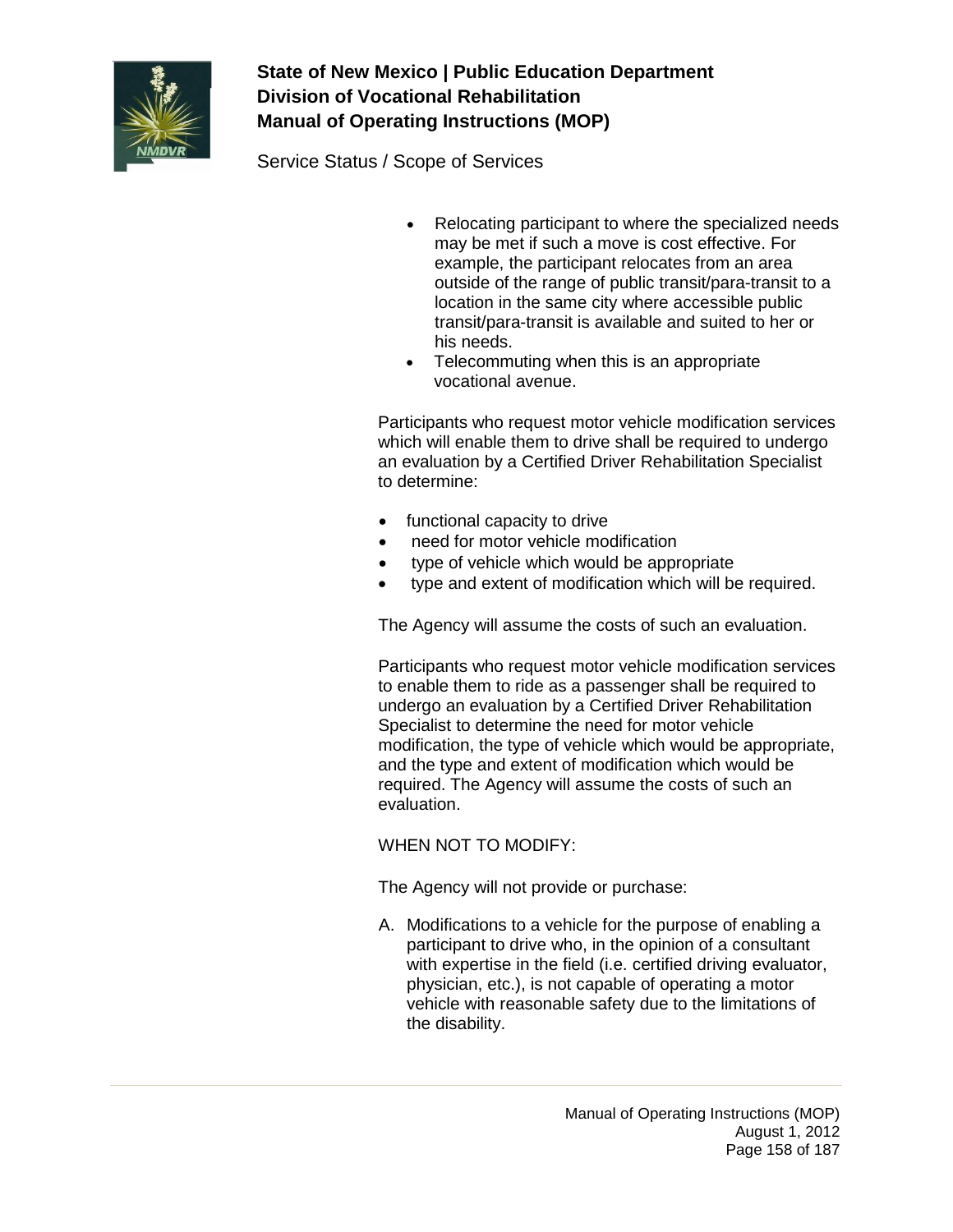

Service Status / Scope of Services

B. Structural modifications to a van, with or without existing modifications, if an automobile would satisfy the participant's need for transportation. However, nonstructural modifications such as hand controls, steering knobs, left-foot accelerator extensions, etc., may be considered if van transportation is preferred and no extensive structural modifications are required to make the van accessible to the participant with a disability.

The Agency will not provide **structural** modifications to a vehicle if the following conditions exist:

- 1. The vehicle is more than three (3) years old, and/or has more than 40,000 miles on the odometer, unless a qualified mechanic inspects the vehicle's power train, brakes, electrical system, body and safety features and certifies - in writing - that the inspected items are in good condition.
- 2. A vehicle, meeting the standards in the above paragraph and having structural modifications meeting the participant's needs already installed, is available for purchase by the Participant. In an instance where some, but not all necessary modifications are installed, the agency may consider assisting the participant in obtaining the additional and necessary modifications when all other MOP criteria are met.

## PARTICIPANT RESPONSIBILITIES:

The participant is responsible for the regular, on-going maintenance and repair of the modified vehicle, including all modifications.

The participant is responsible for adequate ongoing insurance coverage of the modified vehicle. This includes all modifications and will usually require an additional insurance rider. The agency is not responsible for repair/replacement of vehicle modifications damaged as a result of accident, vandalism or fire.

ALLOWABLE MODIFICATIONS: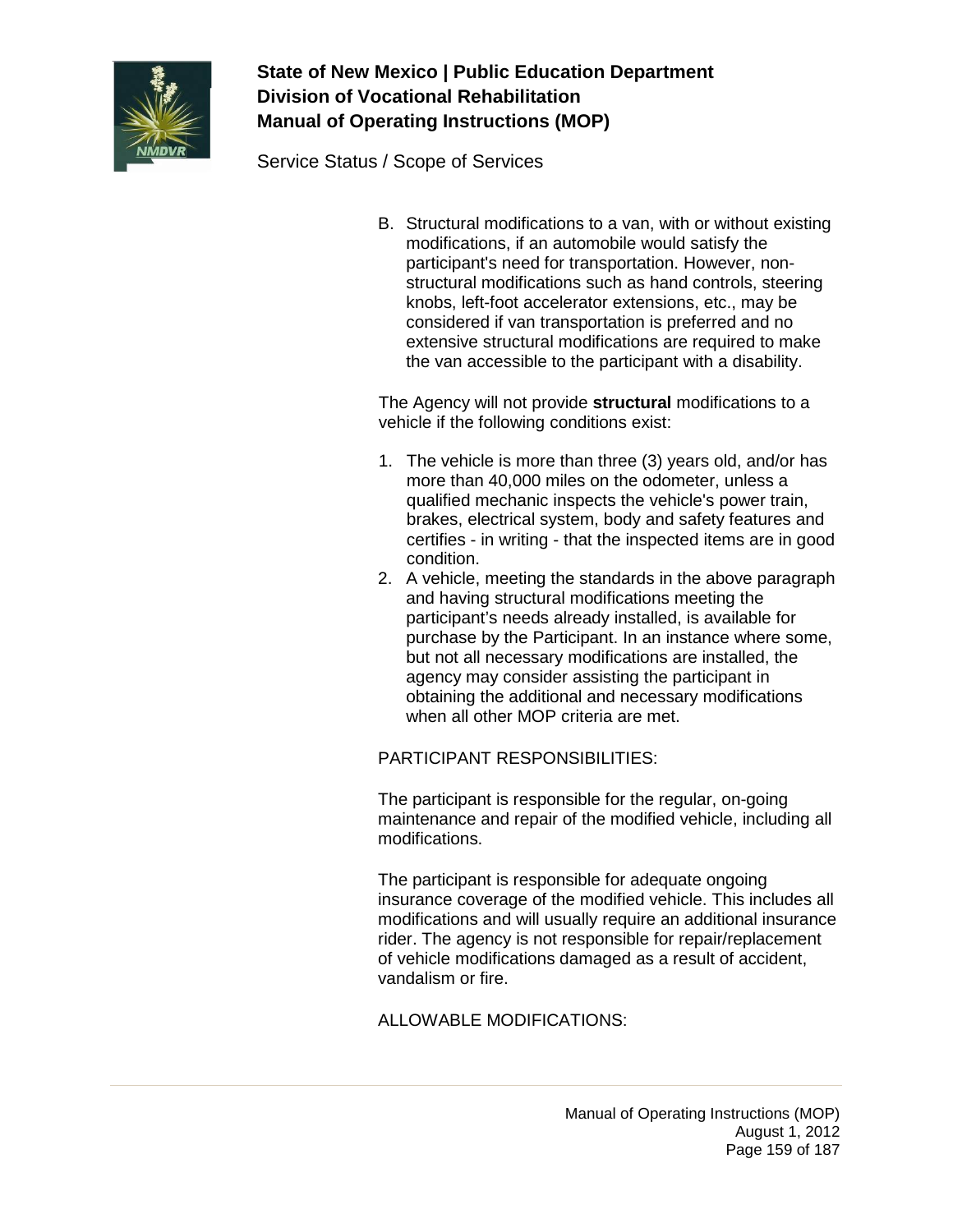

Service Status / Scope of Services

The agency may assist in the installation of non-structural or structural modifications as described in the "Definitions" section above that are necessary for the participant to achieve or maintain a suitable employment outcome.

## NON-ALLOWABLE MODIFICATIONS:

The Agency will not provide standard equipment or customary optional equipment that is ordinarily available when an individual purchases a new vehicle. Such equipment includes, but is not limited to:

- Automatic transmission.
- Power steering.
- Power brakes.
- Automatic speed control.
- Air conditioning.
- Heavy duty alternators.
- Power windows.

The Agency will not purchase or pay for the installation of non-essential equipment or options, such as:

- Entertainment systems.
- Burglar alarm systems.
- Insulation
- Tinted windows.

### 9.2.14.4. Procedure for Providing Motor Vehicle Modifications

The Agency procedures follow the process in place for all referrals (i.e., initial interview, adequate evaluation to determine eligibility and the nature and scope of services, etc.).

A. Upon notification of the participant's interest in vehicle modification, the counselor will review this MOP section with the participant and provide the participant with a copy of the MOP section regarding vehicle modification.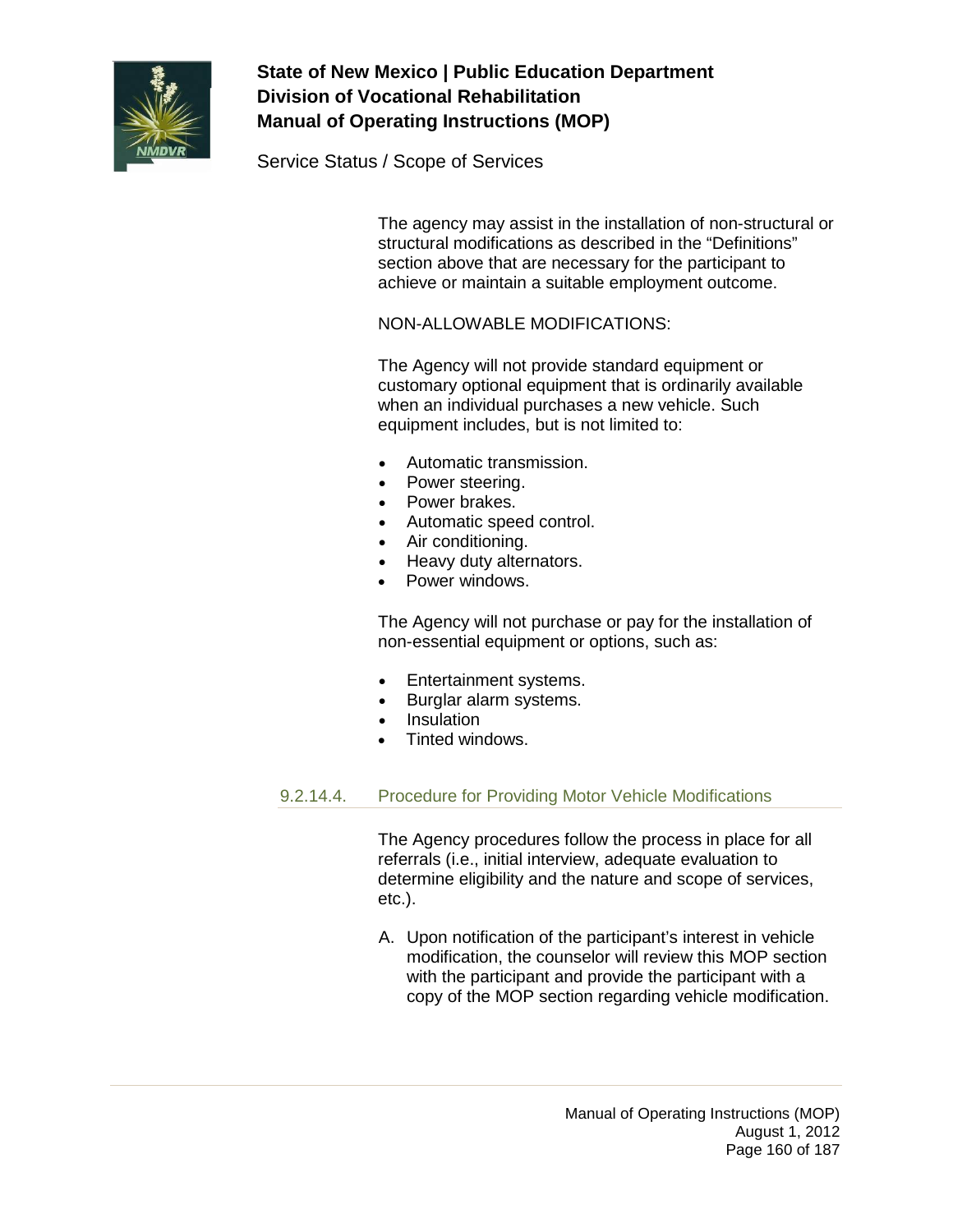

Service Status / Scope of Services

- B. If a participant has purchased a vehicle prior to referral or at any point after referral, the counselor must explain that such does not guarantee that the Agency will participate, either in part or in whole, in the cost of modifications.
- C. The case record must:
	- Reflect evidence of adequate vocational evaluation and exploration along with guidance and counseling, which provides the rationale for the participant's employment goal and required support services.
	- Reflect evidence of satisfactory progress toward achieving an employment outcome, if the participant has already been receiving services under an IPE.
	- Contain an assessment of alternatives and comparable benefits that must be utilized, if appropriate, to meet the participant's transportation needs.

If there is a question about the participant's basic ability to operate a vehicle, written certification of the participant's ability to drive shall be obtained from appropriate medical or psychological professionals prior to authorization of an evaluation by a Certified Driver Rehabilitation Specialist.

## 9.2.14.5. Procedure for Evaluating Modification Needs

At this point in the process, the counselor may proceed with evaluating the participant's vehicle modification needs in preparation for the development of the IPE.

- A. The counselor must explain that proceeding with the evaluations is not a guarantee that the Agency will participate, either in part or in whole, in the cost of modifications.
- B. The participant must provide proof of a driver's license or ability to obtain a permit, if the participant will be the driver of the vehicle.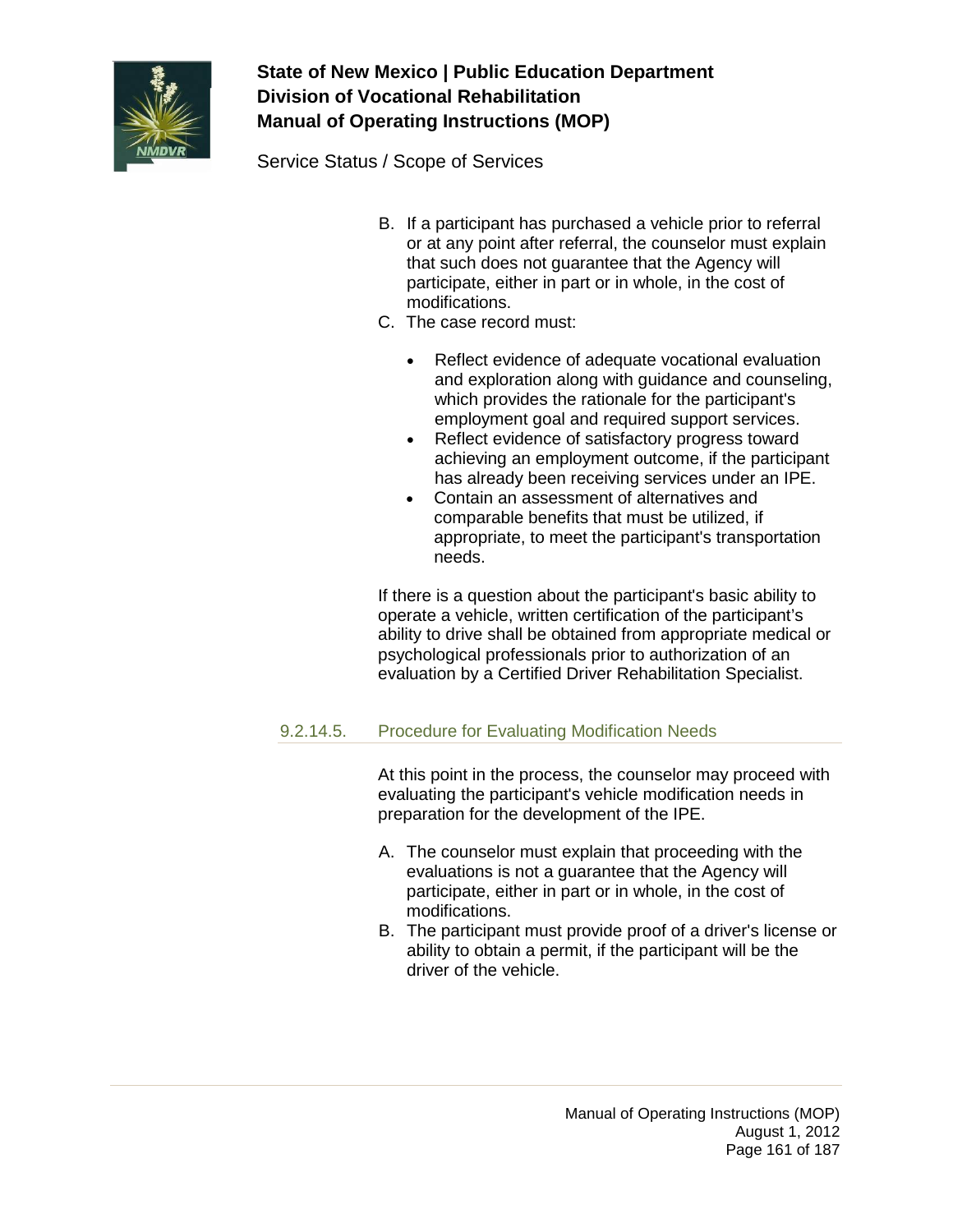

Service Status / Scope of Services

- C. Driver Evaluation: A report from a driver evaluator certified by The Association for Driver Rehabilitation Specialists must document the participant's ability to drive safely and, as necessary, should include specifications for adaptive driving equipment and vehicle modifications. The only exception to this procedure is when replacement equipment is requested and the participant is a licensed driver and already using comparable adaptive driving equipment whose driving ability is unchanged.
- D. Passenger Evaluation: a participant who requests modification services to enable them to ride as a passenger must undergo an evaluation to determine the need for modifications, the type of vehicle which would be appropriate, and the type and extent of modification which would be required.

**NOTE**: The Agency reserves the right to seek further consultation on received recommendations.

- E. Because the Agency reserves the right to limit by year, make or model which vehicles it will consider for modification, the agency must be involved in the selection of the vehicle to be **structurally** modified.
- F. If the participant does not own the motor vehicle under consideration the counselor must obtain a notarized statement from the owner--who is a family member- giving permission to the participant to drive or otherwise utilize the vehicle for at least **ten (10) years if structurally modified**, **three (3) years if nonstructurally modified**. The owner must also provide written permission to proceed with the proposed modification and provide proof of ownership (i.e., Title Certificate, Copy of Bank Loan, etc.). If there is a lender or mortgagor, clearance from that party must also be obtained in writing.
- G. The specifications for adaptive driving equipment and vehicle modification shall be submitted to a vendor listed with the National Mobility Equipment Dealers Association (NMEDA) and participant, in order to obtain documentation of cost.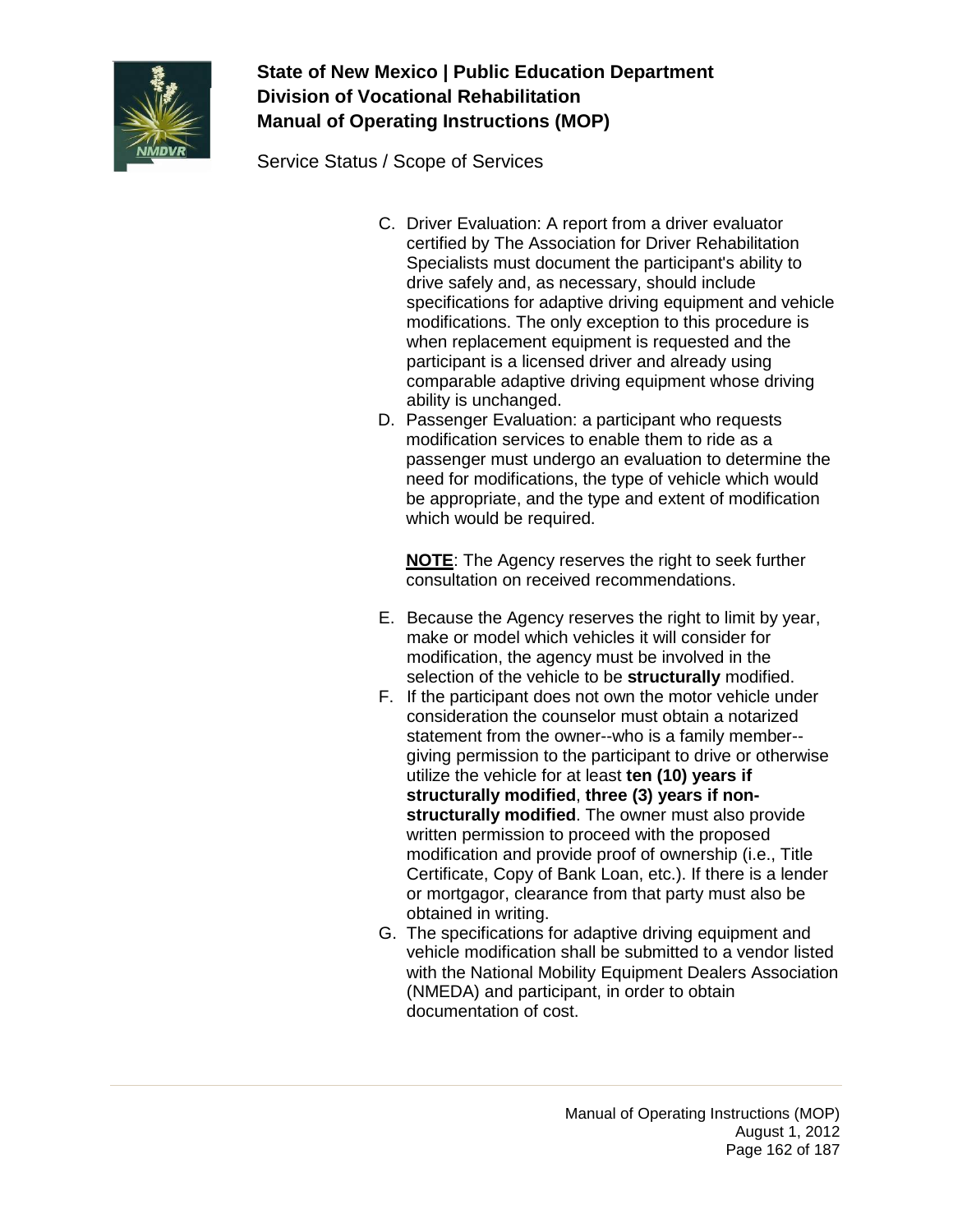

Service Status / Scope of Services

H. When necessary, document that the vendor has completed a site visit to assess the participant's needs and conduct any measurements needed to make an accurate determination of cost.

## 9.2.14.6. Procedure for Program Manager Review

A. The Program Manager shall review all required documentation and provide the counselor with a written decision if the request exceeds that counselor's level of independent approval.

**NOTE**: The Field Operations Director is available for consultation in cases of high cost or unusual circumstances.

- B. After approval has been received, the counselor and participant may proceed to develop an IPE for implementing approved motor vehicle modifications. The IPE shall stipulate the amount of the motor vehicle modifications less any manufacturer's rebate and/or contribution by the participant.
- C. The IPE shall include planning for the long-term transportation needs of the participant. Such planning will include, but is not limited to, participant savings planning for a replacement vehicle, use of benefits such as PASS plans and impairment related work expenses (IRWE), and discussion of loans or other financial programs as available.
- D. The counselor shall seek approval of the IPE according to existing agency policy.
- E. The Program Manager and FOD are available to the counselor on a consultant basis to review the proposed plan and to attempt to resolve any issues that may develop in the course of developing an IPE for vehicle modification.

## 9.2.14.7. Procedure for Participant Satisfaction

A. Upon completion of the modification(s), the counselor shall consult with the participant to ascertain whether services have been completed to his/her satisfaction.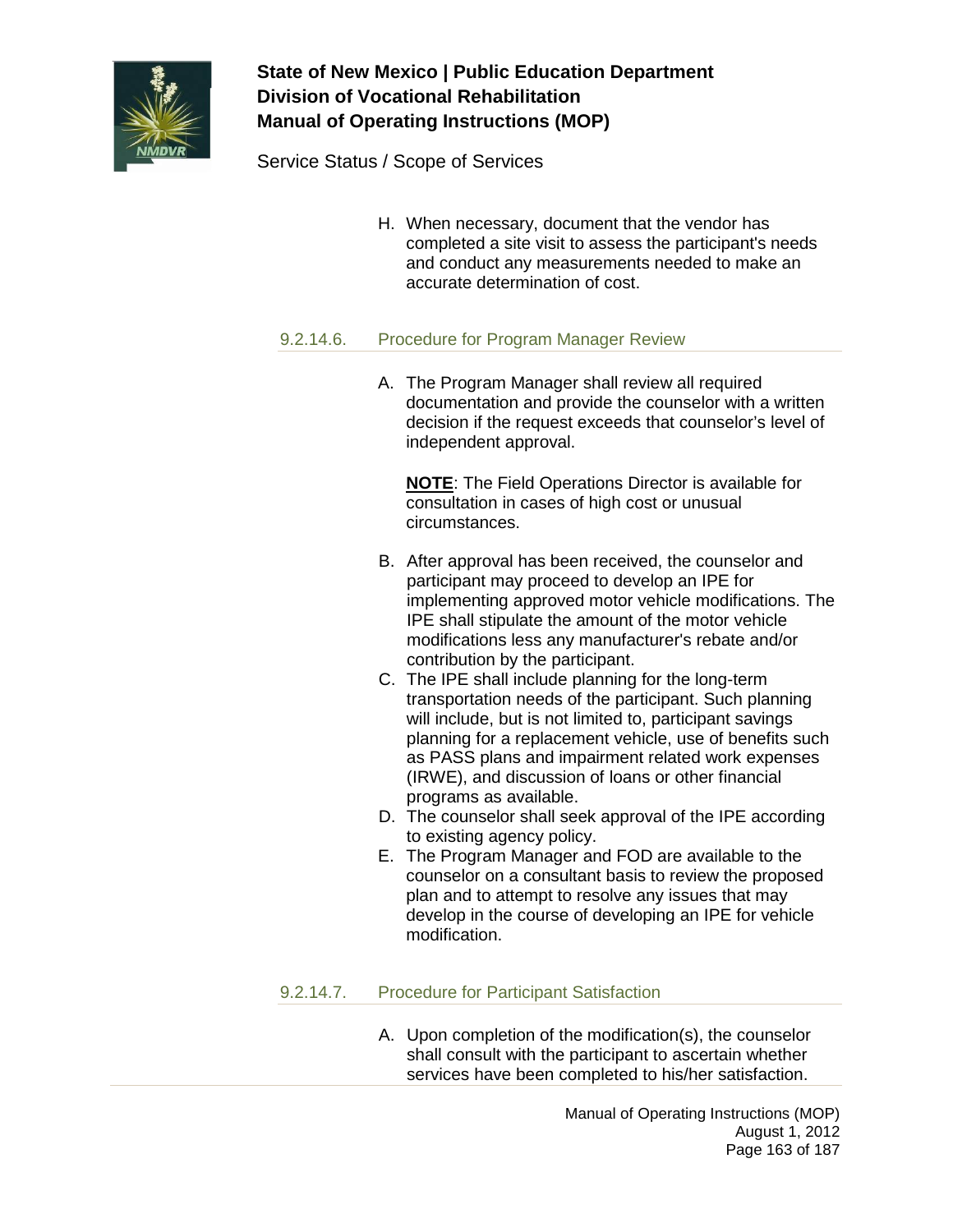

Service Status / Scope of Services

B. If the participant is dissatisfied with the work, the counselor shall discuss the areas of dissatisfaction with the vendor and determine if services have been delivered to the Agency's satisfaction in accordance with the authorization and/or any arrangements or agreements made between the vendor and Agency. Once it is determined that the service has been provided satisfactorily, the Agency will process the vendor's invoice for payment. The participant may also utilize the NMEDA mediation process to resolve dissatisfaction with the vendor.

## 9.2.14.8. Requirement for Driver Training

In all cases where motor vehicle modifications are provided by the Agency to a participant who is also the driver, the counselor will ensure that proper training is provided concurrently with the provision of motor vehicle modifications. Driver training is to be provided by a Certified Driver Rehabilitation Specialist who is familiar with the motor vehicle technologies. The only exception to this procedure is when replacement equipment is provided and the participant is a licensed driver already using the provided adaptive driving equipment.

## 9.2.14.9. Transfer of Equipment

Upon successful completion of a rehabilitation program, all modifications and equipment belong to the participant. If the participant does not achieve a successful employment outcome, he or she is subject to having some or all components of the modifications reclaimed by DVR. Factors to be considered by the counselor in determining what equipment may be reclaimed are:

- Transferability of the equipment, i.e., determination if another participant can potentially utilize the equipment, or if the equipment was customized for the original participant to the degree that transferability is impractical.
- Cost associated with removal of the equipment from the vehicle.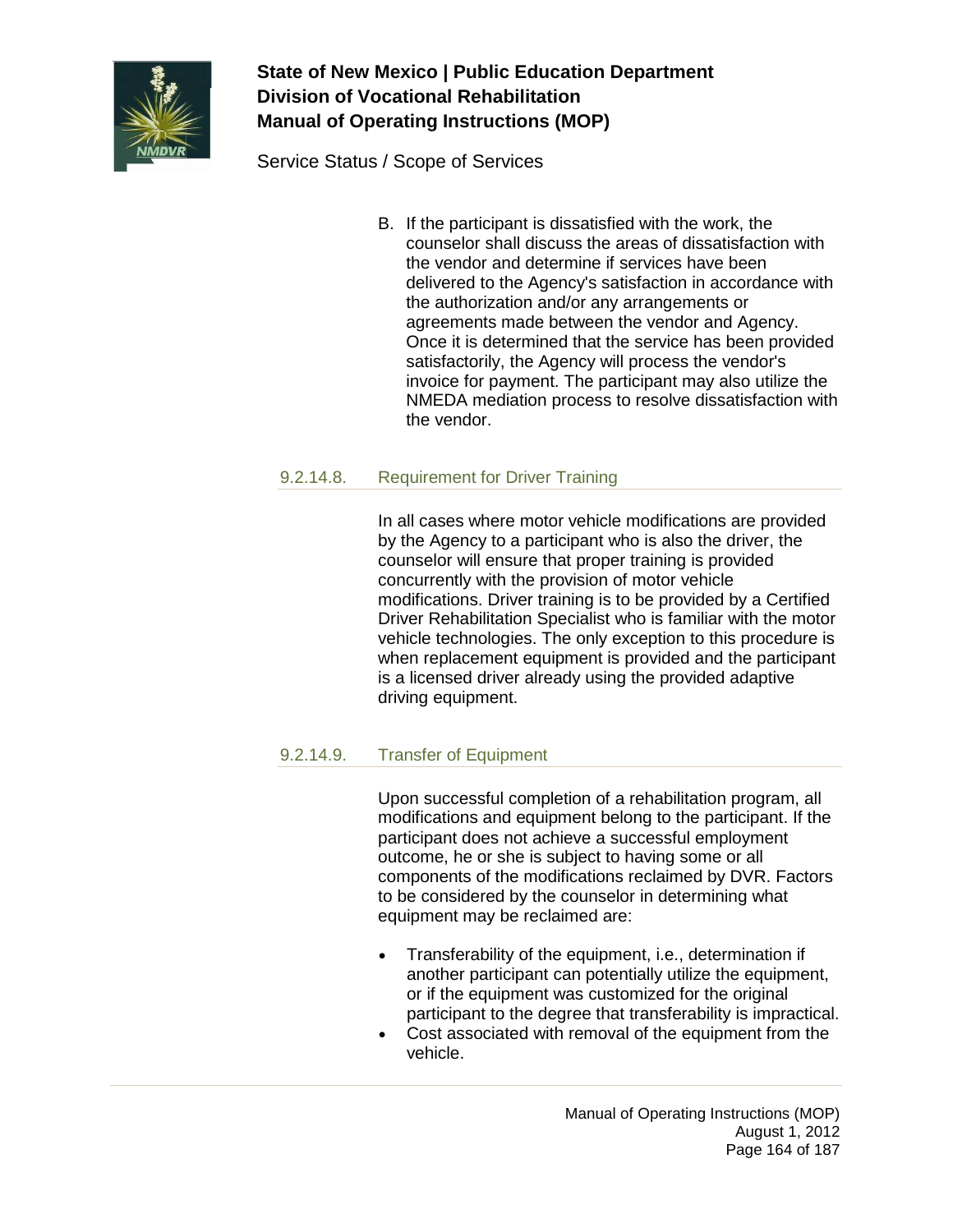

Service Status / Scope of Services

• Whether the equipment is reusable if removed from the vehicle.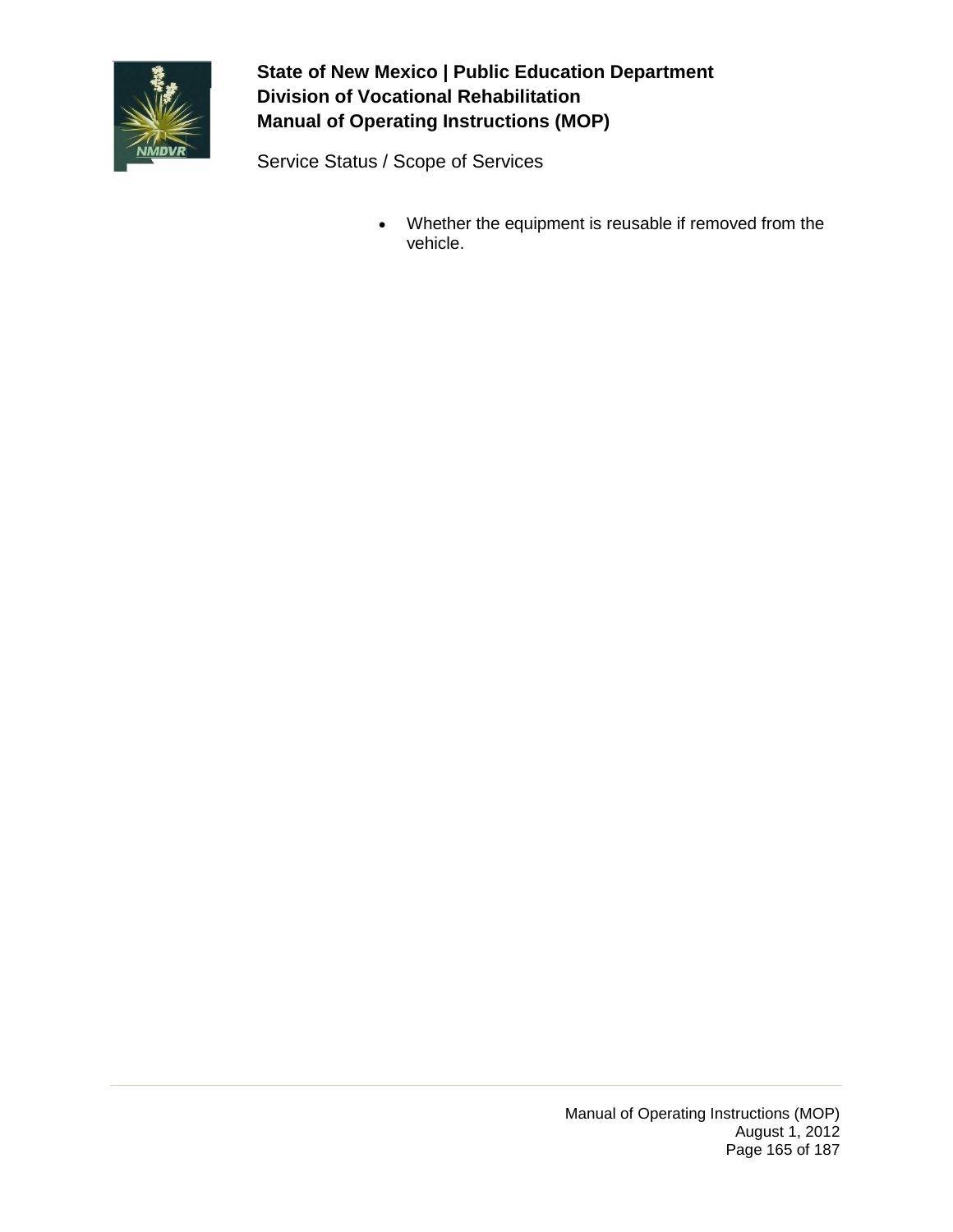

Case Documentation

## **10.Participant Financial Contribution**

### **10.1. Philosophy**

NMDVR provides vocational rehabilitation services to eligible participants in the most expeditious manner possible. The use of comparable benefits and a process to determine the participant's financial contribution are intended to provide a vehicle for maximizing the responsibility of all concerned parties in meeting the cost of vocational rehabilitation services, not to screen out or deny services to participants.

NMDVR will not require a financial contribution of SSI/SSDI beneficiaries who are receiving benefits based on their own disabilities.

## **10.2. Process for determining participant financial contribution**

### 10.2.1. How the Participant's Financial Contribution is Determined

Federal Poverty Guidelines are published in January of each year by the Federal Department of Health and Human Services. These Guidelines shall be posted annually on the Intranet, and sent through an e-mail communication to DVR offices to coincide with the publication month of these Guidelines.

## 10.2.2. Implementation Guidelines

The Participant Financial Statement (Financial Statement) shall be completed in all cases prior to the authorization of the first cost service. It will be valid for a twelve-month period. The Financial Statement will be updated as the participant's financial circumstances change, but at a minimum, on an annual basis, usually at annual review. If a case is reopened within twelve months of the most recent Financial Statement, the participant shall not incur a second financial contribution until the end of the original twelve-month period if the obligation was met with the contribution per the original IPE.

A. The counselor shall complete the Financial Statement with the participant, or if the participant is non self-supporting, the spouse, parent or guardian responsible for the participant.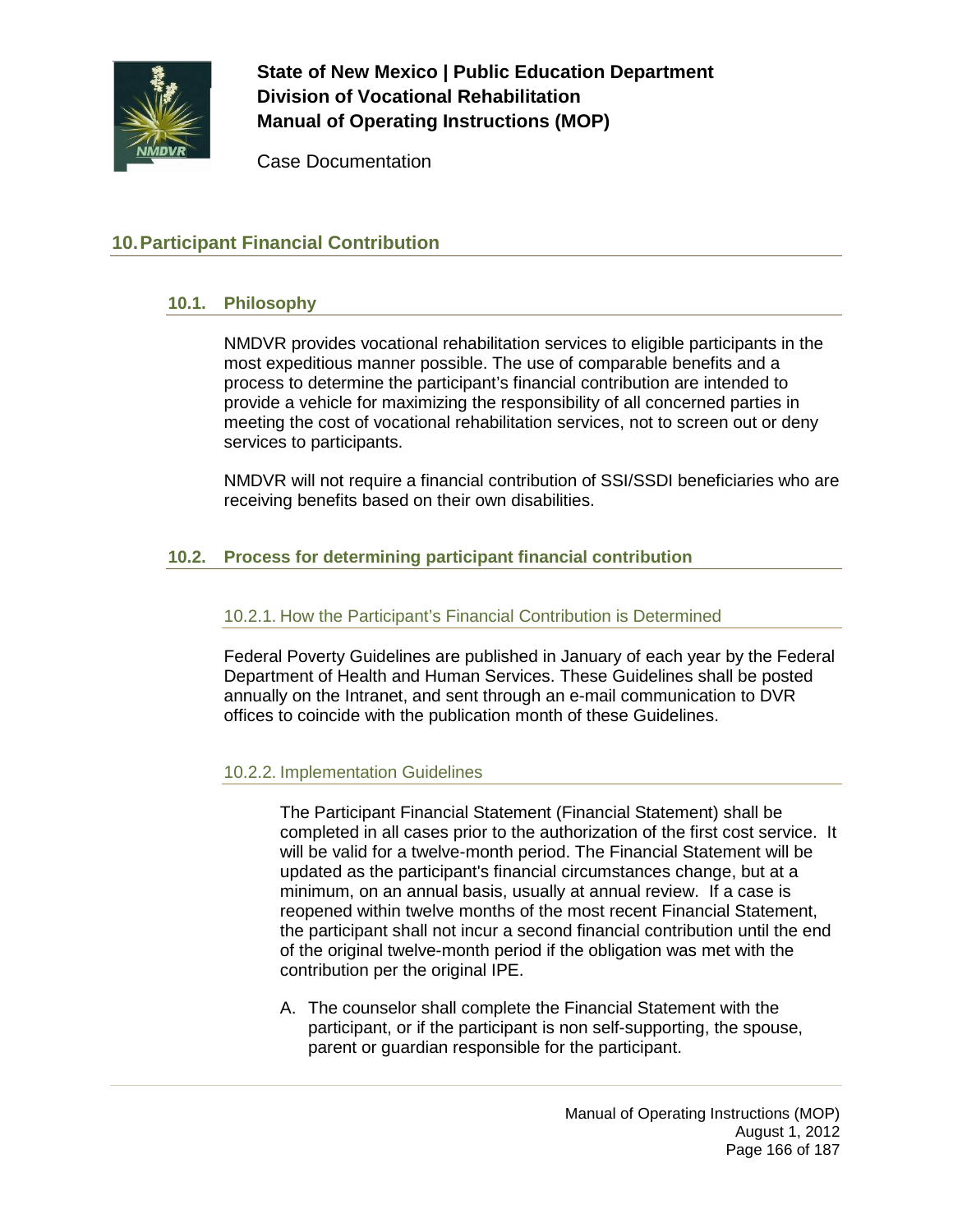

Case Documentation

- B. Family income will be used to complete the Statement if the spouse, parent, or guardian responsible for the participant claims the individual as a dependent for federal income tax purposes.
- C. The participant, or if appropriate, the spouse, parent, or guardian shall be provided with a copy of the completed DVR form.

## 10.2.2.1. Exceptions

Expenses not included on the Participant Financial Contribution include current expenses directly related to the participant's disability or the disability of another family member dependent on the Financial Statement income. These include expenses which are not covered by other sources and are non-reimbursable, and shall be deducted from the Statement's Adjusted Gross Annual Income. These expenses include, but are not limited to:

- medical/hospital bills,
- medical supplies/equipment,
- prescribed medication,
- therapy,
- adaptive equipment, (including equipment maintenance and supplies),
- attendant care,
- extraordinary transportation costs,
- driver, reader or interpreter services, and
- disability-related home modifications.

These expenses, if documented and approved by the VR counselor, will be deducted from the Adjusted Gross Annual Income in an amount equivalent to anticipated costs during the ensuing 12-month period, including annualizing of monthly installment payments; e.g., loans for disability-related home modifications.

## 10.2.3. Participant Responsibility to Cooperate

The participant, spouse, parent, or guardian is expected to provide the counselor with documentation of income and exceptional expenses when the Financial Statement is completed. When there is a refusal to provide this documentation, or a refusal to contribute, the counselor shall attempt to ascertain the reasons for refusal, and provide guidance on the benefits of cooperation.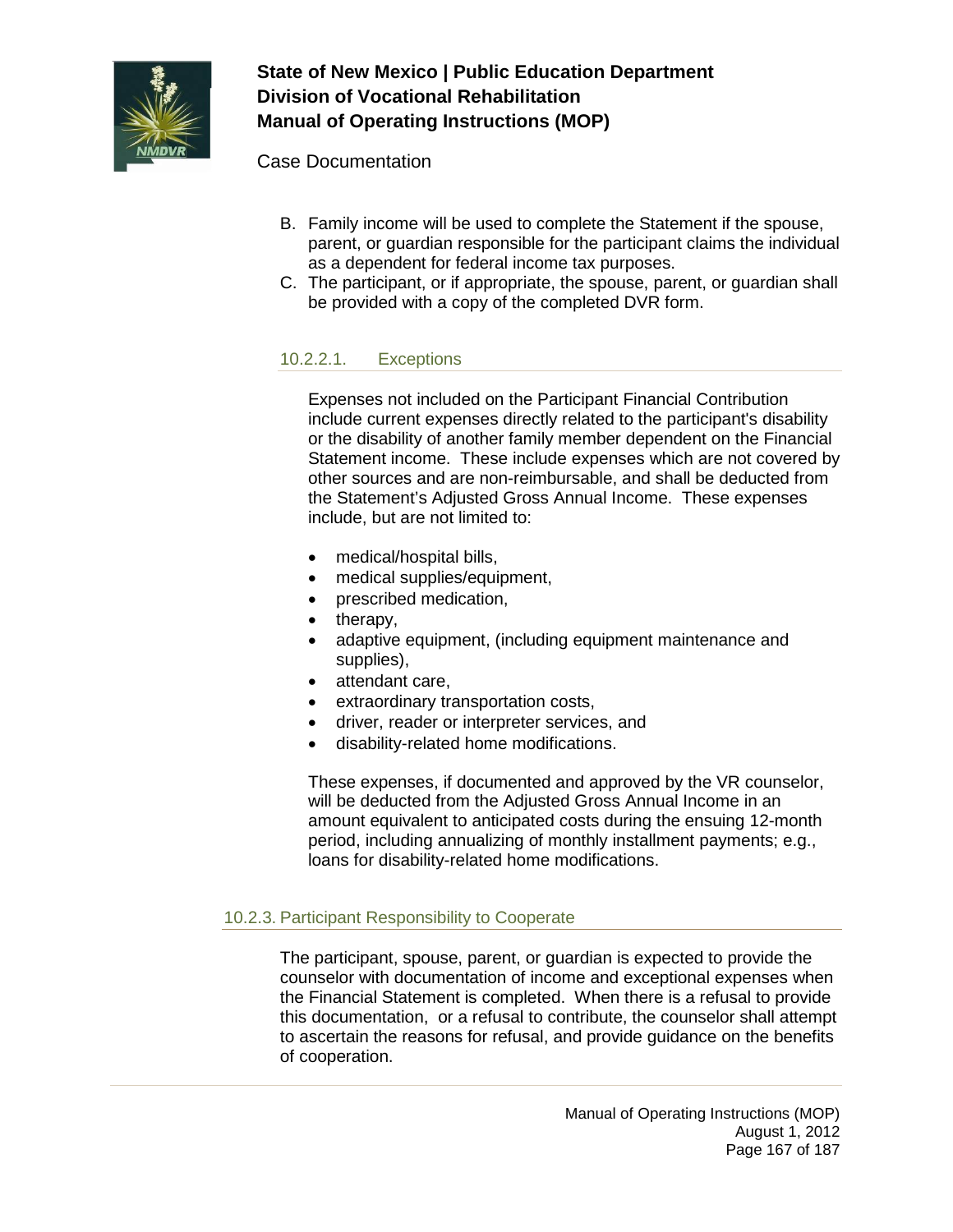

Case Documentation

When the participant is self-supporting, and/or in control of their income and reasons for refusal are not forthcoming, or guidance is denied, cost services may not be provided.

### 10.2.4. Comparable Benefits

Comparable benefits shall be used whenever possible unless a determination of availability would interrupt or delay the progress of the individual toward achieving the employment goal in the IPE, an immediate job placement, or services to an individual at extreme medical risk. Extreme medical risk shall be based upon medical evidence provided by an appropriate licensed medical professional. If another agency does not have funds available to provide the service, a comparable benefit is considered not available.

## 10.2.4.1. SSI Recipients/SSDI Beneficiaries

DVR will not require a financial contribution from SSI/SSDI recipients who are receiving benefits based on their own disabilities. However, NMDVR's Manual of Operating Procedures regarding the following categories may limit the provision of certain services:

- college training
- business, trade, and technical school
- small business enterprises

SSI recipients are required to comply with federal regulations related to use of their benefits. The counselor must consider these requirements of receipt of SSI benefits in planning for and funding services.

#### **10.3. Identification of Services which Require Participant Financial Contribution or Comparable Benefits**

The chart below delineates which services provided in a TWE, EE, IPE or PES plan do or do not require application of financial statement or exploration of comparable benefits.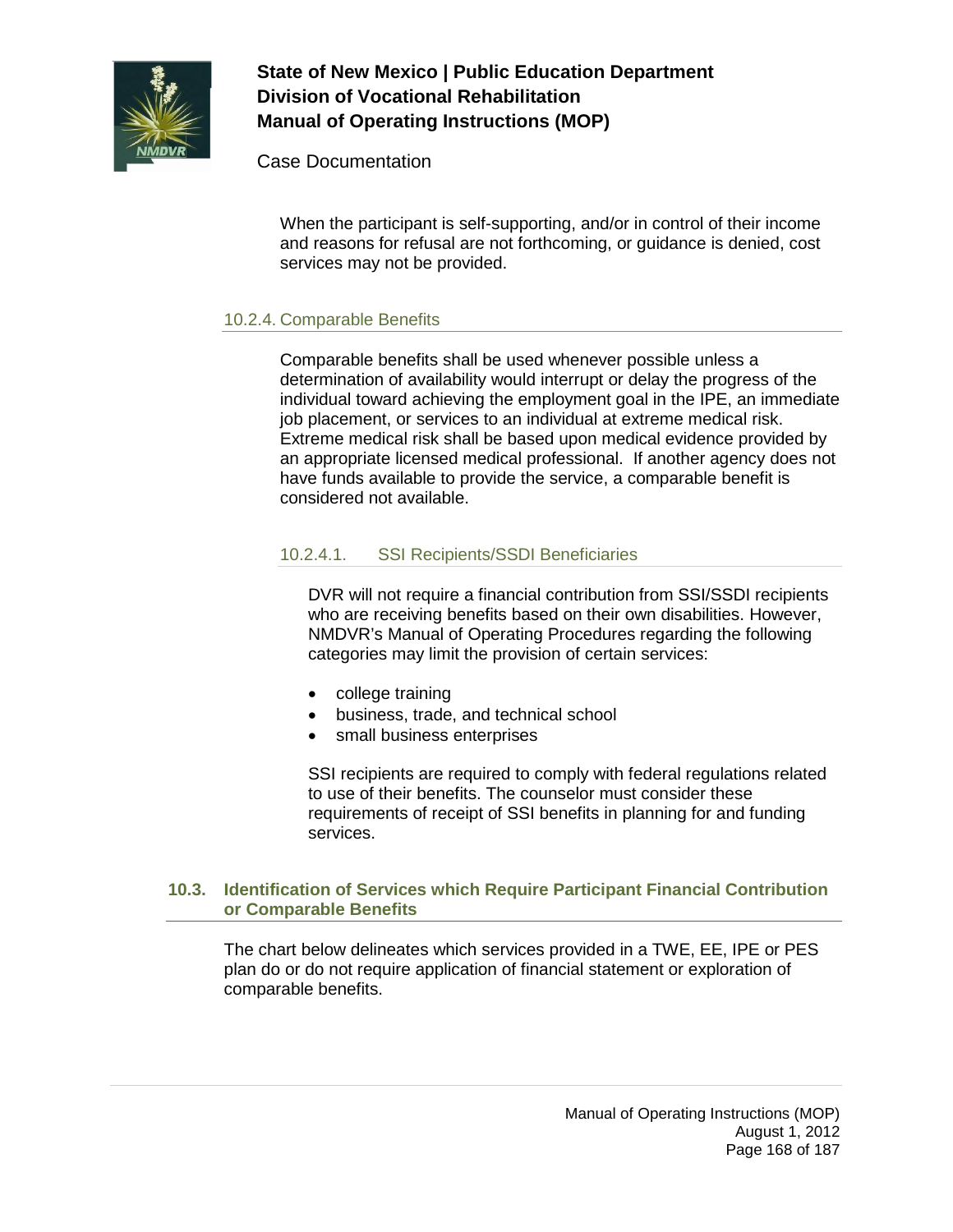

Case Documentation

| <b>SERVICE</b>                                                                       | Requires<br>Participant<br>Financial<br>Contribution | Requires Exploration of Comparable<br>Services and/or Similar Benefits                                                                          |
|--------------------------------------------------------------------------------------|------------------------------------------------------|-------------------------------------------------------------------------------------------------------------------------------------------------|
| Adjustment/mobility training                                                         | No                                                   | No [MOP 09-02-12-05]                                                                                                                            |
| Assessment for determining eligibility<br>(and priority of service)*                 | <b>No</b>                                            | No [MOP 09-02]                                                                                                                                  |
| Assessment for determining<br>rehabilitation needs                                   | No                                                   | No [MOP 09-02]                                                                                                                                  |
| Books/Supplies/Occupational Tools /<br>Equipment / Licenses / Personal<br>Computers  | Yes                                                  | Yes [MOP 09-02-04, 05]                                                                                                                          |
| Computer-related equipment and<br>software                                           | Yes                                                  | Yes [MOP 09-02-01]                                                                                                                              |
| Cost services to other family members                                                | Yes                                                  | Yes [MOP 09-02-11]                                                                                                                              |
| Dental services                                                                      | Yes                                                  | Yes [MOP 09-02-09-01]                                                                                                                           |
| Discretionary training fees/not included<br>in tuition                               | Yes                                                  | Yes [MOP 09-02-12-06]                                                                                                                           |
| Guidance/Counseling                                                                  | <b>No</b>                                            | No [MOP 09-02-02)                                                                                                                               |
| Home accessibility modifications (are<br>considered Assistive Tech.)                 | Yes                                                  | No [MOP 09-02-08]                                                                                                                               |
| <b>Incidental Expenses</b>                                                           | Yes                                                  | Yes                                                                                                                                             |
| <b>Job Placement</b>                                                                 | <b>No</b>                                            | No [MOP 09-02-7]                                                                                                                                |
| Maintenance                                                                          | Yes                                                  | Yes [MOP 09-02-03]                                                                                                                              |
| Other capital outlay purchases                                                       | Yes                                                  | Yes [MOP 09-02-04]                                                                                                                              |
| Personal assistance services (example:<br>attendant, scribe, reader, interpreter)    | N <sub>o</sub>                                       | Yes [MOP 09-02-06]                                                                                                                              |
| Physical/Mental Restoration, including<br>medications                                | Yes                                                  | Yes [MOP 09-02-09]                                                                                                                              |
| Referral to other Agencies, programs                                                 | $\overline{N}$                                       | $\overline{N}$                                                                                                                                  |
| Rehabilitation Technology, including<br>assistive technology devices and<br>services | Yes                                                  | No [MOP 09-02-08-01]                                                                                                                            |
| <b>Small Business Enterprise Costs</b>                                               | Yes                                                  | Yes [MOP 09-02-04-02]                                                                                                                           |
| Transportation                                                                       | Yes                                                  | Yes [MOP 09-02-13]                                                                                                                              |
| Tuition and course related fees for<br>college/vocational training                   | Yes                                                  | Yes [MOP 09-02-12] Also, requires<br>maximum efforts to secure grant<br>assistance for training expenses in<br>institutions of higher education |
| Vehicle modifications (are considered<br>Assistive technology.)                      | Yes                                                  | No [MOP 09-02-14]                                                                                                                               |
| Work tools, supplies, uniforms                                                       | Yes                                                  | Yes [MOP 09-02-04-02-01]                                                                                                                        |

\*Note: an exception would be for those non-assessment services that are provided to a participant with a significant disability during either an exploration of participant's abilities, capabilities, and capacity to perform in work situations through the use of Trial Work Experiences or Extended Evaluation.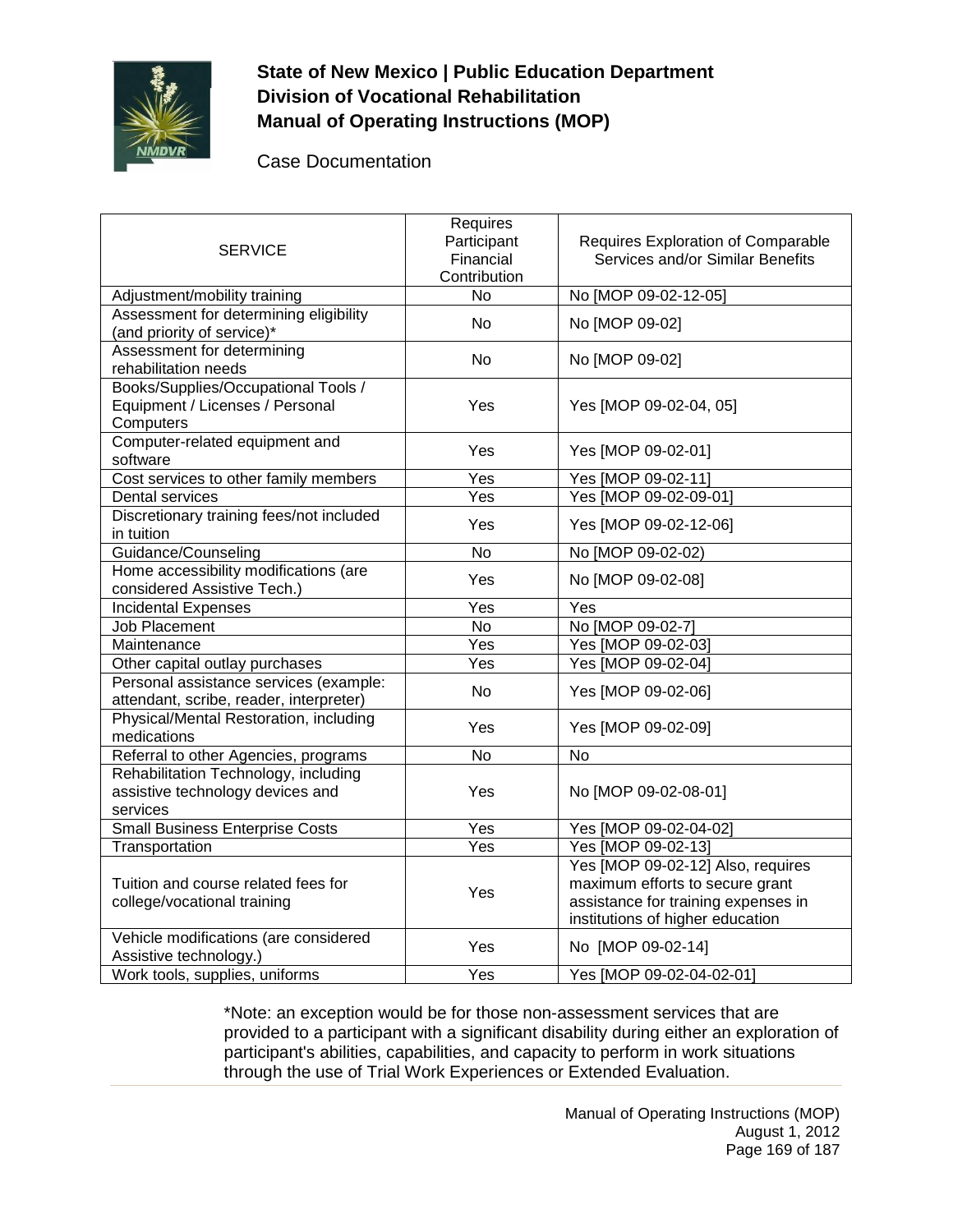

Case Documentation

The same guidelines apply for post-employment, trial work or extended evaluation services consisting of any of the above-listed services.

## **Exemptions**

No financial contribution is required as a condition for furnishing any vocational rehabilitation service if the participant in need of the service has been determined eligible for Social Security benefits under Title II or Title XVI of the Social Security Act.

## **10.4. Procedures**

- A. In situations where participant refuses to provide verification, only those services that do not require Participant Financial Contribution can be provided.
- B. A determination as to whether the Participant Financial Contribution is necessary is made at the time that the participant and counselor are developing an Individualized Plan for Employment (IPE), for Trial Work Experience, for Extended Evaluation, for service status, for Amendments, and for Post Employment Services.
- C. If the service(s) to be provided under the IPE requires a Participant Financial Contribution, it is applied to that respective service in the IPE. If the service(s) to be provided on the IPE does not require a Participant Financial Contribution, it is not necessary to apply the test to those exempt services in the IPE.
- D. The Financial Statement must be completed annually and revised when the participant reports a change in their financial situation or family size which might affect the contribution to the cost of services.
- E. The Financial Statement is completed to determine whether the participant meets the financial needs requirement or not. If the participant meets the Participant Financial Contribution, he/she is not required to contribute to the cost of the service(s). If the participant does not meet the Participant Financial Contribution, he/she is expected to contribute to the cost of the services.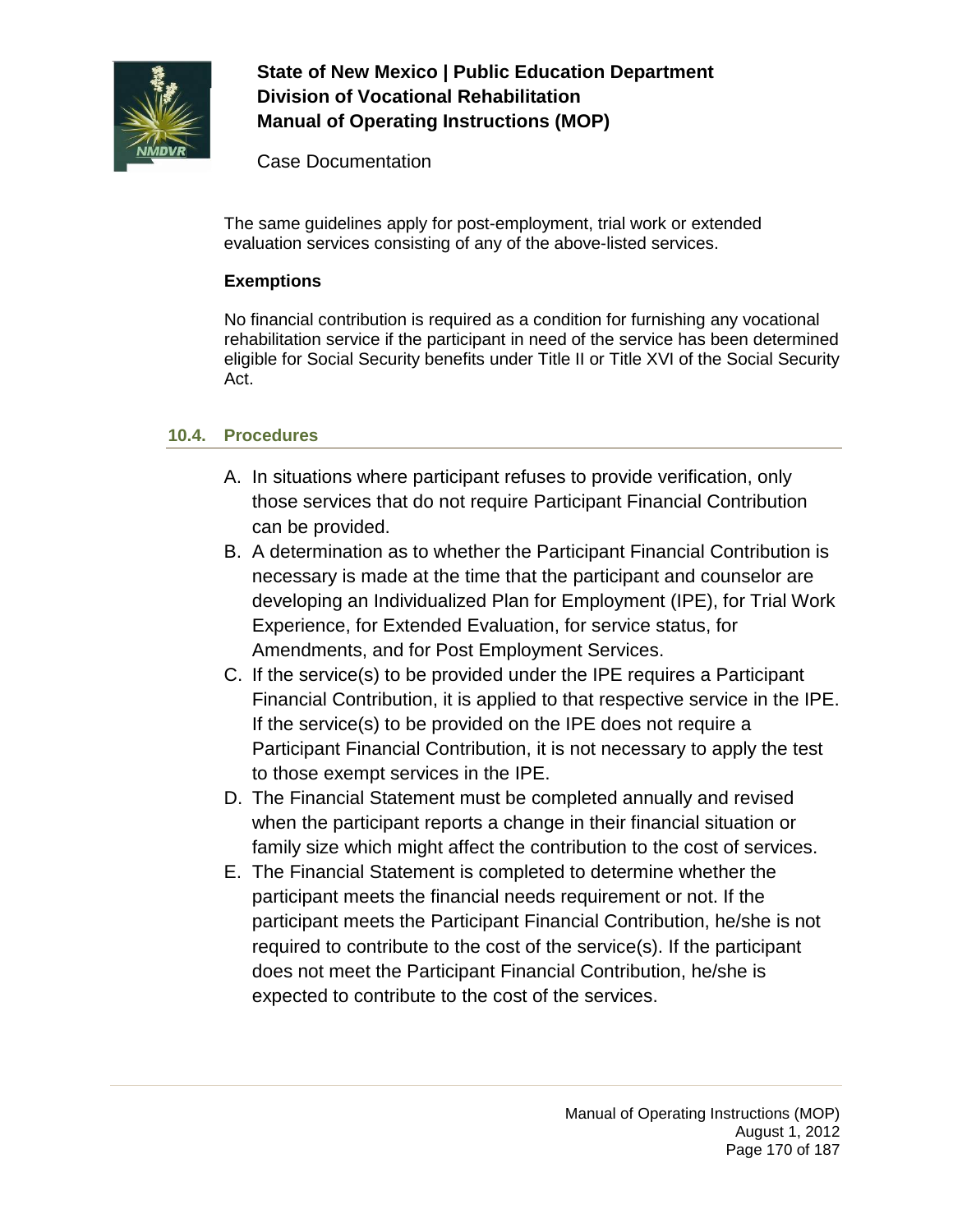

Case Documentation

- F. Once the Financial Statement is completed, the AWARE "Application" datapage should be updated to reflect the verified information that was provided at the time of application including: number in family, number of dependents, family income amount, primary source of support, whether the participant meets the Participant Financial Contribution, and if medical insurance is available/supplied by the employer.
- G. The criteria used to determine if the participant meets or does not meet the Participant Financial Contribution are based on the Federal Poverty Rate as published by the Department of Health and Human Services. If the participant/family's income is at or below 130% of the identified poverty rate, they meet the Participant Financial Contribution. If the income is higher, then they do not meet the Participant Financial Contribution and will be required to participate in the cost of the good or service.

## 10.4.1. Countable Income

Income and resources of the family are to be used when the individual is part of a family. "Family" is defined as the family members (including any dependents) reported on the most recent federal income tax return. If the participant has been claimed as a dependent on any household member's income tax, then all family income reported on the return must be considered. If the participant filed an individualized income tax return and was not claimed on any household member's income tax he or she is counted as an individual.

When the most current income tax return does not reflect current income, the following sources of income must be considered:

- Wages net wages of participant and family members (if considered a member of a household).
- Family contribution contributions from family or individuals in cash or in kind on a regular basis.
- Public assistance TANF, General Assistance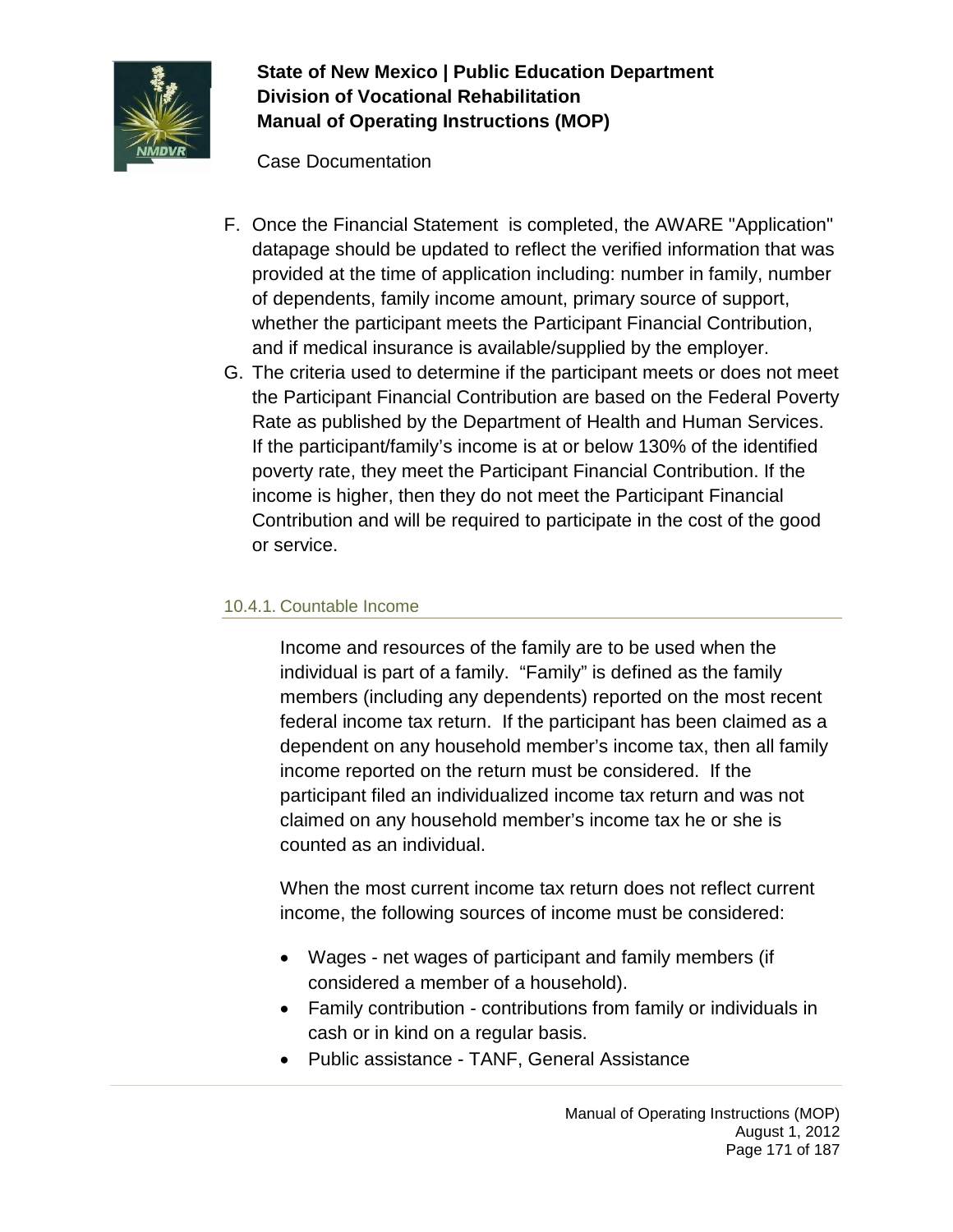

Case Documentation

- SSDI and SSI received by family/household members.
- Veterans Benefits.
- Worker's Compensation.
- Income from room and board, and rental property.
- Assistance from private welfare agencies, service clubs, or church groups.
- Income from stocks, dividends, bonds, interest, or other financial investments.
- Insurance benefits, retirement benefits, pensions
- Unemployment compensation benefits.
- Social Security other than SSDI.
- Liquid assets in the form of cash and savings accounts.
- Any other form of income not listed above

# 10.4.1.1. Requirements for Verifying Income

All applicants are required to provide verification of income. Examples of income verification include:

- Current income tax returns
- Check stubs
- FAFSA
- Award letters for public assistance, i.e. TANF, veterans benefits, SSI/SSDI (or copies of checks)
- Bank statement
- Receipts from renters or in-kind services
- Financial investment report

In situations where participant refuses to provide verification, only those services that do not require a Participant Financial Contribution can be provided.

# **Unusual or Exceptional Circumstances**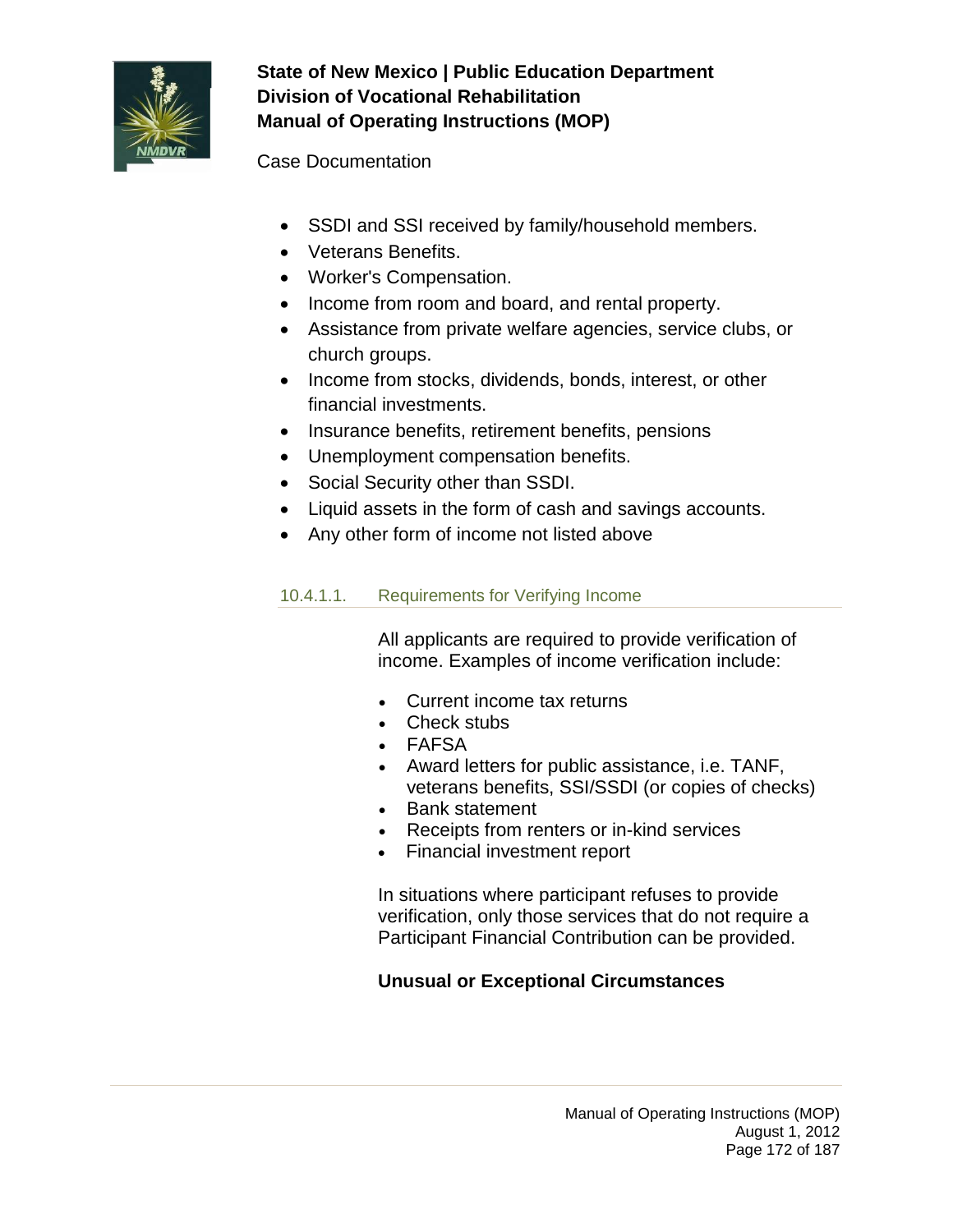

Case Documentation

In situations where the case record documents an unusual or exceptional family circumstance, the Area Manager must approve any exceptions to proof of income requirements. The Area Manager must document the exception in the participant's case file. The Manager will maintain a log of exceptions approved.

Exceptions to proof of income will require documentation from sources other than NMDVR case record narrative and at a minimum, must include at least two letters from unbiased third parties who personally have knowledge of the participant's situation and can verify the circumstances. At least one letter must be on letterhead and must come from a guidance counselor, physician, social worker, clergy person, or other individual who has been involved in the circumstances in a professional capacity.

### 10.4.1.2. Summary of Procedures for Calculating Participant Financial **Contribution**

- A. When the participant does not meet the Participant Financial Contribution, he or she will be required to contribute to the cost of services if required as identified in the chart at 10-02-01 above.
- B. Comparable benefits must be considered and documented by the Counselor. If they do apply, the award amount would be subtracted from the grand total and this would then be averaged out in the same manner.
- C. Participant contribution calculations will be documented on the NMDVR approved Participant Financial Statement.
- D. The Statement must be completed at least annually, usually at the annual review.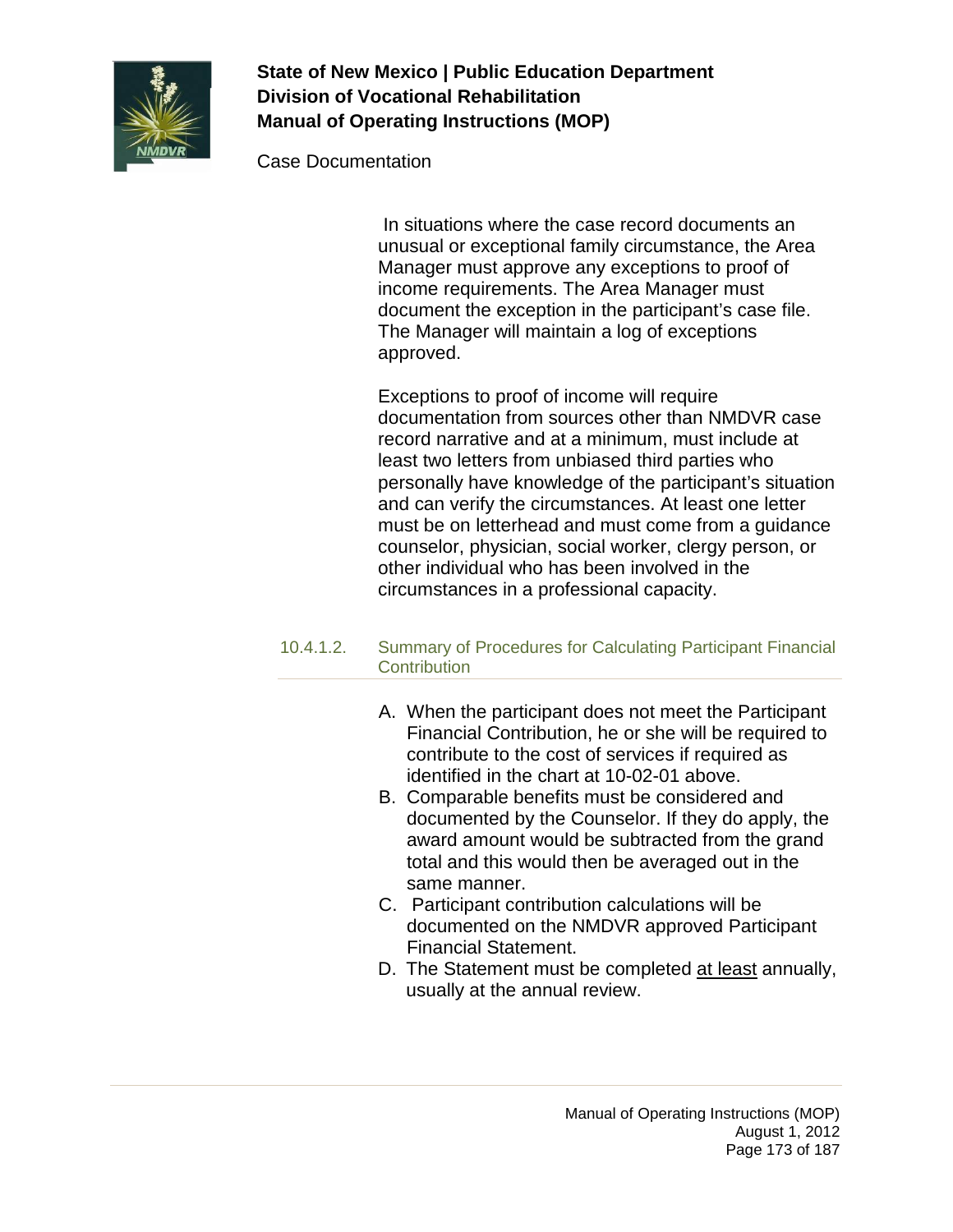

Case Documentation

## **11.Participant's Rights**

Revised: 08/03

### **11.1. Policy Statement**

The New Mexico Division of Vocational Rehabilitation has established procedures to ensure that participants or, if appropriate, the participant's representative, who are dissatisfied with any determination made by DVR staff that affects the provision of vocational rehabilitation services, may request a timely review of that determination.

DVR may not institute a suspension, reduction or termination of any planned service in an approved Individualized Plan for Employment that is being provided to the participant pending a resolution through any of the appeal processes. A planned service may be discontinued if:

- A. the planned service expires as identified in the IPE, or
- B. the participant or, as appropriate, the participant's representative, requests the change in service, or
- C. DVR has evidence that the service has been obtained through misrepresentation, fraud, collusion or criminal conduct on the part of the participant or participant's representative. Evidence or documentation must be available and placed in the case file.

Appropriate evaluation and assessment services as well as IPE development should not be delayed pending resolution through any of the appeal processes.

While notifying participants of their appeal rights and while conducting any procedure related to appeals, DVR will ensure appropriate modes of communication are being utilized in order to facilitate effective communication with the participant and / or participant's representative.

### **11.2. Notification Process**

Notification of the options for dispute resolution, how to access these options and information regarding the availability of the Client Assistance Program (CAP) to assist during these processes must be provided to participants in writing and through methods that can be adequately understood by participants.

Options for dispute resolution: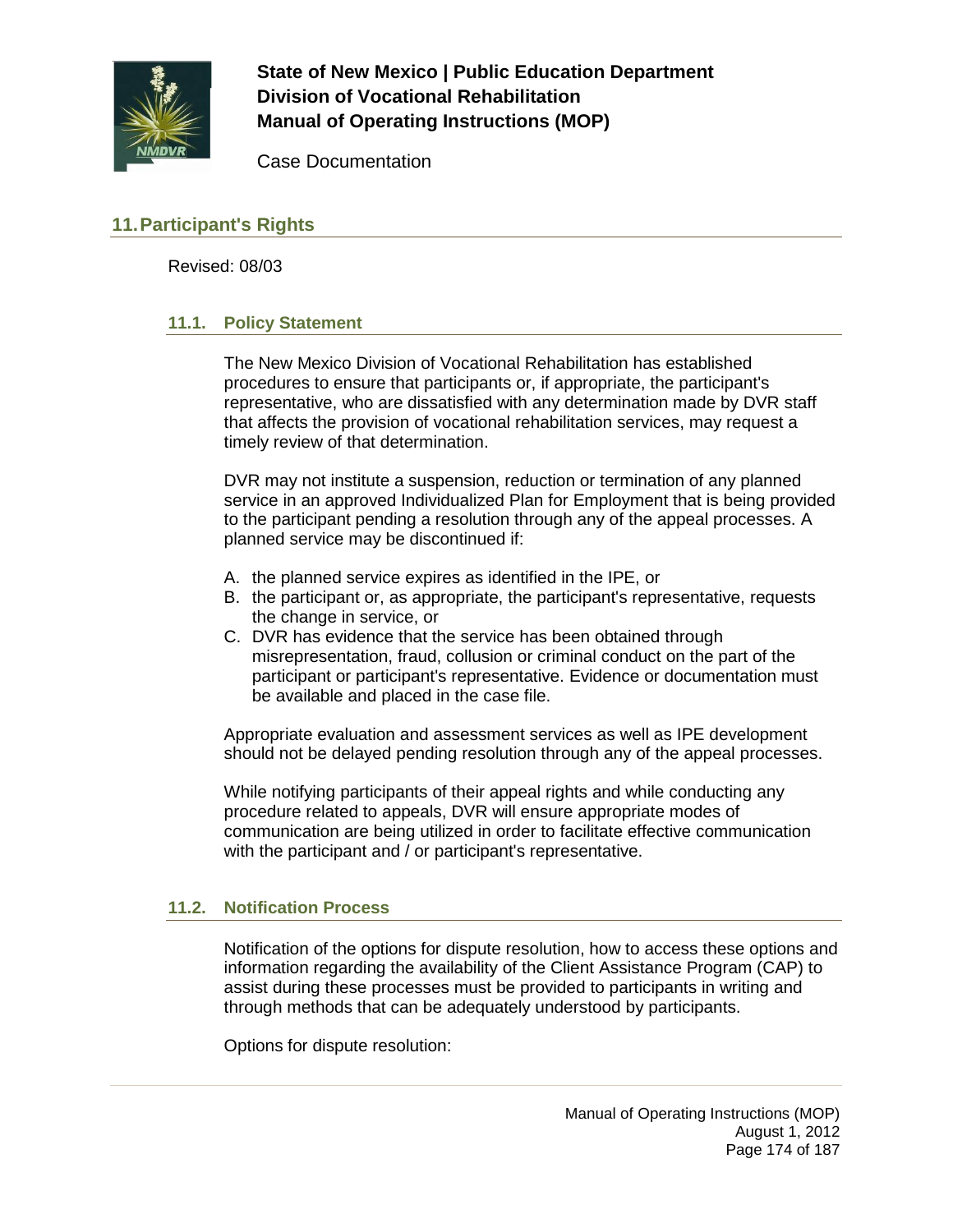

Case Documentation

- A. Mediation Process by which the participant and counselor meet with an impartial mediator to try to resolve impasse and reach an agreement.
- B. Internal Processes
	- Area Manager review of the disputed decision in which the counselor's decision may be overturned or amended.
	- Field Operations Director (FOD) administrative review of the disputed decision in which the counselor's and / or Area Manager's decision may be overturned or amended.
- C. Fair Hearing Process by which an impartial hearing officer reviews the disputed decision, gather's relevant information from all parties and makes a determination regarding the appeal.

Written notification to include participant's rights and responsibilities in the above appeals process along with name and address of the DVR Director must be provided to participants at the following times during the rehabilitation process:

- A. At application for VR services
- B. If on an Order of Selection, upon assignment of a category at the time of eligibility
- C. At IPE development
- D. At any time when a service is denied, reduced, suspended or terminated and the action is in dispute
- E. Upon determination of ineligibility for VR services
- F. At case closure

### **11.3. Mediation**

### 11.3.1. Requirements

- A. Mediation will be conducted by an impartial mediator who is trained in effective mediation techniques.
- B. Participation in mediation shall not be used to deny or delay the right of an individual to a Fair Hearing.
- C. Participation in the mediation process is voluntary on the part of the participant and the DVR staff involved in the disputed determination.
- D. The participant has the right to representation during the mediation process by a representative or advocate.
- E. Discussions that occur during the mediation process must be kept confidential and may not be used as evidence in any subsequent due process hearing or civil proceedings.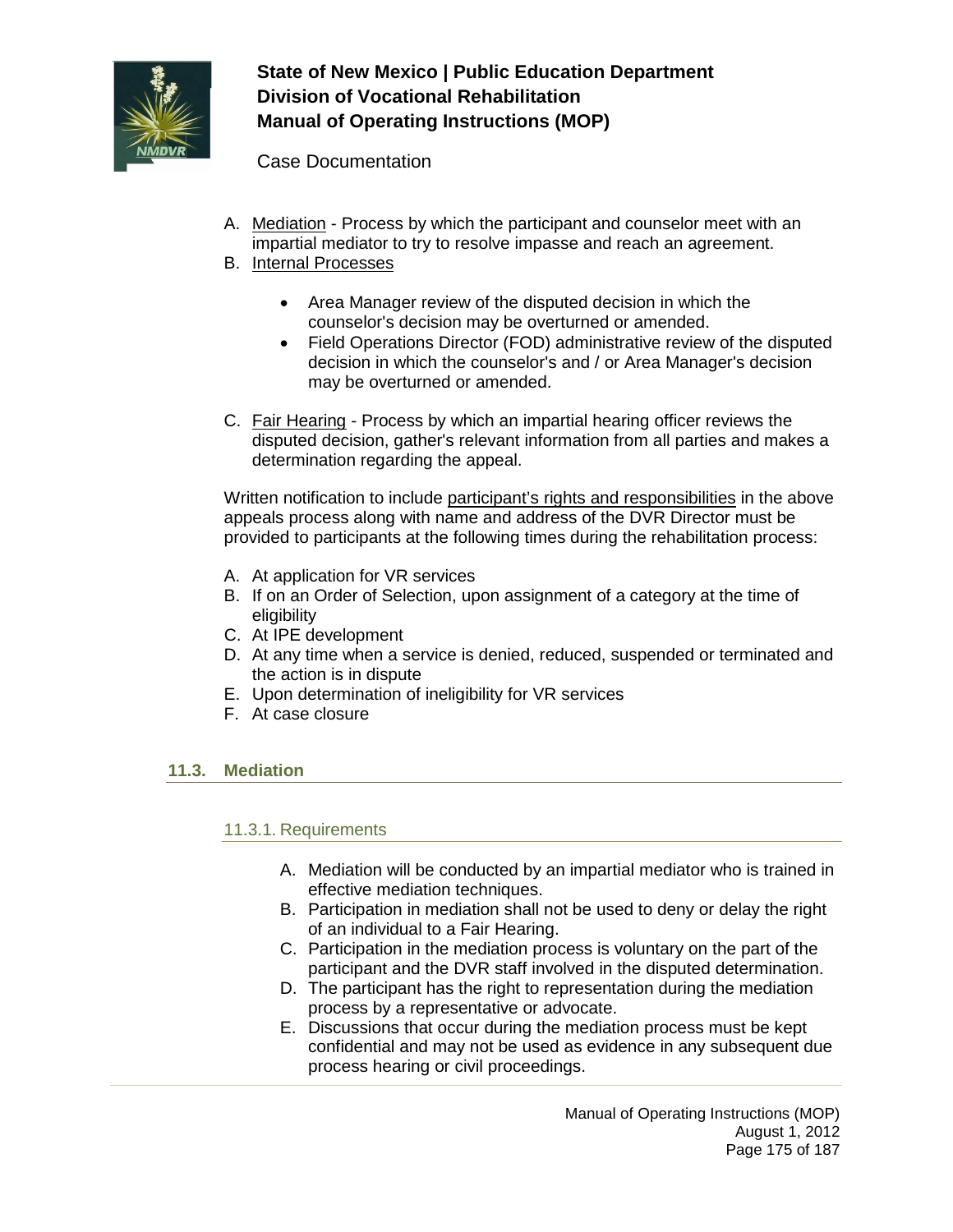

Case Documentation

F. Cost of mediation is covered entirely by DVR. The participant is not expected to bear any cost associated with mediation services aside from any fee for representation they choose to acquire.

## 11.3.2. Procedures

- A. A participant may request mediation services by writing to the Deputy Director of Rehabilitation Services.
- B. Once a request for mediation is received at Rehabilitation Services Unit, the Deputy Director will determine if the counselor or other staff, as appropriate, is in agreement to participate in the mediation process and if the issue(s) can be resolved through mediation. If at that point it is determined that mediation is not an option, the Deputy Director will notify the participant in writing and advise them of their right for internal review processes and / or a Fair Hearing.
- C. If all parties agree upon mediation, the Deputy Director will refer the case to a mediation contractor.
- D. It is the mediator's responsibility to contact the participant and agency personnel to arrange mediation session(s) which are to be conducted in a timely manner and held in a location that is convenient to the parties involved.
- E. An agreement reached by the parties must be described in a written mediation agreement that is developed by the parties with the assistance of the mediator and signed by both parties. Copies of this agreement will be sent to both parties.
- F. At any point during the mediation process, either party or the mediator may elect to terminate the mediation. If this occurs, the mediator will notify the participant of their rights to proceed with internal reviews or a Fair Hearing.
- G. The counselor will ensure agreement(s) outlined in the mediation agreement are implemented unless otherwise assigned by the Area Manager, FOD or RSU Deputy Director.

## **11.4. Internal Processes**

### 11.4.1. Procedures for Area Manager Review

The following internal reviews are available for dispute resolution. Participation in Internal Reviews shall not be used to deny or delay the right of an individual to a Fair Hearing.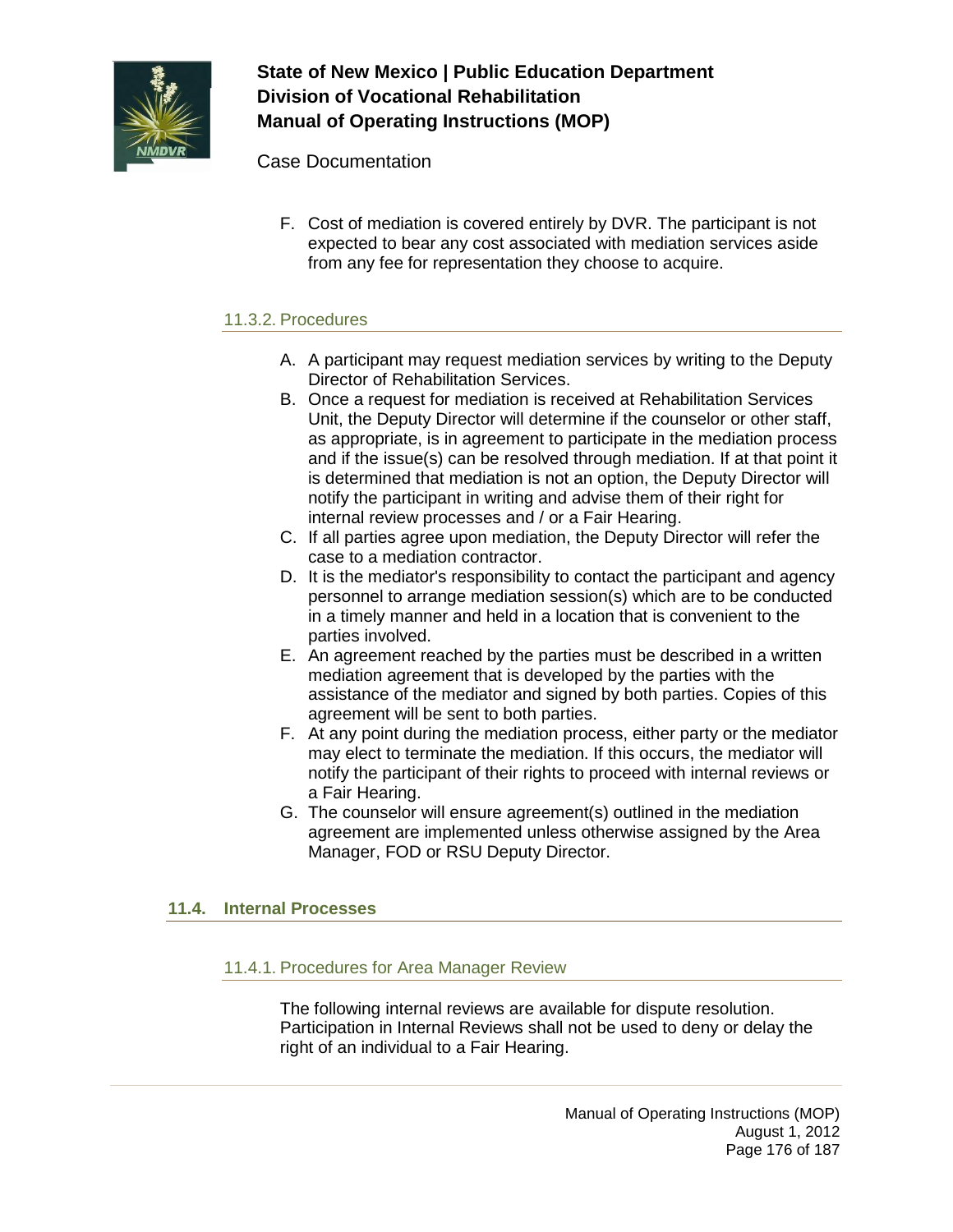

Case Documentation

- A. The participant may request a supervisor's review through verbal or written means to either their counselor or directly to the Area Manager.
- B. The Area Manager will conduct an interview with the participant regarding their request, review the case file and clarify with the counselor their rationale for their decision.
- C. Within a two-week period, the Area Manager will respond to the participant in writing with a copy placed in the case file and notify the counselor of their decision. Written notice to the participant shall include information regarding further appeal processes.
- D. The counselor shall ensure any decision(s) made by the Area Manager are implemented unless otherwise assigned by the Area Manager, FOD or RSU Deputy Director.

## 11.4.2. Procedures for Administrative Review by the F.O.D.

- A. A participant may request an administrative review by the FOD through verbal or written means to either their counselor, the Area Manager or directly to the FOD.
- B. If a review by the Area Manager has not occurred, the FOD will refer the participant back to the Area Manager for review. If circumstances prevent the Area Manager from reviewing the file within a two-week period or if extenuating circumstances exist which preclude the area manager from reviewing the disputed decision, the FOD may waive the requirement to refer to the Area Manager.
- C. The FOD will review the case record, conduct an interview with the participant and discuss the disputed decisions made in the case by both the counselor and area manager if appropriate.
- D. Within a two-week period, the FOD will respond to the participant in writing with a copy placed in the case file and notify the counselor and area manager of their decision. Written notice to the participant shall include information regarding further appeal processes.
- E. The counselor shall ensure any decision(s) made by the FOD is implemented unless otherwise assigned by the Area Manager, FOD or RSU Deputy Director.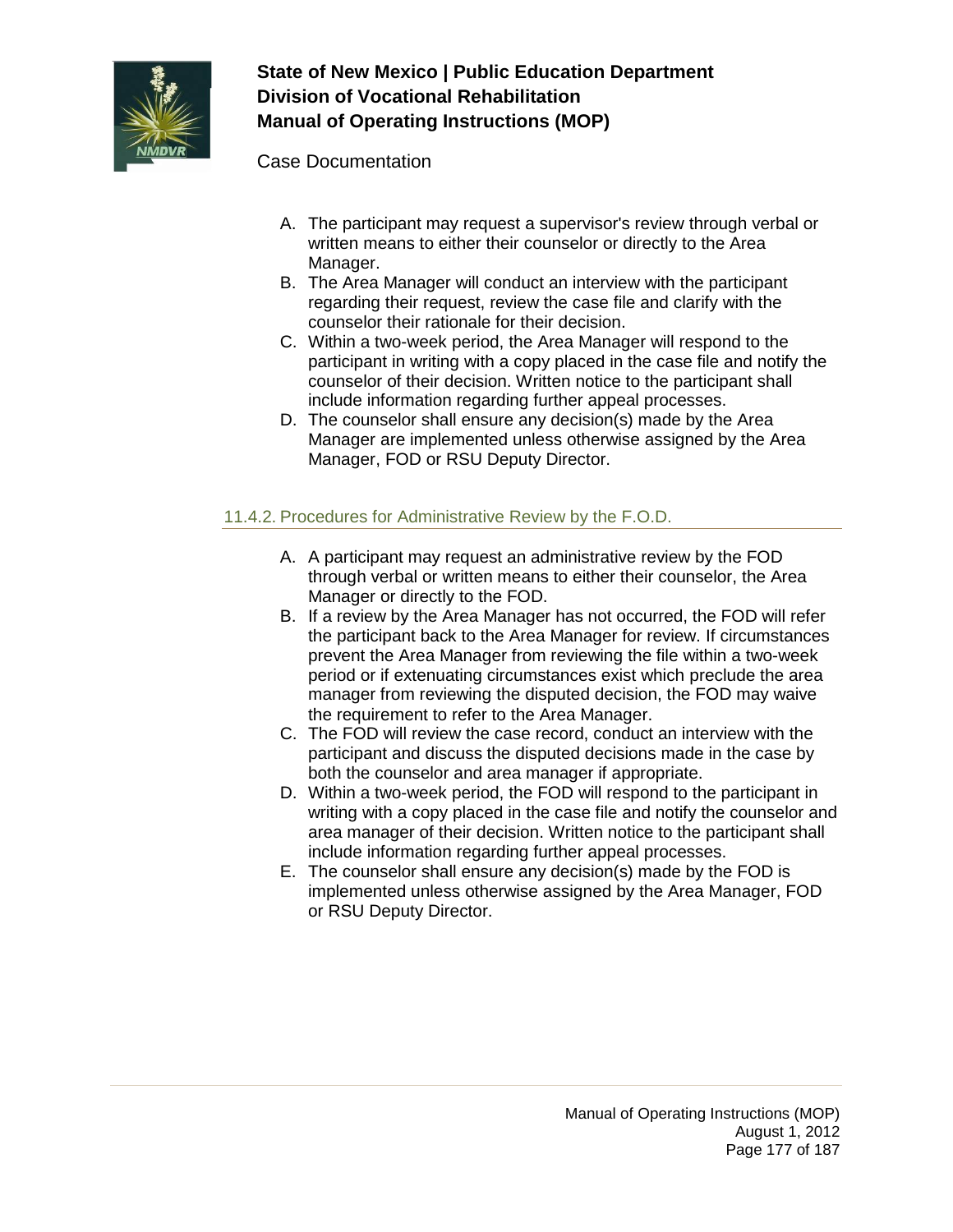

Case Documentation

## **11.5. Fair Hearings**

## 11.5.1. Requirements

The Fair Hearing is the final process for dispute resolution available through the agency. Either party who disagrees with the findings and decision of an impartial hearing officer may pursue civil action in State or district court.

- A. A Fair Hearing must be conducted within 60 days of receipt of the request, unless informal resolution or a mediation agreement resolution is achieved prior to the  $60<sup>th</sup>$ day or the parties agree to a specific time extension.
- B. The participant has the right to representation during the mediation process by a representative or advocate.
- C. During the Fair Hearing, both parties are given the opportunity to present witnesses and to examine all witnesses and other relevant sources of information and evidence.
- D. A decision based on federal law and state policies will be provided by the Fair Hearing officer through a written report of the findings and basis for the decision within 30 days of the completion of the hearing.

## 11.5.2. Procedures

- A. A participant may request a fair hearing by writing to the DVR Director within 45 days of a disputed decision. Upon receipt of the request, the request is forwarded to the Executive Support Unit who will manage the process.
- B. Executive Support Services notifies the counselor, Area Manager and FOD in writing of the request for Fair Hearing.
- C. Upon notification of the request for hearing, the counselor should review the case and, if appropriate, notify the participant and advise them of the availability of mediation and internal processes available to resolve disputes.
- D. Upon receipt of the decision by the Fair Hearing officer, the counselor is responsible for ensuring implementation of the decision unless otherwise assigned by the Area Manager, FOD or RSU Deputy Director.
- E. Should either party pursue civil action, DVR staff may be subpoenaed to testify. If served with a subpoena, DVR staff should notify the DVR attorney for consultation and guidance throughout this process.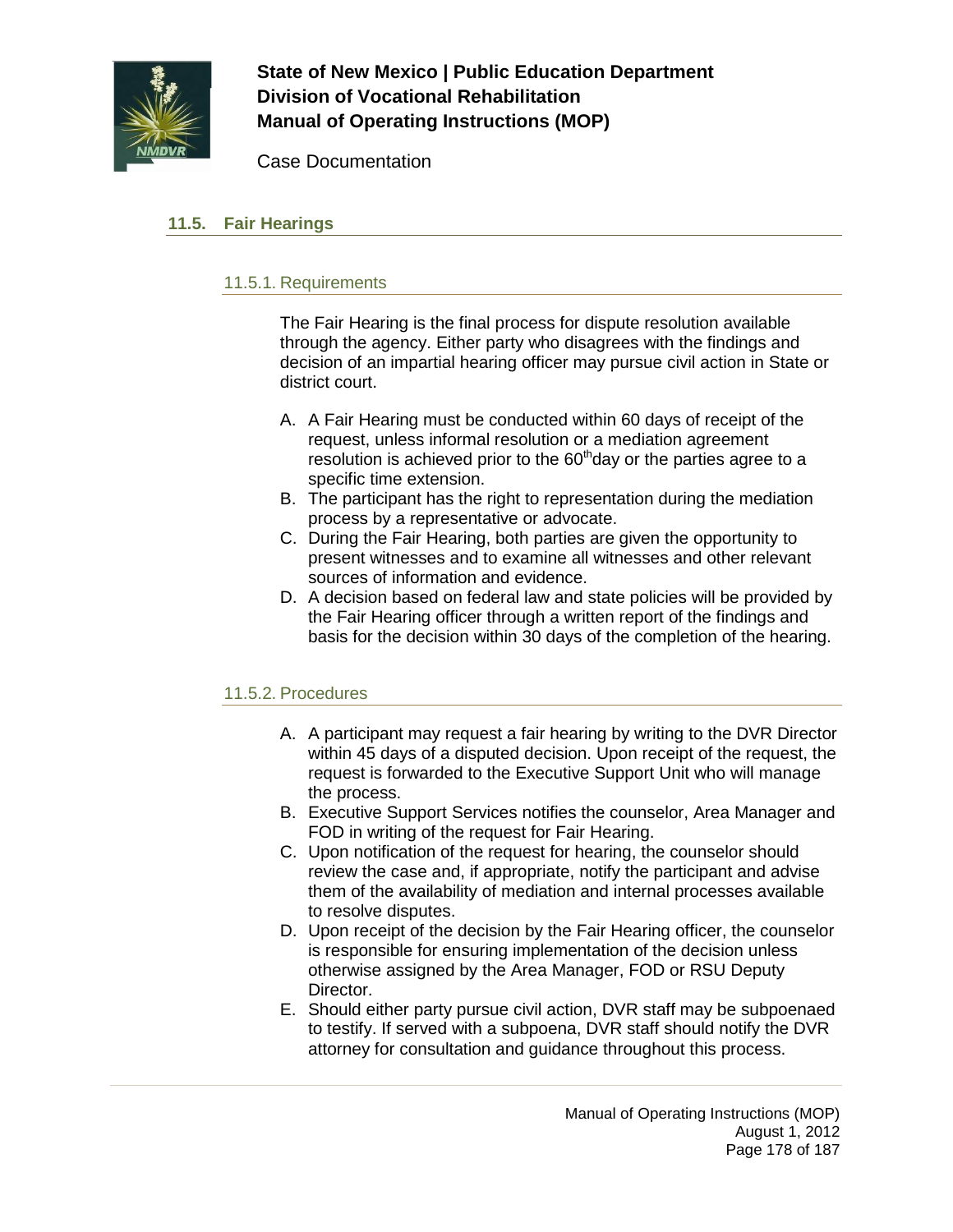

Case Documentation

## **12.Case Documentation**

Revised: 08/03

### **12.1. Policy statement**

New Mexico Division of Vocational Rehabilitation must maintain a record of services for each applicant and eligible individual, that includes documentation supporting the eligibility determination, IPE, closure, and a description of how the applicant or eligible individual exercised informed choice throughout the rehabilitation process.

There are two elements to DVR's case file. The first is a physical (hard copy) file and the second is the on-line file maintained within the AWARE case management system. Together they comprise the participant's record of service. The following section provides requirements for the physical case file, standards for proper case documentation, procedures for transfer of cases, and provides an overview of mandatory reviews.

### **12.2. Case Files**

A physical case file shall be established for all applicants with the participant's name and Participant Number affixed to the file folder. Upon entry into Eligible Status, dividers will be placed in the case file and all documents will be filed according to these divisions. The dividers shall be labeled to identify the information contained in the particular section. Under each divider, information will be filed chronologically with the most recent on top. The case file shall be set up as follows:

### 12.2.1. Left Side

From Top Down:

- Hardcopies of AWARE datapages requiring signature and related worksheets
	- $\bullet$  IPE(s)
	- IPE Worksheet (if completed by participant)
	- Trial Work Experience Plan
	- Extended Evaluation Plan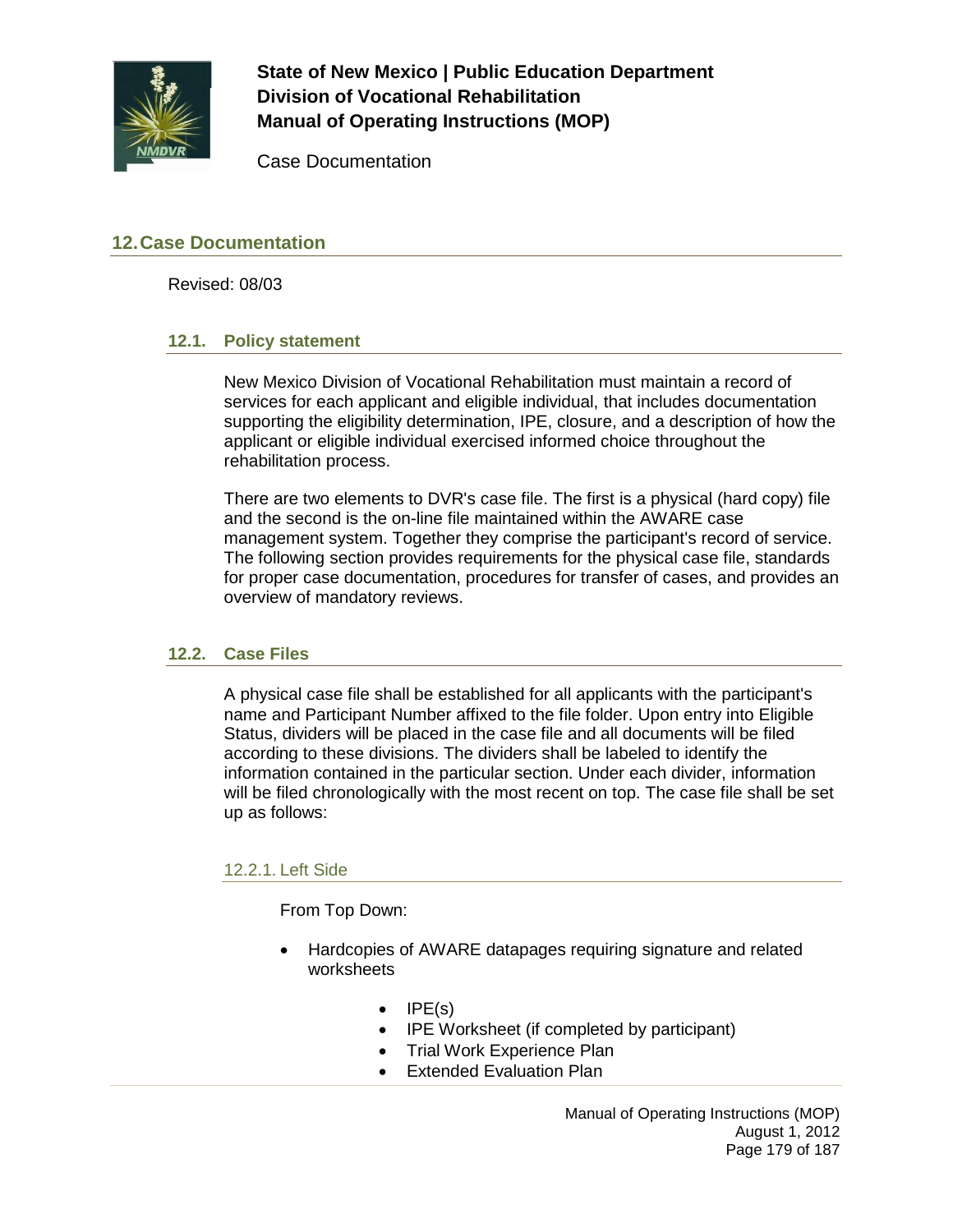

Case Documentation

- Eligibility Statement
- Eligibility Determination Extension
- Financial Information
	- Authorizations for Services

## 12.2.2. Right Side

## From Top Down:

- General Information
	- Supplemental Case Notes (in those exceptional circumstances when they are attached as a supplement to on-line case notes)
	- Financial Summary Form
	- Participant Rights and Responsibility Handout
	- Application for Service
- Diagnostics and Treatment
	- Medical Records
	- Psychological Records
	- Vocational Assessments
	- High School records such as IEP and school generated diagnostics
- Training
	- Grades
	- Transcripts
	- Degree Plans
	- Schedule of Classes
	- Certificates/Diplomas
	- Financial Aid Award Letter
	- On-the-Job Training (OJT) Agreement
	- OJT Progress Reports
	- Training Progress Reports
- Placement/Equipment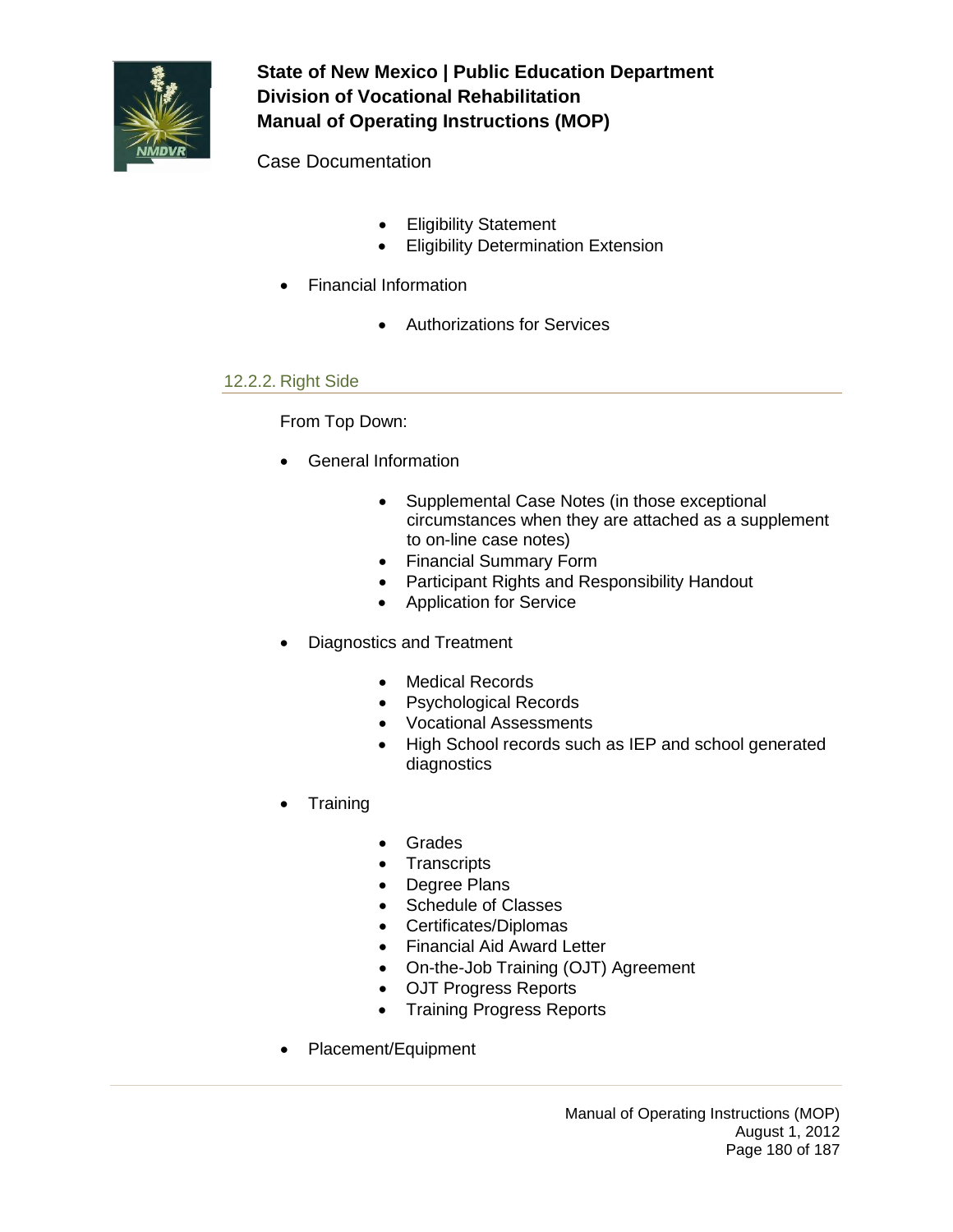

Case Documentation

- Placement Forms
- Placement Reports
- Sub-Minimum Wage Forms
- Special Employment Certifications or Exemptions
- Long-Term Letter of Support
- Transfer of Equipment Forms
- Receipt of Equipment and Agreement
- Self-employment Worksheet
- Small Business Plans
- Resume
- Other Documents Related to Equipment or Placement
- Correspondence and Other Documents
	- Release/Request for Information
	- Incoming/Outgoing Correspondence
	- Miscellaneous documents or information

### 12.2.3. Case File Security and Confidentiality

All DVR staff are responsible for case file security in the field offices. The Area Manager is responsible for instructing all employees' appropriate methods of insuring the participant's confidentiality and the security of these documents.

### 12.2.4. Guest Access

AWARE is designed to promote confidentiality by limiting access to the electronic case record. Access is limited to the primary user, support users, backup users and managers related to the particular caseload. Guest Access is a procedure that allows time-limited access to other staff for the purposes of providing services or for review of potential transfers. For example, an assigned representative from an NMDVR grant program may be granted access to a specific case for the purposes of a case consultation. This eliminates the need to provide the hard case file or to make copies of specific items (except for medical/psychological records not contained within AWARE).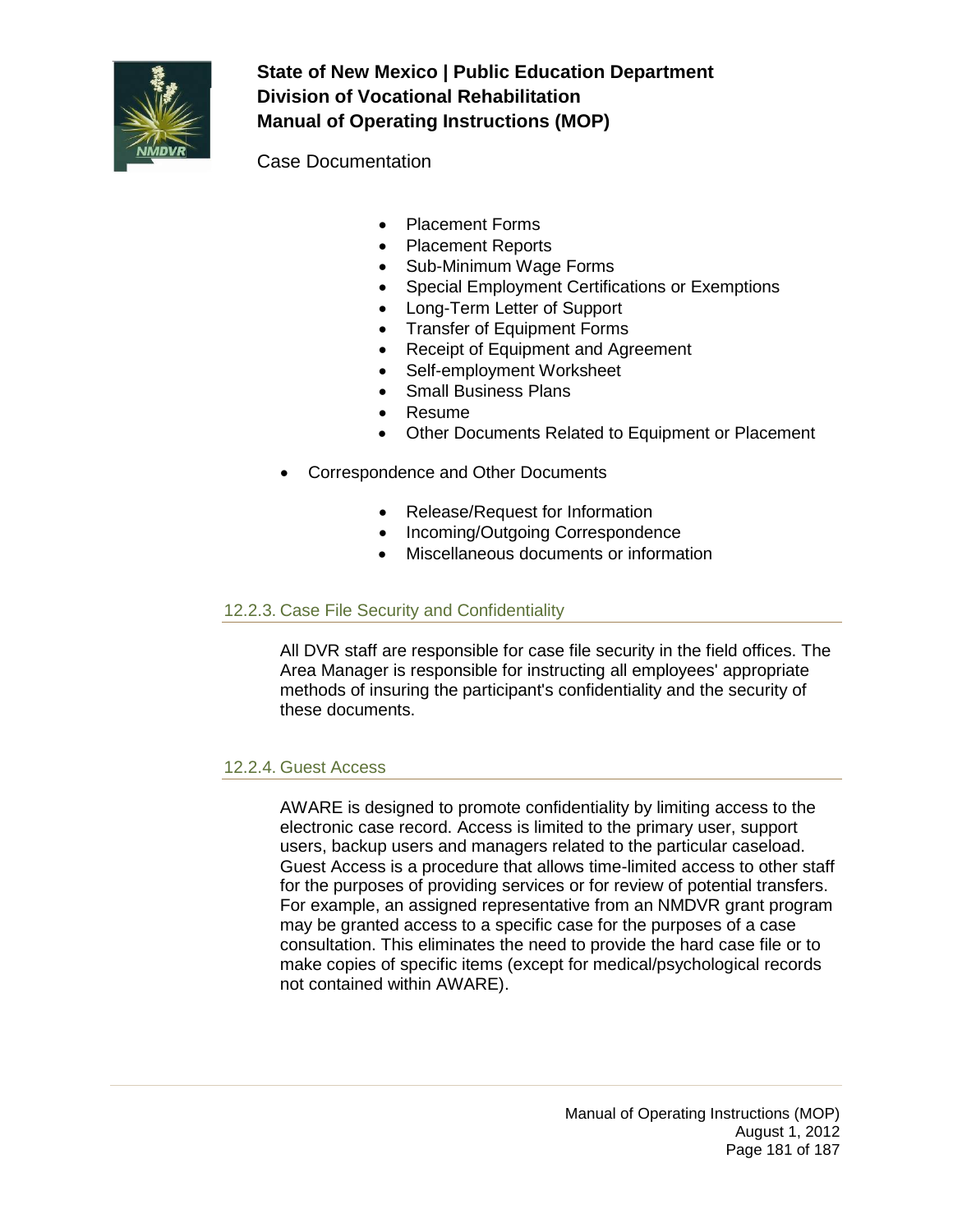

Case Documentation

Guest Access can be provided for a period of up to six months. The primary user sets up the guest access and parameters. For levels of security and the methods for establishing Guest Access, see the [AWAREHelp.](http://aware/XTEND/OnlineDoc/02Participant%20Module/Guest%20Access.htm)

# 12.2.5. AWARE Case Documentation

The AWARE case management system is designed to document participant information from referral through closure. The various datapages capture information relevant to the particular status or action associated with the datapage. Not all relevant information readily fits into headings provided for in the datapages and it is incumbent upon DVR staff to utilize the application documentation, comment sections and case notes to document:

- all relevant historical information;
- identify and address critical case questions;
- interpret medical/psychological/vocational assessments;
- justify decisions related to eligibility decisions, IPE development and case closure;
- DVR efforts to facilitate informed participant choice, describing the extent to which participant exercised informed choice throughout the rehabilitation process.

Narrative sections located throughout the AWARE datapages should also be utilized to ensure that thorough documentation takes place.

### 12.2.6. Case Notes

Case notes are an on-going record of significant events regarding participant activity as it relates to their rehabilitation process and includes analysis and synthesis of data relevant to the rehabilitation process. Any member of the rehabilitation team can enter documentation related to their interaction with the participant. Case notes become critical due to the fact that on-line reviews are an option for eligibility decisions, IPE and case closure. The following are guidelines related to case notes:

Case notes should not be changed or deleted once entered.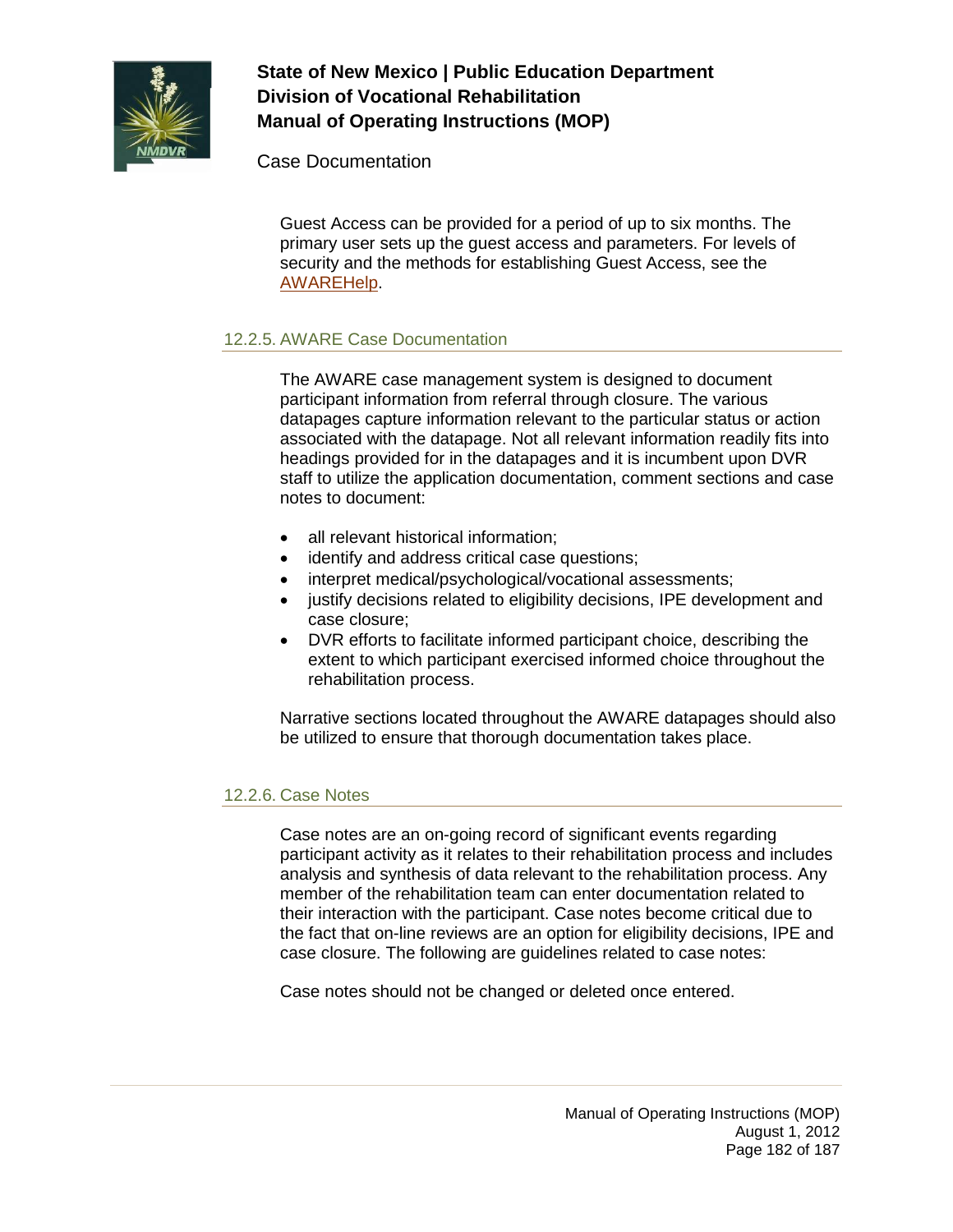

Case Documentation

Case notes should be as long as necessary to convey the relevant information but should not report every detail of an interaction with the participant or verbatim conversations unless such detail is significant to documenting problems or rationale for decisions. The same applies to summarizing diagnostic, treatment, or progress reports.

Comments that may be considered derogatory should be substantiated by observed behavior or factual information.

Case notes pertain only to a particular participant's rehabilitation program. Critical comments about other agency personnel or procedures or philosophical discourses are inappropriate.

### **12.3. Transfer of Cases**

When a request for a case transfer is received:

- The sending counselor must consult with their Area Manager to obtain approval on the transfer.
- Once approved by the Area Manager or designee, the sending staff member must notify and provide guest access to the receiving Area Manager for review.
- Once approved by the receiving Area Manager, he or she shall notify the sending counselor and provide name of the new counselor assigned.
- Transfer will be initiated in AWARE by the sending counselor. See the [AWAREHelp](http://aware/XTEND/OnlineDoc/04Case%20Transfer%20Module/Case%20Transfer.htm)
- Consultation between the sending counselor and receiving counselor should occur as necessary to facilitate a smooth and efficient transfer.
- Transfer requests and other aspects of the transfer process should be communicated via e-mail as appropriate and documented in case notes.

### **12.4. Mandatory Reviews**

### 12.4.1. Annual Review

Annual review of all Individual Plans for Employment. The AWARE Case Management System will prompt team members when an annual review is due in the activities due column. The prompt is activated by the date of the latest IPE entered for the participant. The annual review must be documented on the Plan Review datapage in AWARE. See [AWAREHelp.](http://sowap1:8080/)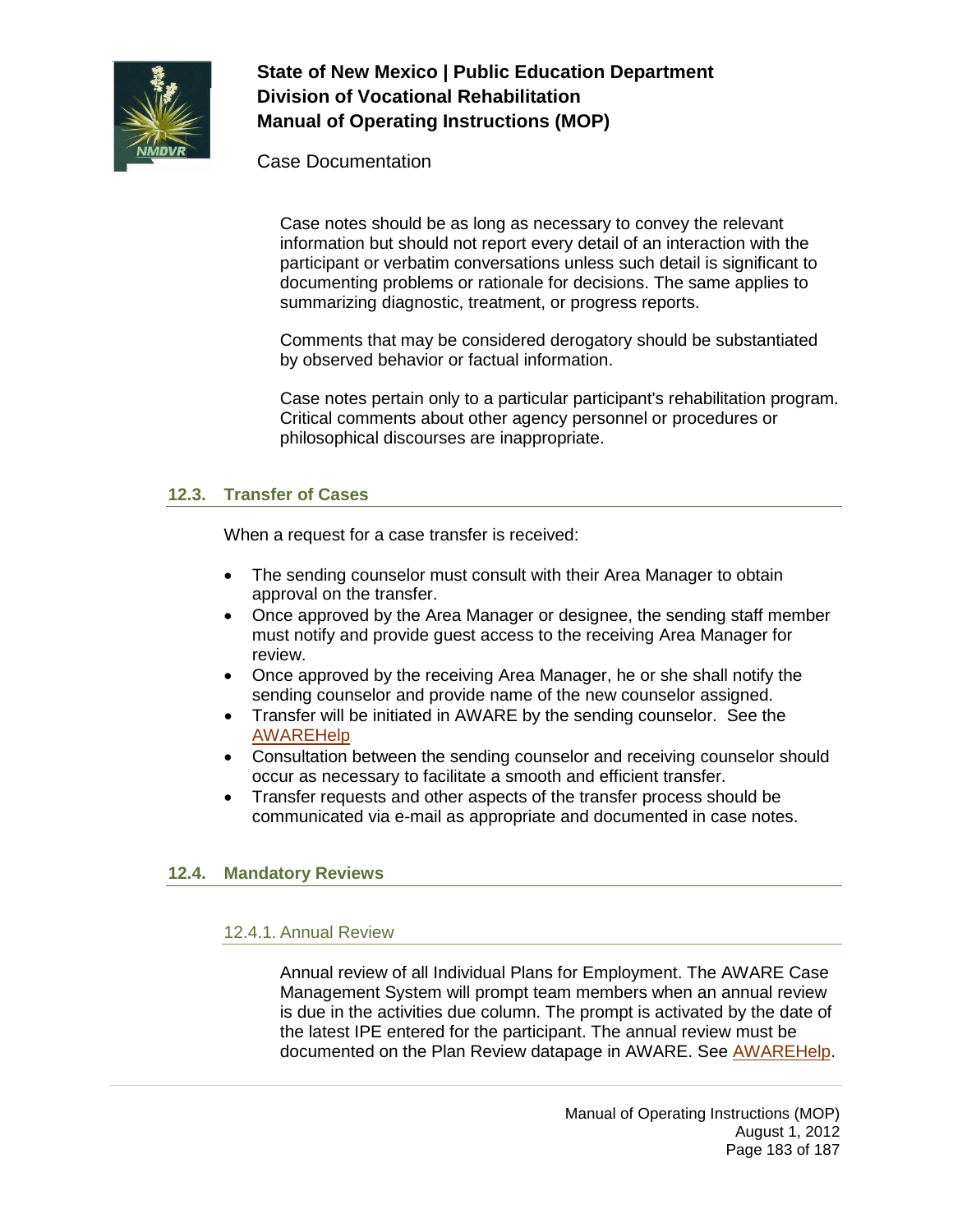

Case Documentation

## 12.4.2. Review of Closed Cases

Review of closed cases. Mandatory reviews due to closure status are listed in the federal follow-up report located under Caseload Reports in the AWARE Case Management System. Closure reviews must be documented on the Follow-Up datapage in AWARE. Further detail on procedures for conducting the reviews is identified in the Closure Section and Supported Employment Section of this Manual.

The table below lists required reviews based on closure reason.

| Closure Reason                                                                                                                                                                                                                     | <b>Mandatory Review</b>                                                                                       |
|------------------------------------------------------------------------------------------------------------------------------------------------------------------------------------------------------------------------------------|---------------------------------------------------------------------------------------------------------------|
| Successfully Rehabilitated - employment outcome<br>in a SE case in which the individual is working<br>towards competitive employment and is being<br>compensated in accordance with Section 14C of<br>the Fair Labor Standards Act | Annual review for 2 years and annually thereafter if<br>requested by the participant.                         |
| Disability too severe/unable to benefit from VR<br>services from any status                                                                                                                                                        | Annual review and annually thereafter if requested<br>by the participant.                                     |
| Closed Rehabilitated working in an Extended<br>Employment setting (prior to 10/1/01) or closed<br>Other than Rehabilitated working in an Extended<br>Employment setting after 10/01/01                                             | Annual review for 2 years and annually thereafter if<br>requested by the participant and / or representative. |

# **12.5. Protection, Use, and Release of Information**

Participant provision of information is voluntary, but failure to provide pertinent information may result in case closure or delay in case development. A copy of the "Authorization for Release of Records or Information" will be used to document records and information that the participant has authorized DVR to use and / or disclose. Retain a copy in the participant file and provide a copy to the participant. The participant has the right to revoke this authorization at any time by writing, to the organization holding records or the DVR counselor.

All information obtained by DVR will be held confidential and will not be given to any person or agency without written consent of the participant except by order of the court. When staff members receive subpoenas for client records, the DVR staff attorney should be immediately consulted. The exception to this rule is through cooperative agreements between DVR, the Social Security Administration, the Department of Labor, and the Human Services Department. Information related to employment status and wages can be provided to or requested from these agencies.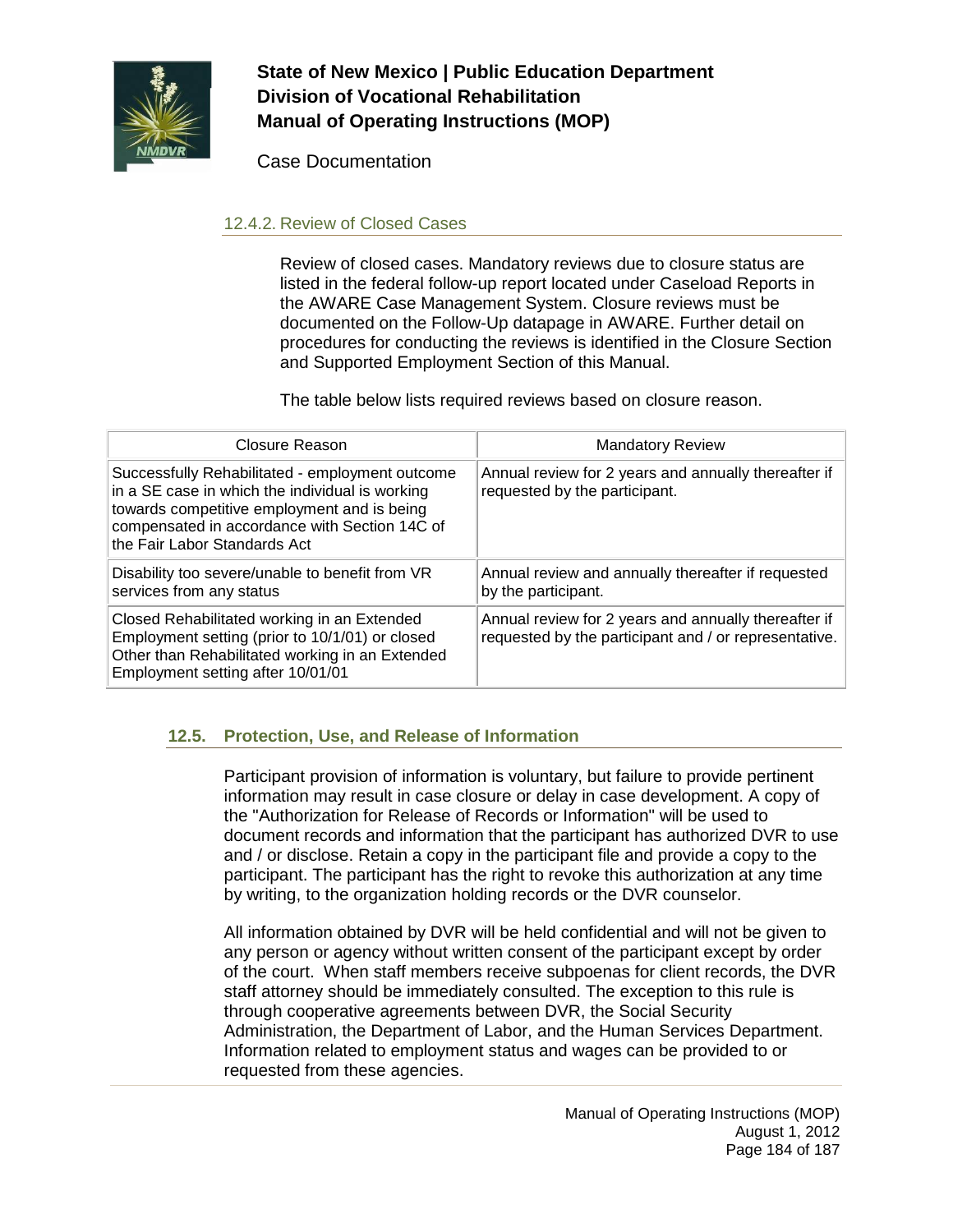

Case Documentation

DVR may use and disclose participant information without their consent when considered necessary to reduce or prevent a serious threat to a participant's health and safety or the health and safety or another individual or the public. Participants have the right to file a complaint if they believe their privacy rights have been violated. Complaints may be submitted, in writing, to DVR or the Secretary of the Health and Human Services.

Division of Vocational Rehabilitation 435 St. Michael's Drive, Bldg. D Santa Fe, NM 87505

- OR -

Region IV, Office of Civil Rights U.S. Department of Health and Human Services 1301 Young Street, Suite 1169 Dallas, TX 75202

12.5.1 Release to Other Agencies

Information may be released to any other agency or individual with written consent of the participant unless it is prohibited from further release by the originating entity.

### 12.5.2. Release to Participants

Any information in the case file that was generated by DVR must be released to the participant or representative upon request.

The only exception to this is in situations where the counselor has good reason to believe that the information would be harmful to the participant. In these situations the information may be released to a representative of the participant as deemed appropriate in the judgment of the counselor.

Information requested that was not generated by DVR may be released by DVR unless otherwise prohibited by the originating agency, in which case a referral should be made to the originating agency.

Copying information in the case file for release to the participant is discouraged, as participant inquiries concerning their record can generally be handled by reviewing the information with the participant and explaining medical and psychological terminology in layman's terms. When the participant insists on receiving copies, the agency must comply with the request with the exception noted above.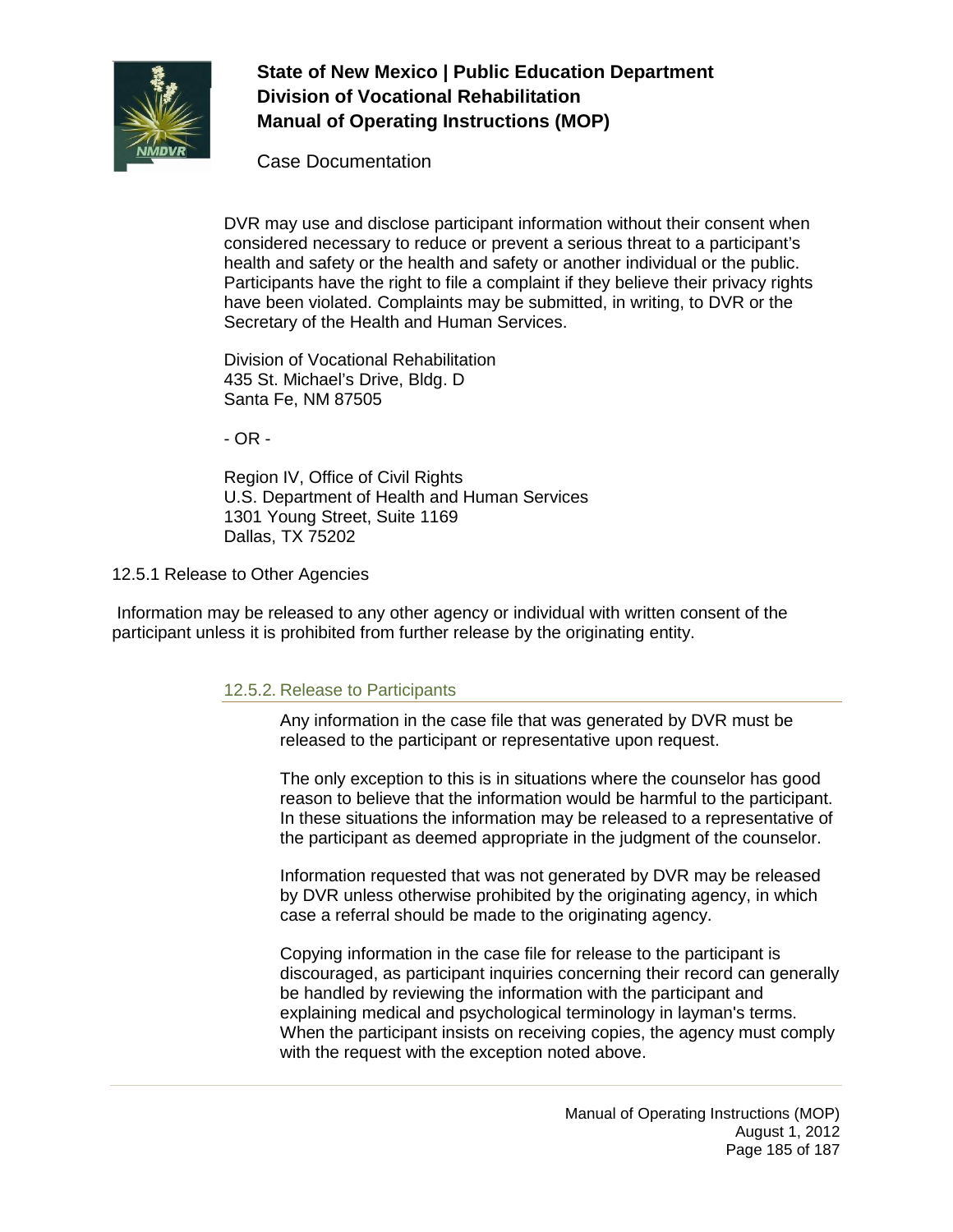

Case Documentation

### 12.5.3. Other Releases

Information requested for purposes of external audits, program evaluations, or research should be directed to the Deputy Director of Rehabilitation Services when such requests are not made through written consent of the participant.

Information may be shared with any unit of DVR for purposes related to administration of the VR program without written consent of the client.

### 12.5.4. Reproduction Costs

The out-of-ordinary costs for reproducing and sharing information to nonagency recipients not directly related to rehabilitation purposes will be borne by those recipients at rates set by DVR.

#### 12.5.5. Ethical Issues

DVR staff shall not abuse the privilege of viewing participant records. A staff member who is a personal friend or relative of a participant shall remove himself / herself from any involvement in the case, including viewing the case record or discussing the case with other staff members. Exceptions should be made based on professional judgment and discretion. In all cases, The Client Services – Impartial Services to Employees, Family Members or Others Policy shall be followed. Violations of this trust may be considered grounds for disciplinary action.